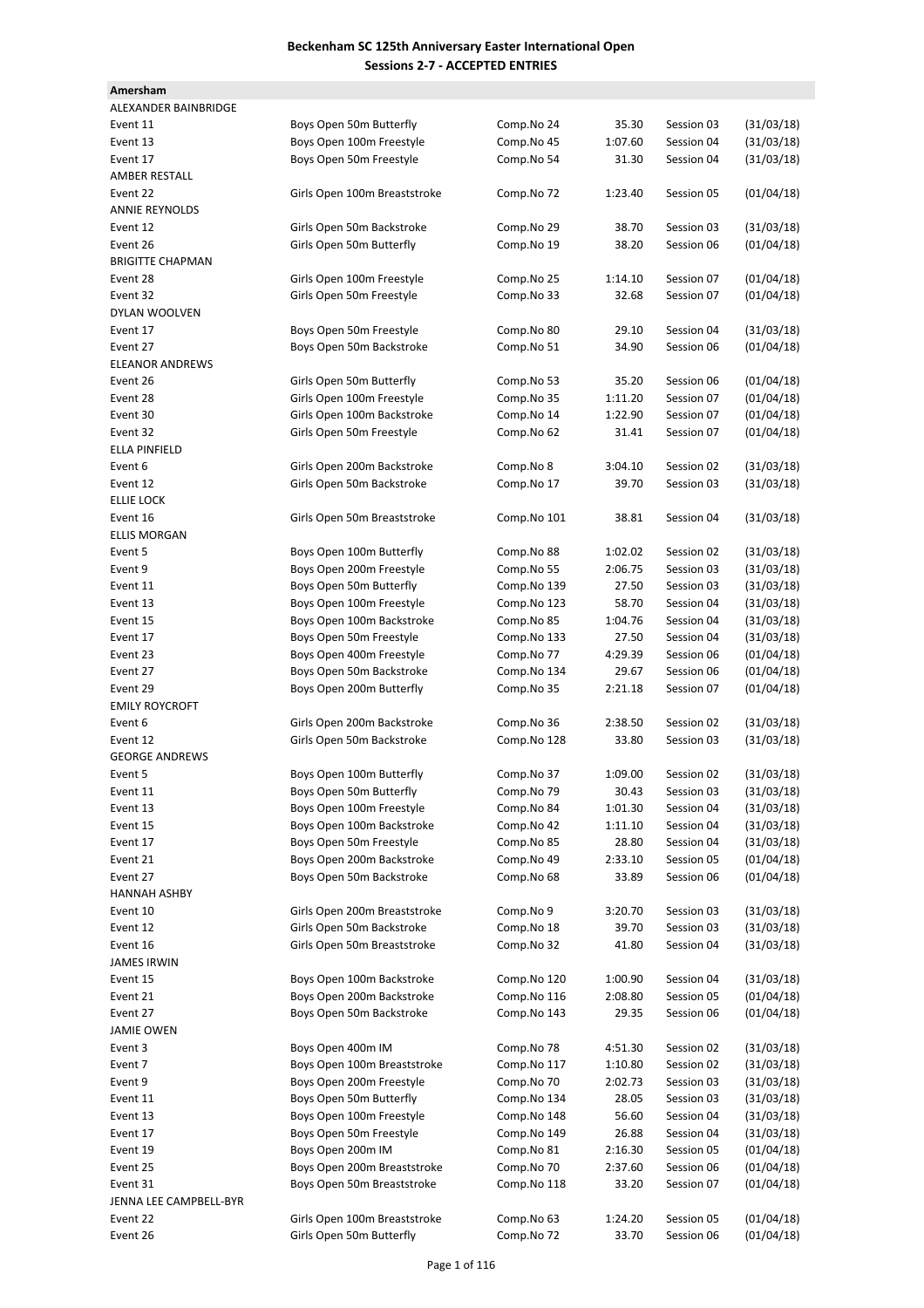| Event 28                  |                              |             | 1:03.21 | Session 07 | (01/04/18) |
|---------------------------|------------------------------|-------------|---------|------------|------------|
| Event 32                  | Girls Open 100m Freestyle    | Comp.No 140 |         |            |            |
|                           | Girls Open 50m Freestyle     | Comp.No 146 | 28.97   | Session 07 | (01/04/18) |
| <b>KATIE THOMPSON</b>     |                              |             |         |            |            |
| Event 4                   | Girls Open 200m IM           | Comp.No 73  | 2:30.80 | Session 02 | (31/03/18) |
| Event 6                   | Girls Open 200m Backstroke   | Comp.No 84  | 2:25.20 | Session 02 | (31/03/18) |
| Event 8                   | Girls Open 400m Freestyle    | Comp.No 82  | 4:32.18 | Session 03 | (31/03/18) |
| Event 18                  | Girls Open 400m IM           | Comp.No 85  | 5:13.60 | Session 05 | (01/04/18) |
| Event 24                  | Girls Open 200m Freestyle    | Comp.No 84  | 2:11.50 | Session 06 | (01/04/18) |
| Event 30                  | Girls Open 100m Backstroke   | Comp.No 101 | 1:08.90 | Session 07 | (01/04/18) |
| <b>KRESWIN SMITH</b>      |                              |             |         |            |            |
| Event 4                   | Girls Open 200m IM           | Comp.No 20  | 2:52.50 | Session 02 | (31/03/18) |
| Event 6                   | Girls Open 200m Backstroke   | Comp.No 21  | 2:45.50 | Session 02 | (31/03/18) |
| Event 8                   | Girls Open 400m Freestyle    | Comp.No 13  | 5:20.90 | Session 03 | (31/03/18) |
| Event 12                  | Girls Open 50m Backstroke    | Comp.No 45  | 36.90   | Session 03 | (31/03/18) |
| Event 28                  | Girls Open 100m Freestyle    | Comp.No 61  | 1:08.25 | Session 07 | (01/04/18) |
|                           |                              |             |         |            |            |
| Event 30                  | Girls Open 100m Backstroke   | Comp.No 29  | 1:18.30 | Session 07 | (01/04/18) |
| Event 32                  | Girls Open 50m Freestyle     | Comp.No 31  | 32.88   | Session 07 | (01/04/18) |
| <b>LAUREN CLIFFE</b>      |                              |             |         |            |            |
| Event 10                  | Girls Open 200m Breaststroke | Comp.No 33  | 2:59.70 | Session 03 | (31/03/18) |
| Event 16                  | Girls Open 50m Breaststroke  | Comp.No 147 | 36.30   | Session 04 | (31/03/18) |
| Event 22                  | Girls Open 100m Breaststroke | Comp.No 95  | 1:20.50 | Session 05 | (01/04/18) |
| Event 26                  | Girls Open 50m Butterfly     | Comp.No 58  | 34.20   | Session 06 | (01/04/18) |
| LUCY QUILL                |                              |             |         |            |            |
| Event 24                  | Girls Open 200m Freestyle    | Comp.No 16  | 2:39.80 | Session 06 | (01/04/18) |
| Event 26                  | Girls Open 50m Butterfly     | Comp.No 28  | 36.80   | Session 06 | (01/04/18) |
| Event 28                  | Girls Open 100m Freestyle    | Comp.No 34  | 1:11.49 | Session 07 | (01/04/18) |
| Event 30                  | Girls Open 100m Backstroke   | Comp.No 13  | 1:24.00 | Session 07 | (01/04/18) |
| Event 32                  | Girls Open 50m Freestyle     | Comp.No 58  | 31.49   | Session 07 | (01/04/18) |
| <b>LUCY WEST</b>          |                              |             |         |            |            |
| Event 14                  | Girls Open 200m Butterfly    | Comp.No 21  | 2:41.70 | Session 04 | (31/03/18) |
| Event 20                  | Girls Open 100m Butterfly    | Comp.No 39  | 1:13.10 | Session 05 | (01/04/18) |
| Event 26                  | Girls Open 50m Butterfly     | Comp.No 70  | 33.80   | Session 06 | (01/04/18) |
| <b>MAY MCKENNY</b>        |                              |             |         |            |            |
| Event 26                  |                              |             | 32.40   | Session 06 | (01/04/18) |
|                           | Girls Open 50m Butterfly     | Comp.No 113 |         |            |            |
| Event 28                  | Girls Open 100m Freestyle    | Comp.No 143 | 1:03.09 | Session 07 | (01/04/18) |
| Event 30                  | Girls Open 100m Backstroke   | Comp.No 67  | 1:12.30 | Session 07 | (01/04/18) |
| Event 32                  | Girls Open 50m Freestyle     | Comp.No 147 | 28.97   | Session 07 | (01/04/18) |
| SOPHIE LAWRENCE           |                              |             |         |            |            |
| Event 14                  | Girls Open 200m Butterfly    | Comp.No 71  | 2:23.88 | Session 04 | (31/03/18) |
| <b>STEPHANIE ROYCROFT</b> |                              |             |         |            |            |
| Event 12                  | Girls Open 50m Backstroke    | Comp.No 168 | 32.50   | Session 03 | (31/03/18) |
| Event 14                  | Girls Open 200m Butterfly    | Comp.No 36  | 2:36.30 | Session 04 | (31/03/18) |
| <b>TIMOTHY EVERETT</b>    |                              |             |         |            |            |
| Event 5                   | Boys Open 100m Butterfly     | Comp.No 36  | 1:09.10 | Session 02 | (31/03/18) |
| Event 13                  | Boys Open 100m Freestyle     | Comp.No 88  | 1:01.20 | Session 04 | (31/03/18) |
| Event 15                  | Boys Open 100m Backstroke    | Comp.No 73  | 1:06.20 | Session 04 | (31/03/18) |
| Event 21                  | Boys Open 200m Backstroke    | Comp.No 87  | 2:19.30 | Session 05 | (01/04/18) |
| Event 23                  | Boys Open 400m Freestyle     | Comp.No 80  | 4:28.20 | Session 06 | (01/04/18) |
| Event 27                  | Boys Open 50m Backstroke     | Comp.No 102 | 31.57   | Session 06 | (01/04/18) |
| TRISTAN WOOLVEN           |                              |             |         |            |            |
| Event 13                  | Boys Open 100m Freestyle     | Comp.No 13  | 1:12.90 | Session 04 | (31/03/18) |
| Event 15                  | Boys Open 100m Backstroke    | Comp.No 16  | 1:18.89 | Session 04 | (31/03/18) |
| Event 17                  | Boys Open 50m Freestyle      | Comp.No 41  |         | Session 04 |            |
|                           |                              |             | 31.90   | Session 05 | (31/03/18) |
| Event 19                  | Boys Open 200m IM            | Comp.No 8   | 2:59.30 |            | (01/04/18) |
| Event 21                  | Boys Open 200m Backstroke    | Comp.No 14  | 2:54.00 | Session 05 | (01/04/18) |
| Event 27                  | Boys Open 50m Backstroke     | Comp.No 34  | 36.29   | Session 06 | (01/04/18) |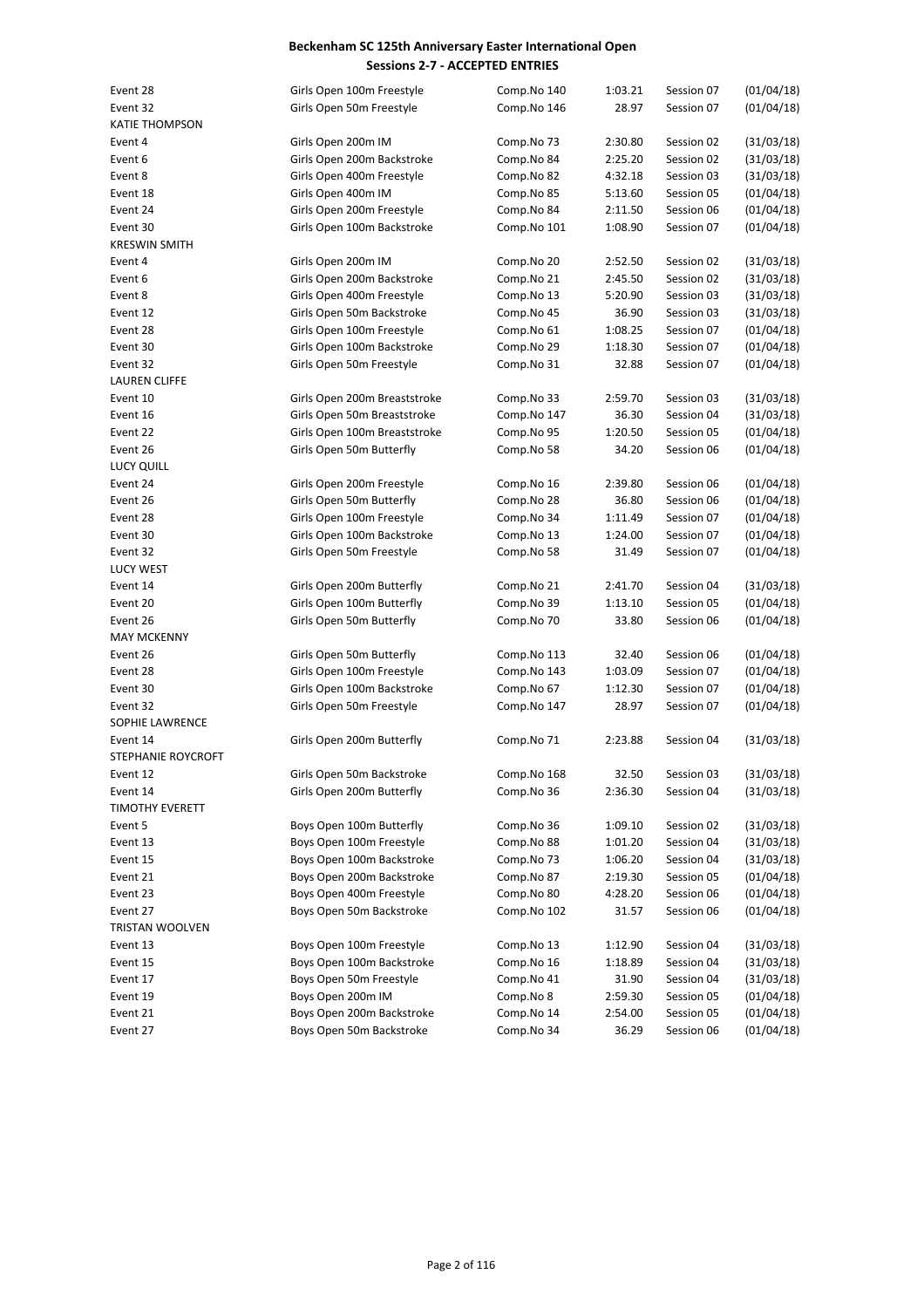| <b>Ashford Town</b>  |                              |             |         |            |            |
|----------------------|------------------------------|-------------|---------|------------|------------|
| <b>AIMEE STRANGE</b> |                              |             |         |            |            |
| Event 20             | Girls Open 100m Butterfly    | Comp.No 46  | 1:12.51 | Session 05 | (01/04/18) |
| Event 26             | Girls Open 50m Butterfly     | Comp.No 105 | 32.62   | Session 06 | (01/04/18) |
| Event 32             | Girls Open 50m Freestyle     | Comp.No 116 | 29.71   | Session 07 | (01/04/18) |
| <b>CLIVE BATES</b>   |                              |             |         |            |            |
| Event 17             | Boys Open 50m Freestyle      | Comp.No 167 | 25.70   | Session 04 | (31/03/18) |
| <b>HANNAH MURPHY</b> |                              |             |         |            |            |
| Event 12             | Girls Open 50m Backstroke    | Comp.No 15  | 40.40   | Session 03 | (31/03/18) |
| Event 16             | Girls Open 50m Breaststroke  | Comp.No 5   | 46.50   | Session 04 | (31/03/18) |
| Event 26             | Girls Open 50m Butterfly     | Comp.No 10  | 38.80   | Session 06 | (01/04/18) |
| Event 32             | Girls Open 50m Freestyle     | Comp.No 16  | 34.20   | Session 07 | (01/04/18) |
| <b>HOLLIE BOZEAT</b> |                              |             |         |            |            |
| Event 16             | Girls Open 50m Breaststroke  | Comp.No 111 | 38.20   | Session 04 | (31/03/18) |
| Event 22             | Girls Open 100m Breaststroke | Comp.No 55  | 1:24.80 | Session 05 | (01/04/18) |
| <b>MAX BEHRENS</b>   |                              |             |         |            |            |
| Event 11             | Boys Open 50m Butterfly      | Comp.No 69  | 31.70   | Session 03 | (31/03/18) |
| Event 13             | Boys Open 100m Freestyle     | Comp.No 69  | 1:02.90 | Session 04 | (31/03/18) |
| Event 15             | Boys Open 100m Backstroke    | Comp.No 43  | 1:10.90 | Session 04 | (31/03/18) |
| Event 17             | Boys Open 50m Freestyle      | Comp.No 86  | 28.80   | Session 04 | (31/03/18) |
| <b>ROSA BOWDEN</b>   |                              |             |         |            |            |
| Event 26             | Girls Open 50m Butterfly     | Comp.No 16  | 38.40   | Session 06 | (01/04/18) |
| <b>SCOTT STRANGE</b> |                              |             |         |            |            |
| Event 11             | Boys Open 50m Butterfly      | Comp.No 25  | 35.30   | Session 03 | (31/03/18) |
| Event 13             | Boys Open 100m Freestyle     | Comp.No 40  | 1:08.50 | Session 04 | (31/03/18) |
| Event 17             | Boys Open 50m Freestyle      | Comp.No 39  | 32.00   | Session 04 | (31/03/18) |
|                      |                              |             |         |            |            |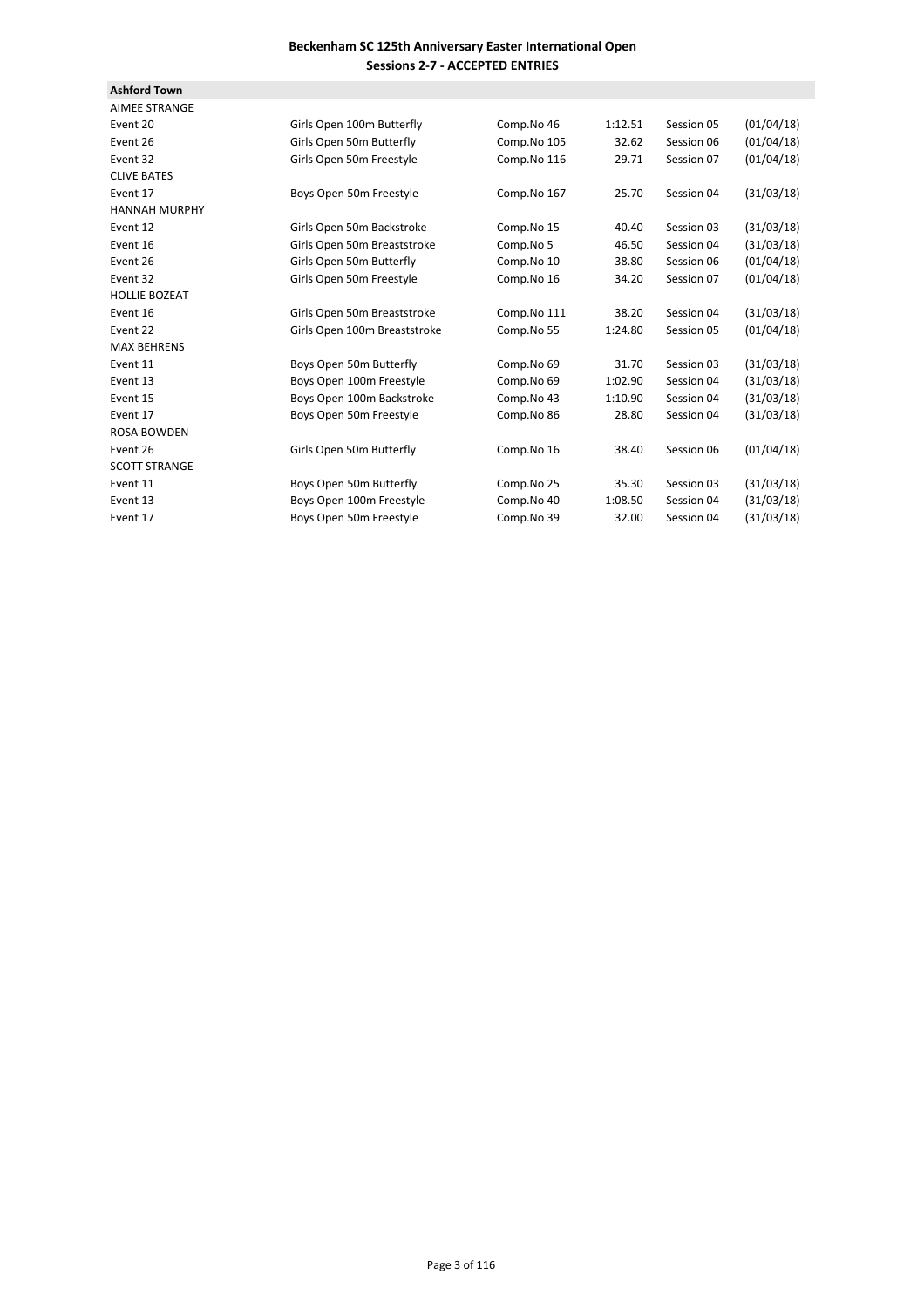| <b>Athlone SC</b>                   |                                                         |                            |                    |            |                          |
|-------------------------------------|---------------------------------------------------------|----------------------------|--------------------|------------|--------------------------|
| <b>AILEEN WARD</b>                  |                                                         |                            |                    |            |                          |
| Event 10                            | Girls Open 200m Breaststroke                            |                            | 3:06.69            | Session 03 | (31/03/18)               |
| ALFIE COOGAN                        |                                                         |                            |                    |            |                          |
| Event 7                             | Boys Open 100m Breaststroke                             | Comp.No 41                 | 1:21.04            | Session 02 | (31/03/18)               |
| Event 9                             | Boys Open 200m Freestyle                                |                            | 2:18.33            | Session 03 | (31/03/18)               |
| Event 13                            | Boys Open 100m Freestyle                                | Comp.No 63                 | 1:03.60            | Session 04 | (31/03/18)               |
| Event 17                            | Boys Open 50m Freestyle                                 | Comp.No 66                 | 29.88              | Session 04 | (31/03/18)               |
| Event 19                            | Boys Open 200m IM                                       |                            | 2:40.43            | Session 05 | (01/04/18)               |
| Event 25                            | Boys Open 200m Breaststroke                             |                            | 2:57.37            | Session 06 | (01/04/18)               |
| Event 31                            | Boys Open 50m Breaststroke                              | Comp.No 50                 | 38.03              | Session 07 | (01/04/18)               |
| <b>ANDREW CAREY</b>                 |                                                         |                            |                    |            |                          |
| Event 5                             | Boys Open 100m Butterfly                                | Comp.No 93                 | 1:00.83            | Session 02 | (31/03/18)               |
| Event 11                            | Boys Open 50m Butterfly                                 | Comp.No 162                | 26.83              | Session 03 | (31/03/18)               |
| Event 13                            | Boys Open 100m Freestyle                                | Comp.No 181                | 53.40              | Session 04 | (31/03/18)               |
| Event 17                            | Boys Open 50m Freestyle                                 | Comp.No 199                | 24.09              | Session 04 | (31/03/18)               |
| Event 23                            | Boys Open 400m Freestyle                                | Comp.No 92                 | 4:19.98            | Session 06 | (01/04/18)               |
| <b>BRYAN SCULLY</b>                 |                                                         |                            |                    |            |                          |
| Event 7                             | Boys Open 100m Breaststroke                             | Comp.No 110                | 1:11.28            | Session 02 | (31/03/18)               |
| Event 9                             | Boys Open 200m Freestyle                                |                            | 2:06.35            | Session 03 | (31/03/18)               |
| Event 13                            | Boys Open 100m Freestyle                                |                            | 55.98              | Session 04 | (31/03/18)               |
| Event 17                            | Boys Open 50m Freestyle                                 | Comp.No 184                | 25.06              | Session 04 | (31/03/18)               |
| Event 19                            | Boys Open 200m IM                                       |                            | 2:30.66            | Session 05 | (01/04/18)               |
| Event 31                            | Boys Open 50m Breaststroke                              | Comp.No 139                | 31.67              | Session 07 | (01/04/18)               |
| DARRAGH FITZGERALD                  |                                                         |                            |                    |            |                          |
| Event 3                             | Boys Open 400m IM                                       | Comp.No 29                 | 5:25.99            | Session 02 | (31/03/18)               |
| Event 7                             | Boys Open 100m Breaststroke                             | Comp.No 56                 | 1:17.69            | Session 02 | (31/03/18)               |
| Event 9                             | Boys Open 200m Freestyle                                |                            | 2:11.81            | Session 03 | (31/03/18)               |
| Event 13                            | Boys Open 100m Freestyle                                | Comp.No 99                 | 1:00.14            | Session 04 | (31/03/18)               |
| Event 19                            | Boys Open 200m IM                                       |                            | 2:29.36            | Session 05 | (01/04/18)               |
| Event 25                            | Boys Open 200m Breaststroke                             | Comp.No 50                 | 2:44.35            | Session 06 | (01/04/18)               |
| <b>ELLA POWELL</b>                  |                                                         |                            |                    |            |                          |
| Event 12                            | Girls Open 50m Backstroke                               | Comp.No 26                 | 39.02              | Session 03 | (31/03/18)               |
| Event 16                            | Girls Open 50m Breaststroke                             | Comp.No 20                 | 42.96              | Session 04 | (31/03/18)               |
| Event 22                            | Girls Open 100m Breaststroke                            | Comp.No 9                  | 1:33.81            | Session 05 | (01/04/18)               |
| Event 24                            | Girls Open 200m Freestyle                               |                            | 2:38.69            | Session 06 | (01/04/18)               |
| Event 28                            | Girls Open 100m Freestyle                               | Comp.No 27                 | 1:13.86            | Session 07 | (01/04/18)               |
| Event 32                            | Girls Open 50m Freestyle                                | Comp.No 30                 | 32.96              | Session 07 | (01/04/18)               |
| <b>ERIKA LOWE</b>                   |                                                         |                            |                    |            |                          |
| Event 6                             | Girls Open 200m Backstroke                              |                            | 2:44.33            | Session 02 | (31/03/18)               |
| Event 12                            | Girls Open 50m Backstroke                               | Comp.No 186                | 31.30              | Session 03 | (31/03/18)               |
| Event 24                            | Girls Open 200m Freestyle<br>Girls Open 50m Butterfly   |                            | 2:26.65            | Session 06 | (01/04/18)               |
| Event 26                            | Girls Open 100m Freestyle                               |                            | 34.37              | Session 06 | (01/04/18)               |
| Event 28                            |                                                         |                            | 1:07.35            | Session 07 | (01/04/18)               |
| Event 30                            | Girls Open 100m Backstroke                              |                            | 1:17.70            | Session 07 | (01/04/18)               |
| Event 32<br><b>EWAN JOYCE WHYTE</b> | Girls Open 50m Freestyle                                |                            | 31.30              | Session 07 | (01/04/18)               |
|                                     |                                                         |                            |                    |            |                          |
| Event 7<br>Event 13                 | Boys Open 100m Breaststroke<br>Boys Open 100m Freestyle | Comp.No 14<br>Comp.No 41   | 1:27.60<br>1:08.46 | Session 02 | (31/03/18)<br>(31/03/18) |
| Event 17                            | Boys Open 50m Freestyle                                 |                            |                    | Session 04 | (31/03/18)               |
|                                     |                                                         | Comp.No 34                 | 32.44              | Session 04 |                          |
| Event 31                            | Boys Open 50m Breaststroke                              | Comp.No 25                 | 41.68              | Session 07 | (01/04/18)               |
| <b>IAN MCAULY</b>                   |                                                         |                            |                    |            |                          |
| Event 7                             | Boys Open 100m Breaststroke                             | Comp.No 61                 | 1:16.58            | Session 02 | (31/03/18)               |
| Event 9                             | Boys Open 200m Freestyle                                |                            | 2:13.60            | Session 03 | (31/03/18)               |
| Event 13                            | Boys Open 100m Freestyle                                |                            | 1:00.27            | Session 04 | (31/03/18)               |
| Event 19                            | Boys Open 200m IM                                       |                            | 2:30.58            | Session 05 | (01/04/18)               |
| <b>JUDY BRENNAN</b>                 |                                                         |                            |                    |            |                          |
| Event 10                            | Girls Open 200m Breaststroke                            |                            | 3:02.64            | Session 03 | (31/03/18)               |
| Event 16                            | Girls Open 50m Breaststroke                             | Comp.No 128                | 37.24              | Session 04 | (31/03/18)               |
| Event 22                            | Girls Open 100m Breaststroke                            | Comp.No 47                 | 1:25.34            | Session 05 | (01/04/18)               |
| Event 28                            | Girls Open 100m Freestyle                               |                            | 1:07.87            | Session 07 | (01/04/18)               |
| Event 32                            | Girls Open 50m Freestyle                                | Comp.No 119                | 29.69              | Session 07 | (01/04/18)               |
| KATIE CONLON                        |                                                         |                            |                    |            |                          |
| Event 12                            | Girls Open 50m Backstroke                               | Comp.No 172                | 32.37              | Session 03 | (31/03/18)               |
| Event 28                            | Girls Open 100m Freestyle<br>Girls Open 50m Freestyle   | Comp.No 175<br>Comp.No 180 | 1:01.24            | Session 07 | (01/04/18)<br>(01/04/18) |
| Event 32<br><b>KYLE FAGAN</b>       |                                                         |                            | 28.02              | Session 07 |                          |
| Event 9                             | Boys Open 200m Freestyle                                | Comp.No 21                 | 2:26.06            | Session 03 | (31/03/18)               |
|                                     |                                                         |                            |                    |            |                          |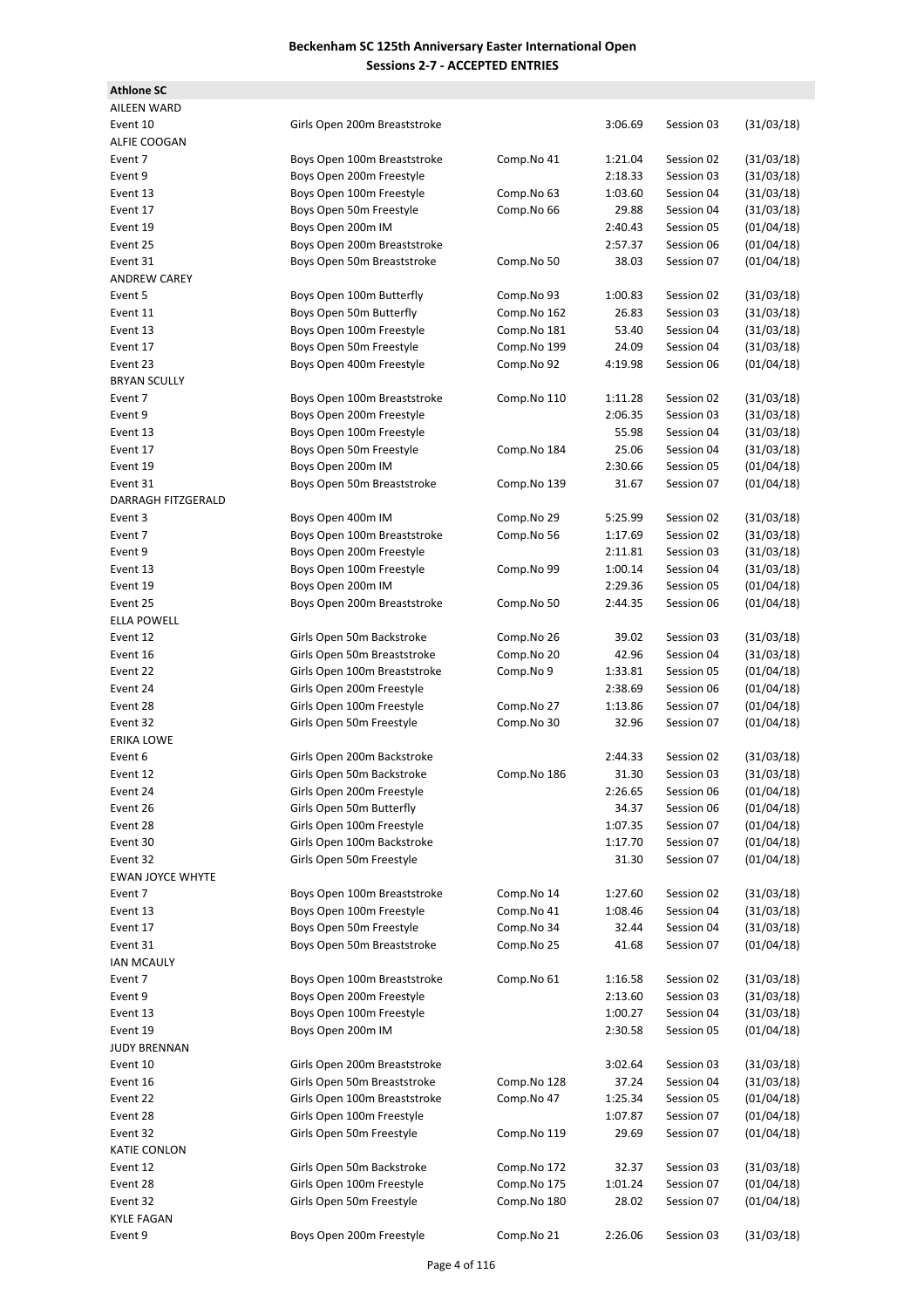| Event 13                | Boys Open 100m Freestyle    | Comp.No 50  | 1:06.37 | Session 04 | (31/03/18) |
|-------------------------|-----------------------------|-------------|---------|------------|------------|
| Event 15                | Boys Open 100m Backstroke   | Comp.No 14  | 1:18.99 | Session 04 | (31/03/18) |
| Event 17                | Boys Open 50m Freestyle     | Comp.No 62  | 30.15   | Session 04 | (31/03/18) |
| Event 19                | Boys Open 200m IM           |             | 2:48.84 | Session 05 | (01/04/18) |
| Event 27                | Boys Open 50m Backstroke    | Comp.No 27  | 37.20   | Session 06 | (01/04/18) |
| <b>LAURA JOHNSON</b>    |                             |             |         |            |            |
| Event 6                 | Girls Open 200m Backstroke  |             | 2.41.78 | Session 02 | (31/03/18) |
| Event 8                 | Girls Open 400m Freestyle   |             | 5.01.01 | Session 03 | (31/03/18) |
| Event 24                | Girls Open 200m Freestyle   |             | 2:22.35 | Session 06 | (01/04/18) |
| Event 30                | Girls Open 100m Backstroke  |             | 1:13.25 | Session 07 | (01/04/18) |
| <b>MAEFORM BARRIELO</b> |                             |             |         |            |            |
| Event 6                 | Girls Open 200m Backstroke  |             | 2:33.95 | Session 02 | (31/03/18) |
| Event 12                | Girls Open 50m Backstroke   | Comp.No 175 | 32.10   | Session 03 | (31/03/18) |
| Event 26                | Girls Open 50m Butterfly    | Comp.No 138 | 31.58   | Session 06 | (01/04/18) |
| Event 30                | Girls Open 100m Backstroke  | Comp.No 111 | 1:07.82 | Session 07 | (01/04/18) |
| Event 32                | Girls Open 50m Freestyle    | Comp.No 184 | 27.81   | Session 07 | (01/04/18) |
| MILO O'CONNOR           |                             |             |         |            |            |
| Event 7                 | Boys Open 100m Breaststroke | Comp.No 50  | 1:18.53 | Session 02 | (31/03/18) |
| Event 9                 | Boys Open 200m Freestyle    |             | 2:16.81 | Session 03 | (31/03/18) |
| Event 13                | Boys Open 100m Freestyle    |             | 1:01.87 | Session 04 | (31/03/18) |
| Event 17                | Boys Open 50m Freestyle     | Comp.No 96  | 28.41   | Session 04 | (31/03/18) |
| Event 25                | Boys Open 200m Breaststroke | Comp.No 40  | 2:49.71 | Session 06 | (01/04/18) |
| Event 31                | Boys Open 50m Breaststroke  | Comp.No 88  | 35.21   | Session 07 | (01/04/18) |
| <b>NAKITA SEMIKIN</b>   |                             |             |         |            |            |
| Event 9                 | Boys Open 200m Freestyle    |             | 2:19.48 | Session 03 | (31/03/18) |
| Event 13                | Boys Open 100m Freestyle    |             | 1:05.71 | Session 04 | (31/03/18) |
| Event 21                | Boys Open 200m Backstroke   | Comp.No 104 | 2:14.75 | Session 05 | (01/04/18) |
| Event 23                | Boys Open 400m Freestyle    | Comp.No 35  | 4:54.17 | Session 06 | (01/04/18) |
| RACHEL JOHNSON          |                             |             |         |            |            |
| Event 6                 | Girls Open 200m Backstroke  |             | 2.39.41 | Session 02 | (31/03/18) |
| Event 8                 | Girls Open 400m Freestyle   |             | 4.56.88 | Session 03 | (31/03/18) |
| Event 20                | Girls Open 100m Butterfly   | Comp.No 35  | 1:13.89 | Session 05 | (01/04/18) |
| Event 24                | Girls Open 200m Freestyle   |             | 2:19.65 | Session 06 | (01/04/18) |
| Event 28                | Girls Open 100m Freestyle   |             | 1:06.06 | Session 07 | (01/04/18) |
| Event 30                | Girls Open 100m Backstroke  |             | 1:15.93 | Session 07 | (01/04/18) |
| <b>SARAH CONDRON</b>    |                             |             |         |            |            |
| Event 4                 | Girls Open 200m IM          |             | 2:48.81 | Session 02 | (31/03/18) |
| Event 6                 | Girls Open 200m Backstroke  | Comp.No 42  | 2:37.25 | Session 02 | (31/03/18) |
| Event 12                | Girls Open 50m Backstroke   | Comp.No 60  | 36.21   | Session 03 | (31/03/18) |
| Event 16                | Girls Open 50m Breaststroke | Comp.No 95  | 39.17   | Session 04 | (31/03/18) |
| Event 18                | Girls Open 400m IM          | Comp.No 24  | 5:53.01 | Session 05 | (01/04/18) |
| Event 30                | Girls Open 100m Backstroke  | Comp.No 60  | 1:12.94 | Session 07 | (01/04/18) |
| Event 32                | Girls Open 50m Freestyle    |             | 31.83   | Session 07 | (01/04/18) |
| SILE MCAULY             |                             |             |         |            |            |
| Event 4                 | Girls Open 200m IM          |             | 2:48.85 | Session 02 | (31/03/18) |
| Event 12                | Girls Open 50m Backstroke   | Comp.No 126 | 33.98   | Session 03 | (31/03/18) |
| Event 24                | Girls Open 200m Freestyle   |             | 2:24.31 | Session 06 | (01/04/18) |
| Event 28                | Girls Open 100m Freestyle   |             | 1:07.38 | Session 07 | (01/04/18) |
| Event 30                | Girls Open 100m Backstroke  | Comp.No 63  | 1:12.54 | Session 07 | (01/04/18) |
|                         |                             |             |         |            |            |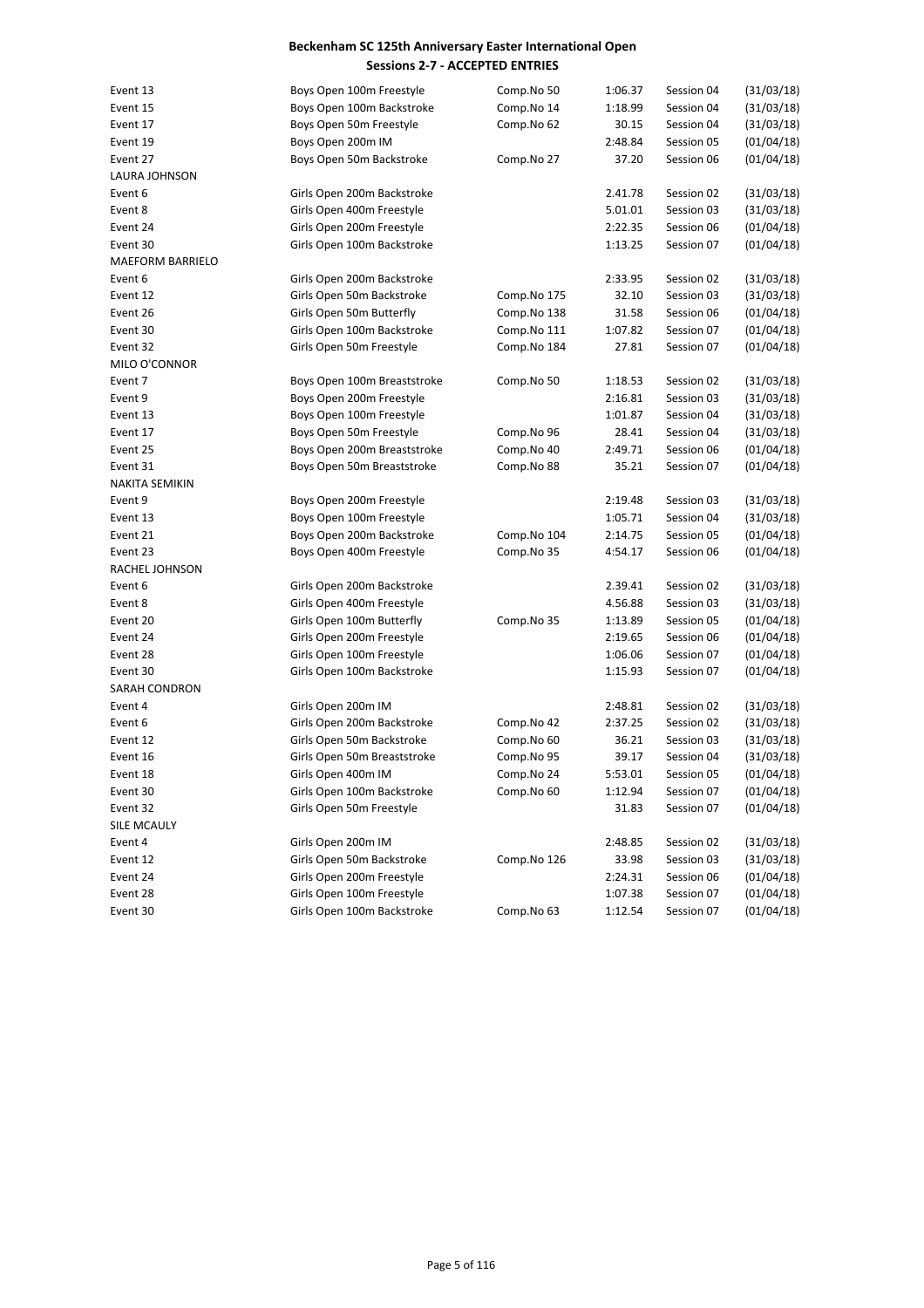| <b>Atlantis</b>      |                           |             |         |            |            |
|----------------------|---------------------------|-------------|---------|------------|------------|
| <b>MATTHEW BOYES</b> |                           |             |         |            |            |
| Event 15             | Boys Open 100m Backstroke | Comp.No 111 | 1:02.40 | Session 04 | (31/03/18) |
| Event 21             | Boys Open 200m Backstroke | Comp.No 100 | 2:15.90 | Session 05 | (01/04/18) |
| Event 27             | Boys Open 50m Backstroke  | Comp.No 130 | 29.90   | Session 06 | (01/04/18) |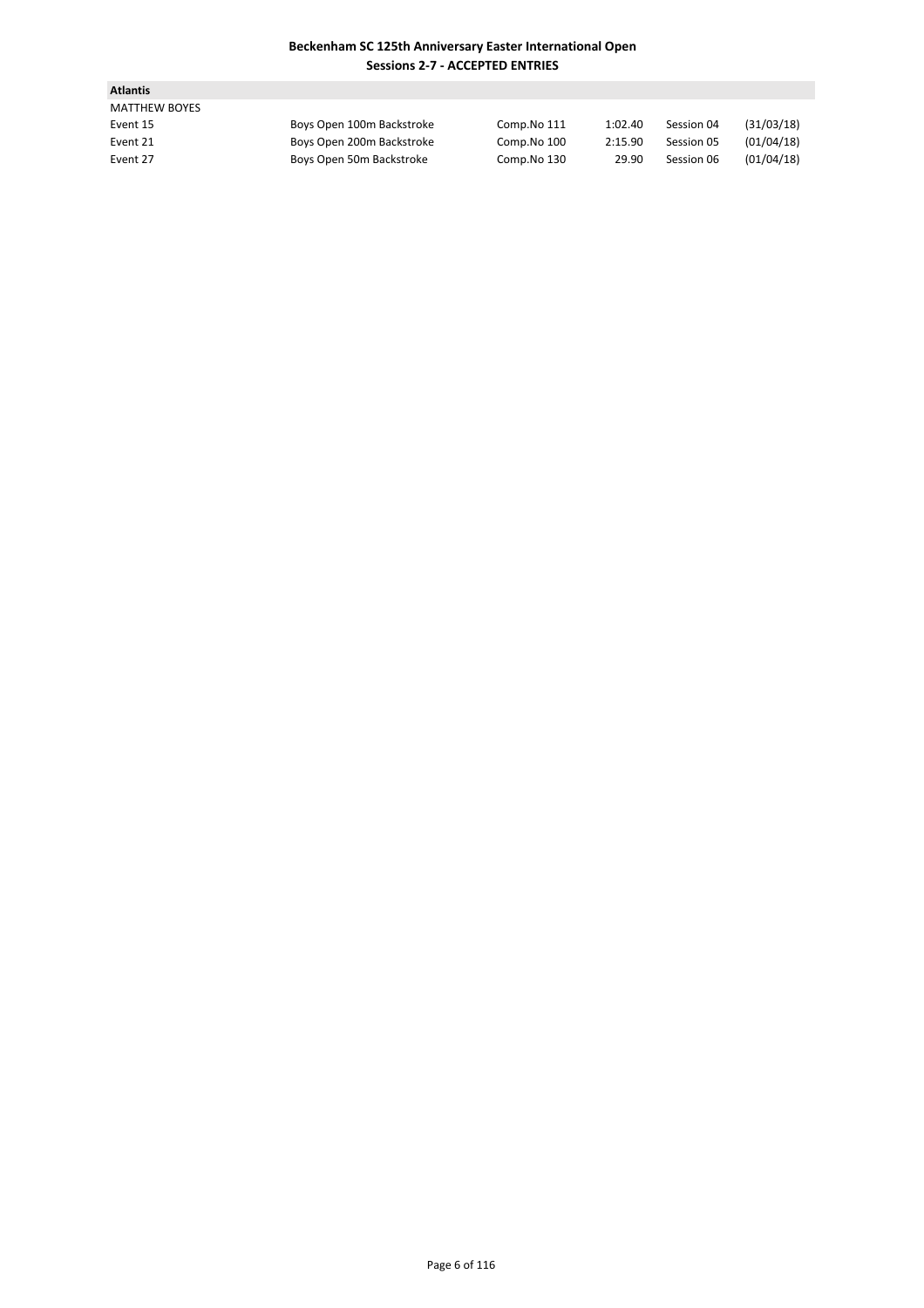**BWST**

| <b>CELIAN CULLUS</b>     |                             |             |         |            |            |
|--------------------------|-----------------------------|-------------|---------|------------|------------|
| Event 5                  | Boys Open 100m Butterfly    | Comp.No 79  | 1:03.07 | Session 02 | (31/03/18) |
| Event 11                 | Boys Open 50m Butterfly     | Comp.No 129 | 28.72   | Session 03 | (31/03/18) |
| Event 23                 | Boys Open 400m Freestyle    |             | 4:48.35 | Session 06 | (01/04/18) |
| Event 29                 | Boys Open 200m Butterfly    | Comp.No 27  | 2:24.35 | Session 07 | (01/04/18) |
| <b>CYRIL HANSON</b>      |                             |             |         |            |            |
| Event 3                  | Boys Open 400m IM           | Comp.No 81  | 4:47.37 | Session 02 | (31/03/18) |
| Event 5                  | Boys Open 100m Butterfly    | Comp.No 85  | 1:02.35 | Session 02 | (31/03/18) |
| Event 15                 | Boys Open 100m Backstroke   | Comp.No 109 | 1:02.55 | Session 04 | (31/03/18) |
| Event 21                 | Boys Open 200m Backstroke   | Comp.No 111 | 2:11.79 | Session 05 | (01/04/18) |
| Event 29                 | Boys Open 200m Butterfly    | Comp.No 48  | 2:17.04 | Session 07 | (01/04/18) |
| <b>HUGO MERCHIER</b>     |                             |             |         |            |            |
| Event 7                  | Boys Open 100m Breaststroke | Comp.No 77  | 1:14.63 | Session 02 | (31/03/18) |
| Event 9                  | Boys Open 200m Freestyle    |             | 2:14.54 | Session 03 | (31/03/18) |
| Event 25                 | Boys Open 200m Breaststroke | Comp.No 51  | 2:43.94 | Session 06 | (01/04/18) |
| Event 31                 | Boys Open 50m Breaststroke  | Comp.No 103 | 34.21   | Session 07 | (01/04/18) |
| <b>IREM GURSEN</b>       |                             |             |         |            |            |
| Event 16                 | Girls Open 50m Breaststroke | Comp.No 27  | 42.30   | Session 04 | (31/03/18) |
| <b>MELIH GURSEN</b>      |                             |             |         |            |            |
| Event 9                  | Boys Open 200m Freestyle    |             | 2:23.60 | Session 03 | (31/03/18) |
| Event 13                 | Boys Open 100m Freestyle    |             | 1:05.07 | Session 04 | (31/03/18) |
| Event 17                 | Boys Open 50m Freestyle     | Comp.No 67  | 29.81   | Session 04 | (31/03/18) |
| Event 19                 | Boys Open 200m IM           |             | 2:37.41 | Session 05 | (01/04/18) |
| <b>NATHAN LACHAPELLE</b> |                             |             |         |            |            |
| Event 7                  | Boys Open 100m Breaststroke | Comp.No 40  | 1:21.16 | Session 02 | (31/03/18) |
| Event 9                  | Boys Open 200m Freestyle    |             | 2:18.01 | Session 03 | (31/03/18) |
| Event 13                 | Boys Open 100m Freestyle    |             | 1:02.03 | Session 04 | (31/03/18) |
| Event 17                 | Boys Open 50m Freestyle     |             | 29.04   | Session 04 | (31/03/18) |
| <b>REMI FOLCH</b>        |                             |             |         |            |            |
| Event 7                  | Boys Open 100m Breaststroke | Comp.No 67  | 1:16.06 | Session 02 | (31/03/18) |
| Event 13                 | Boys Open 100m Freestyle    |             | 1:02.01 | Session 04 | (31/03/18) |
| Event 19                 | Boys Open 200m IM           |             | 2:26.01 | Session 05 | (01/04/18) |
| Event 25                 | Boys Open 200m Breaststroke | Comp.No 42  | 2:48.81 | Session 06 | (01/04/18) |
| SEBASTIAN VAN WANROIJ    |                             |             |         |            |            |
| Event 3                  | Boys Open 400m IM           | Comp.No 20  | 5:32.32 | Session 02 | (31/03/18) |
| Event 7                  | Boys Open 100m Breaststroke | Comp.No 37  | 1:21.54 | Session 02 | (31/03/18) |
| Event 19                 | Boys Open 200m IM           |             | 2:37.42 | Session 05 | (01/04/18) |
| Event 25                 | Boys Open 200m Breaststroke | Comp.No 31  | 2:55.17 | Session 06 | (01/04/18) |
| <b>VALENTIN DEMAIFFE</b> |                             |             |         |            |            |
| Event 15                 | Boys Open 100m Backstroke   | Comp.No 77  | 1:05.59 | Session 04 | (31/03/18) |
| Event 17                 | Boys Open 50m Freestyle     |             | 26.63   | Session 04 | (31/03/18) |
| Event 21                 | Boys Open 200m Backstroke   |             | 2:20.92 | Session 05 | (01/04/18) |
| Event 27                 | Boys Open 50m Backstroke    | Comp.No 144 | 29.34   | Session 06 | (01/04/18) |
|                          |                             |             |         |            |            |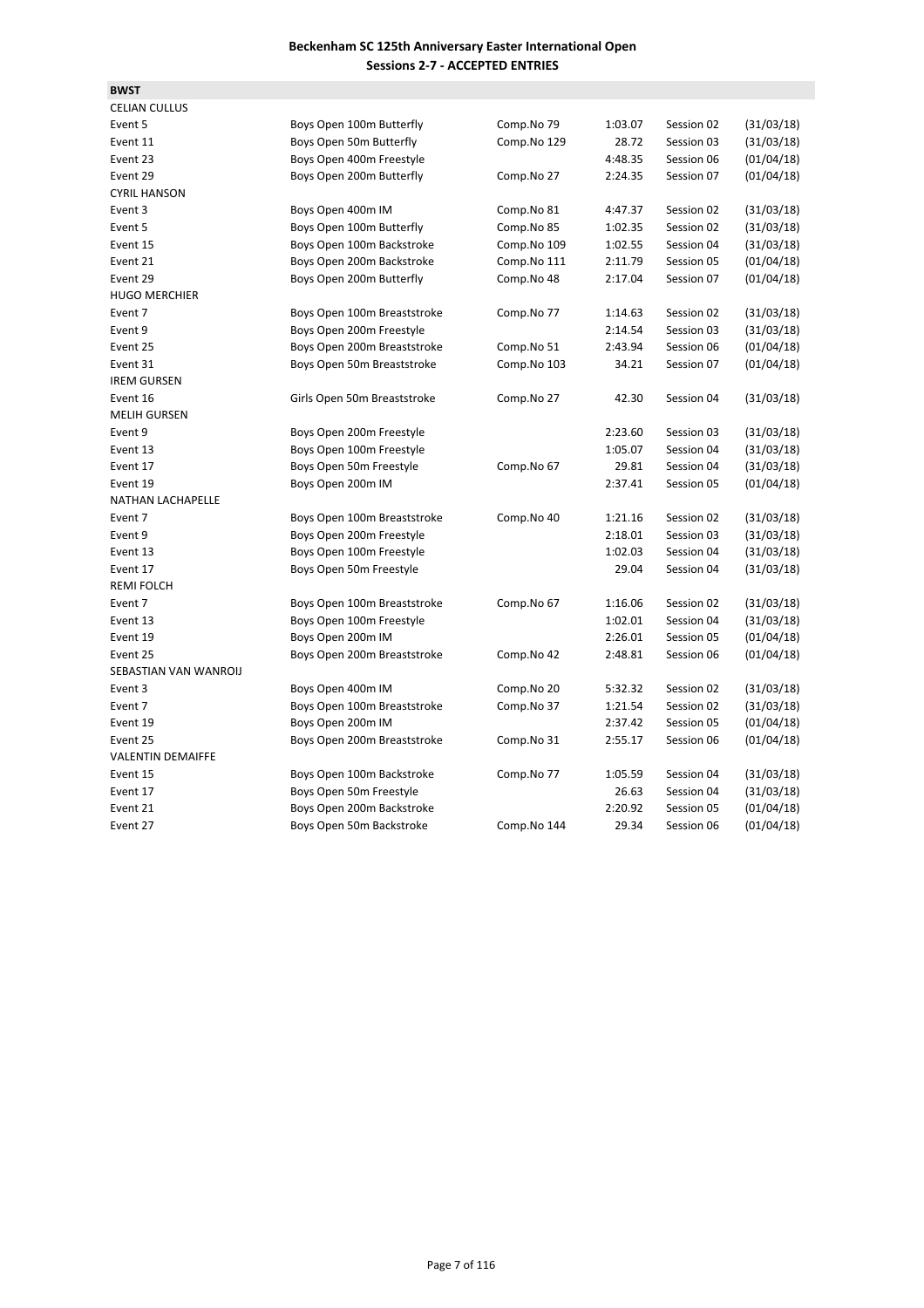| <b>Barnes SC</b>       |                              |             |         |            |            |
|------------------------|------------------------------|-------------|---------|------------|------------|
| <b>ADEN HINGORANI</b>  |                              |             |         |            |            |
| Event 11               | Boys Open 50m Butterfly      | Comp.No 26  | 35.20   | Session 03 | (31/03/18) |
| Event 17               | Boys Open 50m Freestyle      | Comp.No 36  | 32.30   | Session 04 | (31/03/18) |
| <b>ANNA OWENS</b>      |                              |             |         |            |            |
| Event 10               | Girls Open 200m Breaststroke | Comp.No 39  | 2:58.60 | Session 03 | (31/03/18) |
| Event 16               | Girls Open 50m Breaststroke  | Comp.No 82  | 39.60   | Session 04 | (31/03/18) |
| Event 18               | Girls Open 400m IM           | Comp.No 33  | 5:45.10 | Session 05 | (01/04/18) |
| Event 22               | Girls Open 100m Breaststroke | Comp.No 68  | 1:23.50 | Session 05 | (01/04/18) |
| <b>CLARE JENKINS</b>   |                              |             |         |            |            |
| Event 4                | Girls Open 200m IM           | Comp.No 4   | 3:09.80 | Session 02 | (31/03/18) |
| Event 12               | Girls Open 50m Backstroke    | Comp.No 10  | 41.30   | Session 03 | (31/03/18) |
| Event 16               |                              |             |         |            |            |
|                        | Girls Open 50m Breaststroke  | Comp.No 1   | 47.50   | Session 04 | (31/03/18) |
| Event 20               | Girls Open 100m Butterfly    | Comp.No 1   | 1:27.50 | Session 05 | (01/04/18) |
| Event 24               | Girls Open 200m Freestyle    | Comp.No 5   | 2:48.80 | Session 06 | (01/04/18) |
| Event 26               | Girls Open 50m Butterfly     | Comp.No 23  | 37.60   | Session 06 | (01/04/18) |
| Event 28               | Girls Open 100m Freestyle    | Comp.No 5   | 1:18.20 | Session 07 | (01/04/18) |
| Event 30               | Girls Open 100m Backstroke   | Comp.No 2   | 1:29.60 | Session 07 | (01/04/18) |
| Event 32               | Girls Open 50m Freestyle     | Comp.No 9   | 35.50   | Session 07 | (01/04/18) |
| <b>HERMIONE DIAS</b>   |                              |             |         |            |            |
| Event 12               | Girls Open 50m Backstroke    | Comp.No 62  | 36.00   | Session 03 | (31/03/18) |
| <b>ISLA HEATON</b>     |                              |             |         |            |            |
| Event 16               | Girls Open 50m Breaststroke  | Comp.No 26  | 42.50   | Session 04 | (31/03/18) |
| KAITLYN HANSON-PUFFER  |                              |             |         |            |            |
| Event 4                | Girls Open 200m IM           | Comp.No 51  | 2:35.50 | Session 02 | (31/03/18) |
| Event 8                | Girls Open 400m Freestyle    | Comp.No 59  | 4:42.50 | Session 03 | (31/03/18) |
| Event 10               | Girls Open 200m Breaststroke | Comp.No 70  | 2:50.20 | Session 03 | (31/03/18) |
| Event 16               | Girls Open 50m Breaststroke  | Comp.No 129 | 37.07   | Session 04 | (31/03/18) |
| Event 22               | Girls Open 100m Breaststroke | Comp.No 106 | 1:19.00 | Session 05 | (01/04/18) |
| Event 24               | Girls Open 200m Freestyle    | Comp.No 55  | 2:16.90 | Session 06 | (01/04/18) |
| Event 26               | Girls Open 50m Butterfly     | Comp.No 86  | 33.28   | Session 06 | (01/04/18) |
| Event 28               | Girls Open 100m Freestyle    | Comp.No 133 | 1:03.50 | Session 07 | (01/04/18) |
|                        |                              |             |         |            |            |
| Event 32               | Girls Open 50m Freestyle     | Comp.No 109 | 29.80   | Session 07 | (01/04/18) |
| <b>MADELINE BURNS</b>  |                              |             |         |            |            |
| <b>MEGAN BARNES</b>    |                              |             |         |            |            |
| Event 8                | Girls Open 400m Freestyle    | Comp.No 58  | 4:42.50 | Session 03 | (31/03/18) |
| Event 12               | Girls Open 50m Backstroke    | Comp.No 154 | 33.10   | Session 03 | (31/03/18) |
| Event 24               | Girls Open 200m Freestyle    | Comp.No 69  | 2:14.50 | Session 06 | (01/04/18) |
| Event 28               | Girls Open 100m Freestyle    | Comp.No 153 | 1:02.50 | Session 07 | (01/04/18) |
| Event 30               | Girls Open 100m Backstroke   | Comp.No 64  | 1:12.50 | Session 07 | (01/04/18) |
| Event 32               | Girls Open 50m Freestyle     | Comp.No 168 | 28.50   | Session 07 | (01/04/18) |
| NATASHA SWEETING       |                              |             |         |            |            |
| Event 22               | Girls Open 100m Breaststroke | Comp.No 18  | 1:30.80 | Session 05 | (01/04/18) |
| <b>REBECCA SWEENEY</b> |                              |             |         |            |            |
| Event 4                | Girls Open 200m IM           | Comp.No 52  | 2:35.40 | Session 02 | (31/03/18) |
| Event 10               | Girls Open 200m Breaststroke | Comp.No 47  | 2:56.40 | Session 03 | (31/03/18) |
| Event 12               | Girls Open 50m Backstroke    | Comp.No 112 | 34.40   | Session 03 | (31/03/18) |
| Event 14               | Girls Open 200m Butterfly    | Comp.No 12  | 2:47.80 | Session 04 | (31/03/18) |
| Event 16               | Girls Open 50m Breaststroke  | Comp.No 131 | 36.93   | Session 04 | (31/03/18) |
| Event 20               | Girls Open 100m Butterfly    | Comp.No 43  | 1:12.68 | Session 05 | (01/04/18) |
| Event 22               | Girls Open 100m Breaststroke | Comp.No 93  | 1:20.61 | Session 05 | (01/04/18) |
| Event 26               | Girls Open 50m Butterfly     | Comp.No 107 | 32.53   | Session 06 | (01/04/18) |
|                        |                              |             |         |            |            |
| Event 28               | Girls Open 100m Freestyle    | Comp.No 94  | 1:05.20 | Session 07 | (01/04/18) |
| Event 30               | Girls Open 100m Backstroke   | Comp.No 74  | 1:12.00 | Session 07 | (01/04/18) |
| Event 32               | Girls Open 50m Freestyle     | Comp.No 93  | 30.10   | Session 07 | (01/04/18) |
| <b>THOMAS OWENS</b>    |                              |             |         |            |            |
| Event 23               | Boys Open 400m Freestyle     | Comp.No 105 | 4:15.09 | Session 06 | (01/04/18) |
| YOLANDA GRADILLAS      |                              |             |         |            |            |
| Event 24               | Girls Open 200m Freestyle    | Comp.No 30  | 2:28.00 | Session 06 | (01/04/18) |
| Event 26               | Girls Open 50m Butterfly     | Comp.No 24  | 37.51   | Session 06 | (01/04/18) |
| Event 28               | Girls Open 100m Freestyle    | Comp.No 49  | 1:09.40 | Session 07 | (01/04/18) |
| Event 32               | Girls Open 50m Freestyle     | Comp.No 35  | 32.50   | Session 07 | (01/04/18) |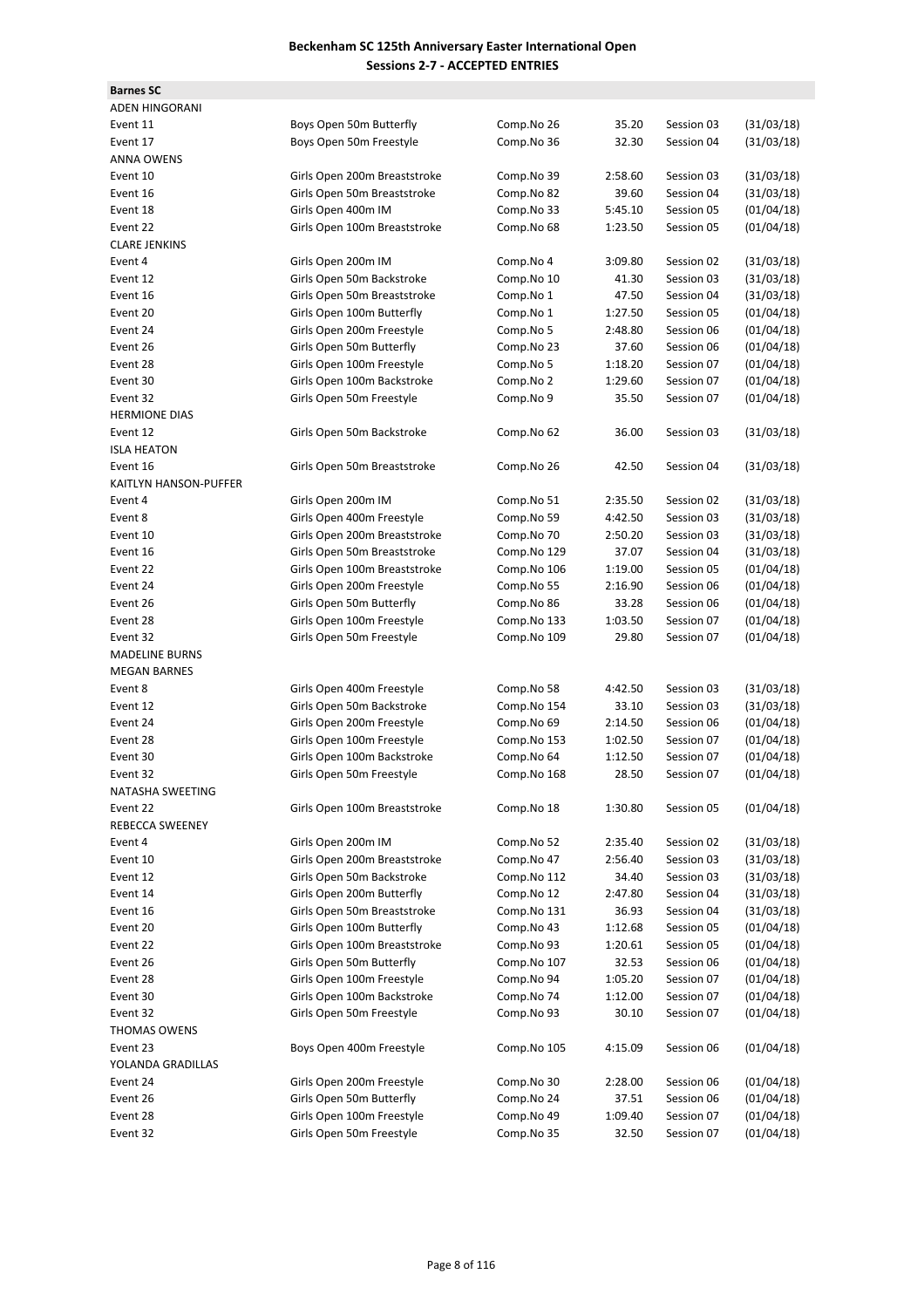| <b>Basildon Ph</b> |                              |             |         |            |            |
|--------------------|------------------------------|-------------|---------|------------|------------|
| <b>CAITLIN DAY</b> |                              |             |         |            |            |
| Event 10           | Girls Open 200m Breaststroke | Comp.No 86  | 2:45.00 | Session 03 | (31/03/18) |
| Event 16           | Girls Open 50m Breaststroke  | Comp.No 151 | 36.00   | Session 04 | (31/03/18) |
| Event 22           | Girls Open 100m Breaststroke | Comp.No 117 | 1:17.50 | Session 05 | (01/04/18) |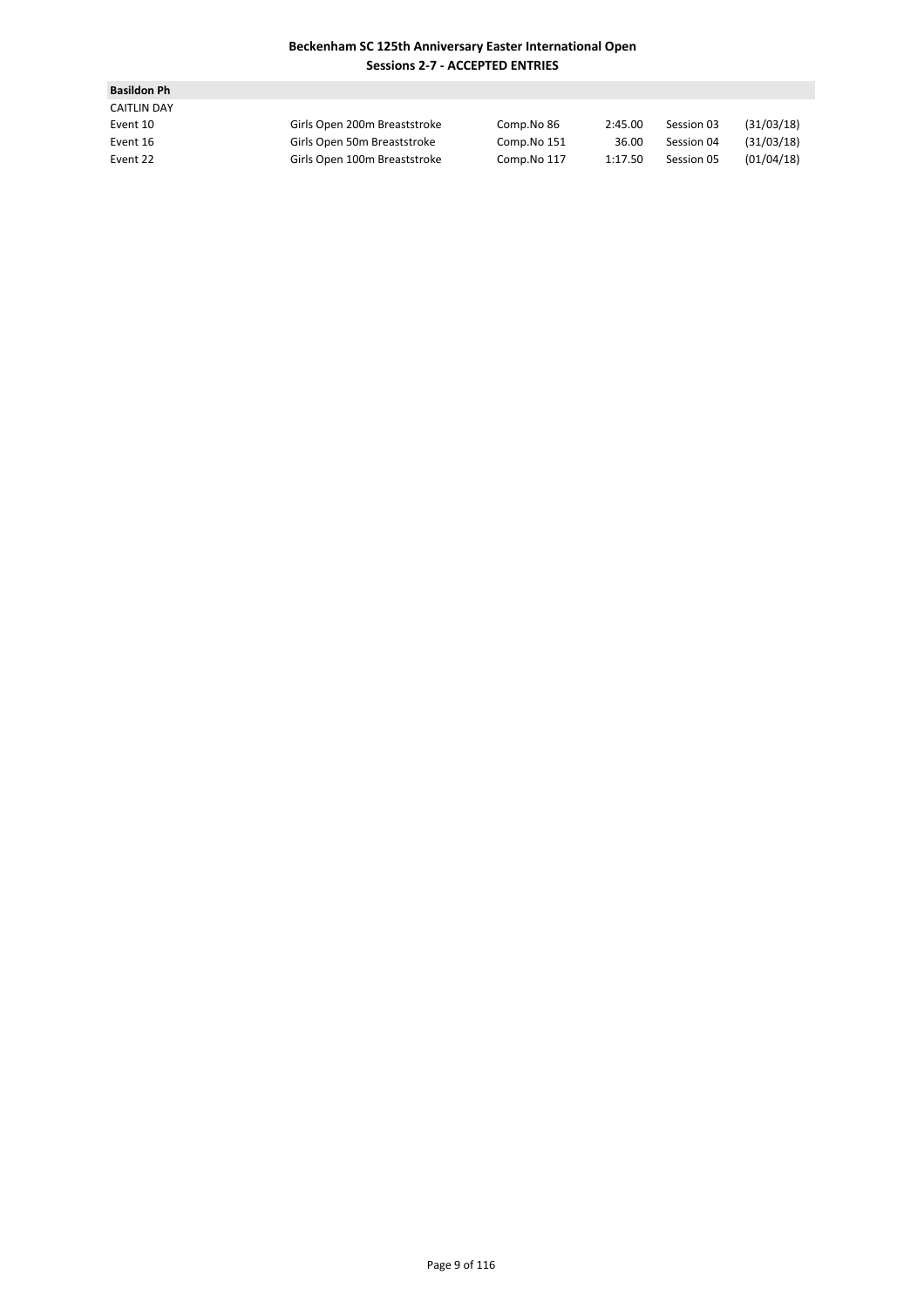| <b>Beckenham</b>       |                                                        |                            |                  |                          |                          |
|------------------------|--------------------------------------------------------|----------------------------|------------------|--------------------------|--------------------------|
| <b>ABBY DAVISON</b>    |                                                        |                            |                  |                          |                          |
| Event 12               | Girls Open 50m Backstroke                              | Comp.No 116                | 34.33            | Session 03               | (31/03/18)               |
| Event 30               | Girls Open 100m Backstroke                             | Comp.No 61                 | 1:12.60          | Session 07               | (01/04/18)               |
| <b>ALEX ISIDORO</b>    |                                                        |                            |                  |                          |                          |
| Event 13               | Boys Open 100m Freestyle                               | Comp.No 169                | 54.48            | Session 04               | (31/03/18)               |
| ALEXANDER HILLIER-TAYL |                                                        |                            |                  |                          |                          |
| Event 5                | Boys Open 100m Butterfly                               | Comp.No 2                  | 1:22.44          | Session 02               | (31/03/18)               |
| Event 7                | Boys Open 100m Breaststroke                            | Comp.No 9                  | 1:32.90          | Session 02               | (31/03/18)               |
| Event 11               | Boys Open 50m Butterfly                                | Comp.No 20                 | 36.00            | Session 03               | (31/03/18)               |
| Event 13               | Boys Open 100m Freestyle                               | Comp.No 7                  | 1:14.60          | Session 04               | (31/03/18)               |
| Event 15               | Boys Open 100m Backstroke                              | Comp.No 5                  | 1:25.00          | Session 04               | (31/03/18)               |
| Event 17               | Boys Open 50m Freestyle                                | Comp.No 24                 | 33.50            | Session 04               | (31/03/18)               |
| Event 19               | Boys Open 200m IM                                      | Comp.No 2                  | 3:06.00          | Session 05               | (01/04/18)               |
| Event 21               | Boys Open 200m Backstroke                              | Comp.No 4                  | 3:06.40          | Session 05               | (01/04/18)               |
| ALEXANDER MIDDLETON    |                                                        |                            |                  |                          |                          |
| Event 21               | Boys Open 200m Backstroke                              | Comp.No 2                  | 3:09.60          | Session 05               | (01/04/18)               |
| ALEXANDRA CANTER       |                                                        |                            |                  |                          |                          |
| Event 18               | Girls Open 400m IM                                     | Comp.No 25                 | 5:52.40          | Session 05               | (01/04/18)               |
| <b>AMELIA JONES</b>    |                                                        |                            |                  |                          |                          |
| Event 10               | Girls Open 200m Breaststroke                           | Comp.No 35                 | 2:59.70          | Session 03               | (31/03/18)               |
| Event 16               | Girls Open 50m Breaststroke                            | Comp.No 114                | 37.95            | Session 04               | (31/03/18)               |
| Event 22               | Girls Open 100m Breaststroke                           | Comp.No 82                 | 1:22.00          | Session 05               | (01/04/18)               |
| Event 26               | Girls Open 50m Butterfly                               | Comp.No 93                 | 33.10            | Session 06               | (01/04/18)               |
| <b>ANATOLE KACAR</b>   |                                                        |                            |                  |                          |                          |
| Event 17               | Boys Open 50m Freestyle                                | Comp.No 10                 | 34.80            | Session 04               | (31/03/18)               |
| ANDREAS KOKKINI        |                                                        |                            |                  |                          |                          |
| Event 27               | Boys Open 50m Backstroke                               | Comp.No 3                  | 42.20            | Session 06               | (01/04/18)               |
| Event 31               | Boys Open 50m Breaststroke                             | Comp.No 2                  | 47.80            | Session 07               | (01/04/18)               |
| ANNABEL WILSON         |                                                        |                            |                  |                          |                          |
| Event 8                | Girls Open 400m Freestyle                              | Comp.No 54                 | 4:43.52          | Session 03               | (31/03/18)               |
| Event 14               | Girls Open 200m Butterfly                              | Comp.No 39                 | 2:35.75          | Session 04               | (31/03/18)               |
| Event 20               | Girls Open 100m Butterfly                              | Comp.No 62                 | 1:10.50          | Session 05               | (01/04/18)               |
| Event 24               | Girls Open 200m Freestyle                              | Comp.No 67                 | 2:14.97          | Session 06               | (01/04/18)               |
| Event 28               | Girls Open 100m Freestyle                              | Comp.No 160                | 1:02.28          | Session 07               | (01/04/18)               |
| <b>BROOKE PITT</b>     |                                                        |                            |                  |                          |                          |
| Event 14               | Girls Open 200m Butterfly                              | Comp.No 47                 | 2:31.44          | Session 04               | (31/03/18)               |
| Event 20               | Girls Open 100m Butterfly                              | Comp.No 69                 | 1:09.57          | Session 05               | (01/04/18)               |
| Event 26               | Girls Open 50m Butterfly                               | Comp.No 158                | 31.21            | Session 06               | (01/04/18)               |
| CALLUM WOOLFENDEN      |                                                        |                            |                  |                          |                          |
| Event 3                | Boys Open 400m IM                                      | Comp.No 24                 | 5:28.93          | Session 02               | (31/03/18)               |
| Event 7                | Boys Open 100m Breaststroke                            | Comp.No 51                 | 1:18.30          | Session 02               | (31/03/18)               |
| Event 9                | Boys Open 200m Freestyle                               | Comp.No 24                 | 2:24.20          | Session 03               | (31/03/18)               |
| Event 11               | Boys Open 50m Butterfly                                | Comp.No 40                 | 33.79            | Session 03               | (31/03/18)               |
| Event 19               | Boys Open 200m IM                                      | Comp.No 31                 | 2:38.82          | Session 05               | (01/04/18)               |
| Event 25               | Boys Open 200m Breaststroke                            | Comp.No 32                 | 2:54.90          | Session 06               | (01/04/18)               |
| Event 31               | Boys Open 50m Breaststroke                             | Comp.No 35                 | 39.15            | Session 07               | (01/04/18)               |
| DAVID LANGLEY          |                                                        |                            |                  |                          |                          |
| Event 9                | Boys Open 200m Freestyle<br>Boys Open 100m Freestyle   | Comp.No 27<br>Comp.No 58   | 2:21.20          | Session 03               | (31/03/18)               |
| Event 13               | Boys Open 50m Freestyle                                | Comp.No 63                 | 1:04.70          | Session 04               | (31/03/18)               |
| Event 17               | Boys Open 200m IM                                      |                            | 30.14            | Session 04               | (31/03/18)               |
| Event 19               |                                                        | Comp.No 24                 | 2:44.70          | Session 05               | (01/04/18)               |
| Event 23               | Boys Open 400m Freestyle                               | Comp.No 41                 | 4:49.10          | Session 06               | (01/04/18)               |
| EVE LUHMANN            |                                                        |                            |                  |                          |                          |
| Event 12               | Girls Open 50m Backstroke<br>Girls Open 100m Butterfly | Comp.No 179<br>Comp.No 85  | 31.90            | Session 03<br>Session 05 | (31/03/18)<br>(01/04/18) |
| Event 20<br>Event 26   | Girls Open 50m Butterfly                               |                            | 1:08.30          |                          | (01/04/18)               |
| Event 28               | Girls Open 100m Freestyle                              | Comp.No 188<br>Comp.No 168 | 29.75<br>1:01.52 | Session 06<br>Session 07 | (01/04/18)               |
|                        | Girls Open 50m Freestyle                               |                            | 27.94            |                          | (01/04/18)               |
| Event 32               |                                                        | Comp.No 181                |                  | Session 07               |                          |
| <b>FEARN COOK</b>      | Girls Open 50m Backstroke                              |                            |                  |                          | (31/03/18)               |
| Event 12               |                                                        | Comp.No 149                | 33.29            | Session 03               |                          |
| Event 28               | Girls Open 100m Freestyle                              | Comp.No 184                | 1:00.44          | Session 07               | (01/04/18)               |
| Event 32               | Girls Open 50m Freestyle                               | Comp.No 191                | 27.58            | Session 07               | (01/04/18)               |
| FINLAY MAXWELL         |                                                        |                            |                  |                          |                          |
| Event 9                | Boys Open 200m Freestyle                               | Comp.No 94                 | 1:58.22          | Session 03               | (31/03/18)               |
| Event 13               | Boys Open 100m Freestyle                               | Comp.No 168                | 54.51            | Session 04               | (31/03/18)               |
| Event 15               | Boys Open 100m Backstroke                              | Comp.No 115                | 1:01.40          | Session 04               | (31/03/18)               |
| Event 21               | Boys Open 200m Backstroke                              | Comp.No 110                | 2:11.89          | Session 05               | (01/04/18)               |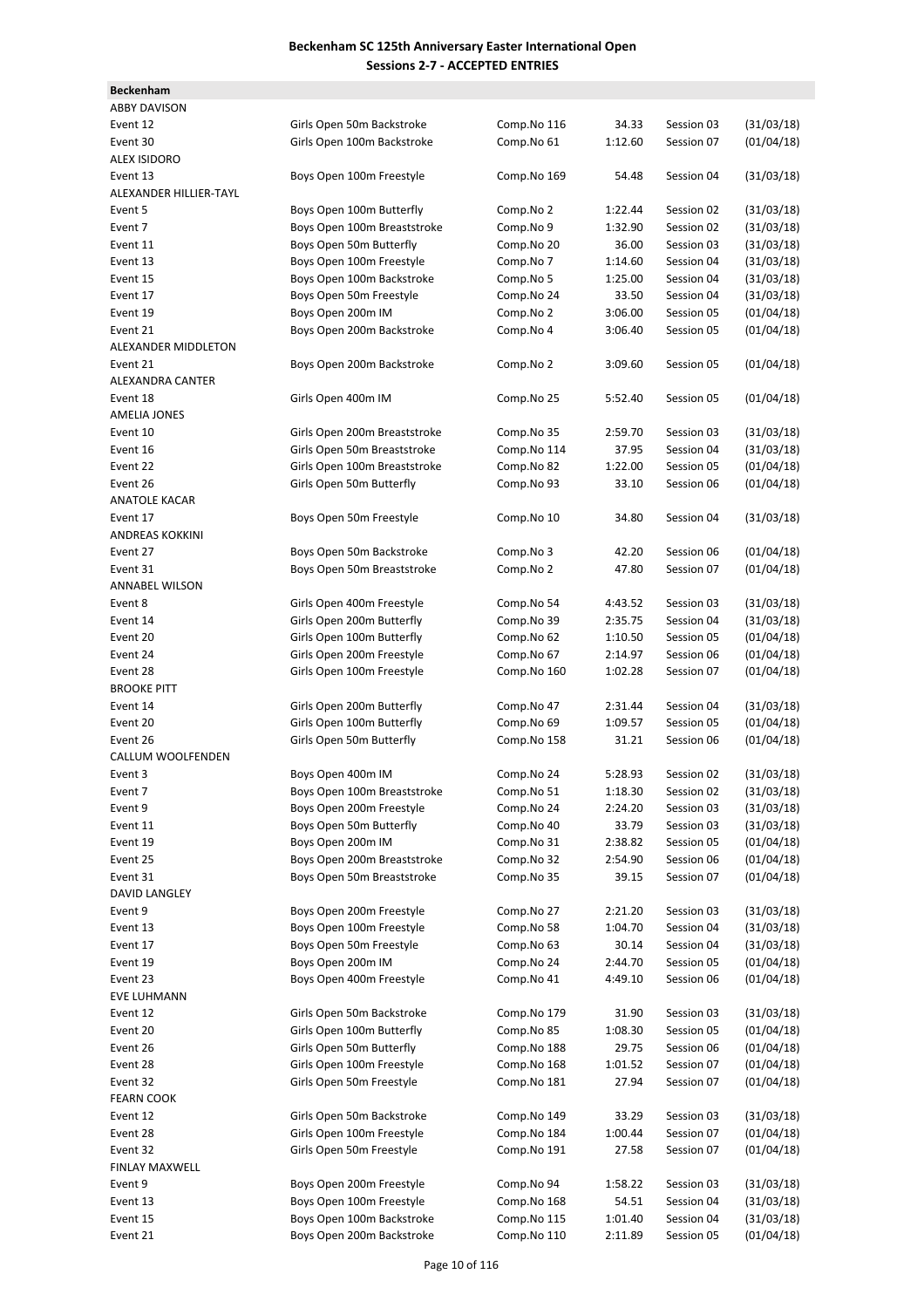| Event 27<br><b>FINN WOOTTEN</b>        | Boys Open 50m Backstroke     | Comp.No 157 | 28.48   | Session 06 | (01/04/18) |
|----------------------------------------|------------------------------|-------------|---------|------------|------------|
| Event 3                                |                              |             | 5:31.00 | Session 02 | (31/03/18) |
|                                        | Boys Open 400m IM            | Comp.No 21  |         |            |            |
| Event 7                                | Boys Open 100m Breaststroke  | Comp.No 25  | 1:23.50 | Session 02 | (31/03/18) |
| Event 23                               | Boys Open 400m Freestyle     | Comp.No 48  | 4:44.30 | Session 06 | (01/04/18) |
| Event 27<br><b>FRANCESCA MIDDLETON</b> | Boys Open 50m Backstroke     | Comp.No 41  | 35.60   | Session 06 | (01/04/18) |
|                                        |                              |             |         |            |            |
| Event 22                               | Girls Open 100m Breaststroke | Comp.No 1   | 1:41.40 | Session 05 | (01/04/18) |
| <b>GRACE TRICKER</b>                   |                              |             |         |            |            |
| Event 4                                | Girls Open 200m IM           | Comp.No 14  | 2:57.70 | Session 02 | (31/03/18) |
| HANNAH-LOUISE NELSON                   |                              |             |         |            |            |
| Event 16                               | Girls Open 50m Breaststroke  | Comp.No 169 | 34.30   | Session 04 | (31/03/18) |
| Event 22                               | Girls Open 100m Breaststroke | Comp.No 126 | 1:16.09 | Session 05 | (01/04/18) |
| Event 28                               | Girls Open 100m Freestyle    | Comp.No 167 | 1:01.74 | Session 07 | (01/04/18) |
| Event 32                               | Girls Open 50m Freestyle     | Comp.No 175 | 28.24   | Session 07 | (01/04/18) |
| HARRY MINCHELLA                        |                              |             |         |            |            |
| Event 9                                | Boys Open 200m Freestyle     | Comp.No 76  | 2:00.61 | Session 03 | (31/03/18) |
| Event 13                               | Boys Open 100m Freestyle     | Comp.No 179 | 53.45   | Session 04 | (31/03/18) |
| Event 17                               | Boys Open 50m Freestyle      | Comp.No 196 | 24.30   | Session 04 | (31/03/18) |
| <b>ISABELLE TRAYNIER</b>               |                              |             |         |            |            |
| Event 8                                | Girls Open 400m Freestyle    | Comp.No 8   | 5:33.74 | Session 03 | (31/03/18) |
| Event 12                               | Girls Open 50m Backstroke    | Comp.No 2   | 42.70   | Session 03 | (31/03/18) |
| Event 28                               | Girls Open 100m Freestyle    | Comp.No 19  | 1:14.40 | Session 07 | (01/04/18) |
|                                        | Girls Open 100m Backstroke   | Comp.No 5   | 1:27.76 | Session 07 | (01/04/18) |
| Event 30                               |                              |             |         |            |            |
| Event 32                               | Girls Open 50m Freestyle     | Comp.No 12  | 35.00   | Session 07 | (01/04/18) |
| ISOBELLA ADAMS-HOWARD                  |                              |             |         |            |            |
| Event 10                               | Girls Open 200m Breaststroke | Comp.No 56  | 2:54.70 | Session 03 | (31/03/18) |
| Event 12                               | Girls Open 50m Backstroke    | Comp.No 90  | 35.10   | Session 03 | (31/03/18) |
| Event 16                               | Girls Open 50m Breaststroke  | Comp.No 156 | 35.58   | Session 04 | (31/03/18) |
| Event 22                               | Girls Open 100m Breaststroke | Comp.No 116 | 1:17.65 | Session 05 | (01/04/18) |
| Event 32                               | Girls Open 50m Freestyle     | Comp.No 99  | 29.98   | Session 07 | (01/04/18) |
| JESSICA FRANKLAND                      |                              |             |         |            |            |
| Event 4                                | Girls Open 200m IM           | Comp.No 100 | 2:23.28 | Session 02 | (31/03/18) |
| Event 10                               | Girls Open 200m Breaststroke | Comp.No 92  | 2:43.19 | Session 03 | (31/03/18) |
| Event 18                               | Girls Open 400m IM           | Comp.No 94  | 5:04.63 | Session 05 | (01/04/18) |
| Event 22                               | Girls Open 100m Breaststroke | Comp.No 129 | 1:15.35 | Session 05 | (01/04/18) |
| KAL-EL NTIAMOAH                        |                              |             |         |            |            |
| Event 17                               | Boys Open 50m Freestyle      | Comp.No 1   | 36.80   | Session 04 | (31/03/18) |
| KRISH IDNANI                           |                              |             |         |            |            |
| Event 17                               | Boys Open 50m Freestyle      | Comp.No 2   | 36.50   | Session 04 | (31/03/18) |
| Event 27                               | Boys Open 50m Backstroke     | Comp.No 5   | 41.90   | Session 06 | (01/04/18) |
| <b>LAURENCE WILSON</b>                 |                              |             |         |            |            |
| Event 13                               |                              |             | 1:11.20 | Session 04 | (31/03/18) |
|                                        | Boys Open 100m Freestyle     | Comp.No 19  |         |            |            |
| LILLY-MARIE DERRY                      |                              |             |         |            |            |
| Event 6                                | Girls Open 200m Backstroke   | Comp.No 43  | 2:37.00 | Session 02 | (31/03/18) |
| Event 10                               | Girls Open 200m Breaststroke | Comp.No 13  | 3:10.50 | Session 03 | (31/03/18) |
| Event 12                               | Girls Open 50m Backstroke    | Comp.No 109 | 34.50   | Session 03 | (31/03/18) |
| Event 18                               | Girls Open 400m IM           | Comp.No 14  | 6:00.70 | Session 05 | (01/04/18) |
| Event 22                               | Girls Open 100m Breaststroke | Comp.No 28  | 1:28.30 | Session 05 | (01/04/18) |
| Event 28                               | Girls Open 100m Freestyle    | Comp.No 76  | 1:06.38 | Session 07 | (01/04/18) |
| Event 30                               | Girls Open 100m Backstroke   | Comp.No 65  | 1:12.35 | Session 07 | (01/04/18) |
| Event 32                               | Girls Open 50m Freestyle     | Comp.No 81  | 30.41   | Session 07 | (01/04/18) |
| <b>LOLA BURNS</b>                      |                              |             |         |            |            |
| Event 6                                | Girls Open 200m Backstroke   | Comp.No 17  | 2:48.89 | Session 02 | (31/03/18) |
| Event 12                               | Girls Open 50m Backstroke    | Comp.No 38  | 37.20   | Session 03 | (31/03/18) |
| Event 26                               | Girls Open 50m Butterfly     | Comp.No 51  | 35.50   | Session 06 | (01/04/18) |
| Event 28                               | Girls Open 100m Freestyle    | Comp.No 36  | 1:10.88 | Session 07 | (01/04/18) |
| Event 32                               | Girls Open 50m Freestyle     | Comp.No 23  | 33.30   | Session 07 | (01/04/18) |
| LOUISE TAYLOR                          |                              |             |         |            |            |
| Event 16                               | Girls Open 50m Breaststroke  | Comp.No 4   | 47.00   | Session 04 | (31/03/18) |
|                                        |                              |             |         |            |            |
| Event 32                               | Girls Open 50m Freestyle     | Comp.No 1   | 36.80   | Session 07 | (01/04/18) |
| LUCY LEWIS WARD                        |                              |             |         |            |            |
| Event 28                               | Girls Open 100m Freestyle    | Comp.No 127 | 1:03.53 | Session 07 | (01/04/18) |
| Event 32                               | Girls Open 50m Freestyle     | Comp.No 125 | 29.51   | Session 07 | (01/04/18) |
| LUKE GUNNING                           |                              |             |         |            |            |
| Event 5                                | Boys Open 100m Butterfly     | Comp.No 119 | 55.39   | Session 02 | (31/03/18) |
| Event 9                                | Boys Open 200m Freestyle     | Comp.No 98  | 1:56.67 | Session 03 | (31/03/18) |
| Event 13                               | Boys Open 100m Freestyle     | Comp.No 184 | 52.98   | Session 04 | (31/03/18) |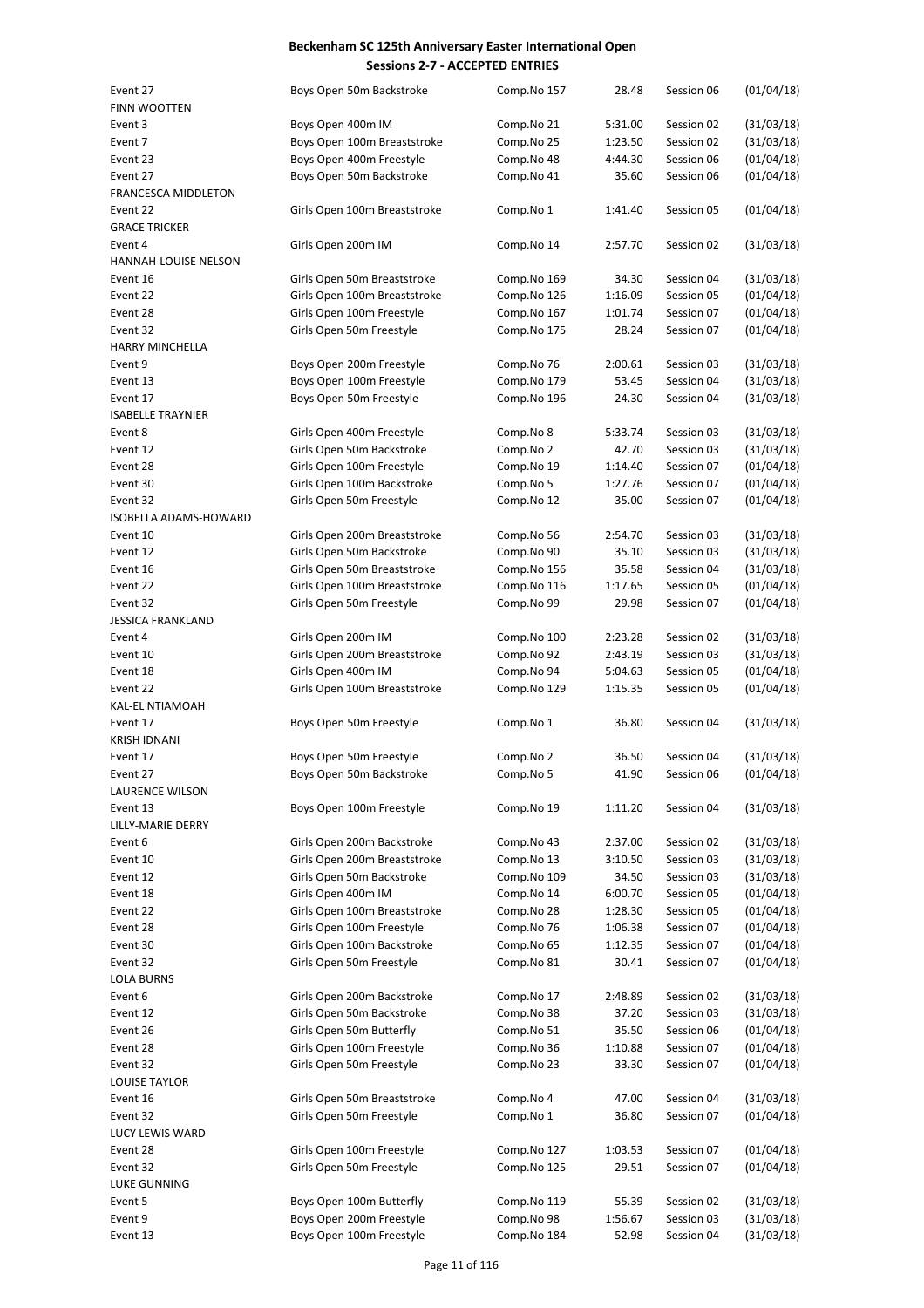| Event 19                 | Boys Open 200m IM            | Comp.No 85  | 2:15.43 | Session 05 | (01/04/18) |
|--------------------------|------------------------------|-------------|---------|------------|------------|
| Event 29                 | Boys Open 200m Butterfly     | Comp.No 65  | 2:04.79 | Session 07 | (01/04/18) |
| LYDIA MITCHELL           |                              |             |         |            |            |
| Event 4                  | Girls Open 200m IM           | Comp.No 44  | 2:36.70 | Session 02 | (31/03/18) |
| Event 10                 | Girls Open 200m Breaststroke | Comp.No 83  | 2:45.92 | Session 03 | (31/03/18) |
|                          |                              |             |         |            |            |
| Event 16                 | Girls Open 50m Breaststroke  | Comp.No 152 | 35.96   | Session 04 | (31/03/18) |
| Event 22                 | Girls Open 100m Breaststroke | Comp.No 122 | 1:16.53 | Session 05 | (01/04/18) |
| Event 26                 | Girls Open 50m Butterfly     | Comp.No 118 | 32.00   | Session 06 | (01/04/18) |
| Event 28                 | Girls Open 100m Freestyle    | Comp.No 111 | 1:04.21 | Session 07 | (01/04/18) |
| Event 32                 | Girls Open 50m Freestyle     | Comp.No 117 | 29.70   | Session 07 | (01/04/18) |
| <b>MADDISON MITCHELL</b> |                              |             |         |            |            |
| Event 16                 | Girls Open 50m Breaststroke  | Comp.No 23  | 42.70   | Session 04 | (31/03/18) |
| Event 26                 | Girls Open 50m Butterfly     | Comp.No 38  | 36.50   | Session 06 | (01/04/18) |
| <b>MAE CHANDLER</b>      |                              |             |         |            |            |
| Event 16                 | Girls Open 50m Breaststroke  | Comp.No 98  | 38.93   | Session 04 | (31/03/18) |
| Event 22                 | Girls Open 100m Breaststroke | Comp.No 65  | 1:23.90 | Session 05 | (01/04/18) |
| <b>MARCUS MCSPADDEN</b>  |                              |             |         |            |            |
| Event 7                  | Boys Open 100m Breaststroke  | Comp.No 71  | 1:15.73 | Session 02 | (31/03/18) |
| Event 31                 | Boys Open 50m Breaststroke   | Comp.No 94  | 34.61   | Session 07 | (01/04/18) |
| <b>MARTHA KING</b>       |                              |             |         |            |            |
|                          |                              |             |         | Session 02 |            |
| Event 6                  | Girls Open 200m Backstroke   | Comp.No 31  | 2:41.30 |            | (31/03/18) |
| Event 8                  | Girls Open 400m Freestyle    | Comp.No 24  | 5:06.90 | Session 03 | (31/03/18) |
| Event 12                 | Girls Open 50m Backstroke    | Comp.No 96  | 34.80   | Session 03 | (31/03/18) |
| Event 16                 | Girls Open 50m Breaststroke  | Comp.No 48  | 41.10   | Session 04 | (31/03/18) |
| Event 22                 | Girls Open 100m Breaststroke | Comp.No 26  | 1:28.70 | Session 05 | (01/04/18) |
| Event 24                 | Girls Open 200m Freestyle    | Comp.No 41  | 2:23.70 | Session 06 | (01/04/18) |
| Event 28                 | Girls Open 100m Freestyle    | Comp.No 73  | 1:06.65 | Session 07 | (01/04/18) |
| Event 30                 | Girls Open 100m Backstroke   | Comp.No 52  | 1:15.00 | Session 07 | (01/04/18) |
| Event 32                 | Girls Open 50m Freestyle     | Comp.No 69  | 31.10   | Session 07 | (01/04/18) |
| <b>MEGAN SLATTERY</b>    |                              |             |         |            |            |
| Event 24                 | Girls Open 200m Freestyle    | Comp.No 4   | 2:50.70 | Session 06 | (01/04/18) |
| Event 28                 | Girls Open 100m Freestyle    | Comp.No 13  | 1:16.59 | Session 07 | (01/04/18) |
| Event 30                 | Girls Open 100m Backstroke   | Comp.No 9   | 1:25.26 | Session 07 | (01/04/18) |
| Event 32                 | Girls Open 50m Freestyle     | Comp.No 2   | 36.60   | Session 07 | (01/04/18) |
| NALEDI SEEMA ROCA        |                              |             |         |            |            |
|                          |                              | Comp.No 13  |         |            |            |
| Event 16                 | Girls Open 50m Breaststroke  |             | 44.60   | Session 04 | (31/03/18) |
| <b>OLIVER WARNER</b>     |                              |             |         |            |            |
| Event 25                 | Boys Open 200m Breaststroke  | Comp.No 6   | 3:29.62 | Session 06 | (01/04/18) |
| Event 31                 | Boys Open 50m Breaststroke   | Comp.No 7   | 46.00   | Session 07 | (01/04/18) |
| PABLO SEEMA ROCA         |                              |             |         |            |            |
| Event 11                 | Boys Open 50m Butterfly      | Comp.No 77  | 30.50   | Session 03 | (31/03/18) |
| Event 13                 | Boys Open 100m Freestyle     | Comp.No 92  | 1:00.70 | Session 04 | (31/03/18) |
| Event 17                 | Boys Open 50m Freestyle      | Comp.No 98  | 28.38   | Session 04 | (31/03/18) |
| Event 31                 | Boys Open 50m Breaststroke   | Comp.No 52  | 37.70   | Session 07 | (01/04/18) |
| PHILIP GRAMMATIKOPOULO   |                              |             |         |            |            |
| Event 3                  | Boys Open 400m IM            | Comp.No 15  | 5:41.62 | Session 02 | (31/03/18) |
| Event 5                  | Boys Open 100m Butterfly     | Comp.No 22  | 1:13.52 | Session 02 | (31/03/18) |
| Event 11                 | Boys Open 50m Butterfly      | Comp.No 36  | 33.91   | Session 03 | (31/03/18) |
| Event 13                 | Boys Open 100m Freestyle     | Comp.No 42  | 1:08.20 | Session 04 | (31/03/18) |
| Event 17                 | Boys Open 50m Freestyle      | Comp.No 52  | 31.40   | Session 04 | (31/03/18) |
|                          |                              |             |         |            |            |
| Event 23                 | Boys Open 400m Freestyle     | Comp.No 16  | 5:14.60 | Session 06 | (01/04/18) |
| Event 27                 | Boys Open 50m Backstroke     | Comp.No 21  | 38.00   | Session 06 | (01/04/18) |
| Event 31                 | Boys Open 50m Breaststroke   | Comp.No 27  | 41.40   | Session 07 | (01/04/18) |
| PHILIPPA CARVER          |                              |             |         |            |            |
| Event 4                  | Girls Open 200m IM           | Comp.No 16  | 2:56.80 | Session 02 | (31/03/18) |
| Event 6                  | Girls Open 200m Backstroke   | Comp.No 20  | 2:45.59 | Session 02 | (31/03/18) |
| Event 8                  | Girls Open 400m Freestyle    | Comp.No 12  | 5:20.96 | Session 03 | (31/03/18) |
| Event 12                 | Girls Open 50m Backstroke    | Comp.No 54  | 36.30   | Session 03 | (31/03/18) |
| Event 28                 | Girls Open 100m Freestyle    | Comp.No 52  | 1:09.27 | Session 07 | (01/04/18) |
| Event 30                 | Girls Open 100m Backstroke   | Comp.No 30  | 1:18.23 | Session 07 | (01/04/18) |
| Event 32                 | Girls Open 50m Freestyle     | Comp.No 36  | 32.30   | Session 07 | (01/04/18) |
| <b>RUBY RAYNER</b>       |                              |             |         |            |            |
| Event 10                 | Girls Open 200m Breaststroke | Comp.No 27  | 3:03.40 | Session 03 | (31/03/18) |
|                          | Girls Open 50m Breaststroke  |             |         |            |            |
| Event 16                 |                              | Comp.No 81  | 39.64   | Session 04 | (31/03/18) |
| Event 22                 | Girls Open 100m Breaststroke | Comp.No 53  | 1:24.90 | Session 05 | (01/04/18) |
| Event 30                 | Girls Open 100m Backstroke   | Comp.No 21  | 1:20.20 | Session 07 | (01/04/18) |
| <b>RUBY WATERS</b>       |                              |             |         |            |            |
| Event 20                 | Girls Open 100m Butterfly    | Comp.No 103 | 1:06.48 | Session 05 | (01/04/18) |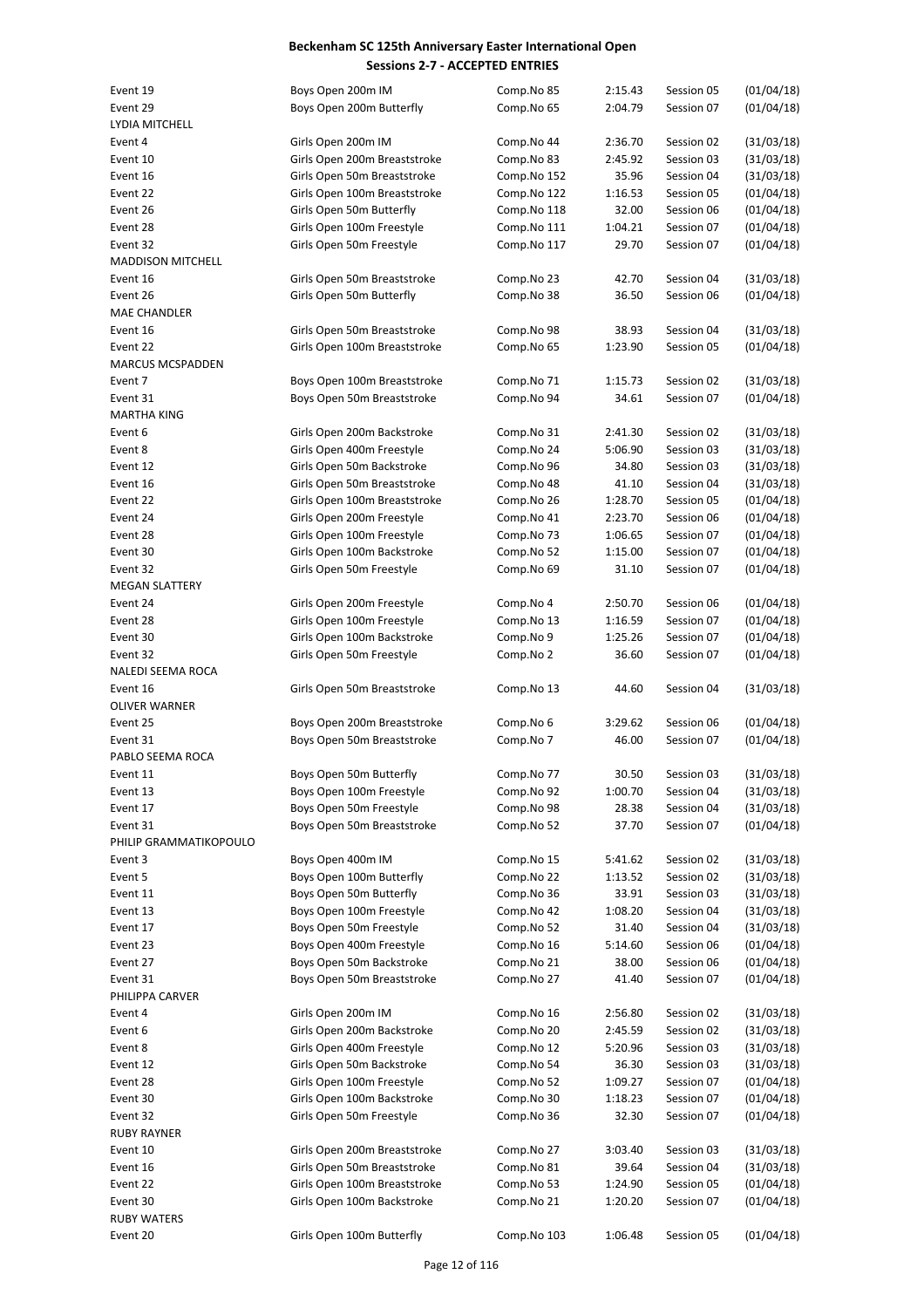| Event 26                  | Girls Open 50m Butterfly     | Comp.No 183 | 29.97   | Session 06 | (01/04/18) |
|---------------------------|------------------------------|-------------|---------|------------|------------|
| Event 32                  | Girls Open 50m Freestyle     | Comp.No 156 | 28.84   | Session 07 | (01/04/18) |
| <b>SCARLETT CALLAGHAN</b> |                              |             |         |            |            |
| Event 4                   | Girls Open 200m IM           | Comp.No 89  | 2:28.10 | Session 02 | (31/03/18) |
| Event 6                   | Girls Open 200m Backstroke   | Comp.No 72  | 2:27.72 | Session 02 | (31/03/18) |
| Event 8                   | Girls Open 400m Freestyle    | Comp.No 73  | 4:38.06 | Session 03 | (31/03/18) |
| Event 12                  | Girls Open 50m Backstroke    | Comp.No 166 | 32.60   | Session 03 | (31/03/18) |
| Event 18                  | Girls Open 400m IM           | Comp.No 74  | 5:17.30 | Session 05 | (01/04/18) |
| Event 24                  | Girls Open 200m Freestyle    | Comp.No 91  | 2:09.60 | Session 06 | (01/04/18) |
| Event 26                  | Girls Open 50m Butterfly     | Comp.No 166 | 30.91   | Session 06 | (01/04/18) |
| Event 30                  | Girls Open 100m Backstroke   | Comp.No 113 | 1:07.80 | Session 07 | (01/04/18) |
| Event 32                  | Girls Open 50m Freestyle     | Comp.No 140 | 29.14   | Session 07 | (01/04/18) |
| <b>SHANIA HYLTON</b>      |                              |             |         |            |            |
| Event 10                  | Girls Open 200m Breaststroke | Comp.No 22  | 3:05.80 | Session 03 | (31/03/18) |
| Event 16                  | Girls Open 50m Breaststroke  | Comp.No 64  | 40.56   | Session 04 | (31/03/18) |
| Event 18                  | Girls Open 400m IM           | Comp.No 18  | 5:59.70 | Session 05 | (01/04/18) |
| Event 22                  | Girls Open 100m Breaststroke | Comp.No 29  | 1:28.20 | Session 05 | (01/04/18) |
| Event 26                  | Girls Open 50m Butterfly     | Comp.No 30  | 36.70   | Session 06 | (01/04/18) |
| Event 32                  | Girls Open 50m Freestyle     | Comp.No 42  | 32.10   | Session 07 | (01/04/18) |
| SOPHIA GRAMMATIKOPOULO    |                              |             |         |            |            |
| Event 26                  | Girls Open 50m Butterfly     | Comp.No 98  | 32.96   | Session 06 | (01/04/18) |
| SOPHIA HIPPLE             |                              |             |         |            |            |
| Event 10                  | Girls Open 200m Breaststroke | Comp.No 12  | 3:11.70 | Session 03 | (31/03/18) |
| Event 16                  | Girls Open 50m Breaststroke  | Comp.No 59  | 40.70   | Session 04 | (31/03/18) |
| Event 22                  | Girls Open 100m Breaststroke | Comp.No 20  | 1:30.00 | Session 05 | (01/04/18) |
| SOPHIE LEWIS WARD         |                              |             |         |            |            |
| Event 8                   | Girls Open 400m Freestyle    | Comp.No 86  | 4:28.60 | Session 03 | (31/03/18) |
| Event 24                  | Girls Open 200m Freestyle    | Comp.No 104 | 2:05.45 | Session 06 | (01/04/18) |
| Event 28                  | Girls Open 100m Freestyle    | Comp.No 204 | 58.48   | Session 07 | (01/04/18) |
| Event 32                  | Girls Open 50m Freestyle     | Comp.No 189 | 27.69   | Session 07 | (01/04/18) |
| THOMAS LEWIS WARD         |                              |             |         |            |            |
| Event 17                  | Boys Open 50m Freestyle      | Comp.No 27  | 33.00   | Session 04 | (31/03/18) |
| Event 23                  | Boys Open 400m Freestyle     | Comp.No 27  | 5:03.49 | Session 06 | (01/04/18) |
| <b>TIEGAN CHILD</b>       |                              |             |         |            |            |
| Event 8                   | Girls Open 400m Freestyle    | Comp.No 85  | 4:28.95 | Session 03 | (31/03/18) |
| Event 24                  | Girls Open 200m Freestyle    | Comp.No 103 | 2:05.81 | Session 06 | (01/04/18) |
| Event 28                  | Girls Open 100m Freestyle    | Comp.No 200 | 58.83   | Session 07 | (01/04/18) |
| Event 32                  | Girls Open 50m Freestyle     | Comp.No 199 | 27.10   | Session 07 | (01/04/18) |
| <b>TIMOTHY LEBERL</b>     |                              |             |         |            |            |
| Event 9                   | Boys Open 200m Freestyle     | Comp.No 66  | 2:03.95 | Session 03 | (31/03/18) |
| Event 11                  | Boys Open 50m Butterfly      | Comp.No 113 | 29.21   | Session 03 | (31/03/18) |
| Event 13                  | Boys Open 100m Freestyle     | Comp.No 130 | 58.23   | Session 04 | (31/03/18) |
| Event 19                  | Boys Open 200m IM            | Comp.No 80  | 2:16.30 | Session 05 | (01/04/18) |
| Event 23                  | Boys Open 400m Freestyle     | Comp.No 101 | 4:16.90 | Session 06 | (01/04/18) |
| Event 29                  | Boys Open 200m Butterfly     | Comp.No 37  | 2:20.46 | Session 07 | (01/04/18) |
| Event 31                  | Boys Open 50m Breaststroke   | Comp.No 116 | 33.22   | Session 07 | (01/04/18) |
|                           |                              |             |         |            |            |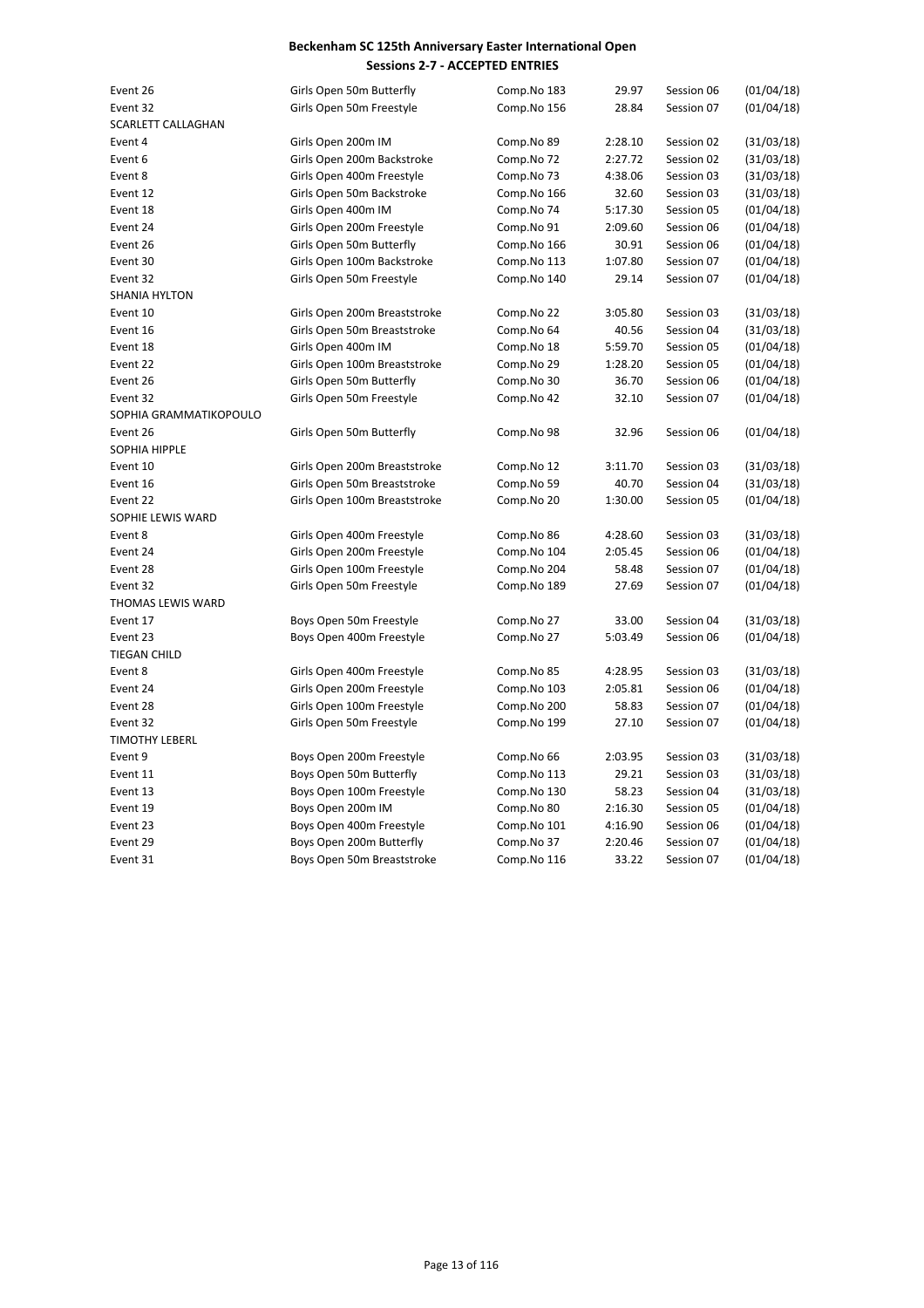| <b>Bexley</b>        |                              |            |         |            |            |
|----------------------|------------------------------|------------|---------|------------|------------|
| <b>AMELIA BRIAN</b>  |                              |            |         |            |            |
| Event 8              | Girls Open 400m Freestyle    | Comp.No 25 | 5:06.79 | Session 03 | (31/03/18) |
| Event 24             | Girls Open 200m Freestyle    | Comp.No 33 | 2:26.15 | Session 06 | (01/04/18) |
| Event 28             | Girls Open 100m Freestyle    | Comp.No 53 | 1:09.26 | Session 07 | (01/04/18) |
| <b>BRYAN DINEV</b>   |                              |            |         |            |            |
| Event 17             | Boys Open 50m Freestyle      | Comp.No 8  | 34.82   | Session 04 | (31/03/18) |
| <b>GRACE LANGLEY</b> |                              |            |         |            |            |
| Event 22             | Girls Open 100m Breaststroke | Comp.No 64 | 1:23.95 | Session 05 | (01/04/18) |
| <b>HARRY COLLINS</b> |                              |            |         |            |            |
| Event 17             | Boys Open 50m Freestyle      | Comp.No 93 | 28.50   | Session 04 | (31/03/18) |
| <b>HENRY COLLIS</b>  |                              |            |         |            |            |
| <b>JOSHUA SOLLY</b>  |                              |            |         |            |            |
| Event 5              | Boys Open 100m Butterfly     | Comp.No 52 | 1:06.46 | Session 02 | (31/03/18) |
| Event 9              | Boys Open 200m Freestyle     | Comp.No 36 | 2:15.80 | Session 03 | (31/03/18) |
| Event 11             | Boys Open 50m Butterfly      | Comp.No 75 | 30.90   | Session 03 | (31/03/18) |
| Event 13             | Boys Open 100m Freestyle     | Comp.No 82 | 1:01.70 | Session 04 | (31/03/18) |
| Event 17             | Boys Open 50m Freestyle      | Comp.No 94 | 28.50   | Session 04 | (31/03/18) |
| <b>KEVIN CAO</b>     |                              |            |         |            |            |
| Event 5              | Boys Open 100m Butterfly     | Comp.No 5  | 1:21.20 | Session 02 | (31/03/18) |
| Event 7              | Boys Open 100m Breaststroke  | Comp.No 2  | 1:39.30 | Session 02 | (31/03/18) |
| Event 11             | Boys Open 50m Butterfly      | Comp.No 16 | 36.80   | Session 03 | (31/03/18) |
| Event 13             | Boys Open 100m Freestyle     | Comp.No 25 | 1:10.50 | Session 04 | (31/03/18) |
| Event 17             | Boys Open 50m Freestyle      | Comp.No 35 | 32.40   | Session 04 | (31/03/18) |
| LOUIS WOODS          |                              |            |         |            |            |
| Event 7              | Boys Open 100m Breaststroke  | Comp.No 22 | 1:23.80 | Session 02 | (31/03/18) |
| Event 31             | Boys Open 50m Breaststroke   | Comp.No 41 | 38.80   | Session 07 | (01/04/18) |
| ZOE EVERETT          |                              |            |         |            |            |
| Event 16             | Girls Open 50m Breaststroke  | Comp.No 11 | 44.80   | Session 04 | (31/03/18) |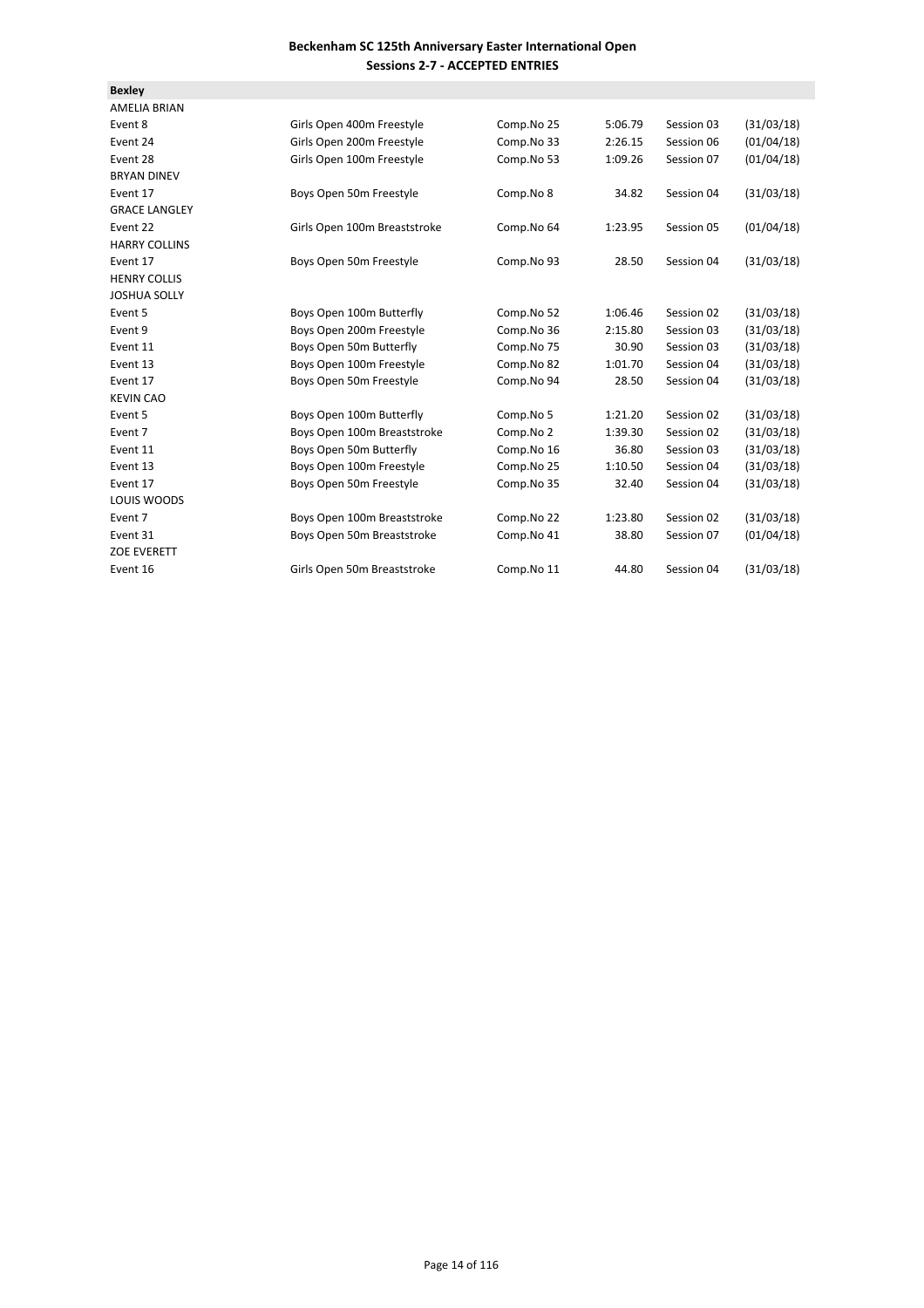| <b>Billingham</b>         |                             |             |         |            |            |
|---------------------------|-----------------------------|-------------|---------|------------|------------|
| <b>ABBEY DOWSON-FLYNN</b> |                             |             |         |            |            |
| Event 16                  | Girls Open 50m Breaststroke | Comp.No 69  | 40.40   | Session 04 | (31/03/18) |
| <b>ETHAN BROWN</b>        |                             |             |         |            |            |
| Event 7                   | Boys Open 100m Breaststroke | Comp.No 54  | 1:17.80 | Session 02 | (31/03/18) |
| Event 11                  | Boys Open 50m Butterfly     | Comp.No 133 | 28.23   | Session 03 | (31/03/18) |
| Event 15                  | Boys Open 100m Backstroke   | Comp.No 74  | 1:06.20 | Session 04 | (31/03/18) |
| Event 17                  | Boys Open 50m Freestyle     | Comp.No 152 | 26.66   | Session 04 | (31/03/18) |
| Event 27                  | Boys Open 50m Backstroke    | Comp.No 113 | 30.90   | Session 06 | (01/04/18) |
| Event 31                  | Boys Open 50m Breaststroke  | Comp.No 70  | 36.40   | Session 07 | (01/04/18) |
| <b>FREYA WILLIAMS</b>     |                             |             |         |            |            |
| Event 12                  | Girls Open 50m Backstroke   | Comp.No 145 | 33.31   | Session 03 | (31/03/18) |
| Event 28                  | Girls Open 100m Freestyle   | Comp.No 162 | 1:02.24 | Session 07 | (01/04/18) |
| Event 32                  | Girls Open 50m Freestyle    | Comp.No 144 | 29.04   | Session 07 | (01/04/18) |
| <b>HANNAH CASEY</b>       |                             |             |         |            |            |
| Event 16                  | Girls Open 50m Breaststroke | Comp.No 44  | 41.20   | Session 04 | (31/03/18) |
| <b>HAYLEY BRIGGS</b>      |                             |             |         |            |            |
| Event 4                   | Girls Open 200m IM          | Comp.No 61  | 2:32.70 | Session 02 | (31/03/18) |
| Event 6                   | Girls Open 200m Backstroke  | Comp.No 78  | 2:26.45 | Session 02 | (31/03/18) |
| Event 12                  | Girls Open 50m Backstroke   | Comp.No 159 | 32.81   | Session 03 | (31/03/18) |
| Event 14                  | Girls Open 200m Butterfly   | Comp.No 37  | 2:36.30 | Session 04 | (31/03/18) |
| Event 18                  | Girls Open 400m IM          | Comp.No 69  | 5:20.20 | Session 05 | (01/04/18) |
| Event 30                  | Girls Open 100m Backstroke  | Comp.No 98  | 1:09.40 | Session 07 | (01/04/18) |
| <b>JAMES COOK</b>         |                             |             |         |            |            |
| Event 11                  | Boys Open 50m Butterfly     | Comp.No 39  | 33.80   | Session 03 | (31/03/18) |
| Event 17                  | Boys Open 50m Freestyle     | Comp.No 77  | 29.30   | Session 04 | (31/03/18) |
| Event 27                  | Boys Open 50m Backstroke    | Comp.No 40  | 35.70   | Session 06 | (01/04/18) |
| Event 31                  | Boys Open 50m Breaststroke  | Comp.No 46  | 38.60   | Session 07 | (01/04/18) |
| <b>JUDE BLACKMORE</b>     |                             |             |         |            |            |
| Event 3                   | Boys Open 400m IM           | Comp.No 45  | 5:12.46 | Session 02 | (31/03/18) |
| Event 5                   | Boys Open 100m Butterfly    | Comp.No 55  | 1:06.20 | Session 02 | (31/03/18) |
| Event 29                  | Boys Open 200m Butterfly    | Comp.No 22  | 2:26.70 | Session 07 | (01/04/18) |
| <b>LEONE YOUNG</b>        |                             |             |         |            |            |
| Event 14                  | Girls Open 200m Butterfly   | Comp.No 46  | 2:32.00 | Session 04 | (31/03/18) |
| Event 18                  | Girls Open 400m IM          | Comp.No 42  | 5:37.00 | Session 05 | (01/04/18) |
| Event 26                  | Girls Open 50m Butterfly    | Comp.No 103 | 32.70   | Session 06 | (01/04/18) |
| Event 30                  | Girls Open 100m Backstroke  | Comp.No 54  | 1:14.40 | Session 07 | (01/04/18) |
| <b>SAM MILBURN</b>        |                             |             |         |            |            |
| Event 3                   | Boys Open 400m IM           | Comp.No 11  | 5:48.80 | Session 02 | (31/03/18) |
| Event 21                  | Boys Open 200m Backstroke   | Comp.No 37  | 2:39.60 | Session 05 | (01/04/18) |
| Event 27                  | Boys Open 50m Backstroke    | Comp.No 52  | 34.80   | Session 06 | (01/04/18) |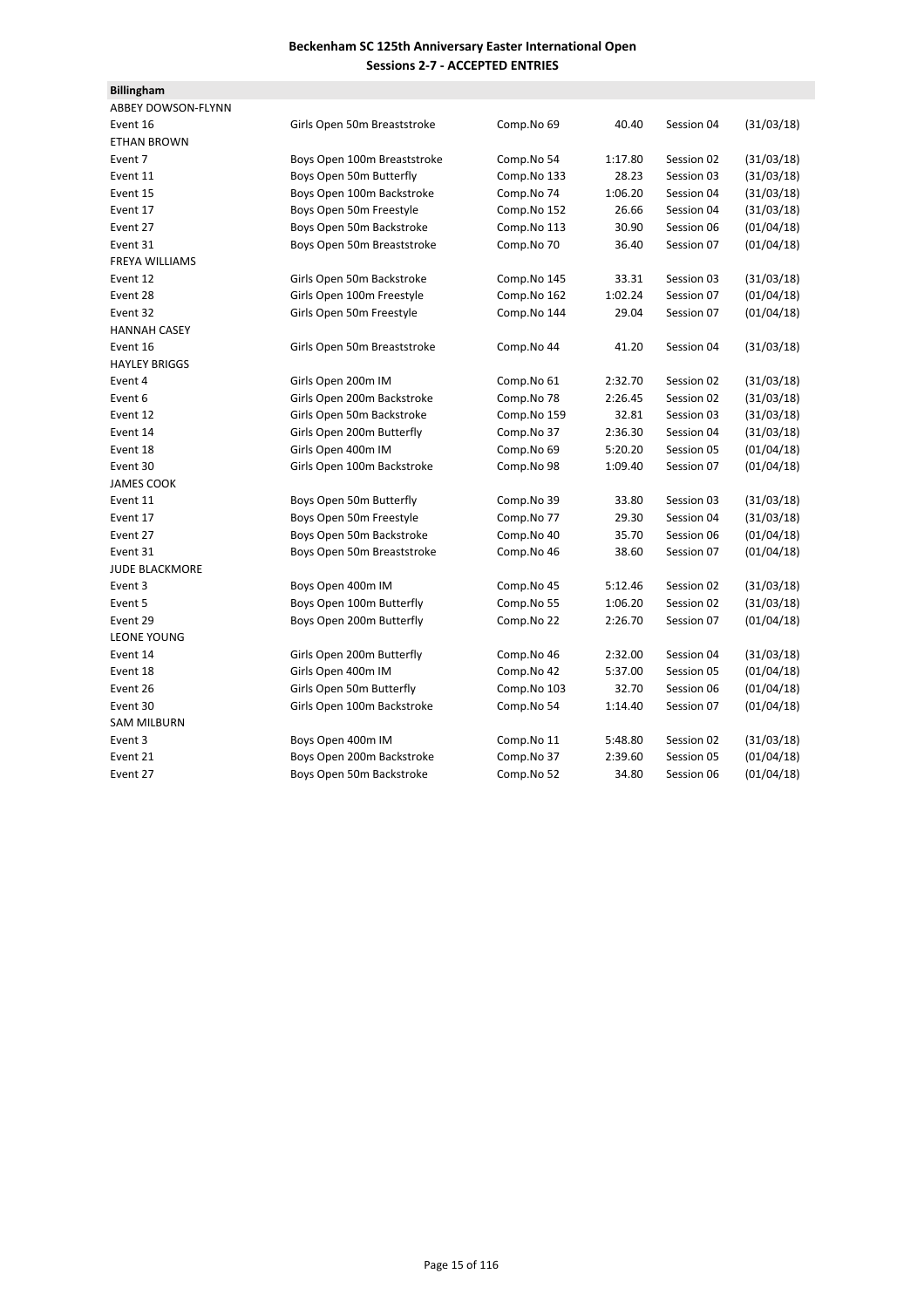| <b>Black Lion</b>       |                              |             |         |            |            |
|-------------------------|------------------------------|-------------|---------|------------|------------|
| <b>ALBERT BRANCH</b>    |                              |             |         |            |            |
| Event 5                 | Boys Open 100m Butterfly     | Comp.No 19  | 1:15.10 | Session 02 | (31/03/18) |
| Event 11                | Boys Open 50m Butterfly      | Comp.No 54  | 32.80   | Session 03 | (31/03/18) |
| Event 27                | Boys Open 50m Backstroke     | Comp.No 53  | 34.80   | Session 06 | (01/04/18) |
| <b>BENJAMIN MONAHAN</b> |                              |             |         |            |            |
| Event 11                | Boys Open 50m Butterfly      | Comp.No 95  | 29.80   | Session 03 | (31/03/18) |
| Event 15                | Boys Open 100m Backstroke    | Comp.No 63  | 1:07.60 | Session 04 | (31/03/18) |
| Event 17                | Boys Open 50m Freestyle      | Comp.No 130 | 27.60   | Session 04 | (31/03/18) |
| Event 23                | Boys Open 400m Freestyle     | Comp.No 60  | 4:35.50 | Session 06 | (01/04/18) |
| Event 27                | Boys Open 50m Backstroke     | Comp.No 105 | 31.40   | Session 06 | (01/04/18) |
| Event 29                | Boys Open 200m Butterfly     | Comp.No 34  | 2:22.20 | Session 07 | (01/04/18) |
| <b>BETHANY WEBBER</b>   |                              |             |         |            |            |
| Event 10                |                              |             |         | Session 03 | (31/03/18) |
|                         | Girls Open 200m Breaststroke | Comp.No 55  | 2:55.00 |            |            |
| Event 16                | Girls Open 50m Breaststroke  | Comp.No 153 | 35.88   | Session 04 | (31/03/18) |
| Event 22                | Girls Open 100m Breaststroke | Comp.No 94  | 1:20.60 | Session 05 | (01/04/18) |
| CALLUM FARROW           |                              |             |         |            |            |
| Event 21                | Boys Open 200m Backstroke    | Comp.No 20  | 2:48.40 | Session 05 | (01/04/18) |
| Event 27                | Boys Open 50m Backstroke     | Comp.No 20  | 38.00   | Session 06 | (01/04/18) |
| <b>CHLOE EASTWOOD</b>   |                              |             |         |            |            |
| Event 10                | Girls Open 200m Breaststroke | Comp.No 72  | 2:49.10 | Session 03 | (31/03/18) |
| Event 16                | Girls Open 50m Breaststroke  | Comp.No 159 | 35.20   | Session 04 | (31/03/18) |
| Event 22                | Girls Open 100m Breaststroke | Comp.No 127 | 1:16.00 | Session 05 | (01/04/18) |
| <b>DEXTER LAM</b>       |                              |             |         |            |            |
| Event 7                 | Boys Open 100m Breaststroke  | Comp.No 52  | 1:18.10 | Session 02 | (31/03/18) |
| Event 13                | Boys Open 100m Freestyle     | Comp.No 108 | 59.80   | Session 04 | (31/03/18) |
| Event 17                | Boys Open 50m Freestyle      | Comp.No 123 | 27.80   | Session 04 | (31/03/18) |
| <b>ELLIE WALLER</b>     |                              |             |         |            |            |
| Event 8                 | Girls Open 400m Freestyle    | Comp.No 52  | 4:44.00 | Session 03 | (31/03/18) |
| Event 26                | Girls Open 50m Butterfly     | Comp.No 124 | 31.80   | Session 06 | (01/04/18) |
| Event 28                | Girls Open 100m Freestyle    | Comp.No 132 | 1:03.50 | Session 07 | (01/04/18) |
| Event 32                | Girls Open 50m Freestyle     | Comp.No 145 | 29.03   | Session 07 | (01/04/18) |
| <b>ELLIE WILLIAMS</b>   |                              |             |         |            |            |
| Event 14                | Girls Open 200m Butterfly    | Comp.No 14  | 2:45.50 | Session 04 | (31/03/18) |
| ELLIE-MAY BENNETT       |                              |             |         |            |            |
| Event 26                | Girls Open 50m Butterfly     | Comp.No 45  | 36.00   | Session 06 | (01/04/18) |
| Event 32                | Girls Open 50m Freestyle     | Comp.No 55  | 31.60   | Session 07 | (01/04/18) |
| <b>ETHAN SPAIN</b>      |                              |             |         |            |            |
| Event 3                 |                              |             |         |            |            |
|                         | Boys Open 400m IM            | Comp.No 38  | 5:17.37 | Session 02 | (31/03/18) |
| <b>JACK CHEVERST</b>    |                              |             |         |            |            |
| Event 15                | Boys Open 100m Backstroke    | Comp.No 34  | 1:13.40 | Session 04 | (31/03/18) |
| Event 21                | Boys Open 200m Backstroke    | Comp.No 42  | 2:37.30 | Session 05 | (01/04/18) |
| Event 27                | Boys Open 50m Backstroke     | Comp.No 65  | 33.90   | Session 06 | (01/04/18) |
| JACK PASS               |                              |             |         |            |            |
| Event 11                | Boys Open 50m Butterfly      | Comp.No 2   | 39.90   | Session 03 | (31/03/18) |
| Event 13                | Boys Open 100m Freestyle     | Comp.No 9   | 1:13.90 | Session 04 | (31/03/18) |
| Event 17                | Boys Open 50m Freestyle      | Comp.No 23  | 33.50   | Session 04 | (31/03/18) |
| Event 31                | Boys Open 50m Breaststroke   | Comp.No 1   | 47.80   | Session 07 | (01/04/18) |
| <b>JESSICA GOODWIN</b>  |                              |             |         |            |            |
| Event 26                | Girls Open 50m Butterfly     | Comp.No 18  | 38.30   | Session 06 | (01/04/18) |
| KIERAN ELVY             |                              |             |         |            |            |
| Event 7                 | Boys Open 100m Breaststroke  | Comp.No 10  | 1:32.70 | Session 02 | (31/03/18) |
| Event 25                | Boys Open 200m Breaststroke  | Comp.No 15  | 3:17.30 | Session 06 | (01/04/18) |
| <b>LAUREN FOSTER</b>    |                              |             |         |            |            |
| Event 16                | Girls Open 50m Breaststroke  | Comp.No 106 | 38.50   | Session 04 | (31/03/18) |
| Event 22                | Girls Open 100m Breaststroke | Comp.No 75  | 1:22.60 | Session 05 | (01/04/18) |
| LILLY HOWARD            |                              |             |         |            |            |
| Event 12                | Girls Open 50m Backstroke    | Comp.No 83  | 35.40   | Session 03 | (31/03/18) |
| Event 16                | Girls Open 50m Breaststroke  | Comp.No 43  | 41.30   | Session 04 | (31/03/18) |
| Event 26                | Girls Open 50m Butterfly     | Comp.No 94  | 33.10   | Session 06 | (01/04/18) |
| Event 32                | Girls Open 50m Freestyle     | Comp.No 56  | 31.50   | Session 07 | (01/04/18) |
| <b>MADISON TERRY</b>    |                              |             |         |            |            |
| Event 6                 | Girls Open 200m Backstroke   | Comp.No 4   | 3:08.60 | Session 02 | (31/03/18) |
|                         | Girls Open 50m Backstroke    |             |         |            |            |
| Event 12                |                              | Comp.No 5   | 42.10   | Session 03 | (31/03/18) |
| Event 24                | Girls Open 200m Freestyle    | Comp.No 9   | 2:46.90 | Session 06 | (01/04/18) |
| Event 28                | Girls Open 100m Freestyle    | Comp.No 6   | 1:17.90 | Session 07 | (01/04/18) |
| Event 32                | Girls Open 50m Freestyle     | Comp.No 7   | 35.80   | Session 07 | (01/04/18) |
| <b>MIA COLYER</b>       |                              |             |         |            |            |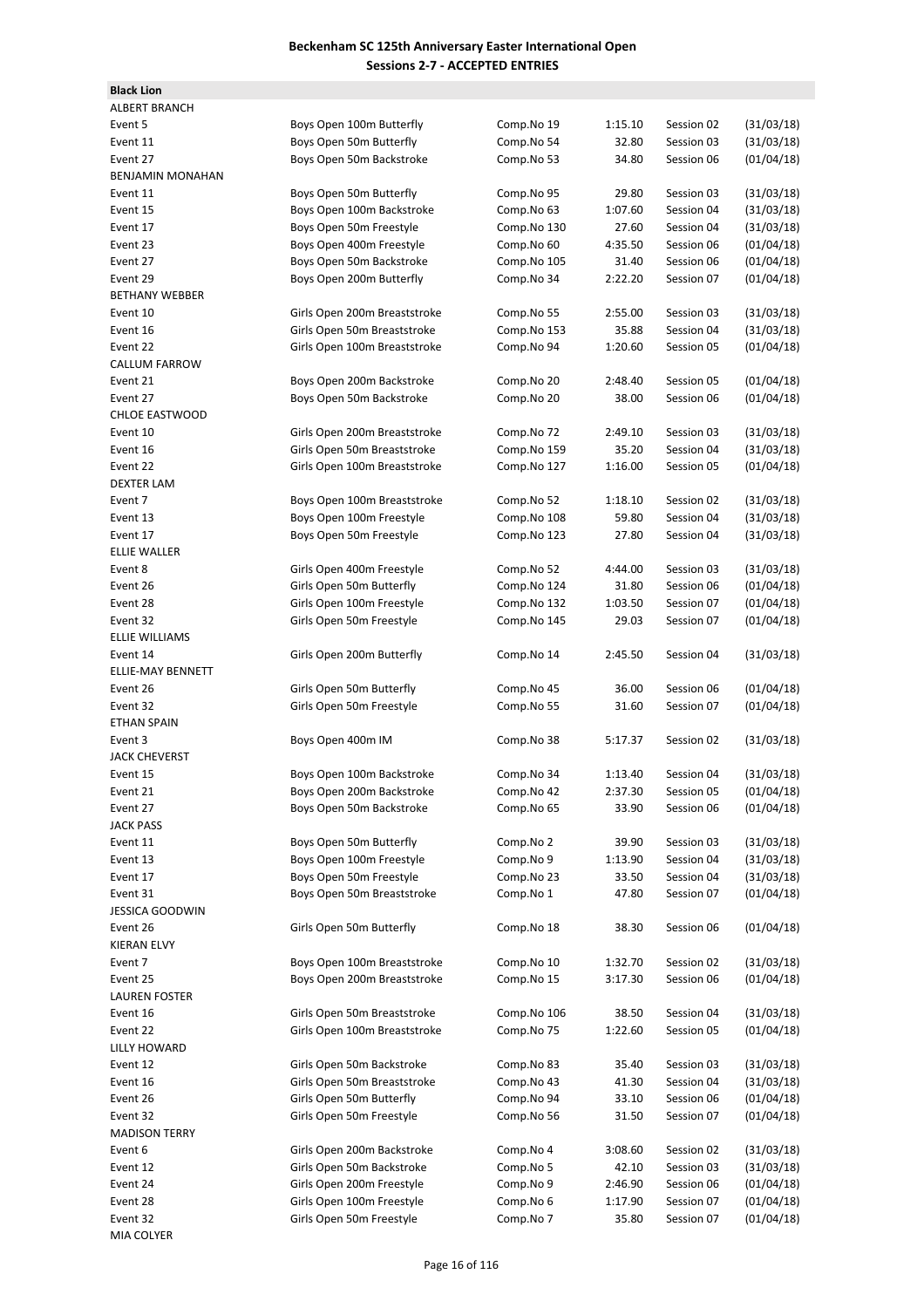| Event 12            | Girls Open 50m Backstroke  | Comp.No 77 | 35.60   | Session 03 | (31/03/18) |
|---------------------|----------------------------|------------|---------|------------|------------|
| <b>NAHUM FISHER</b> |                            |            |         |            |            |
| Event 5             | Boys Open 100m Butterfly   | Comp.No 7  | 1:21.06 | Session 02 | (31/03/18) |
| Event 11            | Boys Open 50m Butterfly    | Comp.No 31 | 34.80   | Session 03 | (31/03/18) |
| Event 13            | Boys Open 100m Freestyle   | Comp.No 21 | 1:11.00 | Session 04 | (31/03/18) |
| Event 17            | Boys Open 50m Freestyle    | Comp.No 50 | 31.50   | Session 04 | (31/03/18) |
| OLIVIA ELVY         |                            |            |         |            |            |
| STEPHANIE PANTELI   |                            |            |         |            |            |
| Event 6             | Girls Open 200m Backstroke | Comp.No 33 | 2:40.90 | Session 02 | (31/03/18) |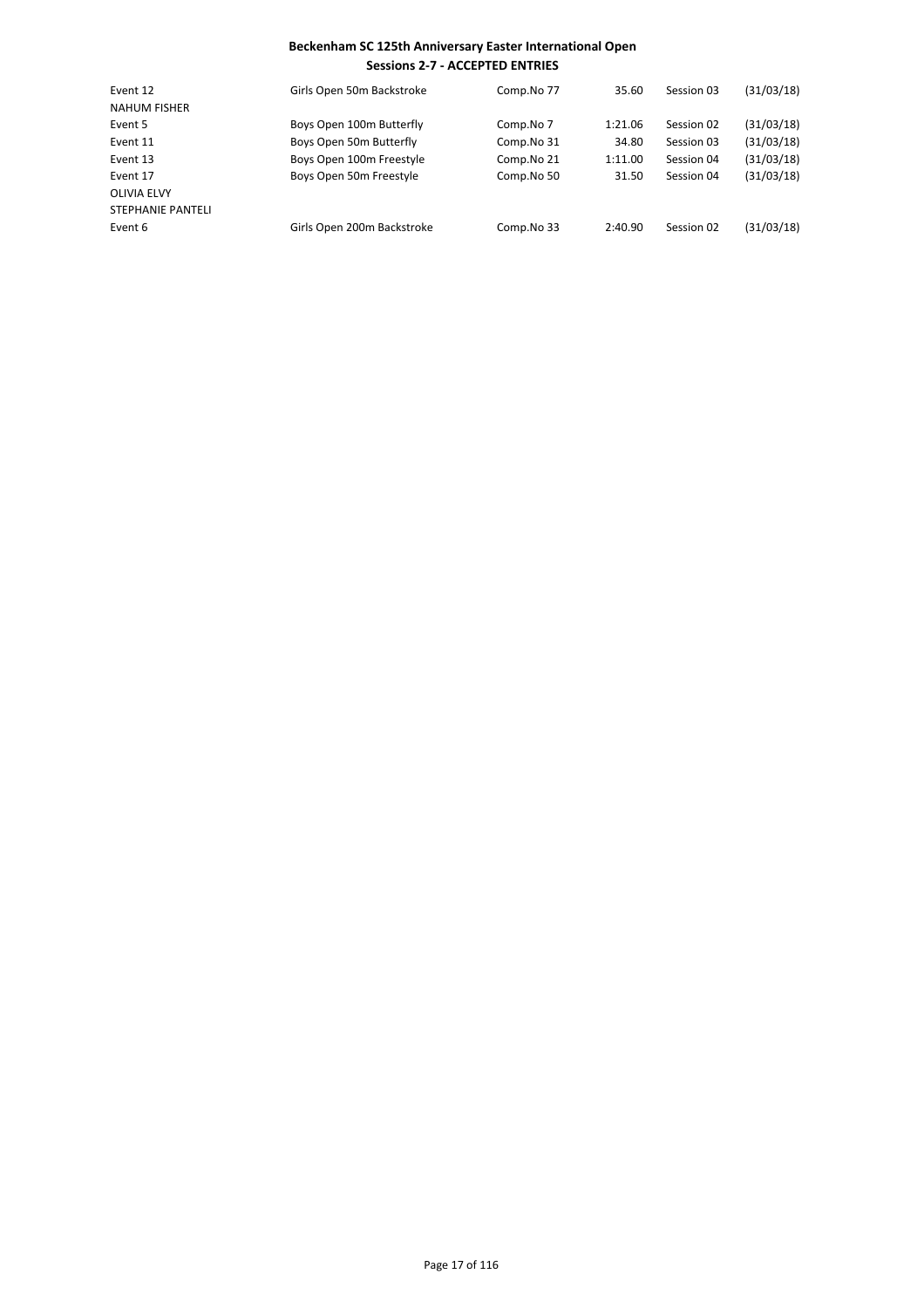| <b>Bourmth Coll</b> |                           |             |         |            |            |
|---------------------|---------------------------|-------------|---------|------------|------------|
| <b>KAI WEEKS</b>    |                           |             |         |            |            |
| Event 5             | Boys Open 100m Butterfly  | Comp.No 33  | 1:09.78 | Session 02 | (31/03/18) |
| Event 13            | Boys Open 100m Freestyle  | Comp.No 98  | 1:00.15 | Session 04 | (31/03/18) |
| Event 17            | Boys Open 50m Freestyle   | Comp.No 138 | 27.32   | Session 04 | (31/03/18) |
| Event 21            | Boys Open 200m Backstroke | Comp.No 60  | 2:28.80 | Session 05 | (01/04/18) |
| Event 23            | Boys Open 400m Freestyle  | Comp.No 53  | 4:40.37 | Session 06 | (01/04/18) |
| Event 27            | Boys Open 50m Backstroke  | Comp.No 79  | 32.90   | Session 06 | (01/04/18) |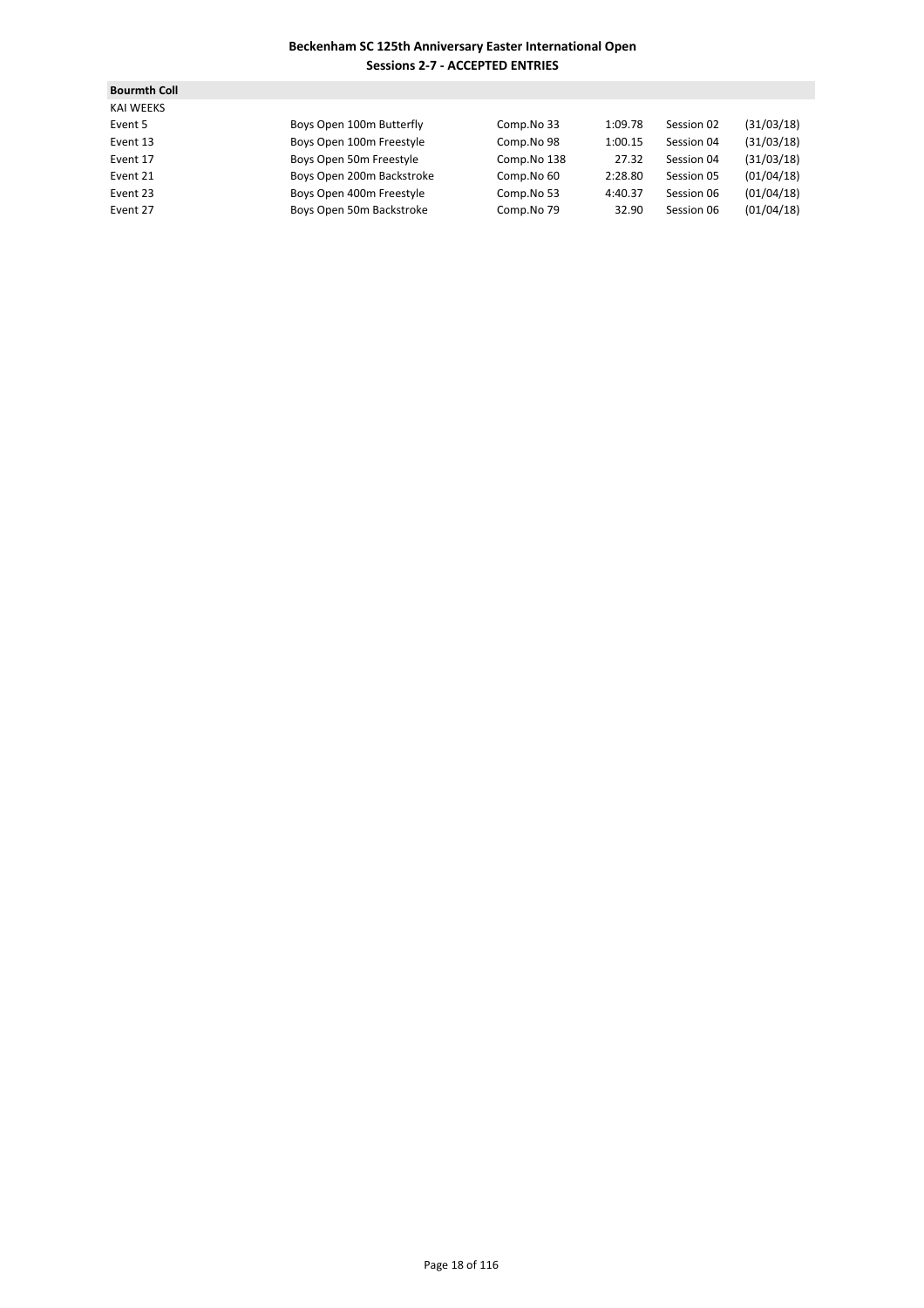| <b>Bromley</b>            |                                                       |                            |                  |                          |                          |
|---------------------------|-------------------------------------------------------|----------------------------|------------------|--------------------------|--------------------------|
| <b>ABIGAIL ASHWORTH</b>   |                                                       |                            |                  |                          |                          |
| Event 16                  | Girls Open 50m Breaststroke                           | Comp.No 161                | 35.12            | Session 04               | (31/03/18)               |
| Event 22                  | Girls Open 100m Breaststroke                          | Comp.No 114                | 1:17.74          | Session 05               | (01/04/18)               |
| Event 26                  | Girls Open 50m Butterfly                              | Comp.No 139                | 31.55            | Session 06               | (01/04/18)               |
| <b>ALESSIO TUTT</b>       |                                                       |                            |                  |                          |                          |
| Event 9                   | Boys Open 200m Freestyle                              | Comp.No 19                 | 2:26.60          | Session 03               | (31/03/18)               |
| Event 13                  | Boys Open 100m Freestyle                              | Comp.No 43                 | 1:08.00          | Session 04               | (31/03/18)               |
| Event 23                  | Boys Open 400m Freestyle                              | Comp.No 23                 | 5:06.99          | Session 06               | (01/04/18)               |
| Event 27                  | Boys Open 50m Backstroke                              | Comp.No 24                 | 37.60            | Session 06               | (01/04/18)               |
| <b>BEATRICE PICKERING</b> |                                                       |                            |                  |                          |                          |
| Event 4                   | Girls Open 200m IM                                    | Comp.No 2                  | 3:11.90          | Session 02               | (31/03/18)               |
| Event 8                   | Girls Open 400m Freestyle                             | Comp.No 9                  | 5:32.84          | Session 03               | (31/03/18)               |
| <b>ELIZABETH FOLLIS</b>   |                                                       |                            |                  |                          |                          |
| Event 28                  | Girls Open 100m Freestyle                             | Comp.No 90                 | 1:05.36          | Session 07               | (01/04/18)               |
| Event 32                  | Girls Open 50m Freestyle                              | Comp.No 112                | 29.76            | Session 07               | (01/04/18)               |
| HANNAH O'FLYNN            |                                                       |                            |                  |                          |                          |
| Event 14                  | Girls Open 200m Butterfly                             | Comp.No 61                 | 2:28.10          | Session 04               | (31/03/18)               |
| Event 16                  | Girls Open 50m Breaststroke                           | Comp.No 124                | 37.40            | Session 04               | (31/03/18)               |
| <b>JACK BILLINGS</b>      |                                                       |                            |                  |                          |                          |
| Event 5                   | Boys Open 100m Butterfly                              | Comp.No 75                 | 1:03.90          | Session 02               | (31/03/18)               |
| Event 11                  | Boys Open 50m Butterfly                               | Comp.No 106                | 29.40            | Session 03               | (31/03/18)               |
| Event 15                  | Boys Open 100m Backstroke                             | Comp.No 87                 | 1:04.70          | Session 04               | (31/03/18)               |
| Event 23                  | Boys Open 400m Freestyle                              | Comp.No 75                 | 4:29.50          | Session 06               | (01/04/18)               |
| Event 27                  | Boys Open 50m Backstroke                              | Comp.No 123                | 30.10            | Session 06               | (01/04/18)               |
| KATIE BILLINGS            |                                                       |                            |                  |                          |                          |
| Event 12                  | Girls Open 50m Backstroke                             | Comp.No 37                 | 37.25            | Session 03               | (31/03/18)               |
| Event 16                  | Girls Open 50m Breaststroke                           | Comp.No 21                 | 42.90            | Session 04               | (31/03/18)               |
| Event 20                  | Girls Open 100m Butterfly                             | Comp.No 12                 | 1:17.70          | Session 05               | (01/04/18)               |
| Event 26                  | Girls Open 50m Butterfly                              | Comp.No 61                 | 34.11            | Session 06               | (01/04/18)               |
| Event 28                  | Girls Open 100m Freestyle                             | Comp.No 71                 | 1:07.08          | Session 07               | (01/04/18)               |
| Event 30                  | Girls Open 100m Backstroke                            | Comp.No 39                 | 1:17.10          | Session 07               | (01/04/18)               |
| Event 32                  | Girls Open 50m Freestyle                              | Comp.No 43                 | 32.06            | Session 07               | (01/04/18)               |
| <b>LAUREN FRASER</b>      |                                                       |                            |                  |                          |                          |
| Event 16                  | Girls Open 50m Breaststroke                           | Comp.No 102                | 38.80            | Session 04               | (31/03/18)               |
| Event 22                  | Girls Open 100m Breaststroke                          | Comp.No 66                 | 1:23.80          | Session 05               | (01/04/18)               |
| <b>LENKA CARTER</b>       |                                                       |                            |                  |                          |                          |
| Event 10                  | Girls Open 200m Breaststroke                          | Comp.No 28                 | 3:03.40          | Session 03               | (31/03/18)               |
| <b>MADELEINE FOLLIS</b>   |                                                       |                            |                  |                          |                          |
| Event 28                  | Girls Open 100m Freestyle                             | Comp.No 173                | 1:01.34          | Session 07               | (01/04/18)               |
| Event 32                  | Girls Open 50m Freestyle                              | Comp.No 157                | 28.83            | Session 07               | (01/04/18)               |
| <b>NEVAN CHOU</b>         |                                                       |                            |                  |                          |                          |
| Event 13                  | Boys Open 100m Freestyle                              | Comp.No 34                 | 1:09.00          | Session 04               | (31/03/18)               |
| Event 15                  | Boys Open 100m Backstroke                             | Comp.No 18                 | 1:18.40          | Session 04               | (31/03/18)               |
| Event 17                  | Boys Open 50m Freestyle                               | Comp.No 55                 | 31.20            | Session 04               | (31/03/18)               |
| Event 27                  | Boys Open 50m Backstroke                              | Comp.No 42                 | 35.50            | Session 06               | (01/04/18)               |
| SEBASTIAN PICKERING       |                                                       |                            |                  |                          |                          |
| Event 3                   | Boys Open 400m IM                                     | Comp.No 8                  | 5:53.20          | Session 02               | (31/03/18)               |
| Event 7                   | Boys Open 100m Breaststroke                           | Comp.No 44                 | 1:20.70          | Session 02               | (31/03/18)               |
| SIOBHAN CHOU              |                                                       |                            |                  |                          |                          |
| Event 16                  | Girls Open 50m Breaststroke                           | Comp.No 113                | 38.10            | Session 04               | (31/03/18)               |
| Event 20                  | Girls Open 100m Butterfly                             | Comp.No 30                 | 1:14.50          | Session 05               | (01/04/18)               |
| Event 22                  | Girls Open 100m Breaststroke                          | Comp.No 58                 | 1:24.30          | Session 05               | (01/04/18)               |
| Event 26                  | Girls Open 50m Butterfly                              | Comp.No 152                | 31.34            | Session 06               | (01/04/18)               |
| Event 28                  | Girls Open 100m Freestyle                             | Comp.No 148                | 1:02.78          | Session 07               | (01/04/18)               |
| Event 32                  | Girls Open 50m Freestyle                              | Comp.No 148                | 28.97            | Session 07               | (01/04/18)               |
|                           |                                                       |                            |                  |                          |                          |
| <b>Brompton</b>           |                                                       |                            |                  |                          |                          |
| ABIGAIL HUNTER            |                                                       |                            |                  |                          |                          |
| Event 20                  | Girls Open 100m Butterfly                             | Comp.No 75                 | 1:08.80          | Session 05               | (01/04/18)               |
| Event 26                  | Girls Open 50m Butterfly                              | Comp.No 173                | 30.31            | Session 06               | (01/04/18)               |
| Event 32                  | Girls Open 50m Freestyle                              | Comp.No 149                | 28.93            | Session 07               | (01/04/18)               |
| ALESHA KELLY              |                                                       |                            |                  |                          |                          |
| Event 14                  | Girls Open 200m Butterfly                             | Comp.No 76                 | 2:18.71          | Session 04               | (31/03/18)               |
| Event 20                  | Girls Open 100m Butterfly                             | Comp.No 111                | 1:04.52          | Session 05               | (01/04/18)               |
| Event 26                  | Girls Open 50m Butterfly<br>Girls Open 100m Freestyle | Comp.No 192<br>Comp.No 170 | 29.44<br>1:01.50 | Session 06               | (01/04/18)               |
| Event 28<br>Event 32      | Girls Open 50m Freestyle                              | Comp.No 143                | 29.04            | Session 07<br>Session 07 | (01/04/18)<br>(01/04/18) |
|                           |                                                       |                            |                  |                          |                          |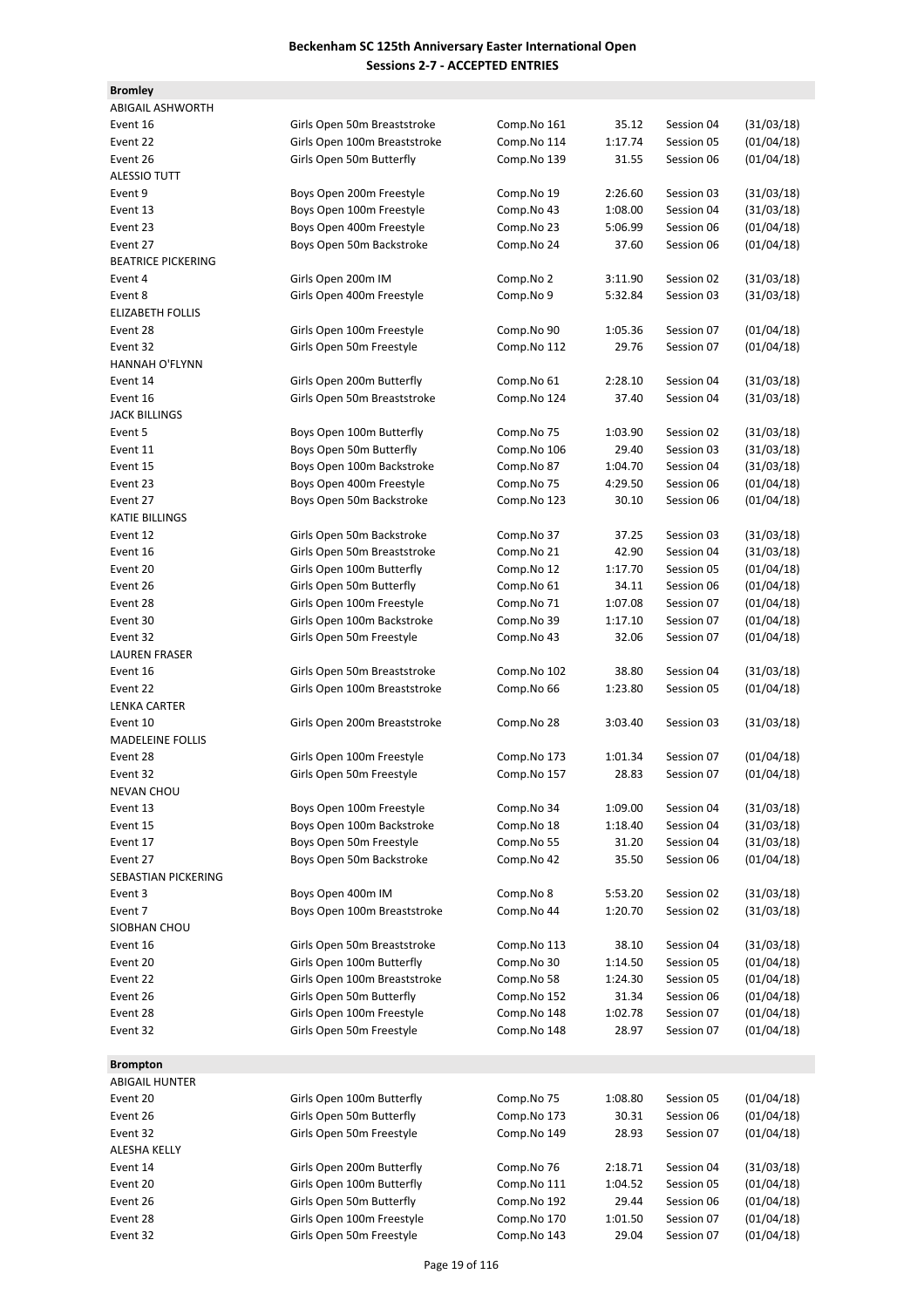| ARIANNA ALONSO BIZZI  |                              |                          |         |            |            |
|-----------------------|------------------------------|--------------------------|---------|------------|------------|
| Event 26              | Girls Open 50m Butterfly     | Comp.No 117              | 32.02   | Session 06 | (01/04/18) |
| <b>BRANDON SAYERS</b> |                              |                          |         |            |            |
| Event 9               | Boys Open 200m Freestyle     | Comp.No 83               | 1:59.80 | Session 03 | (31/03/18) |
| Event 11              | Boys Open 50m Butterfly      | Comp.No 161              | 26.88   | Session 03 | (31/03/18) |
| Event 13              | Boys Open 100m Freestyle     | Comp.No 178              | 53.64   | Session 04 | (31/03/18) |
| Event 17              | Boys Open 50m Freestyle      | Comp.No 190              | 24.70   | Session 04 | (31/03/18) |
| Event 19              | Boys Open 200m IM            | Comp.No 84               | 2:15.50 | Session 05 | (01/04/18) |
| Event 23              | Boys Open 400m Freestyle     | Comp.No 97               | 4:17.45 | Session 06 | (01/04/18) |
| <b>HANA WALLROCK</b>  |                              |                          |         |            |            |
| Event 12              | Girls Open 50m Backstroke    | Comp.No 68               | 35.90   | Session 03 | (31/03/18) |
| Event 26              | Girls Open 50m Butterfly     | Comp.No 41               | 36.30   | Session 06 | (01/04/18) |
| <b>ISLA WALLROCK</b>  |                              |                          |         |            |            |
| Event 12              | Girls Open 50m Backstroke    | Comp.No 148              | 33.30   | Session 03 | (31/03/18) |
| Event 20              | Girls Open 100m Butterfly    | Comp.No 87               | 1:08.09 | Session 05 | (01/04/18) |
| Event 26              | Girls Open 50m Butterfly     | Comp.No 182              | 29.98   | Session 06 | (01/04/18) |
| Event 28              | Girls Open 100m Freestyle    | Comp.No 89               | 1:05.46 | Session 07 | (01/04/18) |
| Event 32              | Girls Open 50m Freestyle     | Comp.No 160              | 28.80   | Session 07 | (01/04/18) |
| KATHARINE MACLENNAN   |                              |                          |         |            |            |
| Event 12              | Girls Open 50m Backstroke    | Comp.No 84               | 35.33   | Session 03 | (31/03/18) |
| KYNAN TALLEC-BOTOS    |                              |                          |         |            |            |
| Event 3               | Boys Open 400m IM            | Comp.No 10               | 5:48.94 | Session 02 | (31/03/18) |
| Event 5               | Boys Open 100m Butterfly     | Comp.No 18               | 1:15.44 | Session 02 | (31/03/18) |
| Event 9               | Boys Open 200m Freestyle     | Comp.No 18               | 2:27.43 | Session 03 | (31/03/18) |
| Event 11              | Boys Open 50m Butterfly      | Comp.No 34               | 34.20   | Session 03 | (31/03/18) |
| Event 13              | Boys Open 100m Freestyle     | Comp.No 44               | 1:07.64 | Session 04 | (31/03/18) |
| Event 15              | Boys Open 100m Backstroke    | Comp.No 30               | 1:13.90 | Session 04 | (31/03/18) |
| Event 21              | Boys Open 200m Backstroke    | Comp.No 39               | 2:38.40 | Session 05 | (01/04/18) |
| Event 23              | Boys Open 400m Freestyle     | Comp.No 19               | 5:11.20 | Session 06 | (01/04/18) |
| Event 27              | Boys Open 50m Backstroke     | Comp.No 54               | 34.78   | Session 06 | (01/04/18) |
| LILY CROUZIER         |                              |                          |         |            |            |
| Event 16              | Girls Open 50m Breaststroke  | Comp.No 93               | 39.20   | Session 04 | (31/03/18) |
| Event 22              | Girls Open 100m Breaststroke | Comp.No 61               | 1:24.30 | Session 05 | (01/04/18) |
| <b>PARKER CAPP</b>    |                              |                          |         |            |            |
| Event 11              | Boys Open 50m Butterfly      | Comp.No 141              | 27.46   | Session 03 | (31/03/18) |
| ROXANA PHILLIPS       |                              |                          |         |            |            |
| Event 16              | Girls Open 50m Breaststroke  | Comp.No 67               | 40.47   | Session 04 | (31/03/18) |
| <b>SLOANE CARROLL</b> |                              |                          |         |            |            |
| Event 10              | Girls Open 200m Breaststroke | Comp.No 64               | 2:52.50 | Session 03 | (31/03/18) |
| Event 16              | Girls Open 50m Breaststroke  | Comp.No 126              | 37.32   | Session 04 | (31/03/18) |
| Event 22              | Girls Open 100m Breaststroke | Comp.No 87               | 1:21.40 | Session 05 | (01/04/18) |
| Event 26              | Girls Open 50m Butterfly     | Comp.No 133              | 31.65   | Session 06 | (01/04/18) |
| SOPHIA GROUND         |                              |                          |         |            |            |
| Event 12              | Girls Open 50m Backstroke    | Comp.No 130              | 33.70   | Session 03 | (31/03/18) |
| Event 26              | Girls Open 50m Butterfly     | Comp.No 168              | 30.86   | Session 06 | (01/04/18) |
| Event 28              | Girls Open 100m Freestyle    | Comp.No 166              | 1:01.90 | Session 07 | (01/04/18) |
| Event 32              | Girls Open 50m Freestyle     | Comp.No 182              | 27.91   | Session 07 | (01/04/18) |
| SPENCER WILLIAMS      |                              |                          |         |            |            |
| Event 8               | Girls Open 400m Freestyle    |                          |         | Session 03 | (31/03/18) |
|                       | Girls Open 200m Butterfly    | Comp.No 80<br>Comp.No 74 | 4:32.86 | Session 04 | (31/03/18) |
| Event 14              |                              |                          | 2:19.75 |            |            |
| Event 18              | Girls Open 400m IM           | Comp.No 91               | 5:06.90 | Session 05 | (01/04/18) |
| Event 20              | Girls Open 100m Butterfly    | Comp.No 114              | 1:02.86 | Session 05 | (01/04/18) |
| Event 24              | Girls Open 200m Freestyle    | Comp.No 88               | 2:10.20 | Session 06 | (01/04/18) |
| Event 28              | Girls Open 100m Freestyle    | Comp.No 199              | 59.04   | Session 07 | (01/04/18) |
| Event 32              | Girls Open 50m Freestyle     | Comp.No 197              | 27.11   | Session 07 | (01/04/18) |
| TAYLOR WILLIAMS       |                              |                          |         |            |            |
| Event 6               | Girls Open 200m Backstroke   | Comp.No 93               | 2:22.90 | Session 02 | (31/03/18) |
| Event 12              | Girls Open 50m Backstroke    | Comp.No 170              | 32.40   | Session 03 | (31/03/18) |
| Event 24              | Girls Open 200m Freestyle    | Comp.No 56               | 2:16.80 | Session 06 | (01/04/18) |
| Event 30              | Girls Open 100m Backstroke   | Comp.No 118              | 1:07.20 | Session 07 | (01/04/18) |
| Event 32              | Girls Open 50m Freestyle     | Comp.No 155              | 28.84   | Session 07 | (01/04/18) |
| THOMAS HARRIS         |                              |                          |         |            |            |
| Event 11              | Boys Open 50m Butterfly      | Comp.No 41               | 33.75   | Session 03 | (31/03/18) |
| TRISTAN DURTESTE      |                              |                          |         |            |            |
| Event 5               | Boys Open 100m Butterfly     | Comp.No 70               | 1:04.40 | Session 02 | (31/03/18) |
| Event 11              | Boys Open 50m Butterfly      | Comp.No 116              | 29.10   | Session 03 | (31/03/18) |
| Event 17              | Boys Open 50m Freestyle      | Comp.No 126              | 27.80   | Session 04 | (31/03/18) |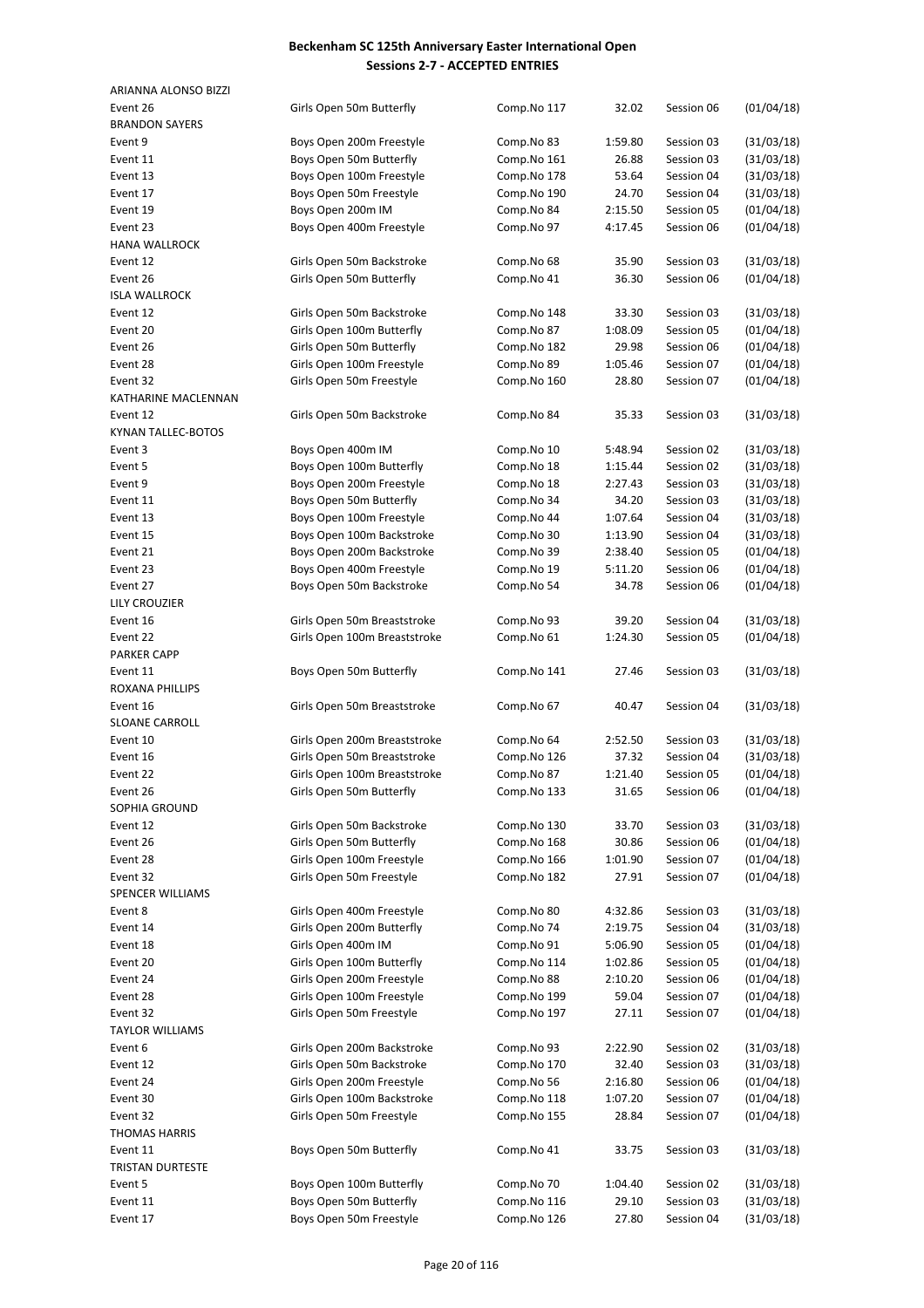**Camden Swiss**

| ALEXANDER BORISOV             |                             |             |         |            |            |
|-------------------------------|-----------------------------|-------------|---------|------------|------------|
| Event 3                       | Boys Open 400m IM           | Comp.No 83  | 4:45.02 | Session 02 | (31/03/18) |
| Event 5                       | Boys Open 100m Butterfly    | Comp.No 100 | 59.90   | Session 02 | (31/03/18) |
| Event 7                       | Boys Open 100m Breaststroke | Comp.No 129 | 1:07.90 | Session 02 | (31/03/18) |
| Event 19                      | Boys Open 200m IM           | Comp.No 95  | 2:12.20 | Session 05 | (01/04/18) |
| Event 25                      | Boys Open 200m Breaststroke | Comp.No 97  | 2:26.50 | Session 06 | (01/04/18) |
| Event 29                      | Boys Open 200m Butterfly    | Comp.No 56  | 2:12.40 | Session 07 | (01/04/18) |
| <b>ALEXANDER CHEN</b>         |                             |             |         |            |            |
| Event 7                       | Boys Open 100m Breaststroke | Comp.No 63  | 1:16.20 | Session 02 | (31/03/18) |
| Event 25                      | Boys Open 200m Breaststroke | Comp.No 44  | 2:47.88 | Session 06 | (01/04/18) |
| Event 31                      | Boys Open 50m Breaststroke  | Comp.No 97  | 34.43   | Session 07 | (01/04/18) |
| <b>ALLY DILL</b>              |                             |             |         |            |            |
| Event 14                      | Girls Open 200m Butterfly   | Comp.No 56  | 2:29.40 | Session 04 | (31/03/18) |
| Event 20                      | Girls Open 100m Butterfly   | Comp.No 83  | 1:08.40 | Session 05 | (01/04/18) |
| Event 26                      | Girls Open 50m Butterfly    | Comp.No 145 | 31.46   | Session 06 | (01/04/18) |
| Event 28                      | Girls Open 100m Freestyle   | Comp.No 139 | 1:03.30 | Session 07 | (01/04/18) |
| AMIR CASTRONOVO               |                             |             |         |            |            |
| Event 7                       | Boys Open 100m Breaststroke | Comp.No 113 | 1:11.00 | Session 02 | (31/03/18) |
| Event 13                      | Boys Open 100m Freestyle    | Comp.No 111 | 59.54   | Session 04 | (31/03/18) |
| Event 25                      | Boys Open 200m Breaststroke | Comp.No 72  | 2:37.25 | Session 06 | (01/04/18) |
| Event 31                      | Boys Open 50m Breaststroke  | Comp.No 114 | 33.35   | Session 07 | (01/04/18) |
| <b>ANN SCHMITT</b>            |                             |             |         |            |            |
| Event 6                       | Girls Open 200m Backstroke  | Comp.No 67  | 2:29.47 | Session 02 | (31/03/18) |
| Event 12                      | Girls Open 50m Backstroke   | Comp.No 163 | 32.68   | Session 03 | (31/03/18) |
| <b>ANNA CVETOJEVIC</b>        |                             |             |         |            |            |
| Event 12                      | Girls Open 50m Backstroke   | Comp.No 50  | 36.60   | Session 03 | (31/03/18) |
| ATHENA LAMBROPOULOS           |                             |             |         |            |            |
| Event 20                      | Girls Open 100m Butterfly   | Comp.No 81  | 1:08.48 | Session 05 | (01/04/18) |
|                               |                             |             |         |            |            |
| Event 26                      | Girls Open 50m Butterfly    | Comp.No 147 | 31.44   | Session 06 | (01/04/18) |
| Event 28                      | Girls Open 100m Freestyle   | Comp.No 141 | 1:03.13 | Session 07 | (01/04/18) |
| Event 32                      | Girls Open 50m Freestyle    | Comp.No 134 | 29.26   | Session 07 | (01/04/18) |
| <b>BENJAMIN MOORE</b>         |                             |             |         |            |            |
| Event 5                       | Boys Open 100m Butterfly    | Comp.No 99  | 1:00.17 | Session 02 | (31/03/18) |
| Event 11                      | Boys Open 50m Butterfly     | Comp.No 163 | 26.77   | Session 03 | (31/03/18) |
| Event 17                      | Boys Open 50m Freestyle     | Comp.No 170 | 25.56   | Session 04 | (31/03/18) |
| <b>CHARLIE FRASER-ALLEN</b>   |                             |             |         |            |            |
| Event 5                       | Boys Open 100m Butterfly    | Comp.No 103 | 59.69   | Session 02 | (31/03/18) |
| Event 9                       | Boys Open 200m Freestyle    | Comp.No 86  | 1:58.95 | Session 03 | (31/03/18) |
| Event 11                      | Boys Open 50m Butterfly     | Comp.No 145 | 27.40   | Session 03 | (31/03/18) |
| <b>CLEMENTINE BUTLER BROW</b> |                             |             |         |            |            |
| Event 6                       | Girls Open 200m Backstroke  | Comp.No 66  | 2:29.72 | Session 02 | (31/03/18) |
| Event 12                      | Girls Open 50m Backstroke   | Comp.No 129 | 33.77   | Session 03 | (31/03/18) |
| Event 30                      | Girls Open 100m Backstroke  | Comp.No 84  | 1:11.00 | Session 07 | (01/04/18) |
| <b>DREW DILL</b>              |                             |             |         |            |            |
| Event 14                      | Girls Open 200m Butterfly   | Comp.No 43  | 2:32.38 | Session 04 | (31/03/18) |
| Event 20                      | Girls Open 100m Butterfly   | Comp.No 78  | 1:08.53 | Session 05 | (01/04/18) |
| Event 26                      | Girls Open 50m Butterfly    | Comp.No 163 | 30.96   | Session 06 | (01/04/18) |
| Event 28                      | Girls Open 100m Freestyle   | Comp.No 122 | 1:03.80 | Session 07 | (01/04/18) |
| FILIP MARJANOVIC              |                             |             |         |            |            |
| Event 27                      | Boys Open 50m Backstroke    | Comp.No 110 | 30.92   | Session 06 | (01/04/18) |
| <b>JACKSON OLIN</b>           |                             |             |         |            |            |
| Event 3                       | Boys Open 400m IM           | Comp.No 48  | 5:08.69 | Session 02 | (31/03/18) |
| Event 15                      | Boys Open 100m Backstroke   | Comp.No 119 | 1:01.00 | Session 04 | (31/03/18) |
| Event 19                      | Boys Open 200m IM           | Comp.No 73  | 2:19.32 | Session 05 | (01/04/18) |
| Event 21                      | Boys Open 200m Backstroke   | Comp.No 112 | 2:10.59 | Session 05 | (01/04/18) |
| Event 27                      | Boys Open 50m Backstroke    | Comp.No 153 | 28.70   | Session 06 | (01/04/18) |
| <b>JAMES SLADE</b>            |                             |             |         |            |            |
| Event 5                       | Boys Open 100m Butterfly    | Comp.No 112 | 58.41   | Session 02 | (31/03/18) |
| Event 11                      | Boys Open 50m Butterfly     | Comp.No 171 | 26.33   | Session 03 | (31/03/18) |
| Event 13                      | Boys Open 100m Freestyle    | Comp.No 176 | 53.70   | Session 04 | (31/03/18) |
| Event 17                      | Boys Open 50m Freestyle     | Comp.No 181 | 25.27   | Session 04 | (31/03/18) |
| Event 19                      |                             | Comp.No 97  |         | Session 05 | (01/04/18) |
|                               | Boys Open 200m IM           |             | 2:11.70 |            |            |
| <b>JASON PEARS</b>            |                             |             |         |            |            |
| Event 17                      | Boys Open 50m Freestyle     | Comp.No 185 | 25.03   | Session 04 | (31/03/18) |
| Event 27                      | Boys Open 50m Backstroke    | Comp.No 148 | 29.09   | Session 06 | (01/04/18) |
| LAUREN BRANTLEY               |                             |             |         |            |            |
| Event 4                       | Girls Open 200m IM          | Comp.No 93  | 2:27.00 | Session 02 | (31/03/18) |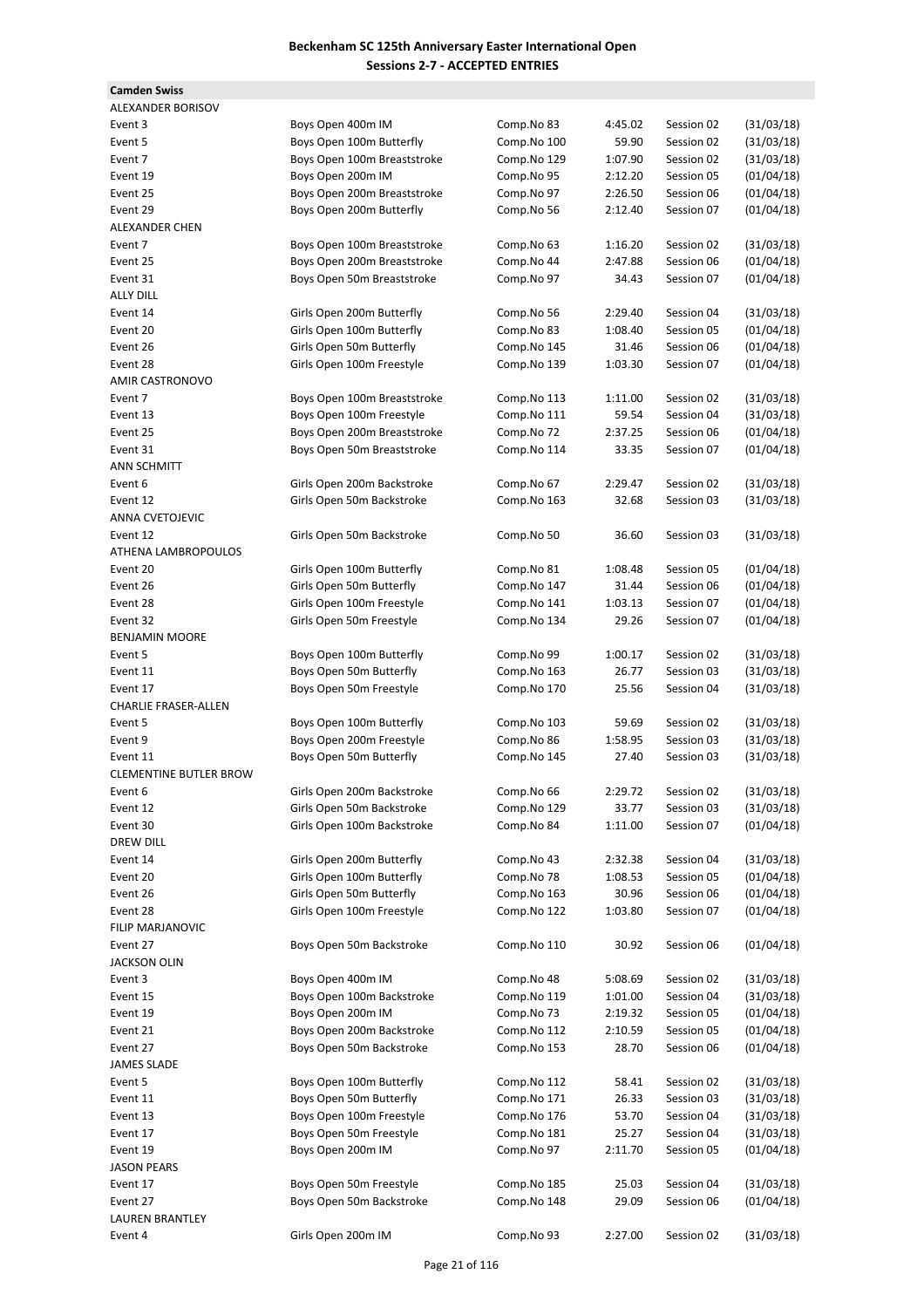| Event 14                 | Girls Open 200m Butterfly    | Comp.No 52  | 2:30.11 | Session 04 | (31/03/18) |
|--------------------------|------------------------------|-------------|---------|------------|------------|
| Event 20                 | Girls Open 100m Butterfly    | Comp.No 106 | 1:05.28 | Session 05 | (01/04/18) |
| Event 26                 | Girls Open 50m Butterfly     | Comp.No 195 | 29.30   | Session 06 | (01/04/18) |
| Event 32                 | Girls Open 50m Freestyle     | Comp.No 166 | 28.59   | Session 07 | (01/04/18) |
| <b>LYELLE KAHANER</b>    |                              |             |         |            |            |
| Event 16                 | Girls Open 50m Breaststroke  | Comp.No 149 | 36.08   | Session 04 | (31/03/18) |
| Event 22                 | Girls Open 100m Breaststroke | Comp.No 85  | 1:21.92 | Session 05 | (01/04/18) |
| <b>NIRAV TOMASI</b>      |                              |             |         |            |            |
| Event 13                 | Boys Open 100m Freestyle     | Comp.No 114 | 59.36   | Session 04 | (31/03/18) |
| Event 21                 | Boys Open 200m Backstroke    | Comp.No 74  | 2:24.20 | Session 05 | (01/04/18) |
| Event 23                 | Boys Open 400m Freestyle     | Comp.No 70  | 4:32.40 | Session 06 | (01/04/18) |
| Event 27                 | Boys Open 50m Backstroke     | Comp.No 82  | 32.70   | Session 06 | (01/04/18) |
| PAVLE STAMENKOVIC        |                              |             |         |            |            |
| Event 5                  | Boys Open 100m Butterfly     | Comp.No 62  | 1:05.42 | Session 02 | (31/03/18) |
| Event 11                 | Boys Open 50m Butterfly      | Comp.No 121 | 28.99   | Session 03 | (31/03/18) |
| Event 13                 | Boys Open 100m Freestyle     | Comp.No 150 | 56.23   | Session 04 | (31/03/18) |
| Event 17                 | Boys Open 50m Freestyle      | Comp.No 159 | 26.32   | Session 04 | (31/03/18) |
| <b>SEGEV GONEN COHEN</b> |                              |             |         |            |            |
| Event 3                  | Boys Open 400m IM            | Comp.No 73  | 4:55.76 | Session 02 | (31/03/18) |
| Event 25                 | Boys Open 200m Breaststroke  | Comp.No 79  | 2:35.40 | Session 06 | (01/04/18) |
| Event 29                 | Boys Open 200m Butterfly     | Comp.No 50  | 2:16.00 | Session 07 | (01/04/18) |
| <b>STANLEY RAMSAY</b>    |                              |             |         |            |            |
| Event 13                 | Boys Open 100m Freestyle     | Comp.No 158 | 55.28   | Session 04 | (31/03/18) |
| Event 15                 | Boys Open 100m Backstroke    | Comp.No 91  | 1:04.23 | Session 04 | (31/03/18) |
| Event 21                 | Boys Open 200m Backstroke    | Comp.No 96  | 2:16.93 | Session 05 | (01/04/18) |
| <b>WILLIAM CHEN</b>      |                              |             |         |            |            |
| Event 11                 | Boys Open 50m Butterfly      | Comp.No 92  | 29.84   | Session 03 | (31/03/18) |
| Event 15                 | Boys Open 100m Backstroke    | Comp.No 61  | 1:07.90 | Session 04 | (31/03/18) |
| Event 27                 | Boys Open 50m Backstroke     | Comp.No 106 | 31.25   | Session 06 | (01/04/18) |
| YANN DIVET               |                              |             |         |            |            |
| Event 13                 | Boys Open 100m Freestyle     | Comp.No 90  | 1:01.04 | Session 04 | (31/03/18) |
| Event 15                 | Boys Open 100m Backstroke    | Comp.No 70  | 1:06.88 | Session 04 | (31/03/18) |
| Event 21                 | Boys Open 200m Backstroke    | Comp.No 71  | 2:25.98 | Session 05 | (01/04/18) |
| Event 23                 | Boys Open 400m Freestyle     | Comp.No 56  | 4:38.38 | Session 06 | (01/04/18) |
| Event 27                 | Boys Open 50m Backstroke     | Comp.No 98  | 31.86   | Session 06 | (01/04/18) |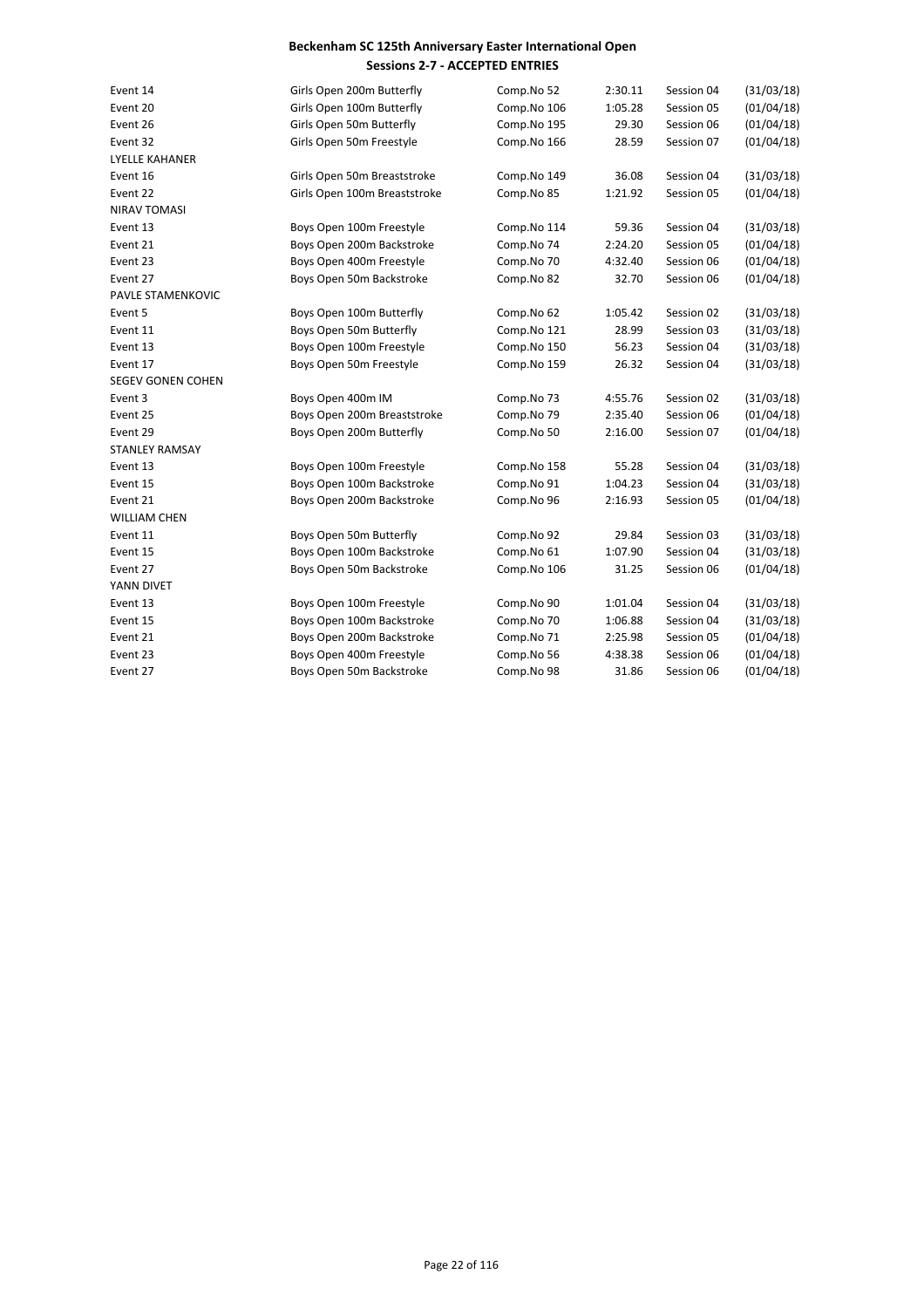| Carlisle Ag  |                             |             |         |            |            |
|--------------|-----------------------------|-------------|---------|------------|------------|
| THEO TINDALL |                             |             |         |            |            |
| Event 3      | Boys Open 400m IM           | Comp.No 49  | 5:07.50 | Session 02 | (31/03/18) |
| Event 7      | Boys Open 100m Breaststroke | Comp.No 106 | 1:11.75 | Session 02 | (31/03/18) |
| Event 25     | Boys Open 200m Breaststroke | Comp.No 84  | 2:32.80 | Session 06 | (01/04/18) |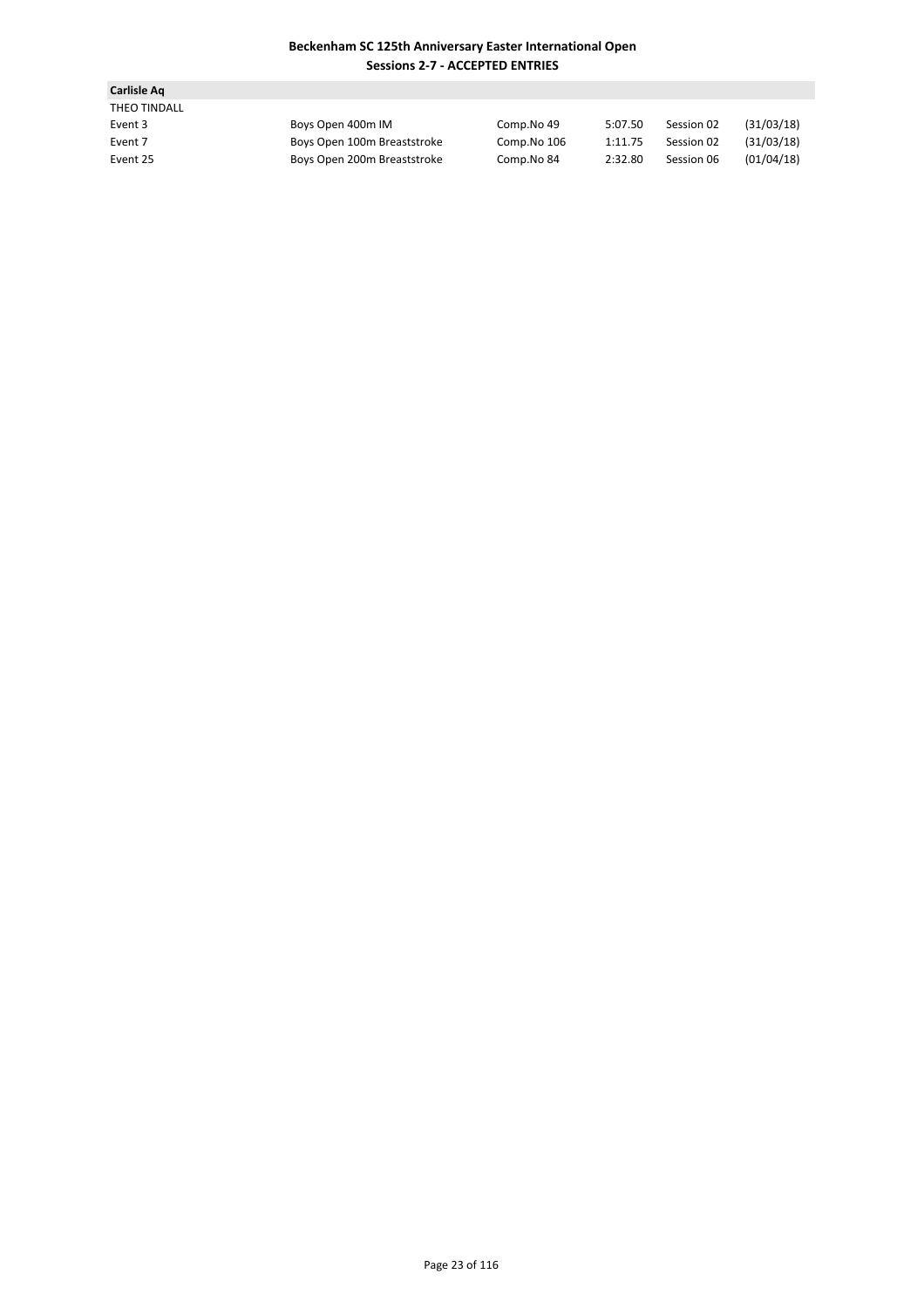**Chalfont**

| <b>DANIELLA HOYLAND</b> |                              |             |         |            |            |
|-------------------------|------------------------------|-------------|---------|------------|------------|
| Event 6                 | Girls Open 200m Backstroke   | Comp.No 48  | 2:35.62 | Session 02 | (31/03/18) |
| Event 12                | Girls Open 50m Backstroke    | Comp.No 107 | 34.50   | Session 03 | (31/03/18) |
| Event 20                | Girls Open 100m Butterfly    | Comp.No 36  | 1:13.70 | Session 05 | (01/04/18) |
| Event 24                | Girls Open 200m Freestyle    | Comp.No 46  | 2:19.30 | Session 06 | (01/04/18) |
| Event 26                | Girls Open 50m Butterfly     | Comp.No 96  | 33.03   | Session 06 | (01/04/18) |
| Event 28                | Girls Open 100m Freestyle    | Comp.No 102 | 1:04.70 | Session 07 | (01/04/18) |
| Event 30                | Girls Open 100m Backstroke   | Comp.No 79  | 1:11.30 | Session 07 | (01/04/18) |
| Event 32                | Girls Open 50m Freestyle     | Comp.No 107 | 29.80   | Session 07 | (01/04/18) |
| <b>EDINA GEORGE</b>     |                              |             |         |            |            |
| Event 16                | Girls Open 50m Breaststroke  | Comp.No 47  | 41.10   | Session 04 | (31/03/18) |
| Event 32                | Girls Open 50m Freestyle     | Comp.No 46  | 32.00   | Session 07 | (01/04/18) |
| HANIYA GLAZEBROOK       |                              |             |         |            |            |
| Event 10                | Girls Open 200m Breaststroke | Comp.No 10  | 3:20.10 | Session 03 | (31/03/18) |
| Event 16                | Girls Open 50m Breaststroke  | Comp.No 71  | 40.21   | Session 04 | (31/03/18) |
| Event 22                | Girls Open 100m Breaststroke | Comp.No 12  | 1:33.30 | Session 05 | (01/04/18) |
| <b>JACK EDEN</b>        |                              |             |         |            |            |
| Event 11                | Boys Open 50m Butterfly      | Comp.No 110 | 29.34   | Session 03 | (31/03/18) |
| Event 13                | Boys Open 100m Freestyle     | Comp.No 128 | 58.40   | Session 04 | (31/03/18) |
| Event 15                | Boys Open 100m Backstroke    | Comp.No 97  | 1:03.50 | Session 04 | (31/03/18) |
| Event 17                |                              |             | 26.70   | Session 04 | (31/03/18) |
|                         | Boys Open 50m Freestyle      | Comp.No 151 |         | Session 05 |            |
| Event 21                | Boys Open 200m Backstroke    | Comp.No 85  | 2:20.00 |            | (01/04/18) |
| Event 27                | Boys Open 50m Backstroke     | Comp.No 142 | 29.37   | Session 06 | (01/04/18) |
| <b>JESSICA BLACKMAN</b> |                              |             |         |            |            |
| Event 10                | Girls Open 200m Breaststroke | Comp.No 51  | 2:55.80 | Session 03 | (31/03/18) |
| Event 22                | Girls Open 100m Breaststroke | Comp.No 77  | 1:22.50 | Session 05 | (01/04/18) |
| <b>LIBBY BUTTON</b>     |                              |             |         |            |            |
| Event 12                | Girls Open 50m Backstroke    | Comp.No 52  | 36.50   | Session 03 | (31/03/18) |
| Event 26                | Girls Open 50m Butterfly     | Comp.No 13  | 38.60   | Session 06 | (01/04/18) |
| Event 28                | Girls Open 100m Freestyle    | Comp.No 21  | 1:14.30 | Session 07 | (01/04/18) |
| Event 30                | Girls Open 100m Backstroke   | Comp.No 18  | 1:21.00 | Session 07 | (01/04/18) |
| Event 32                | Girls Open 50m Freestyle     | Comp.No 28  | 33.10   | Session 07 | (01/04/18) |
| <b>MATTHEW ALDRED</b>   |                              |             |         |            |            |
| Event 11                | Boys Open 50m Butterfly      | Comp.No 32  | 34.70   | Session 03 | (31/03/18) |
| Event 13                | Boys Open 100m Freestyle     | Comp.No 31  | 1:09.30 | Session 04 | (31/03/18) |
| Event 15                | Boys Open 100m Backstroke    | Comp.No 28  | 1:15.30 | Session 04 | (31/03/18) |
| Event 17                | Boys Open 50m Freestyle      | Comp.No 57  | 31.00   | Session 04 | (31/03/18) |
| Event 21                | Boys Open 200m Backstroke    | Comp.No 31  | 2:42.20 | Session 05 | (01/04/18) |
| Event 23                | Boys Open 400m Freestyle     | Comp.No 12  | 5:20.60 | Session 06 | (01/04/18) |
| Event 27                | Boys Open 50m Backstroke     | Comp.No 49  | 35.10   | Session 06 | (01/04/18) |
| <b>MAX MCGARVIE</b>     |                              |             |         |            |            |
| Event 5                 | Boys Open 100m Butterfly     | Comp.No 32  | 1:09.80 | Session 02 | (31/03/18) |
| Event 11                | Boys Open 50m Butterfly      | Comp.No 98  | 29.66   | Session 03 | (31/03/18) |
| Event 13                | Boys Open 100m Freestyle     | Comp.No 100 | 1:00.10 | Session 04 | (31/03/18) |
| Event 17                | Boys Open 50m Freestyle      | Comp.No 111 | 28.04   | Session 04 | (31/03/18) |
| Event 21                | Boys Open 200m Backstroke    | Comp.No 65  | 2:27.30 | Session 05 | (01/04/18) |
|                         |                              |             |         |            |            |
| Event 23<br>Event 27    | Boys Open 400m Freestyle     | Comp.No 67  | 4:33.10 | Session 06 | (01/04/18) |
|                         | Boys Open 50m Backstroke     | Comp.No 89  | 32.40   | Session 06 | (01/04/18) |
| <b>OLIVIA LEE</b>       |                              |             |         |            |            |
| Event 12                | Girls Open 50m Backstroke    | Comp.No 88  | 35.20   | Session 03 | (31/03/18) |
| Event 14                | Girls Open 200m Butterfly    | Comp.No 62  | 2:27.80 | Session 04 | (31/03/18) |
| Event 16                | Girls Open 50m Breaststroke  | Comp.No 87  | 39.50   | Session 04 | (31/03/18) |
| Event 20                | Girls Open 100m Butterfly    | Comp.No 102 | 1:06.70 | Session 05 | (01/04/18) |
| Event 26                | Girls Open 50m Butterfly     | Comp.No 159 | 31.09   | Session 06 | (01/04/18) |
| Event 28                | Girls Open 100m Freestyle    | Comp.No 107 | 1:04.59 | Session 07 | (01/04/18) |
| Event 32                | Girls Open 50m Freestyle     | Comp.No 114 | 29.74   | Session 07 | (01/04/18) |
| ROSS MCGARVIE           |                              |             |         |            |            |
| Event 3                 | Boys Open 400m IM            | Comp.No 64  | 4:59.60 | Session 02 | (31/03/18) |
| Event 21                | Boys Open 200m Backstroke    | Comp.No 86  | 2:19.70 | Session 05 | (01/04/18) |
| THOMAS WORSFOLD         |                              |             |         |            |            |
| Event 31                | Boys Open 50m Breaststroke   | Comp.No 86  | 35.30   | Session 07 | (01/04/18) |
| ZEBINA GEORGE           |                              |             |         |            |            |
| Event 4                 | Girls Open 200m IM           | Comp.No 67  | 2:31.80 | Session 02 | (31/03/18) |
| Event 10                | Girls Open 200m Breaststroke | Comp.No 68  | 2:50.60 | Session 03 | (31/03/18) |
| Event 12                | Girls Open 50m Backstroke    | Comp.No 142 | 33.40   | Session 03 | (31/03/18) |
| Event 22                | Girls Open 100m Breaststroke | Comp.No 102 | 1:19.50 | Session 05 | (01/04/18) |
| Event 26                | Girls Open 50m Butterfly     | Comp.No 157 | 31.23   | Session 06 | (01/04/18) |
|                         |                              |             |         |            |            |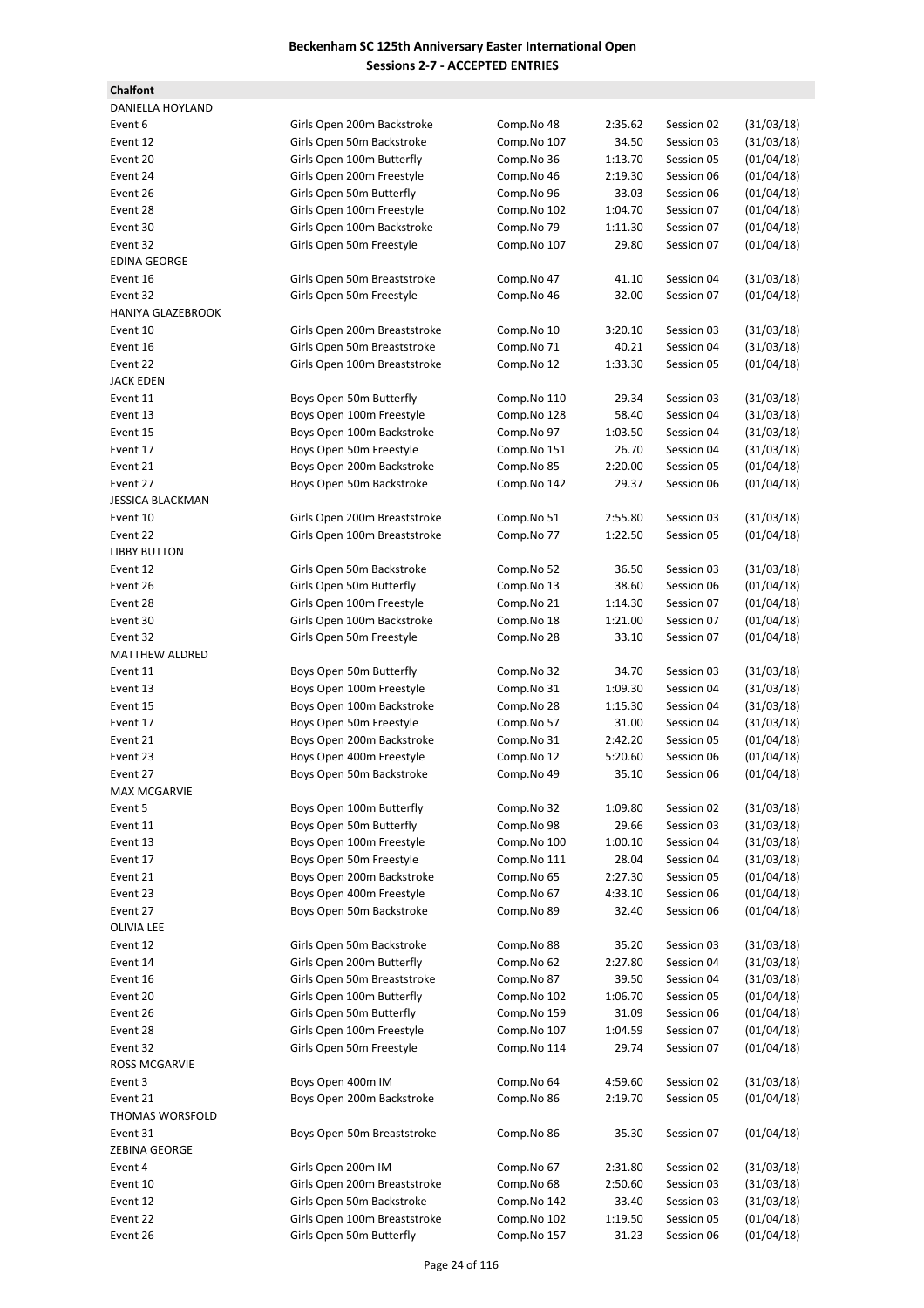Event 30 Girls Open 100m Backstroke Comp.No 85 1:11.00 Session 07 (01/04/18)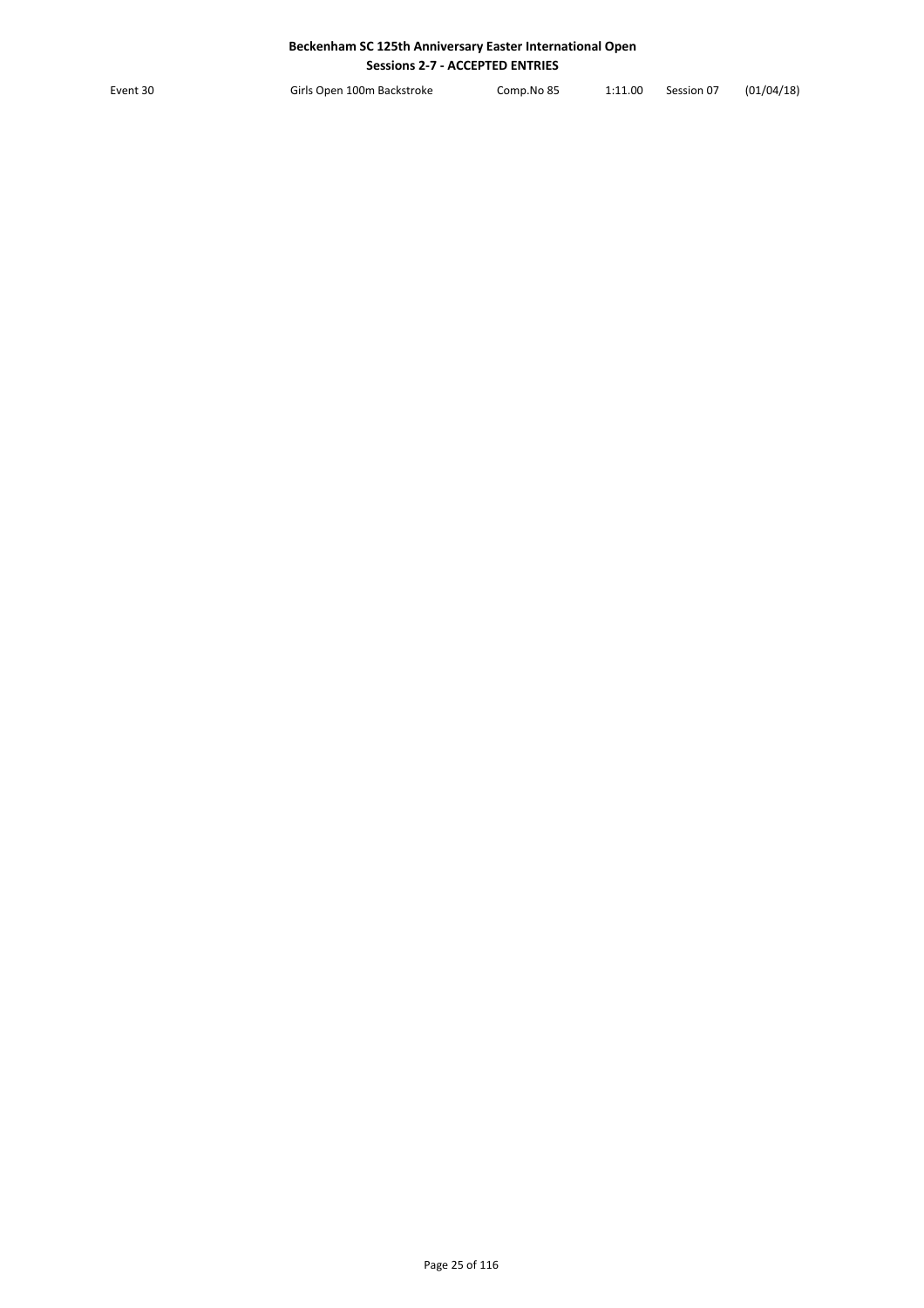**Chelsea&West**

**AGNES MOON** Event 16 Girls Open 50m Breaststroke Comp.No 110 38.27 Session 04 (31/03/18) Event 22 Girls Open 100m Breaststroke Comp.No 59 1:24.30 Session 05 (01/04/18) **AGNES VAN LANSCHOT** Event 10 Cirls Open 200m Breaststroke Comp.No 21 3:05.80 Session 03 (31/03/18) Event 16 Girls Open 50m Breaststroke Comp.No 78 39.89 Session 04 (31/03/18) Event 22 Girls Open 100m Breaststroke Comp.No 49 1:25.30 Session 05 (01/04/18) **ALEX ROWSON** Event 7 **Boys Open 100m Breaststroke** Comp.No 103 1:12.30 Session 02 (31/03/18) Event 9 Boys Open 200m Freestyle Comp.No 81 1:59.90 Session 03 (31/03/18) Event 13 Boys Open 100m Freestyle Comp.No 174 54.23 Session 04 (31/03/18) Event 17 Boys Open 50m Freestyle Comp.No 164 25.90 Session 04 (31/03/18) Event 19 Boys Open 200m IM Comp.No 71 2:20.10 Session 05 (01/04/18) Event 23 Boys Open 400m Freestyle Comp.No 88 4:21.33 Session 06 (01/04/18) Event 31 Boys Open 50m Breaststroke Comp.No 108 33.96 Session 07 (01/04/18) ALEXANDER WILSON Event 15 Boys Open 100m Backstroke Comp.No 81 1:04.90 Session 04 (31/03/18) Event 21 Boys Open 200m Backstroke Comp.No 88 2:19.10 Session 05 (01/04/18) Event 27 Boys Open 50m Backstroke Comp.No 127 29.90 Session 06 (01/04/18) ALEXANDRA WERNER Event 4 Girls Open 200m IM Comp.No 83 2:29.00 Session 02 (31/03/18) Event 10 Girls Open 200m Breaststroke Comp.No 98 2:38.30 Session 03 (31/03/18) Event 16 Girls Open 50m Breaststroke Comp.No 154 35.75 Session 04 (31/03/18) Event 18 Girls Open 400m IM Comp.No 78 5:16.00 Session 05 (01/04/18) Event 22 Girls Open 100m Breaststroke Comp.No 135 1:13.80 Session 05 (01/04/18) **ANDREW HONG** Event 5 Boys Open 100m Butterfly Comp.No 92 1:01.20 Session 02 (31/03/18) Event 11 Boys Open 50m Butterfly Comp.No 135 28.00 Session 03 (31/03/18) Event 15 Boys Open 100m Backstroke Comp.No 99 1:03.30 Session 04 (31/03/18) Event 21 Boys Open 200m Backstroke Comp.No 98 2:16.60 Session 05 (01/04/18) Event 27 Boys Open 50m Backstroke Comp.No 125 30.00 Session 06 (01/04/18) Event 29 Boys Open 200m Butterfly Comp.No 51 2:16.00 Session 07 (01/04/18) **ARYAAN DIN** Event 7 **Boys Open 100m Breaststroke** Comp.No 69 1:16.00 Session 02 (31/03/18) Event 17 Boys Open 50m Freestyle Comp.No 108 28.11 Session 04 (31/03/18) Event 31 **Boys Open 50m Breaststroke** Comp.No 107 33.98 Session 07 (01/04/18) CHARLOTTE O'LEARY Event 4 6irls Open 200m IM Comp.No 71 2:30.90 Session 02 (31/03/18) Event 12 Girls Open 50m Backstroke Comp.No 196 30.40 Session 03 (31/03/18) Event 20 Girls Open 100m Butterfly Comp.No 82 1:08.40 Session 05 (01/04/18) Event 26 Girls Open 50m Butterfly Comp.No 176 30.30 Session 06 (01/04/18) Event 30 Girls Open 100m Backstroke Comp.No 128 1:05.30 Session 07 (01/04/18) Event 32 **Girls Open 50m Freestyle** Comp.No 165 28.60 Session 07 (01/04/18) **CHRISTIAN FENTON** Event 7 **Boys Open 100m Breaststroke Comp.No 114** 1:11.00 Session 02 (31/03/18) Event 31 Boys Open 50m Breaststroke Comp.No 109 33.92 Session 07 (01/04/18) **CHRISTY MOON** Event 3 Boys Open 400m IM Comp.No 91 4:36.34 Session 02 (31/03/18) Event 5 6009 Boys Open 100m Butterfly Comp.No 108 58.83 Session 02 (31/03/18) Event 11 Boys Open 50m Butterfly Comp.No 147 27.30 Session 03 (31/03/18) Event 19 Boys Open 200m IM Comp.No 96 2:12.06 Session 05 (01/04/18) Event 25 Boys Open 200m Breaststroke Comp.No 96 2:27.46 Session 06 (01/04/18) Event 29 Boys Open 200m Butterfly Comp.No 61 2:08.90 Session 07 (01/04/18) DANIEL LEZNIN Event 5 Boys Open 100m Butterfly Comp.No 96 1:00.44 Session 02 (31/03/18) Event 7 **Event 7** Boys Open 100m Breaststroke Comp.No 121 1:09.90 Session 02 (31/03/18) Event 25 Boys Open 200m Breaststroke Comp.No 94 2:29.70 Session 06 (01/04/18) Event 31 **Boys Open 50m Breaststroke** Comp.No 123 33.03 Session 07 (01/04/18) EDWARD WHITTLES Event 3 60ys Open 400m IM Comp.No 44 5:12.80 Session 02 (31/03/18) Event 5 Boys Open 100m Butterfly Comp.No 31 1:09.90 Session 02 (31/03/18) Event 7 **Event 7** Boys Open 100m Breaststroke **Comp.No 35** 1:22.20 Session 02 (31/03/18) Event 9 Boys Open 200m Freestyle Comp.No 33 2:17.00 Session 03 (31/03/18) Event 11 Boys Open 50m Butterfly Comp.No 66 31.90 Session 03 (31/03/18) Event 13 Boys Open 100m Freestyle Comp.No 59 1:04.04 Session 04 (31/03/18) Event 17 Boys Open 50m Freestyle Comp.No 65 30.10 Session 04 (31/03/18) Event 19 Boys Open 200m IM Comp.No 44 2:31.53 Session 05 (01/04/18)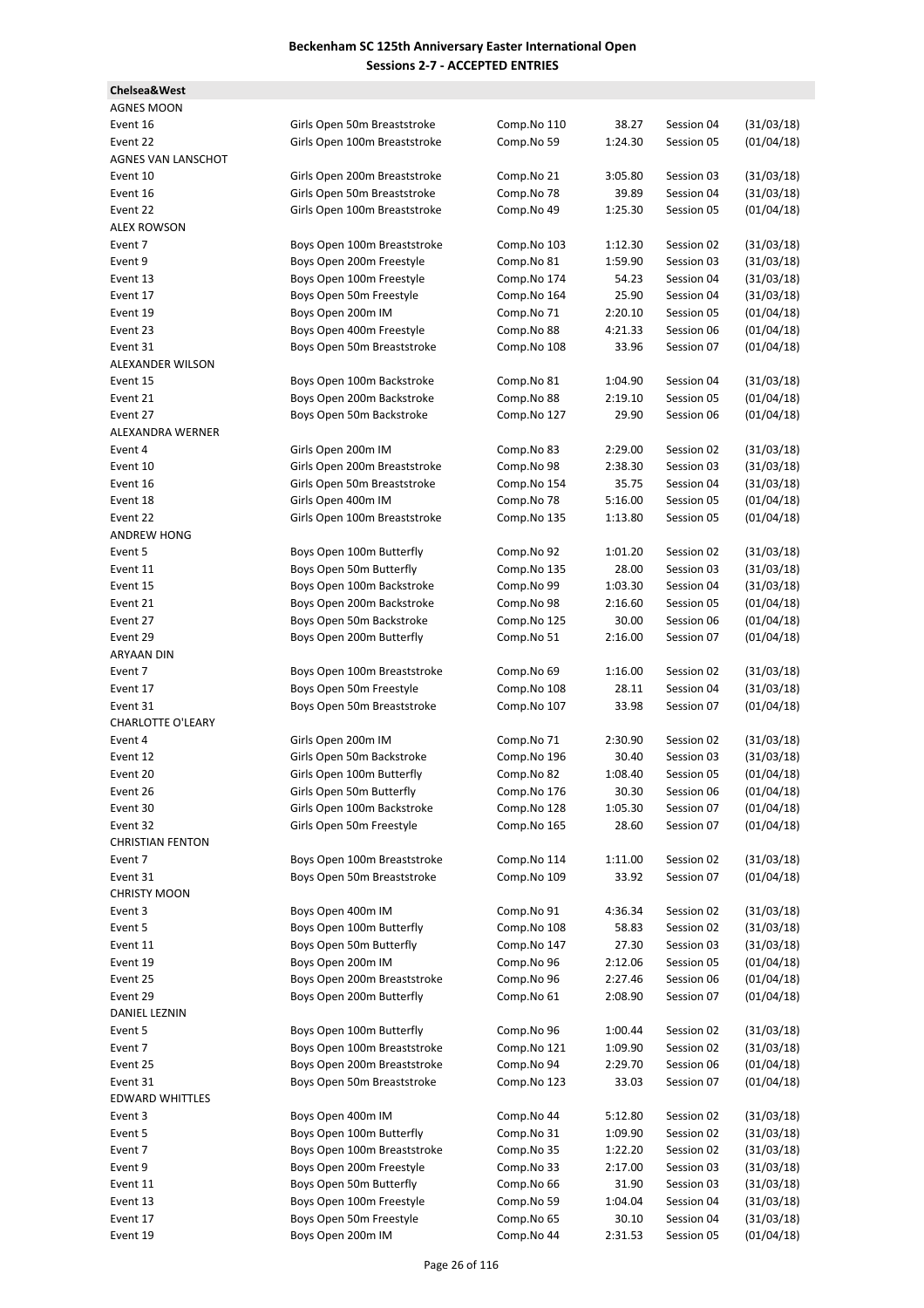| Event 21                | Boys Open 200m Backstroke                       | Comp.No 47                 | 2:33.70        | Session 05               | (01/04/18)               |
|-------------------------|-------------------------------------------------|----------------------------|----------------|--------------------------|--------------------------|
| Event 23                | Boys Open 400m Freestyle                        | Comp.No 49                 | 4:44.20        | Session 06               | (01/04/18)               |
| Event 25                | Boys Open 200m Breaststroke                     | Comp.No 36                 | 2:53.20        | Session 06               | (01/04/18)               |
| Event 29                | Boys Open 200m Butterfly                        | Comp.No 12                 | 2:33.70        | Session 07               | (01/04/18)               |
| Event 31                | Boys Open 50m Breaststroke                      | Comp.No 51                 | 37.80          | Session 07               | (01/04/18)               |
| <b>EMMA BRADSHAW</b>    |                                                 |                            |                |                          |                          |
| Event 12                | Girls Open 50m Backstroke                       | Comp.No 86                 | 35.24          | Session 03               | (31/03/18)               |
| Event 20                | Girls Open 100m Butterfly                       | Comp.No 59                 | 1:10.97        | Session 05               | (01/04/18)               |
| Event 26                | Girls Open 50m Butterfly                        | Comp.No 150                | 31.35          | Session 06               | (01/04/18)               |
| Event 28                | Girls Open 100m Freestyle                       | Comp.No 100                | 1:04.93        | Session 07               | (01/04/18)               |
| Event 32                | Girls Open 50m Freestyle                        | Comp.No 120                | 29.64          | Session 07               | (01/04/18)               |
| <b>FREYA SHAW</b>       |                                                 |                            |                |                          |                          |
| Event 4                 | Girls Open 200m IM                              | Comp.No 69                 | 2:31.10        | Session 02               | (31/03/18)               |
| Event 14                | Girls Open 200m Butterfly                       | Comp.No 72                 | 2:22.95        | Session 04               | (31/03/18)               |
| Event 20                | Girls Open 100m Butterfly                       | Comp.No 109                | 1:04.66        | Session 05               | (01/04/18)               |
| Event 26                | Girls Open 50m Butterfly                        | Comp.No 184                | 29.97          | Session 06               | (01/04/18)               |
| <b>HERBERT BINGHAM</b>  |                                                 |                            |                |                          |                          |
| Event 11                | Boys Open 50m Butterfly                         | Comp.No 76                 | 30.68          | Session 03               | (31/03/18)               |
| Event 13                | Boys Open 100m Freestyle                        | Comp.No 106                | 59.90          | Session 04               | (31/03/18)               |
| Event 17                | Boys Open 50m Freestyle                         | Comp.No 141                | 27.20          | Session 04               | (31/03/18)               |
| <b>ILLARION SHTRAUS</b> |                                                 |                            |                |                          |                          |
| Event 5                 | Boys Open 100m Butterfly                        | Comp.No 12                 | 1:16.60        | Session 02               | (31/03/18)               |
| Event 11                | Boys Open 50m Butterfly                         | Comp.No 23                 | 35.45          | Session 03               | (31/03/18)               |
| Event 27                | Boys Open 50m Backstroke                        | Comp.No 19                 | 38.00          | Session 06               | (01/04/18)               |
| JUSTINE CESAR           | Girls Open 50m Backstroke                       |                            |                |                          |                          |
| Event 12                | Girls Open 50m Butterfly                        | Comp.No 173<br>Comp.No 165 | 32.32<br>30.91 | Session 03<br>Session 06 | (31/03/18)<br>(01/04/18) |
| Event 26<br>Event 28    | Girls Open 100m Freestyle                       |                            | 1:02.37        | Session 07               | (01/04/18)               |
| Event 32                | Girls Open 50m Freestyle                        | Comp.No 157<br>Comp.No 170 | 28.45          | Session 07               | (01/04/18)               |
| KAMRAN DIN              |                                                 |                            |                |                          |                          |
| Event 7                 | Boys Open 100m Breaststroke                     | Comp.No 39                 | 1:21.30        | Session 02               | (31/03/18)               |
| Event 11                | Boys Open 50m Butterfly                         | Comp.No 51                 | 33.31          | Session 03               | (31/03/18)               |
| Event 27                | Boys Open 50m Backstroke                        | Comp.No 47                 | 35.25          | Session 06               | (01/04/18)               |
| Event 31                | Boys Open 50m Breaststroke                      | Comp.No 65                 | 37.00          | Session 07               | (01/04/18)               |
| <b>LANRE PRATT</b>      |                                                 |                            |                |                          |                          |
| Event 9                 | Boys Open 200m Freestyle                        | Comp.No 16                 | 2:28.60        | Session 03               | (31/03/18)               |
| Event 11                | Boys Open 50m Butterfly                         | Comp.No 11                 | 37.70          | Session 03               | (31/03/18)               |
| Event 13                | Boys Open 100m Freestyle                        | Comp.No 38                 | 1:08.50        | Session 04               | (31/03/18)               |
| Event 15                | Boys Open 100m Backstroke                       | Comp.No 20                 | 1:18.10        | Session 04               | (31/03/18)               |
| Event 17                | Boys Open 50m Freestyle                         | Comp.No 48                 | 31.50          | Session 04               | (31/03/18)               |
| Event 19                | Boys Open 200m IM                               | Comp.No 14                 | 2:56.80        | Session 05               | (01/04/18)               |
| Event 21                | Boys Open 200m Backstroke                       | Comp.No 27                 | 2:45.20        | Session 05               | (01/04/18)               |
| Event 23                | Boys Open 400m Freestyle                        | Comp.No 26                 | 5:05.20        | Session 06               | (01/04/18)               |
| Event 27                | Boys Open 50m Backstroke                        | Comp.No 36                 | 36.20          | Session 06               | (01/04/18)               |
| LAVINIA RICCA           |                                                 |                            |                |                          |                          |
| Event 4                 | Girls Open 200m IM                              | Comp.No 21                 | 2:50.80        | Session 02               | (31/03/18)               |
| Event 10                | Girls Open 200m Breaststroke                    | Comp.No 20                 | 3:06.50        | Session 03               | (31/03/18)               |
| Event 16                | Girls Open 50m Breaststroke                     | Comp.No 37                 | 41.50          | Session 04               | (31/03/18)               |
| Event 22                | Girls Open 100m Breaststroke                    | Comp.No 33                 | 1:27.90        | Session 05               | (01/04/18)               |
| Event 24                | Girls Open 200m Freestyle                       | Comp.No 24                 | 2:33.10        | Session 06               | (01/04/18)               |
| Event 26                | Girls Open 50m Butterfly                        | Comp.No 39                 | 36.40          | Session 06               | (01/04/18)               |
| Event 28                | Girls Open 100m Freestyle                       | Comp.No 55                 | 1:08.90        | Session 07               | (01/04/18)               |
| Event 32                | Girls Open 50m Freestyle                        | Comp.No 41                 | 32.20          | Session 07               | (01/04/18)               |
| MADALENA WHITTLES       |                                                 |                            |                |                          |                          |
| Event 12                | Girls Open 50m Backstroke                       | Comp.No 146                | 33.30          | Session 03               | (31/03/18)               |
| Event 14                | Girls Open 200m Butterfly                       | Comp.No 19                 | 2:42.20        | Session 04               | (31/03/18)               |
| Event 18                | Girls Open 400m IM                              | Comp.No 26                 | 5:50.71        | Session 05               | (01/04/18)               |
| Event 20                | Girls Open 100m Butterfly                       | Comp.No 32                 | 1:14.30        | Session 05               | (01/04/18)               |
| Event 26                | Girls Open 50m Butterfly                        | Comp.No 85                 | 33.29          | Session 06               | (01/04/18)               |
| MAIA DUNLEAVY           |                                                 |                            |                |                          |                          |
| Event 12                | Girls Open 50m Backstroke                       | Comp.No 188                | 31.12          | Session 03               | (31/03/18)               |
| Event 26                | Girls Open 50m Butterfly                        | Comp.No 169                | 30.66          | Session 06               | (01/04/18)               |
| Event 28                | Girls Open 100m Freestyle                       | Comp.No 197                | 59.26          | Session 07               | (01/04/18)               |
| Event 32                | Girls Open 50m Freestyle                        | Comp.No 192                | 27.54          | Session 07               | (01/04/18)               |
| MATILDA LITTLEMORE      |                                                 |                            |                |                          |                          |
| Event 12                | Girls Open 50m Backstroke<br>Girls Open 400m IM | Comp.No 44<br>Comp.No 11   | 36.90          | Session 03               | (31/03/18)               |
| Event 18                |                                                 |                            | 6:01.90        | Session 05               | (01/04/18)               |
| Event 20                | Girls Open 100m Butterfly                       | Comp.No 14                 | 1:17.50        | Session 05               | (01/04/18)               |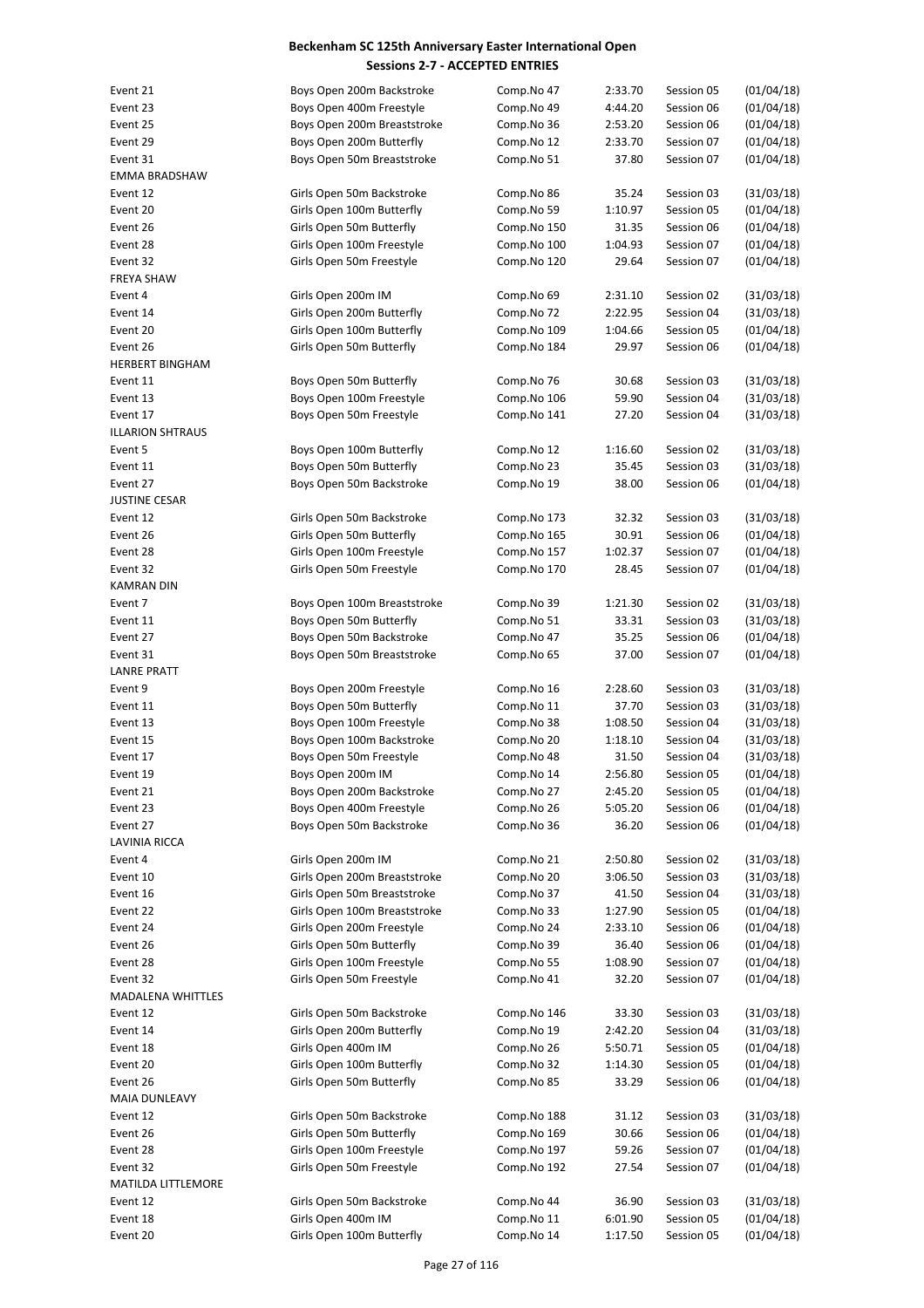| Event 26<br><b>MATTHEW PETERS</b> | Girls Open 50m Butterfly     | Comp.No 54  | 35.00   | Session 06 | (01/04/18) |
|-----------------------------------|------------------------------|-------------|---------|------------|------------|
|                                   |                              |             |         | Session 03 |            |
| Event 11                          | Boys Open 50m Butterfly      | Comp.No 12  | 37.50   |            | (31/03/18) |
| Event 13                          | Boys Open 100m Freestyle     | Comp.No 15  | 1:12.30 | Session 04 | (31/03/18) |
| Event 17                          | Boys Open 50m Freestyle      | Comp.No 37  | 32.30   | Session 04 | (31/03/18) |
| Event 19                          | Boys Open 200m IM            | Comp.No 7   | 2:59.60 | Session 05 | (01/04/18) |
| Event 27                          | Boys Open 50m Backstroke     | Comp.No 14  | 39.30   | Session 06 | (01/04/18) |
| MEHMET ZEREN                      |                              |             |         |            |            |
| Event 5                           | Boys Open 100m Butterfly     | Comp.No 21  | 1:14.30 | Session 02 | (31/03/18) |
| Event 9                           | Boys Open 200m Freestyle     | Comp.No 30  | 2:19.70 | Session 03 | (31/03/18) |
| Event 11                          | Boys Open 50m Butterfly      | Comp.No 57  | 32.60   | Session 03 | (31/03/18) |
| Event 13                          | Boys Open 100m Freestyle     | Comp.No 55  | 1:05.20 | Session 04 | (31/03/18) |
| Event 15                          | Boys Open 100m Backstroke    | Comp.No 39  | 1:12.80 | Session 04 | (31/03/18) |
| Event 17                          | Boys Open 50m Freestyle      | Comp.No 64  | 30.10   | Session 04 | (31/03/18) |
| Event 19                          | Boys Open 200m IM            | Comp.No 25  | 2:42.54 | Session 05 | (01/04/18) |
| Event 21                          | Boys Open 200m Backstroke    | Comp.No 52  | 2:32.10 | Session 05 | (01/04/18) |
| Event 23                          | Boys Open 400m Freestyle     | Comp.No 31  | 4:56.70 | Session 06 | (01/04/18) |
| Event 27                          | Boys Open 50m Backstroke     | Comp.No 64  | 33.90   | Session 06 | (01/04/18) |
| <b>OLIVER RITCHIE</b>             |                              |             |         |            |            |
| Event 11                          | Boys Open 50m Butterfly      | Comp.No 63  | 31.93   | Session 03 | (31/03/18) |
| Event 17                          | Boys Open 50m Freestyle      | Comp.No 119 | 27.90   | Session 04 | (31/03/18) |
| Event 27                          | Boys Open 50m Backstroke     | Comp.No 59  | 34.50   | Session 06 | (01/04/18) |
| PIXIE LALE-KLASICKI               |                              |             |         |            |            |
| Event 4                           | Girls Open 200m IM           | Comp.No 90  | 2:27.70 | Session 02 | (31/03/18) |
| Event 10                          | Girls Open 200m Breaststroke | Comp.No 93  | 2:41.87 | Session 03 | (31/03/18) |
| Event 16                          | Girls Open 50m Breaststroke  | Comp.No 166 | 34.66   | Session 04 | (31/03/18) |
| Event 20                          | Girls Open 100m Butterfly    | Comp.No 96  | 1:07.32 | Session 05 | (01/04/18) |
| Event 22                          | Girls Open 100m Breaststroke | Comp.No 132 | 1:14.72 | Session 05 | (01/04/18) |
| Event 26                          | Girls Open 50m Butterfly     | Comp.No 142 | 31.50   | Session 06 | (01/04/18) |
| <b>SAM KEMP</b>                   |                              |             |         |            |            |
| Event 19                          | Boys Open 200m IM            | Comp.No 16  | 2:54.30 | Session 05 | (01/04/18) |
| Event 21                          | Boys Open 200m Backstroke    | Comp.No 25  | 2:45.50 | Session 05 | (01/04/18) |
| Event 23                          | Boys Open 400m Freestyle     | Comp.No 10  | 5:21.80 | Session 06 | (01/04/18) |
| Event 25                          | Boys Open 200m Breaststroke  | Comp.No 18  | 3:10.60 | Session 06 | (01/04/18) |
| Event 27                          | Boys Open 50m Backstroke     | Comp.No 37  | 36.10   | Session 06 | (01/04/18) |
| Event 31                          | Boys Open 50m Breaststroke   | Comp.No 23  | 42.40   | Session 07 | (01/04/18) |
| SOPHIE WHELAN                     |                              |             |         |            |            |
| Event 18                          | Girls Open 400m IM           | Comp.No 83  | 5:14.09 | Session 05 | (01/04/18) |
| Event 20                          | Girls Open 100m Butterfly    | Comp.No 97  | 1:07.30 | Session 05 | (01/04/18) |
| <b>VERONICA VENUTI</b>            |                              |             |         |            |            |
| Event 4                           | Girls Open 200m IM           | Comp.No 1   | 3:13.20 | Session 02 | (31/03/18) |
| Event 6                           | Girls Open 200m Backstroke   | Comp.No 5   | 3:07.00 | Session 02 | (31/03/18) |
| Event 8                           | Girls Open 400m Freestyle    | Comp.No 2   | 5:52.50 | Session 03 | (31/03/18) |
| Event 12                          | Girls Open 50m Backstroke    | Comp.No 8   | 41.50   | Session 03 | (31/03/18) |
| Event 24                          | Girls Open 200m Freestyle    | Comp.No 14  | 2:43.00 | Session 06 | (01/04/18) |
| Event 26                          | Girls Open 50m Butterfly     | Comp.No 6   | 39.90   | Session 06 | (01/04/18) |
| Event 28                          | Girls Open 100m Freestyle    | Comp.No 17  | 1:14.80 | Session 07 | (01/04/18) |
| Event 30                          | Girls Open 100m Backstroke   | Comp.No 1   | 1:29.60 | Session 07 | (01/04/18) |
| WILLIAM RUDD                      |                              |             |         |            |            |
| Event 5                           | Boys Open 100m Butterfly     | Comp.No 34  | 1:09.50 | Session 02 | (31/03/18) |
| Event 11                          | Boys Open 50m Butterfly      | Comp.No 81  | 30.26   | Session 03 | (31/03/18) |
|                                   | Boys Open 100m Freestyle     | Comp.No 96  |         |            | (31/03/18) |
| Event 13                          |                              |             | 1:00.25 | Session 04 |            |
| Event 15                          | Boys Open 100m Backstroke    | Comp.No 64  | 1:07.50 | Session 04 | (31/03/18) |
| Event 17                          | Boys Open 50m Freestyle      | Comp.No 139 | 27.28   | Session 04 | (31/03/18) |
| ZENO UBERTALLI                    |                              |             |         |            |            |
| Event 13                          | Boys Open 100m Freestyle     | Comp.No 3   | 1:16.00 | Session 04 | (31/03/18) |
| Event 17                          | Boys Open 50m Freestyle      | Comp.No 7   | 34.90   | Session 04 | (31/03/18) |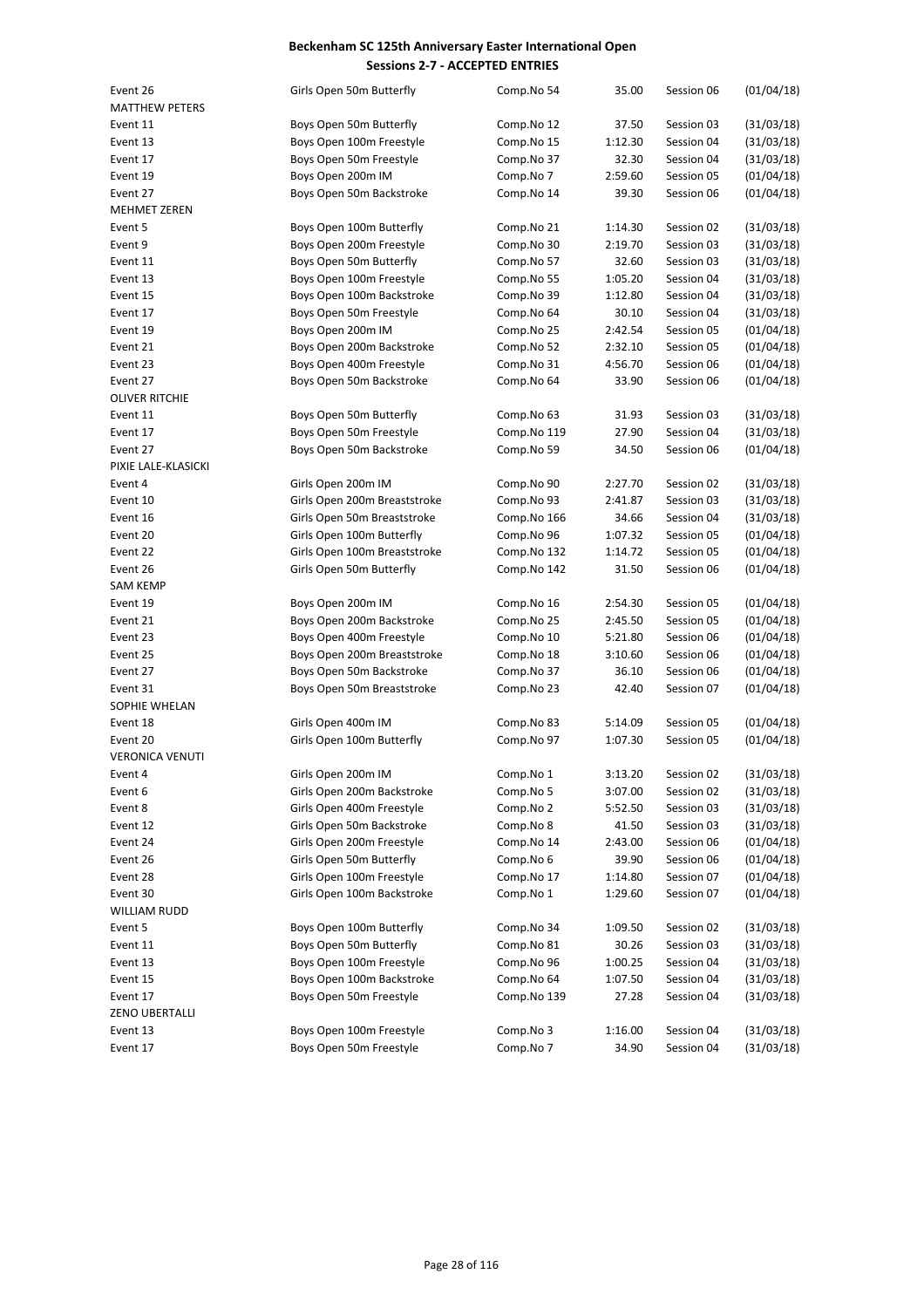| Chesham                    |                              |             |         |            |            |
|----------------------------|------------------------------|-------------|---------|------------|------------|
| <b>BENJAMIN REDLICH</b>    |                              |             |         |            |            |
| Event 13                   | Boys Open 100m Freestyle     | Comp.No 76  | 1:02.16 | Session 04 | (31/03/18) |
| Event 17                   | Boys Open 50m Freestyle      | Comp.No 90  | 28.54   | Session 04 | (31/03/18) |
| <b>CHARLOTTE IBBESON</b>   |                              |             |         |            |            |
| Event 10                   | Girls Open 200m Breaststroke | Comp.No 69  | 2:50.40 | Session 03 | (31/03/18) |
| Event 12                   | Girls Open 50m Backstroke    | Comp.No 181 | 31.80   | Session 03 | (31/03/18) |
| Event 16                   | Girls Open 50m Breaststroke  | Comp.No 158 | 35.36   | Session 04 | (31/03/18) |
| Event 22                   | Girls Open 100m Breaststroke | Comp.No 120 | 1:17.26 | Session 05 | (01/04/18) |
| Event 26                   | Girls Open 50m Butterfly     | Comp.No 111 | 32.40   | Session 06 | (01/04/18) |
| Event 30                   | Girls Open 100m Backstroke   | Comp.No 90  | 1:10.10 | Session 07 | (01/04/18) |
| <b>JESSICA MACKAY</b>      |                              |             |         |            |            |
| Event 12                   | Girls Open 50m Backstroke    | Comp.No 127 | 33.93   | Session 03 | (31/03/18) |
| Event 26                   | Girls Open 50m Butterfly     | Comp.No 125 | 31.71   | Session 06 | (01/04/18) |
| Event 28                   | Girls Open 100m Freestyle    | Comp.No 97  | 1:05.10 | Session 07 | (01/04/18) |
| Event 32                   | Girls Open 50m Freestyle     | Comp.No 104 | 29.83   | Session 07 | (01/04/18) |
| <b>LUKE IBBESON</b>        |                              |             |         |            |            |
| Event 3                    | Boys Open 400m IM            | Comp.No 63  | 5:00.10 | Session 02 | (31/03/18) |
| Event 5                    | Boys Open 100m Butterfly     | Comp.No 86  | 1:02.29 | Session 02 | (31/03/18) |
| Event 7                    | Boys Open 100m Breaststroke  | Comp.No 98  | 1:12.70 | Session 02 | (31/03/18) |
| Event 11                   | Boys Open 50m Butterfly      | Comp.No 128 | 28.73   | Session 03 | (31/03/18) |
| Event 15                   | Boys Open 100m Backstroke    | Comp.No 96  | 1:03.50 | Session 04 | (31/03/18) |
| Event 19                   | Boys Open 200m IM            | Comp.No 78  | 2:17.10 | Session 05 | (01/04/18) |
| Event 21                   | Boys Open 200m Backstroke    | Comp.No 93  | 2:17.30 | Session 05 | (01/04/18) |
| Event 25                   | Boys Open 200m Breaststroke  | Comp.No 65  | 2:39.90 | Session 06 | (01/04/18) |
| Event 27                   | Boys Open 50m Backstroke     | Comp.No 121 | 30.18   | Session 06 | (01/04/18) |
| Event 31                   | Boys Open 50m Breaststroke   | Comp.No 119 | 33.14   | Session 07 | (01/04/18) |
| <b>MATILDA POWELL-TUCK</b> |                              |             |         |            |            |
| Event 28                   | Girls Open 100m Freestyle    | Comp.No 72  | 1:06.87 | Session 07 | (01/04/18) |
| Event 32                   | Girls Open 50m Freestyle     | Comp.No 91  | 30.16   | Session 07 | (01/04/18) |
| <b>MATTHEW REDLICH</b>     |                              |             |         |            |            |
| Event 15                   | Boys Open 100m Backstroke    | Comp.No 89  | 1:04.30 | Session 04 | (31/03/18) |
| Event 17                   | Boys Open 50m Freestyle      | Comp.No 124 | 27.80   | Session 04 | (31/03/18) |
| Event 21                   | Boys Open 200m Backstroke    | Comp.No 81  | 2:21.30 | Session 05 | (01/04/18) |
| <b>MIRABELLE WATERS</b>    |                              |             |         |            |            |
| Event 6                    | Girls Open 200m Backstroke   | Comp.No 85  | 2:25.00 | Session 02 | (31/03/18) |
| Event 12                   | Girls Open 50m Backstroke    | Comp.No 184 | 31.60   | Session 03 | (31/03/18) |
| Event 26                   | Girls Open 50m Butterfly     | Comp.No 186 | 29.81   | Session 06 | (01/04/18) |
| Event 28                   | Girls Open 100m Freestyle    | Comp.No 138 | 1:03.30 | Session 07 | (01/04/18) |
| Event 30                   | Girls Open 100m Backstroke   | Comp.No 121 | 1:06.70 | Session 07 | (01/04/18) |
| Event 32                   | Girls Open 50m Freestyle     | Comp.No 162 | 28.75   | Session 07 | (01/04/18) |
| SIOBHAN TOPPIN             |                              |             |         |            |            |
| Event 16                   | Girls Open 50m Breaststroke  | Comp.No 53  | 40.90   | Session 04 | (31/03/18) |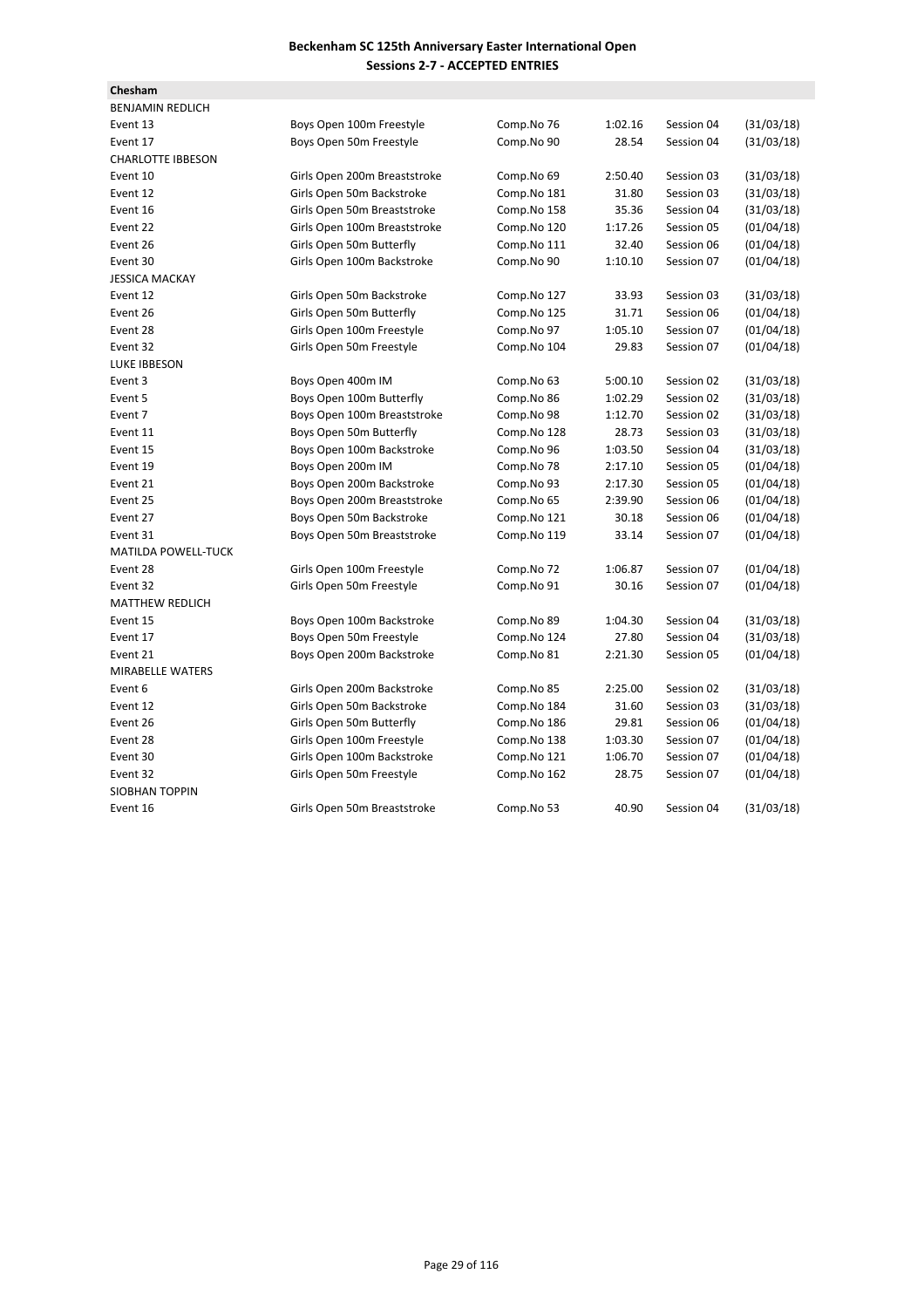**Co Birm'ham**

| <b>AARON RUBY</b>        |                              |             |         |            |            |
|--------------------------|------------------------------|-------------|---------|------------|------------|
| Event 5                  | Boys Open 100m Butterfly     | Comp.No 10  | 1:16.80 | Session 02 | (31/03/18) |
| Event 9                  | Boys Open 200m Freestyle     | Comp.No 28  | 2:20.90 | Session 03 | (31/03/18) |
| Event 11                 | Boys Open 50m Butterfly      | Comp.No 49  | 33.34   | Session 03 | (31/03/18) |
| Event 13                 | Boys Open 100m Freestyle     | Comp.No 52  | 1:05.80 | Session 04 | (31/03/18) |
| Event 15                 | Boys Open 100m Backstroke    | Comp.No 31  | 1:13.89 | Session 04 | (31/03/18) |
| Event 19                 | Boys Open 200m IM            | Comp.No 29  | 2:41.37 | Session 05 | (01/04/18) |
| Event 21                 | Boys Open 200m Backstroke    | Comp.No 40  | 2:38.40 | Session 05 | (01/04/18) |
| Event 23                 | Boys Open 400m Freestyle     | Comp.No 34  | 4:54.90 | Session 06 | (01/04/18) |
| <b>ABBY SMITH</b>        |                              |             |         |            |            |
| Event 8                  | Girls Open 400m Freestyle    | Comp.No 93  | 4:18.52 | Session 03 | (31/03/18) |
| Event 24                 | Girls Open 200m Freestyle    | Comp.No 105 | 2:05.03 | Session 06 | (01/04/18) |
| Event 28                 | Girls Open 100m Freestyle    | Comp.No 198 | 59.24   | Session 07 | (01/04/18) |
| <b>ABIGAIL DAVIS</b>     |                              |             |         |            |            |
| Event 4                  | Girls Open 200m IM           | Comp.No 19  | 2:53.30 | Session 02 | (31/03/18) |
| Event 8                  | Girls Open 400m Freestyle    | Comp.No 6   | 5:35.80 | Session 03 | (31/03/18) |
| Event 10                 | Girls Open 200m Breaststroke | Comp.No 11  | 3:11.80 | Session 03 | (31/03/18) |
| Event 16                 | Girls Open 50m Breaststroke  | Comp.No 29  | 42.10   | Session 04 | (31/03/18) |
| Event 20                 | Girls Open 100m Butterfly    | Comp.No 3   | 1:21.40 | Session 05 | (01/04/18) |
| Event 22                 | Girls Open 100m Breaststroke | Comp.No 24  | 1:29.00 | Session 05 | (01/04/18) |
| Event 26                 | Girls Open 50m Butterfly     | Comp.No 32  | 36.60   | Session 06 | (01/04/18) |
| Event 28                 | Girls Open 100m Freestyle    | Comp.No 23  | 1:14.26 | Session 07 | (01/04/18) |
| <b>ACER WOOLLEY</b>      |                              |             |         |            |            |
| Event 5                  | Boys Open 100m Butterfly     | Comp.No 69  | 1:04.54 | Session 02 | (31/03/18) |
| Event 9                  | Boys Open 200m Freestyle     | Comp.No 56  | 2:06.70 | Session 03 | (31/03/18) |
| Event 13                 | Boys Open 100m Freestyle     | Comp.No 115 | 59.30   | Session 04 | (31/03/18) |
| Event 21                 | Boys Open 200m Backstroke    | Comp.No 75  | 2:23.50 | Session 05 | (01/04/18) |
| Event 29                 | Boys Open 200m Butterfly     | Comp.No 45  | 2:17.30 | Session 07 | (01/04/18) |
| AIDAN MITCHELL           |                              |             |         |            |            |
| Event 3                  | Boys Open 400m IM            | Comp.No 57  | 5:02.50 | Session 02 | (31/03/18) |
| Event 9                  | Boys Open 200m Freestyle     | Comp.No 53  | 2:07.20 | Session 03 | (31/03/18) |
| Event 13                 | Boys Open 100m Freestyle     | Comp.No 109 | 59.80   | Session 04 | (31/03/18) |
| Event 19                 | Boys Open 200m IM            | Comp.No 55  | 2:24.60 | Session 05 | (01/04/18) |
| Event 23                 | Boys Open 400m Freestyle     | Comp.No 81  | 4:27.90 | Session 06 | (01/04/18) |
| Event 29                 | Boys Open 200m Butterfly     | Comp.No 32  | 2:22.80 | Session 07 | (01/04/18) |
| ALEXANDER HINDLE         |                              |             |         |            |            |
| Event 3                  | Boys Open 400m IM            | Comp.No 76  | 4:53.00 | Session 02 | (31/03/18) |
| Event 9                  | Boys Open 200m Freestyle     | Comp.No 72  | 2:02.54 | Session 03 | (31/03/18) |
| Event 13                 | Boys Open 100m Freestyle     | Comp.No 140 | 57.28   | Session 04 | (31/03/18) |
| Event 19                 | Boys Open 200m IM            | Comp.No 67  | 2:21.60 | Session 05 | (01/04/18) |
| Event 23                 | Boys Open 400m Freestyle     | Comp.No 106 | 4:14.44 | Session 06 | (01/04/18) |
| <b>ALISHA STEPHENSON</b> |                              |             |         |            |            |
| Event 4                  | Girls Open 200m IM           | Comp.No 72  | 2:30.82 | Session 02 | (31/03/18) |
| Event 10                 | Girls Open 200m Breaststroke | Comp.No 90  | 2:43.88 | Session 03 | (31/03/18) |
| Event 14                 | Girls Open 200m Butterfly    | Comp.No 73  | 2:22.61 | Session 04 | (31/03/18) |
| Event 16                 | Girls Open 50m Breaststroke  | Comp.No 139 | 36.69   | Session 04 | (31/03/18) |
| Event 20                 | Girls Open 100m Butterfly    | Comp.No 110 | 1:04.65 | Session 05 | (01/04/18) |
| Event 22                 | Girls Open 100m Breaststroke | Comp.No 128 | 1:15.83 | Session 05 | (01/04/18) |
| Event 24                 | Girls Open 200m Freestyle    | Comp.No 78  | 2:13.15 | Session 06 | (01/04/18) |
| Event 28                 | Girls Open 100m Freestyle    | Comp.No 119 | 1:04.00 | Session 07 | (01/04/18) |
| <b>AMELIA WISE</b>       |                              |             |         |            |            |
| Event 4                  | Girls Open 200m IM           | Comp.No 8   | 3:07.60 | Session 02 | (31/03/18) |
| Event 6                  | Girls Open 200m Backstroke   | Comp.No 7   | 3:05.40 | Session 02 | (31/03/18) |
| Event 12                 | Girls Open 50m Backstroke    | Comp.No 31  | 38.00   | Session 03 | (31/03/18) |
| Event 24                 | Girls Open 200m Freestyle    | Comp.No 17  | 2:39.70 | Session 06 | (01/04/18) |
| Event 26                 | Girls Open 50m Butterfly     | Comp.No 3   | 40.60   | Session 06 | (01/04/18) |
| Event 28                 | Girls Open 100m Freestyle    | Comp.No 15  | 1:15.90 | Session 07 | (01/04/18) |
| Event 30                 | Girls Open 100m Backstroke   | Comp.No 15  | 1:22.60 | Session 07 | (01/04/18) |
| Event 32                 | Girls Open 50m Freestyle     | Comp.No 18  | 33.80   | Session 07 | (01/04/18) |
| <b>BEN KELLY</b>         |                              |             |         |            |            |
| Event 3                  | Boys Open 400m IM            | Comp.No 31  | 5:23.60 | Session 02 | (31/03/18) |
| Event 9                  | Boys Open 200m Freestyle     | Comp.No 38  | 2:15.10 | Session 03 | (31/03/18) |
| Event 13                 | Boys Open 100m Freestyle     | Comp.No 71  | 1:02.90 | Session 04 | (31/03/18) |
| Event 15                 | Boys Open 100m Backstroke    | Comp.No 40  | 1:12.50 | Session 04 | (31/03/18) |
| Event 19                 | Boys Open 200m IM            | Comp.No 40  | 2:33.20 | Session 05 | (01/04/18) |
| Event 21                 | Boys Open 200m Backstroke    | Comp.No 53  | 2:31.80 | Session 05 | (01/04/18) |
| Event 23                 | Boys Open 400m Freestyle     | Comp.No 51  | 4:41.50 | Session 06 | (01/04/18) |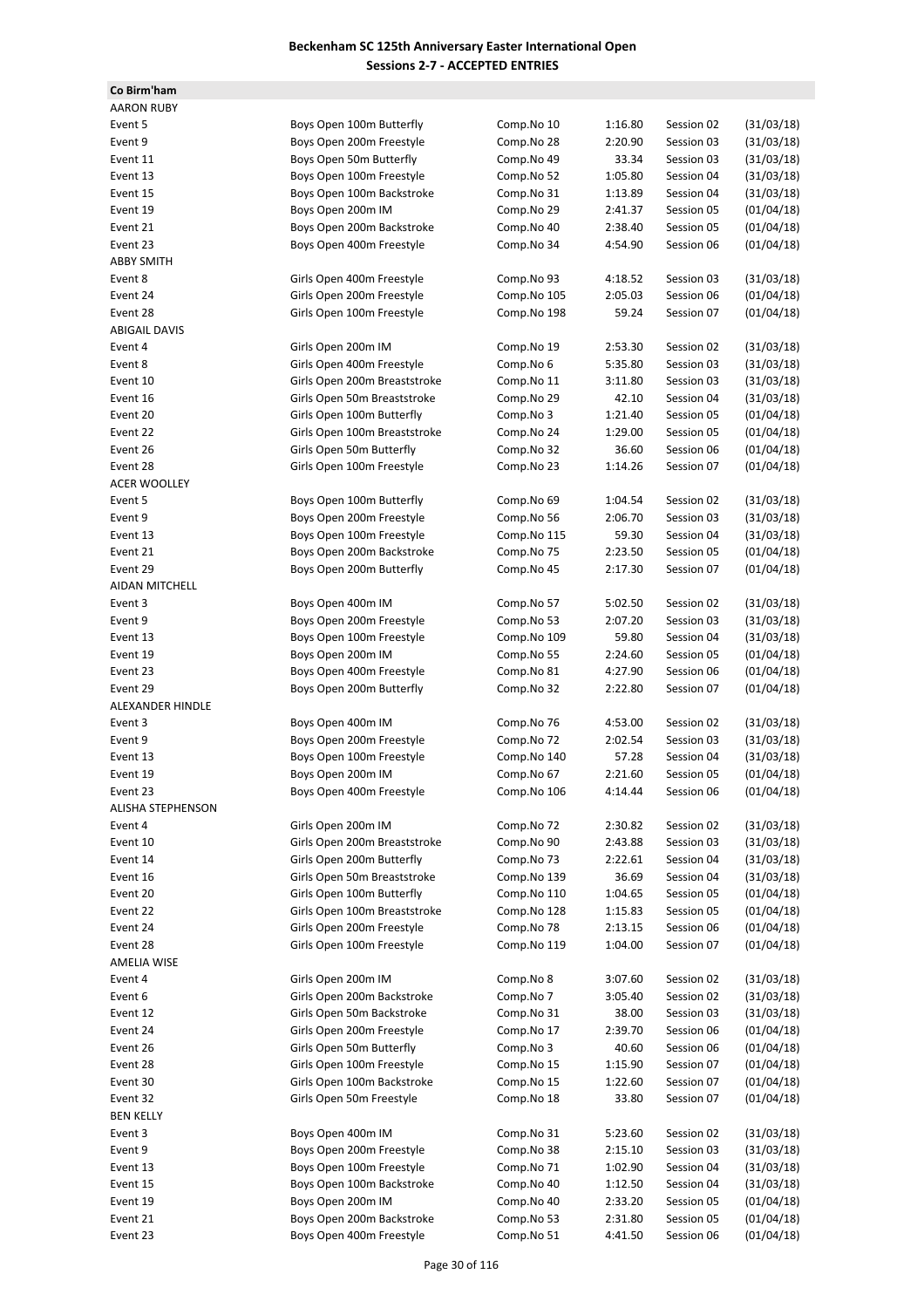| <b>BETH MORRIS</b>     |                                                         |                          |                    |                          |                          |
|------------------------|---------------------------------------------------------|--------------------------|--------------------|--------------------------|--------------------------|
| Event 10               | Girls Open 200m Breaststroke                            | Comp.No 23               | 3:05.70            | Session 03               | (31/03/18)               |
| Event 16               | Girls Open 50m Breaststroke                             | Comp.No 80               | 39.66              | Session 04               | (31/03/18)               |
| Event 22               | Girls Open 100m Breaststroke                            | Comp.No 38               | 1:27.15            | Session 05               | (01/04/18)               |
| <b>BROOKE TOTNEY</b>   |                                                         |                          |                    |                          |                          |
| Event 3                | Boys Open 400m IM                                       | Comp.No 25               | 5:28.90            | Session 02               | (31/03/18)               |
| Event 7                | Boys Open 100m Breaststroke                             | Comp.No 36               | 1:22.10            | Session 02               | (31/03/18)               |
| Event 15               | Boys Open 100m Backstroke                               | Comp.No 37               | 1:13.00            | Session 04               | (31/03/18)               |
| Event 21<br>Event 23   | Boys Open 200m Backstroke                               | Comp.No 55               | 2:30.50<br>4:49.80 | Session 05<br>Session 06 | (01/04/18)               |
| Event 25               | Boys Open 400m Freestyle<br>Boys Open 200m Breaststroke | Comp.No 39<br>Comp.No 33 | 2:54.60            | Session 06               | (01/04/18)<br>(01/04/18) |
| <b>BRYONY LOWE</b>     |                                                         |                          |                    |                          |                          |
| Event 4                | Girls Open 200m IM                                      | Comp.No 28               | 2:44.44            | Session 02               | (31/03/18)               |
| Event 6                | Girls Open 200m Backstroke                              | Comp.No 29               | 2:42.80            | Session 02               | (31/03/18)               |
| Event 8                | Girls Open 400m Freestyle                               | Comp.No 32               | 4:58.20            | Session 03               | (31/03/18)               |
| Event 12               | Girls Open 50m Backstroke                               | Comp.No 82               | 35.50              | Session 03               | (31/03/18)               |
| Event 18               | Girls Open 400m IM                                      | Comp.No 34               | 5:42.90            | Session 05               | (01/04/18)               |
| Event 24               | Girls Open 200m Freestyle                               | Comp.No 38               | 2:24.60            | Session 06               | (01/04/18)               |
| Event 28               | Girls Open 100m Freestyle                               | Comp.No 60               | 1:08.43            | Session 07               | (01/04/18)               |
| <b>CAITLIN HUBBARD</b> |                                                         |                          |                    |                          |                          |
| Event 6                | Girls Open 200m Backstroke                              | Comp.No 102              | 2:16.82            | Session 02               | (31/03/18)               |
| Event 8                | Girls Open 400m Freestyle                               | Comp.No 87               | 4:28.27            | Session 03               | (31/03/18)               |
| Event 14               | Girls Open 200m Butterfly                               | Comp.No 77               | 2:15.60            | Session 04               | (31/03/18)               |
| Event 20               | Girls Open 100m Butterfly                               | Comp.No 115              | 1:01.92            | Session 05               | (01/04/18)               |
| Event 24               | Girls Open 200m Freestyle                               | Comp.No 98               | 2:07.96            | Session 06               | (01/04/18)               |
| Event 28               | Girls Open 100m Freestyle                               | Comp.No 196              | 59.45              | Session 07               | (01/04/18)               |
| Event 30               | Girls Open 100m Backstroke                              | Comp.No 133              | 1:03.50            | Session 07               | (01/04/18)               |
| <b>CARYS HIGGINS</b>   |                                                         |                          |                    |                          |                          |
| Event 4                | Girls Open 200m IM                                      | Comp.No 11               | 3:05.90            | Session 02               | (31/03/18)               |
| Event 12               | Girls Open 50m Backstroke                               | Comp.No 14               | 40.50              | Session 03               | (31/03/18)               |
| Event 16               | Girls Open 50m Breaststroke                             | Comp.No 8                | 46.10              | Session 04               | (31/03/18)               |
| Event 22               | Girls Open 100m Breaststroke                            | Comp.No 6                | 1:36.70            | Session 05               | (01/04/18)               |
| Event 24<br>Event 26   | Girls Open 200m Freestyle                               | Comp.No 11               | 2:46.60<br>38.70   | Session 06<br>Session 06 | (01/04/18)               |
| Event 28               | Girls Open 50m Butterfly<br>Girls Open 100m Freestyle   | Comp.No 11<br>Comp.No 26 | 1:13.98            | Session 07               | (01/04/18)<br>(01/04/18) |
| Event 30               | Girls Open 100m Backstroke                              | Comp.No 3                | 1:29.54            | Session 07               | (01/04/18)               |
| <b>CHARLOTTE RIGG</b>  |                                                         |                          |                    |                          |                          |
| Event 4                | Girls Open 200m IM                                      | Comp.No 95               | 2:25.56            | Session 02               | (31/03/18)               |
| Event 10               | Girls Open 200m Breaststroke                            | Comp.No 101              | 2:31.60            | Session 03               | (31/03/18)               |
| Event 14               | Girls Open 200m Butterfly                               | Comp.No 60               | 2:28.30            | Session 04               | (31/03/18)               |
| Event 16               | Girls Open 50m Breaststroke                             | Comp.No 165              | 34.76              | Session 04               | (31/03/18)               |
| Event 18               | Girls Open 400m IM                                      | Comp.No 95               | 5:04.62            | Session 05               | (01/04/18)               |
| Event 22               | Girls Open 100m Breaststroke                            | Comp.No 138              | 1:12.55            | Session 05               | (01/04/18)               |
| Event 24               | Girls Open 200m Freestyle                               | Comp.No 79               | 2:13.10            | Session 06               | (01/04/18)               |
| Event 28               | Girls Open 100m Freestyle                               | Comp.No 165              | 1:02.10            | Session 07               | (01/04/18)               |
| <b>CLARK HOPKINSON</b> |                                                         |                          |                    |                          |                          |
| Event 5                | Boys Open 100m Butterfly                                | Comp.No 4                | 1:21.40            | Session 02               | (31/03/18)               |
| Event 11               | Boys Open 50m Butterfly                                 | Comp.No 17               | 36.78              | Session 03               | (31/03/18)               |
| Event 13               | Boys Open 100m Freestyle                                | Comp.No 12               | 1:13.55            | Session 04               | (31/03/18)               |
| Event 15               | Boys Open 100m Backstroke                               | Comp.No 19               | 1:18.20            | Session 04               | (31/03/18)               |
| Event 17               | Boys Open 50m Freestyle                                 | Comp.No 20               | 33.66              | Session 04               | (31/03/18)               |
| Event 19               | Boys Open 200m IM                                       | Comp.No 17               | 2:53.00            | Session 05               | (01/04/18)               |
| Event 21               | Boys Open 200m Backstroke                               | Comp.No 26               | 2:45.40            | Session 05               | (01/04/18)               |
| Event 27               | Boys Open 50m Backstroke                                | Comp.No 32               | 36.70              | Session 06               | (01/04/18)               |
| <b>COREY SMITH</b>     |                                                         |                          |                    |                          |                          |
| Event 5<br>Event 7     | Boys Open 100m Butterfly<br>Boys Open 100m Breaststroke | Comp.No 14               | 1:16.10            | Session 02<br>Session 02 | (31/03/18)<br>(31/03/18) |
| Event 9                | Boys Open 200m Freestyle                                | Comp.No 18<br>Comp.No 11 | 1:24.76<br>2:32.30 | Session 03               | (31/03/18)               |
| Event 11               | Boys Open 50m Butterfly                                 | Comp.No 62               | 32.25              | Session 03               | (31/03/18)               |
| Event 13               | Boys Open 100m Freestyle                                | Comp.No 29               | 1:09.50            | Session 04               | (31/03/18)               |
| Event 19               | Boys Open 200m IM                                       | Comp.No 21               | 2:45.60            | Session 05               | (01/04/18)               |
| Event 25               | Boys Open 200m Breaststroke                             | Comp.No 19               | 3:09.60            | Session 06               | (01/04/18)               |
| Event 31               | Boys Open 50m Breaststroke                              | Comp.No 36               | 39.14              | Session 07               | (01/04/18)               |
| DANIEL JENKINS         |                                                         |                          |                    |                          |                          |
| Event 3                | Boys Open 400m IM                                       | Comp.No 39               | 5:17.20            | Session 02               | (31/03/18)               |
| Event 5                | Boys Open 100m Butterfly                                | Comp.No 29               | 1:10.00            | Session 02               | (31/03/18)               |
| Event 9                | Boys Open 200m Freestyle                                | Comp.No 41               | 2:13.50            | Session 03               | (31/03/18)               |
| Event 13               | Boys Open 100m Freestyle                                | Comp.No 72               | 1:02.86            | Session 04               | (31/03/18)               |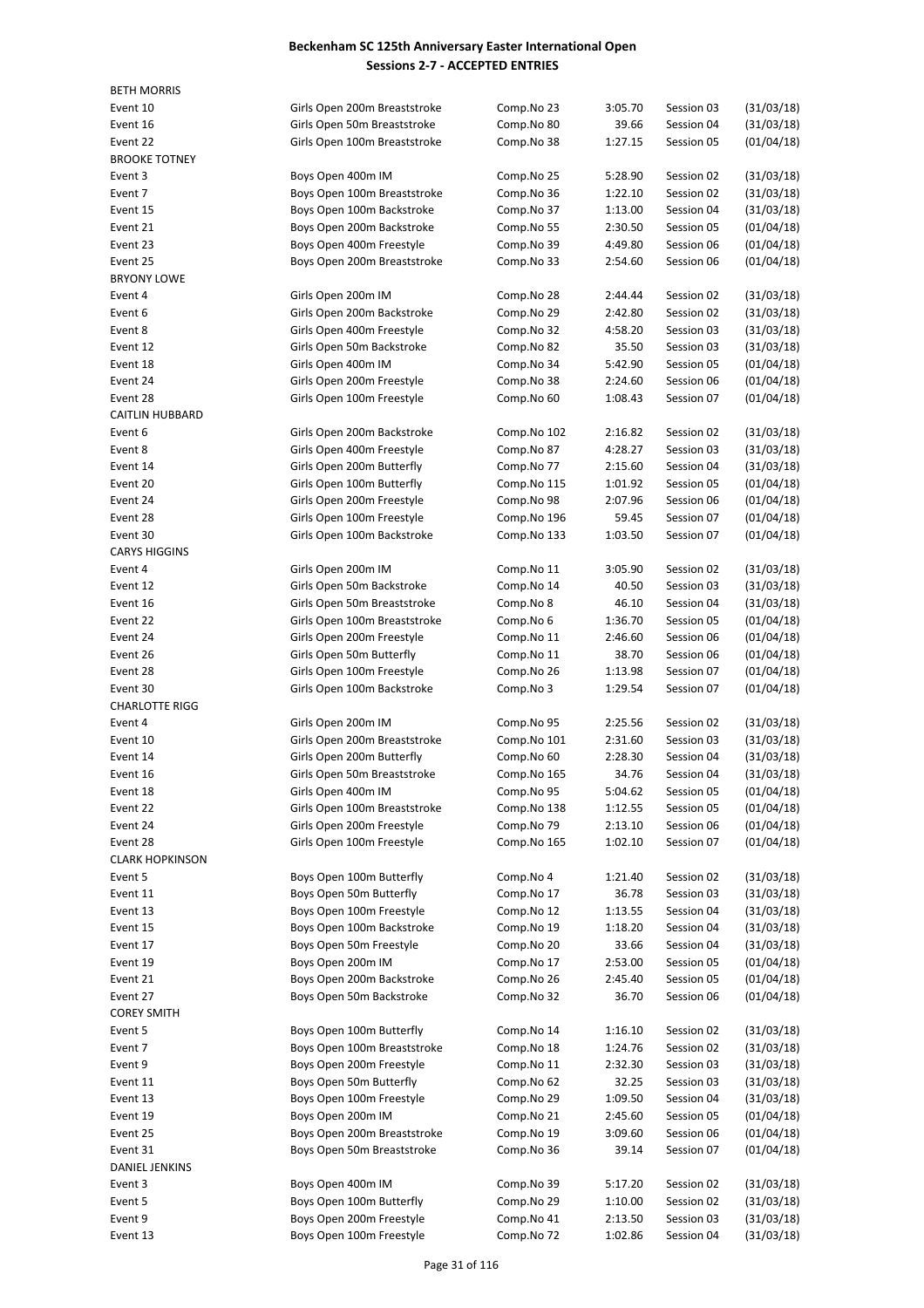| Event 19                  | Boys Open 200m IM            | Comp.No 45  | 2:31.20 | Session 05 | (01/04/18) |
|---------------------------|------------------------------|-------------|---------|------------|------------|
| Event 23                  | Boys Open 400m Freestyle     | Comp.No 58  | 4:37.10 | Session 06 | (01/04/18) |
| Event 29                  | Boys Open 200m Butterfly     | Comp.No 18  | 2:31.30 | Session 07 | (01/04/18) |
| <b>EDWARD BLYTH</b>       |                              |             |         |            |            |
| Event 11                  | Boys Open 50m Butterfly      | Comp.No 10  | 38.00   | Session 03 | (31/03/18) |
| Event 13                  |                              |             |         |            |            |
|                           | Boys Open 100m Freestyle     | Comp.No 11  | 1:13.70 | Session 04 | (31/03/18) |
| Event 15                  | Boys Open 100m Backstroke    | Comp.No 7   | 1:24.00 | Session 04 | (31/03/18) |
| Event 17                  | Boys Open 50m Freestyle      | Comp.No 21  | 33.60   | Session 04 | (31/03/18) |
| Event 19                  | Boys Open 200m IM            | Comp.No 4   | 3:02.80 | Session 05 | (01/04/18) |
| Event 21                  | Boys Open 200m Backstroke    | Comp.No 8   | 3:00.40 | Session 05 | (01/04/18) |
|                           |                              |             |         |            |            |
| ELIZABETH KINGHAM         |                              |             |         |            |            |
| Event 4                   | Girls Open 200m IM           | Comp.No 101 | 2:22.41 | Session 02 | (31/03/18) |
| Event 10                  | Girls Open 200m Breaststroke | Comp.No 99  | 2:36.83 | Session 03 | (31/03/18) |
| Event 16                  | Girls Open 50m Breaststroke  | Comp.No 173 | 33.53   | Session 04 | (31/03/18) |
| Event 18                  | Girls Open 400m IM           | Comp.No 98  | 5:00.22 | Session 05 | (01/04/18) |
| Event 22                  | Girls Open 100m Breaststroke |             | 1:12.70 | Session 05 | (01/04/18) |
|                           |                              | Comp.No 137 |         |            |            |
| Event 24                  | Girls Open 200m Freestyle    | Comp.No 94  | 2:09.10 | Session 06 | (01/04/18) |
| Event 28                  | Girls Open 100m Freestyle    | Comp.No 178 | 1:00.67 | Session 07 | (01/04/18) |
| Event 30                  | Girls Open 100m Backstroke   | Comp.No 106 | 1:08.20 | Session 07 | (01/04/18) |
| ELLIE SIBBALD-PERKINS     |                              |             |         |            |            |
| Event 4                   | Girls Open 200m IM           |             |         | Session 02 | (31/03/18) |
|                           |                              | Comp.No 56  | 2:34.10 |            |            |
| Event 10                  | Girls Open 200m Breaststroke | Comp.No 89  | 2:44.44 | Session 03 | (31/03/18) |
| Event 16                  | Girls Open 50m Breaststroke  | Comp.No 135 | 36.82   | Session 04 | (31/03/18) |
| Event 18                  | Girls Open 400m IM           | Comp.No 59  | 5:23.68 | Session 05 | (01/04/18) |
| Event 22                  | Girls Open 100m Breaststroke | Comp.No 105 | 1:19.09 | Session 05 | (01/04/18) |
| Event 24                  | Girls Open 200m Freestyle    |             |         | Session 06 | (01/04/18) |
|                           |                              | Comp.No 53  | 2:17.82 |            |            |
| Event 28                  | Girls Open 100m Freestyle    | Comp.No 99  | 1:04.95 | Session 07 | (01/04/18) |
| <b>ELLIE-POPPY TURNER</b> |                              |             |         |            |            |
| Event 6                   | Girls Open 200m Backstroke   | Comp.No 55  | 2:32.40 | Session 02 | (31/03/18) |
| Event 12                  | Girls Open 50m Backstroke    | Comp.No 117 | 34.20   | Session 03 | (31/03/18) |
| Event 18                  | Girls Open 400m IM           | Comp.No 37  | 5:40.00 | Session 05 | (01/04/18) |
|                           |                              |             |         |            |            |
| Event 30                  | Girls Open 100m Backstroke   | Comp.No 72  | 1:12.10 | Session 07 | (01/04/18) |
| <b>ELYN-GRACE CARREON</b> |                              |             |         |            |            |
| Event 4                   | Girls Open 200m IM           | Comp.No 33  | 2:41.70 | Session 02 | (31/03/18) |
| Event 20                  | Girls Open 100m Butterfly    | Comp.No 8   | 1:19.00 | Session 05 | (01/04/18) |
| Event 22                  | Girls Open 100m Breaststroke | Comp.No 73  | 1:23.20 | Session 05 | (01/04/18) |
|                           |                              |             |         |            |            |
| Event 24                  | Girls Open 200m Freestyle    | Comp.No 34  | 2:25.90 | Session 06 | (01/04/18) |
| Event 26                  | Girls Open 50m Butterfly     | Comp.No 67  | 33.92   | Session 06 | (01/04/18) |
| Event 28                  | Girls Open 100m Freestyle    | Comp.No 80  | 1:06.10 | Session 07 | (01/04/18) |
| Event 32                  | Girls Open 50m Freestyle     | Comp.No 85  | 30.36   | Session 07 | (01/04/18) |
| <b>ERIN DAVIES</b>        |                              |             |         |            |            |
|                           |                              |             |         |            |            |
| Event 4                   | Girls Open 200m IM           | Comp.No 98  | 2:23.35 | Session 02 | (31/03/18) |
| Event 10                  | Girls Open 200m Breaststroke | Comp.No 95  | 2:41.63 | Session 03 | (31/03/18) |
| Event 14                  | Girls Open 200m Butterfly    | Comp.No 65  | 2:26.97 | Session 04 | (31/03/18) |
| Event 18                  | Girls Open 400m IM           | Comp.No 97  | 5:01.76 | Session 05 | (01/04/18) |
| Event 22                  | Girls Open 100m Breaststroke | Comp.No 123 | 1:16.50 | Session 05 | (01/04/18) |
|                           |                              |             |         |            |            |
| Event 24                  | Girls Open 200m Freestyle    | Comp.No 90  | 2:09.85 | Session 06 | (01/04/18) |
| Event 28                  | Girls Open 100m Freestyle    | Comp.No 188 | 1:00.23 | Session 07 | (01/04/18) |
| ERIN MOLLOY               |                              |             |         |            |            |
| Event 10                  | Girls Open 200m Breaststroke | Comp.No 84  | 2:45.60 | Session 03 | (31/03/18) |
| Event 16                  | Girls Open 50m Breaststroke  | Comp.No 127 | 37.30   | Session 04 | (31/03/18) |
| Event 22                  | Girls Open 100m Breaststroke | Comp.No 103 | 1:19.33 | Session 05 | (01/04/18) |
|                           |                              |             |         |            |            |
| <b>GRACIE COMYN</b>       |                              |             |         |            |            |
| Event 4                   | Girls Open 200m IM           | Comp.No 32  | 2:42.37 | Session 02 | (31/03/18) |
| Event 6                   | Girls Open 200m Backstroke   | Comp.No 46  | 2:35.80 | Session 02 | (31/03/18) |
| Event 10                  | Girls Open 200m Breaststroke | Comp.No 26  | 3:04.50 | Session 03 | (31/03/18) |
| Event 12                  | Girls Open 50m Backstroke    | Comp.No 151 | 33.20   | Session 03 | (31/03/18) |
|                           |                              |             |         |            |            |
| Event 18                  | Girls Open 400m IM           | Comp.No 27  | 5:49.01 | Session 05 | (01/04/18) |
| Event 22                  | Girls Open 100m Breaststroke | Comp.No 35  | 1:27.40 | Session 05 | (01/04/18) |
| Event 30                  | Girls Open 100m Backstroke   | Comp.No 70  | 1:12.10 | Session 07 | (01/04/18) |
| <b>HARVEY HIGGINS</b>     |                              |             |         |            |            |
| Event 3                   | Boys Open 400m IM            | Comp.No 22  | 5:29.70 | Session 02 | (31/03/18) |
|                           |                              |             |         |            |            |
| Event 9                   | Boys Open 200m Freestyle     | Comp.No 40  | 2:14.20 | Session 03 | (31/03/18) |
| Event 13                  | Boys Open 100m Freestyle     | Comp.No 81  | 1:01.88 | Session 04 | (31/03/18) |
| Event 17                  | Boys Open 50m Freestyle      | Comp.No 89  | 28.59   | Session 04 | (31/03/18) |
| Event 19                  | Boys Open 200m IM            | Comp.No 37  | 2:34.20 | Session 05 | (01/04/18) |
| Event 23                  | Boys Open 400m Freestyle     | Comp.No 43  | 4:47.40 | Session 06 | (01/04/18) |
|                           | Boys Open 50m Breaststroke   | Comp.No 62  |         |            | (01/04/18) |
| Event 31                  |                              |             | 37.14   | Session 07 |            |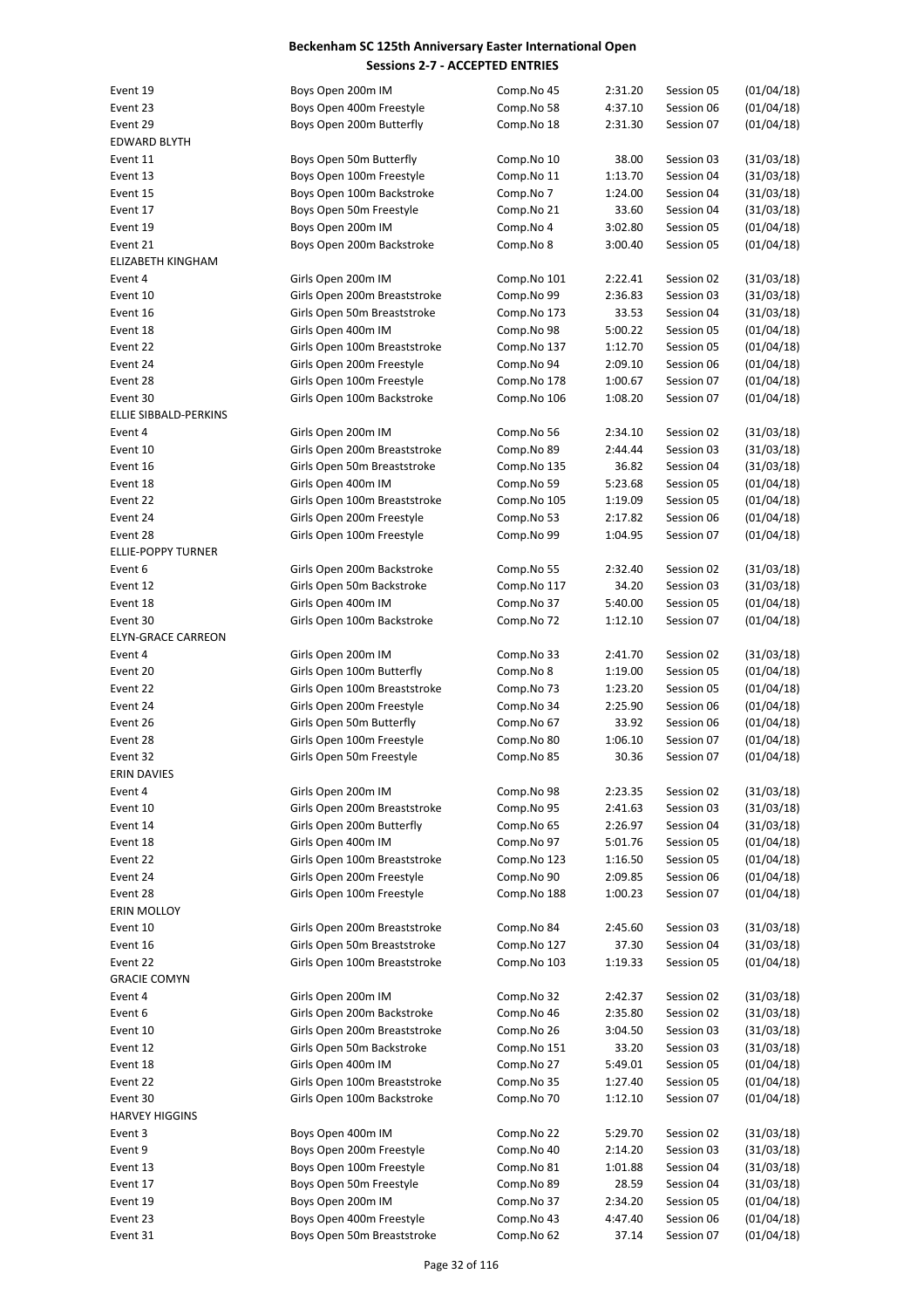| <b>HOLLY CLUTTERBUCK</b>       |                                                 |                          |         |            |            |
|--------------------------------|-------------------------------------------------|--------------------------|---------|------------|------------|
| Event 6                        | Girls Open 200m Backstroke                      | Comp.No 64               | 2:30.30 | Session 02 | (31/03/18) |
| Event 12                       | Girls Open 50m Backstroke                       | Comp.No 158              | 32.90   | Session 03 | (31/03/18) |
| Event 28                       | Girls Open 100m Freestyle                       | Comp.No 130              | 1:03.50 | Session 07 | (01/04/18) |
| Event 30                       | Girls Open 100m Backstroke                      | Comp.No 99               | 1:09.23 | Session 07 | (01/04/18) |
| Event 32                       | Girls Open 50m Freestyle                        | Comp.No 131              | 29.28   | Session 07 | (01/04/18) |
| <b>IMOGEN KIELSTRA</b>         |                                                 |                          |         |            |            |
| Event 4                        | Girls Open 200m IM                              | Comp.No 26               | 2:45.90 | Session 02 | (31/03/18) |
| Event 8                        | Girls Open 400m Freestyle                       | Comp.No 16               | 5:15.90 | Session 03 | (31/03/18) |
| Event 16                       | Girls Open 50m Breaststroke                     | Comp.No 16               | 43.60   | Session 04 | (31/03/18) |
| Event 20                       | Girls Open 100m Butterfly                       | Comp.No 4                | 1:20.50 | Session 05 | (01/04/18) |
| Event 24                       | Girls Open 200m Freestyle                       | Comp.No 31               | 2:27.60 | Session 06 | (01/04/18) |
| Event 26                       | Girls Open 50m Butterfly                        | Comp.No 68               | 33.80   | Session 06 | (01/04/18) |
| Event 28                       | Girls Open 100m Freestyle                       | Comp.No 69               | 1:07.40 | Session 07 | (01/04/18) |
| Event 32                       | Girls Open 50m Freestyle                        | Comp.No 71               | 30.97   | Session 07 | (01/04/18) |
| <b>IMOGEN VINEY</b><br>Event 4 |                                                 |                          | 2:32.20 | Session 02 | (31/03/18) |
| Event 8                        | Girls Open 200m IM<br>Girls Open 400m Freestyle | Comp.No 64<br>Comp.No 56 | 4:43.00 | Session 03 | (31/03/18) |
| Event 14                       | Girls Open 200m Butterfly                       | Comp.No 34               | 2:36.60 | Session 04 | (31/03/18) |
| Event 18                       | Girls Open 400m IM                              | Comp.No 68               | 5:20.30 | Session 05 | (01/04/18) |
| Event 24                       | Girls Open 200m Freestyle                       | Comp.No 80               | 2:12.70 | Session 06 | (01/04/18) |
| Event 28                       | Girls Open 100m Freestyle                       | Comp.No 169              | 1:01.50 | Session 07 | (01/04/18) |
| Event 32                       | Girls Open 50m Freestyle                        | Comp.No 150              | 28.92   | Session 07 | (01/04/18) |
| <b>ISABELLE ASPINALL</b>       |                                                 |                          |         |            |            |
| Event 4                        | Girls Open 200m IM                              | Comp.No 39               | 2:38.40 | Session 02 | (31/03/18) |
| Event 6                        | Girls Open 200m Backstroke                      | Comp.No 41               | 2:37.70 | Session 02 | (31/03/18) |
| Event 8                        | Girls Open 400m Freestyle                       | Comp.No 37               | 4:53.50 | Session 03 | (31/03/18) |
| Event 18                       | Girls Open 400m IM                              | Comp.No 30               | 5:45.70 | Session 05 | (01/04/18) |
| Event 22                       | Girls Open 100m Breaststroke                    | Comp.No 19               | 1:30.00 | Session 05 | (01/04/18) |
| Event 24                       | Girls Open 200m Freestyle                       | Comp.No 44               | 2:21.31 | Session 06 | (01/04/18) |
| Event 28                       | Girls Open 100m Freestyle                       | Comp.No 83               | 1:05.90 | Session 07 | (01/04/18) |
| JACOB DAVIES                   |                                                 |                          |         |            |            |
| Event 3                        | Boys Open 400m IM                               | Comp.No 90               | 4:40.82 | Session 02 | (31/03/18) |
| Event 9                        | Boys Open 200m Freestyle                        | Comp.No 97               | 1:57.35 | Session 03 | (31/03/18) |
| Event 15                       | Boys Open 100m Backstroke                       | Comp.No 129              | 58.08   | Session 04 | (31/03/18) |
| Event 21                       | Boys Open 200m Backstroke                       | Comp.No 117              | 2:06.74 | Session 05 | (01/04/18) |
| Event 23                       | Boys Open 400m Freestyle                        | Comp.No 117              | 4:06.68 | Session 06 | (01/04/18) |
| Event 27                       | Boys Open 50m Backstroke                        | Comp.No 161              | 27.32   | Session 06 | (01/04/18) |
| Event 29                       | Boys Open 200m Butterfly                        | Comp.No 55               | 2:12.66 | Session 07 | (01/04/18) |
| <b>JAMES ABULENCIA</b>         |                                                 |                          |         |            |            |
| Event 3                        | Boys Open 400m IM                               | Comp.No 6                | 5:55.00 | Session 02 | (31/03/18) |
| Event 5                        | Boys Open 100m Butterfly                        | Comp.No 3                | 1:21.40 | Session 02 | (31/03/18) |
| Event 7                        | Boys Open 100m Breaststroke                     | Comp.No 15               | 1:27.20 | Session 02 | (31/03/18) |
| Event 9                        | Boys Open 200m Freestyle                        | Comp.No 14               | 2:29.80 | Session 03 | (31/03/18) |
| Event 13                       | Boys Open 100m Freestyle                        | Comp.No 17               | 1:11.34 | Session 04 | (31/03/18) |
| Event 19                       | Boys Open 200m IM                               | Comp.No 19               | 2:47.90 | Session 05 | (01/04/18) |
| Event 25                       | Boys Open 200m Breaststroke                     | Comp.No 17               | 3:11.88 | Session 06 | (01/04/18) |
| Event 29                       | Boys Open 200m Butterfly                        | Comp.No 1                | 2:59.90 | Session 07 | (01/04/18) |
| <b>JAMES FROGGATT</b>          |                                                 |                          |         |            |            |
| Event 3                        | Boys Open 400m IM                               | Comp.No 14               | 5:41.80 | Session 02 | (31/03/18) |
| Event 5                        | Boys Open 100m Butterfly                        | Comp.No 20               | 1:14.78 | Session 02 | (31/03/18) |
| Event 13                       | Boys Open 100m Freestyle                        | Comp.No 27               | 1:09.70 | Session 04 | (31/03/18) |
| Event 29                       | Boys Open 200m Butterfly                        | Comp.No 6                | 2:41.95 | Session 07 | (01/04/18) |
| Event 31                       | Boys Open 50m Breaststroke                      | Comp.No 26               | 41.65   | Session 07 | (01/04/18) |
| <b>JAMES GOODWIN</b>           |                                                 |                          |         |            |            |
| Event 5                        | Boys Open 100m Butterfly                        | Comp.No 82               | 1:02.75 | Session 02 | (31/03/18) |
| Event 9                        | Boys Open 200m Freestyle                        | Comp.No 65               | 2:04.11 | Session 03 | (31/03/18) |
| Event 11                       | Boys Open 50m Butterfly                         | Comp.No 104              | 29.49   | Session 03 | (31/03/18) |
| Event 13                       | Boys Open 100m Freestyle                        | Comp.No 126              | 58.58   | Session 04 | (31/03/18) |
| Event 19                       | Boys Open 200m IM                               | Comp.No 57               | 2:23.70 | Session 05 | (01/04/18) |
| Event 23                       | Boys Open 400m Freestyle                        | Comp.No 90               | 4:20.94 | Session 06 | (01/04/18) |
| Event 29                       | Boys Open 200m Butterfly                        | Comp.No 47               | 2:17.19 | Session 07 | (01/04/18) |
| <b>JAMES MORRIS</b>            |                                                 |                          |         |            |            |
| Event 7                        | Boys Open 100m Breaststroke                     | Comp.No 116              | 1:10.89 | Session 02 | (31/03/18) |
| Event 25                       | Boys Open 200m Breaststroke                     | Comp.No 93               | 2:30.60 | Session 06 | (01/04/18) |
| Event 31<br><b>JAMIE DARK</b>  | Boys Open 50m Breaststroke                      | Comp.No 128              | 32.70   | Session 07 | (01/04/18) |
|                                | Boys Open 400m IM                               | Comp.No 75               | 4:53.70 | Session 02 |            |
| Event 3                        |                                                 |                          |         |            | (31/03/18) |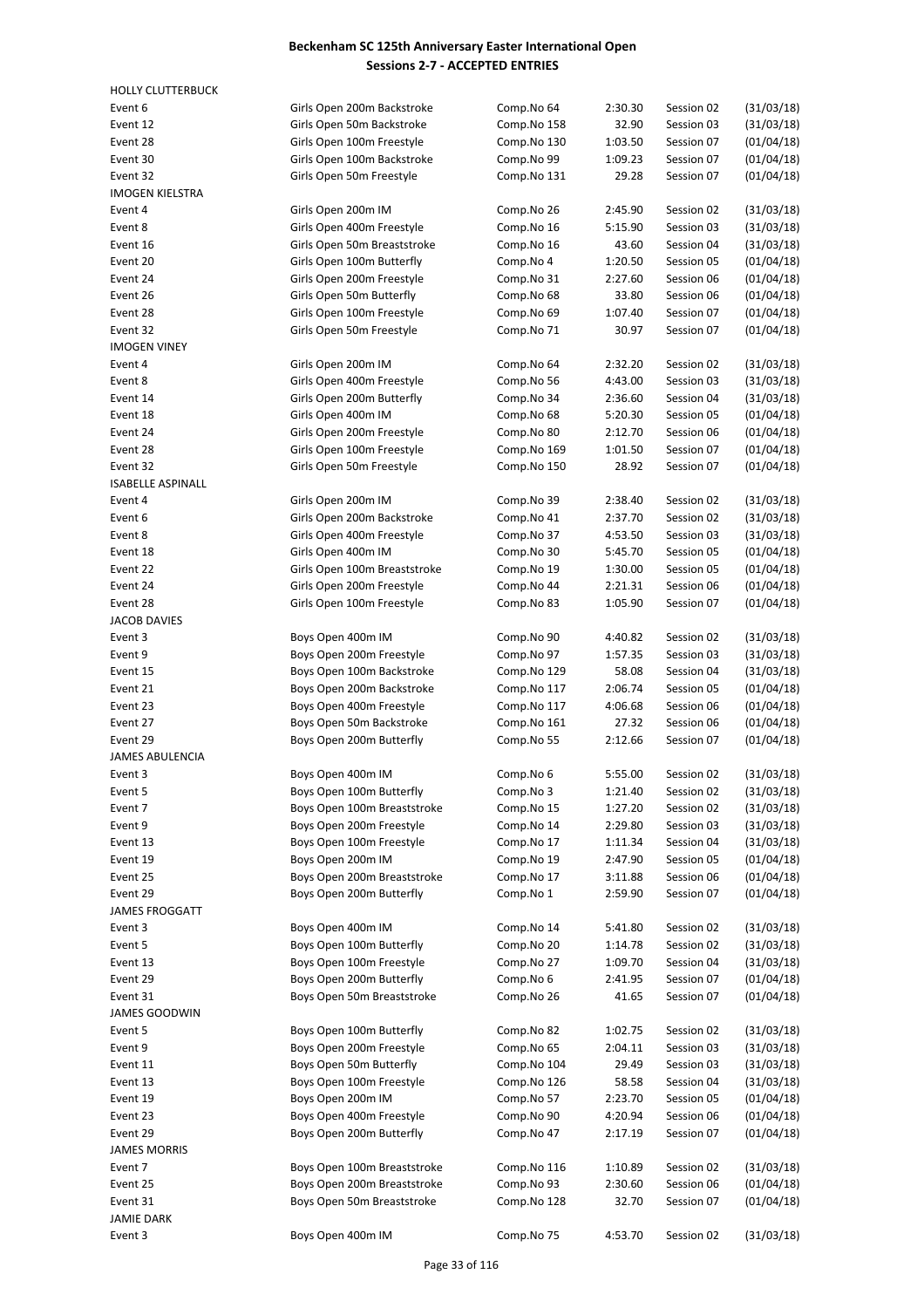| Event 9              | Boys Open 200m Freestyle     | Comp.No 62  | 2:05.69 | Session 03 | (31/03/18) |
|----------------------|------------------------------|-------------|---------|------------|------------|
| Event 15             | Boys Open 100m Backstroke    | Comp.No 94  | 1:03.80 | Session 04 | (31/03/18) |
| Event 19             | Boys Open 200m IM            | Comp.No 76  | 2:18.80 | Session 05 | (01/04/18) |
| Event 21             | Boys Open 200m Backstroke    | Comp.No 95  | 2:17.00 | Session 05 | (01/04/18) |
|                      |                              |             |         |            |            |
| Event 25             | Boys Open 200m Breaststroke  | Comp.No 57  | 2:41.06 | Session 06 | (01/04/18) |
| JORDAN BEALE         |                              |             |         |            |            |
| Event 3              | Boys Open 400m IM            | Comp.No 23  | 5:29.10 | Session 02 | (31/03/18) |
| Event 5              | Boys Open 100m Butterfly     | Comp.No 30  | 1:10.00 | Session 02 | (31/03/18) |
| Event 13             | Boys Open 100m Freestyle     | Comp.No 67  | 1:03.13 | Session 04 | (31/03/18) |
| Event 15             | Boys Open 100m Backstroke    | Comp.No 47  | 1:10.50 | Session 04 | (31/03/18) |
| Event 21             | Boys Open 200m Backstroke    | Comp.No 67  | 2:27.10 | Session 05 | (01/04/18) |
| Event 29             | Boys Open 200m Butterfly     | Comp.No 9   | 2:37.20 | Session 07 | (01/04/18) |
| KEIRA HANCOCK        |                              |             |         |            |            |
|                      |                              |             |         |            |            |
| Event 4              | Girls Open 200m IM           | Comp.No 87  | 2:28.29 | Session 02 | (31/03/18) |
| Event 10             | Girls Open 200m Breaststroke | Comp.No 75  | 2:48.30 | Session 03 | (31/03/18) |
| Event 14             | Girls Open 200m Butterfly    | Comp.No 30  | 2:37.44 | Session 04 | (31/03/18) |
| Event 18             | Girls Open 400m IM           | Comp.No 60  | 5:23.40 | Session 05 | (01/04/18) |
| Event 20             | Girls Open 100m Butterfly    | Comp.No 95  | 1:07.40 | Session 05 | (01/04/18) |
| Event 24             | Girls Open 200m Freestyle    | Comp.No 70  | 2:14.31 | Session 06 | (01/04/18) |
| Event 26             | Girls Open 50m Butterfly     | Comp.No 175 | 30.30   | Session 06 | (01/04/18) |
| Event 28             | Girls Open 100m Freestyle    | Comp.No 164 | 1:02.10 | Session 07 | (01/04/18) |
| <b>LAUREN KNIGHT</b> |                              |             |         |            |            |
|                      |                              |             |         |            |            |
| Event 4              | Girls Open 200m IM           | Comp.No 53  | 2:34.85 | Session 02 | (31/03/18) |
| Event 10             | Girls Open 200m Breaststroke | Comp.No 65  | 2:52.14 | Session 03 | (31/03/18) |
| Event 14             | Girls Open 200m Butterfly    | Comp.No 32  | 2:36.90 | Session 04 | (31/03/18) |
| Event 18             | Girls Open 400m IM           | Comp.No 58  | 5:23.83 | Session 05 | (01/04/18) |
| Event 20             | Girls Open 100m Butterfly    | Comp.No 65  | 1:10.00 | Session 05 | (01/04/18) |
| Event 22             | Girls Open 100m Breaststroke | Comp.No 90  | 1:20.76 | Session 05 | (01/04/18) |
| Event 24             | Girls Open 200m Freestyle    | Comp.No 49  | 2:18.60 | Session 06 | (01/04/18) |
| LILY MASSEY          |                              |             |         |            |            |
|                      |                              |             |         |            |            |
| Event 6              | Girls Open 200m Backstroke   | Comp.No 74  | 2:27.30 | Session 02 | (31/03/18) |
| Event 12             | Girls Open 50m Backstroke    | Comp.No 182 | 31.79   | Session 03 | (31/03/18) |
| Event 18             | Girls Open 400m IM           | Comp.No 32  | 5:45.40 | Session 05 | (01/04/18) |
| Event 30             | Girls Open 100m Backstroke   | Comp.No 110 | 1:07.84 | Session 07 | (01/04/18) |
| MATTHEW HARGREAVES   |                              |             |         |            |            |
| Event 3              | Boys Open 400m IM            | Comp.No 59  | 5:01.20 | Session 02 | (31/03/18) |
| Event 5              | Boys Open 100m Butterfly     | Comp.No 78  | 1:03.50 | Session 02 | (31/03/18) |
| Event 9              | Boys Open 200m Freestyle     | Comp.No 45  | 2:11.30 | Session 03 | (31/03/18) |
| Event 13             | Boys Open 100m Freestyle     | Comp.No 93  | 1:00.60 | Session 04 | (31/03/18) |
|                      |                              |             |         |            |            |
| Event 15             | Boys Open 100m Backstroke    | Comp.No 80  | 1:05.10 | Session 04 | (31/03/18) |
| Event 19             | Boys Open 200m IM            | Comp.No 49  | 2:26.40 | Session 05 | (01/04/18) |
| Event 21             | Boys Open 200m Backstroke    | Comp.No 79  | 2:22.10 | Session 05 | (01/04/18) |
| Event 29             | Boys Open 200m Butterfly     | Comp.No 31  | 2:23.04 | Session 07 | (01/04/18) |
| <b>MEGAN NICKLIN</b> |                              |             |         |            |            |
| Event 4              | Girls Open 200m IM           | Comp.No 25  | 2:46.20 | Session 02 | (31/03/18) |
| Event 10             | Girls Open 200m Breaststroke | Comp.No 41  | 2:57.80 | Session 03 | (31/03/18) |
| Event 16             | Girls Open 50m Breaststroke  | Comp.No 66  | 40.50   | Session 04 | (31/03/18) |
| Event 18             | Girls Open 400m IM           | Comp.No 22  | 5:53.56 | Session 05 | (01/04/18) |
|                      |                              | Comp.No 41  |         |            |            |
| Event 22             | Girls Open 100m Breaststroke |             | 1:26.20 | Session 05 | (01/04/18) |
| Event 24             | Girls Open 200m Freestyle    | Comp.No 21  | 2:36.00 | Session 06 | (01/04/18) |
| Event 26             | Girls Open 50m Butterfly     | Comp.No 50  | 35.60   | Session 06 | (01/04/18) |
| MILLIE CHECKLEY      |                              |             |         |            |            |
| Event 4              | Girls Open 200m IM           | Comp.No 88  | 2:28.10 | Session 02 | (31/03/18) |
| Event 10             | Girls Open 200m Breaststroke | Comp.No 88  | 2:44.70 | Session 03 | (31/03/18) |
| Event 14             | Girls Open 200m Butterfly    | Comp.No 59  | 2:28.50 | Session 04 | (31/03/18) |
| Event 18             | Girls Open 400m IM           | Comp.No 87  | 5:13.00 | Session 05 | (01/04/18) |
|                      | Girls Open 100m Breaststroke |             |         |            | (01/04/18) |
| Event 22             |                              | Comp.No 121 | 1:16.90 | Session 05 |            |
| Event 24             | Girls Open 200m Freestyle    | Comp.No 74  | 2:13.60 | Session 06 | (01/04/18) |
| Event 28             | Girls Open 100m Freestyle    | Comp.No 92  | 1:05.29 | Session 07 | (01/04/18) |
| NADYA STERLING       |                              |             |         |            |            |
| Event 12             | Girls Open 50m Backstroke    | Comp.No 81  | 35.50   | Session 03 | (31/03/18) |
| Event 20             | Girls Open 100m Butterfly    | Comp.No 84  | 1:08.38 | Session 05 | (01/04/18) |
| Event 26             | Girls Open 50m Butterfly     | Comp.No 172 | 30.32   | Session 06 | (01/04/18) |
| Event 28             | Girls Open 100m Freestyle    | Comp.No 186 | 1:00.40 | Session 07 | (01/04/18) |
| Event 32             | Girls Open 50m Freestyle     | Comp.No 195 | 27.45   | Session 07 | (01/04/18) |
|                      |                              |             |         |            |            |
| OLIVER CARLESS       |                              |             |         |            |            |
| Event 3              | Boys Open 400m IM            | Comp.No 52  | 5:04.60 | Session 02 | (31/03/18) |
| Event 5              | Boys Open 100m Butterfly     | Comp.No 53  | 1:06.44 | Session 02 | (31/03/18) |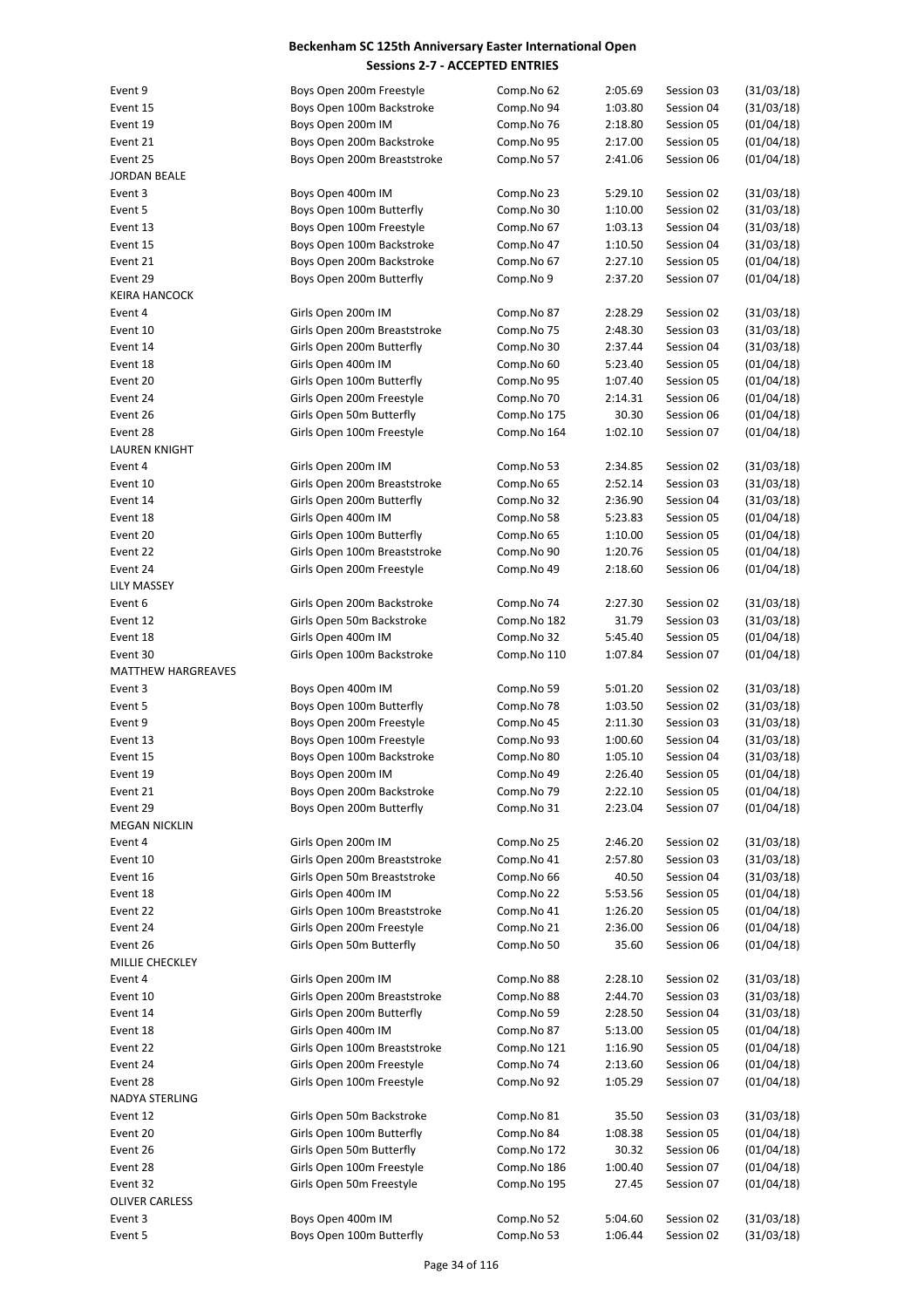| Event 9             | Boys Open 200m Freestyle     | Comp.No 51  | 2:07.60 | Session 03 | (31/03/18) |
|---------------------|------------------------------|-------------|---------|------------|------------|
| Event 13            | Boys Open 100m Freestyle     | Comp.No 124 | 58.70   | Session 04 | (31/03/18) |
| Event 19            | Boys Open 200m IM            | Comp.No 48  | 2:26.70 | Session 05 | (01/04/18) |
| Event 21            | Boys Open 200m Backstroke    | Comp.No 62  | 2:28.40 | Session 05 | (01/04/18) |
| Event 23            | Boys Open 400m Freestyle     | Comp.No 79  | 4:28.30 | Session 06 | (01/04/18) |
| Event 29            | Boys Open 200m Butterfly     | Comp.No 28  | 2:24.30 | Session 07 | (01/04/18) |
| POPPY COUZENS       |                              |             |         |            |            |
|                     |                              |             |         |            |            |
| Event 4             | Girls Open 200m IM           | Comp.No 10  | 3:06.80 | Session 02 | (31/03/18) |
| Event 6             | Girls Open 200m Backstroke   | Comp.No 13  | 2:59.04 | Session 02 | (31/03/18) |
| Event 12            | Girls Open 50m Backstroke    | Comp.No 32  | 37.76   | Session 03 | (31/03/18) |
| Event 16            | Girls Open 50m Breaststroke  | Comp.No 2   | 47.30   | Session 04 | (31/03/18) |
| Event 24            | Girls Open 200m Freestyle    | Comp.No 1   | 2:51.20 | Session 06 | (01/04/18) |
| Event 26            | Girls Open 50m Butterfly     | Comp.No 4   | 40.55   | Session 06 | (01/04/18) |
| Event 28            | Girls Open 100m Freestyle    | Comp.No 14  | 1:16.37 | Session 07 | (01/04/18) |
| Event 30            | Girls Open 100m Backstroke   | Comp.No 12  | 1:24.24 | Session 07 | (01/04/18) |
|                     |                              |             |         |            |            |
| REBECCA GULLIVER    |                              |             |         |            |            |
| Event 8             | Girls Open 400m Freestyle    | Comp.No 18  | 5:10.59 | Session 03 | (31/03/18) |
| Event 12            | Girls Open 50m Backstroke    | Comp.No 92  | 35.00   | Session 03 | (31/03/18) |
| Event 20            | Girls Open 100m Butterfly    | Comp.No 7   | 1:19.00 | Session 05 | (01/04/18) |
| Event 26            | Girls Open 50m Butterfly     | Comp.No 55  | 34.59   | Session 06 | (01/04/18) |
| Event 28            | Girls Open 100m Freestyle    | Comp.No 70  | 1:07.10 | Session 07 | (01/04/18) |
| RUBY COUZENS        |                              |             |         |            |            |
|                     |                              |             |         |            |            |
| Event 4             | Girls Open 200m IM           | Comp.No 35  | 2:40.60 | Session 02 | (31/03/18) |
| Event 10            | Girls Open 200m Breaststroke | Comp.No 58  | 2:54.29 | Session 03 | (31/03/18) |
| Event 18            | Girls Open 400m IM           | Comp.No 35  | 5:40.60 | Session 05 | (01/04/18) |
| Event 22            | Girls Open 100m Breaststroke | Comp.No 84  | 1:21.95 | Session 05 | (01/04/18) |
| Event 24            | Girls Open 200m Freestyle    | Comp.No 45  | 2:21.24 | Session 06 | (01/04/18) |
| Event 28            | Girls Open 100m Freestyle    | Comp.No 77  | 1:06.26 | Session 07 | (01/04/18) |
| Event 32            | Girls Open 50m Freestyle     | Comp.No 73  | 30.93   | Session 07 | (01/04/18) |
|                     |                              |             |         |            |            |
| <b>RUBY GURUNG</b>  |                              |             |         |            |            |
| Event 4             | Girls Open 200m IM           | Comp.No 23  | 2:48.60 | Session 02 | (31/03/18) |
| Event 6             | Girls Open 200m Backstroke   | Comp.No 22  | 2:44.40 | Session 02 | (31/03/18) |
| Event 12            | Girls Open 50m Backstroke    | Comp.No 48  | 36.70   | Session 03 | (31/03/18) |
| Event 20            | Girls Open 100m Butterfly    | Comp.No 9   | 1:18.80 | Session 05 | (01/04/18) |
| Event 26            | Girls Open 50m Butterfly     | Comp.No 48  | 35.70   | Session 06 | (01/04/18) |
| Event 28            | Girls Open 100m Freestyle    | Comp.No 46  | 1:09.88 | Session 07 | (01/04/18) |
| Event 30            | Girls Open 100m Backstroke   | Comp.No 35  | 1:17.40 | Session 07 | (01/04/18) |
| Event 32            | Girls Open 50m Freestyle     | Comp.No 45  | 32.01   | Session 07 | (01/04/18) |
|                     |                              |             |         |            |            |
| SAMUEL OSBORNE      |                              |             |         |            |            |
| Event 5             | Boys Open 100m Butterfly     | Comp.No 114 | 58.08   | Session 02 | (31/03/18) |
| Event 9             | Boys Open 200m Freestyle     | Comp.No 102 | 1:54.08 | Session 03 | (31/03/18) |
| Event 13            | Boys Open 100m Freestyle     | Comp.No 177 | 53.66   | Session 04 | (31/03/18) |
| Event 23            | Boys Open 400m Freestyle     | Comp.No 121 | 3:58.65 | Session 06 | (01/04/18) |
| Event 29            | Boys Open 200m Butterfly     | Comp.No 63  | 2:07.50 | Session 07 | (01/04/18) |
| <b>SHYAN MARRIE</b> |                              |             |         |            |            |
| Event 7             | Boys Open 100m Breaststroke  | Comp.No 23  | 1:23.60 | Session 02 | (31/03/18) |
|                     |                              |             |         |            |            |
| Event 9             | Boys Open 200m Freestyle     | Comp.No 25  | 2:23.33 | Session 03 | (31/03/18) |
| Event 11            | Boys Open 50m Butterfly      | Comp.No 48  | 33.40   | Session 03 | (31/03/18) |
| Event 13            | Boys Open 100m Freestyle     | Comp.No 49  | 1:06.40 | Session 04 | (31/03/18) |
| Event 17            | Boys Open 50m Freestyle      | Comp.No 61  | 30.40   | Session 04 | (31/03/18) |
| Event 25            | Boys Open 200m Breaststroke  | Comp.No 25  | 3:04.70 | Session 06 | (01/04/18) |
| Event 31            | Boys Open 50m Breaststroke   | Comp.No 63  | 37.09   | Session 07 | (01/04/18) |
| SKYE HENSHAW        |                              |             |         |            |            |
| Event 4             | Girls Open 200m IM           | Comp.No 9   | 3:07.10 | Session 02 | (31/03/18) |
|                     |                              |             |         |            |            |
| Event 6             | Girls Open 200m Backstroke   | Comp.No 3   | 3:10.50 | Session 02 | (31/03/18) |
| Event 12            | Girls Open 50m Backstroke    | Comp.No 34  | 37.43   | Session 03 | (31/03/18) |
| Event 22            | Girls Open 100m Breaststroke | Comp.No 5   | 1:37.90 | Session 05 | (01/04/18) |
| Event 24            | Girls Open 200m Freestyle    | Comp.No 8   | 2:47.90 | Session 06 | (01/04/18) |
| Event 26            | Girls Open 50m Butterfly     | Comp.No 1   | 40.60   | Session 06 | (01/04/18) |
| Event 28            | Girls Open 100m Freestyle    | Comp.No 54  | 1:09.12 | Session 07 | (01/04/18) |
| Event 32            | Girls Open 50m Freestyle     | Comp.No 59  | 31.48   | Session 07 | (01/04/18) |
| WILLIAM COOPER      |                              |             |         |            |            |
|                     |                              |             |         |            |            |
| Event 7             | Boys Open 100m Breaststroke  | Comp.No 82  | 1:14.32 | Session 02 | (31/03/18) |
| Event 13            | Boys Open 100m Freestyle     | Comp.No 142 | 56.94   | Session 04 | (31/03/18) |
| Event 17            | Boys Open 50m Freestyle      | Comp.No 158 | 26.34   | Session 04 | (31/03/18) |
| Event 19            | Boys Open 200m IM            | Comp.No 53  | 2:24.99 | Session 05 | (01/04/18) |
| Event 25            | Boys Open 200m Breaststroke  | Comp.No 62  | 2:40.56 | Session 06 | (01/04/18) |
| Event 31            | Boys Open 50m Breaststroke   | Comp.No 113 | 33.47   | Session 07 | (01/04/18) |
|                     |                              |             |         |            |            |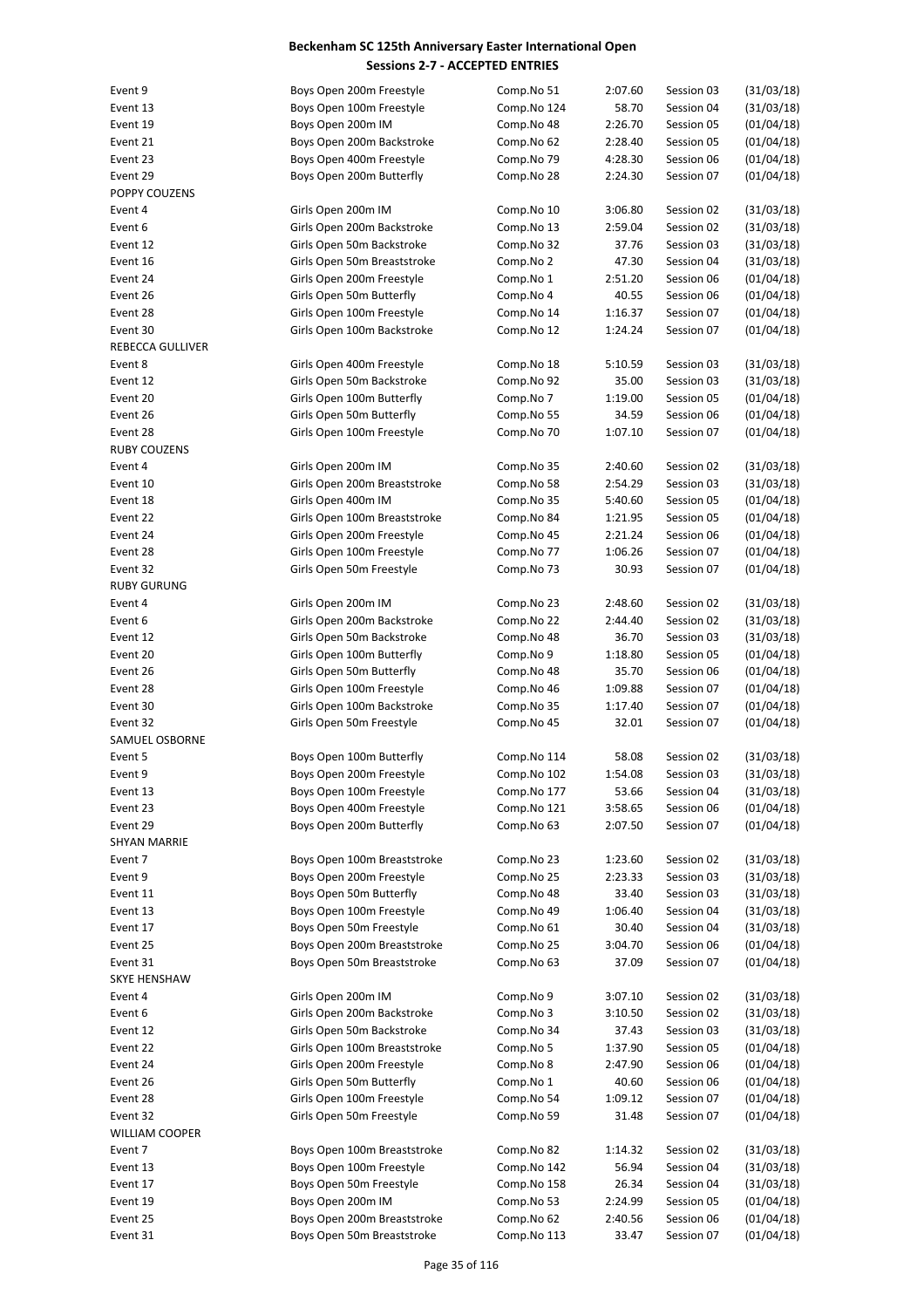| ZOE BOZZARD-HILL |                           |             |         |            |            |
|------------------|---------------------------|-------------|---------|------------|------------|
| Event 24         | Girls Open 200m Freestyle | Comp.No 96  | 2:08.70 | Session 06 | (01/04/18) |
| Event 28         | Girls Open 100m Freestyle | Comp.No 203 | 58.60   | Session 07 | (01/04/18) |
| Event 32         | Girls Open 50m Freestyle  | Comp.No 203 | 26.58   | Session 07 | (01/04/18) |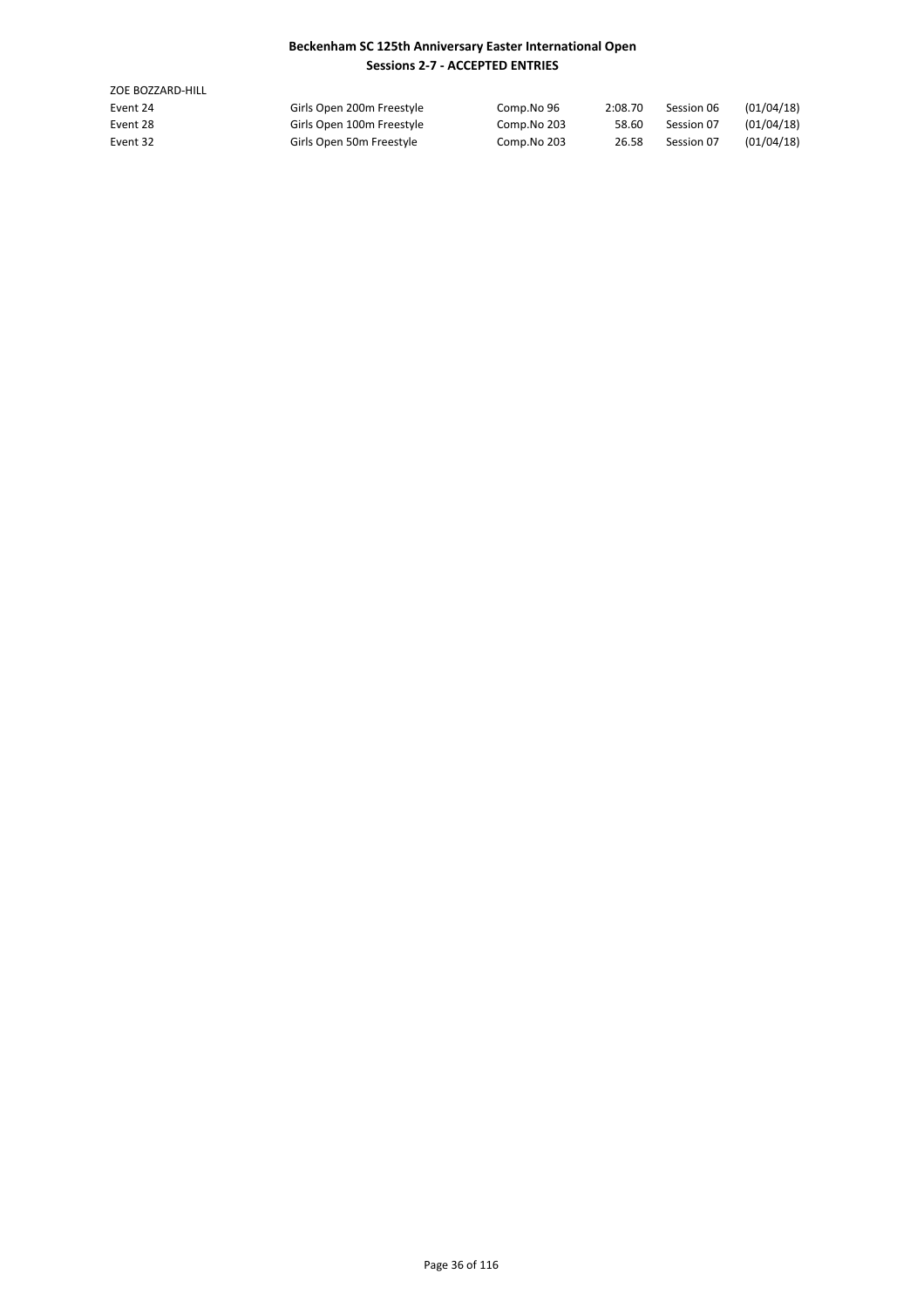| Co Cambridge            |                                                         |                          |                  |                          |                          |
|-------------------------|---------------------------------------------------------|--------------------------|------------------|--------------------------|--------------------------|
| <b>ALEC BURCHELL</b>    |                                                         |                          |                  |                          |                          |
| Event 11                | Boys Open 50m Butterfly                                 | Comp.No 166              | 26.62            | Session 03               | (31/03/18)               |
| Event 13                | Boys Open 100m Freestyle                                | Comp.No 159              | 55.20            | Session 04               | (31/03/18)               |
| Event 17                | Boys Open 50m Freestyle                                 | Comp.No 175              | 25.44            | Session 04               | (31/03/18)               |
| <b>ALEX LEZARD</b>      |                                                         |                          |                  |                          |                          |
| Event 5                 | Boys Open 100m Butterfly                                | Comp.No 102              | 59.70            | Session 02               | (31/03/18)               |
| Event 7                 | Boys Open 100m Breaststroke                             | Comp.No 124              | 1:09.64          | Session 02               | (31/03/18)               |
| Event 11                | Boys Open 50m Butterfly                                 | Comp.No 152              | 27.21            | Session 03               | (31/03/18)               |
| Event 19                | Boys Open 200m IM                                       | Comp.No 86               | 2:15.35          | Session 05               | (01/04/18)               |
| ALMUDENA VISSER VELEZ   |                                                         |                          |                  |                          |                          |
| Event 6                 | Girls Open 200m Backstroke                              | Comp.No 57               | 2:31.50          | Session 02               | (31/03/18)               |
| Event 8                 | Girls Open 400m Freestyle                               | Comp.No 61               | 4:42.00          | Session 03               | (31/03/18)               |
| Event 12                | Girls Open 50m Backstroke                               | Comp.No 120              | 34.13            | Session 03               | (31/03/18)               |
| Event 18                | Girls Open 400m IM                                      | Comp.No 61               | 5:23.20          | Session 05               | (01/04/18)               |
| Event 20<br>Event 26    | Girls Open 100m Butterfly<br>Girls Open 50m Butterfly   | Comp.No 49               | 1:12.20<br>31.50 | Session 05<br>Session 06 | (01/04/18)<br>(01/04/18) |
| Event 30                | Girls Open 100m Backstroke                              | Comp.No 141              | 1:11.10          | Session 07               | (01/04/18)               |
| AMELIA SPEECHLEY        |                                                         | Comp.No 82               |                  |                          |                          |
| Event 6                 | Girls Open 200m Backstroke                              | Comp.No 12               | 2:59.70          | Session 02               | (31/03/18)               |
| Event 12                | Girls Open 50m Backstroke                               | Comp.No 6                | 41.80            | Session 03               | (31/03/18)               |
| Event 16                | Girls Open 50m Breaststroke                             | Comp.No 10               | 45.00            | Session 04               | (31/03/18)               |
| Event 22                | Girls Open 100m Breaststroke                            | Comp.No 3                | 1:39.40          | Session 05               | (01/04/18)               |
| Event 24                | Girls Open 200m Freestyle                               | Comp.No 3                | 2:50.80          | Session 06               | (01/04/18)               |
| Event 28                | Girls Open 100m Freestyle                               | Comp.No 12               | 1:16.70          | Session 07               | (01/04/18)               |
| Event 30                | Girls Open 100m Backstroke                              | Comp.No 7                | 1:26.90          | Session 07               | (01/04/18)               |
| Event 32                | Girls Open 50m Freestyle                                | Comp.No 4                | 36.10            | Session 07               | (01/04/18)               |
| ANOUK ZECCHINI          |                                                         |                          |                  |                          |                          |
| Event 26                | Girls Open 50m Butterfly                                | Comp.No 33               | 36.60            | Session 06               | (01/04/18)               |
| <b>AOIFE POWER</b>      |                                                         |                          |                  |                          |                          |
| Event 12                | Girls Open 50m Backstroke                               | Comp.No 95               | 34.80            | Session 03               | (31/03/18)               |
| <b>BENJAMIN ARKLE</b>   |                                                         |                          |                  |                          |                          |
| Event 7                 | Boys Open 100m Breaststroke                             | Comp.No 131              | 1:07.12          | Session 02               | (31/03/18)               |
| Event 25                | Boys Open 200m Breaststroke                             | Comp.No 91               | 2:30.90          | Session 06               | (01/04/18)               |
| Event 31                | Boys Open 50m Breaststroke                              | Comp.No 144              | 30.56            | Session 07               | (01/04/18)               |
| <b>BENJAMIN GORDON</b>  |                                                         |                          |                  |                          |                          |
| Event 31                | Boys Open 50m Breaststroke                              | Comp.No 3                | 47.30            | Session 07               | (01/04/18)               |
| <b>CALUM FERGUSON</b>   |                                                         |                          |                  |                          |                          |
| Event 5                 | Boys Open 100m Butterfly                                | Comp.No 105              | 59.40            | Session 02               | (31/03/18)               |
| Event 11                | Boys Open 50m Butterfly                                 | Comp.No 170              | 26.50            | Session 03               | (31/03/18)               |
| <b>CHRISTOPHER HOWE</b> |                                                         |                          |                  |                          |                          |
| Event 23                | Boys Open 400m Freestyle                                | Comp.No 13               | 5:20.30          | Session 06               | (01/04/18)               |
| Event 25                | Boys Open 200m Breaststroke                             | Comp.No 21               | 3:06.20          | Session 06               | (01/04/18)               |
| Event 31                | Boys Open 50m Breaststroke                              | Comp.No 30               | 40.10            | Session 07               | (01/04/18)               |
| DAISY MOXHAM            |                                                         |                          |                  |                          |                          |
| Event 12                | Girls Open 50m Backstroke                               | Comp.No 105              | 34.60            | Session 03               | (31/03/18)               |
| Event 24                | Girls Open 200m Freestyle                               | Comp.No 42               | 2:22.05          | Session 06               | (01/04/18)               |
| Event 26                | Girls Open 50m Butterfly                                | Comp.No 108              | 32.50            | Session 06               | (01/04/18)               |
| Event 28                | Girls Open 100m Freestyle                               | Comp.No 117              | 1:04.00          | Session 07               | (01/04/18)               |
| Event 32                | Girls Open 50m Freestyle                                | Comp.No 96               | 30.02            | Session 07               | (01/04/18)               |
| DIMITRIS KOUSOULIDIS    |                                                         |                          |                  |                          |                          |
| Event 9                 | Boys Open 200m Freestyle                                | Comp.No 92               | 1:58.30          | Session 03               | (31/03/18)               |
| Event 23                | Boys Open 400m Freestyle                                | Comp.No 115              | 4:08.90          | Session 06               | (01/04/18)               |
| DOMINIC HOLLOWAY        |                                                         |                          |                  |                          |                          |
| Event 7                 | Boys Open 100m Breaststroke                             | Comp.No 133              | 1:05.40          | Session 02               | (31/03/18)               |
| Event 31                | Boys Open 50m Breaststroke                              | Comp.No 145              | 29.90            | Session 07               | (01/04/18)               |
| EDWARD ORMSBY           |                                                         |                          |                  |                          |                          |
| Event 7                 | Boys Open 100m Breaststroke                             | Comp.No 5                | 1:37.40          | Session 02               | (31/03/18)               |
| Event 25                | Boys Open 200m Breaststroke                             | Comp.No 2                | 3:35.00          | Session 06               | (01/04/18)               |
| Event 27                | Boys Open 50m Backstroke                                | Comp.No 1                | 42.90            | Session 06               | (01/04/18)               |
| Event 31                | Boys Open 50m Breaststroke                              | Comp.No 8                | 45.10            | Session 07               | (01/04/18)               |
| ELENA BELLO             |                                                         |                          |                  |                          |                          |
| Event 12                | Girls Open 50m Backstroke                               | Comp.No 39               | 37.10            | Session 03               | (31/03/18)               |
| Event 24                | Girls Open 200m Freestyle                               | Comp.No 22               | 2:35.20          | Session 06               | (01/04/18)               |
| Event 26                | Girls Open 50m Butterfly                                | Comp.No 20               | 38.00            | Session 06               | (01/04/18)               |
| Event 28                | Girls Open 100m Freestyle<br>Girls Open 100m Backstroke | Comp.No 30<br>Comp.No 17 | 1:12.80          | Session 07<br>Session 07 | (01/04/18)               |
| Event 30<br>Event 32    | Girls Open 50m Freestyle                                | Comp.No 20               | 1:21.60<br>33.50 | Session 07               | (01/04/18)<br>(01/04/18) |
|                         |                                                         |                          |                  |                          |                          |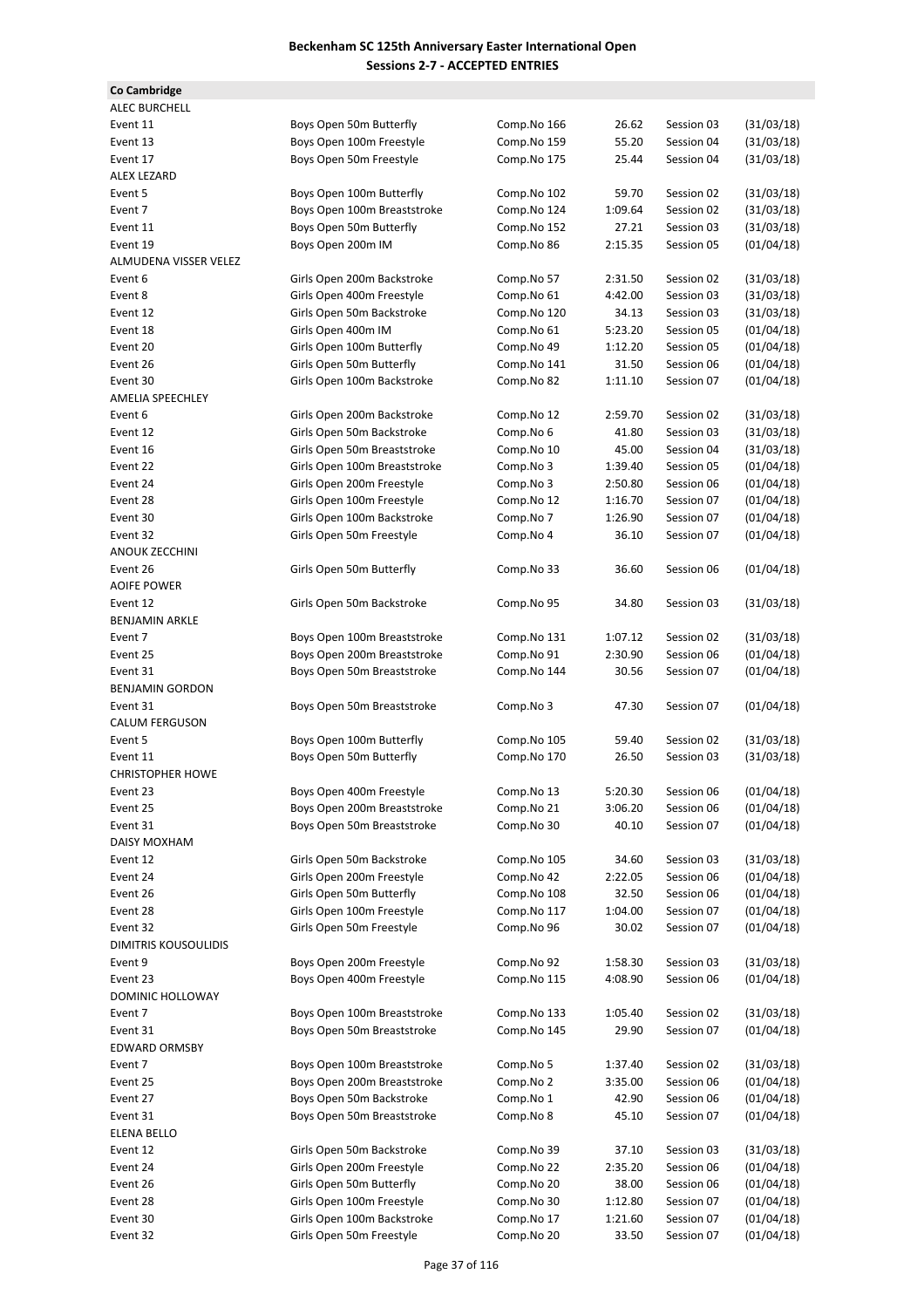| <b>FINN HARMAN</b>        |                              |             |         |            |            |
|---------------------------|------------------------------|-------------|---------|------------|------------|
| Event 17                  | Boys Open 50m Freestyle      | Comp.No 189 | 24.70   | Session 04 | (31/03/18) |
| <b>GEORGIA CRAWFORD</b>   |                              |             |         |            |            |
| Event 28                  | Girls Open 100m Freestyle    | Comp.No 145 | 1:03.00 | Session 07 | (01/04/18) |
| Event 32                  | Girls Open 50m Freestyle     | Comp.No 138 | 29.20   | Session 07 | (01/04/18) |
| <b>GIOCONDA BURKILL</b>   |                              |             |         |            |            |
| Event 16                  | Girls Open 50m Breaststroke  | Comp.No 38  | 41.40   | Session 04 | (31/03/18) |
| <b>GRACIE KAY</b>         |                              |             |         |            |            |
| Event 4                   | Girls Open 200m IM           | Comp.No 48  | 2:36.20 | Session 02 | (31/03/18) |
| Event 6                   | Girls Open 200m Backstroke   | Comp.No 76  | 2:26.50 | Session 02 | (31/03/18) |
| Event 8                   | Girls Open 400m Freestyle    | Comp.No 38  | 4:53.50 | Session 03 | (31/03/18) |
| Event 12                  | Girls Open 50m Backstroke    | Comp.No 171 | 32.40   | Session 03 | (31/03/18) |
| Event 26                  | Girls Open 50m Butterfly     | Comp.No 106 | 32.60   | Session 06 | (01/04/18) |
| Event 28                  | Girls Open 100m Freestyle    | Comp.No 91  | 1:05.30 | Session 07 | (01/04/18) |
| Event 30                  | Girls Open 100m Backstroke   | Comp.No 97  | 1:09.60 | Session 07 | (01/04/18) |
| Event 32                  | Girls Open 50m Freestyle     | Comp.No 90  | 30.20   | Session 07 | (01/04/18) |
| <b>HARVEY SKELLERN</b>    |                              |             |         |            |            |
| Event 9                   | Boys Open 200m Freestyle     | Comp.No 73  | 2:01.71 | Session 03 | (31/03/18) |
| Event 11                  | Boys Open 50m Butterfly      | Comp.No 118 | 29.08   | Session 03 | (31/03/18) |
| Event 13                  | Boys Open 100m Freestyle     | Comp.No 144 | 56.76   | Session 04 | (31/03/18) |
| Event 17                  | Boys Open 50m Freestyle      | Comp.No 155 | 26.41   | Session 04 | (31/03/18) |
|                           |                              |             |         |            |            |
| Event 19                  | Boys Open 200m IM            | Comp.No 63  | 2:22.10 | Session 05 | (01/04/18) |
| Event 23                  | Boys Open 400m Freestyle     | Comp.No 91  | 4:20.60 | Session 06 | (01/04/18) |
| <b>HUGO BELLAMY</b>       |                              |             |         |            |            |
| Event 9                   | Boys Open 200m Freestyle     | Comp.No 99  | 1:56.20 | Session 03 | (31/03/18) |
| Event 11                  | Boys Open 50m Butterfly      | Comp.No 160 | 26.90   | Session 03 | (31/03/18) |
| Event 29                  | Boys Open 200m Butterfly     | Comp.No 62  | 2:07.60 | Session 07 | (01/04/18) |
| <b>IMOGEN BLOOMFIELD</b>  |                              |             |         |            |            |
| Event 10                  | Girls Open 200m Breaststroke | Comp.No 82  | 2:46.07 | Session 03 | (31/03/18) |
| Event 16                  | Girls Open 50m Breaststroke  | Comp.No 140 | 36.52   | Session 04 | (31/03/18) |
| Event 22                  | Girls Open 100m Breaststroke | Comp.No 112 | 1:18.20 | Session 05 | (01/04/18) |
| <b>JAKE MOXHAM</b>        |                              |             |         |            |            |
| Event 9                   | Boys Open 200m Freestyle     | Comp.No 90  | 1:58.41 | Session 03 | (31/03/18) |
| Event 11                  | Boys Open 50m Butterfly      | Comp.No 156 | 27.12   | Session 03 | (31/03/18) |
| Event 13                  | Boys Open 100m Freestyle     | Comp.No 182 | 53.35   | Session 04 | (31/03/18) |
| Event 17                  | Boys Open 50m Freestyle      | Comp.No 192 | 24.63   | Session 04 | (31/03/18) |
| Event 23                  | Boys Open 400m Freestyle     | Comp.No 104 | 4:15.23 | Session 06 | (01/04/18) |
| <b>JESSICA BLOOMFIELD</b> |                              |             |         |            |            |
| Event 12                  | Girls Open 50m Backstroke    | Comp.No 19  | 39.64   | Session 03 | (31/03/18) |
| JONATHAN WEIMANN          |                              |             |         |            |            |
| Event 13                  | Boys Open 100m Freestyle     | Comp.No 23  | 1:10.70 | Session 04 | (31/03/18) |
| Event 17                  | Boys Open 50m Freestyle      | Comp.No 46  | 31.70   | Session 04 | (31/03/18) |
| Event 31                  | Boys Open 50m Breaststroke   | Comp.No 21  | 42.50   | Session 07 | (01/04/18) |
| <b>KATHRYN LOVEYS</b>     |                              |             |         |            |            |
| Event 22                  | Girls Open 100m Breaststroke | Comp.No 134 | 1:13.90 | Session 05 | (01/04/18) |
| Event 32                  | Girls Open 50m Freestyle     | Comp.No 122 | 29.60   | Session 07 | (01/04/18) |
| KATIE HAMMOND             |                              |             |         |            |            |
| Event 8                   | Girls Open 400m Freestyle    | Comp.No 79  | 4:33.50 | Session 03 | (31/03/18) |
| Event 14                  | Girls Open 200m Butterfly    | Comp.No 68  | 2:25.50 | Session 04 | (31/03/18) |
| Event 20                  | Girls Open 100m Butterfly    | Comp.No 86  | 1:08.12 | Session 05 | (01/04/18) |
|                           | Girls Open 200m Freestyle    |             |         |            |            |
| Event 24                  |                              | Comp.No 86  | 2:10.60 | Session 06 | (01/04/18) |
| Event 26                  | Girls Open 50m Butterfly     | Comp.No 148 | 31.42   | Session 06 | (01/04/18) |
| LAUREN HAMMOND            |                              |             |         |            |            |
| Event 26                  | Girls Open 50m Butterfly     | Comp.No 37  | 36.50   | Session 06 | (01/04/18) |
| LIVIA BROOKES             |                              |             |         |            |            |
| Event 22                  | Girls Open 100m Breaststroke | Comp.No 71  | 1:23.40 | Session 05 | (01/04/18) |
| <b>LOUIS BYRNE</b>        |                              |             |         |            |            |
| Event 7                   | Boys Open 100m Breaststroke  | Comp.No 42  | 1:20.90 | Session 02 | (31/03/18) |
| Event 27                  | Boys Open 50m Backstroke     | Comp.No 71  | 33.70   | Session 06 | (01/04/18) |
| Event 31                  | Boys Open 50m Breaststroke   | Comp.No 67  | 36.70   | Session 07 | (01/04/18) |
| LUKE TAYLOR               |                              |             |         |            |            |
| Event 7                   | Boys Open 100m Breaststroke  | Comp.No 45  | 1:20.70 | Session 02 | (31/03/18) |
| Event 11                  | Boys Open 50m Butterfly      | Comp.No 47  | 33.40   | Session 03 | (31/03/18) |
| Event 31                  | Boys Open 50m Breaststroke   | Comp.No 73  | 36.10   | Session 07 | (01/04/18) |
| <b>MACY DEXTER</b>        |                              |             |         |            |            |
| Event 4                   | Girls Open 200m IM           | Comp.No 24  | 2:47.60 | Session 02 | (31/03/18) |
| Event 8                   | Girls Open 400m Freestyle    | Comp.No 15  | 5:15.90 | Session 03 | (31/03/18) |
| Event 10                  | Girls Open 200m Breaststroke | Comp.No 16  | 3:07.40 | Session 03 | (31/03/18) |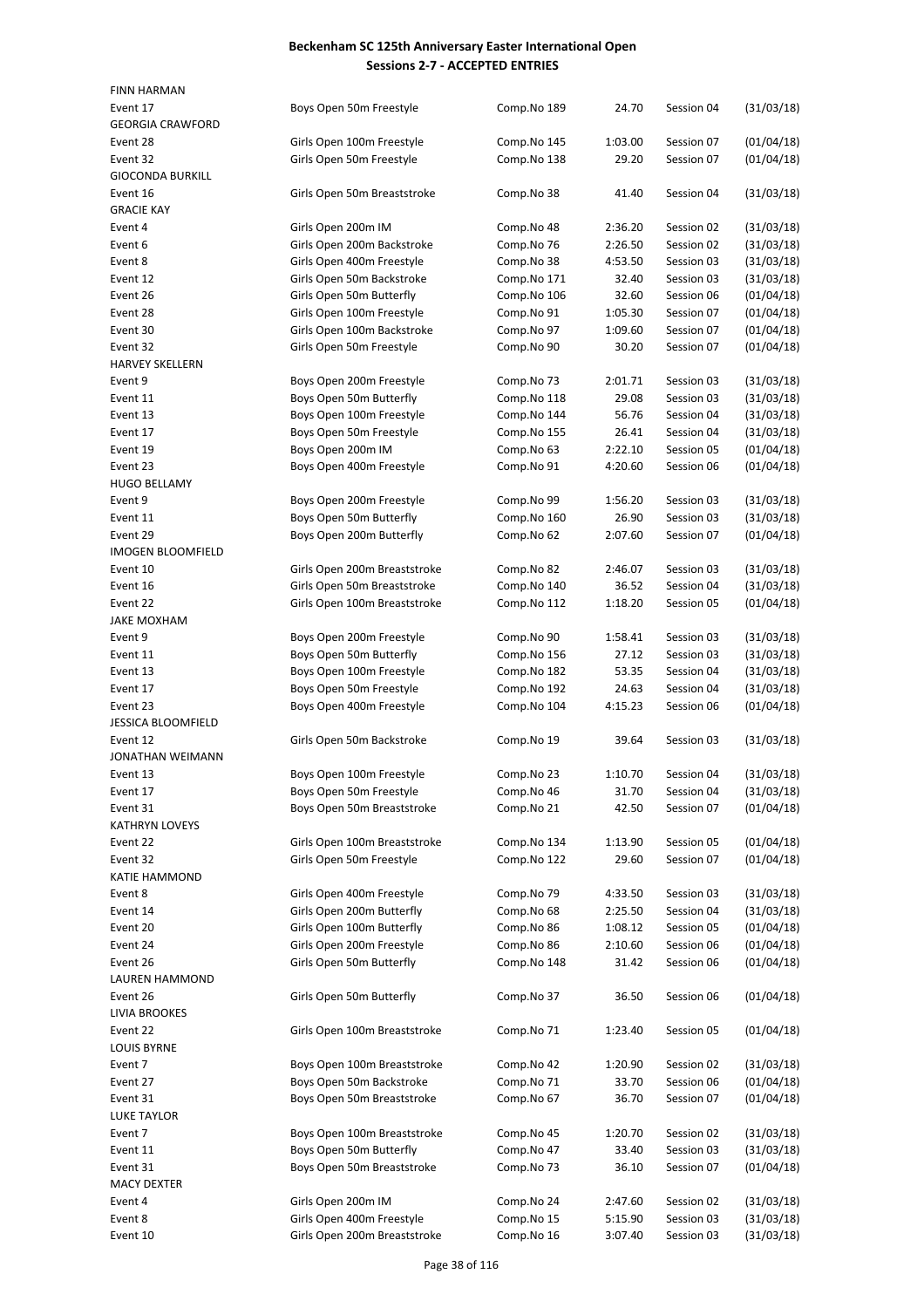| Event 12               | Girls Open 50m Backstroke    | Comp.No 30  | 38.41   | Session 03 | (31/03/18) |
|------------------------|------------------------------|-------------|---------|------------|------------|
| Event 16               | Girls Open 50m Breaststroke  | Comp.No 107 | 38.50   | Session 04 | (31/03/18) |
| Event 22               | Girls Open 100m Breaststroke | Comp.No 57  | 1:24.70 | Session 05 | (01/04/18) |
| Event 24               | Girls Open 200m Freestyle    | Comp.No 29  | 2:28.50 | Session 06 | (01/04/18) |
| Event 26               | Girls Open 50m Butterfly     | Comp.No 44  | 36.00   | Session 06 | (01/04/18) |
| Event 28               | Girls Open 100m Freestyle    | Comp.No 68  | 1:07.40 | Session 07 | (01/04/18) |
| Event 30               | Girls Open 100m Backstroke   | Comp.No 23  | 1:19.90 | Session 07 | (01/04/18) |
| Event 32               | Girls Open 50m Freestyle     | Comp.No 64  | 31.40   | Session 07 | (01/04/18) |
| <b>MARCUS MOSCUZZA</b> |                              |             |         |            |            |
| Event 7                | Boys Open 100m Breaststroke  | Comp.No 47  | 1:19.10 | Session 02 | (31/03/18) |
| Event 11               | Boys Open 50m Butterfly      | Comp.No 52  | 33.30   | Session 03 | (31/03/18) |
| Event 13               | Boys Open 100m Freestyle     | Comp.No 47  | 1:07.30 | Session 04 | (31/03/18) |
| Event 19               | Boys Open 200m IM            | Comp.No 30  | 2:40.10 | Session 05 | (01/04/18) |
| Event 25               | Boys Open 200m Breaststroke  | Comp.No 38  | 2:51.00 | Session 06 | (01/04/18) |
| Event 31               | Boys Open 50m Breaststroke   | Comp.No 80  | 35.70   | Session 07 | (01/04/18) |
| <b>MATILDA RANSOME</b> |                              |             |         |            |            |
| Event 8                | Girls Open 400m Freestyle    | Comp.No 23  | 5:07.20 | Session 03 | (31/03/18) |
| Event 10               | Girls Open 200m Breaststroke | Comp.No 24  | 3:05.60 | Session 03 | (31/03/18) |
| Event 14               | Girls Open 200m Butterfly    | Comp.No 16  | 2:44.30 | Session 04 | (31/03/18) |
| Event 16               | Girls Open 50m Breaststroke  | Comp.No 62  | 40.60   | Session 04 | (31/03/18) |
| Event 18               | Girls Open 400m IM           | Comp.No 39  | 5:39.00 | Session 05 | (01/04/18) |
| Event 20               | Girls Open 100m Butterfly    |             |         | Session 05 | (01/04/18) |
|                        | Girls Open 100m Breaststroke | Comp.No 24  | 1:15.20 |            |            |
| Event 22               |                              | Comp.No 21  | 1:29.53 | Session 05 | (01/04/18) |
| Event 24               | Girls Open 200m Freestyle    | Comp.No 26  | 2:31.20 | Session 06 | (01/04/18) |
| Event 26               | Girls Open 50m Butterfly     | Comp.No 56  | 34.54   | Session 06 | (01/04/18) |
| Event 28               | Girls Open 100m Freestyle    | Comp.No 50  | 1:09.40 | Session 07 | (01/04/18) |
| Event 32               | Girls Open 50m Freestyle     | Comp.No 32  | 32.85   | Session 07 | (01/04/18) |
| <b>MATTHEW COURTIS</b> |                              |             |         |            |            |
| Event 3                | Boys Open 400m IM            | Comp.No 82  | 4:46.40 | Session 02 | (31/03/18) |
| Event 5                | Boys Open 100m Butterfly     | Comp.No 113 | 58.20   | Session 02 | (31/03/18) |
| Event 19               | Boys Open 200m IM            | Comp.No 94  | 2:12.40 | Session 05 | (01/04/18) |
| Event 29               | Boys Open 200m Butterfly     | Comp.No 58  | 2:11.00 | Session 07 | (01/04/18) |
| Event 31               | Boys Open 50m Breaststroke   | Comp.No 141 | 31.12   | Session 07 | (01/04/18) |
| <b>MATTHEW MONIE</b>   |                              |             |         |            |            |
| Event 3                | Boys Open 400m IM            | Comp.No 9   | 5:49.00 | Session 02 | (31/03/18) |
| Event 11               | Boys Open 50m Butterfly      | Comp.No 27  | 35.06   | Session 03 | (31/03/18) |
| Event 15               | Boys Open 100m Backstroke    | Comp.No 27  | 1:15.50 | Session 04 | (31/03/18) |
| Event 21               | Boys Open 200m Backstroke    | Comp.No 33  | 2:41.50 | Session 05 | (01/04/18) |
| Event 23               | Boys Open 400m Freestyle     | Comp.No 24  | 5:06.50 | Session 06 | (01/04/18) |
| Event 27               | Boys Open 50m Backstroke     | Comp.No 38  | 35.80   | Session 06 | (01/04/18) |
| MATTHEW TITMAN         |                              |             |         |            |            |
| Event 5                | Boys Open 100m Butterfly     | Comp.No 116 | 57.54   | Session 02 | (31/03/18) |
| Event 11               | Boys Open 50m Butterfly      | Comp.No 175 | 25.94   | Session 03 | (31/03/18) |
| Event 13               | Boys Open 100m Freestyle     | Comp.No 172 | 54.35   | Session 04 | (31/03/18) |
| Event 17               | Boys Open 50m Freestyle      | Comp.No 186 | 24.94   | Session 04 | (31/03/18) |
| MATTHEW WEIMANN        |                              |             |         |            |            |
| Event 15               | Boys Open 100m Backstroke    | Comp.No 36  | 1:13.10 | Session 04 | (31/03/18) |
| Event 21               | Boys Open 200m Backstroke    | Comp.No 32  | 2:41.90 | Session 05 | (01/04/18) |
| Event 27               | Boys Open 50m Backstroke     | Comp.No 60  | 34.50   | Session 06 | (01/04/18) |
| Event 31               | Boys Open 50m Breaststroke   | Comp.No 49  | 38.10   | Session 07 | (01/04/18) |
| MAXIM DE WILDT         |                              |             |         |            |            |
| Event 31               | Boys Open 50m Breaststroke   | Comp.No 133 | 32.40   | Session 07 | (01/04/18) |
| MILLIE EMMANS          |                              |             |         |            |            |
| Event 8                | Girls Open 400m Freestyle    | Comp.No 91  | 4:24.57 | Session 03 | (31/03/18) |
| Event 18               | Girls Open 400m IM           | Comp.No 93  | 5:05.00 | Session 05 | (01/04/18) |
| Event 24               | Girls Open 200m Freestyle    | Comp.No 101 | 2:06.60 | Session 06 | (01/04/18) |
| <b>MOLLY OLLINGTON</b> |                              |             |         |            |            |
| Event 20               | Girls Open 100m Butterfly    | Comp.No 100 | 1:06.78 | Session 05 | (01/04/18) |
| Event 26               | Girls Open 50m Butterfly     | Comp.No 196 | 29.28   | Session 06 | (01/04/18) |
|                        |                              |             |         |            |            |
| Event 28               | Girls Open 100m Freestyle    | Comp.No 194 | 59.55   | Session 07 | (01/04/18) |
| Event 32               | Girls Open 50m Freestyle     | Comp.No 185 | 27.79   | Session 07 | (01/04/18) |
| <b>OLIVER CASHIN</b>   |                              |             |         |            |            |
| Event 7                | Boys Open 100m Breaststroke  | Comp.No 118 | 1:10.72 | Session 02 | (31/03/18) |
| Event 25               | Boys Open 200m Breaststroke  | Comp.No 92  | 2:30.70 | Session 06 | (01/04/18) |
| Event 31               | Boys Open 50m Breaststroke   | Comp.No 124 | 33.02   | Session 07 | (01/04/18) |
| OLIVER RANA-BEADLE     |                              |             |         |            |            |
| Event 15               | Boys Open 100m Backstroke    | Comp.No 23  | 1:17.50 | Session 04 | (31/03/18) |
| Event 17               | Boys Open 50m Freestyle      | Comp.No 44  | 31.80   | Session 04 | (31/03/18) |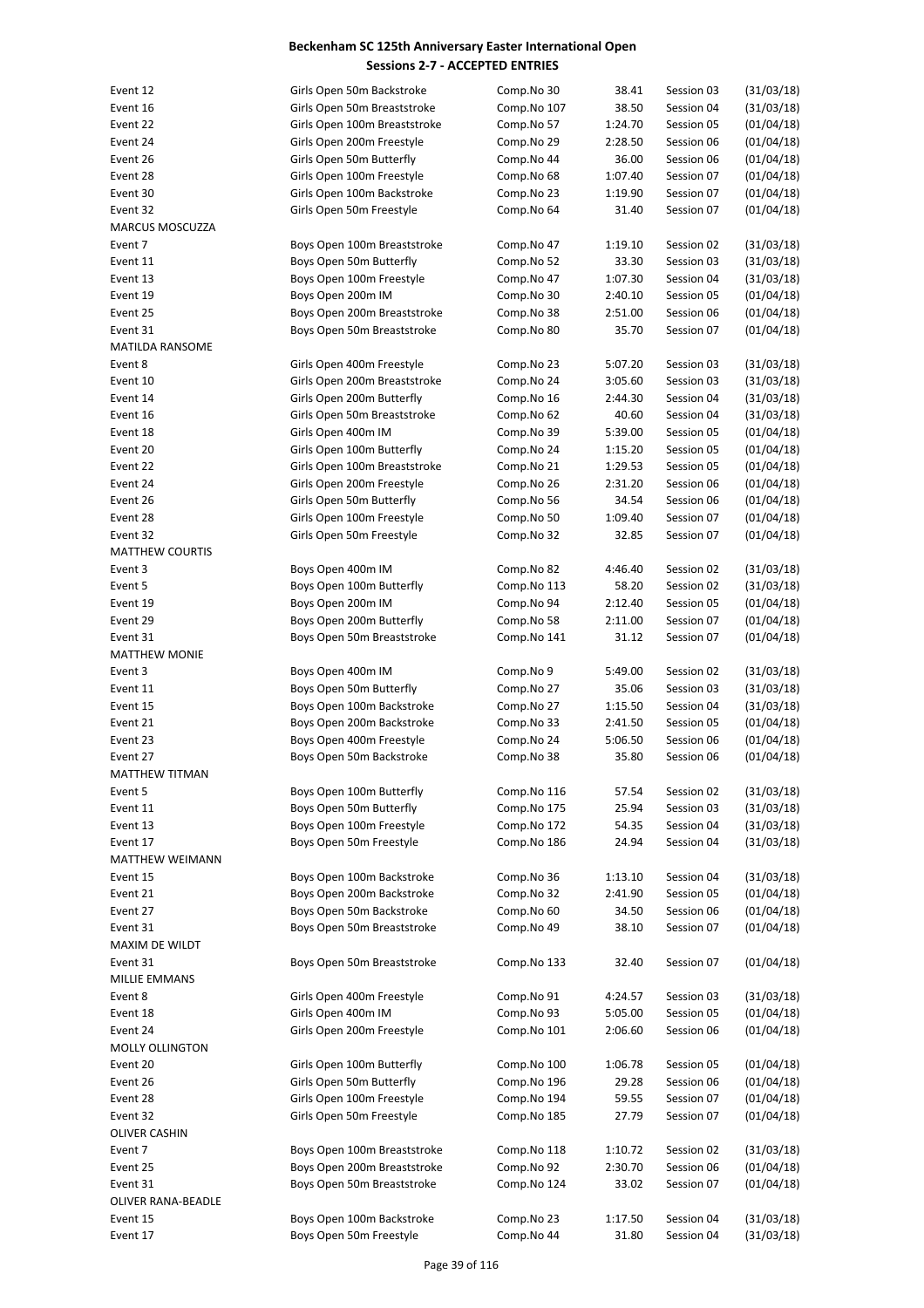| Event 21             | Boys Open 200m Backstroke    | Comp.No 19  | 2:48.70 | Session 05 | (01/04/18) |
|----------------------|------------------------------|-------------|---------|------------|------------|
| Event 27             | Boys Open 50m Backstroke     | Comp.No 28  | 37.20   | Session 06 | (01/04/18) |
| <b>ORLA KENNY</b>    |                              |             |         |            |            |
| Event 6              | Girls Open 200m Backstroke   | Comp.No 23  | 2:44.10 | Session 02 | (31/03/18) |
| Event 12             | Girls Open 50m Backstroke    | Comp.No 63  | 36.00   | Session 03 | (31/03/18) |
| Event 16             | Girls Open 50m Breaststroke  | Comp.No 34  | 41.72   | Session 04 | (31/03/18) |
| Event 20             | Girls Open 100m Butterfly    | Comp.No 23  | 1:15.30 | Session 05 | (01/04/18) |
| Event 26             | Girls Open 50m Butterfly     | Comp.No 80  | 33.47   | Session 06 | (01/04/18) |
| Event 28             | Girls Open 100m Freestyle    | Comp.No 58  | 1:08.60 | Session 07 | (01/04/18) |
| Event 32             | Girls Open 50m Freestyle     | Comp.No 53  | 31.60   | Session 07 | (01/04/18) |
| <b>OSKAR FARKAS</b>  |                              |             |         |            |            |
| Event 3              | Boys Open 400m IM            | Comp.No 17  | 5:34.00 | Session 02 | (31/03/18) |
| Event 5              | Boys Open 100m Butterfly     | Comp.No 16  | 1:15.70 | Session 02 | (31/03/18) |
| Event 9              | Boys Open 200m Freestyle     | Comp.No 32  | 2:17.31 | Session 03 | (31/03/18) |
| Event 11             | Boys Open 50m Butterfly      | Comp.No 42  | 33.70   | Session 03 | (31/03/18) |
| Event 13             | Boys Open 100m Freestyle     | Comp.No 66  | 1:03.17 | Session 04 | (31/03/18) |
| Event 15             | Boys Open 100m Backstroke    | Comp.No 45  | 1:10.80 | Session 04 | (31/03/18) |
| Event 17             | Boys Open 50m Freestyle      | Comp.No 78  | 29.13   | Session 04 | (31/03/18) |
| Event 19             | Boys Open 200m IM            | Comp.No 33  | 2:37.60 | Session 05 | (01/04/18) |
| Event 21             | Boys Open 200m Backstroke    | Comp.No 43  | 2:37.20 | Session 05 | (01/04/18) |
| Event 23             | Boys Open 400m Freestyle     | Comp.No 44  | 4:47.00 | Session 06 | (01/04/18) |
| Event 27             | Boys Open 50m Backstroke     | Comp.No 66  | 33.90   | Session 06 | (01/04/18) |
| SEBASTIAN VANDERMEER |                              |             |         |            |            |
| Event 7              | Boys Open 100m Breaststroke  | Comp.No 105 | 1:12.20 | Session 02 | (31/03/18) |
| Event 11             | Boys Open 50m Butterfly      | Comp.No 109 | 29.40   | Session 03 | (31/03/18) |
| Event 13             | Boys Open 100m Freestyle     | Comp.No 121 | 58.80   | Session 04 | (31/03/18) |
| Event 15             | Boys Open 100m Backstroke    | Comp.No 52  | 1:09.40 | Session 04 | (31/03/18) |
| Event 17             | Boys Open 50m Freestyle      | Comp.No 154 | 26.44   | Session 04 | (31/03/18) |
| Event 27             | Boys Open 50m Backstroke     | Comp.No 114 | 30.88   | Session 06 | (01/04/18) |
| Event 31             | Boys Open 50m Breaststroke   | Comp.No 126 | 32.80   | Session 07 | (01/04/18) |
| SHIMON LOPEZ         |                              |             |         |            |            |
| Event 5              | Boys Open 100m Butterfly     | Comp.No 95  | 1:00.50 | Session 02 | (31/03/18) |
| Event 11             | Boys Open 50m Butterfly      | Comp.No 140 | 27.47   | Session 03 | (31/03/18) |
| Event 17             | Boys Open 50m Freestyle      | Comp.No 177 | 25.40   | Session 04 | (31/03/18) |
| TIMO DE WILDT        |                              |             |         |            |            |
| Event 31             | Boys Open 50m Breaststroke   | Comp.No 42  | 38.80   | Session 07 | (01/04/18) |
| ZARA KEEGAN          |                              |             |         |            |            |
| Event 4              | Girls Open 200m IM           | Comp.No 78  | 2:29.70 | Session 02 | (31/03/18) |
| Event 10             | Girls Open 200m Breaststroke | Comp.No 80  | 2:47.30 | Session 03 | (31/03/18) |
| Event 14             | Girls Open 200m Butterfly    | Comp.No 66  | 2:25.80 | Session 04 | (31/03/18) |
| Event 16             | Girls Open 50m Breaststroke  | Comp.No 143 | 36.46   | Session 04 | (31/03/18) |
| Event 18             | Girls Open 400m IM           | Comp.No 86  | 5:13.10 | Session 05 | (01/04/18) |
| Event 20             | Girls Open 100m Butterfly    | Comp.No 80  | 1:08.50 | Session 05 | (01/04/18) |
| Event 22             | Girls Open 100m Breaststroke | Comp.No 118 | 1:17.50 | Session 05 | (01/04/18) |
| Event 26             | Girls Open 50m Butterfly     | Comp.No 146 | 31.44   | Session 06 | (01/04/18) |
|                      |                              |             |         |            |            |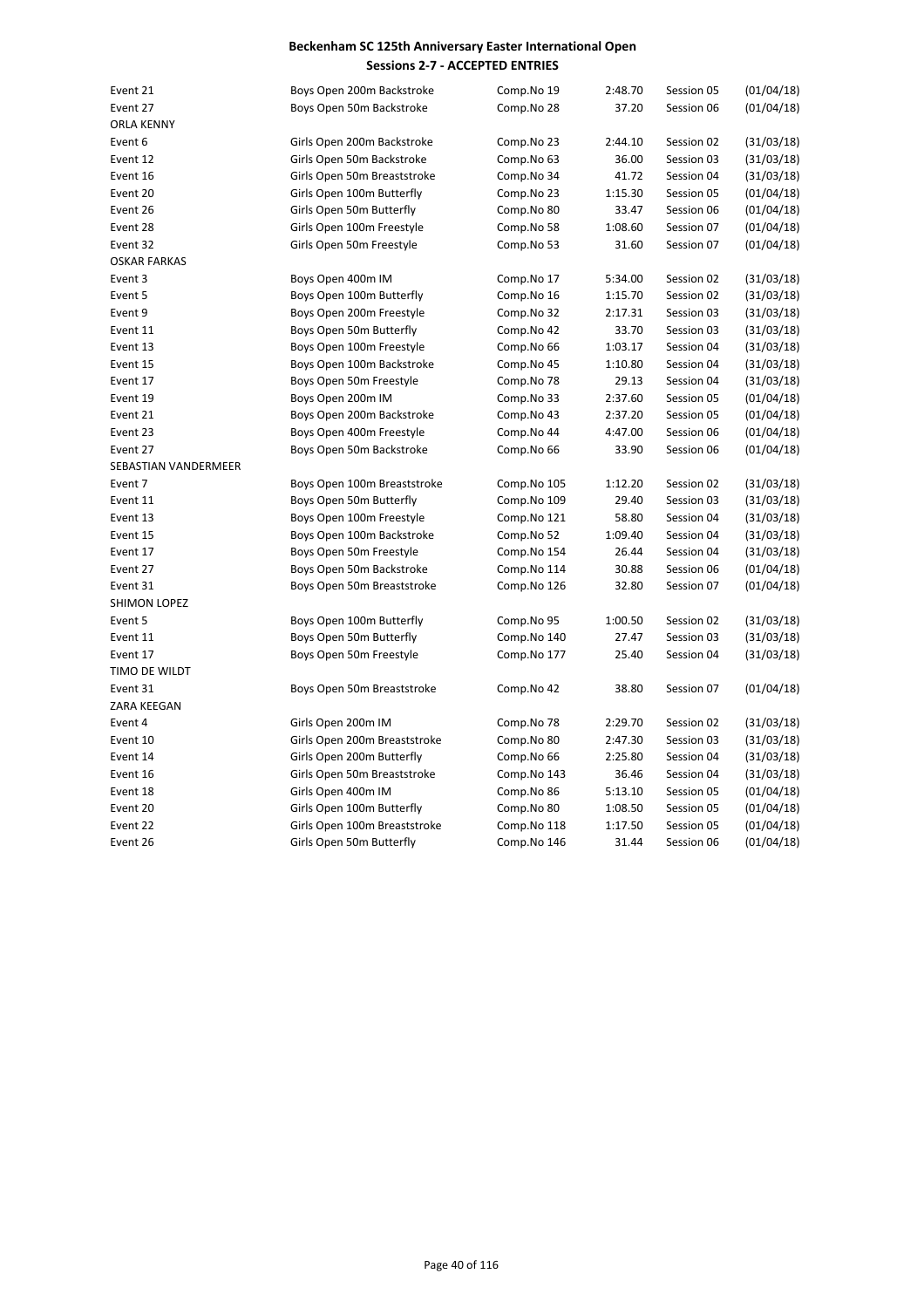| <b>Co Coventry</b>       |                              |             |         |            |            |
|--------------------------|------------------------------|-------------|---------|------------|------------|
| <b>ABBIE GRANTHAM</b>    |                              |             |         |            |            |
| Event 26                 | Girls Open 50m Butterfly     | Comp.No 120 | 31.91   | Session 06 | (01/04/18) |
| Event 28                 | Girls Open 100m Freestyle    | Comp.No 159 | 1:02.30 | Session 07 | (01/04/18) |
| Event 32                 | Girls Open 50m Freestyle     | Comp.No 136 | 29.25   | Session 07 | (01/04/18) |
| <b>ADAM NASH</b>         |                              |             |         |            |            |
| Event 5                  | Boys Open 100m Butterfly     | Comp.No 65  | 1:04.75 | Session 02 | (31/03/18) |
| Event 7                  | Boys Open 100m Breaststroke  | Comp.No 88  | 1:13.90 | Session 02 | (31/03/18) |
| Event 11                 | Boys Open 50m Butterfly      | Comp.No 102 | 29.57   | Session 03 | (31/03/18) |
| Event 25                 | Boys Open 200m Breaststroke  | Comp.No 69  | 2:38.00 | Session 06 | (01/04/18) |
| Event 31                 | Boys Open 50m Breaststroke   | Comp.No 120 | 33.10   | Session 07 | (01/04/18) |
| AIMEE HOOD               |                              |             |         |            |            |
| Event 4                  | Girls Open 200m IM           | Comp.No 55  | 2:34.49 | Session 02 | (31/03/18) |
| Event 8                  | Girls Open 400m Freestyle    |             | 4:40.90 | Session 03 |            |
|                          |                              | Comp.No 64  |         |            | (31/03/18) |
| Event 14                 | Girls Open 200m Butterfly    | Comp.No 54  | 2:29.82 | Session 04 | (31/03/18) |
| Event 18                 | Girls Open 400m IM           | Comp.No 71  | 5:18.50 | Session 05 | (01/04/18) |
| Event 24                 | Girls Open 200m Freestyle    | Comp.No 63  | 2:15.30 | Session 06 | (01/04/18) |
| Event 28                 | Girls Open 100m Freestyle    | Comp.No 115 | 1:04.10 | Session 07 | (01/04/18) |
| <b>ALANA TIMMS</b>       |                              |             |         |            |            |
| Event 14                 | Girls Open 200m Butterfly    | Comp.No 31  | 2:36.92 | Session 04 | (31/03/18) |
| Event 20                 | Girls Open 100m Butterfly    | Comp.No 50  | 1:12.11 | Session 05 | (01/04/18) |
| Event 26                 | Girls Open 50m Butterfly     | Comp.No 95  | 33.10   | Session 06 | (01/04/18) |
| <b>BEN JONES</b>         |                              |             |         |            |            |
| Event 7                  | Boys Open 100m Breaststroke  | Comp.No 70  | 1:16.00 | Session 02 | (31/03/18) |
| Event 25                 | Boys Open 200m Breaststroke  | Comp.No 59  | 2:41.00 | Session 06 | (01/04/18) |
| Event 31                 | Boys Open 50m Breaststroke   | Comp.No 83  | 35.49   | Session 07 | (01/04/18) |
| <b>BETH TURRALL</b>      |                              |             |         |            |            |
| Event 28                 | Girls Open 100m Freestyle    | Comp.No 47  | 1:09.60 | Session 07 | (01/04/18) |
| Event 32                 | Girls Open 50m Freestyle     | Comp.No 51  | 31.74   | Session 07 | (01/04/18) |
| <b>BRADLEY MCLEAVY</b>   |                              |             |         |            |            |
| Event 15                 | Boys Open 100m Backstroke    | Comp.No 103 | 1:03.20 | Session 04 | (31/03/18) |
| Event 21                 | Boys Open 200m Backstroke    | Comp.No 102 | 2:15.70 | Session 05 | (01/04/18) |
| Event 27                 | Boys Open 50m Backstroke     | Comp.No 128 | 29.90   | Session 06 | (01/04/18) |
| <b>CHARLOTTE MCCLURE</b> |                              |             |         |            |            |
| Event 4                  | Girls Open 200m IM           | Comp.No 57  | 2:34.00 | Session 02 | (31/03/18) |
| Event 10                 | Girls Open 200m Breaststroke | Comp.No 63  | 2:52.70 | Session 03 | (31/03/18) |
| Event 16                 | Girls Open 50m Breaststroke  | Comp.No 146 | 36.30   | Session 04 | (31/03/18) |
| Event 22                 | Girls Open 100m Breaststroke | Comp.No 109 | 1:18.70 | Session 05 | (01/04/18) |
| Event 26                 |                              |             |         | Session 06 | (01/04/18) |
|                          | Girls Open 50m Butterfly     | Comp.No 156 | 31.30   |            |            |
| Event 30                 | Girls Open 100m Backstroke   | Comp.No 83  | 1:11.10 | Session 07 | (01/04/18) |
| DANIEL MOORE             |                              |             |         |            |            |
| Event 5                  | Boys Open 100m Butterfly     | Comp.No 110 | 58.78   | Session 02 | (31/03/18) |
| Event 15                 | Boys Open 100m Backstroke    | Comp.No 126 | 59.70   | Session 04 | (31/03/18) |
| Event 21                 | Boys Open 200m Backstroke    | Comp.No 113 | 2:10.00 | Session 05 | (01/04/18) |
| Event 27                 | Boys Open 50m Backstroke     | Comp.No 159 | 27.80   | Session 06 | (01/04/18) |
| Event 29                 | Boys Open 200m Butterfly     | Comp.No 60  | 2:09.37 | Session 07 | (01/04/18) |
| DARCEY MORIARTY          |                              |             |         |            |            |
| Event 4                  | Girls Open 200m IM           | Comp.No 15  | 2:56.92 | Session 02 | (31/03/18) |
| Event 10                 | Girls Open 200m Breaststroke | Comp.No 15  | 3:09.10 | Session 03 | (31/03/18) |
| Event 16                 | Girls Open 50m Breaststroke  | Comp.No 30  | 42.10   | Session 04 | (31/03/18) |
| Event 18                 | Girls Open 400m IM           | Comp.No 5   | 6:20.86 | Session 05 | (01/04/18) |
| Event 22                 | Girls Open 100m Breaststroke | Comp.No 17  | 1:31.70 | Session 05 | (01/04/18) |
| Event 26                 | Girls Open 50m Butterfly     | Comp.No 21  | 37.65   | Session 06 | (01/04/18) |
| <b>ELLIE FODOR</b>       |                              |             |         |            |            |
| Event 8                  | Girls Open 400m Freestyle    | Comp.No 45  | 4:47.19 | Session 03 | (31/03/18) |
| Event 14                 | Girls Open 200m Butterfly    | Comp.No 15  | 2:45.45 | Session 04 | (31/03/18) |
| Event 18                 | Girls Open 400m IM           | Comp.No 41  | 5:37.90 | Session 05 | (01/04/18) |
| Event 20                 | Girls Open 100m Butterfly    | Comp.No 48  | 1:12.40 | Session 05 | (01/04/18) |
| Event 28                 | Girls Open 100m Freestyle    | Comp.No 105 | 1:04.65 | Session 07 | (01/04/18) |
| <b>ERIN JONES</b>        |                              |             |         |            |            |
| Event 4                  | Girls Open 200m IM           | Comp.No 79  | 2:29.55 | Session 02 | (31/03/18) |
| Event 10                 | Girls Open 200m Breaststroke | Comp.No 78  | 2:47.50 | Session 03 | (31/03/18) |
| Event 14                 | Girls Open 200m Butterfly    | Comp.No 45  | 2:32.30 | Session 04 | (31/03/18) |
| Event 18                 | Girls Open 400m IM           | Comp.No 73  | 5:17.50 | Session 05 | (01/04/18) |
|                          |                              |             |         |            |            |
| Event 22                 | Girls Open 100m Breaststroke | Comp.No 115 | 1:17.70 | Session 05 | (01/04/18) |
| Event 24                 | Girls Open 200m Freestyle    | Comp.No 72  | 2:13.70 | Session 06 | (01/04/18) |
| Event 28                 | Girls Open 100m Freestyle    | Comp.No 146 | 1:02.80 | Session 07 | (01/04/18) |
| Event 30                 | Girls Open 100m Backstroke   | Comp.No 93  | 1:09.80 | Session 07 | (01/04/18) |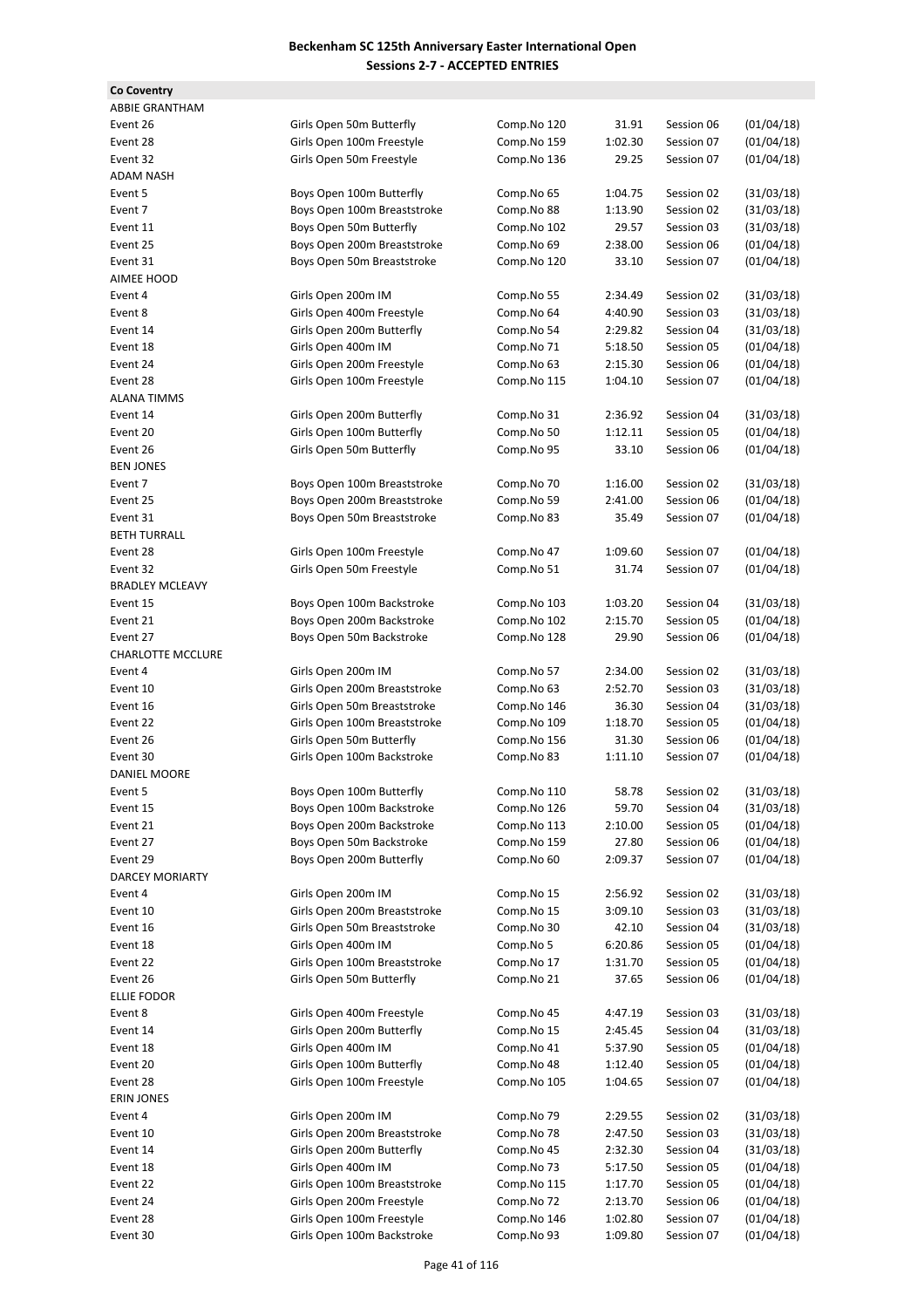| <b>FIONA HALL</b>               |                                                         |                           |                  |                          |            |
|---------------------------------|---------------------------------------------------------|---------------------------|------------------|--------------------------|------------|
| Event 8                         | Girls Open 400m Freestyle                               | Comp.No 33                | 4:57.54          | Session 03               | (31/03/18) |
| Event 20                        | Girls Open 100m Butterfly                               | Comp.No 41                | 1:12.86          | Session 05               | (01/04/18) |
| Event 26                        | Girls Open 50m Butterfly                                | Comp.No 71                | 33.77            | Session 06               | (01/04/18) |
| Event 28                        | Girls Open 100m Freestyle                               | Comp.No 106               | 1:04.60          | Session 07               | (01/04/18) |
| Event 32                        | Girls Open 50m Freestyle                                | Comp.No 87                | 30.30            | Session 07               | (01/04/18) |
| <b>GEORGIA EMENTON</b>          |                                                         |                           |                  |                          |            |
| Event 16                        | Girls Open 50m Breaststroke                             | Comp.No 117               | 37.80            | Session 04<br>Session 05 | (31/03/18) |
| Event 22<br><b>HANNA DIXON</b>  | Girls Open 100m Breaststroke                            | Comp.No 52                | 1:24.91          |                          | (01/04/18) |
| Event 10                        | Girls Open 200m Breaststroke                            | Comp.No 62                | 2:53.00          | Session 03               | (31/03/18) |
| Event 16                        | Girls Open 50m Breaststroke                             | Comp.No 136               | 36.80            | Session 04               | (31/03/18) |
| Event 22                        | Girls Open 100m Breaststroke                            | Comp.No 100               | 1:19.60          | Session 05               | (01/04/18) |
| <b>HYMIE CONNELL</b>            |                                                         |                           |                  |                          |            |
| Event 9                         | Boys Open 200m Freestyle                                | Comp.No 77                | 2:00.43          | Session 03               | (31/03/18) |
| Event 21                        | Boys Open 200m Backstroke                               | Comp.No 92                | 2:17.60          | Session 05               | (01/04/18) |
| Event 23                        | Boys Open 400m Freestyle                                | Comp.No 103               | 4:16.45          | Session 06               | (01/04/18) |
| Event 27                        | Boys Open 50m Backstroke                                | Comp.No 124               | 30.10            | Session 06               | (01/04/18) |
| <b>JAMES MCCLURE</b>            |                                                         |                           |                  |                          |            |
| Event 5                         | Boys Open 100m Butterfly                                | Comp.No 8                 | 1:18.70          | Session 02               | (31/03/18) |
| Event 29                        | Boys Open 200m Butterfly                                | Comp.No 3                 | 2:56.02          | Session 07               | (01/04/18) |
| LANA-REESE WILSON-SHRU          |                                                         |                           |                  |                          |            |
| Event 26                        | Girls Open 50m Butterfly                                | Comp.No 88                | 33.20            | Session 06               | (01/04/18) |
| Event 30                        | Girls Open 100m Backstroke                              | Comp.No 50                | 1:15.20          | Session 07               | (01/04/18) |
| LARA PARKER                     |                                                         |                           |                  |                          |            |
| Event 12                        | Girls Open 50m Backstroke                               | Comp.No 3                 | 42.42            | Session 03               | (31/03/18) |
| Event 32                        | Girls Open 50m Freestyle                                | Comp.No 3                 | 36.30            | Session 07               | (01/04/18) |
| <b>LAUREN COX</b><br>Event 6    |                                                         |                           |                  |                          | (31/03/18) |
| Event 12                        | Girls Open 200m Backstroke<br>Girls Open 50m Backstroke | Comp.No 89<br>Comp.No 203 | 2:24.10<br>29.00 | Session 02<br>Session 03 | (31/03/18) |
| Event 20                        | Girls Open 100m Butterfly                               | Comp.No 56                | 1:11.30          | Session 05               | (01/04/18) |
| Event 26                        | Girls Open 50m Butterfly                                | Comp.No 180               | 30.16            | Session 06               | (01/04/18) |
| Event 28                        | Girls Open 100m Freestyle                               | Comp.No 195               | 59.50            | Session 07               | (01/04/18) |
| Event 32                        | Girls Open 50m Freestyle                                | Comp.No 188               | 27.70            | Session 07               | (01/04/18) |
| LAUREN MCCONNACHIE              |                                                         |                           |                  |                          |            |
| Event 4                         | Girls Open 200m IM                                      | Comp.No 70                | 2:31.00          | Session 02               | (31/03/18) |
| Event 14                        | Girls Open 200m Butterfly                               | Comp.No 67                | 2:25.70          | Session 04               | (31/03/18) |
| Event 18                        | Girls Open 400m IM                                      | Comp.No 81                | 5:14.50          | Session 05               | (01/04/18) |
| Event 20                        | Girls Open 100m Butterfly                               | Comp.No 98                | 1:06.99          | Session 05               | (01/04/18) |
| Event 24                        | Girls Open 200m Freestyle                               | Comp.No 81                | 2:12.60          | Session 06               | (01/04/18) |
| Event 26                        | Girls Open 50m Butterfly                                | Comp.No 137               | 31.60            | Session 06               | (01/04/18) |
| Event 28                        | Girls Open 100m Freestyle                               | Comp.No 163               | 1:02.14          | Session 07               | (01/04/18) |
| <b>LEAH CHILVERS</b>            |                                                         |                           |                  |                          |            |
| Event 16                        | Girls Open 50m Breaststroke                             | Comp.No 70                | 40.40            | Session 04               | (31/03/18) |
| Event 22                        | Girls Open 100m Breaststroke                            | Comp.No 32                | 1:28.10          | Session 05               | (01/04/18) |
| LILLY-ANNE WILLIAMS<br>Event 18 | Girls Open 400m IM                                      | Comp.No 10                | 6:06.00          | Session 05               | (01/04/18) |
| LOUIS FENSON                    |                                                         |                           |                  |                          |            |
| Event 3                         | Boys Open 400m IM                                       | Comp.No 74                | 4:53.74          | Session 02               | (31/03/18) |
| Event 9                         | Boys Open 200m Freestyle                                | Comp.No 71                | 2:02.70          | Session 03               | (31/03/18) |
| Event 13                        | Boys Open 100m Freestyle                                | Comp.No 133               | 58.00            | Session 04               | (31/03/18) |
| Event 19                        | Boys Open 200m IM                                       | Comp.No 72                | 2:19.56          | Session 05               | (01/04/18) |
| Event 23                        | Boys Open 400m Freestyle                                | Comp.No 96                | 4:18.40          | Session 06               | (01/04/18) |
| LUCY HARGREAVES                 |                                                         |                           |                  |                          |            |
| Event 4                         | Girls Open 200m IM                                      | Comp.No 13                | 3:00.80          | Session 02               | (31/03/18) |
| Event 10                        | Girls Open 200m Breaststroke                            | Comp.No 18                | 3:06.80          | Session 03               | (31/03/18) |
| Event 16                        | Girls Open 50m Breaststroke                             | Comp.No 50                | 41.00            | Session 04               | (31/03/18) |
| Event 22                        | Girls Open 100m Breaststroke                            | Comp.No 37                | 1:27.20          | Session 05               | (01/04/18) |
| Event 24                        | Girls Open 200m Freestyle                               | Comp.No 10                | 2:46.80          | Session 06               | (01/04/18) |
| Event 28                        | Girls Open 100m Freestyle                               | Comp.No 9                 | 1:17.60          | Session 07               | (01/04/18) |
| MADELINE FOX                    |                                                         |                           |                  |                          |            |
| Event 14                        | Girls Open 200m Butterfly                               | Comp.No 49                | 2:30.50          | Session 04               | (31/03/18) |
| Event 20<br><b>MAX HOLTON</b>   | Girls Open 100m Butterfly                               | Comp.No 60                | 1:10.90          | Session 05               | (01/04/18) |
| Event 5                         | Boys Open 100m Butterfly                                | Comp.No 43                | 1:07.30          | Session 02               | (31/03/18) |
| Event 11                        | Boys Open 50m Butterfly                                 | Comp.No 96                | 29.70            | Session 03               | (31/03/18) |
| Event 17                        | Boys Open 50m Freestyle                                 | Comp.No 116               | 27.98            | Session 04               | (31/03/18) |
| <b>MEGAN DAVIES</b>             |                                                         |                           |                  |                          |            |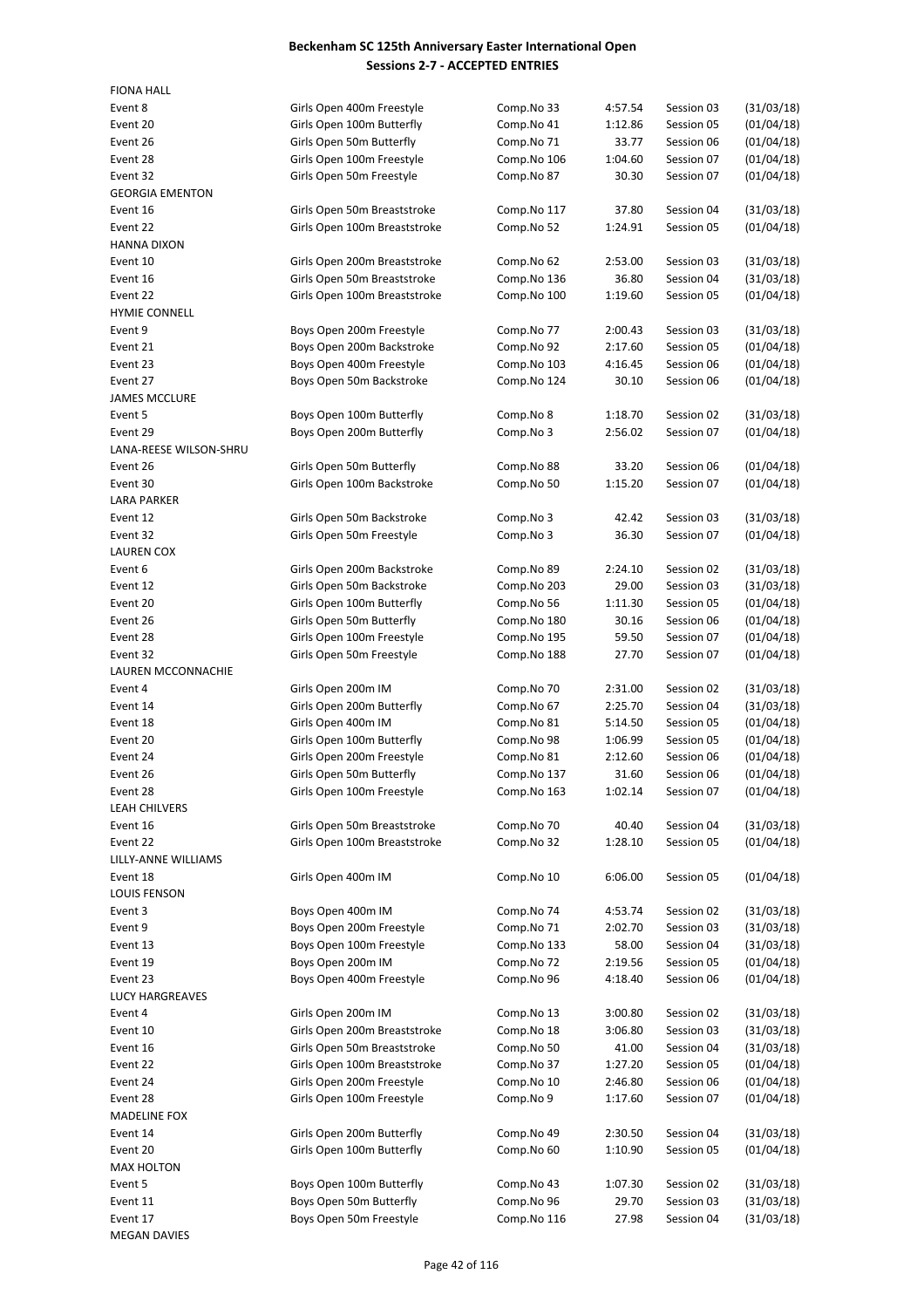| Event 32                 | Girls Open 50m Freestyle     | Comp.No 68  | 31.14   | Session 07 | (01/04/18) |
|--------------------------|------------------------------|-------------|---------|------------|------------|
| <b>NIALL CONNELL</b>     |                              |             |         |            |            |
| Event 3                  | Boys Open 400m IM            | Comp.No 37  | 5:19.10 | Session 02 | (31/03/18) |
| Event 5                  | Boys Open 100m Butterfly     | Comp.No 67  | 1:04.70 | Session 02 | (31/03/18) |
| Event 9                  | Boys Open 200m Freestyle     | Comp.No 46  | 2:10.00 | Session 03 | (31/03/18) |
| Event 13                 | Boys Open 100m Freestyle     | Comp.No 95  | 1:00.30 | Session 04 | (31/03/18) |
| Event 17                 | Boys Open 50m Freestyle      | Comp.No 97  | 28.40   | Session 04 | (31/03/18) |
| Event 19                 | Boys Open 200m IM            | Comp.No 50  | 2:26.00 | Session 05 | (01/04/18) |
| Event 23                 | Boys Open 400m Freestyle     | Comp.No 66  | 4:33.30 | Session 06 | (01/04/18) |
| Event 29                 | Boys Open 200m Butterfly     | Comp.No 13  | 2:33.10 | Session 07 | (01/04/18) |
| <b>REBECCA BURDEN</b>    |                              |             |         |            |            |
| Event 8                  | Girls Open 400m Freestyle    | Comp.No 60  | 4:42.20 | Session 03 | (31/03/18) |
| Event 14                 | Girls Open 200m Butterfly    | Comp.No 26  | 2:39.20 | Session 04 | (31/03/18) |
| Event 18                 | Girls Open 400m IM           | Comp.No 54  | 5:27.60 | Session 05 | (01/04/18) |
| REBECCA WINN             |                              |             |         |            |            |
| Event 4                  | Girls Open 200m IM           | Comp.No 91  | 2:27.43 | Session 02 | (31/03/18) |
| Event 10                 | Girls Open 200m Breaststroke | Comp.No 100 | 2:36.06 | Session 03 | (31/03/18) |
| Event 16                 | Girls Open 50m Breaststroke  | Comp.No 134 | 36.84   | Session 04 | (31/03/18) |
| Event 18                 | Girls Open 400m IM           | Comp.No 92  | 5:05.85 | Session 05 | (01/04/18) |
| Event 22                 | Girls Open 100m Breaststroke | Comp.No 130 | 1:15.08 | Session 05 | (01/04/18) |
| <b>RYAN GRIFFITHS</b>    |                              |             |         |            |            |
| Event 7                  | Boys Open 100m Breaststroke  | Comp.No 92  | 1:13.40 | Session 02 | (31/03/18) |
| Event 11                 | Boys Open 50m Butterfly      | Comp.No 86  | 30.08   | Session 03 | (31/03/18) |
| Event 19                 | Boys Open 200m IM            | Comp.No 54  | 2:24.80 | Session 05 | (01/04/18) |
| Event 25                 | Boys Open 200m Breaststroke  | Comp.No 74  | 2:36.30 | Session 06 | (01/04/18) |
| Event 31                 | Boys Open 50m Breaststroke   | Comp.No 100 | 34.31   | Session 07 | (01/04/18) |
| <b>SZONJA LUKACS</b>     |                              |             |         |            |            |
| Event 12                 | Girls Open 50m Backstroke    | Comp.No 33  | 37.70   | Session 03 | (31/03/18) |
| Event 26                 | Girls Open 50m Butterfly     | Comp.No 17  | 38.40   | Session 06 | (01/04/18) |
| Event 28                 | Girls Open 100m Freestyle    | Comp.No 24  | 1:14.20 | Session 07 | (01/04/18) |
| THOMAS STRACHAN          |                              |             |         |            |            |
| Event 7                  | Boys Open 100m Breaststroke  | Comp.No 99  | 1:12.60 | Session 02 | (31/03/18) |
| Event 25                 | Boys Open 200m Breaststroke  | Comp.No 68  | 2:38.80 | Session 06 | (01/04/18) |
| Event 31                 | Boys Open 50m Breaststroke   | Comp.No 122 | 33.04   | Session 07 | (01/04/18) |
| TOM MITCHELL             |                              |             |         |            |            |
| Event 3                  | Boys Open 400m IM            | Comp.No 70  | 4:57.50 | Session 02 | (31/03/18) |
| Event 5                  | Boys Open 100m Butterfly     | Comp.No 71  | 1:04.40 | Session 02 | (31/03/18) |
| Event 15                 | Boys Open 100m Backstroke    | Comp.No 104 | 1:03.06 | Session 04 | (31/03/18) |
| Event 21                 | Boys Open 200m Backstroke    | Comp.No 94  | 2:17.05 | Session 05 | (01/04/18) |
| Event 23                 | Boys Open 400m Freestyle     | Comp.No 76  | 4:29.43 | Session 06 | (01/04/18) |
| Event 27                 | Boys Open 50m Backstroke     | Comp.No 138 | 29.50   | Session 06 | (01/04/18) |
| TOMMY SMITH              |                              |             |         |            |            |
| Event 5                  | Boys Open 100m Butterfly     | Comp.No 45  | 1:07.00 | Session 02 | (31/03/18) |
| Event 9                  | Boys Open 200m Freestyle     | Comp.No 69  | 2:03.32 | Session 03 | (31/03/18) |
| Event 13                 | Boys Open 100m Freestyle     | Comp.No 137 | 57.70   | Session 04 | (31/03/18) |
| Event 17                 | Boys Open 50m Freestyle      | Comp.No 144 | 27.10   | Session 04 | (31/03/18) |
| Event 19                 | Boys Open 200m IM            | Comp.No 61  | 2:22.50 | Session 05 | (01/04/18) |
| Event 23                 | Boys Open 400m Freestyle     | Comp.No 78  | 4:28.50 | Session 06 | (01/04/18) |
| Event 29                 | Boys Open 200m Butterfly     | Comp.No 19  | 2:31.25 | Session 07 | (01/04/18) |
| <b>WIKTORIA TRZECIAK</b> |                              |             |         |            |            |
| Event 18                 | Girls Open 400m IM           | Comp.No 16  | 6:00.10 | Session 05 | (01/04/18) |
| Event 26                 | Girls Open 50m Butterfly     | Comp.No 40  | 36.40   | Session 06 | (01/04/18) |
|                          | Girls Open 100m Backstroke   |             |         |            |            |
| Event 30                 |                              | Comp.No 27  | 1:19.00 | Session 07 | (01/04/18) |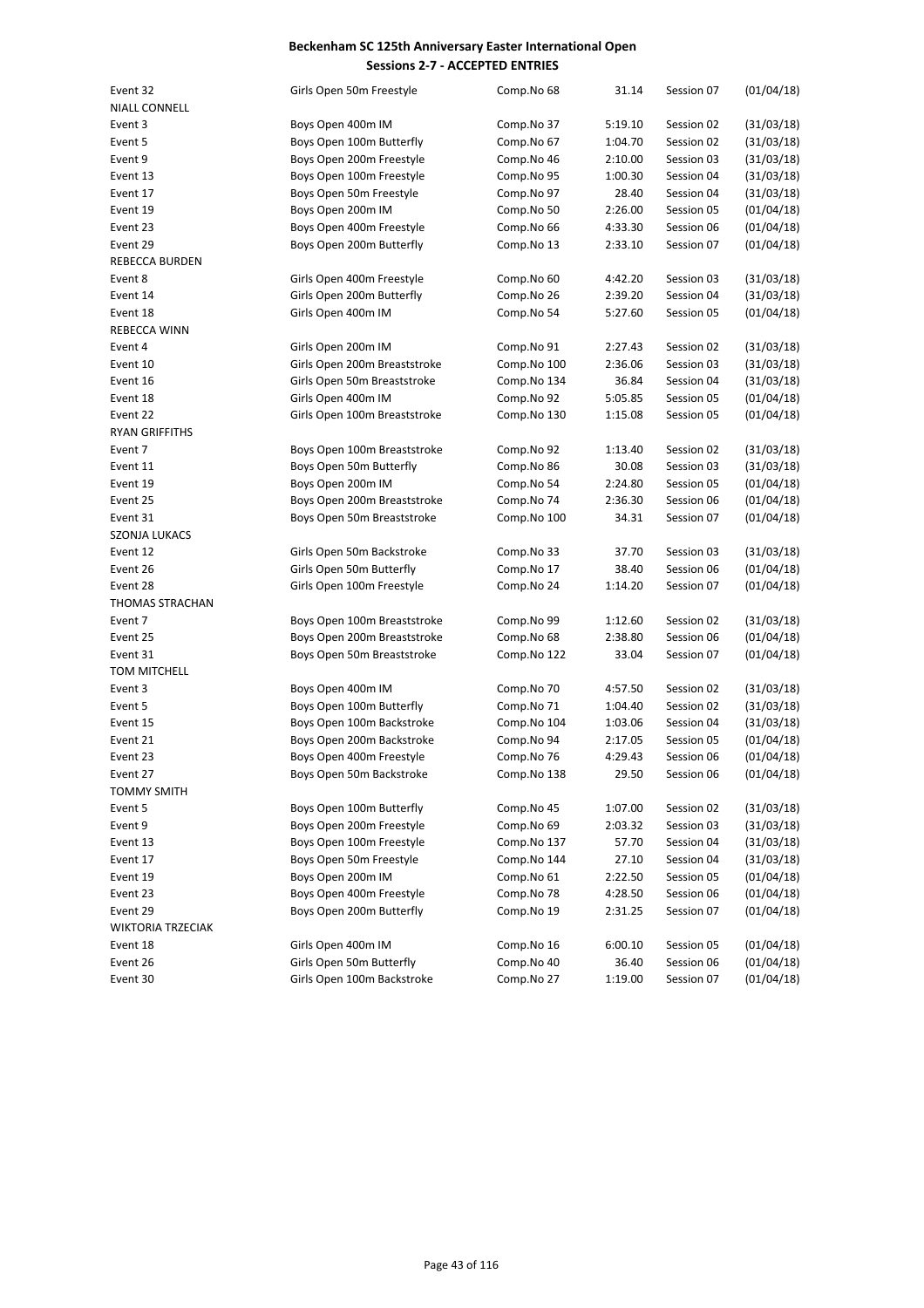| Co St Albans<br><b>JUDE LIDDIARD</b> |                           |             |         |            |            |
|--------------------------------------|---------------------------|-------------|---------|------------|------------|
| Event 9                              | Boys Open 200m Freestyle  | Comp.No 84  | 1:59.43 | Session 03 | (31/03/18) |
| Event 13                             | Boys Open 100m Freestyle  | Comp.No 170 | 54.47   | Session 04 | (31/03/18) |
| Event 17                             | Boys Open 50m Freestyle   | Comp.No 174 | 25.48   | Session 04 | (31/03/18) |
| Event 23                             | Boys Open 400m Freestyle  | Comp.No 95  | 4:18.40 | Session 06 | (01/04/18) |
| Event 29                             | Boys Open 200m Butterfly  | Comp.No 36  | 2:20.95 | Session 07 | (01/04/18) |
| <b>OSCAR BRICE</b>                   |                           |             |         |            |            |
| Event 11                             | Boys Open 50m Butterfly   | Comp.No 71  | 31.40   | Session 03 | (31/03/18) |
| Event 13                             | Boys Open 100m Freestyle  | Comp.No 62  | 1:03.70 | Session 04 | (31/03/18) |
| Event 15                             | Boys Open 100m Backstroke | Comp.No 57  | 1:08.70 | Session 04 | (31/03/18) |
| Event 17                             | Boys Open 50m Freestyle   | Comp.No 81  | 29.10   | Session 04 | (31/03/18) |
| Event 21                             | Boys Open 200m Backstroke | Comp.No 64  | 2:28.00 | Session 05 | (01/04/18) |
| Event 27                             | Boys Open 50m Backstroke  | Comp.No 92  | 32.20   | Session 06 | (01/04/18) |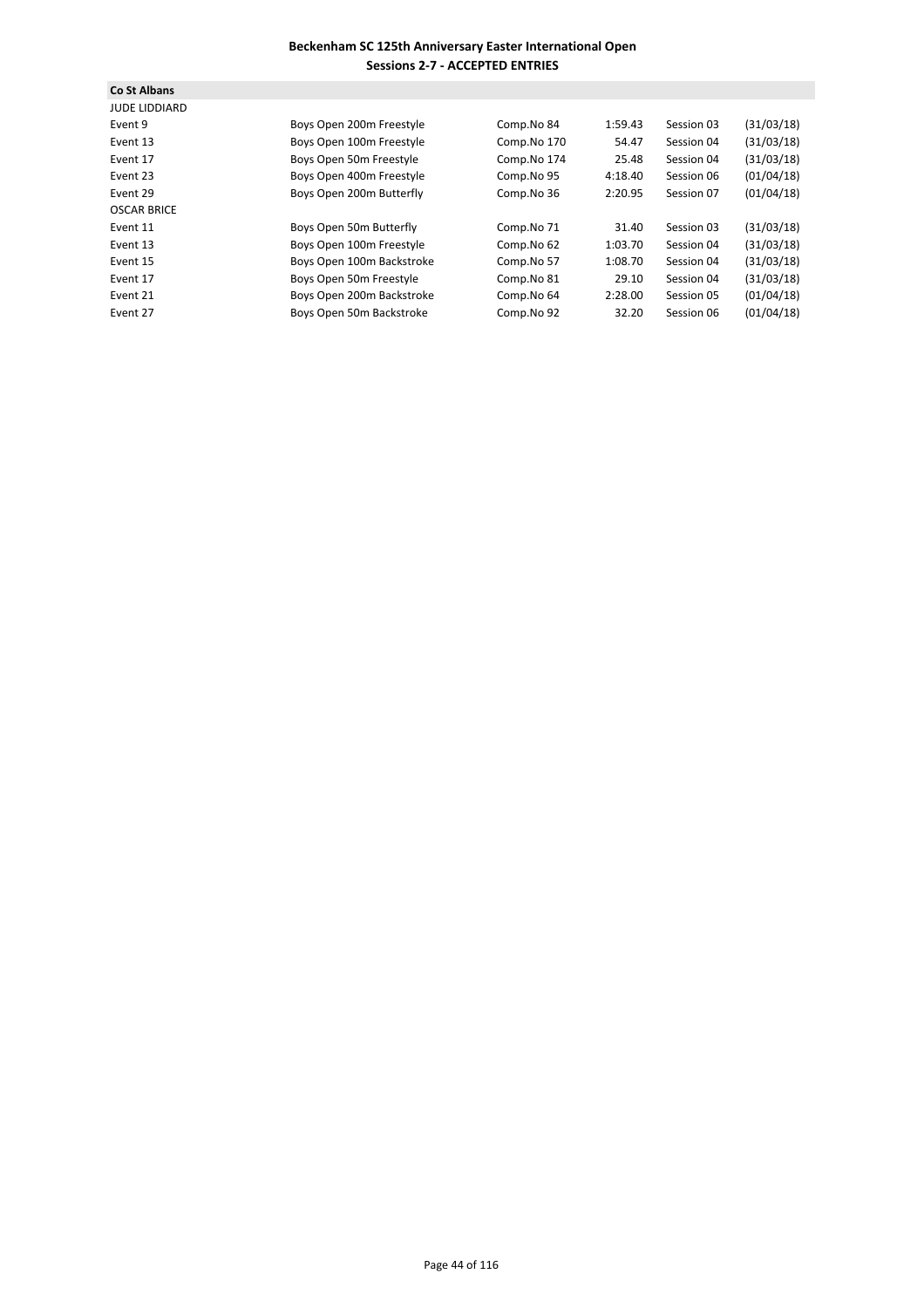| Colchester              |                              |             |         |            |            |
|-------------------------|------------------------------|-------------|---------|------------|------------|
| <b>CHARLOTTE NORMAN</b> |                              |             |         |            |            |
| Event 4                 | Girls Open 200m IM           | Comp.No 47  | 2:36.43 | Session 02 | (31/03/18) |
| Event 6                 | Girls Open 200m Backstroke   | Comp.No 58  | 2:31.29 | Session 02 | (31/03/18) |
| Event 12                | Girls Open 50m Backstroke    | Comp.No 144 | 33.33   | Session 03 | (31/03/18) |
| Event 14                | Girls Open 200m Butterfly    | Comp.No 17  | 2:42.36 | Session 04 | (31/03/18) |
| <b>CIARA WOOKEY</b>     |                              |             |         |            |            |
| Event 4                 | Girls Open 200m IM           | Comp.No 50  | 2:35.70 | Session 02 | (31/03/18) |
| Event 10                | Girls Open 200m Breaststroke | Comp.No 53  | 2:55.60 | Session 03 | (31/03/18) |
| Event 14                | Girls Open 200m Butterfly    | Comp.No 27  | 2:38.80 | Session 04 | (31/03/18) |
| Event 16                | Girls Open 50m Breaststroke  | Comp.No 132 | 36.88   | Session 04 | (31/03/18) |
| <b>OLIVIA NORMAN</b>    |                              |             |         |            |            |
| Event 4                 | Girls Open 200m IM           | Comp.No 96  | 2:24.97 | Session 02 | (31/03/18) |
| Event 6                 | Girls Open 200m Backstroke   | Comp.No 97  | 2:21.40 | Session 02 | (31/03/18) |
| Event 12                | Girls Open 50m Backstroke    | Comp.No 192 | 30.86   | Session 03 | (31/03/18) |
| Event 14                | Girls Open 200m Butterfly    | Comp.No 69  | 2:24.85 | Session 04 | (31/03/18) |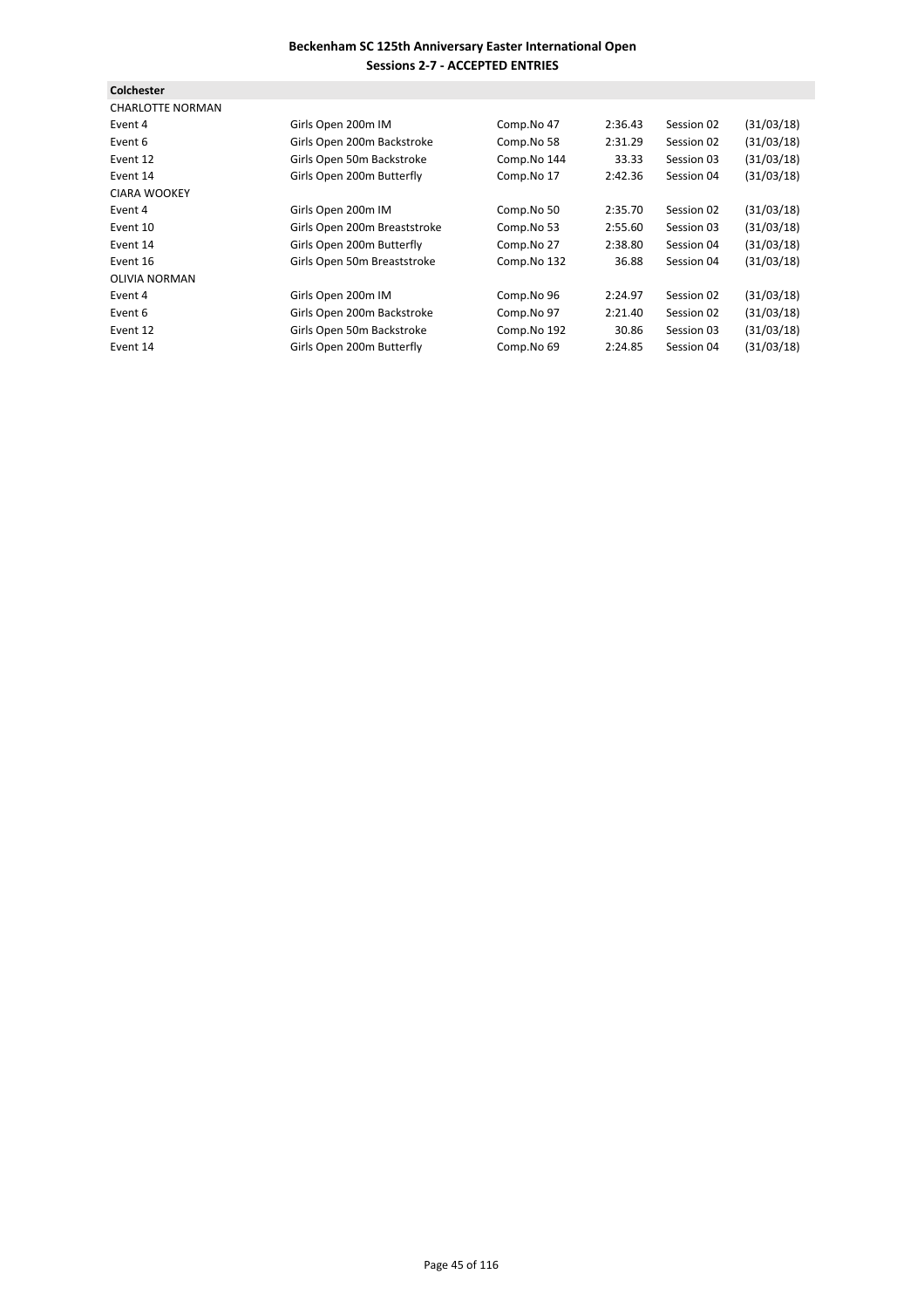| <b>Comans SC</b>        |                              |             |         |            |            |
|-------------------------|------------------------------|-------------|---------|------------|------------|
| <b>ALAN KILCOMMONS</b>  |                              |             |         |            |            |
| Event 7                 | Boys Open 100m Breaststroke  | Comp.No 6   | 1:34.60 | Session 02 | (31/03/18) |
| Event 11                | Boys Open 50m Butterfly      | Comp.No 9   | 38.05   | Session 03 | (31/03/18) |
| Event 17                | Boys Open 50m Freestyle      | Comp.No 11  | 34.80   | Session 04 | (31/03/18) |
| Event 25                | Boys Open 200m Breaststroke  | Comp.No 10  | 3:25.10 | Session 06 | (01/04/18) |
| Event 31                | Boys Open 50m Breaststroke   | Comp.No 12  | 44.50   | Session 07 | (01/04/18) |
| <b>AVA MCFADDEN</b>     |                              |             |         |            |            |
| Event 4                 | Girls Open 200m IM           |             | 2:40.49 | Session 02 | (31/03/18) |
| Event 10                | Girls Open 200m Breaststroke | Comp.No 71  | 2:49.83 | Session 03 | (31/03/18) |
| Event 16                | Girls Open 50m Breaststroke  | Comp.No 144 | 36.46   | Session 04 | (31/03/18) |
| Event 22                | Girls Open 100m Breaststroke | Comp.No 96  | 1:20.27 | Session 05 | (01/04/18) |
| Event 28                | Girls Open 100m Freestyle    |             | 1:09.55 | Session 07 | (01/04/18) |
| Event 32                | Girls Open 50m Freestyle     |             | 32.19   | Session 07 | (01/04/18) |
| <b>CIARA KILCOMMONS</b> |                              |             |         |            |            |
| Event 8                 |                              |             |         | Session 03 | (31/03/18) |
|                         | Girls Open 400m Freestyle    |             | 5:09.52 |            |            |
| Event 12                | Girls Open 50m Backstroke    | Comp.No 46  | 36.90   | Session 03 | (31/03/18) |
| Event 20                | Girls Open 100m Butterfly    | Comp.No 34  | 1:13.98 | Session 05 | (01/04/18) |
| Event 24                | Girls Open 200m Freestyle    |             | 2:27.27 | Session 06 | (01/04/18) |
| Event 30                | Girls Open 100m Backstroke   |             | 1:15.70 | Session 07 | (01/04/18) |
| Event 32                | Girls Open 50m Freestyle     |             | 30.76   | Session 07 | (01/04/18) |
| <b>ELLIE MORAN</b>      |                              |             |         |            |            |
| Event 6                 | Girls Open 200m Backstroke   |             | 2:52.22 | Session 02 | (31/03/18) |
| Event 8                 | Girls Open 400m Freestyle    | Comp.No 20  | 5:09.45 | Session 03 | (31/03/18) |
| Event 12                | Girls Open 50m Backstroke    | Comp.No 35  | 37.37   | Session 03 | (31/03/18) |
| Event 24                | Girls Open 200m Freestyle    | Comp.No 37  | 2:24.92 | Session 06 | (01/04/18) |
| Event 28                | Girls Open 100m Freestyle    | Comp.No 66  | 1:07.52 | Session 07 | (01/04/18) |
| Event 30                | Girls Open 100m Backstroke   | Comp.No 26  | 1:19.42 | Session 07 | (01/04/18) |
| Event 32                | Girls Open 50m Freestyle     | Comp.No 61  | 31.45   | Session 07 | (01/04/18) |
| ELLIE MULRENAN          |                              |             |         |            |            |
| Event 6                 | Girls Open 200m Backstroke   |             | 2:50.92 | Session 02 | (31/03/18) |
| Event 12                | Girls Open 50m Backstroke    |             | 39.30   | Session 03 | (31/03/18) |
| Event 20                | Girls Open 100m Butterfly    | Comp.No 6   | 1:19.05 | Session 05 | (01/04/18) |
| Event 24                | Girls Open 200m Freestyle    |             | 2:32.11 | Session 06 | (01/04/18) |
| Event 28                | Girls Open 100m Freestyle    | Comp.No 42  | 1:10.26 | Session 07 | (01/04/18) |
| Event 30                | Girls Open 100m Backstroke   |             | 1:20.44 | Session 07 | (01/04/18) |
| Event 32                | Girls Open 50m Freestyle     |             | 32.71   | Session 07 | (01/04/18) |
| <b>HOLLIE KILROE</b>    |                              |             |         |            |            |
| Event 6                 | Girls Open 200m Backstroke   |             | 2:59.60 | Session 02 | (31/03/18) |
| Event 12                | Girls Open 50m Backstroke    | Comp.No 20  | 39.60   | Session 03 | (31/03/18) |
| Event 30                | Girls Open 100m Backstroke   |             | 1:23.60 | Session 07 | (01/04/18) |
| Event 32                | Girls Open 50m Freestyle     |             | 34.64   | Session 07 | (01/04/18) |
| <b>JESSICA GANNON</b>   |                              |             |         |            |            |
| Event 12                | Girls Open 50m Backstroke    | Comp.No 65  | 35.96   | Session 03 | (31/03/18) |
| Event 14                | Girls Open 200m Butterfly    | Comp.No 48  |         | Session 04 | (31/03/18) |
|                         | Girls Open 100m Butterfly    | Comp.No 92  | 2:30.99 |            | (01/04/18) |
| Event 20                |                              |             | 1:07.74 | Session 05 |            |
| Event 26                | Girls Open 50m Butterfly     | Comp.No 87  | 33.21   | Session 06 | (01/04/18) |
| Event 28                | Girls Open 100m Freestyle    | Comp.No 134 | 1:03.49 | Session 07 | (01/04/18) |
| Event 32                | Girls Open 50m Freestyle     | Comp.No 80  | 30.43   | Session 07 | (01/04/18) |
| <b>KELIS CURRAN</b>     |                              |             |         |            |            |
| Event 6                 | Girls Open 200m Backstroke   | Comp.No 24  | 2:43.36 | Session 02 | (31/03/18) |
| Event 12                | Girls Open 50m Backstroke    | Comp.No 41  | 36.93   | Session 03 | (31/03/18) |
| Event 14                | Girls Open 200m Butterfly    | Comp.No 23  | 2:41.43 | Session 04 | (31/03/18) |
| Event 20                | Girls Open 100m Butterfly    | Comp.No 53  | 1:11.53 | Session 05 | (01/04/18) |
| Event 24                | Girls Open 200m Freestyle    |             | 2:27.01 | Session 06 | (01/04/18) |
| Event 26                | Girls Open 50m Butterfly     | Comp.No 110 | 32.45   | Session 06 | (01/04/18) |
| Event 30                | Girls Open 100m Backstroke   | Comp.No 38  | 1:17.19 | Session 07 | (01/04/18) |
| Event 32                | Girls Open 50m Freestyle     | Comp.No 44  | 32.02   | Session 07 | (01/04/18) |
| LILY MULRENAN           |                              |             |         |            |            |
| Event 12                | Girls Open 50m Backstroke    | Comp.No 12  | 40.80   | Session 03 | (31/03/18) |
| Event 26                | Girls Open 50m Butterfly     | Comp.No 15  | 38.50   | Session 06 | (01/04/18) |
| Event 28                | Girls Open 100m Freestyle    | Comp.No 16  | 1:14.90 | Session 07 | (01/04/18) |
| Event 32                | Girls Open 50m Freestyle     | Comp.No 11  | 35.05   | Session 07 | (01/04/18) |
| PHILIP DUDA             |                              |             |         |            |            |
| Event 9                 | Boys Open 200m Freestyle     | Comp.No 35  | 2:16.07 | Session 03 | (31/03/18) |
| Event 13                | Boys Open 100m Freestyle     | Comp.No 68  | 1:03.03 | Session 04 | (31/03/18) |
| Event 15                | Boys Open 100m Backstroke    | Comp.No 38  | 1:12.96 | Session 04 | (31/03/18) |
| Event 17                | Boys Open 50m Freestyle      | Comp.No 72  | 29.64   | Session 04 | (31/03/18) |
|                         |                              |             |         |            |            |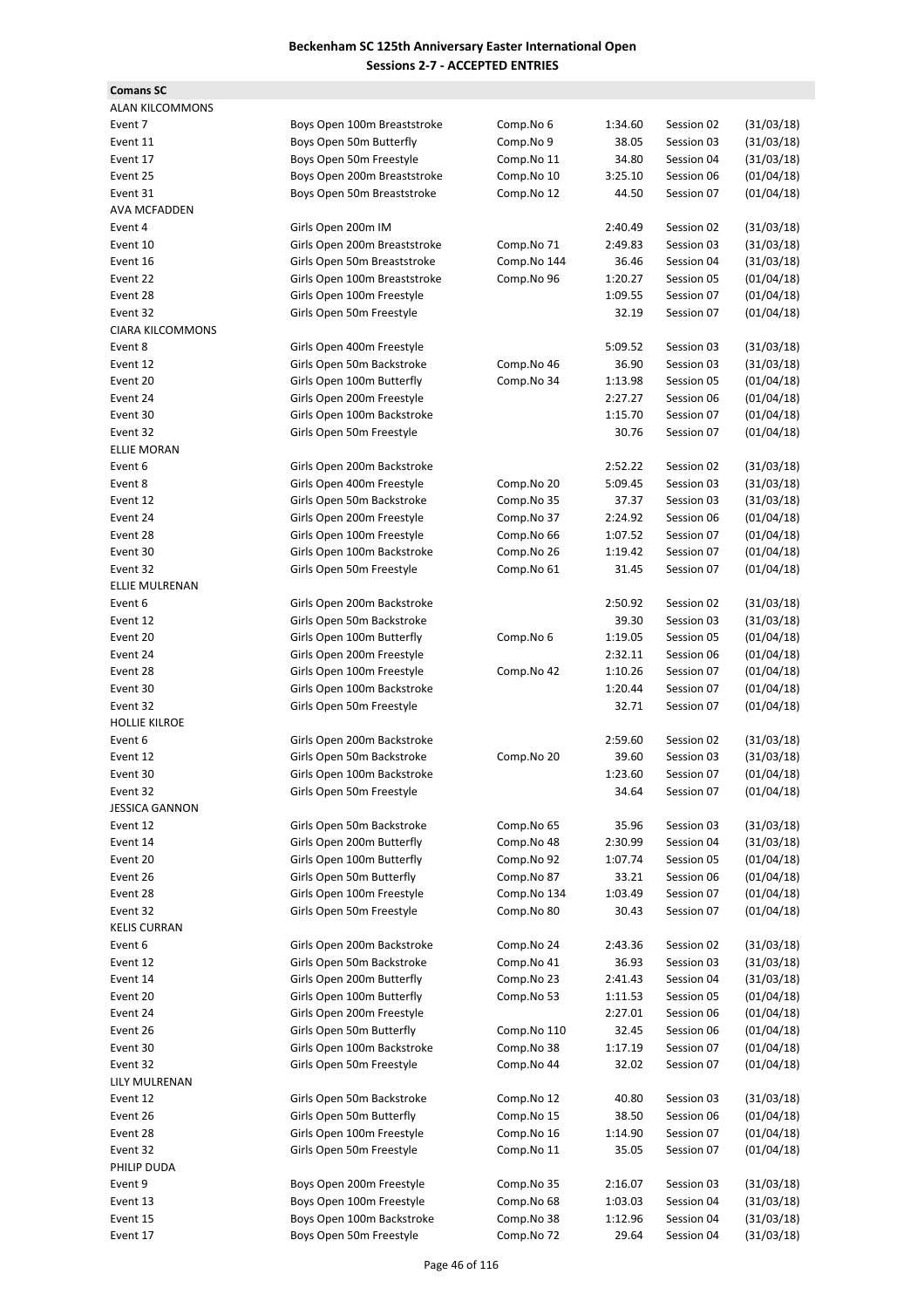| Event 21              | Boys Open 200m Backstroke  | Comp.No 30 | 2:43.08 | Session 05 | (01/04/18) |
|-----------------------|----------------------------|------------|---------|------------|------------|
| Event 23              | Boys Open 400m Freestyle   | Comp.No 50 | 4:44.17 | Session 06 | (01/04/18) |
| Event 27              | Boys Open 50m Backstroke   | Comp.No 61 | 34.28   | Session 06 | (01/04/18) |
| <b>SINEAD FREEMAN</b> |                            |            |         |            |            |
| Event 6               | Girls Open 200m Backstroke | Comp.No 1  | 3:10.94 | Session 02 | (31/03/18) |
| Event 8               | Girls Open 400m Freestyle  | Comp.No 1  | 5:52.64 | Session 03 | (31/03/18) |
| Event 12              | Girls Open 50m Backstroke  | Comp.No 1  | 42.90   | Session 03 | (31/03/18) |
| Event 24              | Girls Open 200m Freestyle  | Comp.No 2  | 2:50.96 | Session 06 | (01/04/18) |
| Event 26              | Girls Open 50m Butterfly   | Comp.No 2  | 40.60   | Session 06 | (01/04/18) |
| Event 28              | Girls Open 100m Freestyle  | Comp.No 2  | 1:18.72 | Session 07 | (01/04/18) |
| Event 30              | Girls Open 100m Backstroke | Comp.No 4  | 1:28.70 | Session 07 | (01/04/18) |
|                       |                            |            |         |            |            |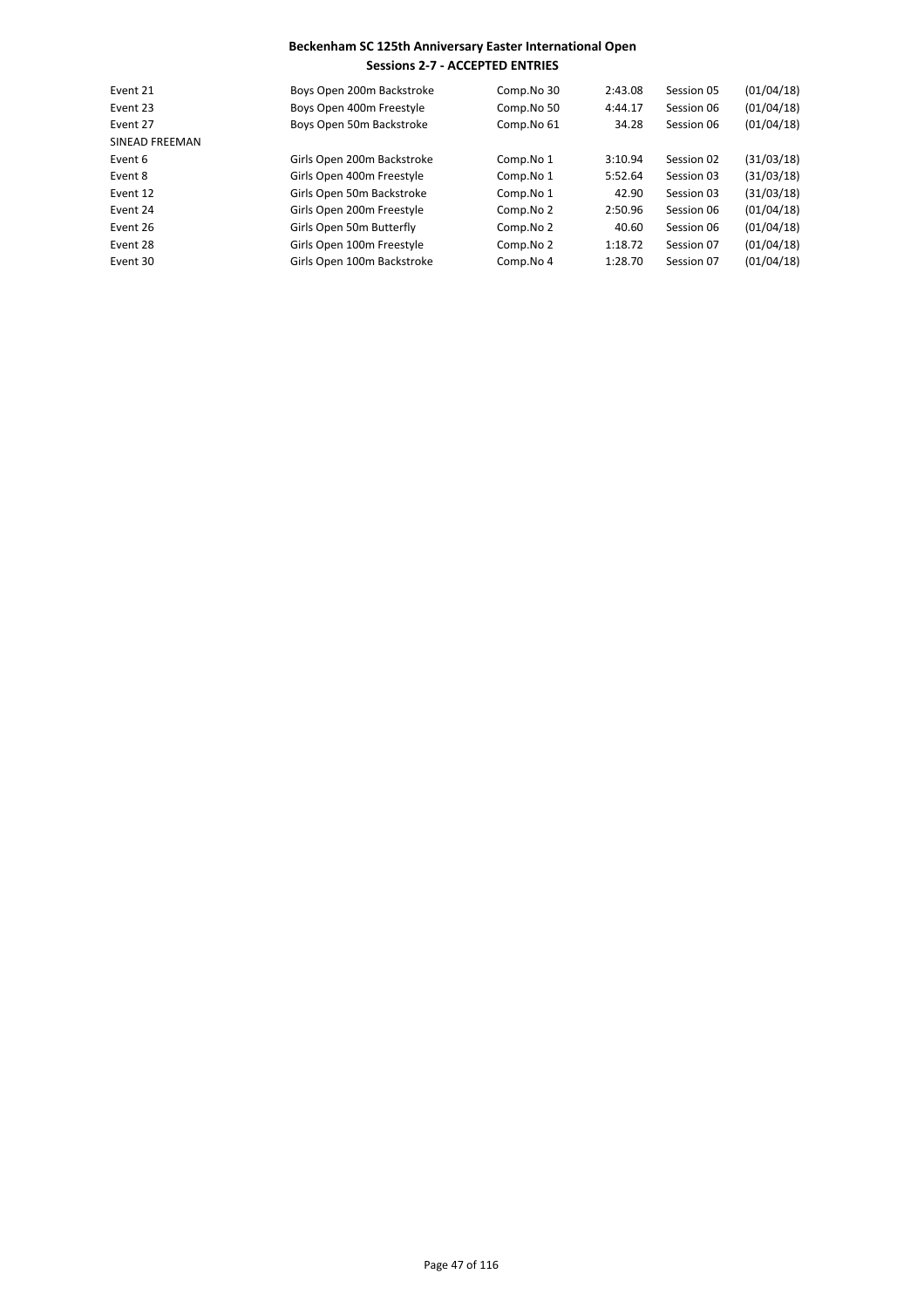| <b>ABBY JACKSON</b>         |                              |             |         |            |            |
|-----------------------------|------------------------------|-------------|---------|------------|------------|
| Event 20                    | Girls Open 100m Butterfly    | Comp.No 113 | 1:02.95 | Session 05 | (01/04/18) |
| Event 24                    | Girls Open 200m Freestyle    | Comp.No 89  | 2:10.08 | Session 06 | (01/04/18) |
| Event 26                    | Girls Open 50m Butterfly     | Comp.No 202 | 28.55   | Session 06 | (01/04/18) |
| Event 28                    | Girls Open 100m Freestyle    | Comp.No 180 | 1:00.53 | Session 07 | (01/04/18) |
| ALI NAYEBI                  |                              |             |         |            |            |
| Event 5                     | Boys Open 100m Butterfly     | Comp.No 9   | 1:17.70 | Session 02 | (31/03/18) |
| Event 7                     | Boys Open 100m Breaststroke  | Comp.No 12  | 1:32.50 | Session 02 | (31/03/18) |
| Event 25                    | Boys Open 200m Breaststroke  | Comp.No 11  | 3:22.40 | Session 06 | (01/04/18) |
| Event 27                    | Boys Open 50m Backstroke     | Comp.No 23  | 37.70   | Session 06 | (01/04/18) |
| Event 29                    |                              |             | 2:59.41 | Session 07 | (01/04/18) |
|                             | Boys Open 200m Butterfly     | Comp.No 2   |         |            |            |
| Event 31                    | Boys Open 50m Breaststroke   | Comp.No 24  | 42.20   | Session 07 | (01/04/18) |
| <b>BROOKE MICKEL</b>        |                              |             |         |            |            |
| Event 20                    | Girls Open 100m Butterfly    | Comp.No 26  | 1:14.70 | Session 05 | (01/04/18) |
| Event 26                    | Girls Open 50m Butterfly     | Comp.No 82  | 33.32   | Session 06 | (01/04/18) |
| <b>CAMERON WRAPSON</b>      |                              |             |         |            |            |
| Event 9                     | Boys Open 200m Freestyle     | Comp.No 6   | 2:35.30 | Session 03 | (31/03/18) |
| Event 11                    | Boys Open 50m Butterfly      | Comp.No 28  | 35.00   | Session 03 | (31/03/18) |
| Event 13                    | Boys Open 100m Freestyle     | Comp.No 37  | 1:08.60 | Session 04 | (31/03/18) |
| Event 15                    | Boys Open 100m Backstroke    | Comp.No 22  | 1:17.80 | Session 04 | (31/03/18) |
| <b>DAISY GILDER</b>         |                              |             |         |            |            |
| Event 24                    | Girls Open 200m Freestyle    | Comp.No 64  | 2:15.10 | Session 06 | (01/04/18) |
| <b>DOMINIK STRBA</b>        |                              |             |         |            |            |
| Event 3                     | Boys Open 400m IM            | Comp.No 55  | 5:03.70 | Session 02 | (31/03/18) |
| Event 5                     | Boys Open 100m Butterfly     | Comp.No 68  | 1:04.60 | Session 02 | (31/03/18) |
| <b>FRANKIE PHILLIPS</b>     |                              |             |         |            |            |
|                             |                              |             |         |            |            |
| Event 16                    | Girls Open 50m Breaststroke  | Comp.No 150 | 36.05   | Session 04 | (31/03/18) |
| Event 22                    | Girls Open 100m Breaststroke | Comp.No 67  | 1:23.66 | Session 05 | (01/04/18) |
| <b>GEORGE HOPKINS</b>       |                              |             |         |            |            |
| Event 7                     | Boys Open 100m Breaststroke  | Comp.No 130 | 1:07.21 | Session 02 | (31/03/18) |
| Event 25                    | Boys Open 200m Breaststroke  | Comp.No 86  | 2:32.29 | Session 06 | (01/04/18) |
| Event 31                    | Boys Open 50m Breaststroke   | Comp.No 146 | 29.73   | Session 07 | (01/04/18) |
| <b>ISABELLA ROSE BERLIN</b> |                              |             |         |            |            |
| Event 4                     | Girls Open 200m IM           | Comp.No 75  | 2:30.50 | Session 02 | (31/03/18) |
| Event 10                    | Girls Open 200m Breaststroke | Comp.No 87  | 2:44.80 | Session 03 | (31/03/18) |
| Event 16                    | Girls Open 50m Breaststroke  | Comp.No 172 | 33.77   | Session 04 | (31/03/18) |
| Event 22                    | Girls Open 100m Breaststroke | Comp.No 125 | 1:16.40 | Session 05 | (01/04/18) |
| Event 26                    | Girls Open 50m Butterfly     | Comp.No 181 | 30.14   | Session 06 | (01/04/18) |
| <b>JAMIE SCUTT</b>          |                              |             |         |            |            |
| Event 7                     | Boys Open 100m Breaststroke  | Comp.No 97  | 1:12.70 | Session 02 | (31/03/18) |
| <b>KATIE FOSS</b>           |                              |             |         |            |            |
|                             | Girls Open 50m Breaststroke  |             |         |            |            |
| Event 16                    |                              | Comp.No 18  | 43.00   | Session 04 | (31/03/18) |
| Event 22                    | Girls Open 100m Breaststroke | Comp.No 7   | 1:35.55 | Session 05 | (01/04/18) |
| KEIRA NARRAWAY              |                              |             |         |            |            |
| Event 4                     | Girls Open 200m IM           | Comp.No 45  | 2:36.50 | Session 02 | (31/03/18) |
| Event 8                     | Girls Open 400m Freestyle    | Comp.No 44  | 4:48.20 | Session 03 | (31/03/18) |
| Event 24                    | Girls Open 200m Freestyle    | Comp.No 61  | 2:15.70 | Session 06 | (01/04/18) |
| Event 28                    | Girls Open 100m Freestyle    | Comp.No 137 | 1:03.31 | Session 07 | (01/04/18) |
| Event 32                    | Girls Open 50m Freestyle     | Comp.No 106 | 29.81   | Session 07 | (01/04/18) |
| <b>MARTIN SCHOFIELD</b>     |                              |             |         |            |            |
| Event 5                     | Boys Open 100m Butterfly     | Comp.No 97  | 1:00.30 | Session 02 | (31/03/18) |
| Event 11                    | Boys Open 50m Butterfly      | Comp.No 144 | 27.43   | Session 03 | (31/03/18) |
| Event 17                    | Boys Open 50m Freestyle      | Comp.No 172 | 25.53   | Session 04 | (31/03/18) |
| MILES LEACHMAN              |                              |             |         |            |            |
| Event 7                     | Boys Open 100m Breaststroke  | Comp.No 24  | 1:23.52 | Session 02 | (31/03/18) |
| Event 31                    | Boys Open 50m Breaststroke   | Comp.No 55  | 37.60   | Session 07 | (01/04/18) |
|                             |                              |             |         |            |            |
| NATHANIEL SHONUBI           |                              |             |         |            |            |
| Event 11                    | Boys Open 50m Butterfly      | Comp.No 35  | 33.95   | Session 03 | (31/03/18) |
| Event 17                    | Boys Open 50m Freestyle      | Comp.No 40  | 31.99   | Session 04 | (31/03/18) |
| Event 27                    | Boys Open 50m Backstroke     | Comp.No 39  | 35.80   | Session 06 | (01/04/18) |
| Event 31                    | Boys Open 50m Breaststroke   | Comp.No 32  | 39.50   | Session 07 | (01/04/18) |
| NICOL STRBA                 |                              |             |         |            |            |
| Event 4                     | Girls Open 200m IM           | Comp.No 5   | 3:09.70 | Session 02 | (31/03/18) |
| Event 6                     | Girls Open 200m Backstroke   | Comp.No 6   | 3:06.90 | Session 02 | (31/03/18) |
| Event 8                     | Girls Open 400m Freestyle    | Comp.No 4   | 5:50.80 | Session 03 | (31/03/18) |
| OREN JONES                  |                              |             |         |            |            |
| Event 11                    | Boys Open 50m Butterfly      | Comp.No 8   | 38.06   | Session 03 | (31/03/18) |
|                             |                              |             |         |            |            |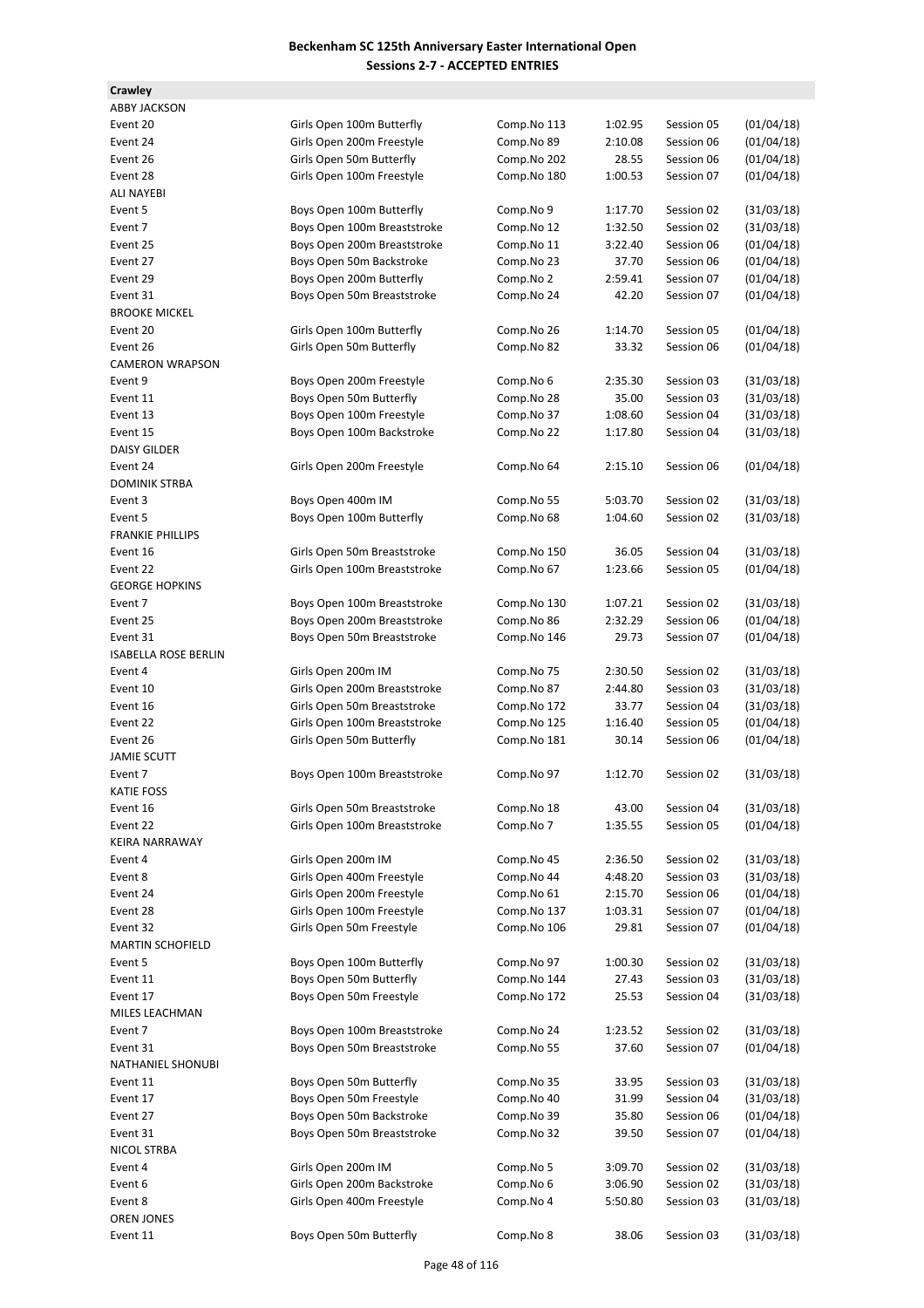| Event 17               | Boys Open 50m Freestyle      | Comp.No 26  | 33.20   | Session 04 | (31/03/18) |
|------------------------|------------------------------|-------------|---------|------------|------------|
| Event 27               | Boys Open 50m Backstroke     | Comp.No 16  | 39.30   | Session 06 | (01/04/18) |
| <b>RUBY JAMIESON</b>   |                              |             |         |            |            |
| Event 28               | Girls Open 100m Freestyle    | Comp.No 118 | 1:04.00 | Session 07 | (01/04/18) |
| <b>SAMUEL MURRAY</b>   |                              |             |         |            |            |
| Event 15               | Boys Open 100m Backstroke    | Comp.No 92  | 1:04.00 | Session 04 | (31/03/18) |
| Event 21               | Boys Open 200m Backstroke    | Comp.No 99  | 2:16.50 | Session 05 | (01/04/18) |
| Event 23               | Boys Open 400m Freestyle     | Comp.No 89  | 4:21.10 | Session 06 | (01/04/18) |
| SOPHY CROYDON-KEMPSTER |                              |             |         |            |            |
| Event 22               | Girls Open 100m Breaststroke | Comp.No 107 | 1:18.90 | Session 05 | (01/04/18) |
| YASMIN JONES           |                              |             |         |            |            |
| Event 14               | Girls Open 200m Butterfly    | Comp.No 8   | 2:51.40 | Session 04 | (31/03/18) |
| Event 20               | Girls Open 100m Butterfly    | Comp.No 19  | 1:15.80 | Session 05 | (01/04/18) |
| Event 26               | Girls Open 50m Butterfly     | Comp.No 59  | 34.20   | Session 06 | (01/04/18) |
| Event 28               | Girls Open 100m Freestyle    | Comp.No 45  | 1:10.00 | Session 07 | (01/04/18) |
| Event 32               | Girls Open 50m Freestyle     | Comp.No 47  | 32.00   | Session 07 | (01/04/18) |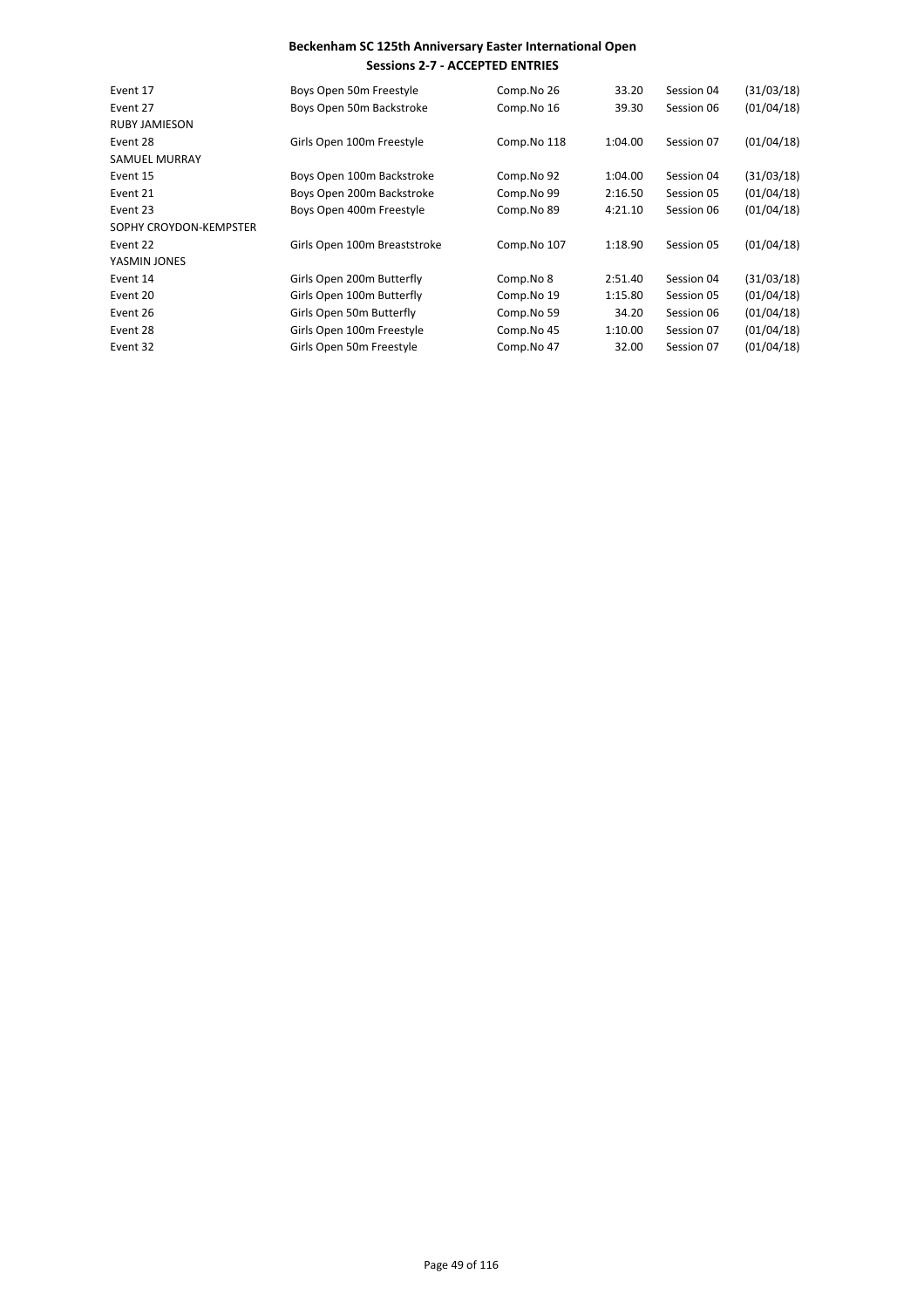| <b>Darlington</b>          |                              |             |         |            |            |
|----------------------------|------------------------------|-------------|---------|------------|------------|
| <b>EMILY BURRELL</b>       |                              |             |         |            |            |
| Event 12                   | Girls Open 50m Backstroke    | Comp.No 16  | 39.70   | Session 03 | (31/03/18) |
| Event 32                   | Girls Open 50m Freestyle     | Comp.No 24  | 33.30   | Session 07 | (01/04/18) |
| <b>ISABELLE STEPHENSON</b> |                              |             |         |            |            |
| Event 12                   | Girls Open 50m Backstroke    | Comp.No 72  | 35.78   | Session 03 | (31/03/18) |
| Event 16                   | Girls Open 50m Breaststroke  | Comp.No 55  | 40.81   | Session 04 | (31/03/18) |
| <b>JACOB WILLSON</b>       |                              |             |         |            |            |
| Event 7                    | Boys Open 100m Breaststroke  | Comp.No 104 | 1:12.20 | Session 02 | (31/03/18) |
| Event 11                   | Boys Open 50m Butterfly      | Comp.No 84  | 30.22   | Session 03 | (31/03/18) |
| Event 17                   | Boys Open 50m Freestyle      | Comp.No 112 | 28.02   | Session 04 | (31/03/18) |
| Event 25                   | Boys Open 200m Breaststroke  | Comp.No 73  | 2:36.40 | Session 06 | (01/04/18) |
| Event 31                   | Boys Open 50m Breaststroke   | Comp.No 129 | 32.69   | Session 07 | (01/04/18) |
| <b>MOLLY MOONEY</b>        |                              |             |         |            |            |
| Event 10                   | Girls Open 200m Breaststroke | Comp.No 67  | 2:51.10 | Session 03 | (31/03/18) |
| Event 16                   | Girls Open 50m Breaststroke  | Comp.No 125 | 37.40   | Session 04 | (31/03/18) |
| Event 22                   | Girls Open 100m Breaststroke | Comp.No 99  | 1:20.10 | Session 05 | (01/04/18) |
| Event 26                   | Girls Open 50m Butterfly     | Comp.No 114 | 32.40   | Session 06 | (01/04/18) |
| <b>OLIVER CARR</b>         |                              |             |         |            |            |
| Event 11                   | Boys Open 50m Butterfly      | Comp.No 61  | 32.30   | Session 03 | (31/03/18) |
| Event 13                   | Boys Open 100m Freestyle     | Comp.No 89  | 1:01.19 | Session 04 | (31/03/18) |
| Event 17                   | Boys Open 50m Freestyle      | Comp.No 129 | 27.64   | Session 04 | (31/03/18) |
| Event 31                   | Boys Open 50m Breaststroke   | Comp.No 56  | 37.60   | Session 07 | (01/04/18) |
| <b>RICHARD MURRAY</b>      |                              |             |         |            |            |
| Event 3                    | Boys Open 400m IM            | Comp.No 42  | 5:15.52 | Session 02 | (31/03/18) |
| Event 23                   | Boys Open 400m Freestyle     | Comp.No 86  | 4:23.60 | Session 06 | (01/04/18) |
| Event 27                   | Boys Open 50m Backstroke     | Comp.No 112 | 30.90   | Session 06 | (01/04/18) |
| Event 29                   | Boys Open 200m Butterfly     | Comp.No 39  | 2:19.70 | Session 07 | (01/04/18) |
| Event 31                   | Boys Open 50m Breaststroke   | Comp.No 106 | 34.00   | Session 07 | (01/04/18) |
| <b>RUBY DIMENT</b>         |                              |             |         |            |            |
| Event 24                   | Girls Open 200m Freestyle    | Comp.No 6   | 2:48.50 | Session 06 | (01/04/18) |
| Event 26                   | Girls Open 50m Butterfly     | Comp.No 14  | 38.52   | Session 06 | (01/04/18) |
| Event 28                   | Girls Open 100m Freestyle    | Comp.No 10  | 1:17.42 | Session 07 | (01/04/18) |
| Event 32                   | Girls Open 50m Freestyle     | Comp.No 13  | 34.90   | Session 07 | (01/04/18) |
| <b>SAM BEUKENHOLDT</b>     |                              |             |         |            |            |
| Event 17                   | Boys Open 50m Freestyle      | Comp.No 12  | 34.50   | Session 04 | (31/03/18) |
| WILLIAM BEUKENHOLDT        |                              |             |         |            |            |
| Event 7                    | Boys Open 100m Breaststroke  | Comp.No 107 | 1:11.50 | Session 02 | (31/03/18) |
| Event 13                   | Boys Open 100m Freestyle     | Comp.No 155 | 55.40   | Session 04 | (31/03/18) |
| Event 17                   | Boys Open 50m Freestyle      | Comp.No 173 | 25.50   | Session 04 | (31/03/18) |
| Event 27                   | Boys Open 50m Backstroke     | Comp.No 136 | 29.60   | Session 06 | (01/04/18) |
| Event 31                   | Boys Open 50m Breaststroke   | Comp.No 132 | 32.40   | Session 07 | (01/04/18) |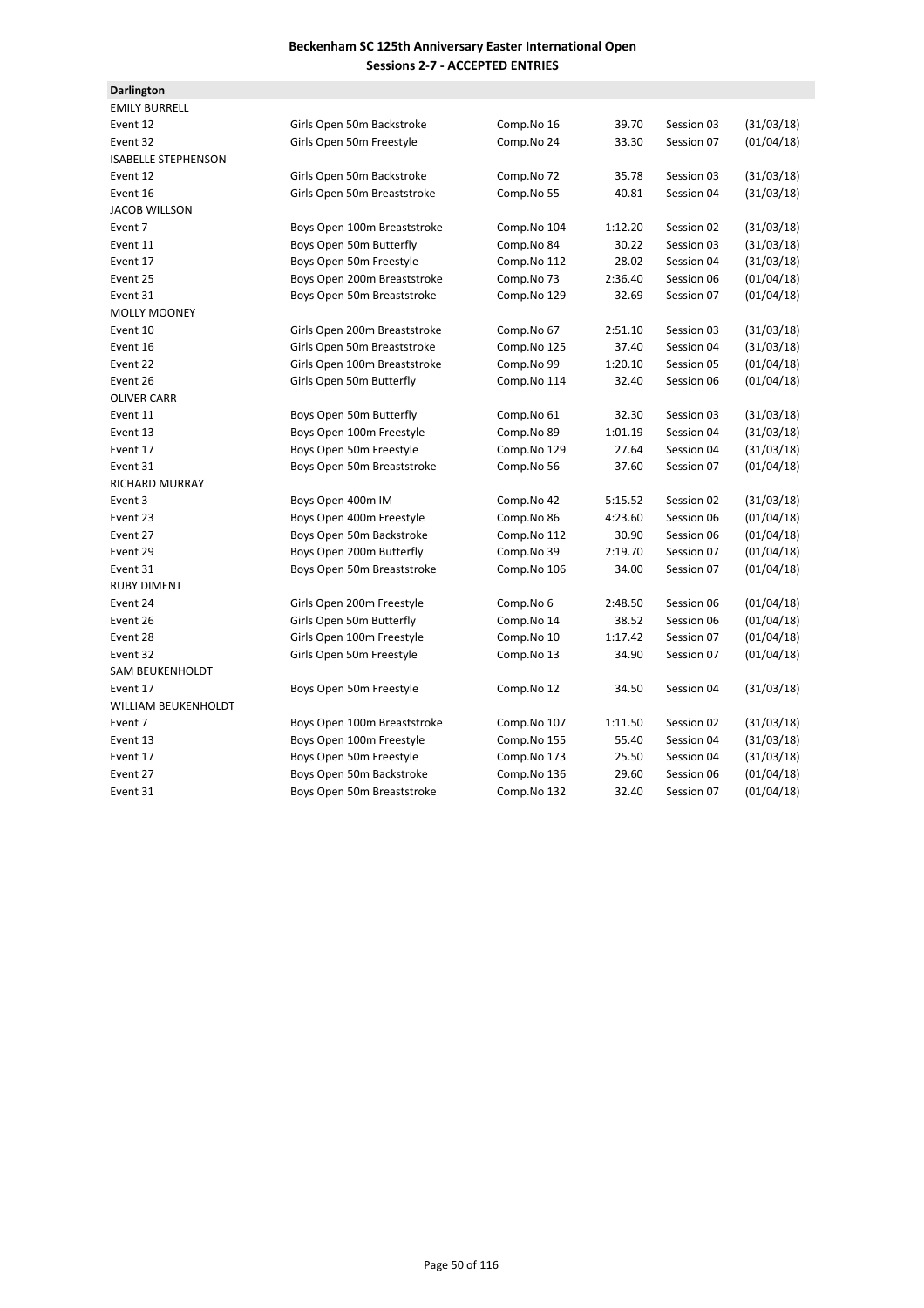| <b>Dartford</b>     |                          |             |         |            |            |
|---------------------|--------------------------|-------------|---------|------------|------------|
| <b>JAMES ANGELL</b> |                          |             |         |            |            |
| Event 5             | Boys Open 100m Butterfly | Comp.No 60  | 1:05.70 | Session 02 | (31/03/18) |
| Event 11            | Boys Open 50m Butterfly  | Comp.No 125 | 28.81   | Session 03 | (31/03/18) |
| Event 13            | Boys Open 100m Freestyle | Comp.No 125 | 58.70   | Session 04 | (31/03/18) |
| Event 17            | Boys Open 50m Freestyle  | Comp.No 160 | 26.24   | Session 04 | (31/03/18) |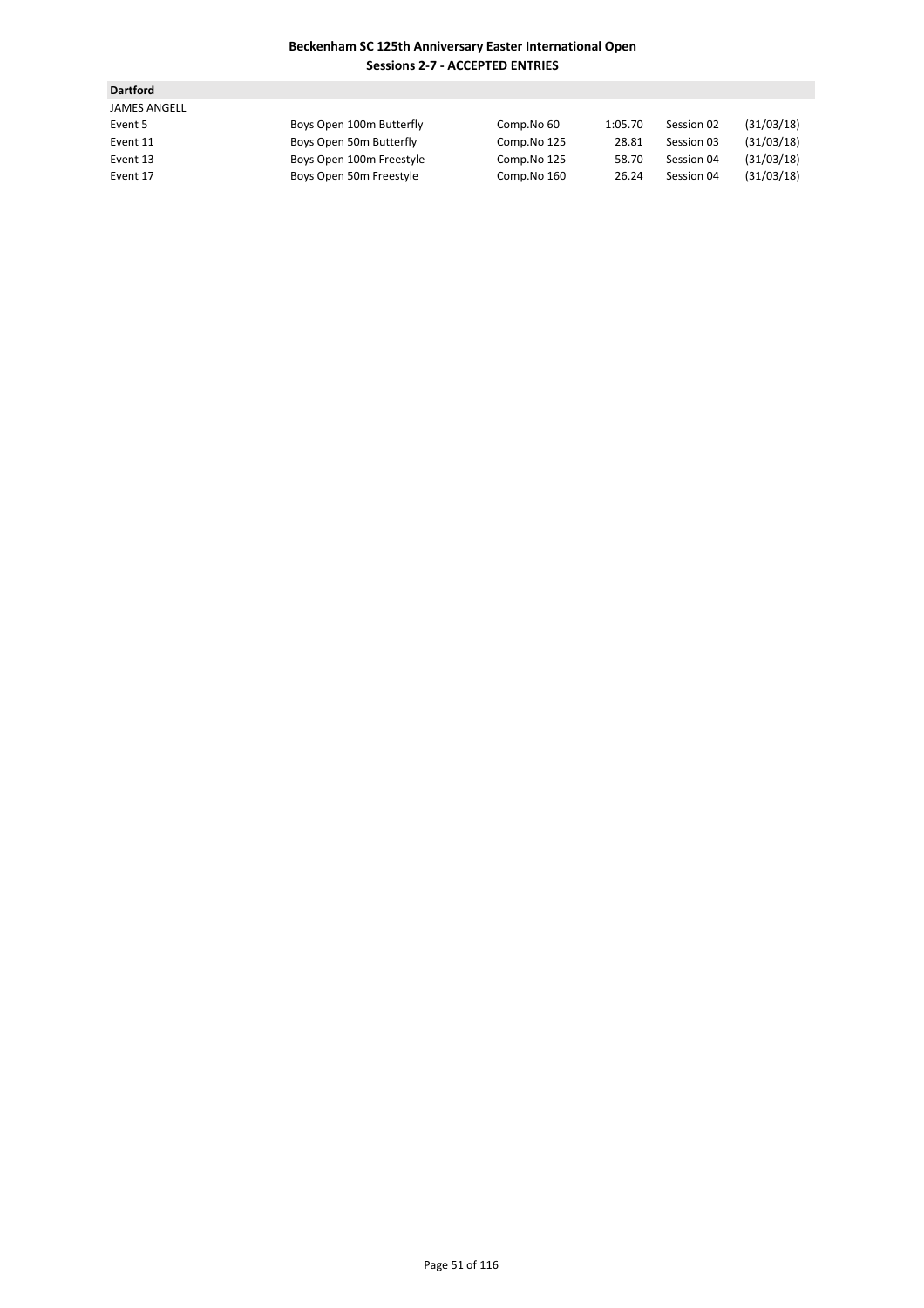| <b>Dover Life</b>       |                             |             |         |            |            |
|-------------------------|-----------------------------|-------------|---------|------------|------------|
| <b>DANIEL GRUNSELL</b>  |                             |             |         |            |            |
| Event 17                | Boys Open 50m Freestyle     | Comp.No 102 | 28.30   | Session 04 | (31/03/18) |
| Event 27                | Boys Open 50m Backstroke    | Comp.No 76  | 33.20   | Session 06 | (01/04/18) |
| <b>EMILY-ROSE EVANS</b> |                             |             |         |            |            |
| Event 26                | Girls Open 50m Butterfly    | Comp.No 22  | 37.60   | Session 06 | (01/04/18) |
| Event 28                | Girls Open 100m Freestyle   | Comp.No 3   | 1:18.70 | Session 07 | (01/04/18) |
| Event 32                | Girls Open 50m Freestyle    | Comp.No 10  | 35.20   | Session 07 | (01/04/18) |
| <b>MOLLY LOWN</b>       |                             |             |         |            |            |
| Event 16                | Girls Open 50m Breaststroke | Comp.No 49  | 41.10   | Session 04 | (31/03/18) |
| <b>TOM FISHER</b>       |                             |             |         |            |            |
| Event 13                | Boys Open 100m Freestyle    | Comp.No 135 | 57.90   | Session 04 | (31/03/18) |
| Event 17                | Boys Open 50m Freestyle     | Comp.No 150 | 26.70   | Session 04 | (31/03/18) |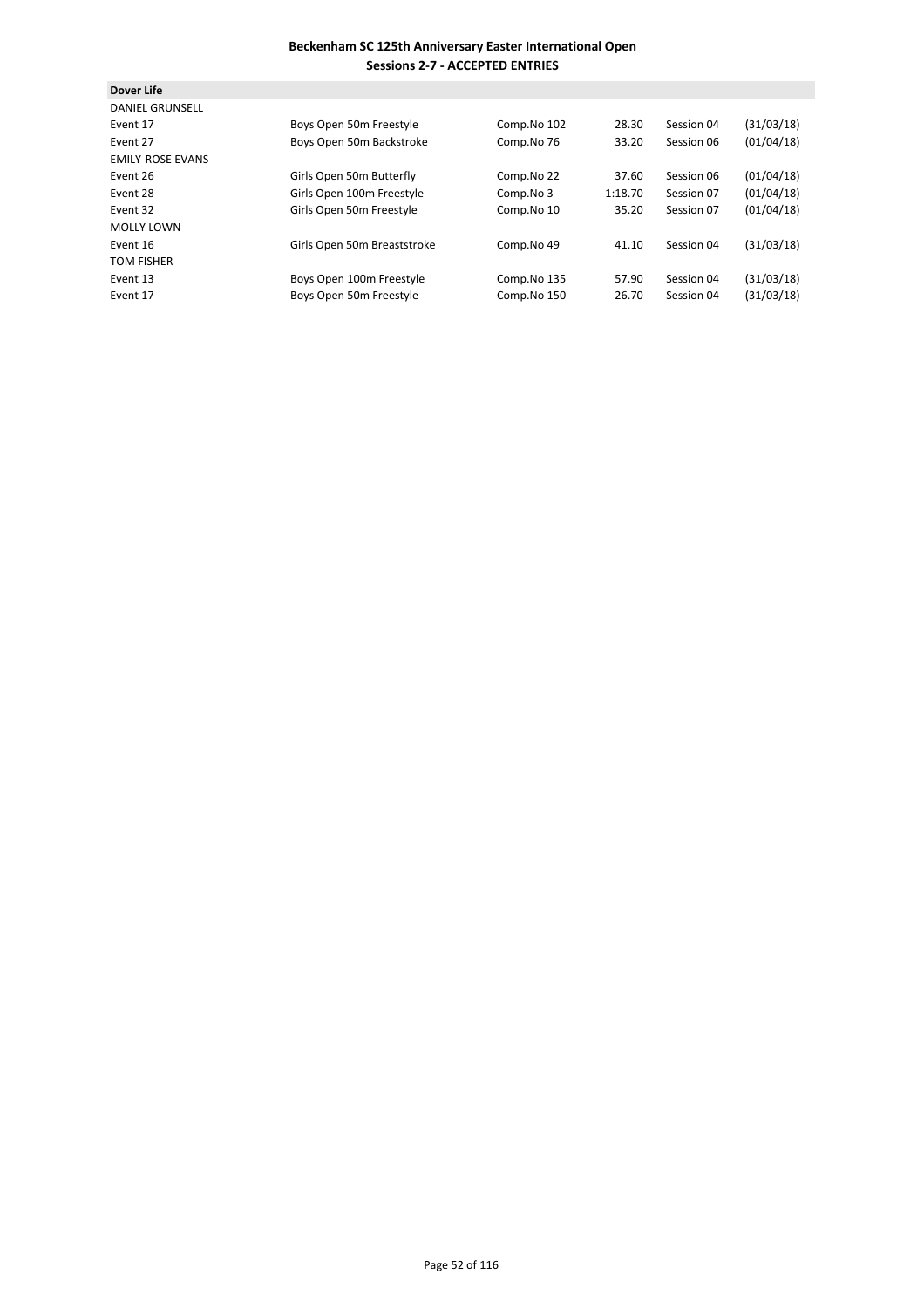**DunmowAtlant**

| <b>CHLOE MOLONEY</b>      |                             |             |         |            |            |
|---------------------------|-----------------------------|-------------|---------|------------|------------|
| Event 8                   | Girls Open 400m Freestyle   | Comp.No 71  | 4:39.00 | Session 03 | (31/03/18) |
| Event 24                  | Girls Open 200m Freestyle   | Comp.No 66  | 2:15.10 | Session 06 | (01/04/18) |
| Event 30                  | Girls Open 100m Backstroke  | Comp.No 89  | 1:10.40 | Session 07 | (01/04/18) |
| Event 32                  | Girls Open 50m Freestyle    | Comp.No 154 | 28.85   | Session 07 | (01/04/18) |
| <b>DAMON ELLIOTT</b>      |                             |             |         |            |            |
| Event 11                  | Boys Open 50m Butterfly     | Comp.No 114 | 29.20   | Session 03 | (31/03/18) |
| Event 13                  | Boys Open 100m Freestyle    | Comp.No 105 | 59.95   | Session 04 | (31/03/18) |
| Event 17                  | Boys Open 50m Freestyle     | Comp.No 132 | 27.50   | Session 04 | (31/03/18) |
| Event 31                  | Boys Open 50m Breaststroke  | Comp.No 91  | 34.90   | Session 07 | (01/04/18) |
| <b>ELLIE RUNNALLS</b>     |                             |             |         |            |            |
| Event 8                   | Girls Open 400m Freestyle   | Comp.No 51  | 4:44.16 | Session 03 | (31/03/18) |
| Event 18                  | Girls Open 400m IM          | Comp.No 52  | 5:28.50 | Session 05 | (01/04/18) |
| <b>JACK RICHARDSON</b>    |                             |             |         |            |            |
| Event 7                   | Boys Open 100m Breaststroke | Comp.No 60  | 1:16.62 | Session 02 | (31/03/18) |
| Event 15                  | Boys Open 100m Backstroke   | Comp.No 69  | 1:07.00 | Session 04 | (31/03/18) |
| Event 17                  | Boys Open 50m Freestyle     | Comp.No 135 | 27.40   | Session 04 | (31/03/18) |
| Event 21                  | Boys Open 200m Backstroke   | Comp.No 70  | 2:26.00 | Session 05 | (01/04/18) |
| Event 27                  | Boys Open 50m Backstroke    | Comp.No 115 | 30.80   | Session 06 | (01/04/18) |
| Event 31                  | Boys Open 50m Breaststroke  | Comp.No 93  | 34.70   | Session 07 | (01/04/18) |
| <b>JOHN BOYLE</b>         |                             |             |         |            |            |
| Event 15                  | Boys Open 100m Backstroke   | Comp.No 107 | 1:02.80 | Session 04 | (31/03/18) |
| Event 27                  | Boys Open 50m Backstroke    | Comp.No 146 | 29.22   | Session 06 | (01/04/18) |
| <b>JOSHUA SMITH</b>       |                             |             |         |            |            |
| Event 11                  | Boys Open 50m Butterfly     | Comp.No 157 | 27.11   | Session 03 | (31/03/18) |
| Event 13                  | Boys Open 100m Freestyle    | Comp.No 163 | 54.92   | Session 04 | (31/03/18) |
| Event 15                  | Boys Open 100m Backstroke   | Comp.No 123 | 1:00.30 | Session 04 | (31/03/18) |
| Event 27                  | Boys Open 50m Backstroke    | Comp.No 160 | 27.70   | Session 06 | (01/04/18) |
| LUCY LE HUQUET            |                             |             |         |            |            |
| Event 16                  | Girls Open 50m Breaststroke | Comp.No 19  | 43.00   | Session 04 | (31/03/18) |
| <b>MATTHEW MCLAUGHLIN</b> |                             |             |         |            |            |
| Event 7                   | Boys Open 100m Breaststroke | Comp.No 96  | 1:12.80 | Session 02 | (31/03/18) |
| Event 31                  | Boys Open 50m Breaststroke  | Comp.No 131 | 32.45   | Session 07 | (01/04/18) |
| <b>MEGHAN MAYBANKS</b>    |                             |             |         |            |            |
| Event 6                   | Girls Open 200m Backstroke  | Comp.No 82  | 2:25.50 | Session 02 | (31/03/18) |
| Event 12                  | Girls Open 50m Backstroke   | Comp.No 200 | 29.84   | Session 03 | (31/03/18) |
| Event 26                  | Girls Open 50m Butterfly    | Comp.No 187 | 29.78   | Session 06 | (01/04/18) |
| Event 28                  | Girls Open 100m Freestyle   | Comp.No 201 | 58.70   | Session 07 | (01/04/18) |
| Event 30                  | Girls Open 100m Backstroke  | Comp.No 124 | 1:05.51 | Session 07 | (01/04/18) |
| Event 32                  | Girls Open 50m Freestyle    | Comp.No 204 | 26.43   | Session 07 | (01/04/18) |
| REBECCA WATT              |                             |             |         |            |            |
| Event 12                  | Girls Open 50m Backstroke   | Comp.No 139 | 33.42   | Session 03 | (31/03/18) |
| Event 16                  | Girls Open 50m Breaststroke | Comp.No 108 | 38.40   | Session 04 | (31/03/18) |
| Event 28                  | Girls Open 100m Freestyle   | Comp.No 190 | 59.70   | Session 07 | (01/04/18) |
| Event 32                  | Girls Open 50m Freestyle    | Comp.No 202 | 26.93   | Session 07 | (01/04/18) |
| SAMUEL DACK               |                             |             |         |            |            |
| Event 25                  | Boys Open 200m Breaststroke | Comp.No 71  | 2:37.50 | Session 06 | (01/04/18) |
| SOPHIE TAYLOR             |                             |             |         |            |            |
| Event 24                  | Girls Open 200m Freestyle   | Comp.No 60  | 2:15.90 | Session 06 | (01/04/18) |
| Event 28                  | Girls Open 100m Freestyle   | Comp.No 131 | 1:03.50 | Session 07 | (01/04/18) |
| <b>TOBY RAYNER</b>        |                             |             |         |            |            |
| Event 13                  | Boys Open 100m Freestyle    | Comp.No 61  | 1:03.70 | Session 04 | (31/03/18) |
| Event 23                  | Boys Open 400m Freestyle    | Comp.No 42  | 4:49.00 | Session 06 | (01/04/18) |
| Event 31                  | Boys Open 50m Breaststroke  | Comp.No 37  | 39.10   | Session 07 | (01/04/18) |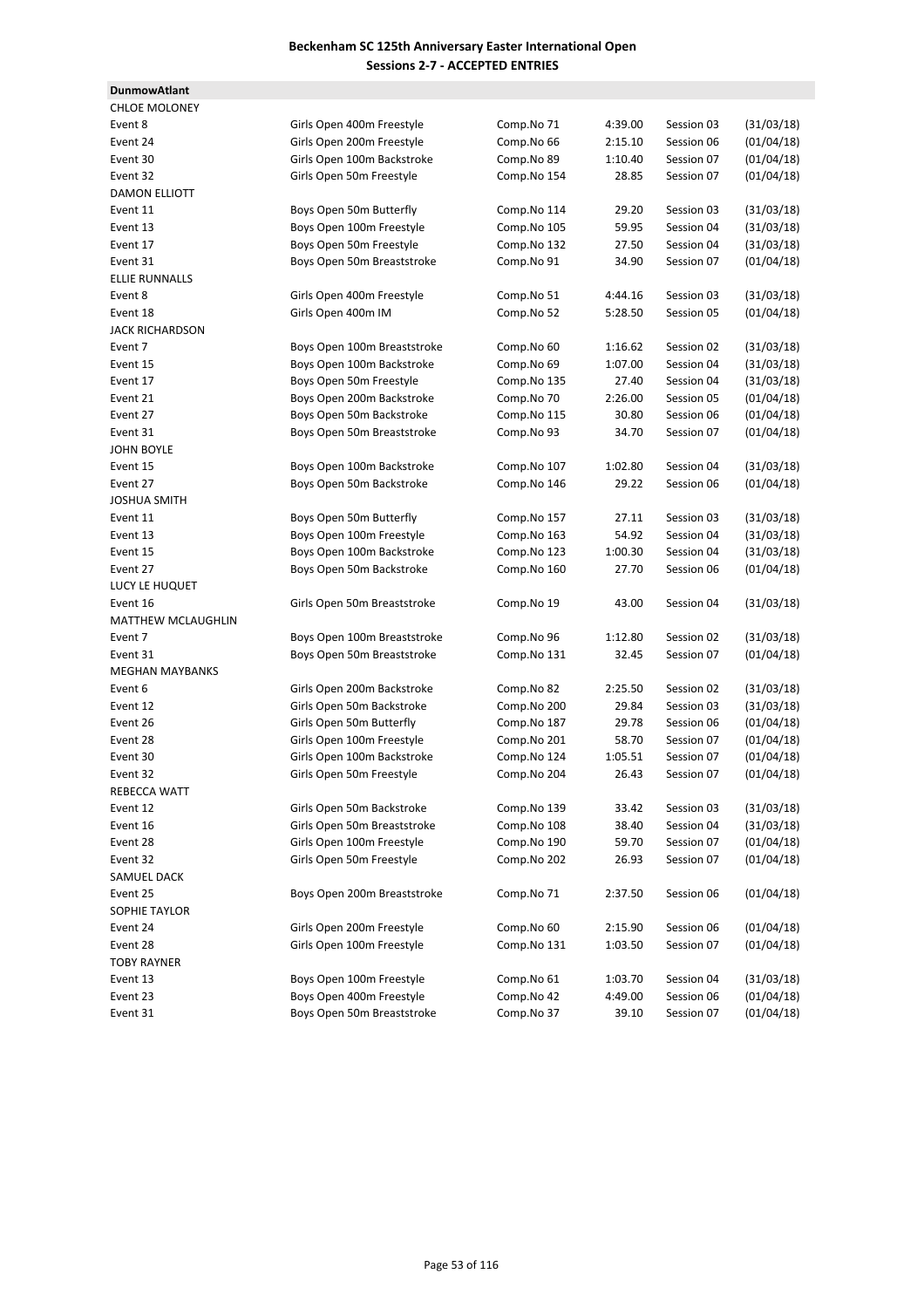| <b>Ealing</b>             |                             |             |         |            |            |
|---------------------------|-----------------------------|-------------|---------|------------|------------|
| ALASTAIR REMINGTON        |                             |             |         |            |            |
| Event 23                  | Boys Open 400m Freestyle    | Comp.No 5   | 5:33.80 | Session 06 | (01/04/18) |
| ANDREAS GHERMAN           |                             |             |         |            |            |
| Event 5                   | Boys Open 100m Butterfly    | Comp.No 87  | 1:02.15 | Session 02 | (31/03/18) |
| Event 11                  | Boys Open 50m Butterfly     | Comp.No 127 | 28.78   | Session 03 | (31/03/18) |
| Event 13                  | Boys Open 100m Freestyle    | Comp.No 113 | 59.46   | Session 04 | (31/03/18) |
| Event 29                  | Boys Open 200m Butterfly    | Comp.No 43  | 2:17.69 | Session 07 | (01/04/18) |
| ANEL UTEPOVA              |                             |             |         |            |            |
| Event 12                  | Girls Open 50m Backstroke   | Comp.No 122 | 34.10   | Session 03 | (31/03/18) |
| Event 30                  |                             | Comp.No 58  |         | Session 07 | (01/04/18) |
| <b>ANTON AKOPIAN</b>      | Girls Open 100m Backstroke  |             | 1:13.10 |            |            |
|                           |                             |             |         |            |            |
| Event 9                   | Boys Open 200m Freestyle    | Comp.No 79  | 2:00.40 | Session 03 | (31/03/18) |
| Event 11                  | Boys Open 50m Butterfly     | Comp.No 173 | 26.15   | Session 03 | (31/03/18) |
| Event 13                  | Boys Open 100m Freestyle    | Comp.No 183 | 53.30   | Session 04 | (31/03/18) |
| Event 17                  | Boys Open 50m Freestyle     | Comp.No 198 | 24.17   | Session 04 | (31/03/18) |
| <b>BILLY LEE-KNOWLES</b>  |                             |             |         |            |            |
| Event 5                   | Boys Open 100m Butterfly    | Comp.No 81  | 1:02.90 | Session 02 | (31/03/18) |
| Event 9                   | Boys Open 200m Freestyle    | Comp.No 68  | 2:03.78 | Session 03 | (31/03/18) |
| Event 11                  | Boys Open 50m Butterfly     | Comp.No 155 | 27.17   | Session 03 | (31/03/18) |
| Event 13                  | Boys Open 100m Freestyle    | Comp.No 157 | 55.29   | Session 04 | (31/03/18) |
| Event 17                  | Boys Open 50m Freestyle     | Comp.No 182 | 25.23   | Session 04 | (31/03/18) |
| <b>CHRISTOPHER GARCIA</b> |                             |             |         |            |            |
| Event 7                   | Boys Open 100m Breaststroke | Comp.No 32  | 1:22.70 | Session 02 | (31/03/18) |
| Event 13                  | Boys Open 100m Freestyle    | Comp.No 56  | 1:04.90 | Session 04 | (31/03/18) |
| Event 17                  | Boys Open 50m Freestyle     | Comp.No 60  | 30.50   | Session 04 | (31/03/18) |
| Event 19                  | Boys Open 200m IM           | Comp.No 23  | 2:45.00 | Session 05 | (01/04/18) |
| Event 23                  | Boys Open 400m Freestyle    | Comp.No 30  | 4:57.90 | Session 06 | (01/04/18) |
| Event 25                  | Boys Open 200m Breaststroke | Comp.No 29  | 3:00.30 | Session 06 | (01/04/18) |
| Event 31                  | Boys Open 50m Breaststroke  | Comp.No 59  | 37.27   | Session 07 | (01/04/18) |
| DANIEL STRELTSOV          |                             |             |         |            |            |
| Event 13                  | Boys Open 100m Freestyle    | Comp.No 6   | 1:14.80 | Session 04 | (31/03/18) |
| Event 15                  | Boys Open 100m Backstroke   | Comp.No 1   | 1:29.80 | Session 04 | (31/03/18) |
| Event 17                  | Boys Open 50m Freestyle     | Comp.No 17  | 34.10   | Session 04 | (31/03/18) |
| Event 21                  | Boys Open 200m Backstroke   | Comp.No 5   | 3:05.70 | Session 05 | (01/04/18) |
| Event 27                  | Boys Open 50m Backstroke    | Comp.No 7   | 40.90   | Session 06 | (01/04/18) |
| Event 31                  | Boys Open 50m Breaststroke  | Comp.No 5   | 46.90   | Session 07 | (01/04/18) |
| EKATERINA AVRAMOVA        |                             |             |         |            |            |
| Event 6                   | Girls Open 200m Backstroke  | Comp.No 103 | 2:11.60 | Session 02 | (31/03/18) |
| Event 12                  | Girls Open 50m Backstroke   | Comp.No 204 | 28.81   | Session 03 | (31/03/18) |
| Event 28                  | Girls Open 100m Freestyle   | Comp.No 209 | 57.50   | Session 07 | (01/04/18) |
|                           | Girls Open 100m Backstroke  |             |         |            |            |
| Event 30                  |                             | Comp.No 135 | 1:01.70 | Session 07 | (01/04/18) |
| ELLA TRAIN                |                             |             |         |            |            |
| Event 6                   | Girls Open 200m Backstroke  | Comp.No 26  | 2:43.10 | Session 02 | (31/03/18) |
| Event 30                  | Girls Open 100m Backstroke  | Comp.No 36  | 1:17.40 | Session 07 | (01/04/18) |
| EMILY LEONARD             |                             |             |         |            |            |
| Event 16                  | Girls Open 50m Breaststroke | Comp.No 58  | 40.70   | Session 04 | (31/03/18) |
| <b>GEORGE BARNES</b>      |                             |             |         |            |            |
| Event 7                   | Boys Open 100m Breaststroke | Comp.No 125 | 1:09.30 | Session 02 | (31/03/18) |
| Event 25                  | Boys Open 200m Breaststroke | Comp.No 76  | 2:36.23 | Session 06 | (01/04/18) |
| Event 31                  | Boys Open 50m Breaststroke  | Comp.No 136 | 31.95   | Session 07 | (01/04/18) |
| <b>GEORGINA BOYLE</b>     |                             |             |         |            |            |
| Event 8                   | Girls Open 400m Freestyle   | Comp.No 95  | 4:17.50 | Session 03 | (31/03/18) |
| Event 24                  | Girls Open 200m Freestyle   | Comp.No 109 | 2:01.45 | Session 06 | (01/04/18) |
| Event 28                  | Girls Open 100m Freestyle   | Comp.No 208 | 57.66   | Session 07 | (01/04/18) |
| <b>HARRY LEE-KNOWLES</b>  |                             |             |         |            |            |
| Event 5                   | Boys Open 100m Butterfly    | Comp.No 27  | 1:10.20 | Session 02 | (31/03/18) |
| Event 11                  | Boys Open 50m Butterfly     | Comp.No 70  | 31.50   | Session 03 | (31/03/18) |
| Event 13                  | Boys Open 100m Freestyle    | Comp.No 57  | 1:04.70 | Session 04 | (31/03/18) |
| Event 15                  | Boys Open 100m Backstroke   | Comp.No 59  | 1:08.50 | Session 04 | (31/03/18) |
| Event 21                  | Boys Open 200m Backstroke   | Comp.No 54  | 2:31.50 | Session 05 | (01/04/18) |
| Event 27                  | Boys Open 50m Backstroke    | Comp.No 91  | 32.20   | Session 06 | (01/04/18) |
| <b>ISABELLA STEVENS</b>   |                             |             |         |            |            |
| Event 28                  | Girls Open 100m Freestyle   | Comp.No 93  | 1:05.21 | Session 07 | (01/04/18) |
| Event 32                  | Girls Open 50m Freestyle    | Comp.No 108 | 29.80   | Session 07 | (01/04/18) |
| JOHN BRITTON              |                             |             |         |            |            |
| Event 7                   | Boys Open 100m Breaststroke | Comp.No 134 | 1:03.80 | Session 02 | (31/03/18) |
| Event 9                   | Boys Open 200m Freestyle    | Comp.No 101 | 1:54.09 | Session 03 | (31/03/18) |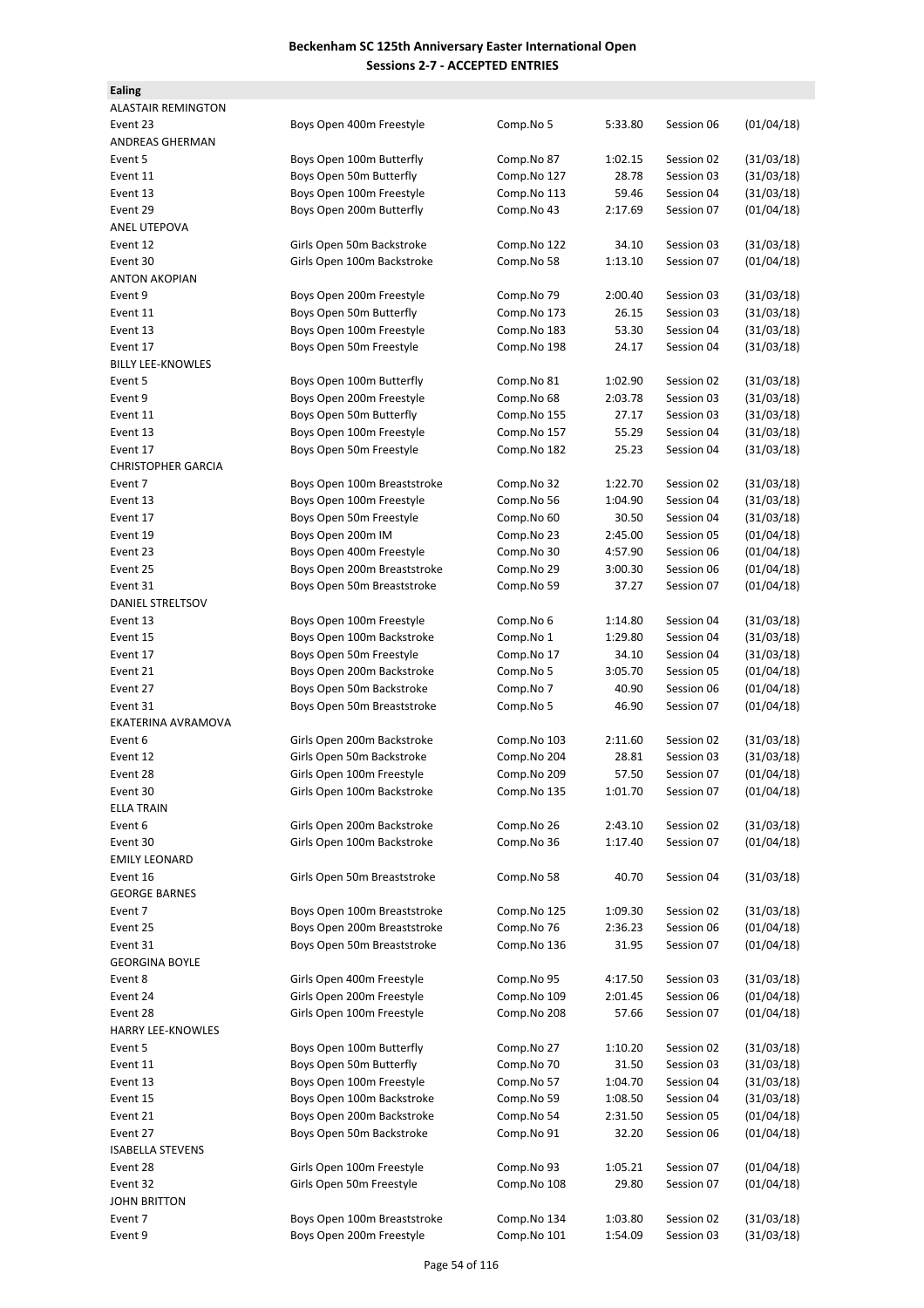| Event 23              | Boys Open 400m Freestyle     | Comp.No 118 | 4:05.19 | Session 06 | (01/04/18) |
|-----------------------|------------------------------|-------------|---------|------------|------------|
| <b>LEAH WHITTAKER</b> |                              |             |         |            |            |
| Event 4               | Girls Open 200m IM           | Comp.No 66  | 2:31.80 | Session 02 | (31/03/18) |
| Event 6               | Girls Open 200m Backstroke   | Comp.No 81  | 2:25.60 | Session 02 | (31/03/18) |
| Event 12              | Girls Open 50m Backstroke    | Comp.No 195 | 30.50   | Session 03 | (31/03/18) |
| Event 20              | Girls Open 100m Butterfly    | Comp.No 104 | 1:05.70 | Session 05 | (01/04/18) |
| Event 24              | Girls Open 200m Freestyle    | Comp.No 57  | 2:16.60 | Session 06 | (01/04/18) |
| Event 26              | Girls Open 50m Butterfly     | Comp.No 197 | 29.26   | Session 06 | (01/04/18) |
| Event 28              | Girls Open 100m Freestyle    | Comp.No 185 | 1:00.40 | Session 07 | (01/04/18) |
| Event 30              | Girls Open 100m Backstroke   | Comp.No 127 | 1:05.30 | Session 07 | (01/04/18) |
| Event 32              | Girls Open 50m Freestyle     | Comp.No 174 | 28.30   | Session 07 | (01/04/18) |
| <b>LUCIA WEST</b>     |                              |             |         |            |            |
| Event 12              | Girls Open 50m Backstroke    | Comp.No 66  | 35.94   | Session 03 | (31/03/18) |
| <b>MACEO CHARLES</b>  |                              |             |         |            |            |
| Event 13              | Boys Open 100m Freestyle     | Comp.No 33  | 1:09.00 | Session 04 | (31/03/18) |
| Event 15              | Boys Open 100m Backstroke    | Comp.No 15  | 1:18.90 | Session 04 | (31/03/18) |
| Event 17              | Boys Open 50m Freestyle      | Comp.No 53  | 31.40   | Session 04 | (31/03/18) |
| Event 21              | Boys Open 200m Backstroke    | Comp.No 28  | 2:43.50 | Session 05 | (01/04/18) |
| Event 23              | Boys Open 400m Freestyle     | Comp.No 25  | 5:05.30 | Session 06 | (01/04/18) |
| Event 27              | Boys Open 50m Backstroke     | Comp.No 33  | 36.60   | Session 06 | (01/04/18) |
| <b>MILES CLARK</b>    |                              |             |         |            |            |
| Event 5               | Boys Open 100m Butterfly     | Comp.No 109 | 58.80   | Session 02 | (31/03/18) |
| Event 7               | Boys Open 100m Breaststroke  | Comp.No 132 | 1:06.56 | Session 02 | (31/03/18) |
| Event 19              |                              | Comp.No 79  |         |            |            |
|                       | Boys Open 200m IM            |             | 2:16.54 | Session 05 | (01/04/18) |
| MIROSLAV ALEKSANDROV  |                              |             |         |            |            |
| Event 7               | Boys Open 100m Breaststroke  | Comp.No 115 | 1:10.90 | Session 02 | (31/03/18) |
| Event 13              | Boys Open 100m Freestyle     | Comp.No 107 | 59.90   | Session 04 | (31/03/18) |
| Event 17              | Boys Open 50m Freestyle      | Comp.No 148 | 26.90   | Session 04 | (31/03/18) |
| Event 19              | Boys Open 200m IM            | Comp.No 56  | 2:24.10 | Session 05 | (01/04/18) |
| Event 25              | Boys Open 200m Breaststroke  | Comp.No 77  | 2:36.20 | Session 06 | (01/04/18) |
| Event 31              | Boys Open 50m Breaststroke   | Comp.No 134 | 32.28   | Session 07 | (01/04/18) |
| MOHAMED HAMMAD        |                              |             |         |            |            |
| Event 7               | Boys Open 100m Breaststroke  | Comp.No 87  | 1:14.00 | Session 02 | (31/03/18) |
| <b>OSCAR JAMESON</b>  |                              |             |         |            |            |
| Event 13              | Boys Open 100m Freestyle     | Comp.No 186 | 52.90   | Session 04 | (31/03/18) |
| Event 17              | Boys Open 50m Freestyle      | Comp.No 193 | 24.61   | Session 04 | (31/03/18) |
| OSSIAN O'SULLIVAN     |                              |             |         |            |            |
| Event 5               | Boys Open 100m Butterfly     | Comp.No 50  | 1:06.60 | Session 02 | (31/03/18) |
| Event 9               | Boys Open 200m Freestyle     | Comp.No 48  | 2:09.70 | Session 03 | (31/03/18) |
| Event 11              | Boys Open 50m Butterfly      | Comp.No 101 | 29.60   | Session 03 | (31/03/18) |
| Event 13              | Boys Open 100m Freestyle     | Comp.No 104 | 59.98   | Session 04 | (31/03/18) |
| Event 17              | Boys Open 50m Freestyle      | Comp.No 113 | 28.00   | Session 04 | (31/03/18) |
| Event 23              | Boys Open 400m Freestyle     | Comp.No 62  | 4:34.30 | Session 06 | (01/04/18) |
| Event 27              | Boys Open 50m Backstroke     | Comp.No 63  | 34.10   | Session 06 | (01/04/18) |
| RABAH HADJAZI         |                              |             |         |            |            |
| Event 13              | Boys Open 100m Freestyle     | Comp.No 152 | 55.72   | Session 04 | (31/03/18) |
| Event 15              | Boys Open 100m Backstroke    | Comp.No 118 | 1:01.10 | Session 04 | (31/03/18) |
| <b>REEF HOOK</b>      |                              |             |         |            |            |
| Event 9               | Boys Open 200m Freestyle     | Comp.No 89  | 1:58.46 | Session 03 | (31/03/18) |
| Event 13              | Boys Open 100m Freestyle     | Comp.No 173 | 54.31   | Session 04 | (31/03/18) |
| ROHAN VAZIRANI        |                              |             |         |            |            |
| Event 3               | Boys Open 400m IM            | Comp.No 62  | 5:00.35 | Session 02 | (31/03/18) |
| Event 15              | Boys Open 100m Backstroke    | Comp.No 95  | 1:03.70 | Session 04 | (31/03/18) |
| Event 23              | Boys Open 400m Freestyle     | Comp.No 94  | 4:19.34 | Session 06 | (01/04/18) |
| Event 25              | Boys Open 200m Breaststroke  | Comp.No 81  | 2:34.72 | Session 06 | (01/04/18) |
| ROXANNE LAWSON        |                              |             |         |            |            |
| Event 12              | Girls Open 50m Backstroke    | Comp.No 51  | 36.60   | Session 03 | (31/03/18) |
| Event 30              | Girls Open 100m Backstroke   | Comp.No 20  | 1:20.70 | Session 07 | (01/04/18) |
| Event 32              | Girls Open 50m Freestyle     | Comp.No 21  | 33.50   |            | (01/04/18) |
|                       |                              |             |         | Session 07 |            |
| SARAH PEREIRA         |                              |             |         |            |            |
| Event 8               | Girls Open 400m Freestyle    | Comp.No 41  | 4:50.20 | Session 03 | (31/03/18) |
| SONIA ZOBEK           |                              |             |         |            |            |
| Event 10              | Girls Open 200m Breaststroke | Comp.No 29  | 3:01.50 | Session 03 | (31/03/18) |
| Event 16              | Girls Open 50m Breaststroke  | Comp.No 94  | 39.20   | Session 04 | (31/03/18) |
| Event 22              | Girls Open 100m Breaststroke | Comp.No 48  | 1:25.30 | Session 05 | (01/04/18) |
| Event 26              | Girls Open 50m Butterfly     | Comp.No 35  | 36.60   | Session 06 | (01/04/18) |
| Event 32              | Girls Open 50m Freestyle     | Comp.No 65  | 31.40   | Session 07 | (01/04/18) |
| <b>SOPHIE FUSSELL</b> |                              |             |         |            |            |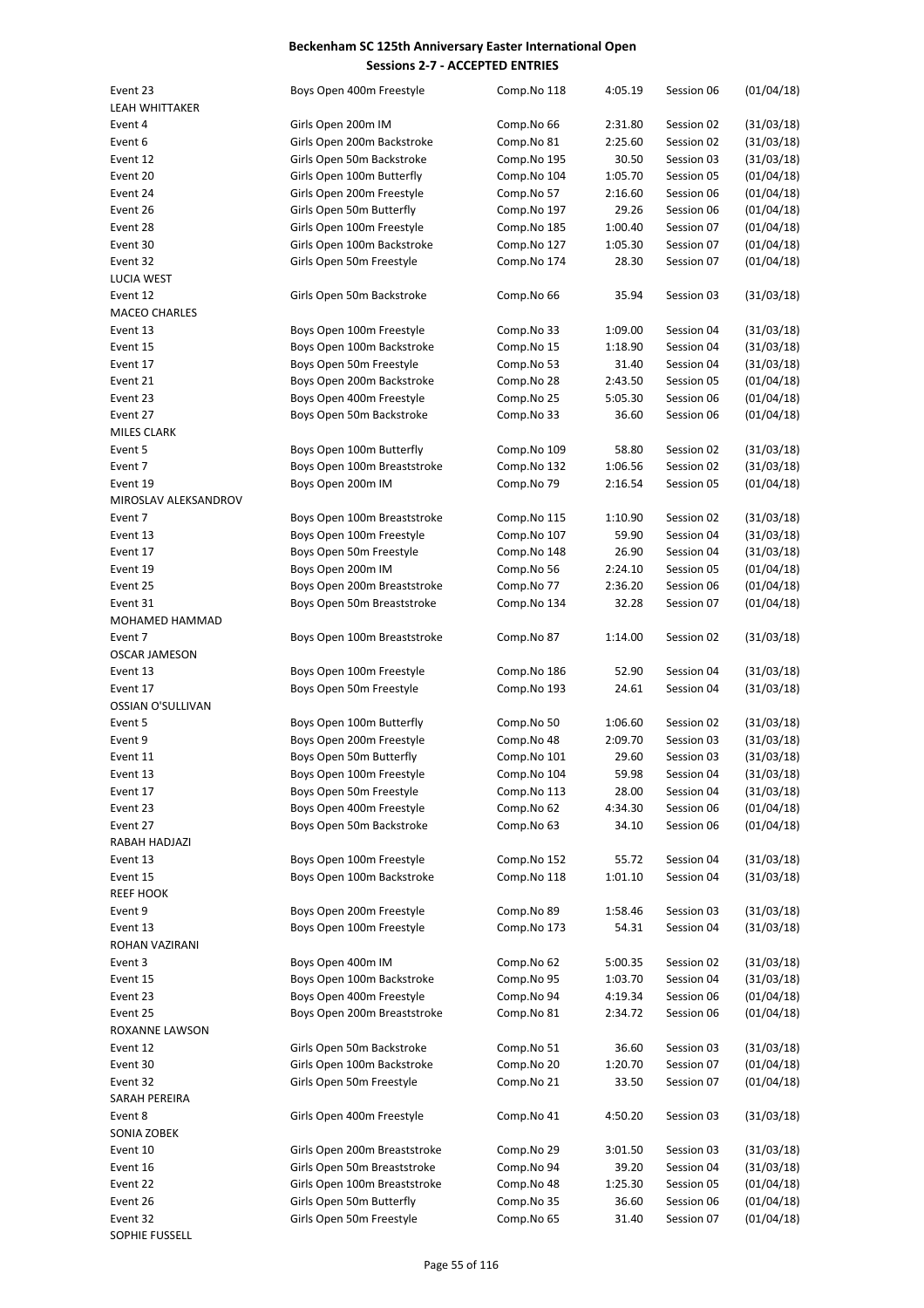| Event 12          | Girls Open 50m Backstroke    | Comp.No 157 | 33.00   | Session 03 | (31/03/18) |
|-------------------|------------------------------|-------------|---------|------------|------------|
| Event 16          | Girls Open 50m Breaststroke  | Comp.No 170 | 34.17   | Session 04 | (31/03/18) |
| Event 20          | Girls Open 100m Butterfly    | Comp.No 90  | 1:07.80 | Session 05 | (01/04/18) |
| Event 22          | Girls Open 100m Breaststroke | Comp.No 119 | 1:17.41 | Session 05 | (01/04/18) |
| Event 26          | Girls Open 50m Butterfly     | Comp.No 179 | 30.18   | Session 06 | (01/04/18) |
| <b>TIA COOKE</b>  |                              |             |         |            |            |
| Event 16          | Girls Open 50m Breaststroke  | Comp.No 40  | 41.40   | Session 04 | (31/03/18) |
| <b>ZOE MUSIAL</b> |                              |             |         |            |            |
| Event 12          | Girls Open 50m Backstroke    | Comp.No 136 | 33.60   | Session 03 | (31/03/18) |
| Event 16          | Girls Open 50m Breaststroke  | Comp.No 116 | 37.80   | Session 04 | (31/03/18) |
| Event 26          | Girls Open 50m Butterfly     | Comp.No 127 | 31.70   | Session 06 | (01/04/18) |
| Event 28          | Girls Open 100m Freestyle    | Comp.No 177 | 1:01.12 | Session 07 | (01/04/18) |
| Event 32          | Girls Open 50m Freestyle     | Comp.No 179 | 28.02   | Session 07 | (01/04/18) |
|                   |                              |             |         |            |            |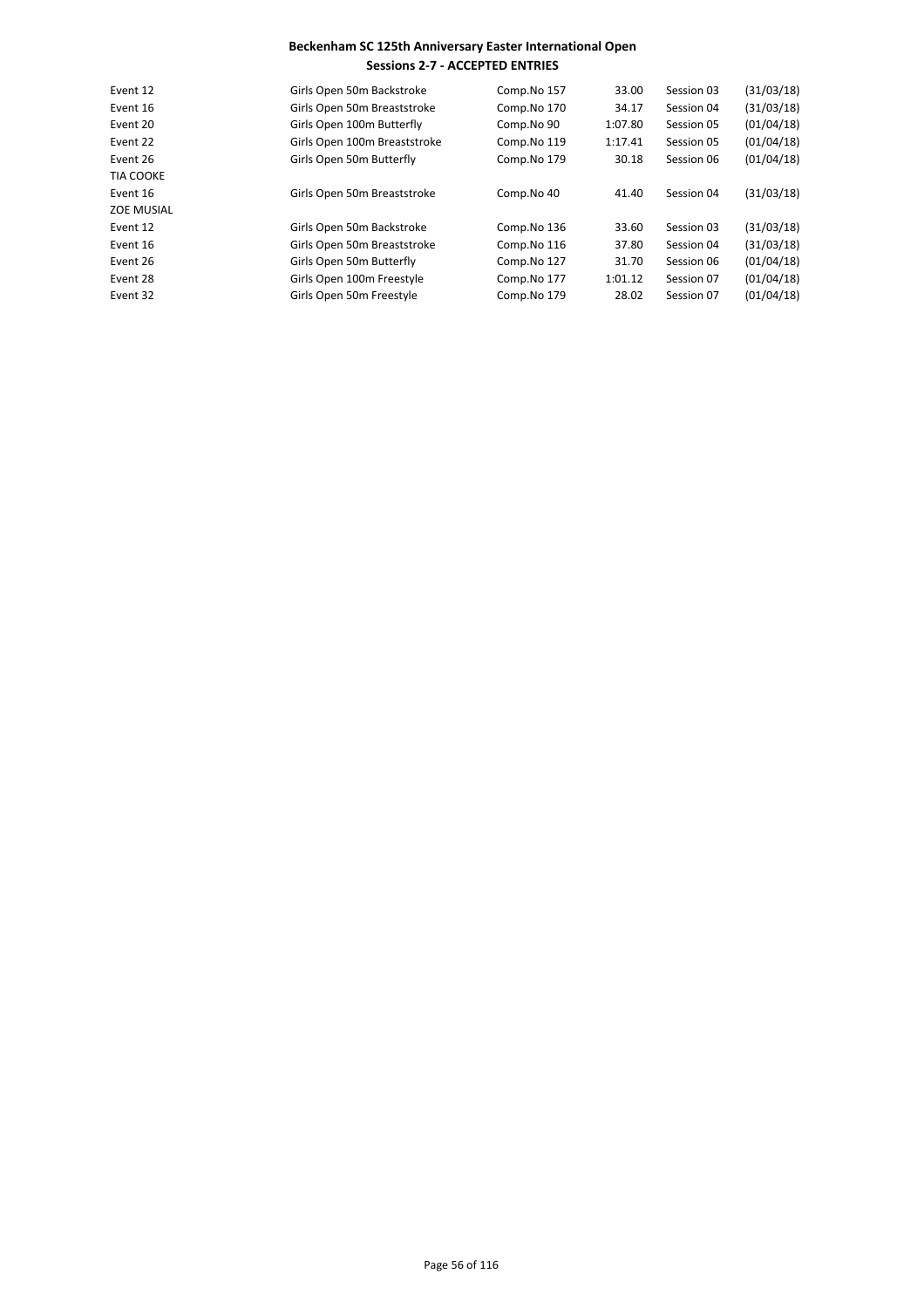| <b>Edenbridge</b>  |                           |             |         |            |            |
|--------------------|---------------------------|-------------|---------|------------|------------|
| CATRIONA ROBERTSON |                           |             |         |            |            |
| Event 28           | Girls Open 100m Freestyle | Comp.No 156 | 1:02.38 | Session 07 | (01/04/18) |
| Event 32           | Girls Open 50m Freestyle  | Comp.No 124 | 29.57   | Session 07 | (01/04/18) |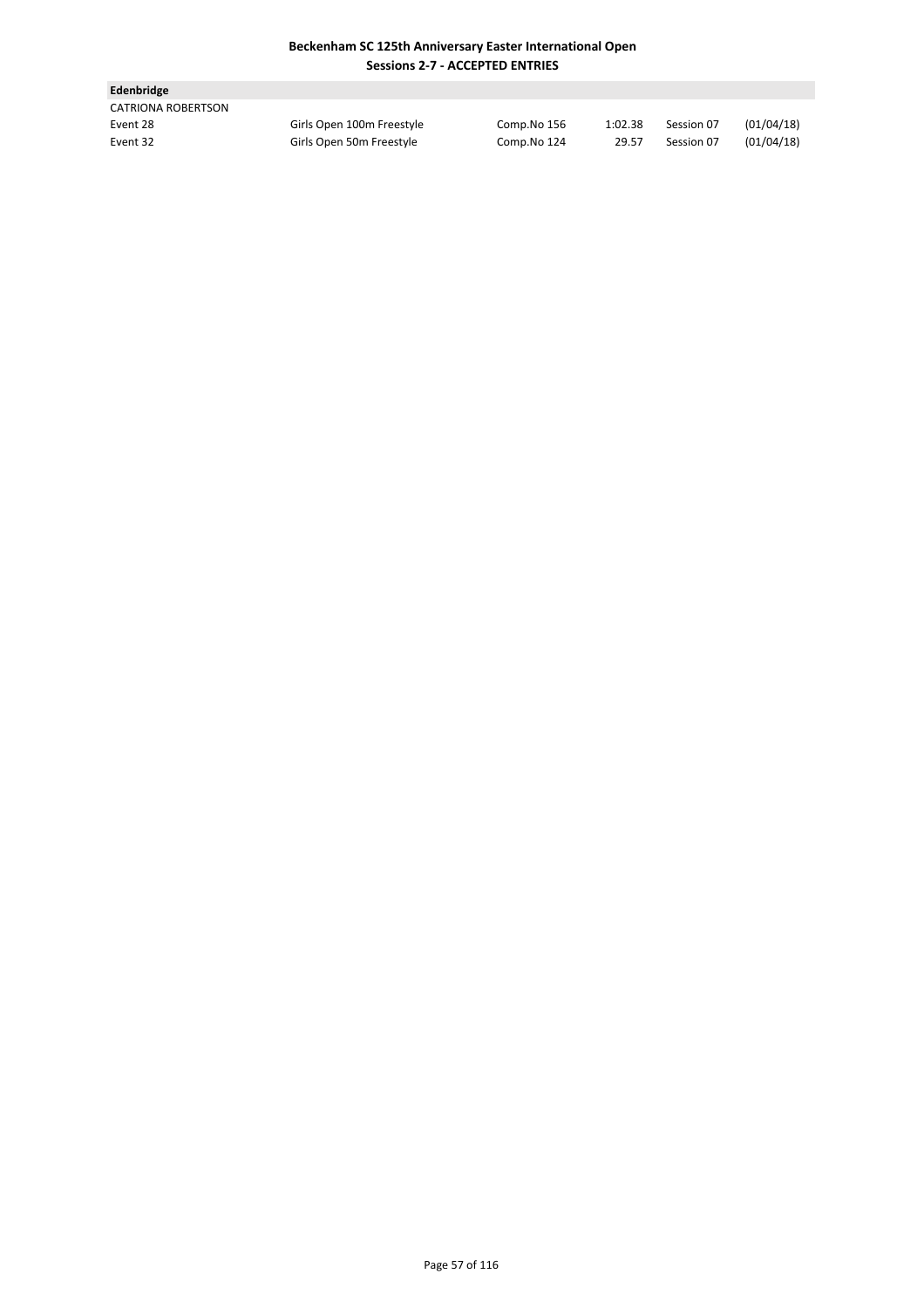| <b>Enfield Sq</b> |                           |             |         |            |            |
|-------------------|---------------------------|-------------|---------|------------|------------|
| NATASHA TAN       |                           |             |         |            |            |
| Event 20          | Girls Open 100m Butterfly | Comp.No 72  | 1:09.00 | Session 05 | (01/04/18) |
| Event 26          | Girls Open 50m Butterfly  | Comp.No 130 | 31.69   | Session 06 | (01/04/18) |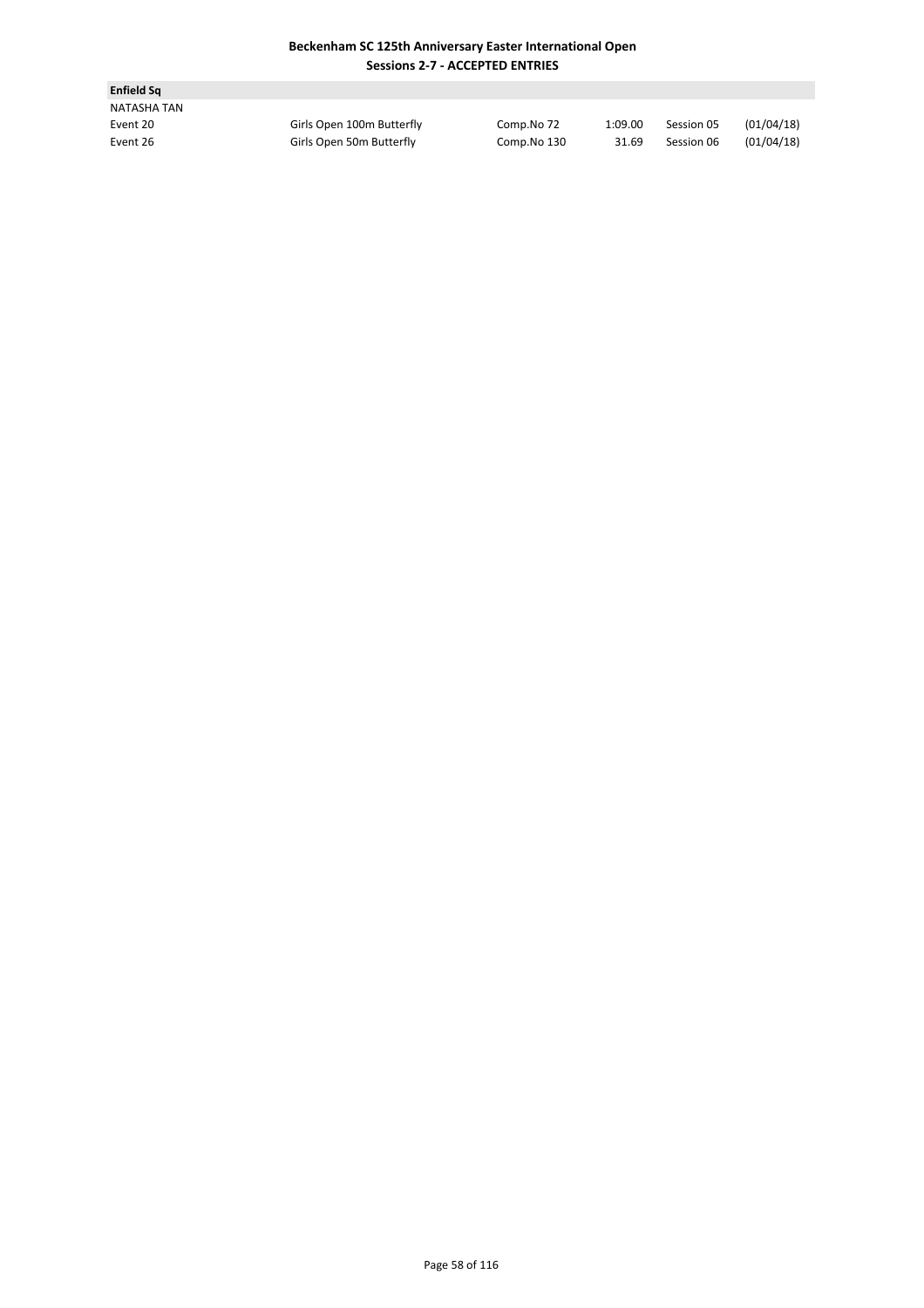| <b>Erith &amp; Dist</b> |                             |             |         |            |            |
|-------------------------|-----------------------------|-------------|---------|------------|------------|
| <b>BENJAMIN WILDING</b> |                             |             |         |            |            |
| Event 17                | Boys Open 50m Freestyle     | Comp.No 100 | 28.32   | Session 04 | (31/03/18) |
| <b>BETHAN DAVIES</b>    |                             |             |         |            |            |
| Event 6                 | Girls Open 200m Backstroke  | Comp.No 70  | 2:28.16 | Session 02 | (31/03/18) |
| Event 12                | Girls Open 50m Backstroke   | Comp.No 185 | 31.35   | Session 03 | (31/03/18) |
| <b>DANIEL WILDING</b>   |                             |             |         |            |            |
| Event 7                 | Boys Open 100m Breaststroke | Comp.No 26  | 1:23.47 | Session 02 | (31/03/18) |
| Event 11                | Boys Open 50m Butterfly     | Comp.No 50  | 33.32   | Session 03 | (31/03/18) |
| Event 15                | Boys Open 100m Backstroke   | Comp.No 33  | 1:13.55 | Session 04 | (31/03/18) |
| <b>MEGAN CAVE</b>       |                             |             |         |            |            |
| Event 28                | Girls Open 100m Freestyle   | Comp.No 113 | 1:04.20 | Session 07 | (01/04/18) |
| Event 30                | Girls Open 100m Backstroke  | Comp.No 94  | 1:09.80 | Session 07 | (01/04/18) |
|                         |                             |             |         |            |            |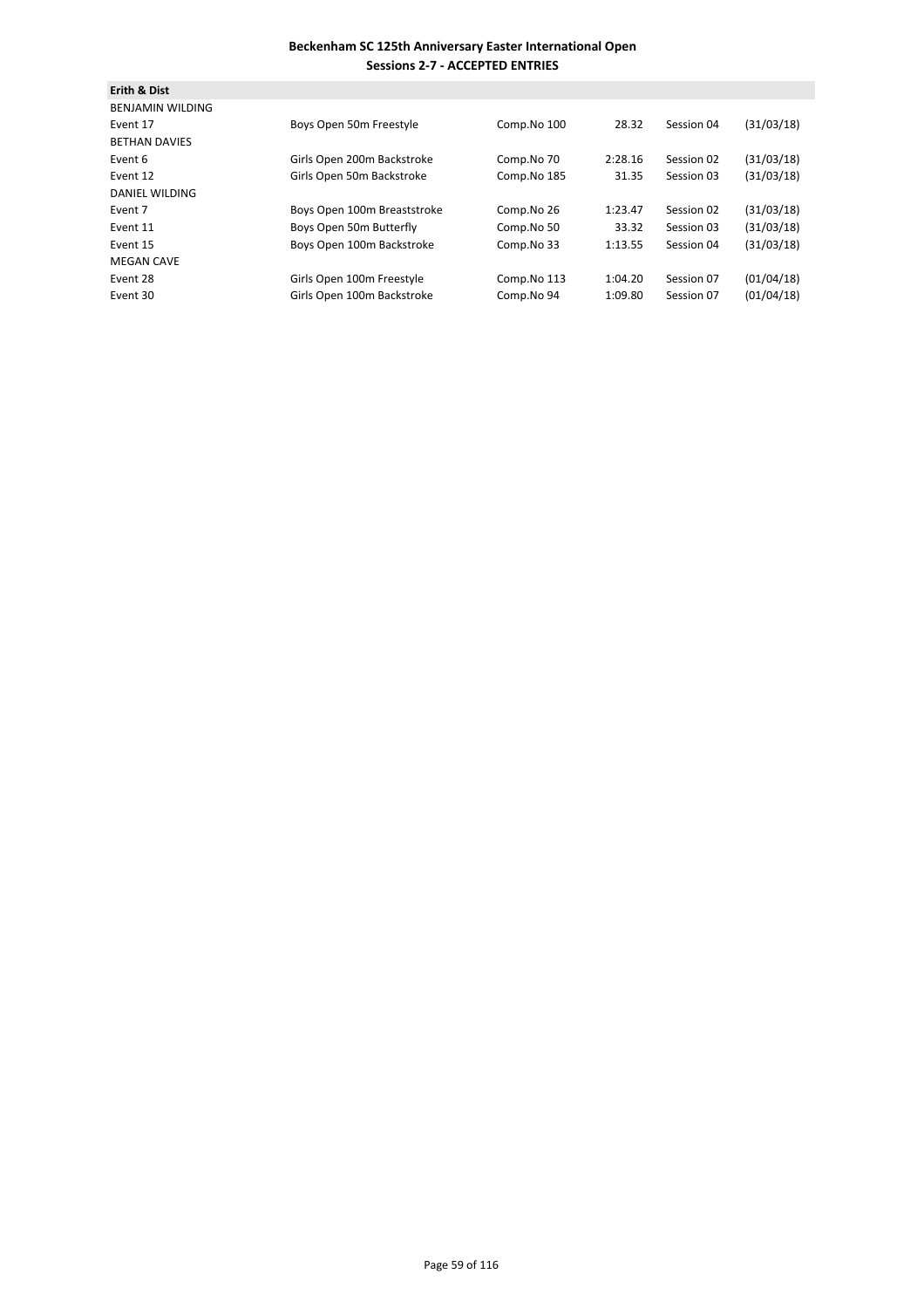| <b>Folkestone</b>          |                             |             |         |            |            |
|----------------------------|-----------------------------|-------------|---------|------------|------------|
| <b>ADAM FROST</b>          |                             |             |         |            |            |
| Event 13                   | Boys Open 100m Freestyle    | Comp.No 80  | 1:01.90 | Session 04 | (31/03/18) |
| Event 15                   | Boys Open 100m Backstroke   | Comp.No 48  | 1:10.10 | Session 04 | (31/03/18) |
| Event 17                   | Boys Open 50m Freestyle     | Comp.No 107 | 28.15   | Session 04 | (31/03/18) |
| Event 25                   | Boys Open 200m Breaststroke | Comp.No 43  | 2:48.80 | Session 06 | (01/04/18) |
| Event 27                   | Boys Open 50m Backstroke    | Comp.No 95  | 32.00   | Session 06 | (01/04/18) |
| <b>BAILEY BERTRAM</b>      |                             |             |         |            |            |
| Event 13                   | Boys Open 100m Freestyle    | Comp.No 32  | 1:09.10 | Session 04 | (31/03/18) |
| Event 17                   | Boys Open 50m Freestyle     | Comp.No 51  | 31.40   | Session 04 | (31/03/18) |
| Event 27                   | Boys Open 50m Backstroke    | Comp.No 11  | 39.90   | Session 06 | (01/04/18) |
| Event 31                   | Boys Open 50m Breaststroke  | Comp.No 16  | 43.60   | Session 07 | (01/04/18) |
| <b>CLAUDIA DE VIVO</b>     |                             |             |         |            |            |
| Event 12                   | Girls Open 50m Backstroke   | Comp.No 89  | 35.10   | Session 03 | (31/03/18) |
| Event 20                   | Girls Open 100m Butterfly   | Comp.No 31  | 1:14.50 | Session 05 | (01/04/18) |
| Event 26                   | Girls Open 50m Butterfly    | Comp.No 155 | 31.30   | Session 06 | (01/04/18) |
| Event 30                   | Girls Open 100m Backstroke  | Comp.No 44  | 1:16.50 | Session 07 | (01/04/18) |
| <b>ELLA RANSLEY</b>        |                             |             |         |            |            |
| Event 16                   | Girls Open 50m Breaststroke | Comp.No 74  | 40.05   | Session 04 | (31/03/18) |
| <b>JORDAN ROGERS-MILLS</b> |                             |             |         |            |            |
| Event 20                   | Girls Open 100m Butterfly   | Comp.No 55  | 1:11.50 | Session 05 | (01/04/18) |
| Event 26                   | Girls Open 50m Butterfly    | Comp.No 167 | 30.90   | Session 06 | (01/04/18) |
| Event 28                   | Girls Open 100m Freestyle   | Comp.No 155 | 1:02.40 | Session 07 | (01/04/18) |
| Event 32                   | Girls Open 50m Freestyle    | Comp.No 141 | 29.10   | Session 07 | (01/04/18) |
| <b>MELODIE PAINE</b>       |                             |             |         |            |            |
| <b>OLIVIA RANSLEY</b>      |                             |             |         |            |            |
| Event 16                   | Girls Open 50m Breaststroke | Comp.No 17  | 43.16   | Session 04 | (31/03/18) |
|                            |                             |             |         |            |            |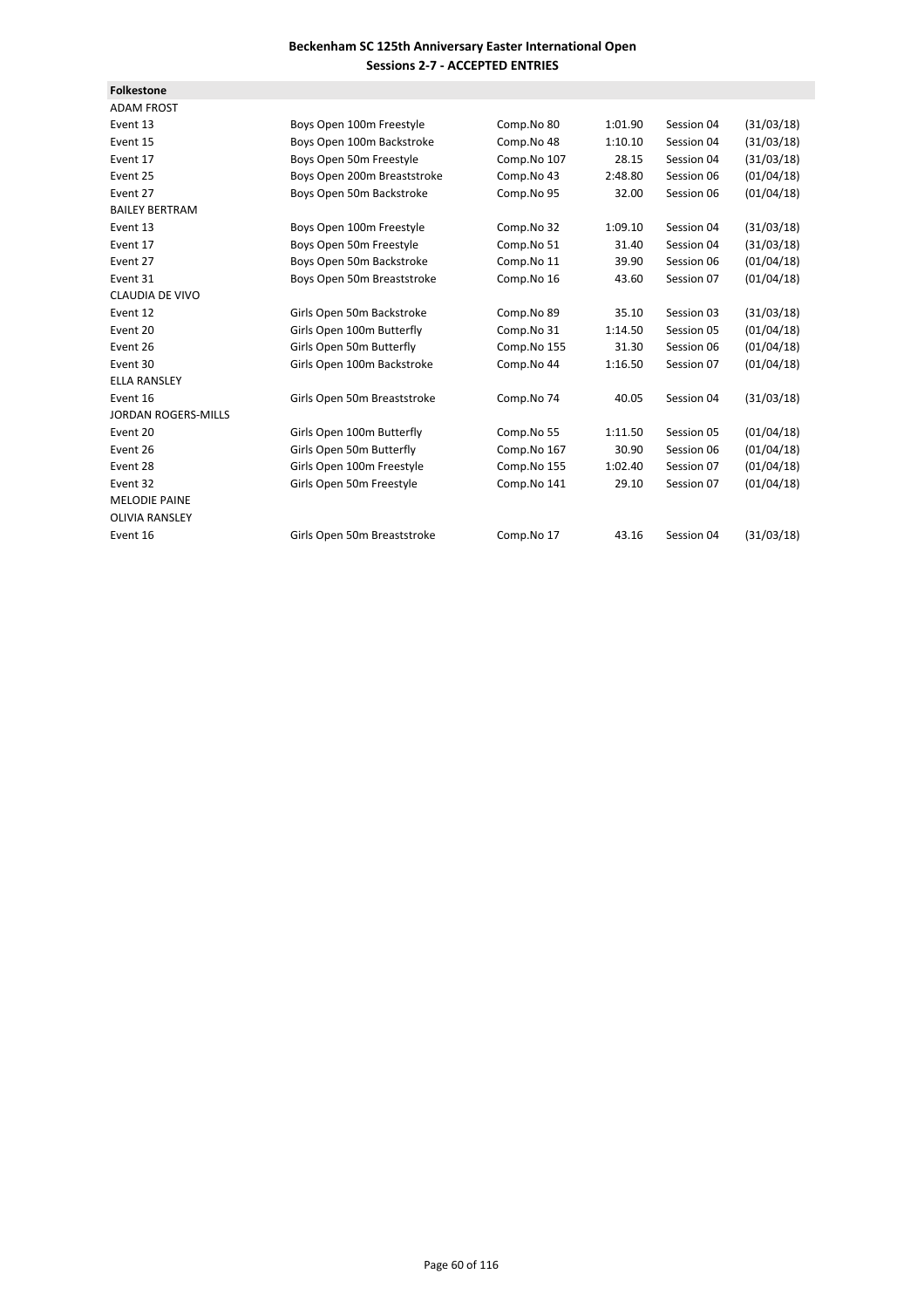| Hackney                   |                              |             |         |            |            |
|---------------------------|------------------------------|-------------|---------|------------|------------|
| <b>AMELIE BRINE</b>       |                              |             |         |            |            |
| Event 12                  | Girls Open 50m Backstroke    | Comp.No 85  | 35.30   | Session 03 | (31/03/18) |
| Event 30                  | Girls Open 100m Backstroke   | Comp.No 49  | 1:15.40 | Session 07 | (01/04/18) |
| <b>AOIFE PEARSON</b>      |                              |             |         |            |            |
| Event 16                  | Girls Open 50m Breaststroke  | Comp.No 42  | 41.36   | Session 04 | (31/03/18) |
| Event 18                  | Girls Open 400m IM           | Comp.No 23  | 5:53.30 | Session 05 | (01/04/18) |
| Event 22                  | Girls Open 100m Breaststroke | Comp.No 34  | 1:27.60 | Session 05 | (01/04/18) |
| BRYAN PIEDRA OJEDA        |                              |             |         |            |            |
| Event 11                  | Boys Open 50m Butterfly      | Comp.No 43  | 33.69   | Session 03 | (31/03/18) |
| Event 13                  | Boys Open 100m Freestyle     | Comp.No 51  | 1:05.80 | Session 04 | (31/03/18) |
| Event 17                  | Boys Open 50m Freestyle      | Comp.No 71  | 29.68   | Session 04 | (31/03/18) |
| Event 23                  | Boys Open 400m Freestyle     | Comp.No 17  | 5:12.70 | Session 06 | (01/04/18) |
| Event 27                  | Boys Open 50m Backstroke     | Comp.No 46  | 35.30   | Session 06 | (01/04/18) |
| <b>CRESSIDA TAGGART</b>   |                              |             |         |            |            |
| Event 6                   | Girls Open 200m Backstroke   | Comp.No 35  | 2:39.20 | Session 02 | (31/03/18) |
| Event 8                   | Girls Open 400m Freestyle    | Comp.No 10  | 5:31.70 | Session 03 | (31/03/18) |
| Event 12                  | Girls Open 50m Backstroke    | Comp.No 110 | 34.50   | Session 03 | (31/03/18) |
| Event 26                  | Girls Open 50m Butterfly     | Comp.No 62  | 34.06   | Session 06 | (01/04/18) |
| Event 28                  | Girls Open 100m Freestyle    | Comp.No 43  | 1:10.10 | Session 07 | (01/04/18) |
| Event 30                  | Girls Open 100m Backstroke   | Comp.No 46  | 1:15.93 | Session 07 | (01/04/18) |
| Event 32                  | Girls Open 50m Freestyle     | Comp.No 52  | 31.61   | Session 07 | (01/04/18) |
| <b>FRANCESCA BEAUMONT</b> |                              |             |         |            |            |
| Event 12                  | Girls Open 50m Backstroke    | Comp.No 162 | 32.75   | Session 03 | (31/03/18) |
| Event 30                  | Girls Open 100m Backstroke   | Comp.No 95  | 1:09.70 | Session 07 | (01/04/18) |
| <b>ILYAS AHMED</b>        |                              |             |         |            |            |
| Event 5                   | Boys Open 100m Butterfly     |             | 1:06.22 | Session 02 | (31/03/18) |
| Event 11                  | Boys Open 50m Butterfly      | Comp.No 54  | 29.17   | Session 03 | (31/03/18) |
| Event 13                  |                              | Comp.No 115 |         |            |            |
|                           | Boys Open 100m Freestyle     | Comp.No 94  | 1:00.31 | Session 04 | (31/03/18) |
| Event 15                  | Boys Open 100m Backstroke    | Comp.No 54  | 1:09.20 | Session 04 | (31/03/18) |
| Event 17                  | Boys Open 50m Freestyle      | Comp.No 117 | 27.92   | Session 04 | (31/03/18) |
| Event 27                  | Boys Open 50m Backstroke     | Comp.No 100 | 31.74   | Session 06 | (01/04/18) |
| Event 29                  | Boys Open 200m Butterfly     | Comp.No 14  | 2:33.10 | Session 07 | (01/04/18) |
| <b>ISLA SILVA</b>         |                              |             |         |            |            |
| Event 4                   | Girls Open 200m IM           | Comp.No 30  | 2:43.85 | Session 02 | (31/03/18) |
| Event 10                  | Girls Open 200m Breaststroke | Comp.No 30  | 3:00.50 | Session 03 | (31/03/18) |
| Event 16                  | Girls Open 50m Breaststroke  | Comp.No 103 | 38.66   | Session 04 | (31/03/18) |
| Event 22                  | Girls Open 100m Breaststroke | Comp.No 44  | 1:25.80 | Session 05 | (01/04/18) |
| Event 24                  | Girls Open 200m Freestyle    | Comp.No 27  | 2:30.50 | Session 06 | (01/04/18) |
| Event 26                  | Girls Open 50m Butterfly     | Comp.No 49  | 35.66   | Session 06 | (01/04/18) |
| Event 28                  | Girls Open 100m Freestyle    | Comp.No 41  | 1:10.34 | Session 07 | (01/04/18) |
| <b>JOE FREEMAN</b>        |                              |             |         |            |            |
| Event 5                   | Boys Open 100m Butterfly     | Comp.No 59  | 1:05.84 | Session 02 | (31/03/18) |
| Event 11                  | Boys Open 50m Butterfly      | Comp.No 90  | 29.89   | Session 03 | (31/03/18) |
| Event 13                  | Boys Open 100m Freestyle     | Comp.No 131 | 58.14   | Session 04 | (31/03/18) |
| Event 17                  | Boys Open 50m Freestyle      | Comp.No 136 | 27.39   | Session 04 | (31/03/18) |
| Event 27                  | Boys Open 50m Backstroke     | Comp.No 93  | 32.10   | Session 06 | (01/04/18) |
| JUDE COSTLEY              |                              |             |         |            |            |
| Event 11                  | Boys Open 50m Butterfly      | Comp.No 88  | 29.91   | Session 03 | (31/03/18) |
| Event 15                  | Boys Open 100m Backstroke    | Comp.No 90  | 1:04.27 | Session 04 | (31/03/18) |
| Event 21                  | Boys Open 200m Backstroke    | Comp.No 77  | 2:22.50 | Session 05 | (01/04/18) |
| Event 27                  | Boys Open 50m Backstroke     | Comp.No 145 | 29.31   | Session 06 | (01/04/18) |
| Event 31                  | Boys Open 50m Breaststroke   | Comp.No 69  | 36.55   | Session 07 | (01/04/18) |
| KAI OGDEN                 |                              |             |         |            |            |
| Event 3                   | Boys Open 400m IM            | Comp.No 66  | 4:59.34 | Session 02 | (31/03/18) |
| Event 9                   | Boys Open 200m Freestyle     | Comp.No 64  | 2:04.60 | Session 03 | (31/03/18) |
| Event 13                  | Boys Open 100m Freestyle     | Comp.No 136 | 57.72   | Session 04 | (31/03/18) |
| Event 15                  | Boys Open 100m Backstroke    | Comp.No 75  | 1:05.90 | Session 04 | (31/03/18) |
| Event 19                  | Boys Open 200m IM            | Comp.No 75  | 2:18.80 | Session 05 | (01/04/18) |
| Event 21                  | Boys Open 200m Backstroke    | Comp.No 89  | 2:18.20 | Session 05 | (01/04/18) |
| Event 23                  | Boys Open 400m Freestyle     | Comp.No 93  | 4:19.50 | Session 06 | (01/04/18) |
| LARA TOBIAS-TARSH         |                              |             |         |            |            |
| Event 16                  | Girls Open 50m Breaststroke  | Comp.No 92  | 39.40   | Session 04 | (31/03/18) |
| Event 22                  | Girls Open 100m Breaststroke | Comp.No 62  | 1:24.23 | Session 05 | (01/04/18) |
| LEY ITO                   |                              |             |         |            |            |
| Event 7                   | Boys Open 100m Breaststroke  | Comp.No 16  | 1:26.90 | Session 02 | (31/03/18) |
| Event 25                  | Boys Open 200m Breaststroke  | Comp.No 24  | 3:05.10 | Session 06 | (01/04/18) |
| Event 31                  | Boys Open 50m Breaststroke   | Comp.No 39  | 38.89   | Session 07 | (01/04/18) |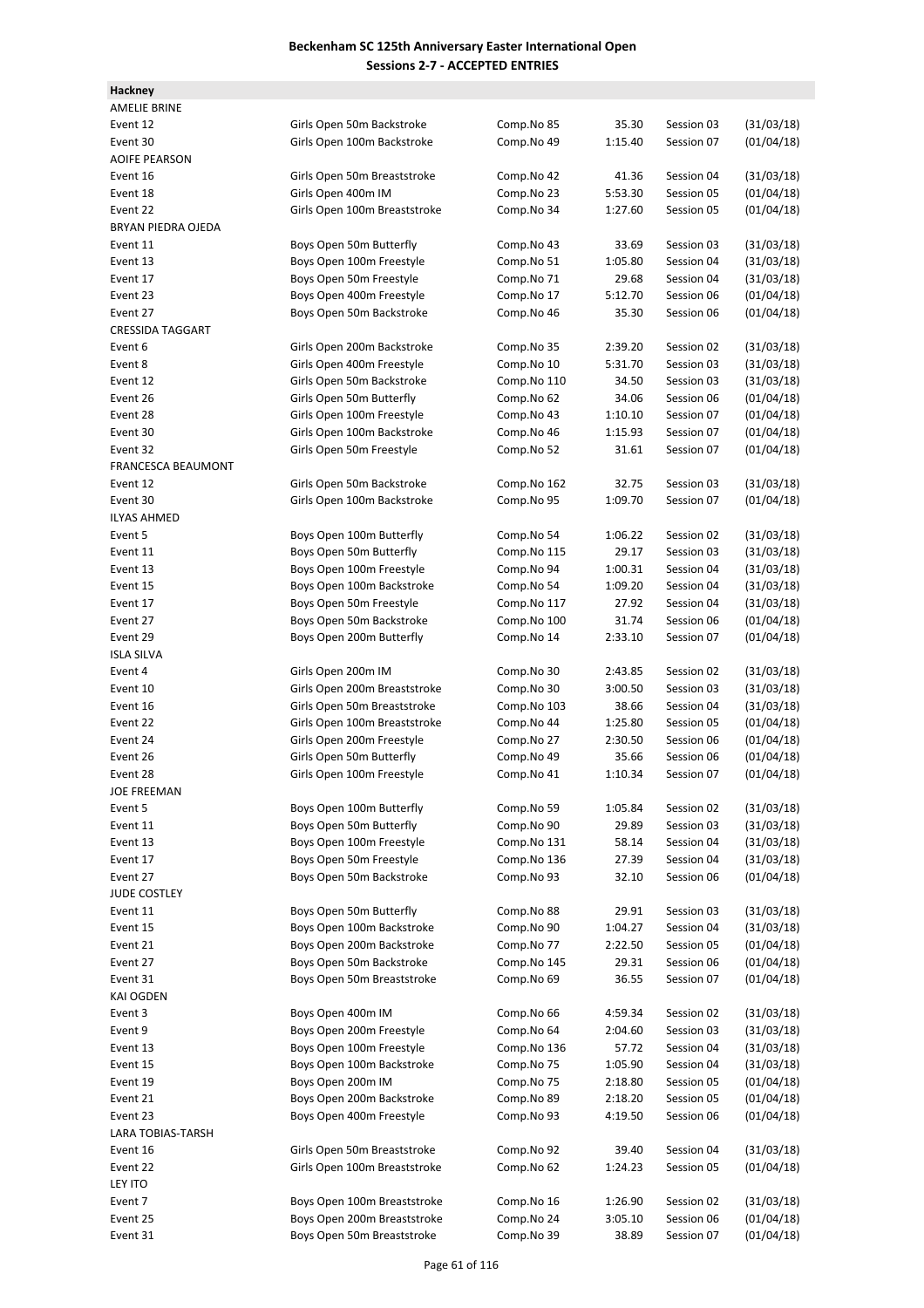| <b>LILY GIRARDET</b>    |                              |             |         |            |            |
|-------------------------|------------------------------|-------------|---------|------------|------------|
| Event 6                 | Girls Open 200m Backstroke   | Comp.No 80  | 2:25.72 | Session 02 | (31/03/18) |
| Event 12                | Girls Open 50m Backstroke    | Comp.No 178 | 31.95   | Session 03 | (31/03/18) |
| Event 28                | Girls Open 100m Freestyle    | Comp.No 171 | 1:01.46 | Session 07 | (01/04/18) |
| Event 30                | Girls Open 100m Backstroke   | Comp.No 112 | 1:07.80 | Session 07 | (01/04/18) |
| Event 32                | Girls Open 50m Freestyle     | Comp.No 173 | 28.31   | Session 07 | (01/04/18) |
| LOTTIE DAHLEN           |                              |             |         |            |            |
| Event 12                | Girls Open 50m Backstroke    | Comp.No 135 | 33.62   | Session 03 | (31/03/18) |
| Event 30                | Girls Open 100m Backstroke   | Comp.No 78  | 1:11.40 | Session 07 | (01/04/18) |
| <b>MADISON TAYLOR</b>   |                              |             |         |            |            |
| Event 30                | Girls Open 100m Backstroke   | Comp.No 40  | 1:16.90 | Session 07 | (01/04/18) |
| <b>MARGOT CELESTINE</b> |                              |             |         |            |            |
| Event 12                | Girls Open 50m Backstroke    | Comp.No 64  | 36.00   | Session 03 | (31/03/18) |
| Event 18                | Girls Open 400m IM           | Comp.No 36  | 5:40.12 | Session 05 | (01/04/18) |
| Event 20                | Girls Open 100m Butterfly    | Comp.No 27  | 1:14.60 | Session 05 | (01/04/18) |
| MARLOW DEPEZA-PURVIS    |                              |             |         |            |            |
| Event 3                 | Boys Open 400m IM            | Comp.No 35  | 5:21.76 | Session 02 | (31/03/18) |
| Event 7                 | Boys Open 100m Breaststroke  | Comp.No 65  | 1:16.08 | Session 02 | (31/03/18) |
| Event 13                | Boys Open 100m Freestyle     | Comp.No 112 | 59.52   | Session 04 | (31/03/18) |
| Event 17                | Boys Open 50m Freestyle      | Comp.No 99  | 28.38   | Session 04 | (31/03/18) |
| Event 25                | Boys Open 200m Breaststroke  | Comp.No 63  | 2:40.30 | Session 06 | (01/04/18) |
| Event 31                | Boys Open 50m Breaststroke   | Comp.No 79  | 35.70   | Session 07 | (01/04/18) |
| <b>MIKA OGDEN</b>       |                              |             |         |            |            |
| Event 6                 | Girls Open 200m Backstroke   | Comp.No 45  | 2:36.40 | Session 02 | (31/03/18) |
| Event 20                | Girls Open 100m Butterfly    | Comp.No 18  | 1:16.00 | Session 05 | (01/04/18) |
| Event 26                | Girls Open 50m Butterfly     | Comp.No 104 | 32.70   | Session 06 | (01/04/18) |
| Event 28                | Girls Open 100m Freestyle    | Comp.No 67  | 1:07.50 | Session 07 | (01/04/18) |
| Event 30                | Girls Open 100m Backstroke   | Comp.No 48  | 1:15.40 | Session 07 | (01/04/18) |
| <b>OPHELIA TAGGART</b>  |                              |             |         |            |            |
| Event 12                | Girls Open 50m Backstroke    | Comp.No 58  | 36.30   | Session 03 | (31/03/18) |
| Event 16                | Girls Open 50m Breaststroke  | Comp.No 28  | 42.20   | Session 04 | (31/03/18) |
| Event 26                | Girls Open 50m Butterfly     | Comp.No 31  | 36.66   | Session 06 | (01/04/18) |
| Event 30                | Girls Open 100m Backstroke   | Comp.No 28  | 1:18.56 | Session 07 | (01/04/18) |
| RUAN O'TOOLE DOUGLAS    |                              |             |         |            |            |
| Event 31                | Boys Open 50m Breaststroke   | Comp.No 98  | 34.41   | Session 07 | (01/04/18) |
| <b>RYAN MCCOY</b>       |                              |             |         |            |            |
| Event 5                 | Boys Open 100m Butterfly     | Comp.No 90  | 1:01.58 | Session 02 | (31/03/18) |
| Event 9                 | Boys Open 200m Freestyle     | Comp.No 60  | 2:06.10 | Session 03 | (31/03/18) |
| Event 11                | Boys Open 50m Butterfly      | Comp.No 124 | 28.82   | Session 03 | (31/03/18) |
| Event 13                | Boys Open 100m Freestyle     | Comp.No 138 | 57.57   | Session 04 | (31/03/18) |
| Event 17                | Boys Open 50m Freestyle      | Comp.No 157 | 26.36   | Session 04 | (31/03/18) |
| Event 19                | Boys Open 200m IM            | Comp.No 68  | 2:21.60 | Session 05 | (01/04/18) |
| Event 23                | Boys Open 400m Freestyle     | Comp.No 69  | 4:32.69 | Session 06 | (01/04/18) |
| Event 29                | Boys Open 200m Butterfly     | Comp.No 42  | 2:17.98 | Session 07 | (01/04/18) |
| SEAN ELOIDIN            |                              |             |         |            |            |
| Event 9                 | Boys Open 200m Freestyle     | Comp.No 9   | 2:33.97 | Session 03 | (31/03/18) |
| Event 11                | Boys Open 50m Butterfly      | Comp.No 15  | 36.90   | Session 03 | (31/03/18) |
| Event 13                | Boys Open 100m Freestyle     | Comp.No 46  | 1:07.50 | Session 04 | (31/03/18) |
| Event 17                | Boys Open 50m Freestyle      | Comp.No 49  | 31.50   | Session 04 | (31/03/18) |
| Event 23                | Boys Open 400m Freestyle     | Comp.No 11  | 5:20.70 | Session 06 | (01/04/18) |
| TAHLIA DEANER           |                              |             |         |            |            |
| Event 6                 | Girls Open 200m Backstroke   | Comp.No 47  | 2:35.78 | Session 02 | (31/03/18) |
| Event 12                | Girls Open 50m Backstroke    | Comp.No 115 | 34.34   | Session 03 | (31/03/18) |
| Event 22                | Girls Open 100m Breaststroke | Comp.No 60  | 1:24.30 | Session 05 | (01/04/18) |
| Event 28                | Girls Open 100m Freestyle    | Comp.No 103 | 1:04.67 | Session 07 | (01/04/18) |
| Event 30                | Girls Open 100m Backstroke   | Comp.No 66  | 1:12.32 | Session 07 | (01/04/18) |
| Event 32                | Girls Open 50m Freestyle     | Comp.No 92  | 30.12   | Session 07 | (01/04/18) |
| <b>THOMAS ARCHER</b>    |                              |             |         |            |            |
| Event 7                 | Boys Open 100m Breaststroke  | Comp.No 19  | 1:24.40 | Session 02 | (31/03/18) |
| Event 11                | Boys Open 50m Butterfly      | Comp.No 67  | 31.86   | Session 03 | (31/03/18) |
| Event 15                | Boys Open 100m Backstroke    | Comp.No 51  | 1:09.70 | Session 04 | (31/03/18) |
| Event 17                | Boys Open 50m Freestyle      | Comp.No 82  | 29.06   | Session 04 | (31/03/18) |
| ZACHARY ZELDIN-STEINMA  |                              |             |         |            |            |
| Event 17                | Boys Open 50m Freestyle      | Comp.No 176 | 25.40   | Session 04 | (31/03/18) |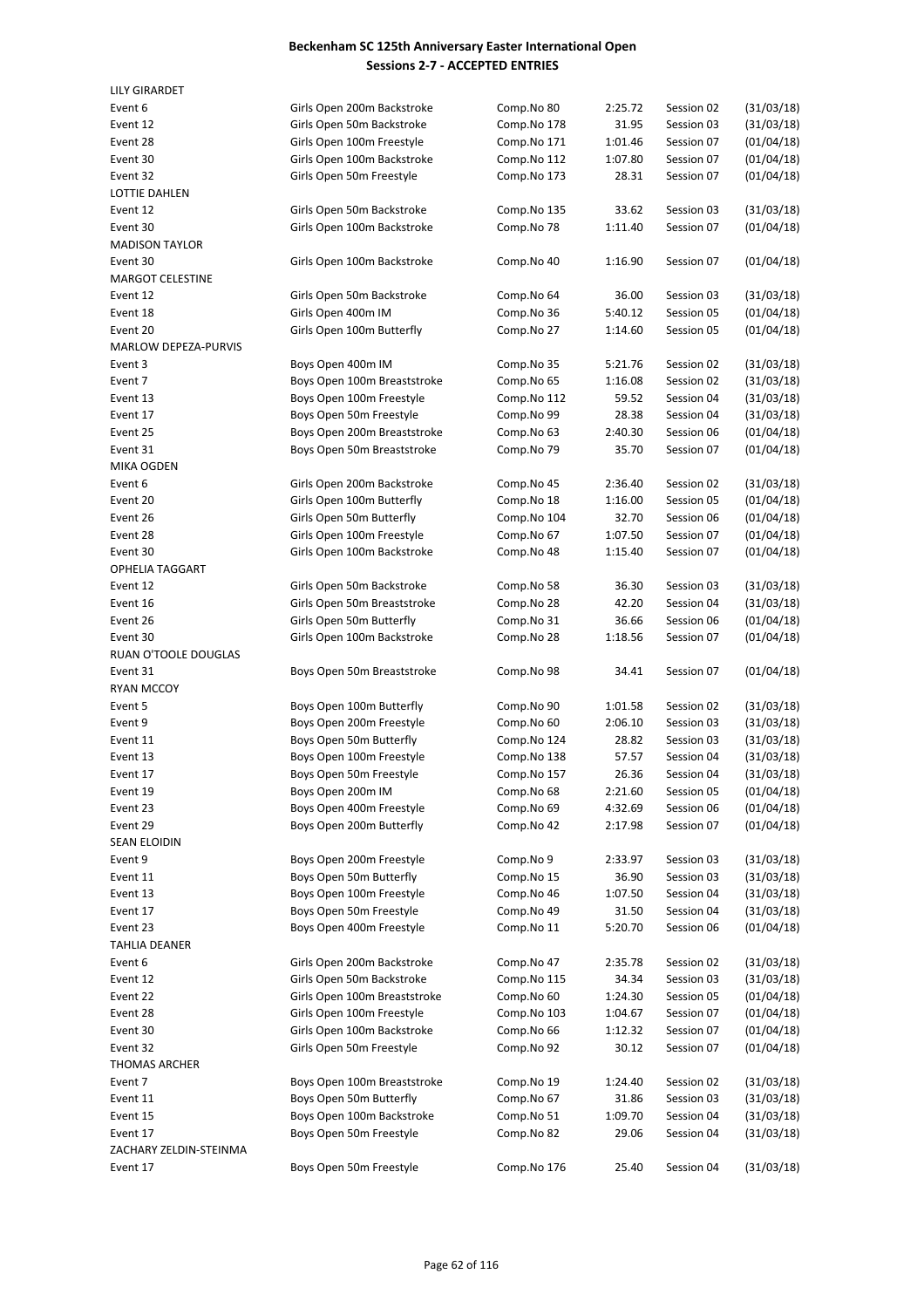| Hailsham                   |                              |             |         |            |            |
|----------------------------|------------------------------|-------------|---------|------------|------------|
| <b>ABIGAIL SHORTHOUSE</b>  |                              |             |         |            |            |
| Event 30                   | Girls Open 100m Backstroke   | Comp.No 120 | 1:06.70 | Session 07 | (01/04/18) |
| Event 32                   | Girls Open 50m Freestyle     | Comp.No 130 | 29.30   | Session 07 | (01/04/18) |
| ANNE-ISABELLE MACCASKI     |                              |             |         |            |            |
| Event 6                    | Girls Open 200m Backstroke   | Comp.No 63  | 2:30.50 | Session 02 | (31/03/18) |
| Event 12                   | Girls Open 50m Backstroke    | Comp.No 161 | 32.80   | Session 03 | (31/03/18) |
| <b>BENJAMIN SHORTHOUSE</b> |                              |             |         |            |            |
| Event 19                   | Boys Open 200m IM            | Comp.No 26  | 2:42.20 | Session 05 | (01/04/18) |
| Event 21                   | Boys Open 200m Backstroke    | Comp.No 41  | 2:37.93 | Session 05 | (01/04/18) |
| Event 25                   | Boys Open 200m Breaststroke  | Comp.No 26  | 3:04.70 | Session 06 | (01/04/18) |
| Event 27                   | Boys Open 50m Backstroke     | Comp.No 48  | 35.10   | Session 06 | (01/04/18) |
| Event 31                   | Boys Open 50m Breaststroke   | Comp.No 33  | 39.40   | Session 07 | (01/04/18) |
| <b>CRAIG STEENHOFF</b>     |                              |             |         |            |            |
| Event 11                   | Boys Open 50m Butterfly      | Comp.No 149 | 27.27   | Session 03 | (31/03/18) |
| <b>DANIEL FLINT</b>        |                              |             |         |            |            |
| Event 7                    | Boys Open 100m Breaststroke  | Comp.No 126 | 1:09.29 | Session 02 | (31/03/18) |
| Event 25                   | Boys Open 200m Breaststroke  | Comp.No 89  | 2:31.14 | Session 06 | (01/04/18) |
| Event 31                   | Boys Open 50m Breaststroke   | Comp.No 138 | 31.67   | Session 07 | (01/04/18) |
| ELIZA HOBDEN               |                              |             |         |            |            |
| Event 12                   | Girls Open 50m Backstroke    | Comp.No 111 | 34.49   | Session 03 | (31/03/18) |
| <b>ELLIE ABEL</b>          |                              |             |         |            |            |
| Event 16                   | Girls Open 50m Breaststroke  | Comp.No 73  | 40.10   | Session 04 | (31/03/18) |
| <b>FINLEY NAYLOR</b>       |                              |             |         |            |            |
| Event 15                   | Boys Open 100m Backstroke    | Comp.No 78  | 1:05.50 | Session 04 | (31/03/18) |
| Event 17                   | Boys Open 50m Freestyle      | Comp.No 105 | 28.20   | Session 04 | (31/03/18) |
| <b>LACHLAN GOWER</b>       |                              |             |         |            |            |
| Event 5                    | Boys Open 100m Butterfly     | Comp.No 61  | 1:05.44 | Session 02 | (31/03/18) |
| Event 11                   | Boys Open 50m Butterfly      | Comp.No 100 | 29.62   | Session 03 | (31/03/18) |
| Event 13                   | Boys Open 100m Freestyle     | Comp.No 122 | 58.72   | Session 04 | (31/03/18) |
| Event 17                   | Boys Open 50m Freestyle      | Comp.No 140 | 27.21   | Session 04 | (31/03/18) |
| LOTTIE EVERSHED            |                              |             |         |            |            |
| Event 10                   | Girls Open 200m Breaststroke | Comp.No 8   | 3:20.80 | Session 03 | (31/03/18) |
| Event 12                   | Girls Open 50m Backstroke    | Comp.No 27  | 39.00   | Session 03 | (31/03/18) |
| Event 16                   | Girls Open 50m Breaststroke  | Comp.No 25  | 42.60   | Session 04 | (31/03/18) |
| Event 22                   | Girls Open 100m Breaststroke | Comp.No 11  | 1:33.36 | Session 05 | (01/04/18) |
| <b>MACY RING</b>           |                              |             |         |            |            |
| Event 26                   | Girls Open 50m Butterfly     | Comp.No 160 | 31.09   | Session 06 | (01/04/18) |
| Event 28                   | Girls Open 100m Freestyle    | Comp.No 147 | 1:02.80 | Session 07 | (01/04/18) |
| Event 32                   | Girls Open 50m Freestyle     | Comp.No 176 | 28.23   | Session 07 | (01/04/18) |
| POPPY MEARNS               |                              |             |         |            |            |
| Event 26                   | Girls Open 50m Butterfly     | Comp.No 143 | 31.47   | Session 06 | (01/04/18) |
| Event 28                   | Girls Open 100m Freestyle    | Comp.No 110 | 1:04.29 | Session 07 | (01/04/18) |
| Event 32                   | Girls Open 50m Freestyle     | Comp.No 121 | 29.64   | Session 07 | (01/04/18) |
| ROSALIND SCARFF            |                              |             |         |            |            |
| Event 20                   | Girls Open 100m Butterfly    | Comp.No 74  | 1:08.99 | Session 05 | (01/04/18) |
| Event 26                   | Girls Open 50m Butterfly     | Comp.No 153 | 31.34   | Session 06 | (01/04/18) |
| SAMUEL AVERY               |                              |             |         |            |            |
| Event 11                   | Boys Open 50m Butterfly      | Comp.No 150 | 27.25   | Session 03 | (31/03/18) |
| Event 17                   | Boys Open 50m Freestyle      | Comp.No 168 | 25.67   | Session 04 | (31/03/18) |
| THOMAS EXALL               |                              |             |         |            |            |
| Event 11                   | Boys Open 50m Butterfly      | Comp.No 120 | 29.04   | Session 03 | (31/03/18) |
| Event 13                   | Boys Open 100m Freestyle     | Comp.No 147 | 56.68   | Session 04 | (31/03/18) |
| Event 17                   | Boys Open 50m Freestyle      | Comp.No 165 | 25.85   | Session 04 | (31/03/18) |
| WILLIAM LAST               |                              |             |         |            |            |
| Event 3                    | Boys Open 400m IM            | Comp.No 18  | 5:33.40 | Session 02 | (31/03/18) |
| Event 7                    | Boys Open 100m Breaststroke  | Comp.No 28  | 1:23.11 | Session 02 | (31/03/18) |
| Event 11                   | Boys Open 50m Butterfly      | Comp.No 58  | 32.60   | Session 03 | (31/03/18) |
| Event 13                   | Boys Open 100m Freestyle     | Comp.No 79  | 1:01.90 | Session 04 | (31/03/18) |
| Event 19                   | Boys Open 200m IM            | Comp.No 36  | 2:34.50 | Session 05 | (01/04/18) |
| Event 21                   | Boys Open 200m Backstroke    | Comp.No 38  | 2:38.70 | Session 05 | (01/04/18) |
| Event 23                   | Boys Open 400m Freestyle     | Comp.No 36  | 4:53.08 | Session 06 | (01/04/18) |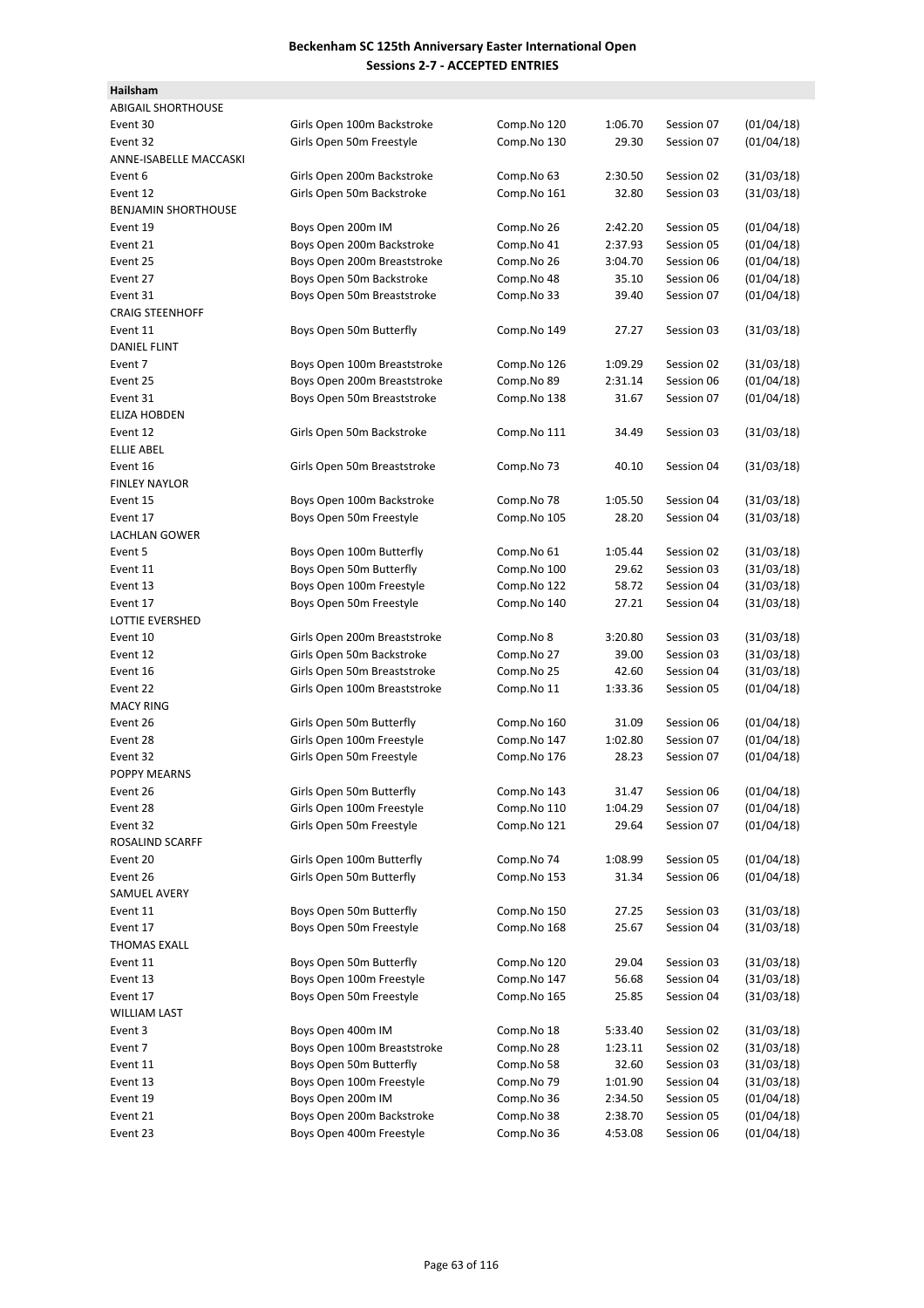| <b>Haringey</b>             |                              |             |         |            |            |
|-----------------------------|------------------------------|-------------|---------|------------|------------|
| ALEJANDRO ISAZA OCAMPO      |                              |             |         |            |            |
| Event 15                    | Boys Open 100m Backstroke    | Comp.No 79  | 1:05.20 | Session 04 | (31/03/18) |
| Event 27                    | Boys Open 50m Backstroke     | Comp.No 116 | 30.62   | Session 06 | (01/04/18) |
| <b>BIANCA GOMEZ-VELASCO</b> |                              |             |         |            |            |
| Event 6                     | Girls Open 200m Backstroke   | Comp.No 2   | 3:10.80 | Session 02 | (31/03/18) |
| Event 10                    | Girls Open 200m Breaststroke | Comp.No 2   | 3:30.20 | Session 03 | (31/03/18) |
| Event 12                    | Girls Open 50m Backstroke    | Comp.No 9   | 41.40   | Session 03 | (31/03/18) |
| Event 16                    | Girls Open 50m Breaststroke  | Comp.No 7   | 46.10   | Session 04 | (31/03/18) |
| Event 22                    | Girls Open 100m Breaststroke | Comp.No 4   | 1:38.20 | Session 05 | (01/04/18) |
| Event 32                    | Girls Open 50m Freestyle     | Comp.No 8   | 35.60   | Session 07 | (01/04/18) |
| ELIA CARAVATI-PRINGLE       |                              |             |         |            |            |
| Event 21                    | Boys Open 200m Backstroke    | Comp.No 9   | 3:00.10 | Session 05 | (01/04/18) |
| <b>GAEL VAZQUEZ TUNEZ</b>   |                              |             |         |            |            |
| Event 15                    | Boys Open 100m Backstroke    | Comp.No 10  | 1:23.20 | Session 04 | (31/03/18) |
| Event 27                    | Boys Open 50m Backstroke     | Comp.No 17  | 38.90   | Session 06 | (01/04/18) |
| Event 31                    | Boys Open 50m Breaststroke   | Comp.No 14  | 43.70   | Session 07 | (01/04/18) |
| <b>GARETH DAVIES</b>        |                              |             |         |            |            |
| Event 5                     | Boys Open 100m Butterfly     | Comp.No 76  | 1:03.83 | Session 02 | (31/03/18) |
| Event 11                    | Boys Open 50m Butterfly      | Comp.No 126 | 28.81   | Session 03 | (31/03/18) |
| Event 13                    | Boys Open 100m Freestyle     | Comp.No 74  | 1:02.50 | Session 04 | (31/03/18) |
| Event 27                    | Boys Open 50m Backstroke     | Comp.No 73  | 33.60   | Session 06 | (01/04/18) |
| Event 29                    | Boys Open 200m Butterfly     | Comp.No 26  | 2:24.70 | Session 07 | (01/04/18) |
| <b>HAYDEN HOOLE</b>         |                              |             |         |            |            |
| Event 11                    | Boys Open 50m Butterfly      | Comp.No 74  | 30.91   | Session 03 | (31/03/18) |
| Event 17                    | Boys Open 50m Freestyle      | Comp.No 83  | 29.03   | Session 04 | (31/03/18) |
| Event 31                    | Boys Open 50m Breaststroke   | Comp.No 53  | 37.70   | Session 07 | (01/04/18) |
| KAEJAH BRILL-YOUNG          |                              |             |         |            |            |
| Event 26                    | Girls Open 50m Butterfly     | Comp.No 63  | 34.01   | Session 06 | (01/04/18) |
| <b>KELTON RYLAND</b>        |                              |             |         |            |            |
| Event 10                    | Girls Open 200m Breaststroke | Comp.No 45  | 2:56.50 | Session 03 | (31/03/18) |
| Event 16                    | Girls Open 50m Breaststroke  | Comp.No 123 | 37.42   | Session 04 | (31/03/18) |
| Event 22                    | Girls Open 100m Breaststroke | Comp.No 91  | 1:20.70 | Session 05 | (01/04/18) |
| <b>LUCA RIDARD</b>          |                              |             |         |            |            |
| Event 9                     | Boys Open 200m Freestyle     | Comp.No 3   | 2:42.52 | Session 03 | (31/03/18) |
| Event 11                    | Boys Open 50m Butterfly      | Comp.No 5   | 38.77   | Session 03 | (31/03/18) |
| Event 13                    | Boys Open 100m Freestyle     | Comp.No 8   | 1:14.50 | Session 04 | (31/03/18) |
| Event 17                    | Boys Open 50m Freestyle      | Comp.No 25  | 33.44   | Session 04 | (31/03/18) |
| Event 23                    | Boys Open 400m Freestyle     | Comp.No 1   | 5:48.30 | Session 06 | (01/04/18) |
| Event 25                    | Boys Open 200m Breaststroke  | Comp.No 4   | 3:34.30 | Session 06 | (01/04/18) |
| MATTEO CARAVATI-PRINGL      |                              |             |         |            |            |
| Event 7                     | Boys Open 100m Breaststroke  | Comp.No 38  | 1:21.30 | Session 02 | (31/03/18) |
| Event 15                    | Boys Open 100m Backstroke    | Comp.No 50  | 1:09.70 | Session 04 | (31/03/18) |
| Event 21                    | Boys Open 200m Backstroke    | Comp.No 63  | 2:28.00 | Session 05 | (01/04/18) |
| Event 27                    | Boys Open 50m Backstroke     | Comp.No 74  | 33.40   | Session 06 | (01/04/18) |
| Event 31                    | Boys Open 50m Breaststroke   | Comp.No 71  | 36.36   | Session 07 | (01/04/18) |
| <b>MAX GREEN</b>            |                              |             |         |            |            |
| Event 7                     | Boys Open 100m Breaststroke  | Comp.No 100 | 1:12.40 | Session 02 | (31/03/18) |
| Event 9                     | Boys Open 200m Freestyle     | Comp.No 57  | 2:06.50 | Session 03 | (31/03/18) |
| Event 11                    | Boys Open 50m Butterfly      | Comp.No 85  | 30.20   | Session 03 | (31/03/18) |
| Event 13                    | Boys Open 100m Freestyle     | Comp.No 145 | 56.75   | Session 04 | (31/03/18) |
| Event 17                    | Boys Open 50m Freestyle      | Comp.No 162 | 26.19   | Session 04 | (31/03/18) |
| Event 25                    | Boys Open 200m Breaststroke  | Comp.No 53  | 2:43.26 | Session 06 | (01/04/18) |
| Event 27                    | Boys Open 50m Backstroke     | Comp.No 81  | 32.80   | Session 06 | (01/04/18) |
| Event 31                    | Boys Open 50m Breaststroke   | Comp.No 127 | 32.74   | Session 07 | (01/04/18) |
| <b>MAX HANSON</b>           |                              |             |         |            |            |
| Event 5                     | Boys Open 100m Butterfly     | Comp.No 47  | 1:06.72 | Session 02 | (31/03/18) |
| Event 7                     | Boys Open 100m Breaststroke  | Comp.No 109 | 1:11.29 | Session 02 | (31/03/18) |
| Event 25                    | Boys Open 200m Breaststroke  | Comp.No 54  | 2:42.70 | Session 06 | (01/04/18) |
| Event 27                    | Boys Open 50m Backstroke     | Comp.No 77  | 33.11   | Session 06 | (01/04/18) |
| Event 31                    | Boys Open 50m Breaststroke   | Comp.No 130 | 32.47   | Session 07 | (01/04/18) |
| ROSE PEPPERDAY              |                              |             |         |            |            |
| Event 14                    | Girls Open 200m Butterfly    | Comp.No 29  | 2:38.00 | Session 04 | (31/03/18) |
| Event 18                    | Girls Open 400m IM           | Comp.No 45  | 5:34.30 | Session 05 | (01/04/18) |
| SASHA SHUTE                 |                              |             |         |            |            |
| Event 12                    | Girls Open 50m Backstroke    | Comp.No 99  | 34.70   | Session 03 | (31/03/18) |
| Event 20                    | Girls Open 100m Butterfly    | Comp.No 25  | 1:14.70 | Session 05 | (01/04/18) |
| <b>SHAKIL GIORDANI</b>      |                              |             |         |            |            |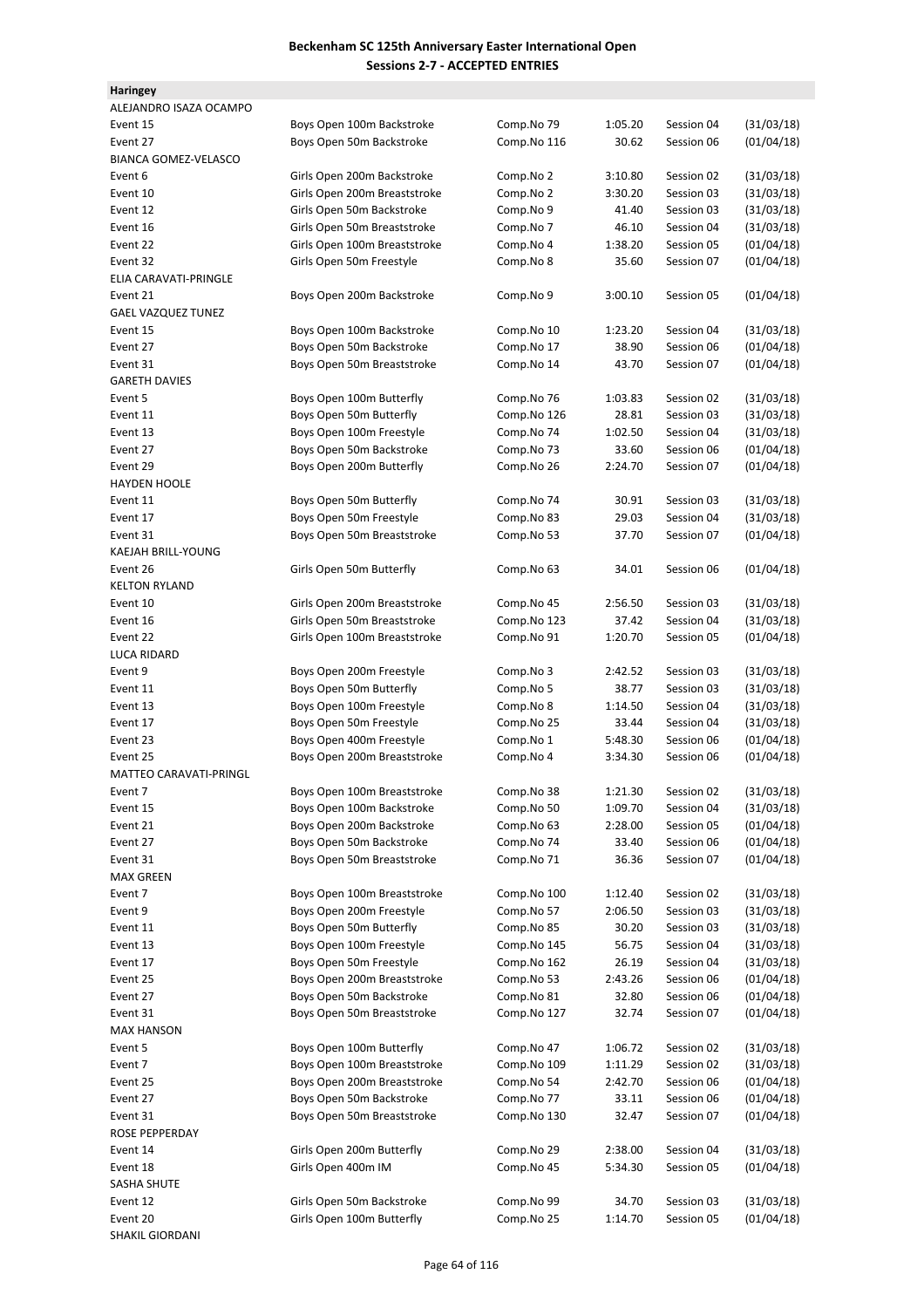| Event 5  | Boys Open 100m Butterfly  | Comp.No 91  | 1:01.20 | Session 02 | (31/03/18) |
|----------|---------------------------|-------------|---------|------------|------------|
| Event 9  | Boys Open 200m Freestyle  | Comp.No 74  | 2:01.70 | Session 03 | (31/03/18) |
| Event 11 | Boys Open 50m Butterfly   | Comp.No 164 | 26.75   | Session 03 | (31/03/18) |
| Event 13 | Boys Open 100m Freestyle  | Comp.No 161 | 55.09   | Session 04 | (31/03/18) |
| Event 15 | Boys Open 100m Backstroke | Comp.No 112 | 1:02.30 | Session 04 | (31/03/18) |
| Event 17 | Boys Open 50m Freestyle   | Comp.No 183 | 25.06   | Session 04 | (31/03/18) |
| Event 21 | Boys Open 200m Backstroke | Comp.No 84  | 2:20.10 | Session 05 | (01/04/18) |
| Event 23 | Boys Open 400m Freestyle  | Comp.No 87  | 4:22.80 | Session 06 | (01/04/18) |
| Event 27 | Boys Open 50m Backstroke  | Comp.No 152 | 28.71   | Session 06 | (01/04/18) |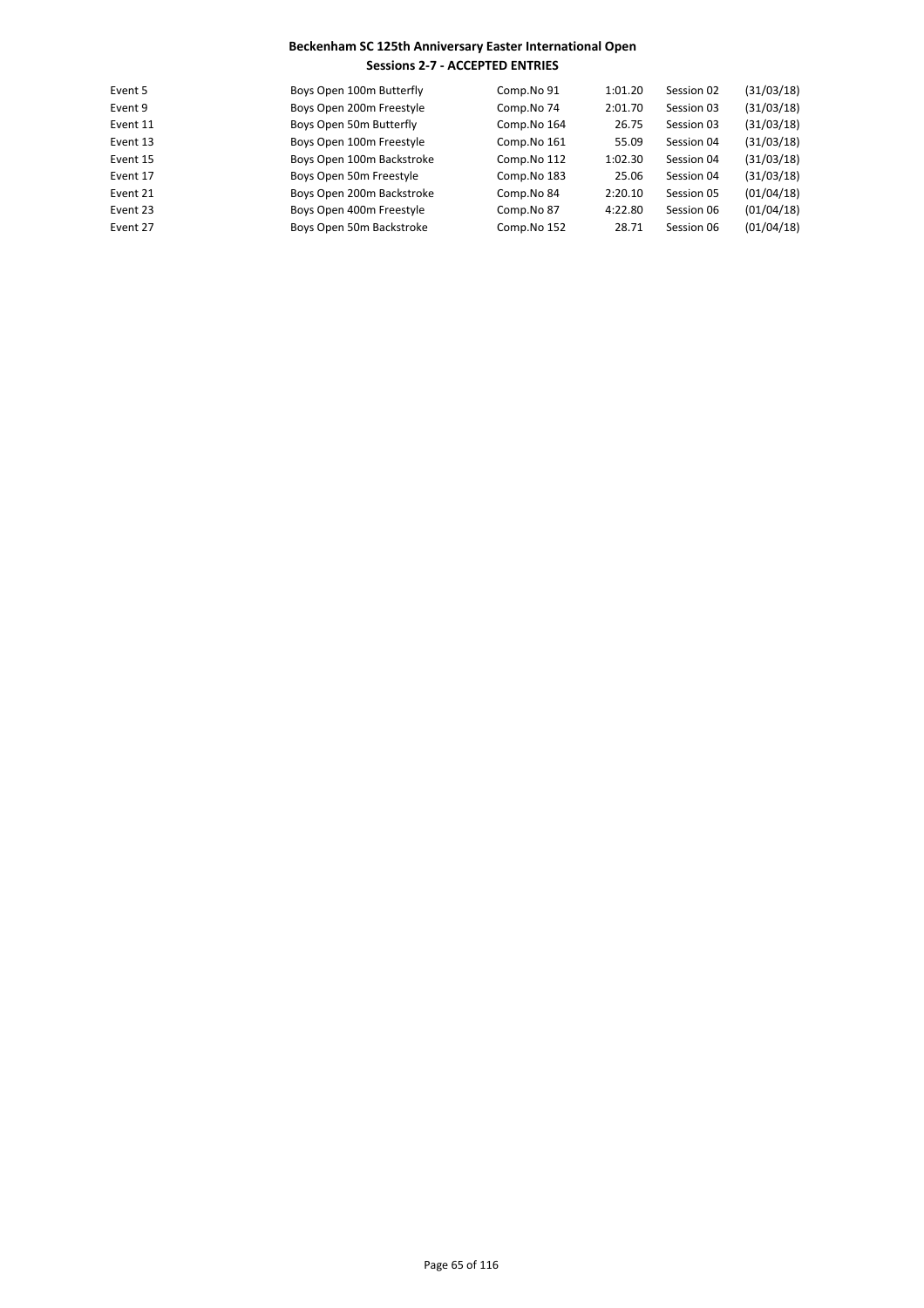**Hastings**

| <b>BELLA GARDNER</b>     |                             |             |         |            |                          |
|--------------------------|-----------------------------|-------------|---------|------------|--------------------------|
| Event 14                 | Girls Open 200m Butterfly   | Comp.No 9   | 2:51.00 | Session 04 | (31/03/18)               |
| Event 16                 | Girls Open 50m Breaststroke | Comp.No 45  | 41.20   | Session 04 | (31/03/18)               |
| Event 18                 | Girls Open 400m IM          | Comp.No 9   | 6:06.58 | Session 05 | (01/04/18)               |
| Event 20                 | Girls Open 100m Butterfly   | Comp.No 29  | 1:14.60 | Session 05 | (01/04/18)               |
| Event 24                 | Girls Open 200m Freestyle   | Comp.No 25  | 2:32.90 | Session 06 | (01/04/18)               |
| Event 26                 | Girls Open 50m Butterfly    | Comp.No 64  | 34.00   | Session 06 | (01/04/18)               |
| <b>CHRISTOPHER LEWIS</b> |                             |             |         |            |                          |
| Event 15                 | Boys Open 100m Backstroke   | Comp.No 65  | 1:07.30 | Session 04 | (31/03/18)               |
| Event 17                 | Boys Open 50m Freestyle     | Comp.No 103 | 28.30   | Session 04 | (31/03/18)               |
| Event 21                 | Boys Open 200m Backstroke   | Comp.No 66  | 2:27.20 | Session 05 | (01/04/18)               |
| Event 27                 | Boys Open 50m Backstroke    | Comp.No 97  | 31.90   | Session 06 | (01/04/18)               |
| <b>DAVID MAULE</b>       |                             |             |         |            |                          |
| Event 19                 | Boys Open 200m IM           | Comp.No 27  | 2:41.70 | Session 05 | (01/04/18)               |
| Event 21                 | Boys Open 200m Backstroke   | Comp.No 23  | 2:47.50 | Session 05 | (01/04/18)               |
| Event 25                 | Boys Open 200m Breaststroke | Comp.No 28  | 3:01.40 | Session 06 | (01/04/18)               |
| Event 27                 | Boys Open 50m Backstroke    | Comp.No 29  | 37.10   | Session 06 | (01/04/18)               |
| Event 31                 | Boys Open 50m Breaststroke  | Comp.No 29  | 40.14   | Session 07 | (01/04/18)               |
| <b>ELISHA PAIGE</b>      |                             |             |         |            |                          |
| Event 6                  | Girls Open 200m Backstroke  | Comp.No 28  | 2:42.90 | Session 02 | (31/03/18)               |
| Event 12                 | Girls Open 50m Backstroke   | Comp.No 49  | 36.70   | Session 03 |                          |
| Event 18                 | Girls Open 400m IM          |             |         | Session 05 | (31/03/18)<br>(01/04/18) |
|                          |                             | Comp.No 8   | 6:10.20 |            |                          |
| Event 26                 | Girls Open 50m Butterfly    | Comp.No 47  | 35.80   | Session 06 | (01/04/18)               |
| Event 28                 | Girls Open 100m Freestyle   | Comp.No 59  | 1:08.60 | Session 07 | (01/04/18)               |
| Event 30                 | Girls Open 100m Backstroke  | Comp.No 41  | 1:16.80 | Session 07 | (01/04/18)               |
| Event 32                 | Girls Open 50m Freestyle    | Comp.No 54  | 31.60   | Session 07 | (01/04/18)               |
| <b>EMMA WOOD</b>         |                             |             |         |            |                          |
| Event 12                 | Girls Open 50m Backstroke   | Comp.No 74  | 35.70   | Session 03 | (31/03/18)               |
| <b>EVE DINE</b>          |                             |             |         |            |                          |
| Event 12                 | Girls Open 50m Backstroke   | Comp.No 70  | 35.80   | Session 03 | (31/03/18)               |
| JODIE SHOESMITH          |                             |             |         |            |                          |
| Event 16                 | Girls Open 50m Breaststroke | Comp.No 163 | 34.82   | Session 04 | (31/03/18)               |
| <b>KELLY HAWKESLEY</b>   |                             |             |         |            |                          |
| Event 6                  | Girls Open 200m Backstroke  | Comp.No 44  | 2:36.90 | Session 02 | (31/03/18)               |
| Event 32                 | Girls Open 50m Freestyle    | Comp.No 98  | 30.00   | Session 07 | (01/04/18)               |
| <b>LEON SHAW</b>         |                             |             |         |            |                          |
| Event 3                  | Boys Open 400m IM           | Comp.No 54  | 5:03.70 | Session 02 | (31/03/18)               |
| LOUIS CHORON             |                             |             |         |            |                          |
| Event 11                 | Boys Open 50m Butterfly     | Comp.No 137 | 27.73   | Session 03 | (31/03/18)               |
| Event 13                 | Boys Open 100m Freestyle    | Comp.No 156 | 55.32   | Session 04 | (31/03/18)               |
| Event 15                 | Boys Open 100m Backstroke   | Comp.No 116 | 1:01.30 | Session 04 | (31/03/18)               |
| Event 17                 | Boys Open 50m Freestyle     | Comp.No 188 | 24.78   | Session 04 | (31/03/18)               |
| Event 27                 | Boys Open 50m Backstroke    | Comp.No 156 | 28.49   | Session 06 | (01/04/18)               |
| LUCAS MAULE              |                             |             |         |            |                          |
| Event 19                 | Boys Open 200m IM           | Comp.No 11  | 2:59.00 | Session 05 | (01/04/18)               |
| Event 21                 | Boys Open 200m Backstroke   | Comp.No 13  | 2:56.20 | Session 05 | (01/04/18)               |
| Event 23                 | Boys Open 400m Freestyle    | Comp.No 2   | 5:41.30 | Session 06 | (01/04/18)               |
| Event 25                 | Boys Open 200m Breaststroke | Comp.No 13  | 3:20.50 | Session 06 | (01/04/18)               |
| Event 27                 | Boys Open 50m Backstroke    | Comp.No 18  | 38.40   | Session 06 | (01/04/18)               |
| Event 31                 | Boys Open 50m Breaststroke  | Comp.No 19  | 43.40   | Session 07 | (01/04/18)               |
| PETER CONTE              |                             |             |         |            |                          |
| Event 17                 | Boys Open 50m Freestyle     | Comp.No 33  | 32.45   | Session 04 | (31/03/18)               |
| <b>RUBEN BIGG</b>        |                             |             |         |            |                          |
| Event 3                  | Boys Open 400m IM           | Comp.No 12  | 5:48.44 | Session 02 | (31/03/18)               |
| Event 7                  | Boys Open 100m Breaststroke | Comp.No 33  | 1:22.60 | Session 02 | (31/03/18)               |
|                          | Boys Open 50m Butterfly     |             |         |            |                          |
| Event 11                 |                             | Comp.No 44  | 33.61   | Session 03 | (31/03/18)               |
| THOMAS CONTE             |                             |             |         |            |                          |
| Event 15                 | Boys Open 100m Backstroke   | Comp.No 84  | 1:04.80 | Session 04 | (31/03/18)               |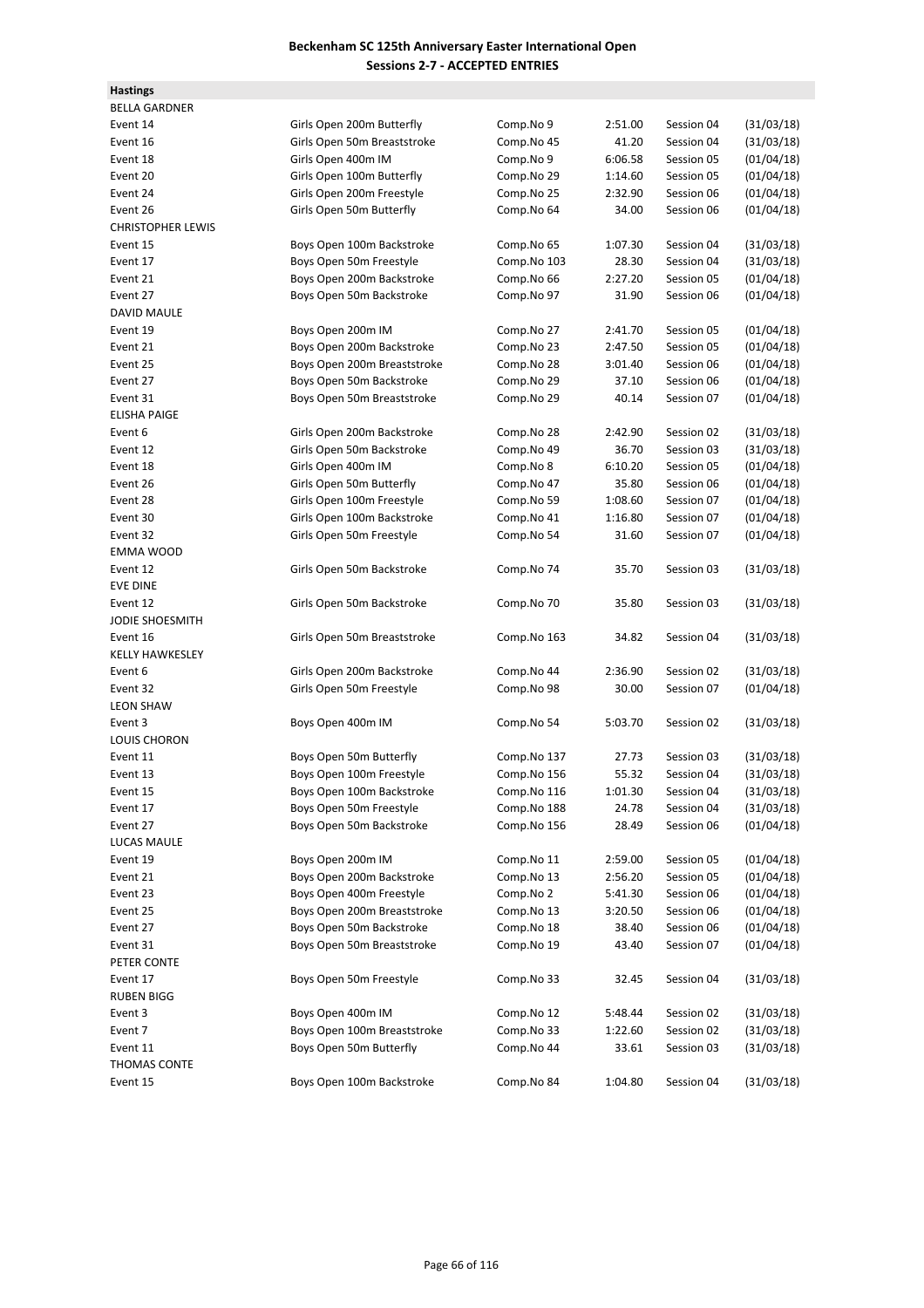| <b>Herne Bay</b>    |                           |            |         |            |            |
|---------------------|---------------------------|------------|---------|------------|------------|
| ROSE DOUGLAS-SUTTON |                           |            |         |            |            |
| Event 26            | Girls Open 50m Butterfly  | Comp.No 77 | 33.60   | Session 06 | (01/04/18) |
| Event 28            | Girls Open 100m Freestyle | Comp.No 81 | 1:06.05 | Session 07 | (01/04/18) |
| Event 32            | Girls Open 50m Freestyle  | Comp.No 86 | 30.35   | Session 07 | (01/04/18) |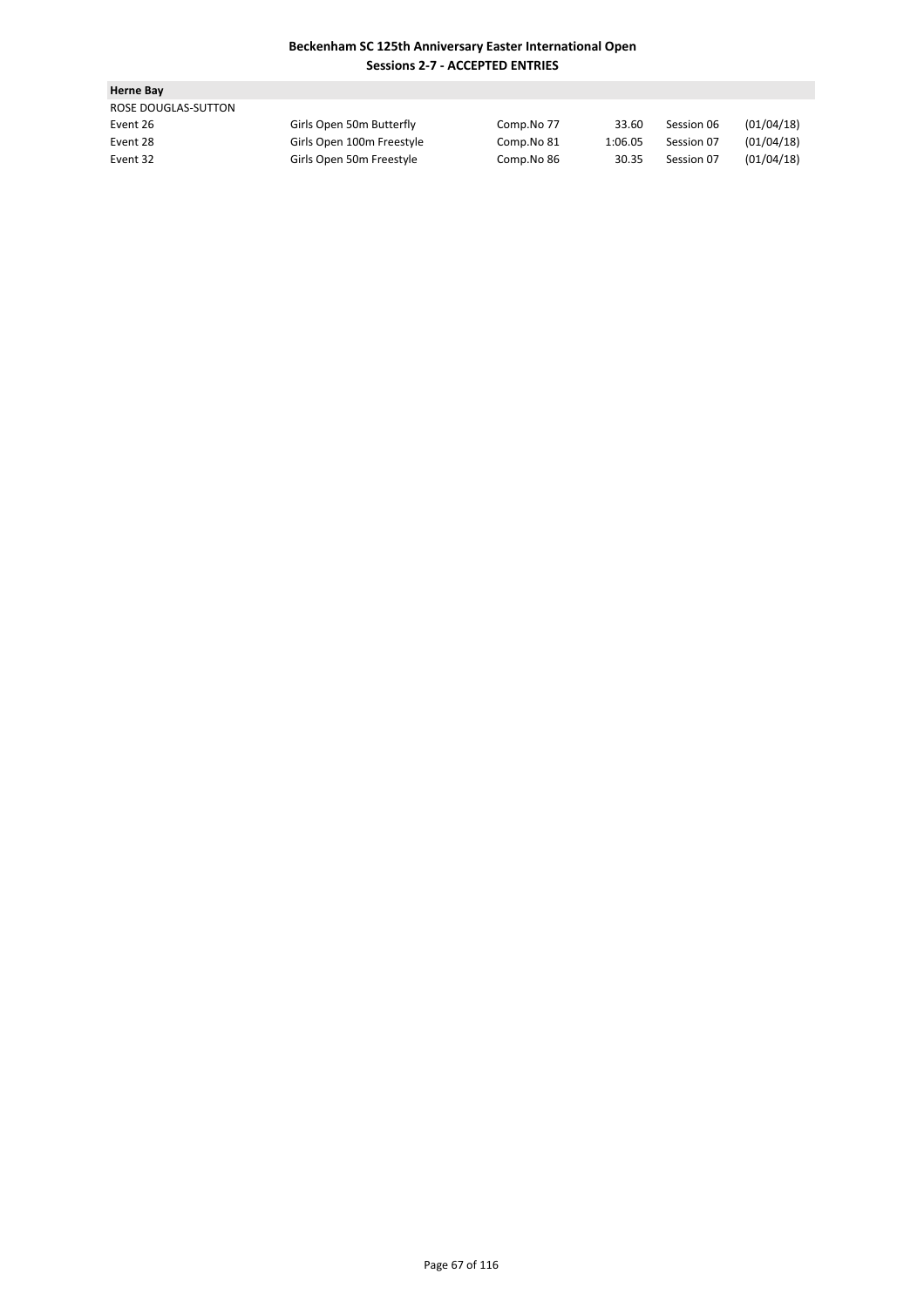| Hythe         |                          |             |         |            |            |
|---------------|--------------------------|-------------|---------|------------|------------|
| FINN WOOD     |                          |             |         |            |            |
| Event 11      | Boys Open 50m Butterfly  | Comp.No 154 | 27.17   | Session 03 | (31/03/18) |
| TRISTAN CALVO |                          |             |         |            |            |
| Event 5       | Boys Open 100m Butterfly | Comp.No 35  | 1:09.45 | Session 02 | (31/03/18) |
| Event 11      | Boys Open 50m Butterfly  | Comp.No 80  | 30.40   | Session 03 | (31/03/18) |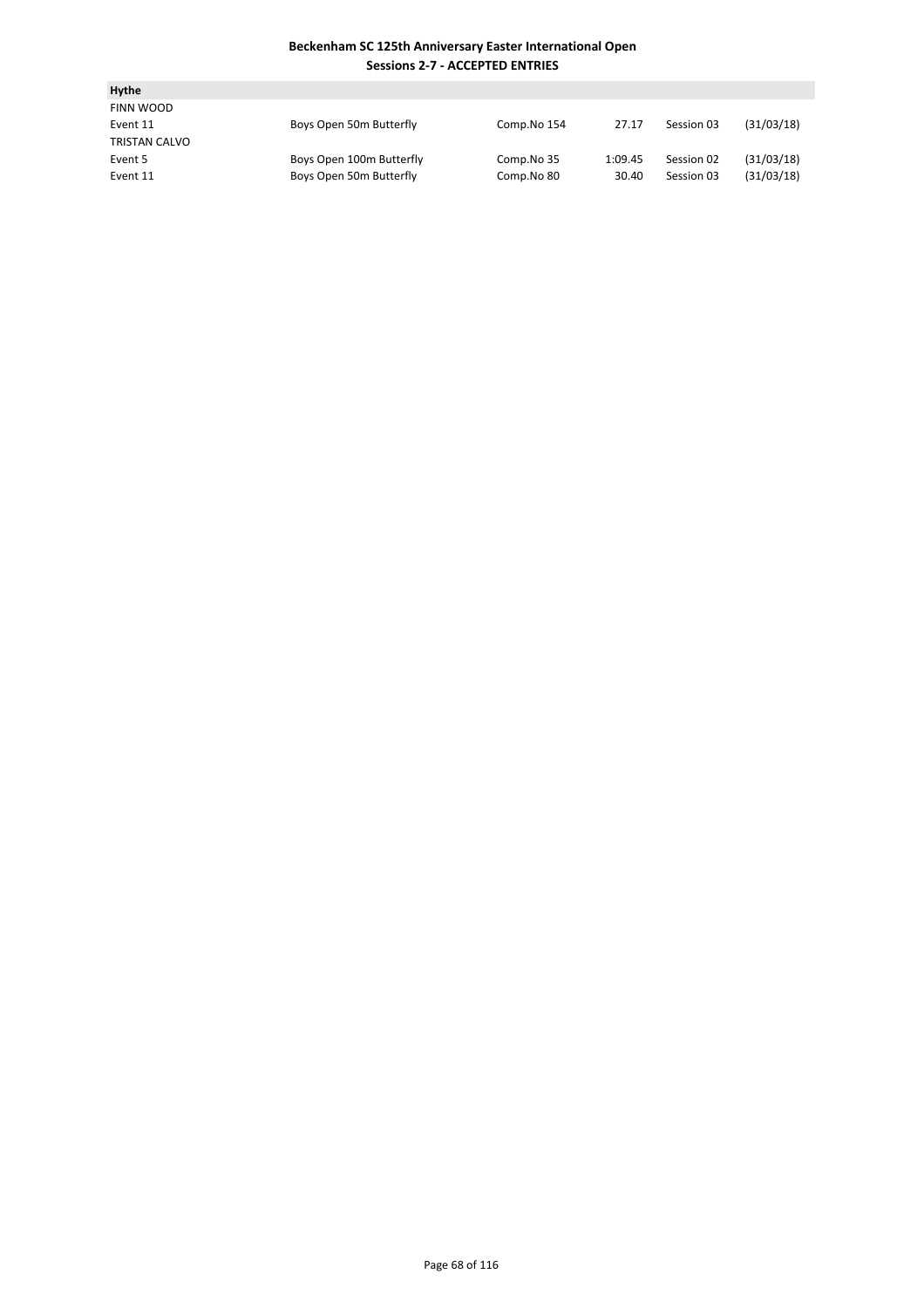| lo Man                  |                              |             |         |            |            |
|-------------------------|------------------------------|-------------|---------|------------|------------|
| <b>CARRICK THOMPSON</b> |                              |             |         |            |            |
| Event 11                | Boys Open 50m Butterfly      |             | 28.29   | Session 03 | (31/03/18) |
| Event 13                | Boys Open 100m Freestyle     |             | 57.30   | Session 04 | (31/03/18) |
| Event 17                | Boys Open 50m Freestyle      |             | 26.10   | Session 04 | (31/03/18) |
| Event 27                | Boys Open 50m Backstroke     | Comp.No 108 | 31.20   | Session 06 | (01/04/18) |
| Event 31                | Boys Open 50m Breaststroke   | Comp.No 85  | 35.40   | Session 07 | (01/04/18) |
| <b>EMMA HODGSON</b>     |                              |             |         |            |            |
| Event 6                 | Girls Open 200m Backstroke   | Comp.No 87  | 2:24.90 | Session 02 | (31/03/18) |
| Event 12                | Girls Open 50m Backstroke    | Comp.No 197 | 30.30   | Session 03 | (31/03/18) |
| Event 26                | Girls Open 50m Butterfly     |             |         | Session 06 | (01/04/18) |
|                         |                              | Comp.No 177 | 30.25   | Session 07 |            |
| Event 30                | Girls Open 100m Backstroke   | Comp.No 130 | 1:04.80 |            | (01/04/18) |
| Event 32                | Girls Open 50m Freestyle     | Comp.No 194 | 27.50   | Session 07 | (01/04/18) |
| EUAN MACMURCHIE         |                              |             |         |            |            |
| Event 5                 | Boys Open 100m Butterfly     | Comp.No 104 | 59.40   | Session 02 | (31/03/18) |
| Event 11                | Boys Open 50m Butterfly      | Comp.No 174 | 26.14   | Session 03 | (31/03/18) |
| Event 13                | Boys Open 100m Freestyle     | Comp.No 164 | 54.90   | Session 04 | (31/03/18) |
| Event 17                | Boys Open 50m Freestyle      | Comp.No 187 | 24.90   | Session 04 | (31/03/18) |
| LETISHA ELLIS           |                              |             |         |            |            |
| Event 4                 | Girls Open 200m IM           |             | 2:46.80 | Session 02 | (31/03/18) |
| Event 10                | Girls Open 200m Breaststroke |             | 3:01.60 | Session 03 | (31/03/18) |
| Event 16                | Girls Open 50m Breaststroke  | Comp.No 104 | 38.60   | Session 04 | (31/03/18) |
| Event 18                | Girls Open 400m IM           | Comp.No 20  | 5:55.60 | Session 05 | (01/04/18) |
| Event 22                | Girls Open 100m Breaststroke | Comp.No 83  | 1:22.00 | Session 05 | (01/04/18) |
| Event 24                | Girls Open 200m Freestyle    |             | 2:31.00 | Session 06 | (01/04/18) |
| Event 26                | Girls Open 50m Butterfly     |             | 34.90   | Session 06 | (01/04/18) |
| Event 28                | Girls Open 100m Freestyle    |             | 1:09.50 | Session 07 | (01/04/18) |
| Event 32                | Girls Open 50m Freestyle     |             | 31.10   | Session 07 | (01/04/18) |
| LIBBIE CHRISTIAN        |                              |             |         |            |            |
| Event 6                 | Girls Open 200m Backstroke   |             | 2:39.40 | Session 02 | (31/03/18) |
| Event 12                | Girls Open 50m Backstroke    | Comp.No 101 | 34.70   | Session 03 | (31/03/18) |
| Event 24                | Girls Open 200m Freestyle    |             | 2:21.40 | Session 06 | (01/04/18) |
| Event 26                | Girls Open 50m Butterfly     |             | 33.20   | Session 06 | (01/04/18) |
| Event 28                |                              |             |         | Session 07 | (01/04/18) |
|                         | Girls Open 100m Freestyle    |             | 1:04.30 |            |            |
| Event 30                | Girls Open 100m Backstroke   |             | 1:15.00 | Session 07 | (01/04/18) |
| Event 32                | Girls Open 50m Freestyle     |             | 29.60   | Session 07 | (01/04/18) |
| MICHAEL BRODERICK       |                              |             |         |            |            |
| Event 9                 | Boys Open 200m Freestyle     |             | 2:20.20 | Session 03 | (31/03/18) |
| Event 11                | Boys Open 50m Butterfly      | Comp.No 59  | 32.40   | Session 03 | (31/03/18) |
| Event 13                | Boys Open 100m Freestyle     | Comp.No 65  | 1:03.40 | Session 04 | (31/03/18) |
| Event 17                | Boys Open 50m Freestyle      | Comp.No 84  | 29.00   | Session 04 | (31/03/18) |
| Event 23                | Boys Open 400m Freestyle     |             | 5:04.80 | Session 06 | (01/04/18) |
| Event 27                | Boys Open 50m Backstroke     | Comp.No 50  | 35.00   | Session 06 | (01/04/18) |
| OLIVIA MARSHALL         |                              |             |         |            |            |
| Event 12                | Girls Open 50m Backstroke    | Comp.No 177 | 32.00   | Session 03 | (31/03/18) |
| Event 20                | Girls Open 100m Butterfly    | Comp.No 91  | 1:07.80 | Session 05 | (01/04/18) |
| Event 24                | Girls Open 200m Freestyle    | Comp.No 83  | 2:12.20 | Session 06 | (01/04/18) |
| Event 26                | Girls Open 50m Butterfly     | Comp.No 199 | 28.82   | Session 06 | (01/04/18) |
| Event 28                | Girls Open 100m Freestyle    | Comp.No 193 | 59.57   | Session 07 | (01/04/18) |
| Event 32                | Girls Open 50m Freestyle     | Comp.No 196 | 27.20   | Session 07 | (01/04/18) |
| PANAGIOTIS ANGELAKIS    |                              |             |         |            |            |
| Event 7                 | Boys Open 100m Breaststroke  | Comp.No 4   | 1:38.20 | Session 02 | (31/03/18) |
| Event 9                 | Boys Open 200m Freestyle     | Comp.No 4   | 2:41.70 | Session 03 | (31/03/18) |
| Event 11                | Boys Open 50m Butterfly      | Comp.No 1   | 40.70   | Session 03 | (31/03/18) |
| Event 13                | Boys Open 100m Freestyle     | Comp.No 5   | 1:15.30 | Session 04 | (31/03/18) |
| Event 15                | Boys Open 100m Backstroke    | Comp.No 3   | 1:26.00 | Session 04 | (31/03/18) |
| Event 17                | Boys Open 50m Freestyle      | Comp.No 14  | 34.40   | Session 04 | (31/03/18) |
|                         |                              |             |         |            |            |
| Event 19                | Boys Open 200m IM            | Comp.No 5   | 3:01.70 | Session 05 | (01/04/18) |
| Event 23                | Boys Open 400m Freestyle     | Comp.No 4   | 5:36.70 | Session 06 | (01/04/18) |
| Event 25                | Boys Open 200m Breaststroke  | Comp.No 7   | 3:28.30 | Session 06 | (01/04/18) |
| Event 27                | Boys Open 50m Backstroke     | Comp.No 10  | 39.90   | Session 06 | (01/04/18) |
| Event 31                | Boys Open 50m Breaststroke   | Comp.No 9   | 45.10   | Session 07 | (01/04/18) |
| <b>THOMAS CURPHEY</b>   |                              |             |         |            |            |
| Event 9                 | Boys Open 200m Freestyle     |             | 2:18.70 | Session 03 | (31/03/18) |
| Event 11                | Boys Open 50m Butterfly      |             | 31.70   | Session 03 | (31/03/18) |
| Event 13                | Boys Open 100m Freestyle     |             | 1:02.39 | Session 04 | (31/03/18) |
| Event 17                | Boys Open 50m Freestyle      | Comp.No 104 | 28.30   | Session 04 | (31/03/18) |
| Event 27                | Boys Open 50m Backstroke     | Comp.No 80  | 32.90   | Session 06 | (01/04/18) |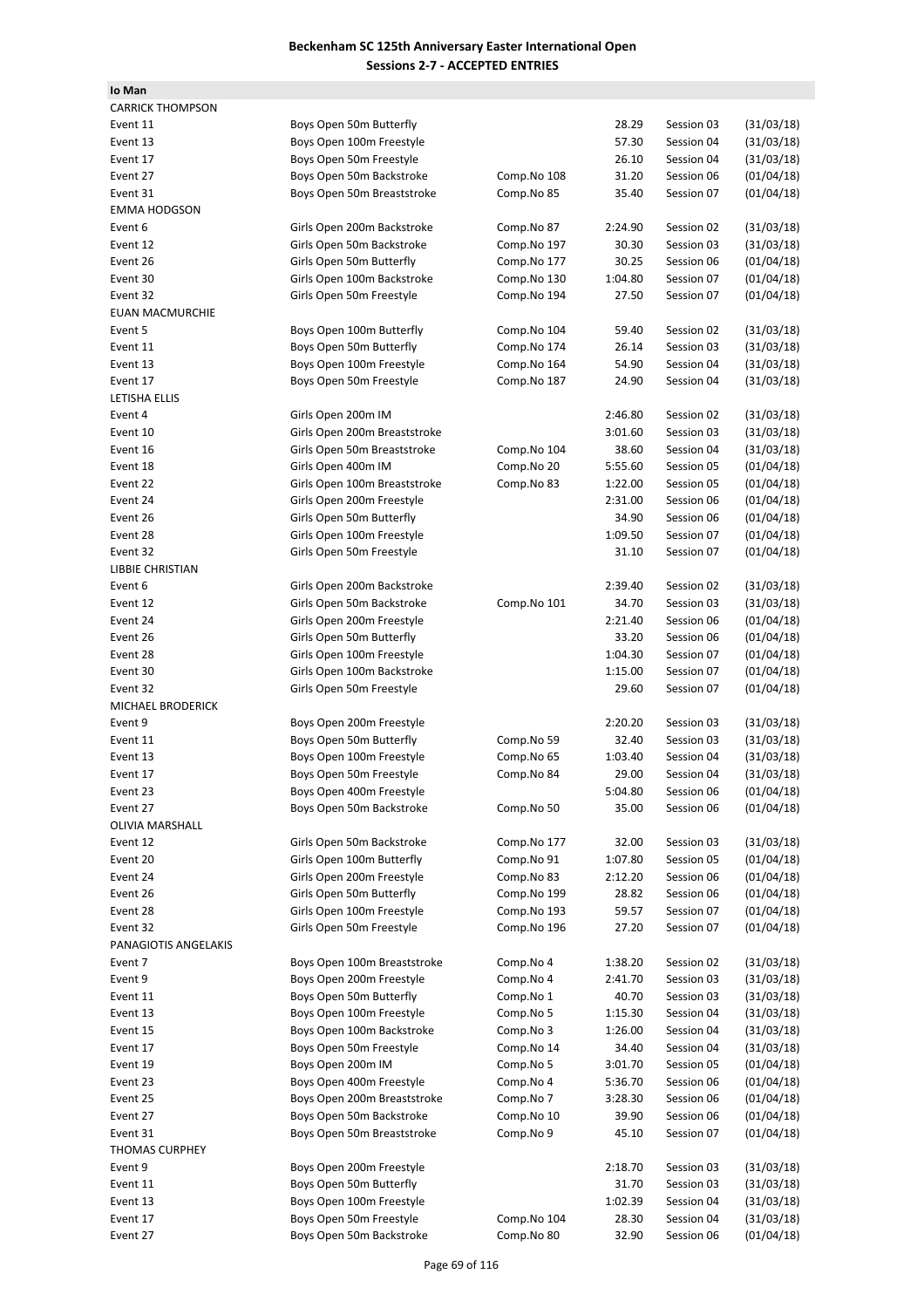| Leander                      |                              |             |                    |            |            |
|------------------------------|------------------------------|-------------|--------------------|------------|------------|
| <b>BEN FINDLAY</b>           |                              |             |                    |            |            |
| Event 13                     | Boys Open 100m Freestyle     | Comp.No 83  | 1:01.40            | Session 04 | (31/03/18) |
| Event 27                     | Boys Open 50m Backstroke     | Comp.No 62  | 34.20              | Session 06 | (01/04/18) |
| Event 31                     | Boys Open 50m Breaststroke   | Comp.No 58  | 37.29              | Session 07 | (01/04/18) |
| <b>CECILIA ALFONSO-EATON</b> |                              |             |                    |            |            |
| Event 10                     | Girls Open 200m Breaststroke | Comp.No 48  | 2:56.10            | Session 03 | (31/03/18) |
| Event 16                     | Girls Open 50m Breaststroke  | Comp.No 109 | 38.37              | Session 04 | (31/03/18) |
| Event 22                     | Girls Open 100m Breaststroke | Comp.No 79  | 1:22.45            | Session 05 | (01/04/18) |
| <b>COSMO FREELAND</b>        |                              |             |                    |            |            |
| Event 15                     | Boys Open 100m Backstroke    | Comp.No 46  | 1:10.60            | Session 04 | (31/03/18) |
| Event 21                     | Boys Open 200m Backstroke    | Comp.No 51  | 2:32.80            | Session 05 | (01/04/18) |
| Event 27                     | Boys Open 50m Backstroke     | Comp.No 75  | 33.34              | Session 06 | (01/04/18) |
| ELIZABETH WOOD               |                              |             |                    |            |            |
| Event 16                     | Girls Open 50m Breaststroke  | Comp.No 56  | 40.70              | Session 04 | (31/03/18) |
| <b>ELLINOR AERON THOMAS</b>  |                              |             |                    |            |            |
| Event 14                     | Girls Open 200m Butterfly    | Comp.No 22  | 2:41.60            | Session 04 | (31/03/18) |
| Event 16                     | Girls Open 50m Breaststroke  | Comp.No 84  | 39.55              | Session 04 | (31/03/18) |
| Event 22                     | Girls Open 100m Breaststroke | Comp.No 46  | 1:25.50            | Session 05 | (01/04/18) |
| ENEREL ALTANKHUYAG           |                              |             |                    |            |            |
| Event 10                     | Girls Open 200m Breaststroke | Comp.No 44  | 2:56.70            | Session 03 | (31/03/18) |
| Event 16                     | Girls Open 50m Breaststroke  | Comp.No 145 | 36.32              | Session 04 | (31/03/18) |
| Event 20                     | Girls Open 100m Butterfly    | Comp.No 64  | 1:10.41            | Session 05 | (01/04/18) |
| Event 22                     | Girls Open 100m Breaststroke | Comp.No 92  | 1:20.70            | Session 05 | (01/04/18) |
| Event 26                     | Girls Open 50m Butterfly     | Comp.No 136 | 31.61              | Session 06 | (01/04/18) |
| <b>IMOGEN MARCAR</b>         |                              |             |                    |            |            |
| Event 10                     | Girls Open 200m Breaststroke | Comp.No 60  | 2:53.83            | Session 03 | (31/03/18) |
| Event 16                     | Girls Open 50m Breaststroke  | Comp.No 133 | 36.85              | Session 04 | (31/03/18) |
| Event 22                     | Girls Open 100m Breaststroke | Comp.No 98  | 1:20.20            | Session 05 | (01/04/18) |
| JACK AERON THOMAS<br>Event 5 | Boys Open 100m Butterfly     | Comp.No 94  |                    | Session 02 | (31/03/18) |
| Event 29                     | Boys Open 200m Butterfly     | Comp.No 44  | 1:00.70<br>2:17.50 | Session 07 | (01/04/18) |
| JACOB WOOD                   |                              |             |                    |            |            |
| Event 21                     | Boys Open 200m Backstroke    | Comp.No 58  | 2:29.16            | Session 05 | (01/04/18) |
| Event 27                     | Boys Open 50m Backstroke     | Comp.No 96  | 31.92              | Session 06 | (01/04/18) |
| JEMIMA FRAME                 |                              |             |                    |            |            |
| KIERA MCARDLE                |                              |             |                    |            |            |
| Event 6                      | Girls Open 200m Backstroke   | Comp.No 39  | 2:38.35            | Session 02 | (31/03/18) |
| Event 12                     | Girls Open 50m Backstroke    | Comp.No 134 | 33.65              | Session 03 | (31/03/18) |
| Event 16                     | Girls Open 50m Breaststroke  | Comp.No 54  | 40.90              | Session 04 | (31/03/18) |
| Event 18                     | Girls Open 400m IM           | Comp.No 19  | 5:57.50            | Session 05 | (01/04/18) |
| Event 30                     | Girls Open 100m Backstroke   | Comp.No 73  | 1:12.00            | Session 07 | (01/04/18) |
| Event 32                     | Girls Open 50m Freestyle     | Comp.No 84  | 30.40              | Session 07 | (01/04/18) |
| <b>KIRSTIN HARVIE</b>        |                              |             |                    |            |            |
| Event 14                     | Girls Open 200m Butterfly    | Comp.No 44  | 2:32.33            | Session 04 | (31/03/18) |
| Event 20                     | Girls Open 100m Butterfly    | Comp.No 107 | 1:05.28            | Session 05 | (01/04/18) |
| Event 24                     | Girls Open 200m Freestyle    | Comp.No 73  | 2:13.67            | Session 06 | (01/04/18) |
| Event 28                     | Girls Open 100m Freestyle    | Comp.No 179 | 1:00.56            | Session 07 | (01/04/18) |
| Event 32                     | Girls Open 50m Freestyle     | Comp.No 187 | 27.79              | Session 07 | (01/04/18) |
| LACHLAN MYERS                |                              |             |                    |            |            |
| Event 11                     | Boys Open 50m Butterfly      | Comp.No 3   | 39.78              | Session 03 | (31/03/18) |
| Event 17                     | Boys Open 50m Freestyle      | Comp.No 4   | 35.80              | Session 04 | (31/03/18) |
| Event 19                     | Boys Open 200m IM            | Comp.No 6   | 3:00.50            | Session 05 | (01/04/18) |
| Event 21                     | Boys Open 200m Backstroke    | Comp.No 1   | 3:09.80            | Session 05 | (01/04/18) |
| Event 25                     | Boys Open 200m Breaststroke  | Comp.No 1   | 3:36.70            | Session 06 | (01/04/18) |
| Event 27                     | Boys Open 50m Backstroke     | Comp.No 8   | 40.60              | Session 06 | (01/04/18) |
| Event 31                     | Boys Open 50m Breaststroke   | Comp.No 10  | 44.60              | Session 07 | (01/04/18) |
| LILY COONEY                  |                              |             |                    |            |            |
| Event 6                      | Girls Open 200m Backstroke   | Comp.No 65  | 2:30.00            | Session 02 | (31/03/18) |
| Event 8                      | Girls Open 400m Freestyle    | Comp.No 62  | 4:41.74            | Session 03 | (31/03/18) |
| Event 12                     | Girls Open 50m Backstroke    | Comp.No 133 | 33.69              | Session 03 | (31/03/18) |
| Event 16                     | Girls Open 50m Breaststroke  | Comp.No 90  | 39.40              | Session 04 | (31/03/18) |
| Event 18                     | Girls Open 400m IM           | Comp.No 48  | 5:31.50            | Session 05 | (01/04/18) |
| Event 26                     | Girls Open 50m Butterfly     | Comp.No 84  | 33.30              | Session 06 | (01/04/18) |
| Event 28                     | Girls Open 100m Freestyle    | Comp.No 144 | 1:03.01            | Session 07 | (01/04/18) |
| Event 30                     | Girls Open 100m Backstroke   | Comp.No 87  | 1:10.50            | Session 07 | (01/04/18) |
| Event 32                     | Girls Open 50m Freestyle     | Comp.No 111 | 29.78              | Session 07 | (01/04/18) |
| <b>LUCY ATKINSON</b>         |                              |             |                    |            |            |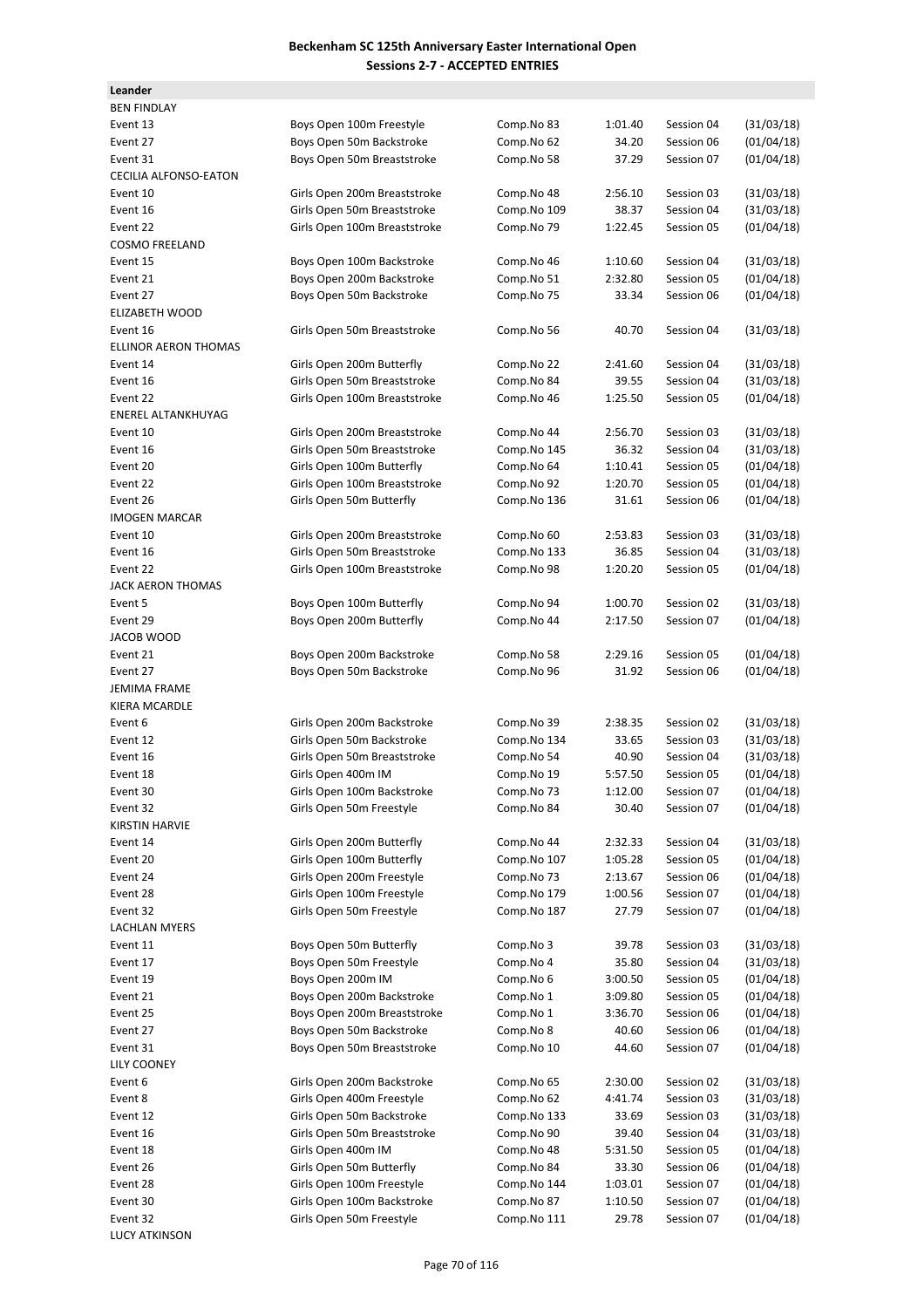| Event 14               | Girls Open 200m Butterfly   | Comp.No 28  | 2:38.20 | Session 04 | (31/03/18) |
|------------------------|-----------------------------|-------------|---------|------------|------------|
| Event 26               | Girls Open 50m Butterfly    | Comp.No 132 | 31.67   | Session 06 | (01/04/18) |
| Event 32               | Girls Open 50m Freestyle    | Comp.No 113 | 29.75   | Session 07 | (01/04/18) |
| <b>MEGAN GRIFFITHS</b> |                             |             |         |            |            |
| Event 16               | Girls Open 50m Breaststroke | Comp.No 39  | 41.40   | Session 04 | (31/03/18) |
| <b>SONNY THOMAS</b>    |                             |             |         |            |            |
| Event 3                | Boys Open 400m IM           | Comp.No 4   | 6:09.70 | Session 02 | (31/03/18) |
| Event 9                | Boys Open 200m Freestyle    | Comp.No 22  | 2:25.80 | Session 03 | (31/03/18) |
| Event 11               | Boys Open 50m Butterfly     | Comp.No 30  | 34.80   | Session 03 | (31/03/18) |
| Event 13               | Boys Open 100m Freestyle    | Comp.No 53  | 1:05.56 | Session 04 | (31/03/18) |
| Event 17               | Boys Open 50m Freestyle     | Comp.No 56  | 31.20   | Session 04 | (31/03/18) |
| Event 19               | Boys Open 200m IM           | Comp.No 20  | 2:47.28 | Session 05 | (01/04/18) |
| Event 21               | Boys Open 200m Backstroke   | Comp.No 12  | 2:57.20 | Session 05 | (01/04/18) |
| Event 23               | Boys Open 400m Freestyle    | Comp.No 20  | 5:10.45 | Session 06 | (01/04/18) |
| Event 27               | Boys Open 50m Backstroke    | Comp.No 12  | 39.86   | Session 06 | (01/04/18) |
| SUZANNAH KLIMASZEWSKA  |                             |             |         |            |            |
| Event 6                | Girls Open 200m Backstroke  | Comp.No 69  | 2:28.80 | Session 02 | (31/03/18) |
| Event 8                | Girls Open 400m Freestyle   | Comp.No 46  | 4:46.93 | Session 03 | (31/03/18) |
| Event 12               | Girls Open 50m Backstroke   | Comp.No 138 | 33.50   | Session 03 | (31/03/18) |
| Event 26               | Girls Open 50m Butterfly    | Comp.No 135 | 31.61   | Session 06 | (01/04/18) |
| Event 28               | Girls Open 100m Freestyle   | Comp.No 136 | 1:03.36 | Session 07 | (01/04/18) |
| Event 30               | Girls Open 100m Backstroke  | Comp.No 91  | 1:10.00 | Session 07 | (01/04/18) |
| Event 32               | Girls Open 50m Freestyle    | Comp.No 133 | 29.27   | Session 07 | (01/04/18) |
| <b>TYLER PODMORE</b>   |                             |             |         |            |            |
| Event 11               | Boys Open 50m Butterfly     | Comp.No 172 | 26.26   | Session 03 | (31/03/18) |
| Event 15               | Boys Open 100m Backstroke   | Comp.No 117 | 1:01.20 | Session 04 | (31/03/18) |
| Event 17               | Boys Open 50m Freestyle     | Comp.No 195 | 24.35   | Session 04 | (31/03/18) |
| Event 27               | Boys Open 50m Backstroke    | Comp.No 158 | 28.35   | Session 06 | (01/04/18) |
| <b>VLAD ROMAN</b>      |                             |             |         |            |            |
| Event 7                | Boys Open 100m Breaststroke | Comp.No 62  | 1:16.20 | Session 02 | (31/03/18) |
| Event 27               | Boys Open 50m Backstroke    | Comp.No 85  | 32.50   | Session 06 | (01/04/18) |
| Event 31               | Boys Open 50m Breaststroke  | Comp.No 64  | 37.00   | Session 07 | (01/04/18) |
|                        |                             |             |         |            |            |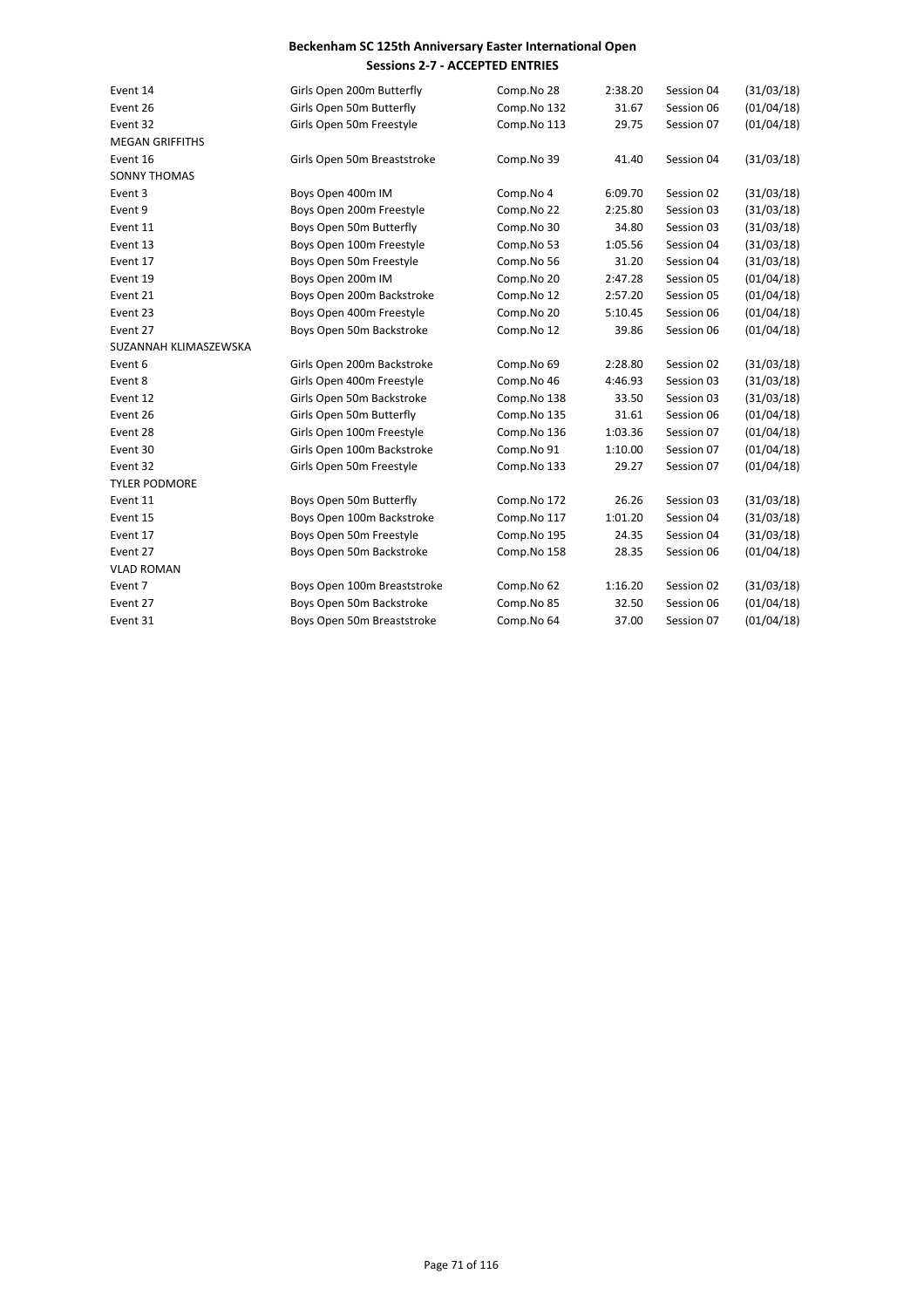**Leatherhead**

| <b>ABIGAIL COSMATOS</b>  |                              |             |         |            |            |
|--------------------------|------------------------------|-------------|---------|------------|------------|
| Event 12                 | Girls Open 50m Backstroke    | Comp.No 143 | 33.40   | Session 03 | (31/03/18) |
| Event 26                 | Girls Open 50m Butterfly     | Comp.No 73  | 33.67   | Session 06 | (01/04/18) |
| Event 28                 | Girls Open 100m Freestyle    | Comp.No 109 | 1:04.30 | Session 07 | (01/04/18) |
| Event 30                 | Girls Open 100m Backstroke   | Comp.No 71  | 1:12.10 | Session 07 | (01/04/18) |
| Event 32                 | Girls Open 50m Freestyle     | Comp.No 142 | 29.09   | Session 07 | (01/04/18) |
| <b>AMY ROBINS</b>        |                              |             |         |            |            |
| Event 20                 | Girls Open 100m Butterfly    | Comp.No 99  | 1:06.83 | Session 05 | (01/04/18) |
| Event 26                 | Girls Open 50m Butterfly     | Comp.No 178 | 30.24   | Session 06 | (01/04/18) |
| <b>ANNA STANSFIELD</b>   |                              |             |         |            |            |
|                          |                              |             |         |            |            |
| Event 4                  | Girls Open 200m IM           | Comp.No 58  | 2:33.70 | Session 02 | (31/03/18) |
| Event 10                 | Girls Open 200m Breaststroke | Comp.No 77  | 2:47.71 | Session 03 | (31/03/18) |
| Event 12                 | Girls Open 50m Backstroke    | Comp.No 67  | 35.91   | Session 03 | (31/03/18) |
| Event 16                 | Girls Open 50m Breaststroke  | Comp.No 164 | 34.79   | Session 04 | (31/03/18) |
| Event 26                 | Girls Open 50m Butterfly     | Comp.No 151 | 31.34   | Session 06 | (01/04/18) |
| <b>BENJAMIN SIMPSON</b>  |                              |             |         |            |            |
| Event 7                  | Boys Open 100m Breaststroke  | Comp.No 127 | 1:08.73 | Session 02 | (31/03/18) |
| Event 31                 | Boys Open 50m Breaststroke   | Comp.No 140 | 31.15   | Session 07 | (01/04/18) |
| <b>CAILIN TOWNSHEND</b>  |                              |             |         |            |            |
| Event 20                 | Girls Open 100m Butterfly    | Comp.No 22  | 1:15.30 | Session 05 | (01/04/18) |
| Event 22                 | Girls Open 100m Breaststroke | Comp.No 54  | 1:24.82 | Session 05 | (01/04/18) |
| <b>CAMERON MCKAY</b>     |                              |             |         |            |            |
| Event 15                 | Boys Open 100m Backstroke    | Comp.No 122 | 1:00.60 | Session 04 | (31/03/18) |
| Event 21                 | Boys Open 200m Backstroke    | Comp.No 105 | 2:14.20 | Session 05 | (01/04/18) |
|                          |                              |             |         | Session 06 |            |
| Event 27                 | Boys Open 50m Backstroke     | Comp.No 155 | 28.50   |            | (01/04/18) |
| <b>CHARLOTTE COLE</b>    |                              |             |         |            |            |
| Event 28                 | Girls Open 100m Freestyle    | Comp.No 154 | 1:02.44 | Session 07 | (01/04/18) |
| Event 30                 | Girls Open 100m Backstroke   | Comp.No 108 | 1:08.16 | Session 07 | (01/04/18) |
| Event 32                 | Girls Open 50m Freestyle     | Comp.No 158 | 28.83   | Session 07 | (01/04/18) |
| <b>CHRISTIAN DUETOFT</b> |                              |             |         |            |            |
| Event 3                  | Boys Open 400m IM            | Comp.No 19  | 5:32.70 | Session 02 | (31/03/18) |
| Event 5                  | Boys Open 100m Butterfly     | Comp.No 15  | 1:16.00 | Session 02 | (31/03/18) |
| Event 7                  | Boys Open 100m Breaststroke  | Comp.No 27  | 1:23.40 | Session 02 | (31/03/18) |
| Event 9                  | Boys Open 200m Freestyle     | Comp.No 34  | 2:16.80 | Session 03 | (31/03/18) |
| Event 11                 | Boys Open 50m Butterfly      | Comp.No 60  | 32.34   | Session 03 | (31/03/18) |
| Event 13                 | Boys Open 100m Freestyle     | Comp.No 77  | 1:02.11 | Session 04 | (31/03/18) |
| Event 15                 | Boys Open 100m Backstroke    | Comp.No 44  | 1:10.80 | Session 04 | (31/03/18) |
| Event 17                 | Boys Open 50m Freestyle      | Comp.No 88  | 28.76   | Session 04 | (31/03/18) |
| Event 19                 | Boys Open 200m IM            | Comp.No 35  | 2:35.30 | Session 05 | (01/04/18) |
| Event 21                 | Boys Open 200m Backstroke    | Comp.No 50  | 2:33.00 | Session 05 | (01/04/18) |
| Event 23                 | Boys Open 400m Freestyle     | Comp.No 47  | 4:44.61 | Session 06 | (01/04/18) |
|                          | Boys Open 200m Breaststroke  | Comp.No 27  | 3:04.70 |            | (01/04/18) |
| Event 25                 |                              |             |         | Session 06 |            |
| Event 27                 | Boys Open 50m Backstroke     | Comp.No 94  | 32.00   | Session 06 | (01/04/18) |
| DOMINIC MORGAN           |                              |             |         |            |            |
| Event 13                 | Boys Open 100m Freestyle     | Comp.No 60  | 1:03.80 | Session 04 | (31/03/18) |
| Event 15                 | Boys Open 100m Backstroke    | Comp.No 68  | 1:07.00 | Session 04 | (31/03/18) |
| Event 17                 | Boys Open 50m Freestyle      | Comp.No 75  | 29.50   | Session 04 | (31/03/18) |
| Event 21                 | Boys Open 200m Backstroke    | Comp.No 73  | 2:24.70 | Session 05 | (01/04/18) |
| Event 27                 | Boys Open 50m Backstroke     | Comp.No 99  | 31.80   | Session 06 | (01/04/18) |
| HELENA READ              |                              |             |         |            |            |
| Event 12                 | Girls Open 50m Backstroke    | Comp.No 94  | 34.90   | Session 03 | (31/03/18) |
| Event 16                 | Girls Open 50m Breaststroke  | Comp.No 112 | 38.13   | Session 04 | (31/03/18) |
| Event 28                 | Girls Open 100m Freestyle    | Comp.No 104 | 1:04.67 | Session 07 | (01/04/18) |
| Event 32                 | Girls Open 50m Freestyle     | Comp.No 171 | 28.40   | Session 07 | (01/04/18) |
| <b>HENRY MELROSE</b>     |                              |             |         |            |            |
| Event 23                 | Boys Open 400m Freestyle     | Comp.No 72  | 4:31.20 | Session 06 | (01/04/18) |
| HUW MORGAN               |                              |             |         |            |            |
|                          |                              |             |         |            |            |
| Event 13                 | Boys Open 100m Freestyle     | Comp.No 151 | 55.80   | Session 04 | (31/03/18) |
| Event 17                 | Boys Open 50m Freestyle      | Comp.No 180 | 25.30   | Session 04 | (31/03/18) |
| <b>ISABELLA JURGENS</b>  |                              |             |         |            |            |
| Event 10                 | Girls Open 200m Breaststroke | Comp.No 31  | 2:59.94 | Session 03 | (31/03/18) |
| Event 16                 | Girls Open 50m Breaststroke  | Comp.No 89  | 39.43   | Session 04 | (31/03/18) |
| JAMES MORRIS             |                              |             |         |            |            |
| Event 5                  | Boys Open 100m Butterfly     | Comp.No 63  | 1:05.14 | Session 02 | (31/03/18) |
| Event 11                 | Boys Open 50m Butterfly      | Comp.No 87  | 29.96   | Session 03 | (31/03/18) |
| Event 13                 | Boys Open 100m Freestyle     | Comp.No 103 | 1:00.00 | Session 04 | (31/03/18) |
| Event 15                 | Boys Open 100m Backstroke    | Comp.No 66  | 1:07.30 | Session 04 | (31/03/18) |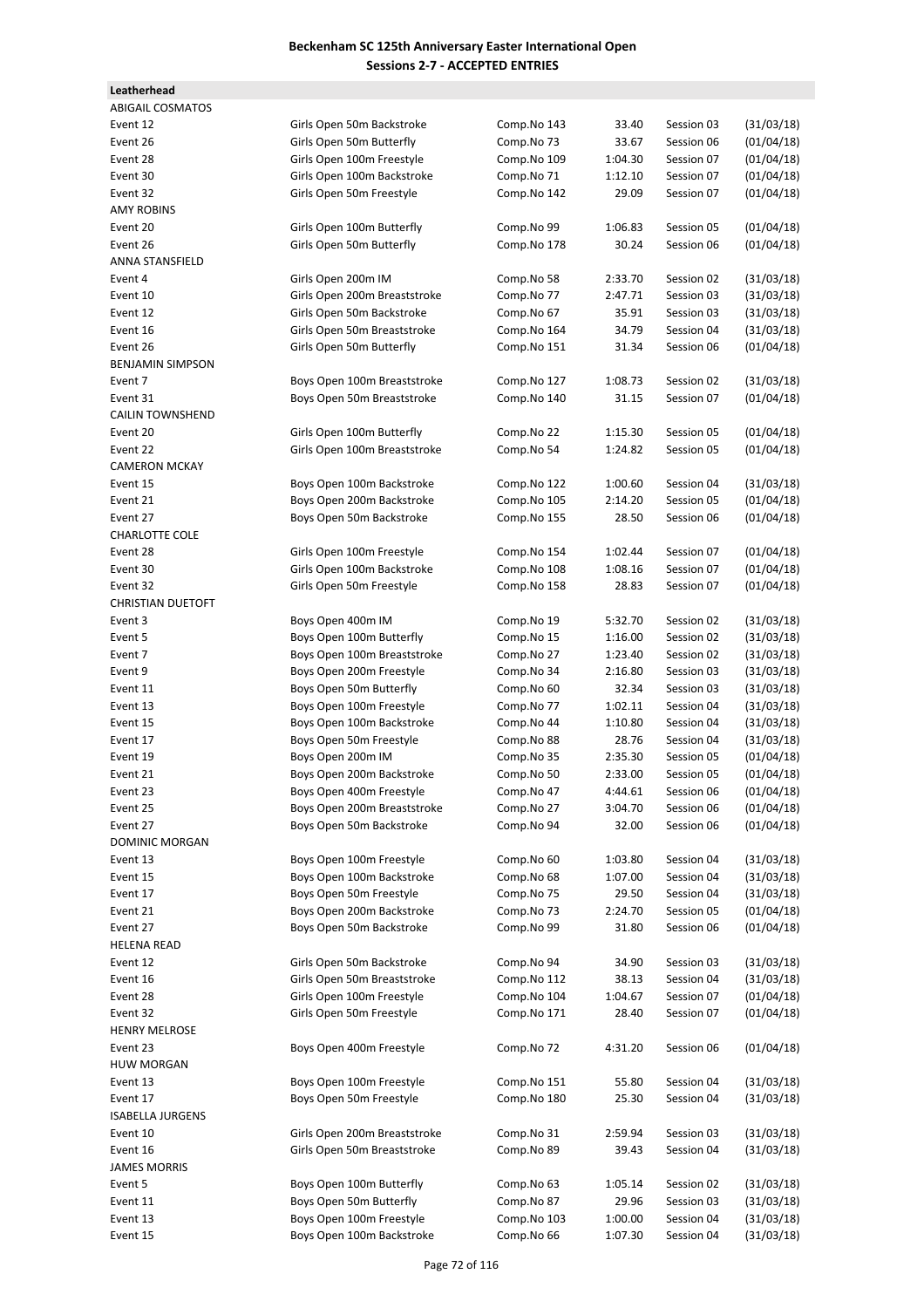| <b>JAMES WILKS</b>                 |                                                      |                            |                  |                          |                          |
|------------------------------------|------------------------------------------------------|----------------------------|------------------|--------------------------|--------------------------|
| Event 5                            | Boys Open 100m Butterfly                             | Comp.No 118                | 56.34            | Session 02               | (31/03/18)               |
| Event 9                            | Boys Open 200m Freestyle                             | Comp.No 103                | 1:53.93          | Session 03               | (31/03/18)               |
| Event 13                           | Boys Open 100m Freestyle                             | Comp.No 185                | 52.97            | Session 04               | (31/03/18)               |
| Event 19                           | Boys Open 200m IM                                    | Comp.No 98                 | 2:10.30          | Session 05               | (01/04/18)               |
| Event 29                           | Boys Open 200m Butterfly                             | Comp.No 67                 | 2:02.45          | Session 07               | (01/04/18)               |
| <b>JASMIN LEE</b>                  |                                                      |                            |                  |                          |                          |
| Event 12                           | Girls Open 50m Backstroke                            | Comp.No 137                | 33.60            | Session 03               | (31/03/18)               |
| <b>JESSICA BENNETT</b><br>Event 16 | Girls Open 50m Breaststroke                          | Comp.No 130                | 36.95            | Session 04               | (31/03/18)               |
| Event 22                           | Girls Open 100m Breaststroke                         | Comp.No 80                 | 1:22.39          | Session 05               | (01/04/18)               |
| <b>JOCELYN COSMATOS</b>            |                                                      |                            |                  |                          |                          |
| Event 12                           | Girls Open 50m Backstroke                            | Comp.No 194                | 30.73            | Session 03               | (31/03/18)               |
| Event 26                           | Girls Open 50m Butterfly                             | Comp.No 189                | 29.61            | Session 06               | (01/04/18)               |
| Event 28                           | Girls Open 100m Freestyle                            | Comp.No 189                | 1:00.23          | Session 07               | (01/04/18)               |
| Event 30                           | Girls Open 100m Backstroke                           | Comp.No 129                | 1:05.10          | Session 07               | (01/04/18)               |
| Event 32                           | Girls Open 50m Freestyle                             | Comp.No 190                | 27.64            | Session 07               | (01/04/18)               |
| <b>JOSEPH PALMER</b>               |                                                      |                            |                  |                          |                          |
| Event 9                            | Boys Open 200m Freestyle                             | Comp.No 61                 | 2:06.00          | Session 03               | (31/03/18)               |
| Event 13                           | Boys Open 100m Freestyle                             | Comp.No 139                | 57.50            | Session 04               | (31/03/18)               |
| Event 17                           | Boys Open 50m Freestyle                              | Comp.No 146                | 27.00            | Session 04               | (31/03/18)               |
| Event 21                           | Boys Open 200m Backstroke                            | Comp.No 68                 | 2:27.00          | Session 05               | (01/04/18)               |
| Event 23                           | Boys Open 400m Freestyle                             | Comp.No 68                 | 4:33.10          | Session 06               | (01/04/18)               |
| Event 31                           | Boys Open 50m Breaststroke                           | Comp.No 61                 | 37.17            | Session 07               | (01/04/18)               |
| <b>JUSTIN CHRISTIE</b>             |                                                      |                            |                  |                          |                          |
| Event 3                            | Boys Open 400m IM                                    | Comp.No 5                  | 5:55.90          | Session 02               | (31/03/18)               |
| Event 9                            | Boys Open 200m Freestyle                             | Comp.No 17                 | 2:27.70          | Session 03               | (31/03/18)               |
| Event 11                           | Boys Open 50m Butterfly                              | Comp.No 37                 | 33.90            | Session 03               | (31/03/18)               |
| Event 23<br>Event 27               | Boys Open 400m Freestyle<br>Boys Open 50m Backstroke | Comp.No 18<br>Comp.No 30   | 5:11.31<br>36.90 | Session 06<br>Session 06 | (01/04/18)<br>(01/04/18) |
| Event 31                           | Boys Open 50m Breaststroke                           | Comp.No 22                 | 42.50            | Session 07               | (01/04/18)               |
| LAUREN BARRAS                      |                                                      |                            |                  |                          |                          |
| Event 14                           | Girls Open 200m Butterfly                            | Comp.No 5                  | 2:57.50          | Session 04               | (31/03/18)               |
| Event 20                           | Girls Open 100m Butterfly                            | Comp.No 5                  | 1:20.00          | Session 05               | (01/04/18)               |
| Event 26                           | Girls Open 50m Butterfly                             | Comp.No 52                 | 35.40            | Session 06               | (01/04/18)               |
| Event 28                           | Girls Open 100m Freestyle                            | Comp.No 22                 | 1:14.30          | Session 07               | (01/04/18)               |
| Event 32                           | Girls Open 50m Freestyle                             | Comp.No 26                 | 33.20            | Session 07               | (01/04/18)               |
| <b>LIBBY HARRIS</b>                |                                                      |                            |                  |                          |                          |
| Event 12                           | Girls Open 50m Backstroke                            | Comp.No 73                 | 35.70            | Session 03               | (31/03/18)               |
| Event 14                           | Girls Open 200m Butterfly                            | Comp.No 58                 | 2:28.70          | Session 04               | (31/03/18)               |
| Event 16                           | Girls Open 50m Breaststroke                          | Comp.No 141                | 36.50            | Session 04               | (31/03/18)               |
| Event 20                           | Girls Open 100m Butterfly                            | Comp.No 89                 | 1:07.88          | Session 05               | (01/04/18)               |
| Event 24                           | Girls Open 200m Freestyle                            | Comp.No 47                 | 2:19.30          | Session 06               | (01/04/18)               |
| Event 26                           | Girls Open 50m Butterfly                             | Comp.No 149                | 31.40            | Session 06               | (01/04/18)               |
| Event 28                           | Girls Open 100m Freestyle                            | Comp.No 123                | 1:03.80          | Session 07               | (01/04/18)               |
| Event 32                           | Girls Open 50m Freestyle                             | Comp.No 89                 | 30.20            | Session 07               | (01/04/18)               |
| LORCAN READ<br>Event 11            | Boys Open 50m Butterfly                              | Comp.No 13                 | 37.39            | Session 03               | (31/03/18)               |
| Event 13                           | Boys Open 100m Freestyle                             | Comp.No 20                 | 1:11.09          | Session 04               | (31/03/18)               |
| Event 17                           | Boys Open 50m Freestyle                              | Comp.No 32                 | 32.50            | Session 04               | (31/03/18)               |
| Event 23                           | Boys Open 400m Freestyle                             | Comp.No 8                  | 5:28.02          | Session 06               | (01/04/18)               |
| <b>NATHAN MCCLEAVE</b>             |                                                      |                            |                  |                          |                          |
| Event 9                            | Boys Open 200m Freestyle                             | Comp.No 93                 | 1:58.24          | Session 03               | (31/03/18)               |
| Event 15                           | Boys Open 100m Backstroke                            | Comp.No 128                | 58.60            | Session 04               | (31/03/18)               |
| Event 21                           | Boys Open 200m Backstroke                            | Comp.No 118                | 2:06.60          | Session 05               | (01/04/18)               |
| Event 27                           | Boys Open 50m Backstroke                             | Comp.No 163                | 27.19            | Session 06               | (01/04/18)               |
| <b>TAYLA CHRISTIE</b>              |                                                      |                            |                  |                          |                          |
| Event 6                            | Girls Open 200m Backstroke                           | Comp.No 56                 | 2:31.80          | Session 02               | (31/03/18)               |
| Event 8                            | Girls Open 400m Freestyle                            | Comp.No 34                 | 4:57.20          | Session 03               | (31/03/18)               |
| Event 12                           | Girls Open 50m Backstroke                            | Comp.No 140                | 33.40            | Session 03               | (31/03/18)               |
| Event 24                           | Girls Open 200m Freestyle                            | Comp.No 48                 | 2:19.20          | Session 06               | (01/04/18)               |
| Event 26                           | Girls Open 50m Butterfly                             | Comp.No 65                 | 34.00            | Session 06               | (01/04/18)               |
| Event 28                           | Girls Open 100m Freestyle                            | Comp.No 95                 | 1:05.20          | Session 07               | (01/04/18)               |
| Event 32                           | Girls Open 50m Freestyle                             | Comp.No 77                 | 30.50            | Session 07               | (01/04/18)               |
| THOMAS STANSFIELD                  |                                                      |                            |                  |                          |                          |
| Event 11<br>Event 13               | Boys Open 50m Butterfly<br>Boys Open 100m Freestyle  | Comp.No 159<br>Comp.No 154 | 26.94<br>55.60   | Session 03<br>Session 04 | (31/03/18)<br>(31/03/18) |
| Event 17                           | Boys Open 50m Freestyle                              | Comp.No 166                | 25.78            | Session 04               | (31/03/18)               |
|                                    |                                                      |                            |                  |                          |                          |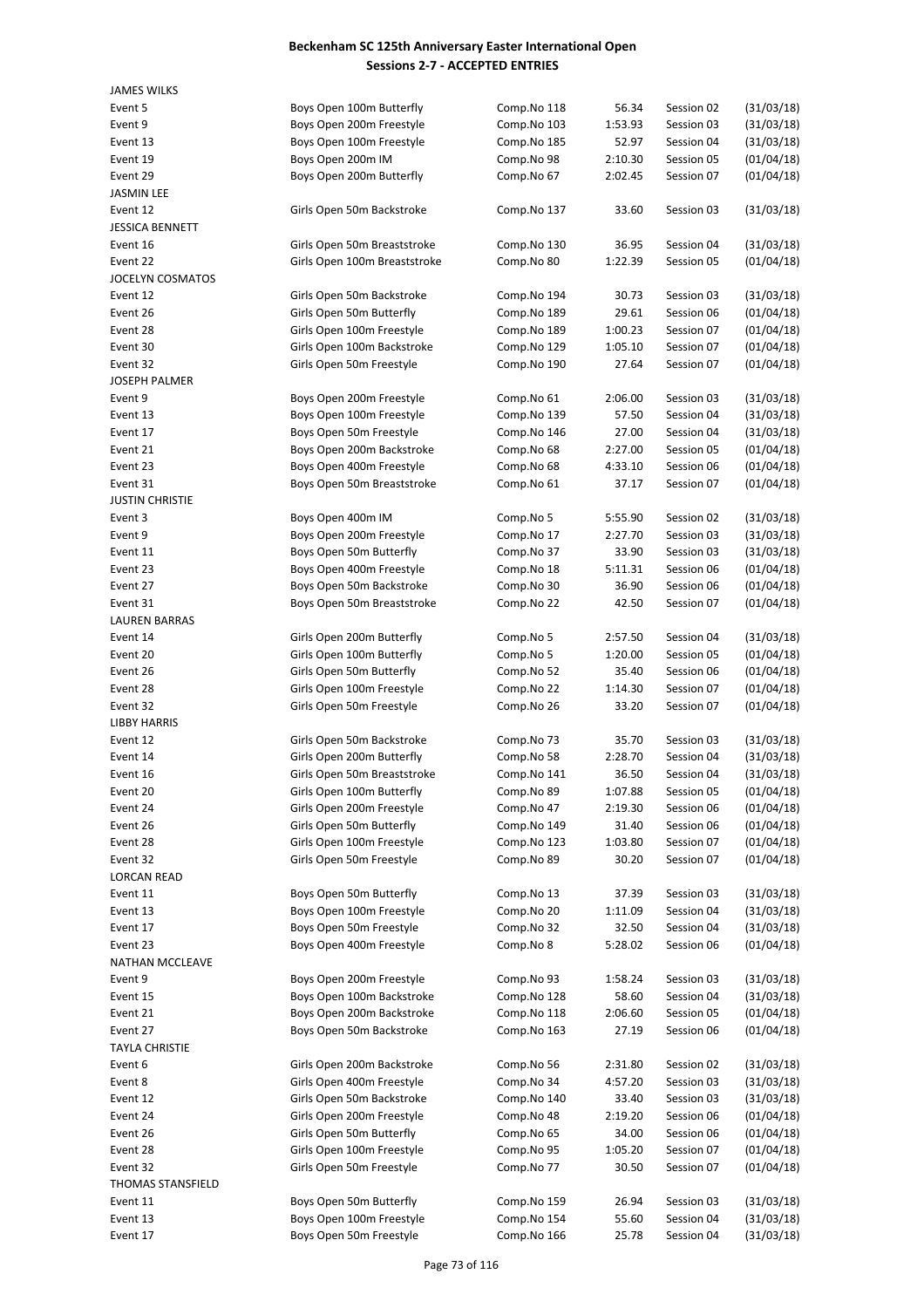| <b>ZOE MCKAY</b> |                              |            |         |            |            |
|------------------|------------------------------|------------|---------|------------|------------|
| Event 12         | Girls Open 50m Backstroke    | Comp.No 55 | 36.30   | Session 03 | (31/03/18) |
| Event 16         | Girls Open 50m Breaststroke  | Comp.No 52 | 41.00   | Session 04 | (31/03/18) |
| Event 22         | Girls Open 100m Breaststroke | Comp.No 25 | 1:29.00 | Session 05 | (01/04/18) |
| Event 26         | Girls Open 50m Butterfly     | Comp.No 34 | 36.60   | Session 06 | (01/04/18) |
| Event 30         | Girls Open 100m Backstroke   | Comp.No 31 | 1:18.20 | Session 07 | (01/04/18) |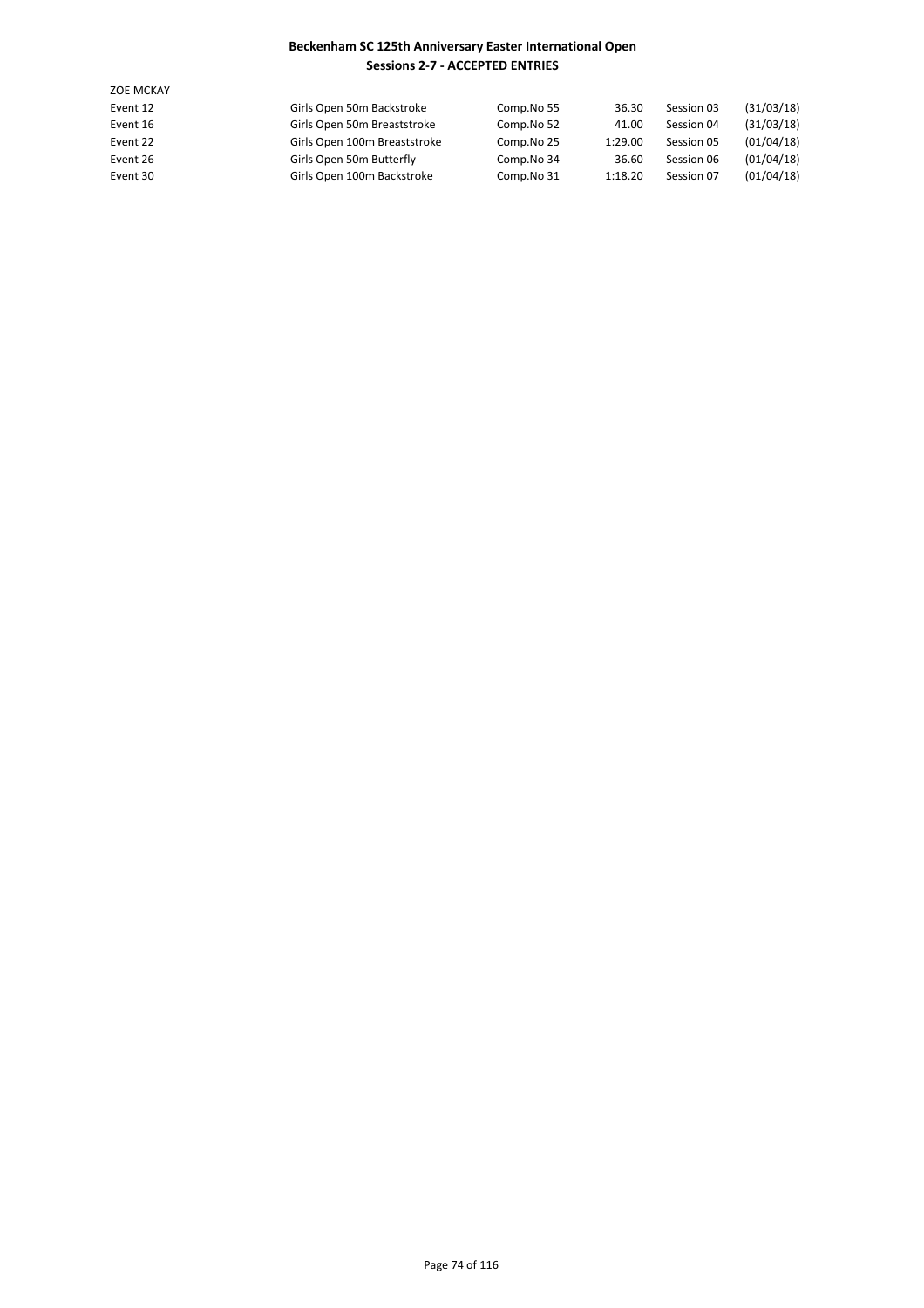| <b>Maidstone</b>    |                             |             |         |            |            |
|---------------------|-----------------------------|-------------|---------|------------|------------|
| <b>EMMA BENNETT</b> |                             |             |         |            |            |
| Event 6             | Girls Open 200m Backstroke  | Comp.No 30  | 2:42.49 | Session 02 | (31/03/18) |
| Event 12            | Girls Open 50m Backstroke   | Comp.No 56  | 36.30   | Session 03 | (31/03/18) |
| <b>RICHARD CARR</b> |                             |             |         |            |            |
| Event 7             | Boys Open 100m Breaststroke | Comp.No 119 | 1:10.68 | Session 02 | (31/03/18) |
| Event 15            | Boys Open 100m Backstroke   | Comp.No 93  | 1:03.89 | Session 04 | (31/03/18) |
| Event 27            | Boys Open 50m Backstroke    | Comp.No 149 | 28.88   | Session 06 | (01/04/18) |
| Event 31            | Boys Open 50m Breaststroke  | Comp.No 142 | 31.06   | Session 07 | (01/04/18) |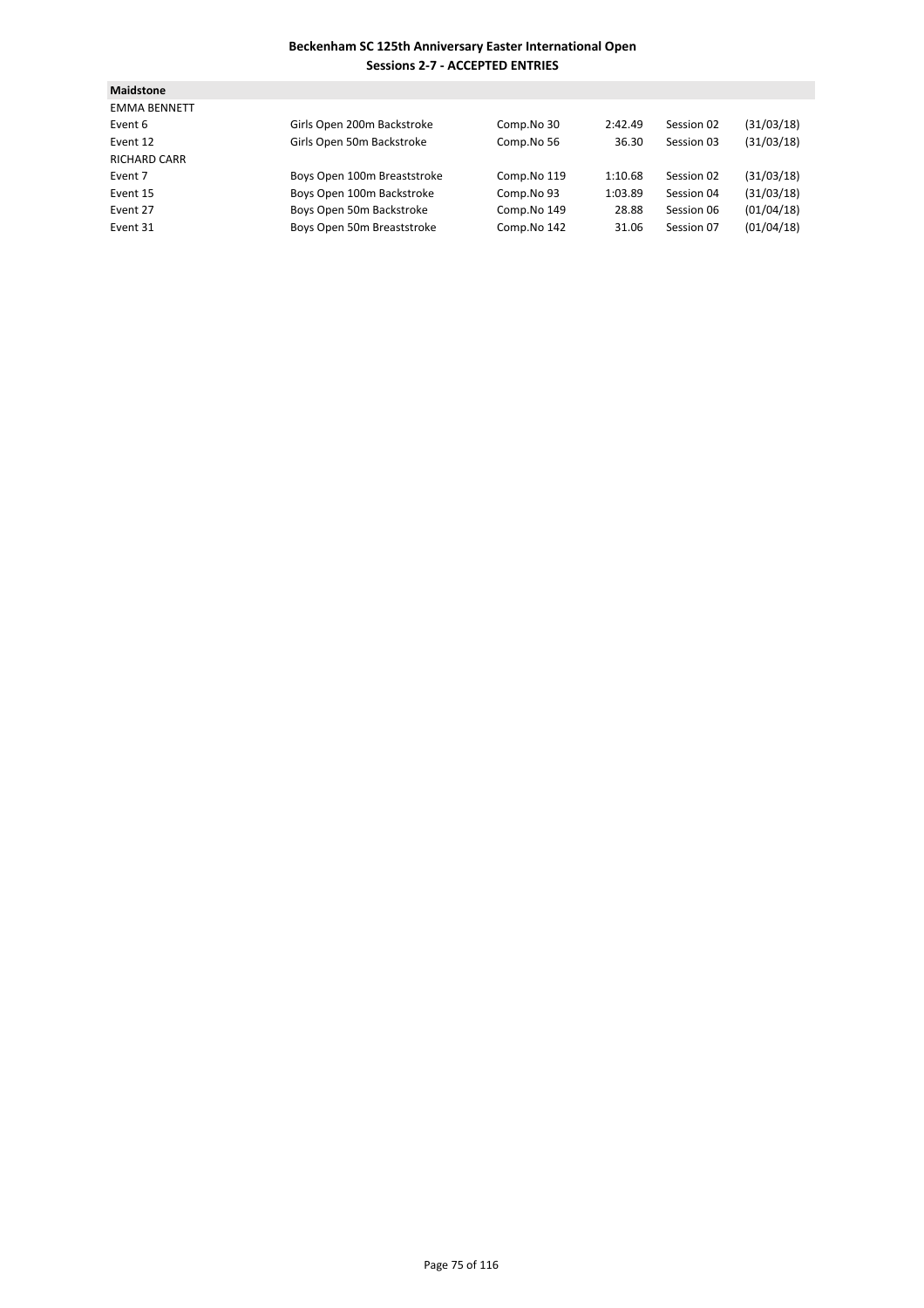| <b>Mid Sussex</b>        |                              |                          |         |            |            |
|--------------------------|------------------------------|--------------------------|---------|------------|------------|
| <b>ABIGAIL LASHBROOK</b> |                              |                          |         |            |            |
| Event 12                 | Girls Open 50m Backstroke    | Comp.No 124              | 34.00   | Session 03 | (31/03/18) |
| <b>ARTHUR LOGAN</b>      |                              |                          |         |            |            |
| Event 3                  | Boys Open 400m IM            | Comp.No 41               | 5:16.40 | Session 02 | (31/03/18) |
| Event 21                 | Boys Open 200m Backstroke    | Comp.No 56               | 2:30.30 | Session 05 | (01/04/18) |
| Event 23                 | Boys Open 400m Freestyle     | Comp.No 54               | 4:40.30 | Session 06 | (01/04/18) |
| Event 29                 | Boys Open 200m Butterfly     | Comp.No 17               | 2:32.00 | Session 07 | (01/04/18) |
| <b>BETHANY ABRAMS</b>    |                              |                          |         |            |            |
| Event 18                 | Girls Open 400m IM           | Comp.No 46               | 5:32.80 | Session 05 | (01/04/18) |
| Event 22                 | Girls Open 100m Breaststroke | Comp.No 89               | 1:21.30 | Session 05 | (01/04/18) |
| Event 28                 | Girls Open 100m Freestyle    | Comp.No 114              | 1:04.20 | Session 07 | (01/04/18) |
|                          |                              |                          |         |            |            |
| Event 32                 | Girls Open 50m Freestyle     | Comp.No 110              | 29.80   | Session 07 | (01/04/18) |
| <b>CHARLIE GALE</b>      |                              |                          |         |            |            |
| Event 16                 | Girls Open 50m Breaststroke  | Comp.No 65               | 40.50   | Session 04 | (31/03/18) |
| Event 22                 | Girls Open 100m Breaststroke | Comp.No 36               | 1:27.30 | Session 05 | (01/04/18) |
| <b>CHARLOTTE JOHNSON</b> |                              |                          |         |            |            |
| Event 4                  | Girls Open 200m IM           | Comp.No 84               | 2:28.88 | Session 02 | (31/03/18) |
| Event 8                  | Girls Open 400m Freestyle    | Comp.No 77               | 4:34.50 | Session 03 | (31/03/18) |
| Event 10                 | Girls Open 200m Breaststroke | Comp.No 66               | 2:51.10 | Session 03 | (31/03/18) |
| Event 14                 | Girls Open 200m Butterfly    | Comp.No 63               | 2:27.70 | Session 04 | (31/03/18) |
| <b>GEORGIA MAGUIRE</b>   |                              |                          |         |            |            |
| Event 12                 | Girls Open 50m Backstroke    | Comp.No 79               | 35.60   | Session 03 | (31/03/18) |
| Event 16                 | Girls Open 50m Breaststroke  | Comp.No 46               | 41.10   | Session 04 | (31/03/18) |
| <b>HARRY ROBINSON</b>    |                              |                          |         |            |            |
| Event 17                 | Boys Open 50m Freestyle      | Comp.No 69               | 29.80   | Session 04 | (31/03/18) |
| Event 21                 | Boys Open 200m Backstroke    | Comp.No 34               | 2:40.90 | Session 05 | (01/04/18) |
| <b>IMOGEN GOODHEW</b>    |                              |                          |         |            |            |
| Event 10                 | Girls Open 200m Breaststroke | Comp.No 59               | 2:54.10 | Session 03 | (31/03/18) |
| Event 16                 | Girls Open 50m Breaststroke  | Comp.No 137              | 36.80   | Session 04 | (31/03/18) |
| Event 22                 | Girls Open 100m Breaststroke | Comp.No 101              | 1:19.60 | Session 05 | (01/04/18) |
| <b>JASON HAWKEY</b>      |                              |                          |         |            |            |
| Event 15                 | Boys Open 100m Backstroke    | Comp.No 106              | 1:03.00 | Session 04 | (31/03/18) |
| Event 27                 | Boys Open 50m Backstroke     | Comp.No 137              | 29.50   | Session 06 | (01/04/18) |
| KIRSTEN ABRAMS           |                              |                          |         |            |            |
| Event 28                 | Girls Open 100m Freestyle    | Comp.No 11               | 1:17.30 | Session 07 | (01/04/18) |
| Event 32                 | Girls Open 50m Freestyle     | Comp.No 6                | 35.90   | Session 07 | (01/04/18) |
| <b>MADDI BARNABY</b>     |                              |                          |         |            |            |
| Event 16                 | Girls Open 50m Breaststroke  | Comp.No 162              | 34.95   | Session 04 | (31/03/18) |
| MICHAEL EDWARDS          |                              |                          |         |            |            |
| Event 19                 | Boys Open 200m IM            | Comp.No 46               | 2:28.40 | Session 05 | (01/04/18) |
|                          | Boys Open 200m Breaststroke  |                          | 2:40.60 | Session 06 | (01/04/18) |
| Event 25<br>Event 27     | Boys Open 50m Backstroke     | Comp.No 61<br>Comp.No 44 | 35.40   |            | (01/04/18) |
|                          | Boys Open 50m Breaststroke   |                          |         | Session 06 |            |
| Event 31                 |                              | Comp.No 75               | 35.90   | Session 07 | (01/04/18) |
| <b>OLIVER HOEY</b>       |                              |                          |         |            |            |
| Event 11                 | Boys Open 50m Butterfly      | Comp.No 6                | 38.70   | Session 03 | (31/03/18) |
| Event 13                 | Boys Open 100m Freestyle     | Comp.No 4                | 1:15.70 | Session 04 | (31/03/18) |
| Event 15                 | Boys Open 100m Backstroke    | Comp.No 6                | 1:24.10 | Session 04 | (31/03/18) |
| Event 17                 | Boys Open 50m Freestyle      | Comp.No 18               | 33.90   | Session 04 | (31/03/18) |
| OLIVER RICHARDSON        |                              |                          |         |            |            |
| Event 7                  | Boys Open 100m Breaststroke  | Comp.No 83               | 1:14.20 | Session 02 | (31/03/18) |
| Event 13                 | Boys Open 100m Freestyle     | Comp.No 117              | 59.20   | Session 04 | (31/03/18) |
| Event 17                 | Boys Open 50m Freestyle      | Comp.No 147              | 26.91   | Session 04 | (31/03/18) |
| Event 19                 | Boys Open 200m IM            | Comp.No 47               | 2:28.30 | Session 05 | (01/04/18) |
| Event 31                 | Boys Open 50m Breaststroke   | Comp.No 115              | 33.30   | Session 07 | (01/04/18) |
| ROBIN BOYDEN             |                              |                          |         |            |            |
| Event 11                 | Boys Open 50m Butterfly      | Comp.No 169              | 26.55   | Session 03 | (31/03/18) |
| Event 15                 | Boys Open 100m Backstroke    | Comp.No 98               | 1:03.50 | Session 04 | (31/03/18) |
| Event 17                 | Boys Open 50m Freestyle      | Comp.No 169              | 25.63   | Session 04 | (31/03/18) |
| SAMUEL WILES             |                              |                          |         |            |            |
| Event 5                  | Boys Open 100m Butterfly     | Comp.No 48               | 1:06.70 | Session 02 | (31/03/18) |
| Event 11                 | Boys Open 50m Butterfly      | Comp.No 107              | 29.40   | Session 03 | (31/03/18) |
| Event 13                 | Boys Open 100m Freestyle     | Comp.No 134              | 57.90   | Session 04 | (31/03/18) |
| Event 17                 | Boys Open 50m Freestyle      | Comp.No 143              | 27.10   | Session 04 | (31/03/18) |
| SOPHIE MAGUIRE           |                              |                          |         |            |            |
| Event 6                  | Girls Open 200m Backstroke   | Comp.No 91               | 2:23.28 | Session 02 | (31/03/18) |
| Event 12                 | Girls Open 50m Backstroke    | Comp.No 201              | 29.80   | Session 03 | (31/03/18) |
| Event 26                 | Girls Open 50m Butterfly     | Comp.No 193              | 29.44   | Session 06 | (01/04/18) |
|                          |                              |                          |         |            |            |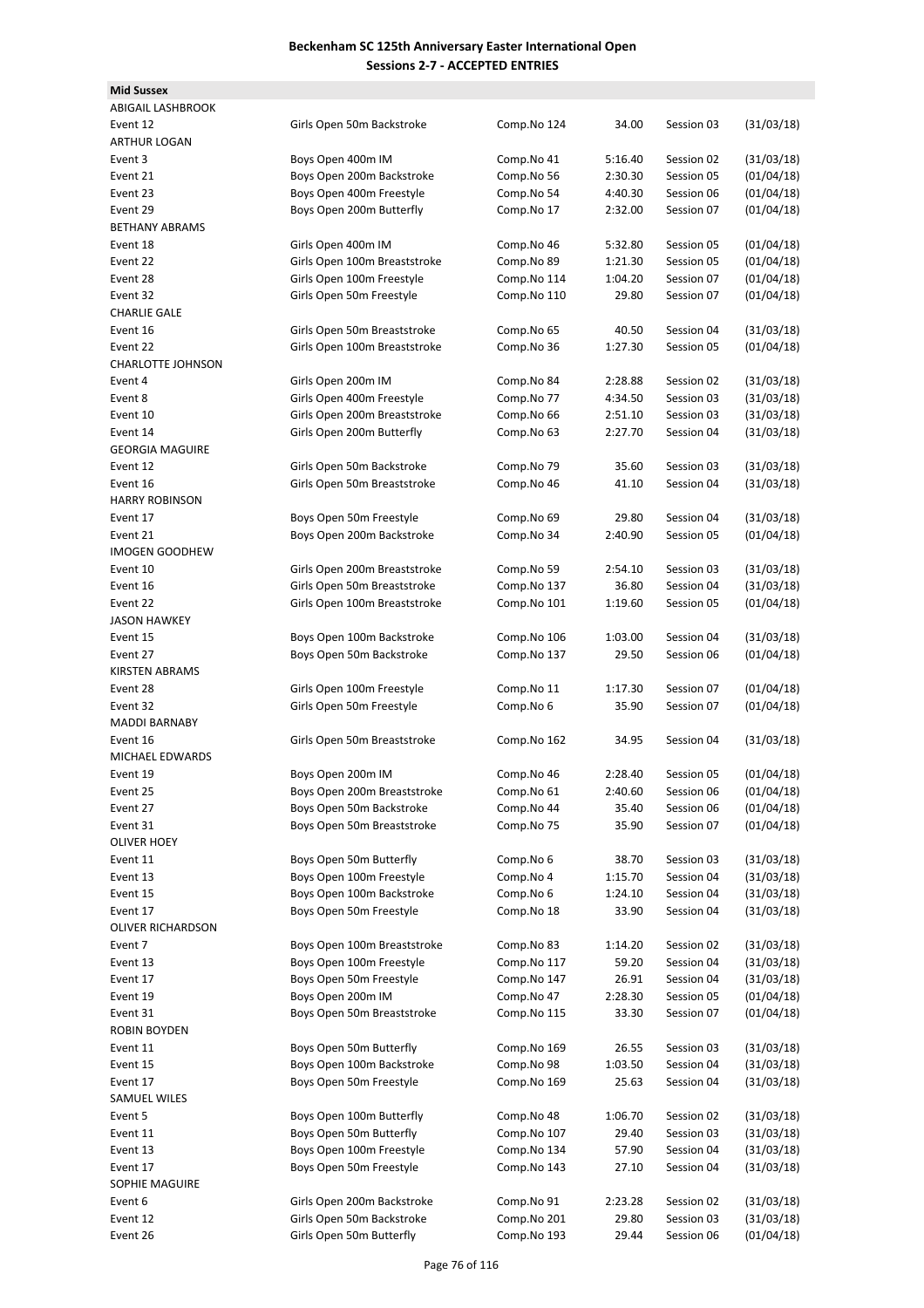| Event 30              | Girls Open 100m Backstroke | Comp.No 132 | 1:04.40 | Session 07 | (01/04/18) |
|-----------------------|----------------------------|-------------|---------|------------|------------|
| SOPHIE SHAW           |                            |             |         |            |            |
| Event 6               | Girls Open 200m Backstroke | Comp.No 94  | 2:22.52 | Session 02 | (31/03/18) |
| Event 12              | Girls Open 50m Backstroke  | Comp.No 202 | 29.70   | Session 03 | (31/03/18) |
| Event 26              | Girls Open 50m Butterfly   | Comp.No 194 | 29.33   | Session 06 | (01/04/18) |
| Event 30              | Girls Open 100m Backstroke | Comp.No 131 | 1:04.50 | Session 07 | (01/04/18) |
| Event 32              | Girls Open 50m Freestyle   | Comp.No 186 | 27.79   | Session 07 | (01/04/18) |
| <b>TEILO WILLIAMS</b> |                            |             |         |            |            |
| Event 5               | Boys Open 100m Butterfly   | Comp.No 24  | 1:11.80 | Session 02 | (31/03/18) |
| Event 9               | Boys Open 200m Freestyle   | Comp.No 31  | 2:18.40 | Session 03 | (31/03/18) |
| Event 11              | Boys Open 50m Butterfly    | Comp.No 55  | 32.79   | Session 03 | (31/03/18) |
| Event 13              | Boys Open 100m Freestyle   | Comp.No 78  | 1:02.04 | Session 04 | (31/03/18) |
| Event 15              | Boys Open 100m Backstroke  | Comp.No 29  | 1:13.90 | Session 04 | (31/03/18) |
| Event 17              | Boys Open 50m Freestyle    | Comp.No 92  | 28.51   | Session 04 | (31/03/18) |
| Event 19              | Boys Open 200m IM          | Comp.No 32  | 2:37.90 | Session 05 | (01/04/18) |
| Event 21              | Boys Open 200m Backstroke  | Comp.No 35  | 2:40.40 | Session 05 | (01/04/18) |
| Event 23              | Boys Open 400m Freestyle   | Comp.No 21  | 5:09.40 | Session 06 | (01/04/18) |
| Event 27              | Boys Open 50m Backstroke   | Comp.No 67  | 33.90   | Session 06 | (01/04/18) |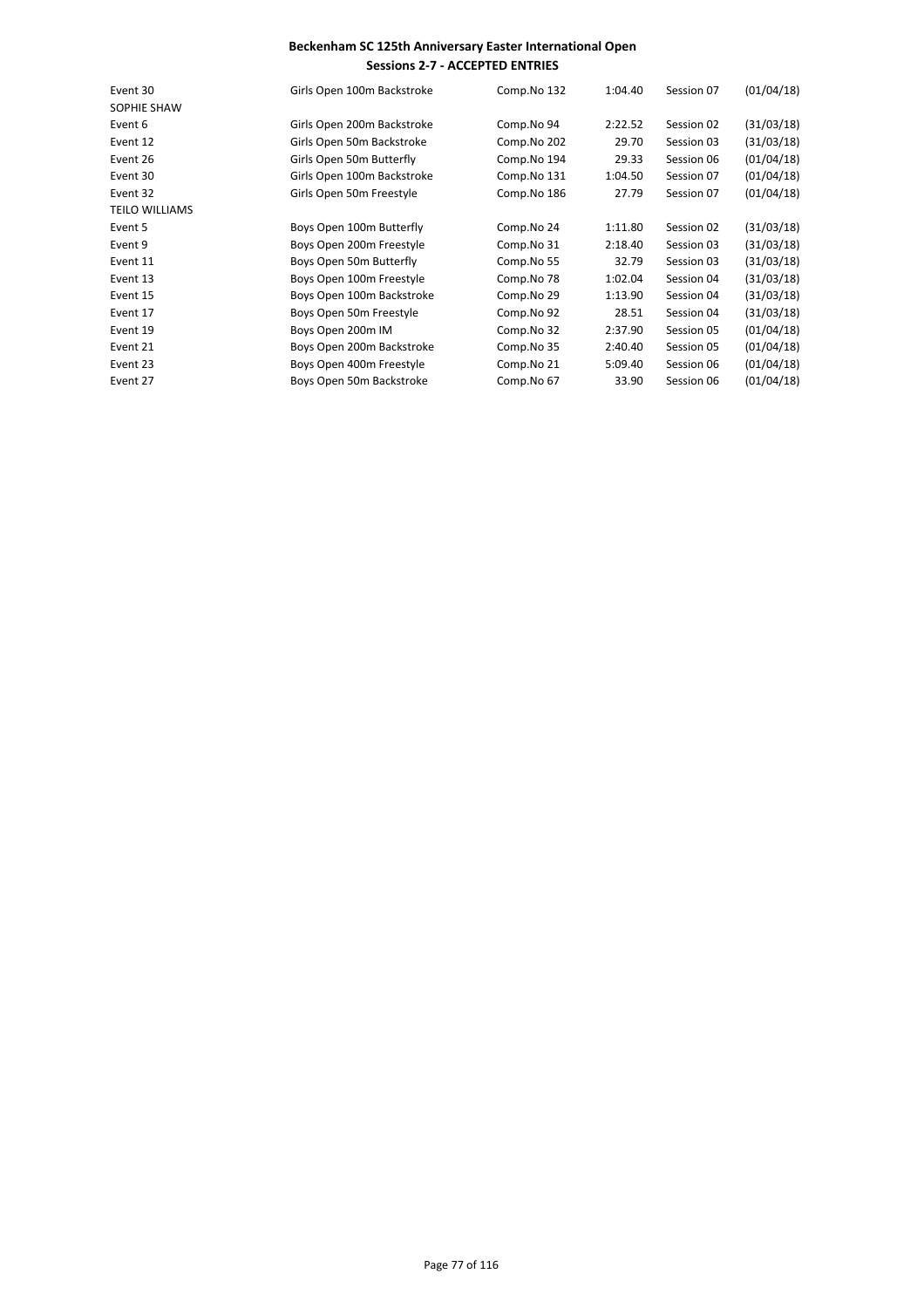| Mt Kelly              |                             |             |         |            |            |
|-----------------------|-----------------------------|-------------|---------|------------|------------|
| <b>JOSEPH RUSSELL</b> |                             |             |         |            |            |
| Event 3               | Boys Open 400m IM           | Comp.No 79  | 4:50.92 | Session 02 | (31/03/18) |
| Event 7               | Boys Open 100m Breaststroke | Comp.No 102 | 1:12.30 | Session 02 | (31/03/18) |
| Event 9               | Boys Open 200m Freestyle    | Comp.No 87  | 1:58.91 | Session 03 | (31/03/18) |
| Event 13              | Boys Open 100m Freestyle    | Comp.No 119 | 59.10   | Session 04 | (31/03/18) |
| Event 19              | Boys Open 200m IM           | Comp.No 91  | 2:13.19 | Session 05 | (01/04/18) |
| Event 23              | Boys Open 400m Freestyle    | Comp.No 110 | 4:12.50 | Session 06 | (01/04/18) |
| Event 25              | Boys Open 200m Breaststroke | Comp.No 78  | 2:35.60 | Session 06 | (01/04/18) |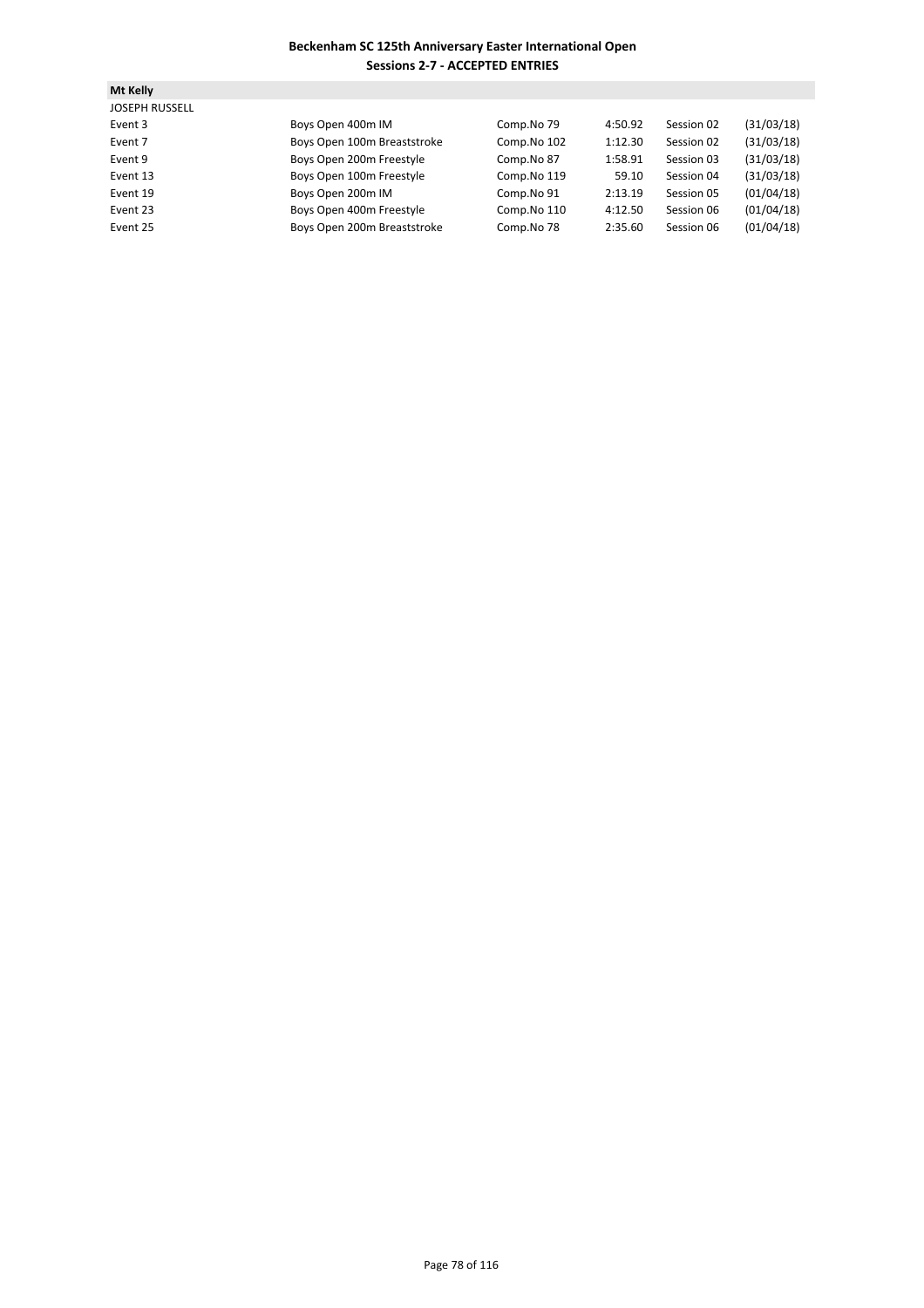| Northampton             |                             |             |         |            |            |
|-------------------------|-----------------------------|-------------|---------|------------|------------|
| <b>AARON WARREN</b>     |                             |             |         |            |            |
| Event 31                | Boys Open 50m Breaststroke  | Comp.No 78  | 35.70   | Session 07 | (01/04/18) |
| <b>ANNABEL VANCE</b>    |                             |             |         |            |            |
| Event 4                 | Girls Open 200m IM          | Comp.No 6   | 3:09.60 | Session 02 | (31/03/18) |
| Event 6                 | Girls Open 200m Backstroke  | Comp.No 10  | 3:01.77 | Session 02 | (31/03/18) |
| Event 8                 | Girls Open 400m Freestyle   | Comp.No 11  | 5:30.40 | Session 03 | (31/03/18) |
| Event 12                | Girls Open 50m Backstroke   | Comp.No 13  | 40.73   | Session 03 | (31/03/18) |
| Event 18                | Girls Open 400m IM          | Comp.No 2   | 6:40.90 | Session 05 | (01/04/18) |
| Event 24                | Girls Open 200m Freestyle   | Comp.No 18  | 2:39.15 | Session 06 | (01/04/18) |
| Event 28                | Girls Open 100m Freestyle   | Comp.No 7   | 1:17.80 | Session 07 | (01/04/18) |
| Event 30                | Girls Open 100m Backstroke  | Comp.No 10  | 1:25.20 | Session 07 | (01/04/18) |
| Event 32                | Girls Open 50m Freestyle    | Comp.No 19  | 33.69   | Session 07 | (01/04/18) |
| ANNE-MARIE HUDMAN       |                             |             |         |            |            |
| Event 8                 | Girls Open 400m Freestyle   | Comp.No 68  | 4:39.93 | Session 03 | (31/03/18) |
| <b>ARCHIE PLOWMAN</b>   |                             |             |         |            |            |
| Event 3                 | Boys Open 400m IM           | Comp.No 89  | 4:41.06 | Session 02 | (31/03/18) |
| Event 9                 | Boys Open 200m Freestyle    | Comp.No 96  | 1:57.43 | Session 03 | (31/03/18) |
| Event 15                | Boys Open 100m Backstroke   | Comp.No 100 | 1:03.30 | Session 04 | (31/03/18) |
| Event 17                | Boys Open 50m Freestyle     | Comp.No 171 | 25.53   | Session 04 | (31/03/18) |
| Event 19                | Boys Open 200m IM           | Comp.No 92  | 2:13.10 | Session 05 | (01/04/18) |
| Event 23                | Boys Open 400m Freestyle    | Comp.No 120 | 4:03.66 | Session 06 | (01/04/18) |
| Event 27                | Boys Open 50m Backstroke    | Comp.No 139 | 29.47   | Session 06 | (01/04/18) |
| <b>ASHLEY LUCAS</b>     |                             |             |         |            |            |
| Event 3                 | Boys Open 400m IM           | Comp.No 16  | 5:38.80 | Session 02 | (31/03/18) |
| Event 5                 | Boys Open 100m Butterfly    | Comp.No 11  | 1:16.75 | Session 02 | (31/03/18) |
| Event 7                 | Boys Open 100m Breaststroke | Comp.No 13  | 1:28.20 | Session 02 | (31/03/18) |
| Event 9                 | Boys Open 200m Freestyle    | Comp.No 29  | 2:20.60 | Session 03 | (31/03/18) |
| Event 13                | Boys Open 100m Freestyle    | Comp.No 54  | 1:05.50 | Session 04 | (31/03/18) |
| Event 15                | Boys Open 100m Backstroke   | Comp.No 35  | 1:13.40 | Session 04 | (31/03/18) |
| Event 17                | Boys Open 50m Freestyle     | Comp.No 73  | 29.62   | Session 04 | (31/03/18) |
| Event 19                | Boys Open 200m IM           | Comp.No 28  | 2:41.50 | Session 05 | (01/04/18) |
| Event 21                | Boys Open 200m Backstroke   | Comp.No 57  | 2:30.20 | Session 05 | (01/04/18) |
| Event 23                | Boys Open 400m Freestyle    | Comp.No 37  | 4:52.37 | Session 06 | (01/04/18) |
| Event 27                | Boys Open 50m Backstroke    | Comp.No 57  | 34.50   | Session 06 | (01/04/18) |
| <b>BENJAMIN GIBBONS</b> |                             |             |         |            |            |
| Event 7                 | Boys Open 100m Breaststroke | Comp.No 3   | 1:39.00 | Session 02 | (31/03/18) |
| Event 9                 | Boys Open 200m Freestyle    | Comp.No 5   | 2:39.55 | Session 03 | (31/03/18) |
| Event 17                | Boys Open 50m Freestyle     | Comp.No 16  | 34.15   | Session 04 | (31/03/18) |
| Event 19                | Boys Open 200m IM           | Comp.No 1   | 3:09.60 | Session 05 | (01/04/18) |
| Event 21                | Boys Open 200m Backstroke   | Comp.No 10  | 3:00.00 | Session 05 | (01/04/18) |
| Event 23                | Boys Open 400m Freestyle    | Comp.No 3   | 5:38.55 | Session 06 | (01/04/18) |
| Event 25                | Boys Open 200m Breaststroke | Comp.No 8   | 3:26.20 | Session 06 | (01/04/18) |
| Event 31                | Boys Open 50m Breaststroke  | Comp.No 6   | 46.61   | Session 07 | (01/04/18) |
| BETSY WIZARD            |                             |             |         |            |            |
| Event 4                 | Girls Open 200m IM          | Comp.No 102 | 2:19.20 | Session 02 | (31/03/18) |
| Event 8                 | Girls Open 400m Freestyle   | Comp.No 90  | 4:24.79 | Session 03 | (31/03/18) |
| Event 20                | Girls Open 100m Butterfly   | Comp.No 108 | 1:04.70 | Session 05 | (01/04/18) |
| Event 24                | Girls Open 200m Freestyle   | Comp.No 107 | 2:04.51 | Session 06 | (01/04/18) |
| Event 26                | Girls Open 50m Butterfly    | Comp.No 198 | 29.25   | Session 06 | (01/04/18) |
| Event 28                | Girls Open 100m Freestyle   | Comp.No 205 | 57.94   | Session 07 | (01/04/18) |
| Event 32                | Girls Open 50m Freestyle    | Comp.No 198 | 27.11   | Session 07 | (01/04/18) |
| BILLYBOB MERRIMAN       |                             |             |         |            |            |
| Event 3                 | Boys Open 400m IM           | Comp.No 13  | 5:44.30 | Session 02 | (31/03/18) |
| Event 7                 | Boys Open 100m Breaststroke | Comp.No 31  | 1:22.86 | Session 02 | (31/03/18) |
| Event 13                | Boys Open 100m Freestyle    | Comp.No 64  | 1:03.50 | Session 04 | (31/03/18) |
| Event 17                | Boys Open 50m Freestyle     | Comp.No 87  | 28.78   | Session 04 | (31/03/18) |
| Event 23                | Boys Open 400m Freestyle    | Comp.No 40  | 4:49.31 | Session 06 | (01/04/18) |
| Event 31                | Boys Open 50m Breaststroke  | Comp.No 40  | 38.80   | Session 07 | (01/04/18) |
| <b>BLAKE STANLEY</b>    |                             |             |         |            |            |
| Event 7                 | Boys Open 100m Breaststroke | Comp.No 73  | 1:15.60 | Session 02 | (31/03/18) |
| BOBBI HARPER            |                             |             |         |            |            |
| Event 4                 | Girls Open 200m IM          | Comp.No 41  | 2:37.50 | Session 02 | (31/03/18) |
| Event 6                 | Girls Open 200m Backstroke  | Comp.No 60  | 2:31.10 | Session 02 | (31/03/18) |
| Event 8                 | Girls Open 400m Freestyle   | Comp.No 47  | 4:46.40 | Session 03 | (31/03/18) |
| Event 12                | Girls Open 50m Backstroke   | Comp.No 93  | 34.90   | Session 03 | (31/03/18) |
| Event 14                | Girls Open 200m Butterfly   | Comp.No 35  | 2:36.50 | Session 04 | (31/03/18) |
| Event 18                | Girls Open 400m IM          | Comp.No 65  | 5:22.50 | Session 05 | (01/04/18) |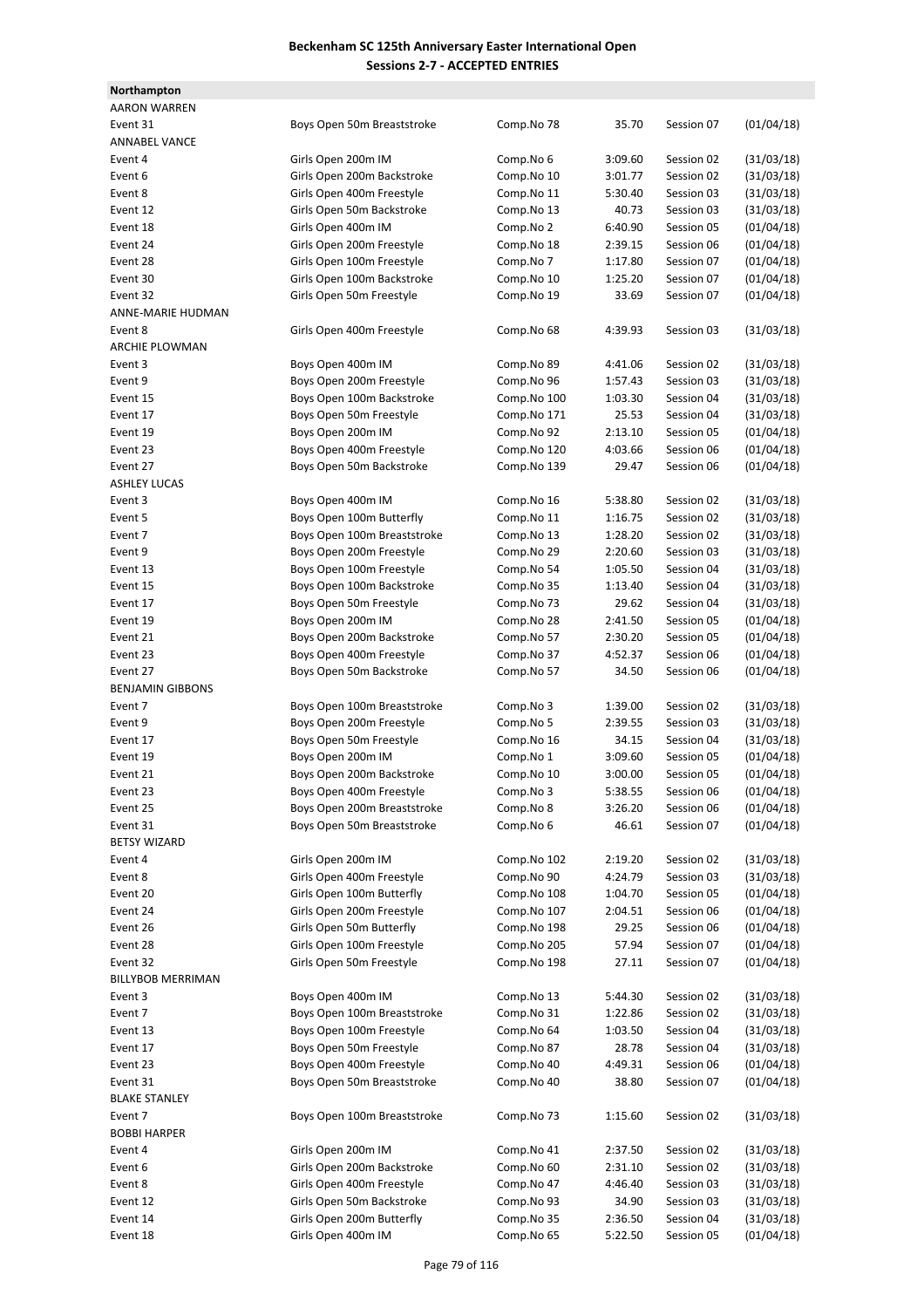| Event 20               | Girls Open 100m Butterfly    | Comp.No 45  | 1:12.60 | Session 05 | (01/04/18) |
|------------------------|------------------------------|-------------|---------|------------|------------|
| Event 24               | Girls Open 200m Freestyle    | Comp.No 50  | 2:18.00 | Session 06 | (01/04/18) |
| Event 26               | Girls Open 50m Butterfly     | Comp.No 74  | 33.62   | Session 06 | (01/04/18) |
| Event 28               | Girls Open 100m Freestyle    | Comp.No 87  | 1:05.80 | Session 07 | (01/04/18) |
| Event 30               | Girls Open 100m Backstroke   | Comp.No 59  | 1:13.10 | Session 07 | (01/04/18) |
| CHARLOTTE FLETCHER-STA |                              |             |         |            |            |
| Event 4                | Girls Open 200m IM           | Comp.No 76  | 2:30.00 | Session 02 | (31/03/18) |
| Event 6                | Girls Open 200m Backstroke   | Comp.No 99  | 2:19.60 | Session 02 | (31/03/18) |
| Event 12               | Girls Open 50m Backstroke    | Comp.No 198 | 30.07   | Session 03 | (31/03/18) |
| Event 24               | Girls Open 200m Freestyle    | Comp.No 75  | 2:13.33 | Session 06 | (01/04/18) |
| Event 28               | Girls Open 100m Freestyle    | Comp.No 181 | 1:00.52 | Session 07 | (01/04/18) |
| Event 30               |                              |             |         | Session 07 |            |
|                        | Girls Open 100m Backstroke   | Comp.No 134 | 1:03.40 |            | (01/04/18) |
| Event 32               | Girls Open 50m Freestyle     | Comp.No 178 | 28.07   | Session 07 | (01/04/18) |
| <b>CHLOE MERCER</b>    |                              |             |         |            |            |
| Event 8                | Girls Open 400m Freestyle    | Comp.No 40  | 4:51.64 | Session 03 | (31/03/18) |
| Event 18               | Girls Open 400m IM           | Comp.No 51  | 5:28.52 | Session 05 | (01/04/18) |
| Event 22               | Girls Open 100m Breaststroke | Comp.No 45  | 1:25.50 | Session 05 | (01/04/18) |
| <b>CIARA MAHNEY</b>    |                              |             |         |            |            |
| Event 10               | Girls Open 200m Breaststroke | Comp.No 5   | 3:22.64 | Session 03 | (31/03/18) |
| Event 18               | Girls Open 400m IM           | Comp.No 6   | 6:17.80 | Session 05 | (01/04/18) |
| <b>DANIEL SAVAGE</b>   |                              |             |         |            |            |
| Event 5                | Boys Open 100m Butterfly     | Comp.No 120 | 54.15   | Session 02 | (31/03/18) |
| Event 11               | Boys Open 50m Butterfly      | Comp.No 176 | 24.21   | Session 03 | (31/03/18) |
| Event 13               | Boys Open 100m Freestyle     | Comp.No 187 | 50.93   | Session 04 | (31/03/18) |
| Event 17               | Boys Open 50m Freestyle      | Comp.No 200 | 23.50   | Session 04 | (31/03/18) |
| Event 27               | Boys Open 50m Backstroke     | Comp.No 164 | 27.05   | Session 06 | (01/04/18) |
| Event 31               | Boys Open 50m Breaststroke   | Comp.No 143 | 30.90   | Session 07 | (01/04/18) |
| <b>EDWARD MILDRED</b>  |                              |             |         |            |            |
| Event 3                | Boys Open 400m IM            | Comp.No 86  | 4:41.20 | Session 02 | (31/03/18) |
| Event 5                | Boys Open 100m Butterfly     | Comp.No 115 | 57.89   | Session 02 | (31/03/18) |
| Event 9                | Boys Open 200m Freestyle     | Comp.No 91  | 1:58.36 | Session 03 | (31/03/18) |
| Event 11               | Boys Open 50m Butterfly      | Comp.No 168 | 26.58   | Session 03 | (31/03/18) |
| Event 13               | Boys Open 100m Freestyle     |             |         | Session 04 | (31/03/18) |
|                        |                              | Comp.No 180 | 53.44   |            |            |
| Event 17               | Boys Open 50m Freestyle      | Comp.No 191 | 24.68   | Session 04 | (31/03/18) |
| Event 19               | Boys Open 200m IM            | Comp.No 87  | 2:14.91 | Session 05 | (01/04/18) |
| Event 23               | Boys Open 400m Freestyle     | Comp.No 116 | 4:07.28 | Session 06 | (01/04/18) |
| Event 29               | Boys Open 200m Butterfly     | Comp.No 64  | 2:06.60 | Session 07 | (01/04/18) |
| <b>ELIANA WARREN</b>   |                              |             |         |            |            |
| Event 12               | Girls Open 50m Backstroke    | Comp.No 43  | 36.90   | Session 03 | (31/03/18) |
| <b>ELLA KAY</b>        |                              |             |         |            |            |
| Event 6                | Girls Open 200m Backstroke   | Comp.No 34  | 2:40.80 | Session 02 | (31/03/18) |
| Event 8                | Girls Open 400m Freestyle    | Comp.No 36  | 4:55.90 | Session 03 | (31/03/18) |
| Event 14               | Girls Open 200m Butterfly    | Comp.No 24  | 2:41.20 | Session 04 | (31/03/18) |
| Event 18               | Girls Open 400m IM           | Comp.No 38  | 5:39.70 | Session 05 | (01/04/18) |
| Event 20               | Girls Open 100m Butterfly    | Comp.No 37  | 1:13.41 | Session 05 | (01/04/18) |
| Event 24               | Girls Open 200m Freestyle    | Comp.No 52  | 2:17.90 | Session 06 | (01/04/18) |
| Event 26               | Girls Open 50m Butterfly     | Comp.No 99  | 32.95   | Session 06 | (01/04/18) |
| Event 28               | Girls Open 100m Freestyle    | Comp.No 128 | 1:03.52 | Session 07 | (01/04/18) |
| Event 32               | Girls Open 50m Freestyle     | Comp.No 103 | 29.84   | Session 07 | (01/04/18) |
| ELLA POOLE             |                              |             |         |            |            |
| Event 6                | Girls Open 200m Backstroke   | Comp.No 68  | 2:29.20 | Session 02 | (31/03/18) |
| Event 14               | Girls Open 200m Butterfly    | Comp.No 51  | 2:30.30 | Session 04 | (31/03/18) |
| Event 18               | Girls Open 400m IM           | Comp.No 63  | 5:22.90 | Session 05 | (01/04/18) |
| Event 20               | Girls Open 100m Butterfly    | Comp.No 77  | 1:08.61 | Session 05 | (01/04/18) |
| Event 26               | Girls Open 50m Butterfly     | Comp.No 144 | 31.46   | Session 06 | (01/04/18) |
|                        |                              |             |         |            |            |
| Event 30               | Girls Open 100m Backstroke   | Comp.No 68  | 1:12.14 | Session 07 | (01/04/18) |
| <b>EMILY HORNE</b>     |                              |             |         |            |            |
| Event 12               | Girls Open 50m Backstroke    | Comp.No 24  | 39.17   | Session 03 | (31/03/18) |
| Event 18               | Girls Open 400m IM           | Comp.No 4   | 6:22.30 | Session 05 | (01/04/18) |
| Event 30               | Girls Open 100m Backstroke   | Comp.No 16  | 1:22.30 | Session 07 | (01/04/18) |
| <b>ESTHER GRIGORE</b>  |                              |             |         |            |            |
| Event 4                | Girls Open 200m IM           | Comp.No 59  | 2:33.25 | Session 02 | (31/03/18) |
| Event 6                | Girls Open 200m Backstroke   | Comp.No 71  | 2:27.79 | Session 02 | (31/03/18) |
| Event 8                | Girls Open 400m Freestyle    | Comp.No 43  | 4:49.75 | Session 03 | (31/03/18) |
| Event 12               | Girls Open 50m Backstroke    | Comp.No 155 | 33.06   | Session 03 | (31/03/18) |
| Event 18               | Girls Open 400m IM           | Comp.No 64  | 5:22.50 | Session 05 | (01/04/18) |
| Event 20               | Girls Open 100m Butterfly    | Comp.No 47  | 1:12.50 | Session 05 | (01/04/18) |
| Event 22               | Girls Open 100m Breaststroke | Comp.No 70  | 1:23.50 | Session 05 | (01/04/18) |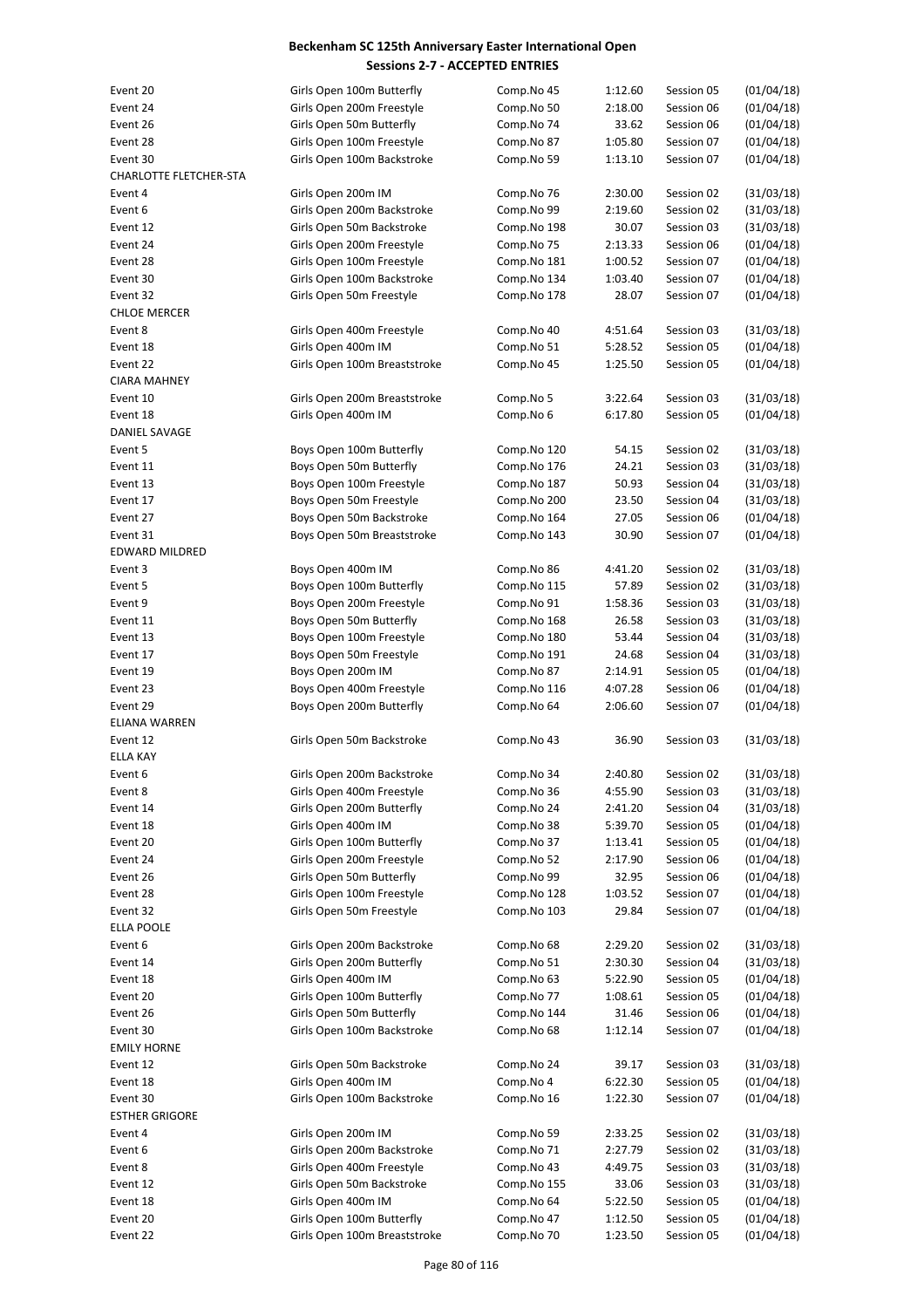| Event 24                | Girls Open 200m Freestyle    | Comp.No 54  | 2:17.26 | Session 06 | (01/04/18) |
|-------------------------|------------------------------|-------------|---------|------------|------------|
| Event 28                | Girls Open 100m Freestyle    | Comp.No 126 | 1:03.56 | Session 07 | (01/04/18) |
| Event 30                | Girls Open 100m Backstroke   | Comp.No 104 | 1:08.57 | Session 07 | (01/04/18) |
| Event 32                | Girls Open 50m Freestyle     | Comp.No 118 | 29.70   | Session 07 | (01/04/18) |
| <b>EVIE WOOLLEY</b>     |                              |             |         |            |            |
| Event 6                 | Girls Open 200m Backstroke   | Comp.No 14  | 2:49.20 | Session 02 | (31/03/18) |
| Event 8                 |                              |             |         |            |            |
|                         | Girls Open 400m Freestyle    | Comp.No 7   | 5:35.60 | Session 03 | (31/03/18) |
| Event 14                | Girls Open 200m Butterfly    | Comp.No 2   | 3:00.70 | Session 04 | (31/03/18) |
| Event 18                | Girls Open 400m IM           | Comp.No 7   | 6:11.90 | Session 05 | (01/04/18) |
| Event 20                | Girls Open 100m Butterfly    | Comp.No 2   | 1:22.60 | Session 05 | (01/04/18) |
| Event 24                | Girls Open 200m Freestyle    | Comp.No 28  | 2:30.26 | Session 06 | (01/04/18) |
| Event 28                | Girls Open 100m Freestyle    | Comp.No 20  | 1:14.36 | Session 07 | (01/04/18) |
| <b>FREYA STEVENS</b>    |                              |             |         |            |            |
| Event 4                 | Girls Open 200m IM           | Comp.No 68  | 2:31.65 | Session 02 | (31/03/18) |
| Event 8                 | Girls Open 400m Freestyle    | Comp.No 84  | 4:30.55 | Session 03 |            |
|                         |                              |             |         |            | (31/03/18) |
| Event 14                | Girls Open 200m Butterfly    | Comp.No 50  | 2:30.48 | Session 04 | (31/03/18) |
| Event 18                | Girls Open 400m IM           | Comp.No 82  | 5:14.27 | Session 05 | (01/04/18) |
| <b>GIANO WINKLER</b>    |                              |             |         |            |            |
| Event 11                | Boys Open 50m Butterfly      | Comp.No 111 | 29.25   | Session 03 | (31/03/18) |
| Event 17                | Boys Open 50m Freestyle      | Comp.No 128 | 27.69   | Session 04 | (31/03/18) |
| <b>GIOVANNI BORDONE</b> |                              |             |         |            |            |
| Event 5                 | Boys Open 100m Butterfly     | Comp.No 46  | 1:06.80 | Session 02 | (31/03/18) |
| Event 7                 | Boys Open 100m Breaststroke  | Comp.No 58  | 1:17.30 | Session 02 | (31/03/18) |
|                         |                              |             |         |            |            |
| Event 11                | Boys Open 50m Butterfly      | Comp.No 91  | 29.87   | Session 03 | (31/03/18) |
| Event 15                | Boys Open 100m Backstroke    | Comp.No 86  | 1:04.75 | Session 04 | (31/03/18) |
| Event 17                | Boys Open 50m Freestyle      | Comp.No 125 | 27.80   | Session 04 | (31/03/18) |
| Event 21                | Boys Open 200m Backstroke    | Comp.No 97  | 2:16.70 | Session 05 | (01/04/18) |
| Event 27                | Boys Open 50m Backstroke     | Comp.No 117 | 30.60   | Session 06 | (01/04/18) |
| <b>HANNAH SHAW</b>      |                              |             |         |            |            |
| Event 6                 | Girls Open 200m Backstroke   | Comp.No 61  | 2:30.60 | Session 02 | (31/03/18) |
| Event 10                | Girls Open 200m Breaststroke | Comp.No 50  | 2:55.80 | Session 03 | (31/03/18) |
|                         | Girls Open 200m Butterfly    |             |         |            |            |
| Event 14                |                              | Comp.No 40  | 2:35.56 | Session 04 | (31/03/18) |
| Event 18                | Girls Open 400m IM           | Comp.No 66  | 5:20.79 | Session 05 | (01/04/18) |
| Event 22                | Girls Open 100m Breaststroke | Comp.No 81  | 1:22.29 | Session 05 | (01/04/18) |
| Event 26                | Girls Open 50m Butterfly     | Comp.No 164 | 30.95   | Session 06 | (01/04/18) |
| Event 28                | Girls Open 100m Freestyle    | Comp.No 135 | 1:03.48 | Session 07 | (01/04/18) |
| Event 32                | Girls Open 50m Freestyle     | Comp.No 159 | 28.82   | Session 07 | (01/04/18) |
| HARVEY FREEMAN          |                              |             |         |            |            |
| Event 3                 | Boys Open 400m IM            | Comp.No 56  | 5:03.50 | Session 02 | (31/03/18) |
| Event 5                 | Boys Open 100m Butterfly     | Comp.No 56  | 1:06.12 | Session 02 | (31/03/18) |
|                         |                              |             |         |            |            |
| Event 7                 | Boys Open 100m Breaststroke  | Comp.No 111 | 1:11.08 | Session 02 | (31/03/18) |
| Event 9                 | Boys Open 200m Freestyle     | Comp.No 43  | 2:13.00 | Session 03 | (31/03/18) |
| Event 11                | Boys Open 50m Butterfly      | Comp.No 65  | 31.90   | Session 03 | (31/03/18) |
| Event 19                | Boys Open 200m IM            | Comp.No 58  | 2:23.00 | Session 05 | (01/04/18) |
| Event 23                | Boys Open 400m Freestyle     | Comp.No 59  | 4:36.80 | Session 06 | (01/04/18) |
| Event 25                | Boys Open 200m Breaststroke  | Comp.No 82  | 2:34.20 | Session 06 | (01/04/18) |
| Event 29                | Boys Open 200m Butterfly     | Comp.No 24  | 2:25.80 | Session 07 | (01/04/18) |
| Event 31                | Boys Open 50m Breaststroke   | Comp.No 117 | 33.22   | Session 07 | (01/04/18) |
| <b>ISOBEL HUME</b>      |                              |             |         |            |            |
|                         |                              |             |         |            |            |
| Event 6                 | Girls Open 200m Backstroke   | Comp.No 90  | 2:23.84 | Session 02 | (31/03/18) |
| Event 12                | Girls Open 50m Backstroke    | Comp.No 183 | 31.79   | Session 03 | (31/03/18) |
| Event 14                | Girls Open 200m Butterfly    | Comp.No 70  | 2:24.62 | Session 04 | (31/03/18) |
| Event 18                | Girls Open 400m IM           | Comp.No 77  | 5:16.10 | Session 05 | (01/04/18) |
| Event 20                | Girls Open 100m Butterfly    | Comp.No 105 | 1:05.61 | Session 05 | (01/04/18) |
| Event 26                | Girls Open 50m Butterfly     | Comp.No 191 | 29.47   | Session 06 | (01/04/18) |
| Event 30                | Girls Open 100m Backstroke   | Comp.No 114 | 1:07.73 | Session 07 | (01/04/18) |
| <b>JACK BUSWELL</b>     |                              |             |         |            |            |
|                         |                              |             |         |            |            |
| Event 7                 | Boys Open 100m Breaststroke  | Comp.No 76  | 1:14.70 | Session 02 | (31/03/18) |
| Event 19                | Boys Open 200m IM            | Comp.No 83  | 2:15.77 | Session 05 | (01/04/18) |
| Event 23                | Boys Open 400m Freestyle     | Comp.No 111 | 4:12.12 | Session 06 | (01/04/18) |
| Event 31                | Boys Open 50m Breaststroke   | Comp.No 105 | 34.00   | Session 07 | (01/04/18) |
| <b>JACK GARTSIDE</b>    |                              |             |         |            |            |
| Event 5                 | Boys Open 100m Butterfly     | Comp.No 80  | 1:02.95 | Session 02 | (31/03/18) |
| Event 11                | Boys Open 50m Butterfly      | Comp.No 119 | 29.07   | Session 03 | (31/03/18) |
| Event 13                | Boys Open 100m Freestyle     | Comp.No 101 | 1:00.00 | Session 04 | (31/03/18) |
| Event 17                | Boys Open 50m Freestyle      | Comp.No 118 | 27.91   | Session 04 | (31/03/18) |
|                         |                              |             |         |            |            |
| Event 21                | Boys Open 200m Backstroke    | Comp.No 76  | 2:23.00 | Session 05 | (01/04/18) |
| Event 23                | Boys Open 400m Freestyle     | Comp.No 71  | 4:32.00 | Session 06 | (01/04/18) |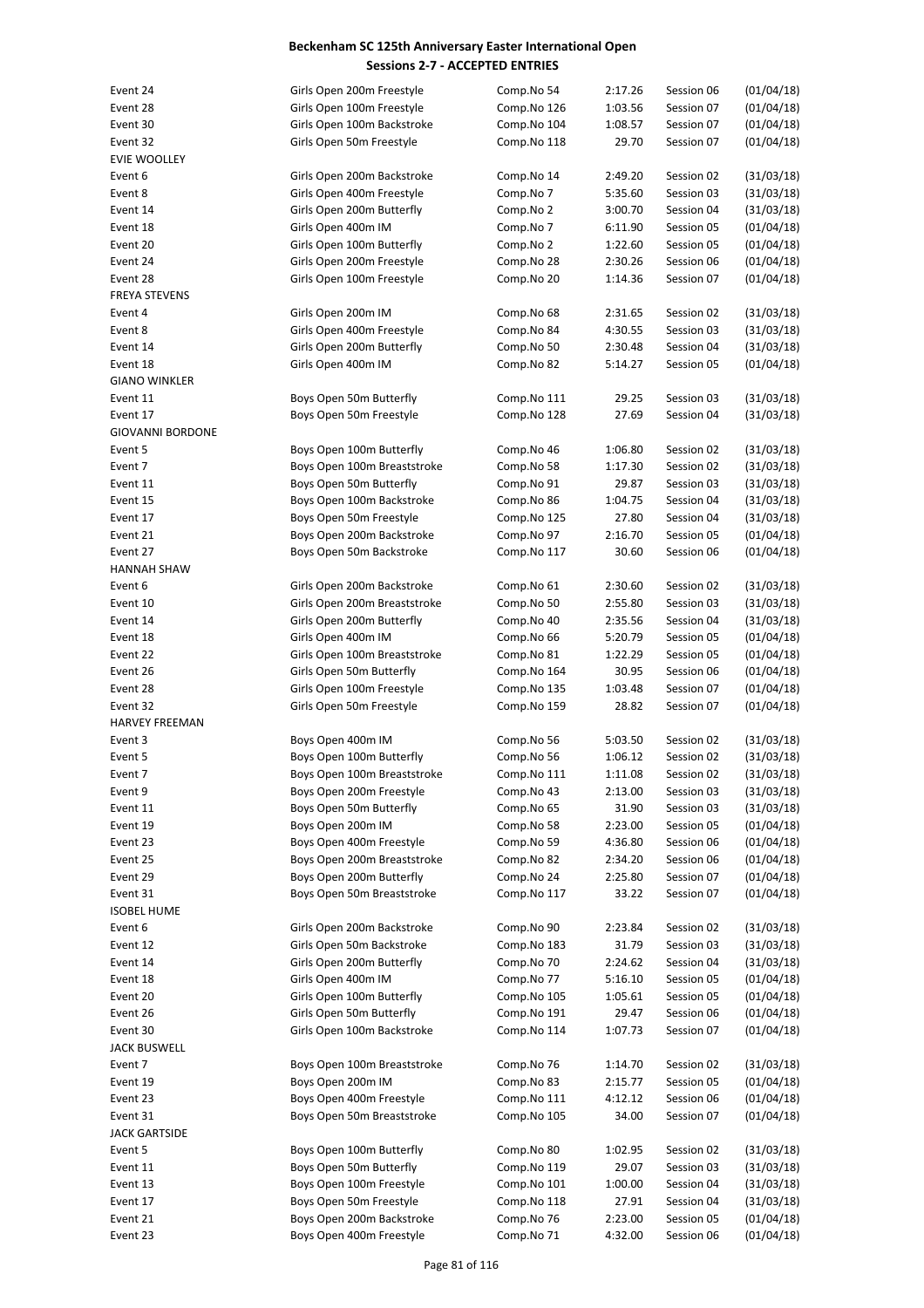| Event 29                | Boys Open 200m Butterfly     | Comp.No 41  | 2:19.31 | Session 07 | (01/04/18) |
|-------------------------|------------------------------|-------------|---------|------------|------------|
| <b>JACKSON O'ROURKE</b> |                              |             |         |            |            |
| Event 3                 | Boys Open 400m IM            | Comp.No 88  | 4:41.10 | Session 02 | (31/03/18) |
|                         |                              |             |         |            |            |
| Event 7                 | Boys Open 100m Breaststroke  | Comp.No 122 | 1:09.90 | Session 02 | (31/03/18) |
| Event 19                | Boys Open 200m IM            | Comp.No 89  | 2:14.16 | Session 05 | (01/04/18) |
| Event 23                | Boys Open 400m Freestyle     | Comp.No 102 | 4:16.78 | Session 06 | (01/04/18) |
| Event 25                | Boys Open 200m Breaststroke  | Comp.No 95  | 2:28.50 | Session 06 | (01/04/18) |
| JAMES WIZARD            |                              |             |         |            |            |
| Event 15                | Boys Open 100m Backstroke    | Comp.No 101 | 1:03.30 | Session 04 | (31/03/18) |
| Event 21                | Boys Open 200m Backstroke    | Comp.No 106 | 2:13.90 | Session 05 | (01/04/18) |
|                         |                              |             |         |            |            |
| Event 23                | Boys Open 400m Freestyle     | Comp.No 85  | 4:23.90 | Session 06 | (01/04/18) |
| Event 27                | Boys Open 50m Backstroke     | Comp.No 120 | 30.20   | Session 06 | (01/04/18) |
| JESSICA-MAY ELLIOTT     |                              |             |         |            |            |
| Event 6                 | Girls Open 200m Backstroke   | Comp.No 51  | 2:34.30 | Session 02 | (31/03/18) |
| Event 8                 | Girls Open 400m Freestyle    | Comp.No 39  | 4:52.60 | Session 03 | (31/03/18) |
| Event 14                | Girls Open 200m Butterfly    | Comp.No 11  | 2:47.90 | Session 04 | (31/03/18) |
|                         | Girls Open 50m Breaststroke  |             | 41.00   |            |            |
| Event 16                |                              | Comp.No 51  |         | Session 04 | (31/03/18) |
| JEVON PENNY             |                              |             |         |            |            |
| Event 3                 | Boys Open 400m IM            | Comp.No 51  | 5:05.41 | Session 02 | (31/03/18) |
| Event 9                 | Boys Open 200m Freestyle     | Comp.No 63  | 2:05.40 | Session 03 | (31/03/18) |
| Event 21                | Boys Open 200m Backstroke    | Comp.No 69  | 2:26.20 | Session 05 | (01/04/18) |
| Event 23                | Boys Open 400m Freestyle     | Comp.No 100 | 4:17.26 | Session 06 | (01/04/18) |
| Event 29                |                              |             |         | Session 07 | (01/04/18) |
|                         | Boys Open 200m Butterfly     | Comp.No 15  | 2:32.60 |            |            |
| JOSHUA VANCE            |                              |             |         |            |            |
| Event 3                 | Boys Open 400m IM            | Comp.No 65  | 4:59.40 | Session 02 | (31/03/18) |
| Event 7                 | Boys Open 100m Breaststroke  | Comp.No 57  | 1:17.45 | Session 02 | (31/03/18) |
| Event 15                | Boys Open 100m Backstroke    | Comp.No 71  | 1:06.41 | Session 04 | (31/03/18) |
| Event 17                | Boys Open 50m Freestyle      | Comp.No 91  | 28.52   | Session 04 | (31/03/18) |
| Event 19                | Boys Open 200m IM            | Comp.No 65  | 2:21.64 | Session 05 | (01/04/18) |
|                         |                              |             |         |            |            |
| Event 21                | Boys Open 200m Backstroke    | Comp.No 90  | 2:17.80 | Session 05 | (01/04/18) |
| Event 25                | Boys Open 200m Breaststroke  | Comp.No 55  | 2:42.70 | Session 06 | (01/04/18) |
| Event 27                | Boys Open 50m Backstroke     | Comp.No 104 | 31.50   | Session 06 | (01/04/18) |
| Event 31                | Boys Open 50m Breaststroke   | Comp.No 72  | 36.30   | Session 07 | (01/04/18) |
| <b>KATE DURNO</b>       |                              |             |         |            |            |
| Event 4                 | Girls Open 200m IM           | Comp.No 85  | 2:28.88 | Session 02 | (31/03/18) |
| Event 10                | Girls Open 200m Breaststroke | Comp.No 96  | 2:40.70 | Session 03 | (31/03/18) |
|                         |                              |             |         |            |            |
| Event 16                | Girls Open 50m Breaststroke  | Comp.No 155 | 35.73   | Session 04 | (31/03/18) |
| Event 18                | Girls Open 400m IM           | Comp.No 72  | 5:18.00 | Session 05 | (01/04/18) |
| Event 22                | Girls Open 100m Breaststroke | Comp.No 124 | 1:16.40 | Session 05 | (01/04/18) |
| KHUSHMAN BHULLAR        |                              |             |         |            |            |
| Event 12                | Girls Open 50m Backstroke    | Comp.No 103 | 34.70   | Session 03 | (31/03/18) |
| Event 30                | Girls Open 100m Backstroke   | Comp.No 77  | 1:11.50 | Session 07 | (01/04/18) |
| LARA SINCLAIR-BANKS     |                              |             |         |            |            |
|                         |                              |             |         |            |            |
| Event 28                | Girls Open 100m Freestyle    | Comp.No 149 | 1:02.73 | Session 07 | (01/04/18) |
| Event 32                | Girls Open 50m Freestyle     | Comp.No 161 | 28.78   | Session 07 | (01/04/18) |
| <b>LIAM SNOOK</b>       |                              |             |         |            |            |
| Event 9                 | Boys Open 200m Freestyle     | Comp.No 100 | 1:55.93 | Session 03 | (31/03/18) |
| Event 13                | Boys Open 100m Freestyle     | Comp.No 166 | 54.77   | Session 04 | (31/03/18) |
| Event 21                | Boys Open 200m Backstroke    | Comp.No 108 | 2:13.10 | Session 05 | (01/04/18) |
|                         |                              |             |         |            |            |
| Event 23                | Boys Open 400m Freestyle     | Comp.No 119 | 4:03.88 | Session 06 | (01/04/18) |
| Event 29                | Boys Open 200m Butterfly     | Comp.No 59  | 2:10.70 | Session 07 | (01/04/18) |
| <b>LOTTIE SHAW</b>      |                              |             |         |            |            |
| Event 4                 | Girls Open 200m IM           | Comp.No 46  | 2:36.46 | Session 02 | (31/03/18) |
| Event 8                 | Girls Open 400m Freestyle    | Comp.No 53  | 4:43.80 | Session 03 | (31/03/18) |
| Event 10                | Girls Open 200m Breaststroke | Comp.No 32  | 2:59.90 | Session 03 | (31/03/18) |
|                         |                              |             |         |            |            |
| MATTHEW RICHMOND        |                              |             |         |            |            |
| Event 9                 | Boys Open 200m Freestyle     | Comp.No 88  | 1:58.69 | Session 03 | (31/03/18) |
| Event 13                | Boys Open 100m Freestyle     | Comp.No 162 | 55.01   | Session 04 | (31/03/18) |
| Event 15                | Boys Open 100m Backstroke    | Comp.No 124 | 1:00.20 | Session 04 | (31/03/18) |
| Event 23                | Boys Open 400m Freestyle     | Comp.No 108 | 4:14.10 | Session 06 | (01/04/18) |
| Event 27                | Boys Open 50m Backstroke     | Comp.No 150 | 28.80   | Session 06 | (01/04/18) |
|                         |                              |             |         |            |            |
| <b>MATTHEW SMITH</b>    |                              |             |         |            |            |
| Event 3                 | Boys Open 400m IM            | Comp.No 36  | 5:20.70 | Session 02 | (31/03/18) |
| Event 5                 | Boys Open 100m Butterfly     | Comp.No 51  | 1:06.50 | Session 02 | (31/03/18) |
| Event 11                | Boys Open 50m Butterfly      | Comp.No 83  | 30.24   | Session 03 | (31/03/18) |
| Event 13                | Boys Open 100m Freestyle     | Comp.No 102 | 1:00.00 | Session 04 | (31/03/18) |
| Event 15                | Boys Open 100m Backstroke    | Comp.No 62  | 1:07.70 | Session 04 | (31/03/18) |
|                         |                              |             |         |            | (01/04/18) |
| Event 23                | Boys Open 400m Freestyle     | Comp.No 99  | 4:17.31 | Session 06 |            |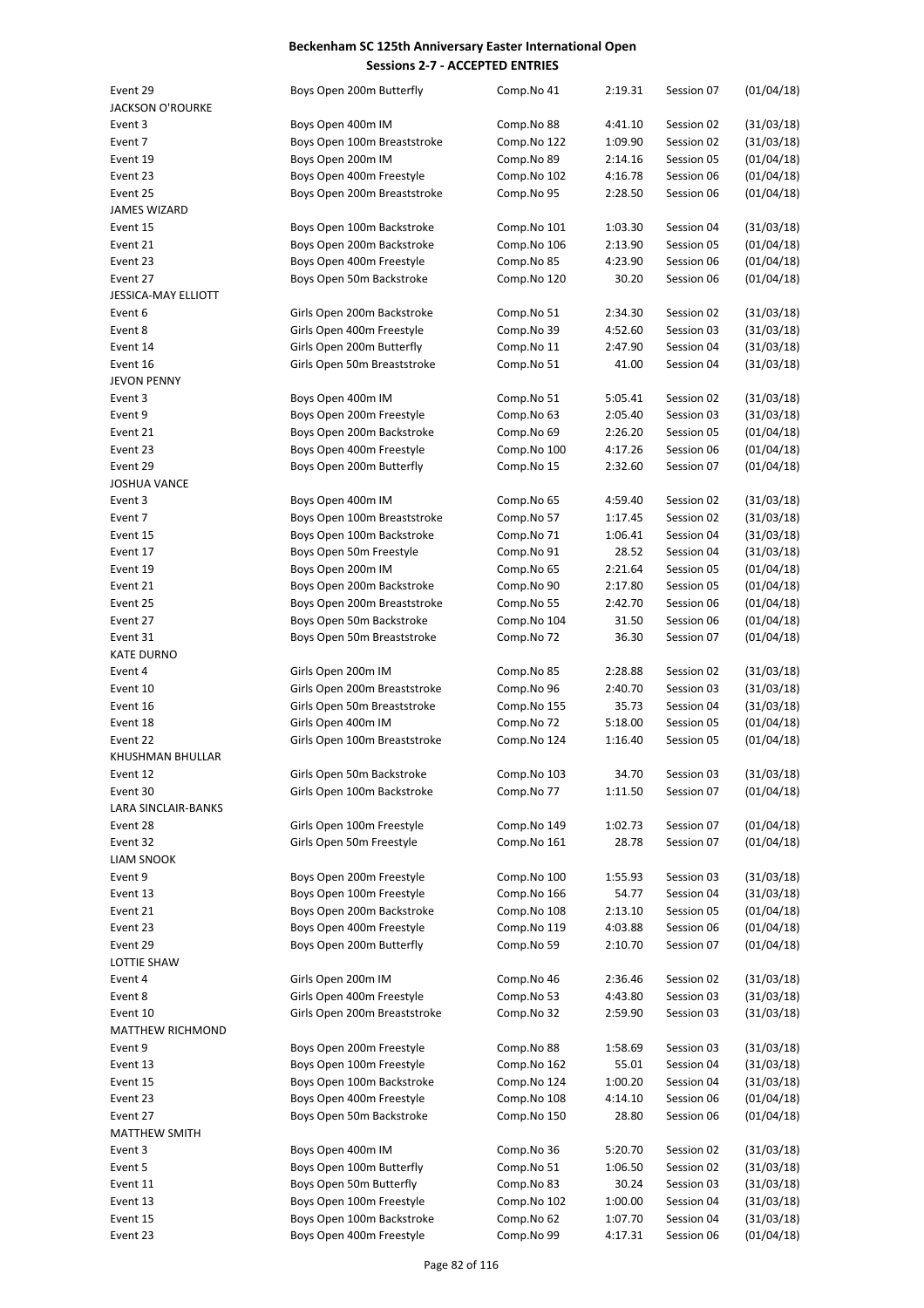| Event 27             | Boys Open 50m Backstroke     | Comp.No 103 | 31.50   | Session 06 | (01/04/18) |
|----------------------|------------------------------|-------------|---------|------------|------------|
| <b>MAX SHAW</b>      |                              |             |         |            |            |
| Event 23             | Boys Open 400m Freestyle     | Comp.No 38  | 4:51.66 | Session 06 | (01/04/18) |
| Event 27             | Boys Open 50m Backstroke     | Comp.No 56  | 34.72   | Session 06 | (01/04/18) |
| Event 29             | Boys Open 200m Butterfly     | Comp.No 7   | 2:39.93 | Session 07 | (01/04/18) |
| <b>MIA MATTHEWS</b>  |                              |             |         |            |            |
| Event 4              | Girls Open 200m IM           | Comp.No 7   | 3:09.00 | Session 02 | (31/03/18) |
| Event 6              | Girls Open 200m Backstroke   | Comp.No 11  | 2:59.97 | Session 02 | (31/03/18) |
| Event 8              | Girls Open 400m Freestyle    | Comp.No 5   | 5:36.90 | Session 03 | (31/03/18) |
| Event 10             | Girls Open 200m Breaststroke | Comp.No 1   | 3:36.20 | Session 03 | (31/03/18) |
| Event 12             | Girls Open 50m Backstroke    | Comp.No 22  | 39.30   | Session 03 | (31/03/18) |
| Event 16             | Girls Open 50m Breaststroke  |             | 47.20   |            | (31/03/18) |
|                      |                              | Comp.No 3   |         | Session 04 |            |
| Event 18             | Girls Open 400m IM           | Comp.No 3   | 6:28.30 | Session 05 | (01/04/18) |
| Event 22             | Girls Open 100m Breaststroke | Comp.No 2   | 1:40.29 | Session 05 | (01/04/18) |
| Event 24             | Girls Open 200m Freestyle    | Comp.No 12  | 2:44.96 | Session 06 | (01/04/18) |
| Event 26             | Girls Open 50m Butterfly     | Comp.No 7   | 39.20   | Session 06 | (01/04/18) |
| Event 28             | Girls Open 100m Freestyle    | Comp.No 4   | 1:18.64 | Session 07 | (01/04/18) |
| Event 30             | Girls Open 100m Backstroke   | Comp.No 11  | 1:24.99 | Session 07 | (01/04/18) |
| Event 32             | Girls Open 50m Freestyle     | Comp.No 17  | 34.13   | Session 07 | (01/04/18) |
| NICO WINKLER         |                              |             |         |            |            |
| Event 7              | Boys Open 100m Breaststroke  | Comp.No 78  | 1:14.60 | Session 02 | (31/03/18) |
| Event 11             | Boys Open 50m Butterfly      | Comp.No 142 | 27.44   | Session 03 | (31/03/18) |
| <b>OLIVER SAWYER</b> |                              |             |         |            |            |
| Event 9              | Boys Open 200m Freestyle     | Comp.No 13  | 2:31.15 | Session 03 | (31/03/18) |
| Event 11             | Boys Open 50m Butterfly      | Comp.No 7   | 38.10   | Session 03 | (31/03/18) |
| Event 13             | Boys Open 100m Freestyle     | Comp.No 28  | 1:09.63 | Session 04 | (31/03/18) |
| Event 17             | Boys Open 50m Freestyle      | Comp.No 43  | 31.86   | Session 04 | (31/03/18) |
| Event 19             | Boys Open 200m IM            | Comp.No 15  | 2:56.71 | Session 05 | (01/04/18) |
| Event 21             | Boys Open 200m Backstroke    |             | 2:47.32 |            |            |
|                      |                              | Comp.No 24  |         | Session 05 | (01/04/18) |
| Event 25             | Boys Open 200m Breaststroke  | Comp.No 9   | 3:25.19 | Session 06 | (01/04/18) |
| Event 27             | Boys Open 50m Backstroke     | Comp.No 35  | 36.24   | Session 06 | (01/04/18) |
| <b>OLIVIA TATTON</b> |                              |             |         |            |            |
| Event 4              | Girls Open 200m IM           | Comp.No 99  | 2:23.29 | Session 02 | (31/03/18) |
| Event 6              | Girls Open 200m Backstroke   | Comp.No 100 | 2:19.54 | Session 02 | (31/03/18) |
| Event 8              | Girls Open 400m Freestyle    | Comp.No 89  | 4:26.51 | Session 03 | (31/03/18) |
| Event 18             | Girls Open 400m IM           | Comp.No 96  | 5:02.50 | Session 05 | (01/04/18) |
| Event 24             | Girls Open 200m Freestyle    | Comp.No 99  | 2:07.86 | Session 06 | (01/04/18) |
| PATRICK MAHNEY       |                              |             |         |            |            |
| Event 3              | Boys Open 400m IM            | Comp.No 71  | 4:56.94 | Session 02 | (31/03/18) |
| Event 5              | Boys Open 100m Butterfly     | Comp.No 66  | 1:04.73 | Session 02 | (31/03/18) |
| Event 11             | Boys Open 50m Butterfly      | Comp.No 93  | 29.82   | Session 03 | (31/03/18) |
| Event 15             | Boys Open 100m Backstroke    | Comp.No 55  | 1:09.00 | Session 04 | (31/03/18) |
| Event 21             | Boys Open 200m Backstroke    | Comp.No 61  | 2:28.52 | Session 05 | (01/04/18) |
| Event 23             | Boys Open 400m Freestyle     | Comp.No 73  | 4:30.62 | Session 06 | (01/04/18) |
| Event 29             | Boys Open 200m Butterfly     | Comp.No 49  | 2:16.70 | Session 07 | (01/04/18) |
| PHOEBE DOWNES        |                              |             |         |            |            |
| Event 4              | Girls Open 200m IM           | Comp.No 94  | 2:26.50 | Session 02 | (31/03/18) |
|                      |                              |             |         |            |            |
| Event 6              | Girls Open 200m Backstroke   | Comp.No 98  | 2:21.36 | Session 02 | (31/03/18) |
| Event 12             | Girls Open 50m Backstroke    | Comp.No 191 | 30.90   | Session 03 | (31/03/18) |
| Event 14             | Girls Open 200m Butterfly    | Comp.No 57  | 2:29.00 | Session 04 | (31/03/18) |
| Event 20             | Girls Open 100m Butterfly    | Comp.No 94  | 1:07.60 | Session 05 | (01/04/18) |
| Event 30             | Girls Open 100m Backstroke   | Comp.No 122 | 1:05.70 | Session 07 | (01/04/18) |
| PIA SUMMERS-NEWTON   |                              |             |         |            |            |
| Event 10             | Girls Open 200m Breaststroke | Comp.No 4   | 3:23.30 | Session 03 | (31/03/18) |
| Event 16             | Girls Open 50m Breaststroke  | Comp.No 15  | 44.10   | Session 04 | (31/03/18) |
| Event 22             | Girls Open 100m Breaststroke | Comp.No 14  | 1:33.13 | Session 05 | (01/04/18) |
| Event 26             | Girls Open 50m Butterfly     | Comp.No 12  | 38.60   | Session 06 | (01/04/18) |
| POPPY HOGG           |                              |             |         |            |            |
| Event 4              | Girls Open 200m IM           | Comp.No 34  | 2:40.84 | Session 02 | (31/03/18) |
| Event 6              | Girls Open 200m Backstroke   | Comp.No 38  | 2:38.40 | Session 02 | (31/03/18) |
| Event 8              | Girls Open 400m Freestyle    | Comp.No 31  | 4:59.16 | Session 03 | (31/03/18) |
| Event 10             | Girls Open 200m Breaststroke | Comp.No 40  | 2:58.40 | Session 03 | (31/03/18) |
| Event 16             | Girls Open 50m Breaststroke  | Comp.No 77  | 39.90   | Session 04 | (31/03/18) |
| Event 18             | Girls Open 400m IM           | Comp.No 43  | 5:36.15 | Session 05 | (01/04/18) |
| Event 22             | Girls Open 100m Breaststroke | Comp.No 40  | 1:26.30 | Session 05 | (01/04/18) |
| Event 24             | Girls Open 200m Freestyle    | Comp.No 43  | 2:21.70 | Session 06 | (01/04/18) |
| Event 28             | Girls Open 100m Freestyle    | Comp.No 82  |         |            |            |
|                      |                              |             | 1:06.02 | Session 07 | (01/04/18) |
| Event 30             | Girls Open 100m Backstroke   | Comp.No 47  | 1:15.53 | Session 07 | (01/04/18) |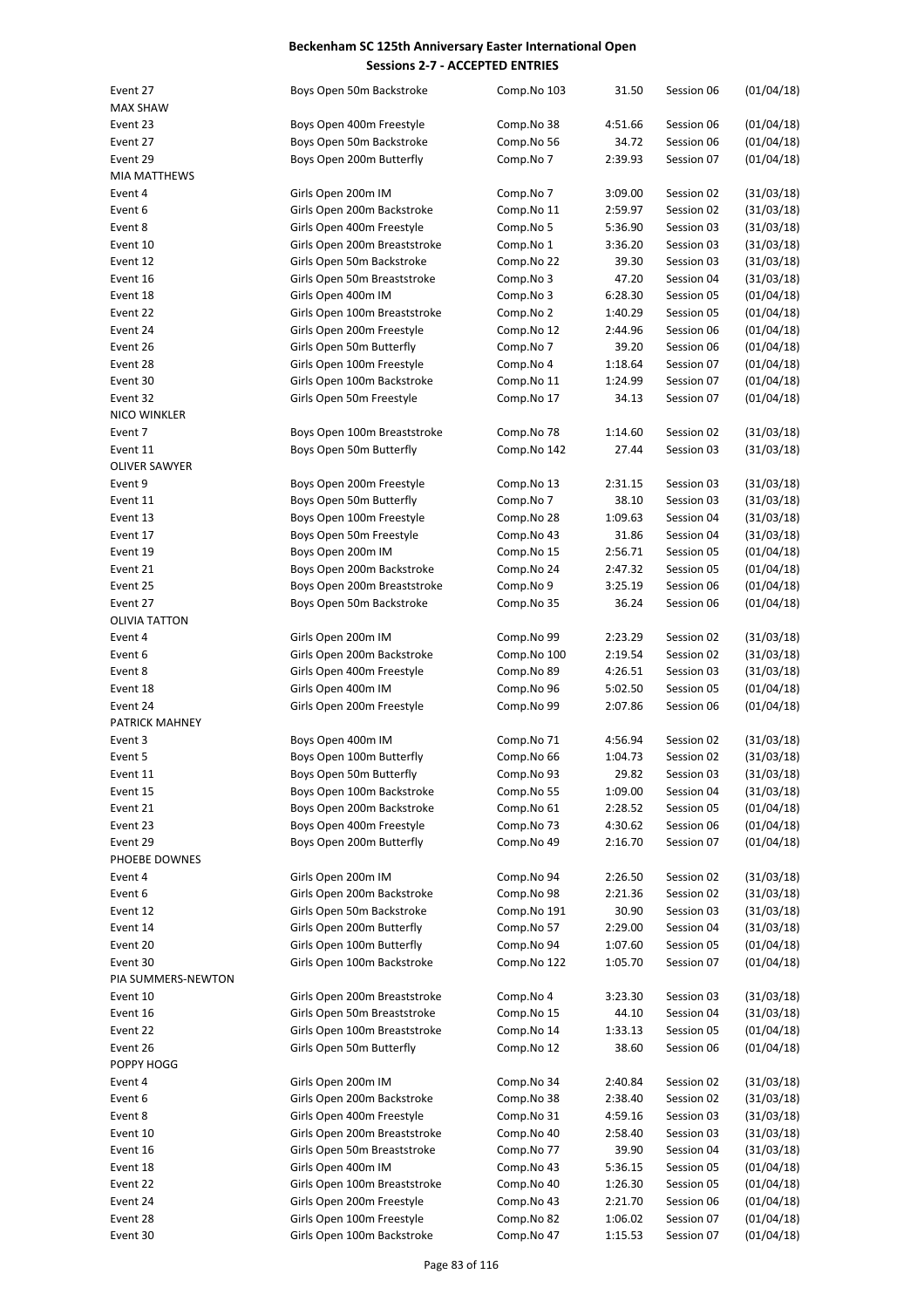| RAZVAN GRUMAZESCU           |                              |                          |                    |                          |                          |
|-----------------------------|------------------------------|--------------------------|--------------------|--------------------------|--------------------------|
| Event 3                     | Boys Open 400m IM            | Comp.No 32               | 5:23.60            | Session 02               | (31/03/18)               |
| Event 5                     | Boys Open 100m Butterfly     | Comp.No 28               | 1:10.05            | Session 02               | (31/03/18)               |
| Event 9                     | Boys Open 200m Freestyle     | Comp.No 37               | 2:15.79            | Session 03               | (31/03/18)               |
| Event 15                    | Boys Open 100m Backstroke    | Comp.No 49               | 1:10.10            | Session 04               | (31/03/18)               |
| Event 19                    | Boys Open 200m IM            | Comp.No 41               | 2:32.99            | Session 05               | (01/04/18)               |
| Event 21                    | Boys Open 200m Backstroke    | Comp.No 59               | 2:29.00            | Session 05               | (01/04/18)               |
| Event 23                    | Boys Open 400m Freestyle     | Comp.No 52               | 4:40.70            | Session 06               | (01/04/18)               |
| Event 29                    | Boys Open 200m Butterfly     | Comp.No 10               | 2:35.20            | Session 07               | (01/04/18)               |
| REBECCA LOWE                |                              |                          |                    |                          |                          |
| Event 6                     | Girls Open 200m Backstroke   | Comp.No 52               | 2:33.90            | Session 02               | (31/03/18)               |
| Event 12                    | Girls Open 50m Backstroke    | Comp.No 123              | 34.10              | Session 03               | (31/03/18)               |
| Event 30                    | Girls Open 100m Backstroke   | Comp.No 81               | 1:11.10            | Session 07               | (01/04/18)               |
| Event 32                    | Girls Open 50m Freestyle     | Comp.No 79               | 30.45              | Session 07               | (01/04/18)               |
| SAMANTHA ADDINGTON          |                              |                          |                    |                          |                          |
| Event 22<br>SAMUEL BLACKETT | Girls Open 100m Breaststroke | Comp.No 56               | 1:24.79            | Session 05               | (01/04/18)               |
| Event 3                     | Boys Open 400m IM            | Comp.No 87               | 4:41.19            | Session 02               | (31/03/18)               |
| Event 7                     | Boys Open 100m Breaststroke  | Comp.No 101              | 1:12.36            | Session 02               | (31/03/18)               |
| Event 9                     | Boys Open 200m Freestyle     | Comp.No 78               | 2:00.41            | Session 03               | (31/03/18)               |
| Event 19                    | Boys Open 200m IM            | Comp.No 88               | 2:14.50            | Session 05               | (01/04/18)               |
| Event 23                    | Boys Open 400m Freestyle     | Comp.No 109              | 4:12.99            | Session 06               | (01/04/18)               |
| Event 27                    | Boys Open 50m Backstroke     | Comp.No 126              | 30.00              | Session 06               | (01/04/18)               |
| Event 31                    | Boys Open 50m Breaststroke   | Comp.No 104              | 34.03              | Session 07               | (01/04/18)               |
| SAMUEL LLOYD                |                              |                          |                    |                          |                          |
| Event 13                    | Boys Open 100m Freestyle     | Comp.No 175              | 54.10              | Session 04               | (31/03/18)               |
| Event 17                    | Boys Open 50m Freestyle      | Comp.No 179              | 25.31              | Session 04               | (31/03/18)               |
| SAMUEL SMITH                |                              |                          |                    |                          |                          |
| Event 3                     | Boys Open 400m IM            | Comp.No 28               | 5:26.10            | Session 02               | (31/03/18)               |
| Event 5                     | Boys Open 100m Butterfly     | Comp.No 26               | 1:10.79            | Session 02               | (31/03/18)               |
| Event 7                     | Boys Open 100m Breaststroke  | Comp.No 48               | 1:19.04            | Session 02               | (31/03/18)               |
| Event 9                     | Boys Open 200m Freestyle     | Comp.No 23               | 2:25.70            | Session 03               | (31/03/18)               |
| Event 11                    | Boys Open 50m Butterfly      | Comp.No 46               | 33.55              | Session 03               | (31/03/18)               |
| Event 19                    | Boys Open 200m IM            | Comp.No 34               | 2:35.40            | Session 05               | (01/04/18)               |
| Event 25                    | Boys Open 200m Breaststroke  | Comp.No 39               | 2:49.74            | Session 06               | (01/04/18)               |
| Event 29                    | Boys Open 200m Butterfly     | Comp.No 11               | 2:34.70            | Session 07               | (01/04/18)               |
| Event 31                    | Boys Open 50m Breaststroke   | Comp.No 57               | 37.37              | Session 07               | (01/04/18)               |
| SARAH BRANCH                |                              |                          |                    |                          |                          |
| Event 4                     | Girls Open 200m IM           | Comp.No 65               | 2:32.12            | Session 02               | (31/03/18)               |
| Event 8                     | Girls Open 400m Freestyle    | Comp.No 55               | 4:43.20            | Session 03               | (31/03/18)               |
| Event 14                    | Girls Open 200m Butterfly    | Comp.No 33               | 2:36.74            | Session 04               | (31/03/18)               |
| Event 20                    | Girls Open 100m Butterfly    | Comp.No 61               | 1:10.63            | Session 05               | (01/04/18)               |
| Event 28                    | Girls Open 100m Freestyle    | Comp.No 174              | 1:01.27            | Session 07               | (01/04/18)               |
| <b>SCOTT CURTIS</b>         |                              |                          |                    |                          |                          |
| Event 7                     | Boys Open 100m Breaststroke  | Comp.No 75               | 1:14.90            | Session 02               | (31/03/18)               |
| SEBASTIAN GOMM              |                              |                          |                    |                          |                          |
| Event 17                    | Boys Open 50m Freestyle      | Comp.No 15               | 34.19              | Session 04               | (31/03/18)               |
| Event 21                    | Boys Open 200m Backstroke    | Comp.No 7                | 3:00.70            | Session 05               | (01/04/18)               |
| Event 23                    | Boys Open 400m Freestyle     | Comp.No 6                | 5:30.41            | Session 06               | (01/04/18)               |
| SOPHIE WICKS                |                              |                          |                    |                          |                          |
| Event 20                    | Girls Open 100m Butterfly    | Comp.No 10               | 1:18.52            | Session 05               | (01/04/18)               |
| Event 26                    | Girls Open 50m Butterfly     | Comp.No 79               | 33.49              | Session 06               | (01/04/18)               |
| Event 28                    | Girls Open 100m Freestyle    | Comp.No 98               | 1:05.07            | Session 07               | (01/04/18)               |
| Event 30                    | Girls Open 100m Backstroke   | Comp.No 42               | 1:16.80            | Session 07               | (01/04/18)               |
| Event 32                    | Girls Open 50m Freestyle     | Comp.No 66               | 31.39              | Session 07               | (01/04/18)               |
| TALIA-JAY WARREN            |                              |                          |                    |                          |                          |
| Event 16                    | Girls Open 50m Breaststroke  | Comp.No 91               | 39.40              | Session 04               | (31/03/18)               |
| Event 22                    | Girls Open 100m Breaststroke | Comp.No 27               | 1:28.60            | Session 05               | (01/04/18)               |
| Event 26                    | Girls Open 50m Butterfly     | Comp.No 42               | 36.20              | Session 06               | (01/04/18)               |
| Event 32                    | Girls Open 50m Freestyle     | Comp.No 39               | 32.20              | Session 07               | (01/04/18)               |
| <b>TAYLOR O'ROURKE</b>      | Girls Open 200m Backstroke   |                          |                    |                          |                          |
| Event 6<br>Event 8          | Girls Open 400m Freestyle    | Comp.No 73<br>Comp.No 67 | 2:27.40<br>4:40.10 | Session 02<br>Session 03 | (31/03/18)<br>(31/03/18) |
| Event 10                    | Girls Open 200m Breaststroke | Comp.No 79               | 2:47.42            | Session 03               | (31/03/18)               |
|                             | Girls Open 400m IM           | Comp.No 79               |                    | Session 05               | (01/04/18)               |
| Event 18<br>Event 22        | Girls Open 100m Breaststroke | Comp.No 108              | 5:15.80<br>1:18.88 | Session 05               | (01/04/18)               |
| Event 24                    | Girls Open 200m Freestyle    | Comp.No 71               | 2:13.80            | Session 06               | (01/04/18)               |
| <b>THOMAS CURRIF</b>        |                              |                          |                    |                          |                          |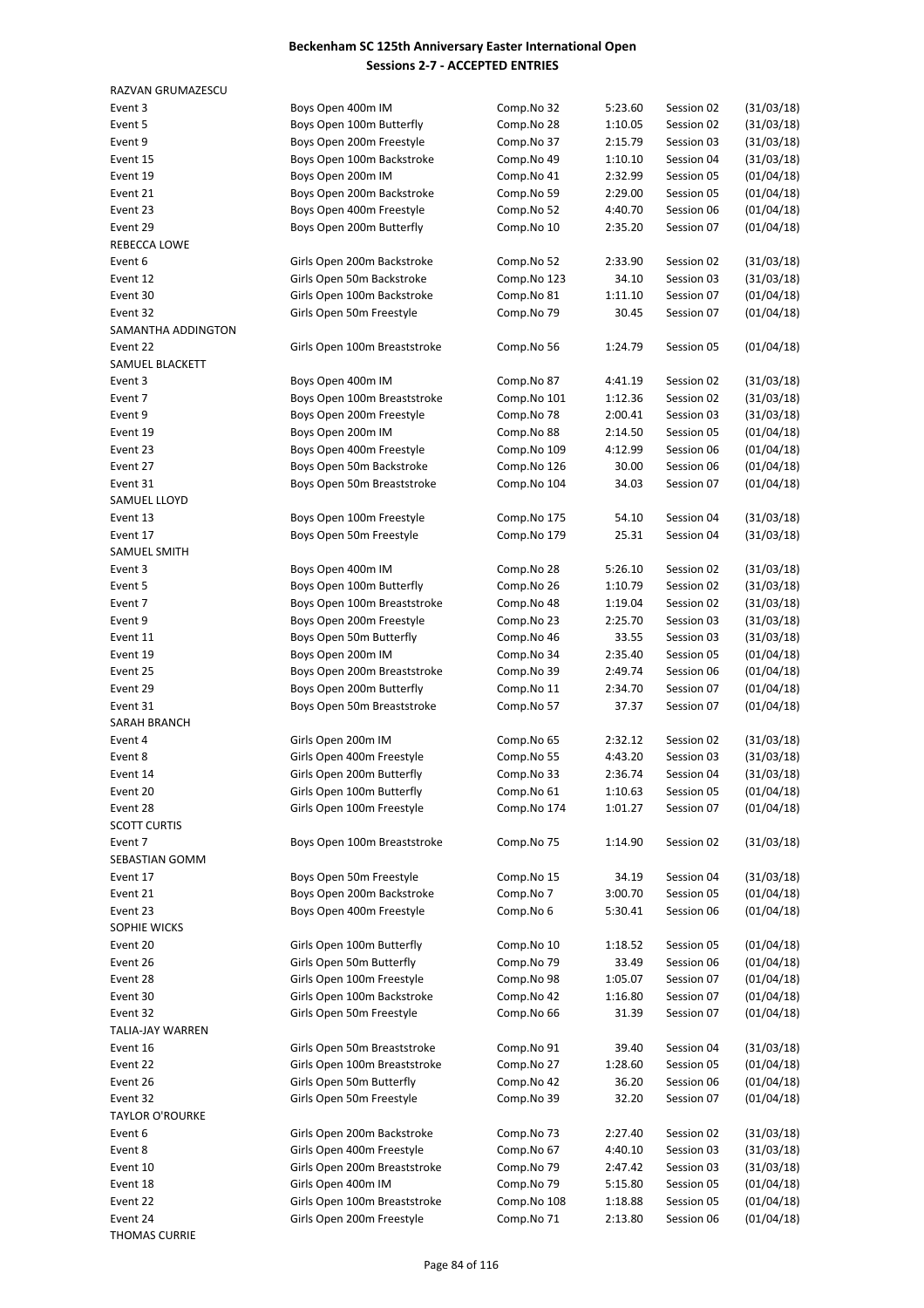| Event 3                | Boys Open 400m IM           | Comp.No 26  | 5:26.50 | Session 02 | (31/03/18) |
|------------------------|-----------------------------|-------------|---------|------------|------------|
| Event 5                | Boys Open 100m Butterfly    | Comp.No 38  | 1:08.62 | Session 02 | (31/03/18) |
| Event 7                | Boys Open 100m Breaststroke | Comp.No 20  | 1:24.00 | Session 02 | (31/03/18) |
| Event 11               | Boys Open 50m Butterfly     | Comp.No 72  | 31.30   | Session 03 | (31/03/18) |
| Event 13               | Boys Open 100m Freestyle    | Comp.No 73  | 1:02.80 | Session 04 | (31/03/18) |
| Event 17               | Boys Open 50m Freestyle     | Comp.No 106 | 28.18   | Session 04 | (31/03/18) |
| Event 19               | Boys Open 200m IM           | Comp.No 39  | 2:33.44 | Session 05 | (01/04/18) |
| Event 21               | Boys Open 200m Backstroke   | Comp.No 45  | 2:35.80 | Session 05 | (01/04/18) |
| Event 23               | Boys Open 400m Freestyle    | Comp.No 46  | 4:45.31 | Session 06 | (01/04/18) |
| Event 27               | Boys Open 50m Backstroke    | Comp.No 69  | 33.84   | Session 06 | (01/04/18) |
| Event 29               | Boys Open 200m Butterfly    | Comp.No 8   | 2:37.20 | Session 07 | (01/04/18) |
| Event 31               | Boys Open 50m Breaststroke  | Comp.No 34  | 39.30   | Session 07 | (01/04/18) |
| <b>THOMAS GARTSIDE</b> |                             |             |         |            |            |
| Event 3                | Boys Open 400m IM           | Comp.No 1   | 6:34.90 | Session 02 | (31/03/18) |
| Event 5                | Boys Open 100m Butterfly    | Comp.No 13  | 1:16.40 | Session 02 | (31/03/18) |
| Event 9                | Boys Open 200m Freestyle    | Comp.No 12  | 2:31.70 | Session 03 | (31/03/18) |
| Event 11               | Boys Open 50m Butterfly     | Comp.No 33  | 34.42   | Session 03 | (31/03/18) |
| Event 13               | Boys Open 100m Freestyle    | Comp.No 24  | 1:10.50 | Session 04 | (31/03/18) |
| Event 15               | Boys Open 100m Backstroke   | Comp.No 13  | 1:19.10 | Session 04 | (31/03/18) |
| Event 19               | Boys Open 200m IM           | Comp.No 13  | 2:57.00 | Session 05 | (01/04/18) |
| Event 21               | Boys Open 200m Backstroke   | Comp.No 18  | 2:49.80 | Session 05 | (01/04/18) |
| Event 23               | Boys Open 400m Freestyle    | Comp.No 9   | 5:24.62 | Session 06 | (01/04/18) |
| Event 29               | Boys Open 200m Butterfly    | Comp.No 4   | 2:52.23 | Session 07 | (01/04/18) |
| YOUNIS PEACH           |                             |             |         |            |            |
| Event 3                | Boys Open 400m IM           | Comp.No 27  | 5:26.40 | Session 02 | (31/03/18) |
| Event 7                | Boys Open 100m Breaststroke | Comp.No 29  | 1:23.10 | Session 02 | (31/03/18) |
| Event 11               | Boys Open 50m Butterfly     | Comp.No 38  | 33.81   | Session 03 | (31/03/18) |
| Event 21               | Boys Open 200m Backstroke   | Comp.No 46  | 2:34.60 | Session 05 | (01/04/18) |
| Event 23               | Boys Open 400m Freestyle    | Comp.No 33  | 4:55.45 | Session 06 | (01/04/18) |
|                        |                             |             |         |            |            |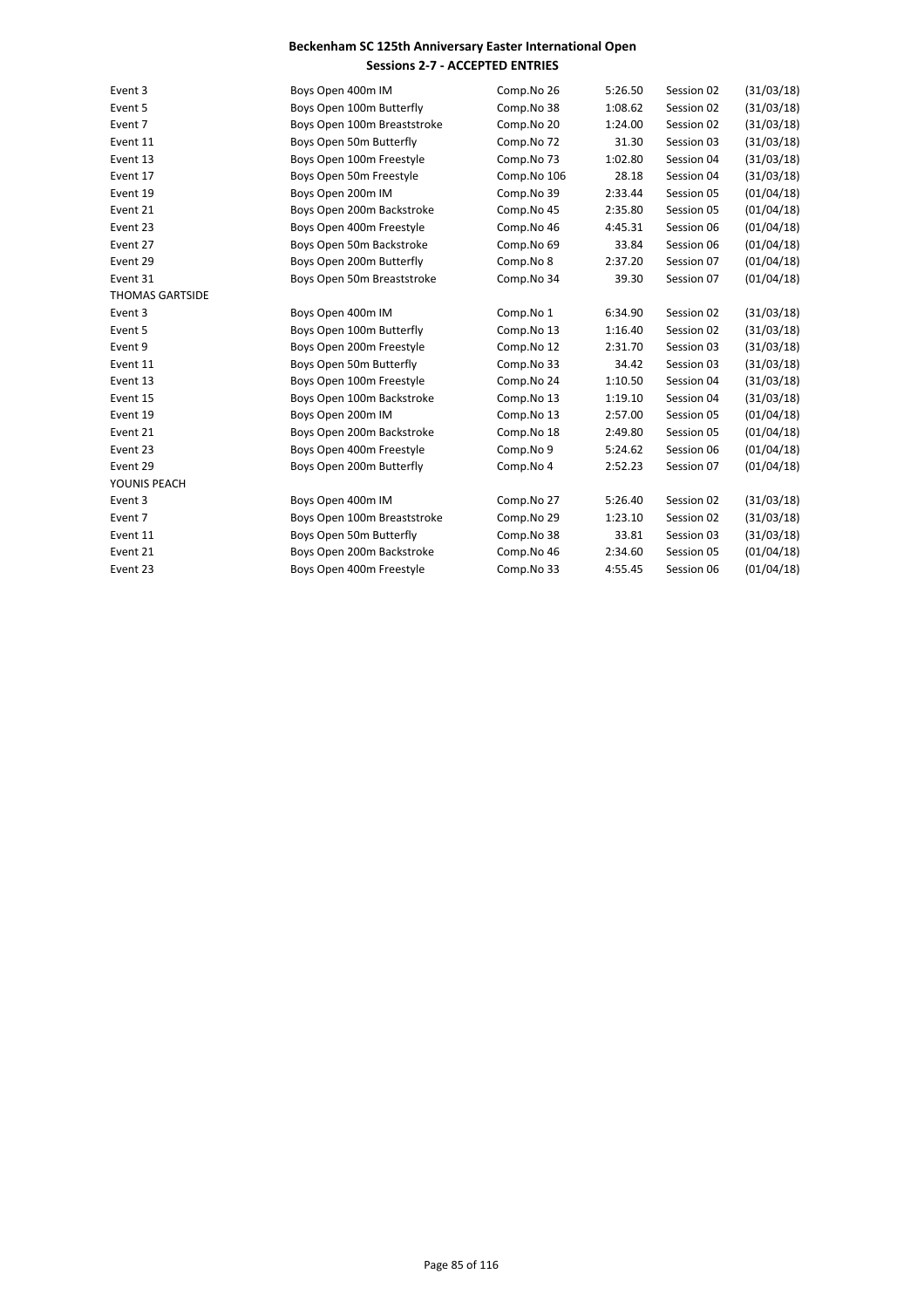| Orpington OJ            |                              |             |         |            |            |
|-------------------------|------------------------------|-------------|---------|------------|------------|
| <b>ABIGAIL LEEVES</b>   |                              |             |         |            |            |
| Event 16                | Girls Open 50m Breaststroke  | Comp.No 86  | 39.50   | Session 04 | (31/03/18) |
| <b>ALICE LENG</b>       |                              |             |         |            |            |
| Event 16                | Girls Open 50m Breaststroke  | Comp.No 115 | 37.85   | Session 04 | (31/03/18) |
| <b>BEN LANGDOWN</b>     |                              |             |         |            |            |
| Event 27                | Boys Open 50m Backstroke     | Comp.No 70  | 33.80   | Session 06 | (01/04/18) |
| <b>BENJAMIN STROVER</b> |                              |             |         |            |            |
| <b>ELLIE HARDEN</b>     |                              |             |         |            |            |
| Event 12                | Girls Open 50m Backstroke    | Comp.No 153 | 33.10   | Session 03 | (31/03/18) |
| Event 30                | Girls Open 100m Backstroke   | Comp.No 102 | 1:08.90 | Session 07 | (01/04/18) |
| <b>EMILY SERAFINI</b>   |                              |             |         |            |            |
| Event 4                 | Girls Open 200m IM           | Comp.No 3   | 3:11.80 | Session 02 | (31/03/18) |
| Event 6                 | Girls Open 200m Backstroke   | Comp.No 9   | 3:02.96 | Session 02 | (31/03/18) |
| Event 12                | Girls Open 50m Backstroke    | Comp.No 7   | 41.70   | Session 03 | (31/03/18) |
| Event 24                | Girls Open 200m Freestyle    | Comp.No 13  | 2:44.38 | Session 06 | (01/04/18) |
| Event 26                | Girls Open 50m Butterfly     | Comp.No 9   | 38.90   | Session 06 | (01/04/18) |
| Event 28                | Girls Open 100m Freestyle    | Comp.No 18  | 1:14.61 | Session 07 | (01/04/18) |
| Event 30                | Girls Open 100m Backstroke   | Comp.No 8   | 1:26.11 | Session 07 | (01/04/18) |
| <b>JESSICA HERBERT</b>  |                              |             |         |            |            |
| <b>JUSTIN STROVER</b>   |                              |             |         |            |            |
| <b>LILLI CUTAJAR</b>    |                              |             |         |            |            |
| Event 20                | Girls Open 100m Butterfly    | Comp.No 33  | 1:14.10 | Session 05 | (01/04/18) |
| <b>MATILDA BARRETT</b>  |                              |             |         |            |            |
| Event 12                | Girls Open 50m Backstroke    | Comp.No 61  | 36.00   | Session 03 | (31/03/18) |
| SAMANTHA JACKSON        |                              |             |         |            |            |
| Event 10                | Girls Open 200m Breaststroke | Comp.No 19  | 3:06.70 | Session 03 | (31/03/18) |
| Event 16                | Girls Open 50m Breaststroke  | Comp.No 61  | 40.60   | Session 04 | (31/03/18) |
| <b>SAMUEL RYAN</b>      |                              |             |         |            |            |
| Event 15                | Boys Open 100m Backstroke    | Comp.No 8   | 1:23.40 | Session 04 | (31/03/18) |
|                         |                              |             |         |            |            |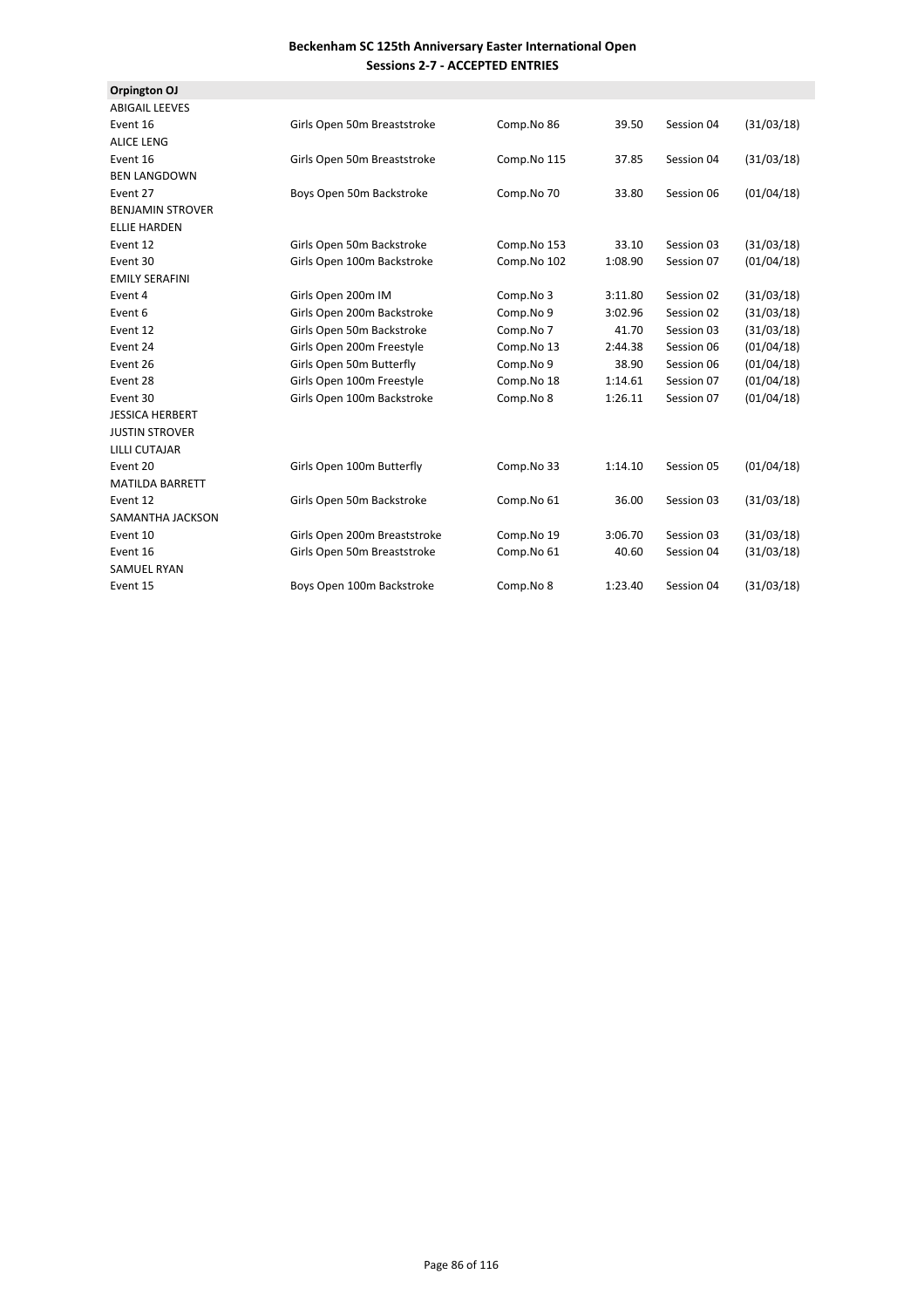| Perry B & TS          |                           |             |         |            |            |
|-----------------------|---------------------------|-------------|---------|------------|------------|
| <b>JAMIE KEYTE</b>    |                           |             |         |            |            |
| Event 13              | Boys Open 100m Freestyle  | Comp.No 160 | 55.20   | Session 04 | (31/03/18) |
| Event 15              | Boys Open 100m Backstroke | Comp.No 83  | 1:04.88 | Session 04 | (31/03/18) |
| Event 17              | Boys Open 50m Freestyle   | Comp.No 178 | 25.31   | Session 04 | (31/03/18) |
| Event 27              | Boys Open 50m Backstroke  | Comp.No 140 | 29.40   | Session 06 | (01/04/18) |
| <b>KATIE GULLIVER</b> |                           |             |         |            |            |
| Event 12              | Girls Open 50m Backstroke | Comp.No 121 | 34.10   | Session 03 | (31/03/18) |
| Event 26              | Girls Open 50m Butterfly  | Comp.No 154 | 31.30   | Session 06 | (01/04/18) |
| Event 32              | Girls Open 50m Freestyle  | Comp.No 128 | 29.49   | Session 07 | (01/04/18) |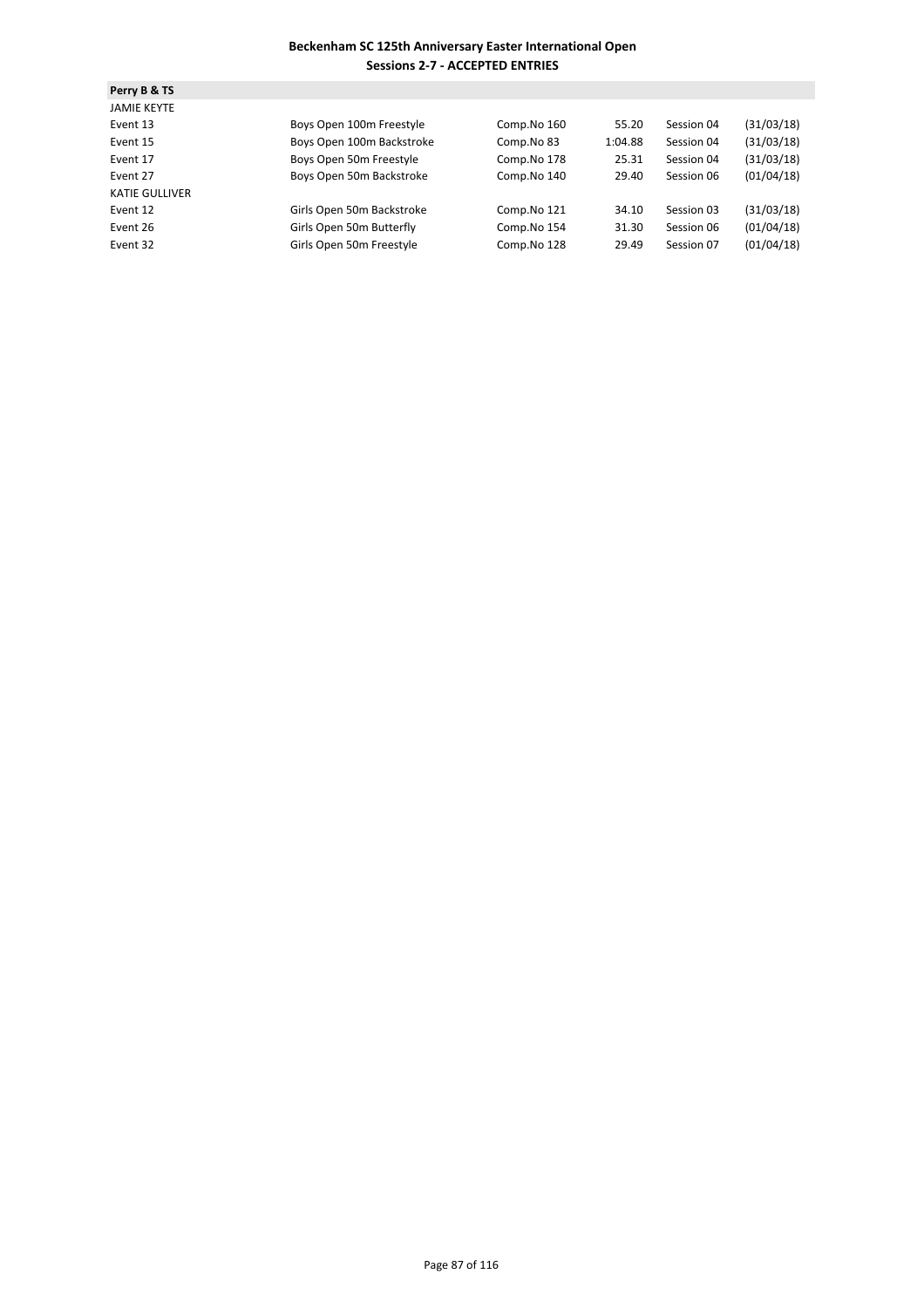| <b>RTW Monson</b>        |                              |             |         |            |            |
|--------------------------|------------------------------|-------------|---------|------------|------------|
| <b>ELIZABETH MCKEOWN</b> |                              |             |         |            |            |
| Event 16                 | Girls Open 50m Breaststroke  | Comp.No 97  | 39.03   | Session 04 | (31/03/18) |
| ROSE COMPTON             |                              |             |         |            |            |
| Event 4                  | Girls Open 200m IM           | Comp.No 92  | 2:27.13 | Session 02 | (31/03/18) |
| Event 6                  | Girls Open 200m Backstroke   | Comp.No 75  | 2:26.51 | Session 02 | (31/03/18) |
| Event 8                  | Girls Open 400m Freestyle    | Comp.No 78  | 4:33.77 | Session 03 | (31/03/18) |
| Event 10                 | Girls Open 200m Breaststroke | Comp.No 85  | 2:45.34 | Session 03 | (31/03/18) |
| Event 12                 | Girls Open 50m Backstroke    | Comp.No 180 | 31.83   | Session 03 | (31/03/18) |
| Event 18                 | Girls Open 400m IM           | Comp.No 90  | 5:09.00 | Session 05 | (01/04/18) |
| Event 30                 | Girls Open 100m Backstroke   | Comp.No 103 | 1:08.57 | Session 07 | (01/04/18) |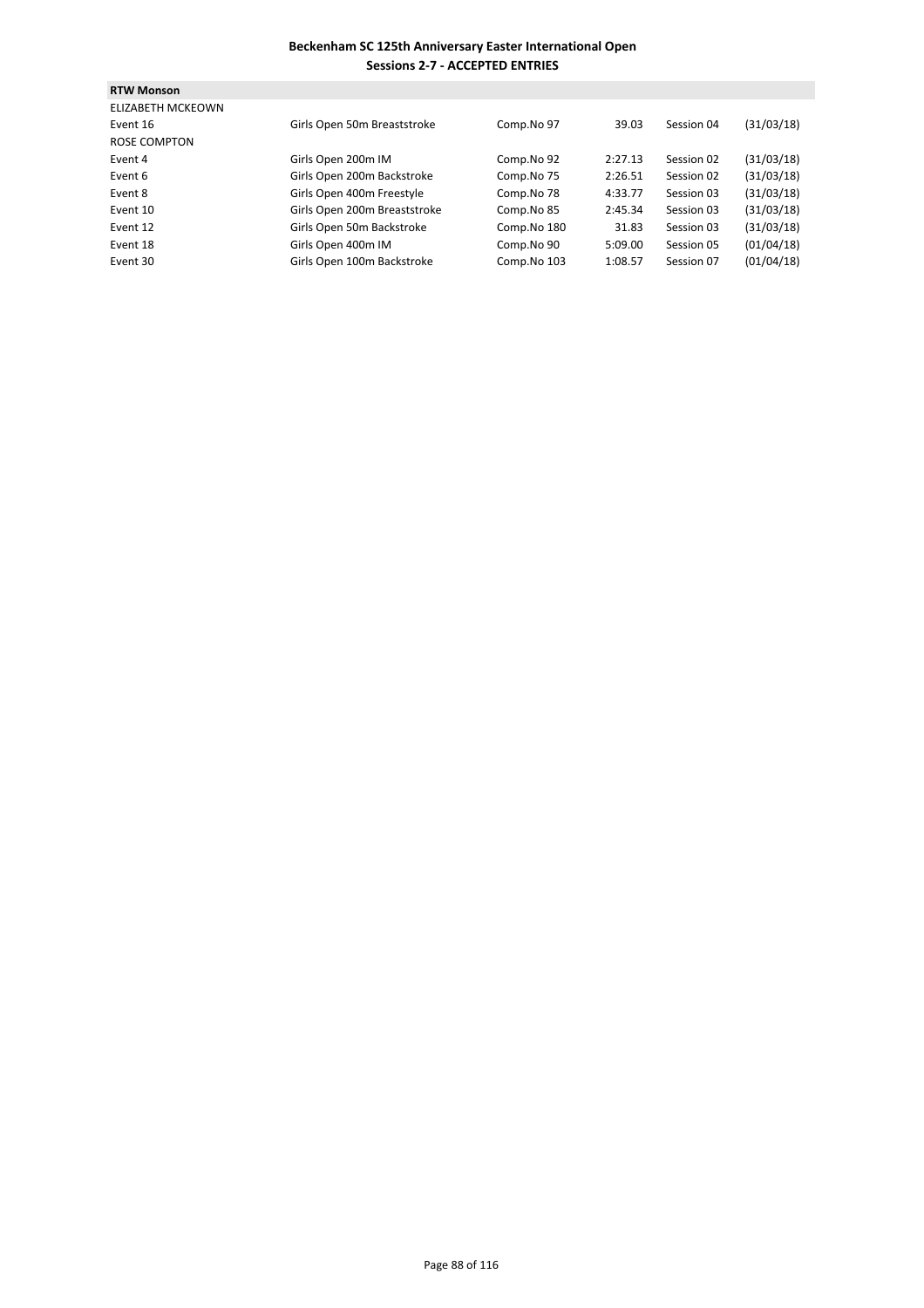| <b>Real Canoe</b>      |                           |            |         |            |            |
|------------------------|---------------------------|------------|---------|------------|------------|
| CAROLINA DE VICENTE FO |                           |            |         |            |            |
| Event 4                | Girls Open 200m IM        |            | 2:38.73 | Session 02 | (31/03/18) |
| Event 8                | Girls Open 400m Freestyle | Comp.No 50 | 4:46.00 | Session 03 | (31/03/18) |
| Event 18               | Girls Open 400m IM        | Comp.No 40 | 5:38.71 | Session 05 | (01/04/18) |
| Event 24               | Girls Open 200m Freestyle |            | 2:17.35 | Session 06 | (01/04/18) |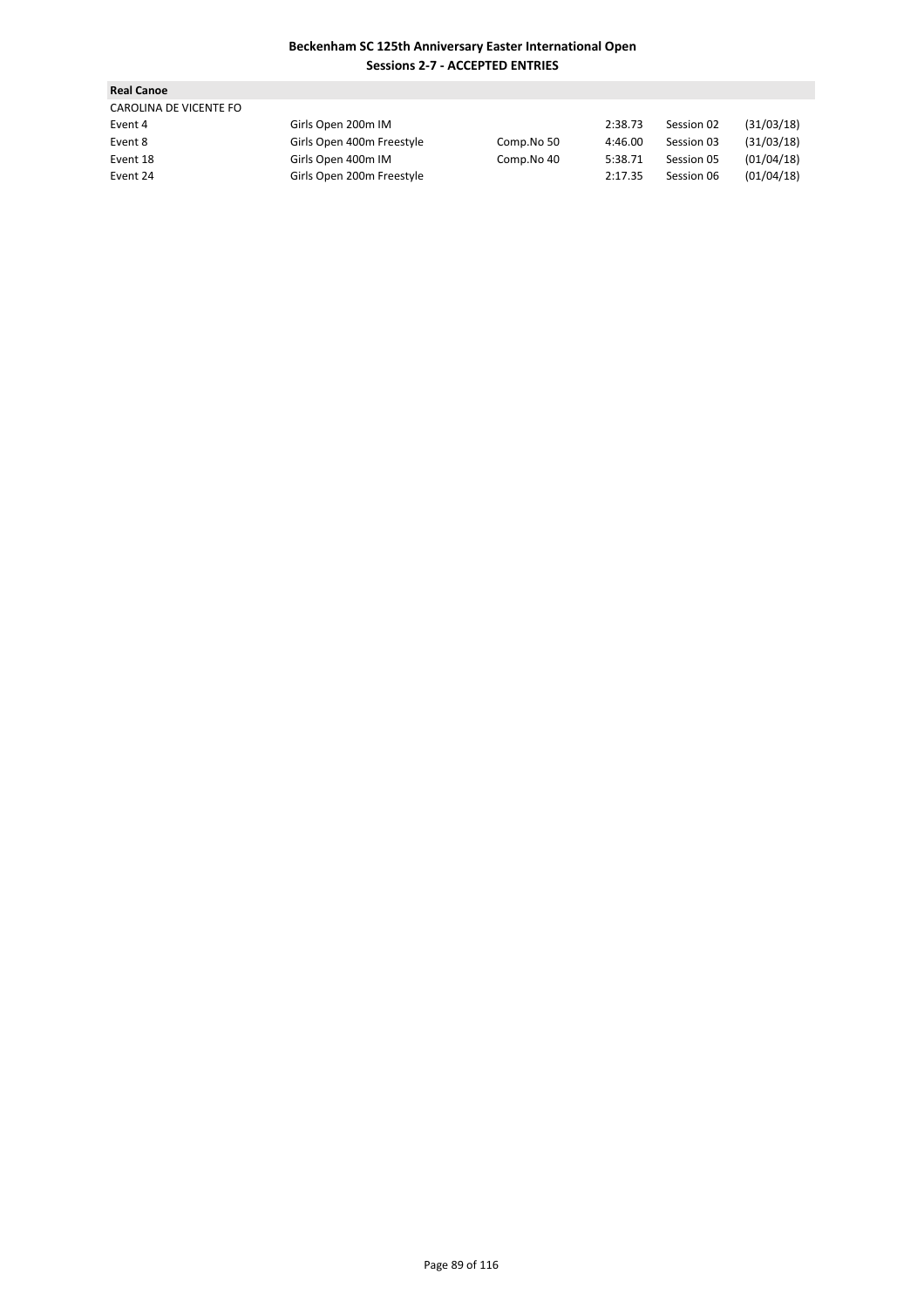| <b>Romford Town</b>        |                              |             |         |            |            |
|----------------------------|------------------------------|-------------|---------|------------|------------|
| <b>AMBER MASON</b>         |                              |             |         |            |            |
| Event 6                    | Girls Open 200m Backstroke   | Comp.No 59  | 2:31.10 | Session 02 | (31/03/18) |
|                            |                              |             |         |            |            |
| Event 12                   | Girls Open 50m Backstroke    | Comp.No 147 | 33.30   | Session 03 | (31/03/18) |
| Event 30                   | Girls Open 100m Backstroke   | Comp.No 86  | 1:10.70 | Session 07 | (01/04/18) |
| <b>AMELIA MOULE</b>        |                              |             |         |            |            |
| Event 4                    | Girls Open 200m IM           | Comp.No 86  | 2:28.30 | Session 02 | (31/03/18) |
| Event 6                    | Girls Open 200m Backstroke   | Comp.No 79  | 2:25.89 | Session 02 | (31/03/18) |
| Event 8                    | Girls Open 400m Freestyle    | Comp.No 66  | 4:40.10 | Session 03 | (31/03/18) |
| Event 10                   | Girls Open 200m Breaststroke | Comp.No 76  | 2:48.01 | Session 03 | (31/03/18) |
| Event 12                   | Girls Open 50m Backstroke    | Comp.No 169 | 32.47   | Session 03 | (31/03/18) |
| Event 18                   | Girls Open 400m IM           | Comp.No 75  | 5:16.30 | Session 05 | (01/04/18) |
| Event 24                   | Girls Open 200m Freestyle    | Comp.No 77  | 2:13.20 | Session 06 | (01/04/18) |
| Event 30                   | Girls Open 100m Backstroke   | Comp.No 119 | 1:06.89 | Session 07 | (01/04/18) |
| Event 32                   | Girls Open 50m Freestyle     | Comp.No 164 | 28.72   | Session 07 | (01/04/18) |
| <b>AMY MARREN</b>          |                              |             |         |            |            |
|                            |                              |             |         |            |            |
| Event 20                   | Girls Open 100m Butterfly    | Comp.No 38  | 1:13.30 | Session 05 | (01/04/18) |
| <b>CHARLOTTE DAY</b>       |                              |             |         |            |            |
| Event 30                   | Girls Open 100m Backstroke   | Comp.No 22  | 1:20.00 | Session 07 | (01/04/18) |
| <b>CONNOR MCCARTHY</b>     |                              |             |         |            |            |
| Event 3                    | Boys Open 400m IM            | Comp.No 7   | 5:54.10 | Session 02 | (31/03/18) |
| Event 5                    | Boys Open 100m Butterfly     | Comp.No 17  | 1:15.64 | Session 02 | (31/03/18) |
| Event 13                   | Boys Open 100m Freestyle     | Comp.No 35  | 1:08.85 | Session 04 | (31/03/18) |
| Event 15                   | Boys Open 100m Backstroke    | Comp.No 17  | 1:18.43 | Session 04 | (31/03/18) |
| Event 17                   | Boys Open 50m Freestyle      | Comp.No 28  | 32.90   | Session 04 | (31/03/18) |
| Event 19                   | Boys Open 200m IM            | Comp.No 22  | 2:45.40 | Session 05 | (01/04/18) |
|                            |                              |             |         |            |            |
| Event 21                   | Boys Open 200m Backstroke    | Comp.No 22  | 2:48.25 | Session 05 | (01/04/18) |
| Event 25                   | Boys Open 200m Breaststroke  | Comp.No 23  | 3:05.36 | Session 06 | (01/04/18) |
| Event 27                   | Boys Open 50m Backstroke     | Comp.No 25  | 37.50   | Session 06 | (01/04/18) |
| Event 31                   | Boys Open 50m Breaststroke   | Comp.No 28  | 41.00   | Session 07 | (01/04/18) |
| <b>GEORGIA MARREN</b>      |                              |             |         |            |            |
| Event 20                   | Girls Open 100m Butterfly    | Comp.No 42  | 1:12.75 | Session 05 | (01/04/18) |
| <b>HOLLY HAGAN</b>         |                              |             |         |            |            |
| Event 16                   | Girls Open 50m Breaststroke  | Comp.No 105 | 38.60   | Session 04 | (31/03/18) |
| Event 22                   | Girls Open 100m Breaststroke | Comp.No 86  | 1:21.60 | Session 05 | (01/04/18) |
| <b>ISABELLE JOPSON</b>     |                              |             |         |            |            |
| Event 8                    | Girls Open 400m Freestyle    | Comp.No 42  | 4:50.11 | Session 03 | (31/03/18) |
| Event 20                   | Girls Open 100m Butterfly    |             | 1:11.10 | Session 05 | (01/04/18) |
|                            |                              | Comp.No 57  |         |            |            |
| Event 26                   | Girls Open 50m Butterfly     | Comp.No 131 | 31.68   | Session 06 | (01/04/18) |
| <b>JACK AYLING</b>         |                              |             |         |            |            |
| Event 11                   | Boys Open 50m Butterfly      | Comp.No 148 | 27.30   | Session 03 | (31/03/18) |
| Event 13                   | Boys Open 100m Freestyle     | Comp.No 167 | 54.70   | Session 04 | (31/03/18) |
| Event 17                   | Boys Open 50m Freestyle      | Comp.No 194 | 24.56   | Session 04 | (31/03/18) |
| <b>JESSICA AYLING</b>      |                              |             |         |            |            |
| Event 8                    | Girls Open 400m Freestyle    | Comp.No 57  | 4:42.71 | Session 03 | (31/03/18) |
| Event 28                   | Girls Open 100m Freestyle    | Comp.No 152 | 1:02.54 | Session 07 | (01/04/18) |
| Event 32                   | Girls Open 50m Freestyle     | Comp.No 132 | 29.27   | Session 07 | (01/04/18) |
| <b>JOSHUA EGUAKHIDE</b>    |                              |             |         |            |            |
| Event 5                    | Boys Open 100m Butterfly     | Comp.No 41  | 1:07.80 | Session 02 | (31/03/18) |
| Event 11                   | Boys Open 50m Butterfly      | Comp.No 103 | 29.54   | Session 03 | (31/03/18) |
|                            | Boys Open 50m Freestyle      | Comp.No 121 |         |            | (31/03/18) |
| Event 17                   |                              |             | 27.82   | Session 04 |            |
| LEWIS JARRETT              |                              |             |         |            |            |
| Event 19                   | Boys Open 200m IM            | Comp.No 9   | 2:59.20 | Session 05 | (01/04/18) |
| Event 21                   | Boys Open 200m Backstroke    | Comp.No 11  | 2:57.51 | Session 05 | (01/04/18) |
| Event 25                   | Boys Open 200m Breaststroke  | Comp.No 16  | 3:16.70 | Session 06 | (01/04/18) |
| Event 27                   | Boys Open 50m Backstroke     | Comp.No 9   | 40.00   | Session 06 | (01/04/18) |
| Event 31                   | Boys Open 50m Breaststroke   | Comp.No 17  | 43.50   | Session 07 | (01/04/18) |
| LEXIE O'CONNOR             |                              |             |         |            |            |
| Event 10                   | Girls Open 200m Breaststroke | Comp.No 6   | 3:21.70 | Session 03 | (31/03/18) |
| Event 12                   | Girls Open 50m Backstroke    | Comp.No 4   | 42.39   | Session 03 | (31/03/18) |
| Event 16                   | Girls Open 50m Breaststroke  | Comp.No 24  | 42.60   | Session 04 | (31/03/18) |
| Event 22                   | Girls Open 100m Breaststroke | Comp.No 13  | 1:33.20 | Session 05 | (01/04/18) |
|                            |                              |             |         |            |            |
| Event 24                   | Girls Open 200m Freestyle    | Comp.No 15  | 2:41.97 | Session 06 | (01/04/18) |
| Event 26                   | Girls Open 50m Butterfly     | Comp.No 5   | 40.30   | Session 06 | (01/04/18) |
| <b>LUKE MARNEY</b>         |                              |             |         |            |            |
| Event 21                   | Boys Open 200m Backstroke    | Comp.No 36  | 2:40.20 | Session 05 | (01/04/18) |
| Event 27                   | Boys Open 50m Backstroke     | Comp.No 45  | 35.30   | Session 06 | (01/04/18) |
| <b>MADELEINE MCCORMACK</b> |                              |             |         |            |            |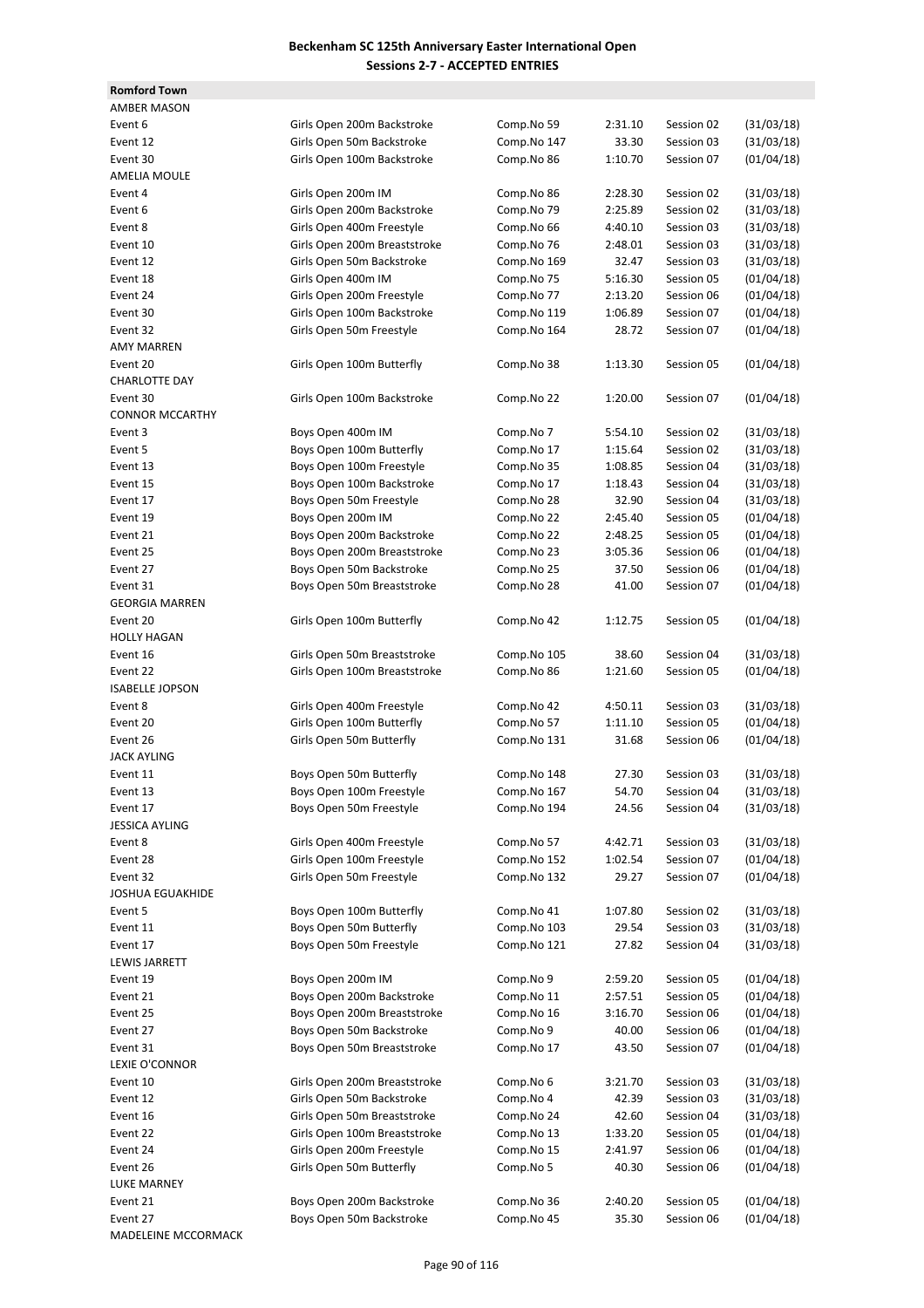| Event 16                | Girls Open 50m Breaststroke  | Comp.No 85 | 39.54   | Session 04 | (31/03/18) |
|-------------------------|------------------------------|------------|---------|------------|------------|
| Event 22                | Girls Open 100m Breaststroke | Comp.No 42 | 1:26.10 | Session 05 | (01/04/18) |
| RAHEEL MAHMOOD          |                              |            |         |            |            |
| Event 3                 | Boys Open 400m IM            | Comp.No 3  | 6:10.50 | Session 02 | (31/03/18) |
| Event 9                 | Boys Open 200m Freestyle     | Comp.No 2  | 2:43.40 | Session 03 | (31/03/18) |
| Event 11                | Boys Open 50m Butterfly      | Comp.No 19 | 36.10   | Session 03 | (31/03/18) |
| Event 13                | Boys Open 100m Freestyle     | Comp.No 16 | 1:12.28 | Session 04 | (31/03/18) |
| Event 19                | Boys Open 200m IM            | Comp.No 12 | 2:57.90 | Session 05 | (01/04/18) |
| Event 21                | Boys Open 200m Backstroke    | Comp.No 17 | 2:52.23 | Session 05 | (01/04/18) |
| Event 23                | Boys Open 400m Freestyle     | Comp.No 7  | 5:29.99 | Session 06 | (01/04/18) |
| <b>TIERNEY ROONEY</b>   |                              |            |         |            |            |
| Event 12                | Girls Open 50m Backstroke    | Comp.No 25 | 39.10   | Session 03 | (31/03/18) |
| Event 26                | Girls Open 50m Butterfly     | Comp.No 29 | 36.80   | Session 06 | (01/04/18) |
| <b>VICTORIA DRELEVA</b> |                              |            |         |            |            |
| Event 6                 | Girls Open 200m Backstroke   | Comp.No 25 | 2:43.10 | Session 02 | (31/03/18) |
| Event 12                | Girls Open 50m Backstroke    | Comp.No 80 | 35.59   | Session 03 | (31/03/18) |
| Event 20                | Girls Open 100m Butterfly    | Comp.No 11 | 1:18.40 | Session 05 | (01/04/18) |
| Event 26                | Girls Open 50m Butterfly     | Comp.No 60 | 34.20   | Session 06 | (01/04/18) |
| Event 28                | Girls Open 100m Freestyle    | Comp.No 51 | 1:09.30 | Session 07 | (01/04/18) |
| Event 30                | Girls Open 100m Backstroke   | Comp.No 45 | 1:16.00 | Session 07 | (01/04/18) |
| Event 32                | Girls Open 50m Freestyle     | Comp.No 72 | 30.93   | Session 07 | (01/04/18) |
|                         |                              |            |         |            |            |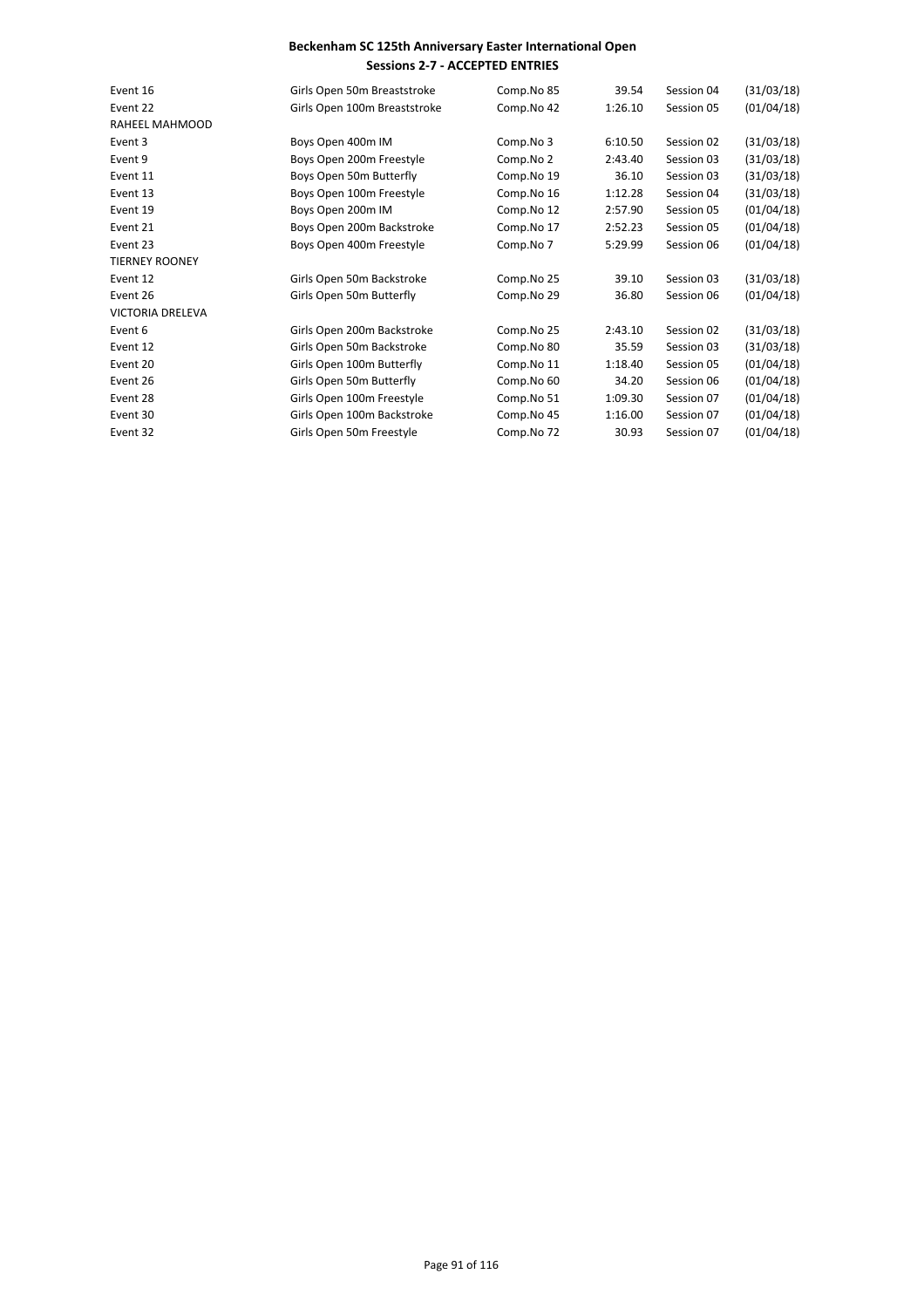| <b>Rushden</b>        |                            |             |       |            |            |
|-----------------------|----------------------------|-------------|-------|------------|------------|
| <b>CHARLES SAVAGE</b> |                            |             |       |            |            |
| Event 31              | Boys Open 50m Breaststroke | Comp.No 102 | 34.22 | Session 07 | (01/04/18) |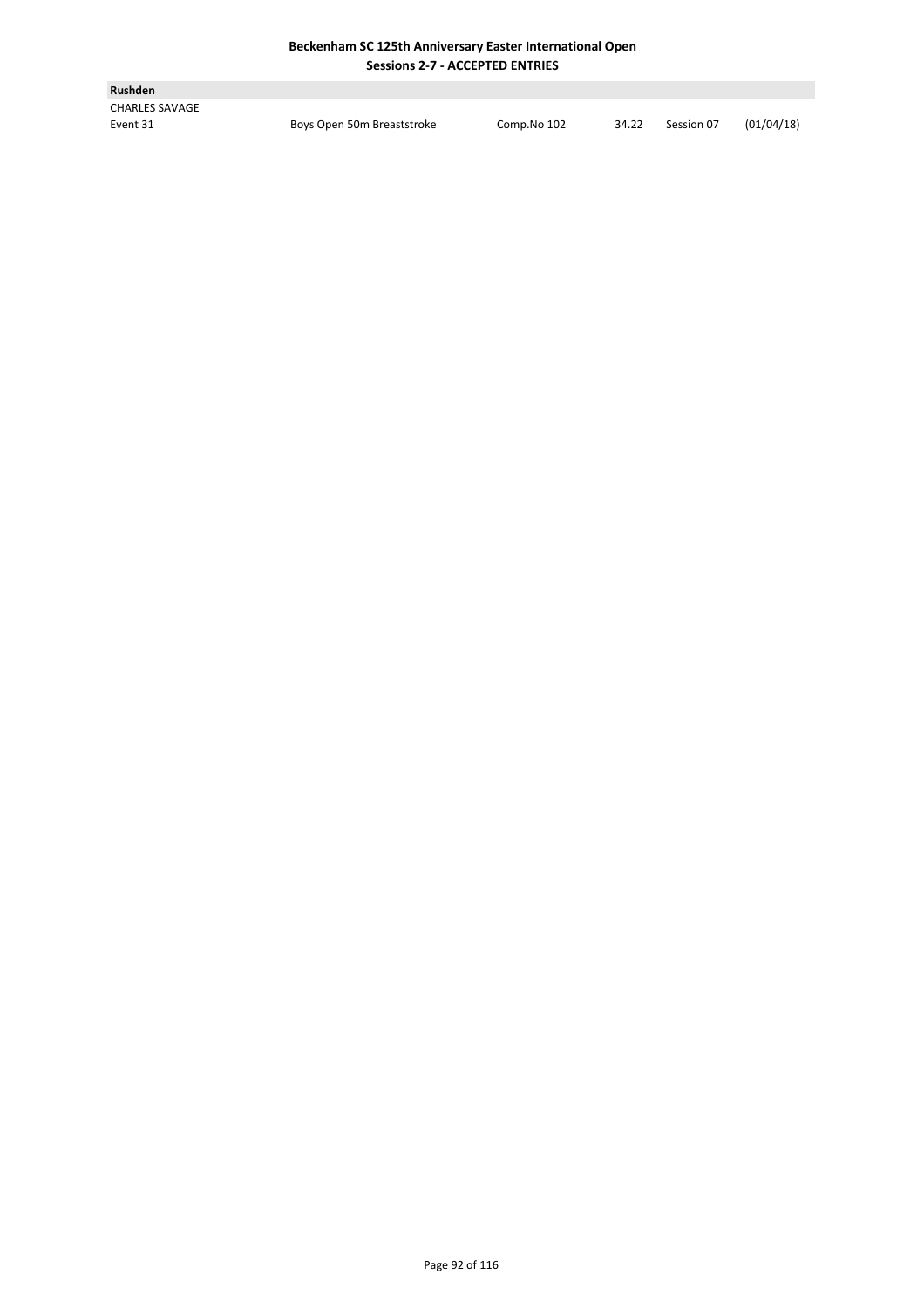**S Bournem'th**

| <b>ABIGAIL MANNS</b>       |                              |             |         |            |            |
|----------------------------|------------------------------|-------------|---------|------------|------------|
| Event 10                   | Girls Open 200m Breaststroke | Comp.No 81  | 2:47.27 | Session 03 | (31/03/18) |
| Event 16                   | Girls Open 50m Breaststroke  | Comp.No 138 | 36.70   | Session 04 | (31/03/18) |
| Event 20                   | Girls Open 100m Butterfly    | Comp.No 63  | 1:10.50 | Session 05 | (01/04/18) |
| Event 22                   | Girls Open 100m Breaststroke | Comp.No 113 | 1:17.90 | Session 05 | (01/04/18) |
| <b>AMELIA REYNOLDS</b>     |                              |             |         |            |            |
| Event 14                   | Girls Open 200m Butterfly    | Comp.No 13  | 2:47.50 | Session 04 | (31/03/18) |
| Event 20                   | Girls Open 100m Butterfly    | Comp.No 17  | 1:16.91 | Session 05 | (01/04/18) |
| <b>AMY BROWN</b>           |                              |             |         |            |            |
| Event 6                    | Girls Open 200m Backstroke   | Comp.No 77  | 2:26.50 | Session 02 | (31/03/18) |
| Event 10                   | Girls Open 200m Breaststroke | Comp.No 94  | 2:41.82 | Session 03 | (31/03/18) |
| Event 12                   | Girls Open 50m Backstroke    | Comp.No 187 | 31.27   | Session 03 | (31/03/18) |
| Event 16                   | Girls Open 50m Breaststroke  | Comp.No 167 | 34.65   | Session 04 | (31/03/18) |
| Event 18                   | Girls Open 400m IM           | Comp.No 80  | 5:15.70 | Session 05 | (01/04/18) |
| Event 22                   | Girls Open 100m Breaststroke | Comp.No 133 | 1:14.69 | Session 05 | (01/04/18) |
| Event 30                   | Girls Open 100m Backstroke   | Comp.No 115 | 1:07.70 | Session 07 | (01/04/18) |
| <b>CALLUM MCGREGOR</b>     |                              |             |         |            |            |
| Event 7                    | Boys Open 100m Breaststroke  | Comp.No 128 | 1:08.10 | Session 02 | (31/03/18) |
| Event 11                   | Boys Open 50m Butterfly      | Comp.No 146 | 27.35   | Session 03 | (31/03/18) |
| Event 25                   | Boys Open 200m Breaststroke  | Comp.No 88  | 2:31.30 | Session 06 | (01/04/18) |
| Event 31                   | Boys Open 50m Breaststroke   | Comp.No 137 | 31.78   | Session 07 | (01/04/18) |
| DANIEL NEWMAN              |                              |             |         |            |            |
| Event 23                   | Boys Open 400m Freestyle     | Comp.No 32  | 4:56.00 | Session 06 | (01/04/18) |
| Event 31                   | Boys Open 50m Breaststroke   | Comp.No 44  | 38.70   | Session 07 | (01/04/18) |
| DREW MCGREGOR              |                              |             |         |            |            |
| Event 3                    | Boys Open 400m IM            | Comp.No 34  | 5:21.80 | Session 02 | (31/03/18) |
| Event 7                    | Boys Open 100m Breaststroke  | Comp.No 120 | 1:10.08 | Session 02 | (31/03/18) |
| Event 11                   | Boys Open 50m Butterfly      | Comp.No 105 | 29.43   | Session 03 | (31/03/18) |
| Event 19                   | Boys Open 200m IM            | Comp.No 69  | 2:21.20 | Session 05 | (01/04/18) |
| Event 25                   | Boys Open 200m Breaststroke  | Comp.No 85  | 2:32.46 | Session 06 | (01/04/18) |
| Event 31                   | Boys Open 50m Breaststroke   | Comp.No 111 | 33.62   | Session 07 | (01/04/18) |
| <b>ELLIE BROWN</b>         |                              |             |         |            |            |
| Event 12                   | Girls Open 50m Backstroke    | Comp.No 57  | 36.30   | Session 03 | (31/03/18) |
| Event 18                   | Girls Open 400m IM           | Comp.No 21  | 5:53.70 | Session 05 | (01/04/18) |
| Event 28                   | Girls Open 100m Freestyle    | Comp.No 57  | 1:08.70 | Session 07 | (01/04/18) |
| Event 32                   | Girls Open 50m Freestyle     | Comp.No 70  | 31.08   | Session 07 | (01/04/18) |
| <b>EVE HEWETT</b>          |                              |             |         |            |            |
| Event 12                   | Girls Open 50m Backstroke    | Comp.No 100 | 34.70   | Session 03 | (31/03/18) |
| <b>FRANCESCA GALLIMORE</b> |                              |             |         |            |            |
| Event 12                   | Girls Open 50m Backstroke    | Comp.No 160 | 32.80   | Session 03 | (31/03/18) |
| <b>FREDDIE HODGETTS</b>    |                              |             |         |            |            |
| Event 5                    | Boys Open 100m Butterfly     | Comp.No 1   | 1:23.40 | Session 02 | (31/03/18) |
| Event 9                    | Boys Open 200m Freestyle     | Comp.No 10  | 2:33.30 | Session 03 | (31/03/18) |
| Event 11                   | Boys Open 50m Butterfly      | Comp.No 21  | 35.80   | Session 03 | (31/03/18) |
| Event 13                   | Boys Open 100m Freestyle     | Comp.No 26  | 1:10.40 | Session 04 | (31/03/18) |
| Event 15                   | Boys Open 100m Backstroke    | Comp.No 9   | 1:23.30 | Session 04 | (31/03/18) |
| Event 17                   | Boys Open 50m Freestyle      | Comp.No 38  | 32.20   | Session 04 | (31/03/18) |
| <b>HARRIET FISH</b>        |                              |             |         |            |            |
| Event 8                    | Girls Open 400m Freestyle    | Comp.No 27  | 5:04.30 | Session 03 | (31/03/18) |
| Event 14                   | Girls Open 200m Butterfly    | Comp.No 7   | 2:51.80 | Session 04 | (31/03/18) |
| Event 18                   | Girls Open 400m IM           | Comp.No 17  | 5:59.80 | Session 05 | (01/04/18) |
| <b>HOLLY WEBSTER</b>       |                              |             |         |            |            |
| Event 28                   | Girls Open 100m Freestyle    | Comp.No 86  | 1:05.80 | Session 07 | (01/04/18) |
| <b>HUGO YOUNG</b>          |                              |             |         |            |            |
| Event 13                   | Boys Open 100m Freestyle     | Comp.No 2   | 1:16.90 | Session 04 | (31/03/18) |
| Event 15                   | Boys Open 100m Backstroke    | Comp.No 4   | 1:25.50 | Session 04 | (31/03/18) |
| Event 17                   | Boys Open 50m Freestyle      | Comp.No 22  | 33.60   | Session 04 | (31/03/18) |
| <b>JACK CHANNON</b>        |                              |             |         |            |            |
|                            |                              |             |         |            |            |
| Event 23                   | Boys Open 400m Freestyle     | Comp.No 45  | 4:45.90 | Session 06 | (01/04/18) |
| JAYDEN COOMBES             |                              |             |         |            |            |
| Event 17                   | Boys Open 50m Freestyle      | Comp.No 3   | 35.80   | Session 04 | (31/03/18) |
| <b>JESSICA LARNER</b>      |                              |             |         |            |            |
| Event 6                    | Girls Open 200m Backstroke   | Comp.No 40  | 2:38.20 | Session 02 | (31/03/18) |
| Event 12                   | Girls Open 50m Backstroke    | Comp.No 108 | 34.50   | Session 03 | (31/03/18) |
| Event 26                   | Girls Open 50m Butterfly     | Comp.No 89  | 33.13   | Session 06 | (01/04/18) |
| Event 28                   | Girls Open 100m Freestyle    | Comp.No 79  | 1:06.20 | Session 07 | (01/04/18) |
| Event 30                   | Girls Open 100m Backstroke   | Comp.No 53  | 1:14.50 | Session 07 | (01/04/18) |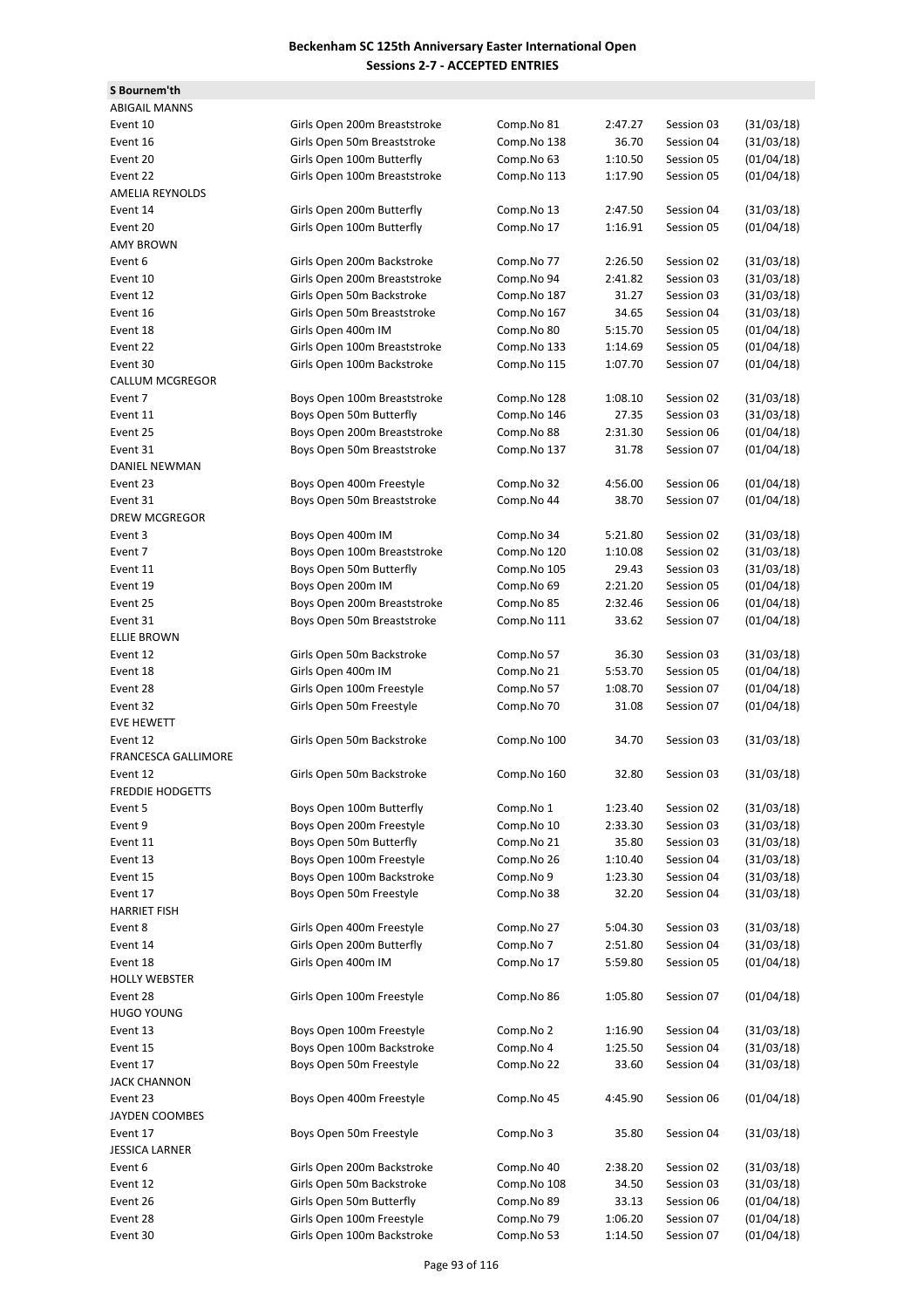| Event 32                | Girls Open 50m Freestyle     | Comp.No 102 | 29.90   | Session 07 | (01/04/18) |
|-------------------------|------------------------------|-------------|---------|------------|------------|
| <b>LAUREN EAST</b>      |                              |             |         |            |            |
| Event 16                | Girls Open 50m Breaststroke  | Comp.No 83  | 39.60   | Session 04 | (31/03/18) |
| Event 22                | Girls Open 100m Breaststroke | Comp.No 51  | 1:25.10 | Session 05 | (01/04/18) |
| LILIANNA SCOULDING-JON  |                              |             |         |            |            |
| Event 28                | Girls Open 100m Freestyle    | Comp.No 40  | 1:10.40 | Session 07 | (01/04/18) |
| <b>MAXIMILIAN WEEKS</b> |                              |             |         |            |            |
| Event 11                | Boys Open 50m Butterfly      | Comp.No 143 | 27.44   | Session 03 | (31/03/18) |
| Event 13                | Boys Open 100m Freestyle     | Comp.No 146 | 56.70   | Session 04 | (31/03/18) |
| Event 17                | Boys Open 50m Freestyle      | Comp.No 161 | 26.20   | Session 04 | (31/03/18) |
| Event 27                | Boys Open 50m Backstroke     | Comp.No 107 | 31.20   | Session 06 | (01/04/18) |
| MILLIE SLEEMAN          |                              |             |         |            |            |
| Event 20                | Girls Open 100m Butterfly    | Comp.No 16  | 1:17.00 | Session 05 | (01/04/18) |
| Event 26                | Girls Open 50m Butterfly     | Comp.No 97  | 32.96   | Session 06 | (01/04/18) |
| Event 28                | Girls Open 100m Freestyle    | Comp.No 33  | 1:12.20 | Session 07 | (01/04/18) |
| <b>MORGAN BRYANT</b>    |                              |             |         |            |            |
| Event 13                | Boys Open 100m Freestyle     | Comp.No 30  | 1:09.40 | Session 04 | (31/03/18) |
| <b>PAIGE BRYANT</b>     |                              |             |         |            |            |
| <b>RYAN SYMINGTON</b>   |                              |             |         |            |            |
| Event 21                | Boys Open 200m Backstroke    | Comp.No 72  | 2:25.00 | Session 05 | (01/04/18) |
| Event 23                | Boys Open 400m Freestyle     | Comp.No 74  | 4:30.10 | Session 06 | (01/04/18) |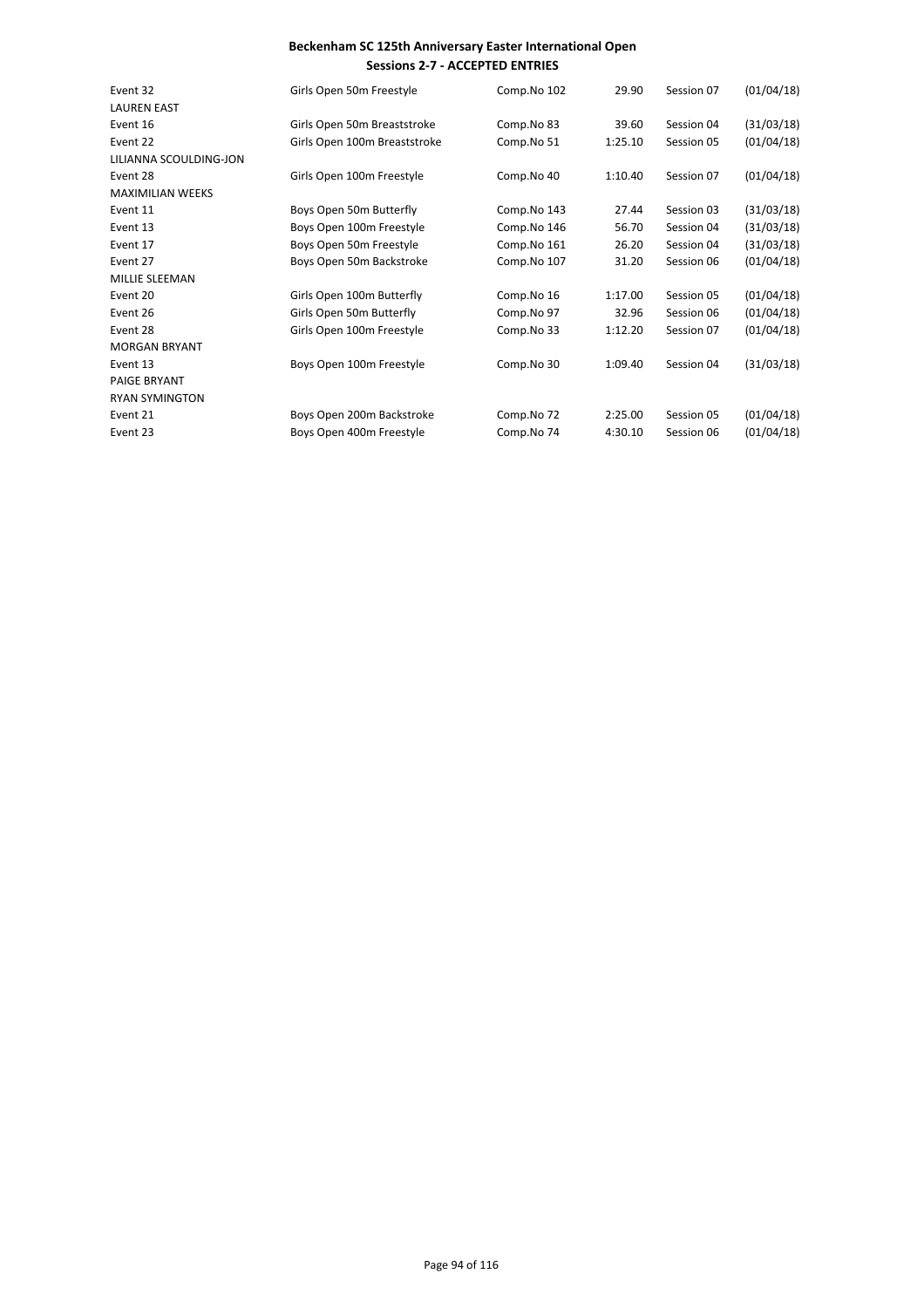**Saxon Crown** CHIDUBEM ABAZIE ELA BABUCCU **HENRY NORMAN IONE BUCHANAN** KADEEN JEMMOTT KATHERINE WEEKLY LAUREN NAPPER LUKE OLADELE-AJOSE **MATEUSZ SZOPINSKI MICHAEL FOSTER** MOLLY FERRIGAN NOAH OLADELE-AJOSE OWEN FERRIGAN PHARELL NIMOH

RENEE SOMERVILLE

| CHIDUBEM ABAZIE                   |                                                             |                           |                  |            |                          |
|-----------------------------------|-------------------------------------------------------------|---------------------------|------------------|------------|--------------------------|
| Event 5                           | Boys Open 100m Butterfly                                    | Comp.No 57                | 1:06.12          | Session 02 | (31/03/18)               |
| Event 7                           | Boys Open 100m Breaststroke                                 | Comp.No 72                | 1:15.70          | Session 02 | (31/03/18)               |
| Event 11                          | Boys Open 50m Butterfly                                     | Comp.No 82                | 30.25            | Session 03 | (31/03/18)               |
| Event 13                          | Boys Open 100m Freestyle                                    | Comp.No 116               | 59.20            | Session 04 | (31/03/18)               |
| Event 17                          | Boys Open 50m Freestyle                                     | Comp.No 145               | 27.00            | Session 04 | (31/03/18)               |
| Event 27                          | Boys Open 50m Backstroke                                    | Comp.No 83                | 32.60            | Session 06 | (01/04/18)               |
| Event 31                          | Boys Open 50m Breaststroke                                  | Comp.No 81                | 35.60            | Session 07 | (01/04/18)               |
| <b>ELA BABUCCU</b>                |                                                             |                           |                  |            |                          |
| Event 16                          | Girls Open 50m Breaststroke                                 | Comp.No 22                | 42.90            | Session 04 | (31/03/18)               |
| Event 22                          | Girls Open 100m Breaststroke                                | Comp.No 10                | 1:33.70          | Session 05 | (01/04/18)               |
| <b>HENRY NORMAN</b>               |                                                             |                           |                  |            |                          |
| Event 9                           | Boys Open 200m Freestyle                                    | Comp.No 1                 | 2:45.80          | Session 03 | (31/03/18)               |
| Event 17                          | Boys Open 50m Freestyle                                     | Comp.No 5                 | 35.48            | Session 04 | (31/03/18)               |
| Event 19                          | Boys Open 200m IM                                           | Comp.No 3                 | 3:05.70          | Session 05 | (01/04/18)               |
| Event 21                          | Boys Open 200m Backstroke                                   | Comp.No 6                 | 3:01.10          | Session 05 | (01/04/18)               |
| Event 25                          | Boys Open 200m Breaststroke                                 | Comp.No 3                 | 3:34.81          | Session 06 | (01/04/18)               |
| Event 27                          | Boys Open 50m Backstroke                                    | Comp.No 2                 | 42.81            | Session 06 | (01/04/18)               |
| <b>IONE BUCHANAN</b>              |                                                             |                           |                  |            |                          |
| Event 12                          | Girls Open 50m Backstroke                                   | Comp.No 167               | 32.60            | Session 03 | (31/03/18)               |
| Event 16                          | Girls Open 50m Breaststroke                                 | Comp.No 122               | 37.51            | Session 04 | (31/03/18)               |
| Event 26                          | Girls Open 50m Butterfly                                    | Comp.No 109               | 32.47            | Session 06 | (01/04/18)               |
| Event 30                          | Girls Open 100m Backstroke                                  | Comp.No 107               | 1:08.20          | Session 07 | (01/04/18)               |
| Event 32                          | Girls Open 50m Freestyle                                    | Comp.No 139               | 29.17            | Session 07 | (01/04/18)               |
| <b>KADEEN JEMMOTT</b>             |                                                             |                           |                  |            |                          |
| Event 7                           | Boys Open 100m Breaststroke                                 | Comp.No 7                 | 1:34.50          | Session 02 | (31/03/18)               |
| Event 13                          | Boys Open 100m Freestyle                                    | Comp.No 10                | 1:13.70          | Session 04 | (31/03/18)               |
| Event 17                          | Boys Open 50m Freestyle                                     | Comp.No 29                | 32.90            | Session 04 | (31/03/18)               |
| Event 25                          | Boys Open 200m Breaststroke                                 | Comp.No 12                | 3:21.03          | Session 06 | (01/04/18)               |
| Event 27                          | Boys Open 50m Backstroke                                    | Comp.No 15                | 39.30            | Session 06 | (01/04/18)               |
| KATHERINE WEEKLY                  |                                                             |                           |                  |            |                          |
| Event 4                           | Girls Open 200m IM                                          | Comp.No 18                | 2:53.40          | Session 02 | (31/03/18)               |
| Event 6                           | Girls Open 200m Backstroke                                  | Comp.No 15                | 2:49.20          | Session 02 | (31/03/18)               |
| Event 8                           | Girls Open 400m Freestyle                                   | Comp.No 14                | 5:17.98          | Session 03 | (31/03/18)               |
| Event 12                          | Girls Open 50m Backstroke                                   | Comp.No 78                | 35.60            | Session 03 | (31/03/18)               |
| Event 14                          | Girls Open 200m Butterfly                                   | Comp.No 3                 | 2:59.50          | Session 04 | (31/03/18)               |
| <b>LAUREN NAPPER</b>              |                                                             |                           |                  |            |                          |
| Event 18                          | Girls Open 400m IM                                          | Comp.No 50                | 5:30.16          | Session 05 | (01/04/18)               |
| Event 20                          | Girls Open 100m Butterfly                                   | Comp.No 54                | 1:11.50          | Session 05 | (01/04/18)               |
| Event 26                          | Girls Open 50m Butterfly                                    | Comp.No 83                | 33.30            | Session 06 | (01/04/18)               |
| LUKE OLADELE-AJOSE                |                                                             |                           |                  |            |                          |
| Event 7                           | Boys Open 100m Breaststroke                                 | Comp.No 30                | 1:23.10          | Session 02 | (31/03/18)               |
| Event 25                          | Boys Open 200m Breaststroke                                 | Comp.No 22                | 3:05.80          | Session 06 | (01/04/18)               |
| Event 31                          | Boys Open 50m Breaststroke                                  | Comp.No 38                | 38.90            | Session 07 | (01/04/18)               |
| MATEUSZ SZOPINSKI                 |                                                             |                           |                  |            |                          |
| Event 5                           | Boys Open 100m Butterfly                                    | Comp.No 101               | 59.80            | Session 02 | (31/03/18)               |
| Event 29                          | Boys Open 200m Butterfly                                    | Comp.No 52                | 2:14.56          | Session 07 | (01/04/18)               |
| MICHAEL FOSTER                    |                                                             |                           |                  |            |                          |
| Event 7                           | Boys Open 100m Breaststroke                                 | Comp.No 94                | 1:12.90          | Session 02 | (31/03/18)               |
| Event 13                          | Boys Open 100m Freestyle<br>Boys Open 200m Butterfly        | Comp.No 153<br>Comp.No 54 | 55.60<br>2:13.20 | Session 04 | (31/03/18)               |
| Event 29<br><b>MOLLY FERRIGAN</b> |                                                             |                           |                  | Session 07 | (01/04/18)               |
|                                   |                                                             |                           |                  |            |                          |
| Event 16                          | Girls Open 50m Breaststroke<br>Girls Open 100m Breaststroke | Comp.No 100<br>Comp.No 50 | 38.89            | Session 04 | (31/03/18)               |
| Event 22                          |                                                             |                           | 1:25.20          | Session 05 | (01/04/18)               |
| NOAH OLADELE-AJOSE                |                                                             |                           |                  |            |                          |
| Event 5                           | Boys Open 100m Butterfly                                    | Comp.No 6                 | 1:21.07          | Session 02 | (31/03/18)               |
| Event 7                           | Boys Open 100m Breaststroke                                 | Comp.No 8                 | 1:33.70          | Session 02 | (31/03/18)               |
| Event 11                          | Boys Open 50m Butterfly                                     | Comp.No 29                | 34.90            | Session 03 | (31/03/18)               |
| Event 13                          | Boys Open 100m Freestyle                                    | Comp.No 14                | 1:12.90          | Session 04 | (31/03/18)               |
| Event 17                          | Boys Open 50m Freestyle                                     | Comp.No 31                | 32.80            | Session 04 | (31/03/18)               |
| OWEN FERRIGAN                     |                                                             |                           |                  |            |                          |
| Event 31                          | Boys Open 50m Breaststroke                                  | Comp.No 84                | 35.43            | Session 07 | (01/04/18)               |
| PHARELL NIMOH                     |                                                             |                           |                  |            |                          |
| Event 13                          | Boys Open 100m Freestyle                                    | Comp.No 70                | 1:02.90          | Session 04 | (31/03/18)               |
| Event 17                          | Boys Open 50m Freestyle<br>Boys Open 50m Breaststroke       | Comp.No 76                | 29.40            | Session 04 | (31/03/18)<br>(01/04/18) |
| Event 31<br>RENEE SOMERVILLE      |                                                             | Comp.No 45                | 38.70            | Session 07 |                          |
|                                   |                                                             |                           |                  |            |                          |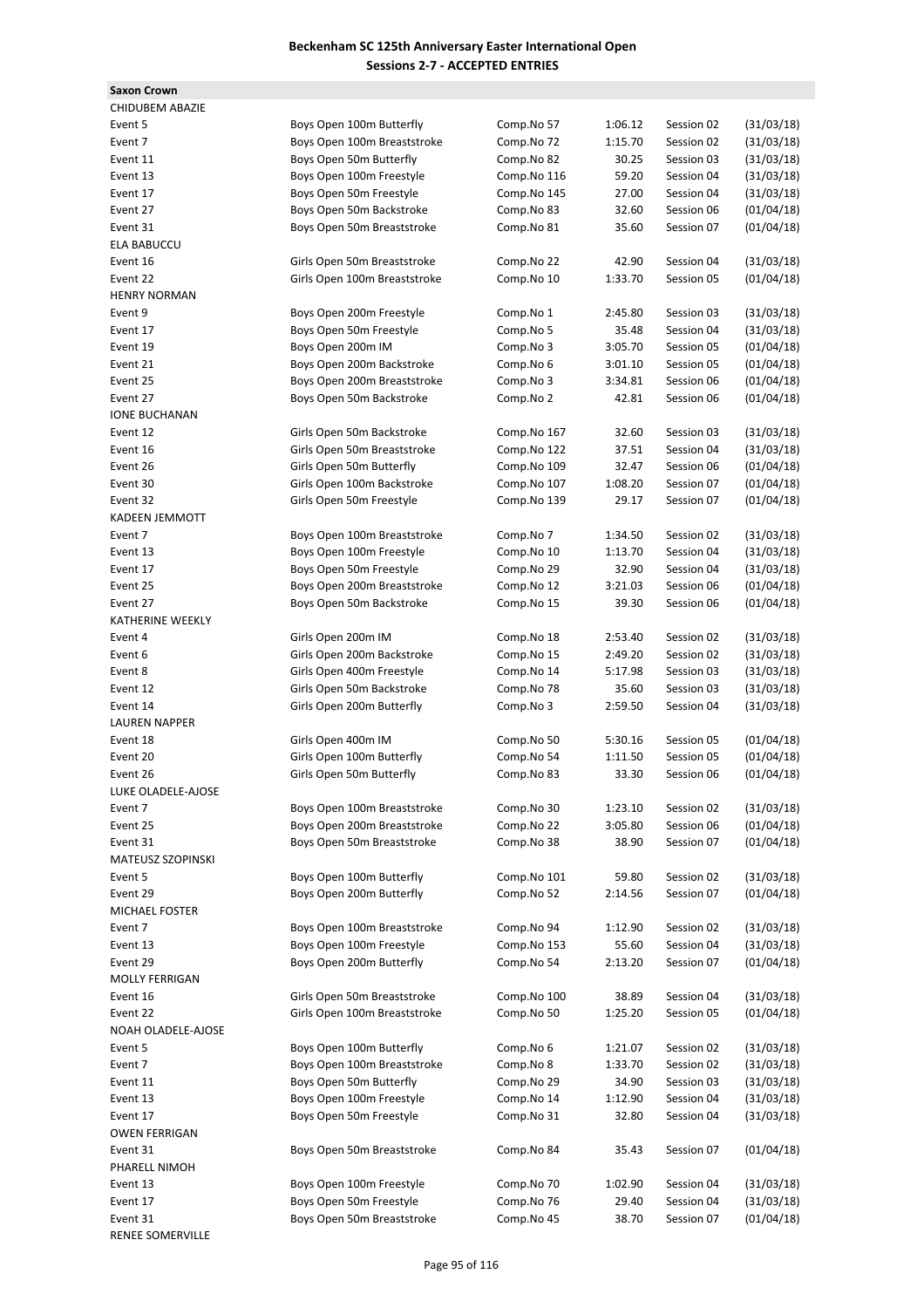| Event 4                | Girls Open 200m IM          | Comp.No 63  | 2:32.20 | Session 02 | (31/03/18) |
|------------------------|-----------------------------|-------------|---------|------------|------------|
| Event 12               | Girls Open 50m Backstroke   | Comp.No 125 | 34.00   | Session 03 | (31/03/18) |
| Event 18               | Girls Open 400m IM          | Comp.No 53  | 5:28.45 | Session 05 | (01/04/18) |
| Event 28               | Girls Open 100m Freestyle   | Comp.No 121 | 1:03.85 | Session 07 | (01/04/18) |
| Event 30               | Girls Open 100m Backstroke  | Comp.No 69  | 1:12.10 | Session 07 | (01/04/18) |
| <b>TEDDY LEWIS</b>     |                             |             |         |            |            |
| Event 9                | Boys Open 200m Freestyle    | Comp.No 7   | 2:34.60 | Session 03 | (31/03/18) |
| Event 11               | Boys Open 50m Butterfly     | Comp.No 14  | 37.30   | Session 03 | (31/03/18) |
| Event 15               | Boys Open 100m Backstroke   | Comp.No 11  | 1:20.60 | Session 04 | (31/03/18) |
| Event 17               | Boys Open 50m Freestyle     | Comp.No 19  | 33.70   | Session 04 | (31/03/18) |
| Event 19               | Boys Open 200m IM           | Comp.No 18  | 2:51.80 | Session 05 | (01/04/18) |
| Event 21               | Boys Open 200m Backstroke   | Comp.No 15  | 2:53.20 | Session 05 | (01/04/18) |
| Event 27               | Boys Open 50m Backstroke    | Comp.No 13  | 39.50   | Session 06 | (01/04/18) |
| Event 31               | Boys Open 50m Breaststroke  | Comp.No 15  | 43.60   | Session 07 | (01/04/18) |
| <b>TOMMY LEWIS</b>     |                             |             |         |            |            |
| Event 7                | Boys Open 100m Breaststroke | Comp.No 84  | 1:14.19 | Session 02 | (31/03/18) |
| <b>ZACHARY KIRKMAN</b> |                             |             |         |            |            |
| Event 15               | Boys Open 100m Backstroke   | Comp.No 12  | 1:20.60 | Session 04 | (31/03/18) |
| Event 19               | Boys Open 200m IM           | Comp.No 10  | 2:59.10 | Session 05 | (01/04/18) |
| Event 21               | Boys Open 200m Backstroke   | Comp.No 21  | 2:48.40 | Session 05 | (01/04/18) |
| Event 25               | Boys Open 200m Breaststroke | Comp.No 14  | 3:20.48 | Session 06 | (01/04/18) |
| Event 27               | Boys Open 50m Backstroke    | Comp.No 26  | 37.50   | Session 06 | (01/04/18) |
| Event 31               | Boys Open 50m Breaststroke  | Comp.No 11  | 44.60   | Session 07 | (01/04/18) |
|                        |                             |             |         |            |            |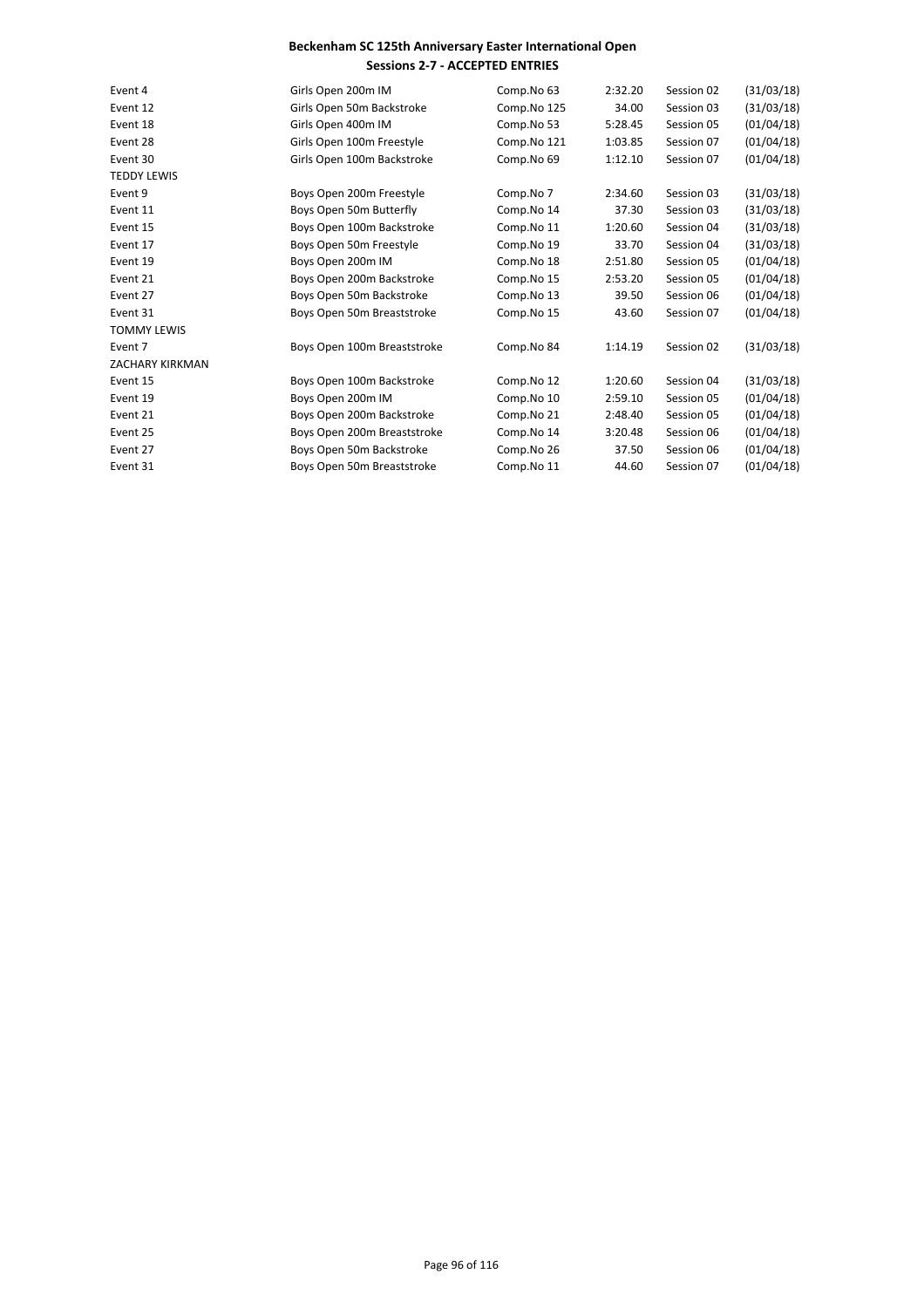| <b>Sevenoaks</b>      |                           |            |         |            |            |
|-----------------------|---------------------------|------------|---------|------------|------------|
| <b>AIDEN MCMILLAN</b> |                           |            |         |            |            |
| Event 5               | Boys Open 100m Butterfly  | Comp.No 77 | 1:03.66 | Session 02 | (31/03/18) |
| Event 11              | Boys Open 50m Butterfly   | Comp.No 94 | 29.80   | Session 03 | (31/03/18) |
| Event 29              | Boys Open 200m Butterfly  | Comp.No 21 | 2:26.99 | Session 07 | (01/04/18) |
| <b>DAISY MCMILLAN</b> |                           |            |         |            |            |
| Event 28              | Girls Open 100m Freestyle | Comp.No 44 | 1:10.06 | Session 07 | (01/04/18) |
| <b>EUAN TERRY</b>     |                           |            |         |            |            |
| Event 5               | Boys Open 100m Butterfly  | Comp.No 39 | 1:08.20 | Session 02 | (31/03/18) |
| Event 9               | Boys Open 200m Freestyle  | Comp.No 47 | 2:09.90 | Session 03 | (31/03/18) |
| Event 13              | Boys Open 100m Freestyle  | Comp.No 91 | 1:00.90 | Session 04 | (31/03/18) |
| Event 29              | Boys Open 200m Butterfly  | Comp.No 16 | 2:32.60 | Session 07 | (01/04/18) |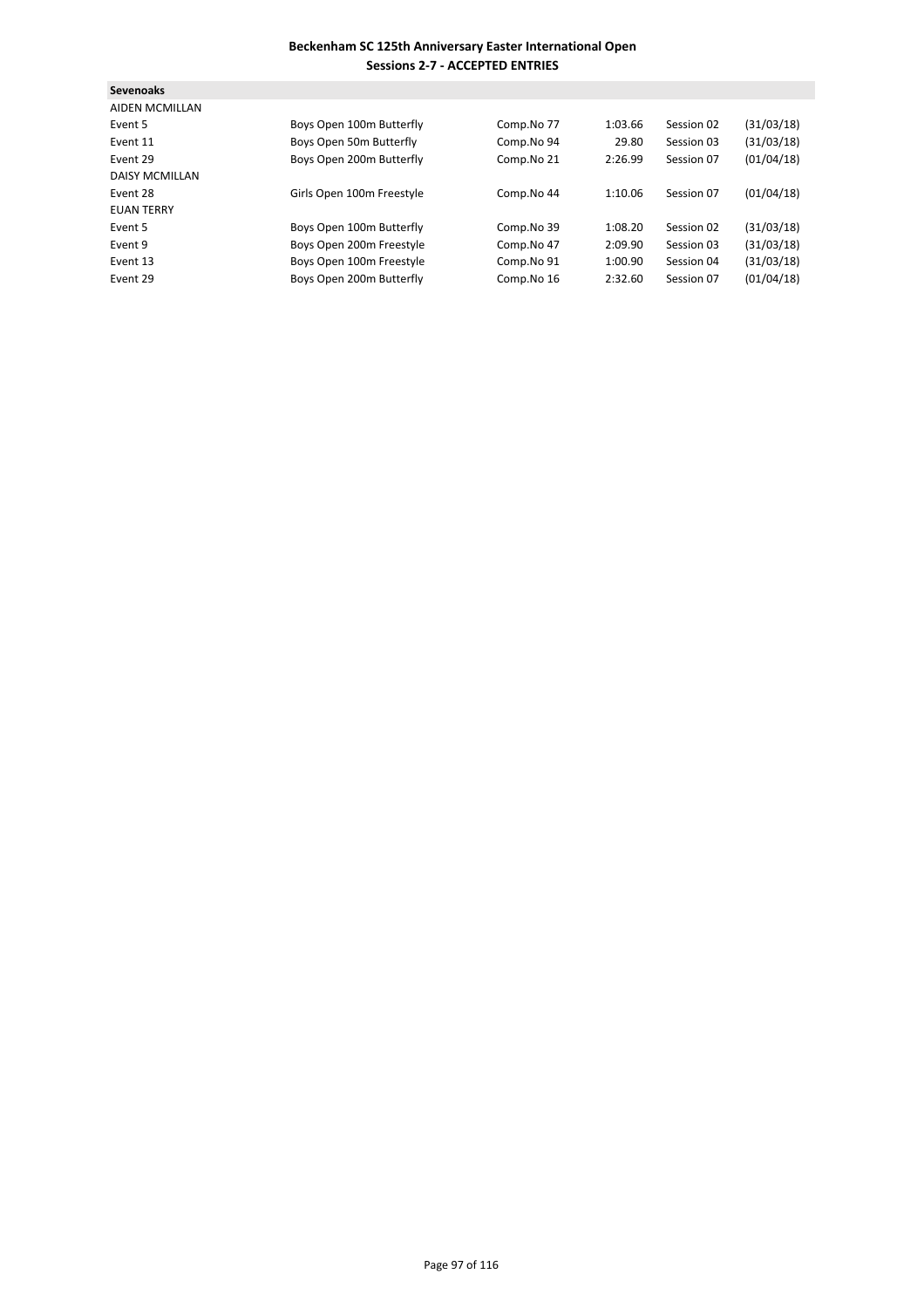**Shiverers**

| <b>AVA BROMFIELD</b>    |                              |             |         |            |            |
|-------------------------|------------------------------|-------------|---------|------------|------------|
| Event 22                | Girls Open 100m Breaststroke | Comp.No 8   | 1:34.96 | Session 05 | (01/04/18) |
| Event 24                | Girls Open 200m Freestyle    | Comp.No 19  | 2:37.33 | Session 06 | (01/04/18) |
| Event 28                | Girls Open 100m Freestyle    | Comp.No 28  | 1:13.81 | Session 07 | (01/04/18) |
| Event 32                | Girls Open 50m Freestyle     | Comp.No 27  | 33.12   | Session 07 | (01/04/18) |
| <b>BENJAMIN BURDETT</b> |                              |             |         |            |            |
| Event 9                 | Boys Open 200m Freestyle     | Comp.No 20  | 2:26.15 | Session 03 | (31/03/18) |
| Event 13                | Boys Open 100m Freestyle     | Comp.No 36  | 1:08.64 | Session 04 | (31/03/18) |
| Event 15                | Boys Open 100m Backstroke    | Comp.No 25  | 1:16.98 | Session 04 | (31/03/18) |
| Event 17                | Boys Open 50m Freestyle      | Comp.No 47  | 31.66   | Session 04 | (31/03/18) |
| ELI WOLFE-NAUGHTON      |                              |             |         |            |            |
| Event 17                | Boys Open 50m Freestyle      | Comp.No 59  | 30.60   | Session 04 | (31/03/18) |
| Event 27                | Boys Open 50m Backstroke     | Comp.No 4   | 42.02   | Session 06 | (01/04/18) |
| <b>ELLIS BROMFIELD</b>  |                              |             |         |            |            |
| Event 16                | Girls Open 50m Breaststroke  | Comp.No 6   | 46.42   | Session 04 | (31/03/18) |
| Event 26                | Girls Open 50m Butterfly     | Comp.No 8   | 39.18   | Session 06 | (01/04/18) |
| Event 28                | Girls Open 100m Freestyle    | Comp.No 1   | 1:19.30 | Session 07 | (01/04/18) |
| Event 32                | Girls Open 50m Freestyle     | Comp.No 5   | 35.94   | Session 07 | (01/04/18) |
| <b>EVE HULL</b>         |                              |             |         |            |            |
| Event 10                | Girls Open 200m Breaststroke | Comp.No 49  | 2:56.00 | Session 03 | (31/03/18) |
| Event 14                | Girls Open 200m Butterfly    | Comp.No 53  | 2:29.94 | Session 04 | (31/03/18) |
| <b>EVELYN SALKELD</b>   |                              |             |         |            |            |
| Event 18                | Girls Open 400m IM           | Comp.No 15  | 6:00.37 | Session 05 | (01/04/18) |
| Event 22                | Girls Open 100m Breaststroke | Comp.No 39  | 1:26.49 | Session 05 | (01/04/18) |
| <b>GRACE SAINSBURY</b>  |                              |             |         |            |            |
| Event 4                 | Girls Open 200m IM           | Comp.No 31  | 2:42.51 | Session 02 | (31/03/18) |
| Event 6                 | Girls Open 200m Backstroke   | Comp.No 32  | 2:40.93 | Session 02 | (31/03/18) |
| Event 8                 | Girls Open 400m Freestyle    | Comp.No 19  | 5:09.63 | Session 03 | (31/03/18) |
| Event 12                | Girls Open 50m Backstroke    | Comp.No 59  | 36.27   | Session 03 | (31/03/18) |
| Event 18                | Girls Open 400m IM           | Comp.No 31  | 5:45.42 | Session 05 | (01/04/18) |
| Event 20                | Girls Open 100m Butterfly    | Comp.No 21  | 1:15.33 | Session 05 | (01/04/18) |
| <b>HANNAH COUPAR</b>    |                              |             |         |            |            |
| Event 6                 | Girls Open 200m Backstroke   | Comp.No 50  | 2:34.30 | Session 02 | (31/03/18) |
| Event 12                | Girls Open 50m Backstroke    | Comp.No 106 | 34.60   | Session 03 | (31/03/18) |
| <b>HANNAH REED</b>      |                              |             |         |            |            |
| Event 20                | Girls Open 100m Butterfly    | Comp.No 58  | 1:11.10 | Session 05 | (01/04/18) |
| Event 26                | Girls Open 50m Butterfly     | Comp.No 115 | 32.20   | Session 06 | (01/04/18) |
| <b>HARRY UNDERWOOD</b>  |                              |             |         |            |            |
| Event 31                | Boys Open 50m Breaststroke   | Comp.No 4   | 47.08   | Session 07 | (01/04/18) |
| <b>LEAH HAMILTON</b>    |                              |             |         |            |            |
| Event 10                | Girls Open 200m Breaststroke | Comp.No 57  | 2:54.58 | Session 03 | (31/03/18) |
| Event 16                | Girls Open 50m Breaststroke  | Comp.No 157 | 35.43   | Session 04 | (31/03/18) |
| Event 20                | Girls Open 100m Butterfly    | Comp.No 68  | 1:09.83 | Session 05 | (01/04/18) |
| Event 22                | Girls Open 100m Breaststroke | Comp.No 110 | 1:18.50 | Session 05 | (01/04/18) |
| Event 26                | Girls Open 50m Butterfly     | Comp.No 161 | 31.06   | Session 06 | (01/04/18) |
| Event 32                | Girls Open 50m Freestyle     | Comp.No 123 | 29.57   | Session 07 | (01/04/18) |
| LUCA TIZZANO            |                              |             |         |            |            |
| Event 17                | Boys Open 50m Freestyle      | Comp.No 9   | 34.81   | Session 04 | (31/03/18) |
| REBECCA SOUTH           |                              |             |         |            |            |
| Event 26                | Girls Open 50m Butterfly     | Comp.No 129 | 31.70   | Session 06 | (01/04/18) |
| Event 28                | Girls Open 100m Freestyle    | Comp.No 142 | 1:03.10 | Session 07 | (01/04/18) |
| Event 30                | Girls Open 100m Backstroke   | Comp.No 96  | 1:09.60 | Session 07 | (01/04/18) |
| Event 32                | Girls Open 50m Freestyle     | Comp.No 151 | 28.90   | Session 07 | (01/04/18) |
| SOPHIE QUACH            |                              |             |         |            |            |
| Event 12                | Girls Open 50m Backstroke    | Comp.No 176 | 32.08   | Session 03 | (31/03/18) |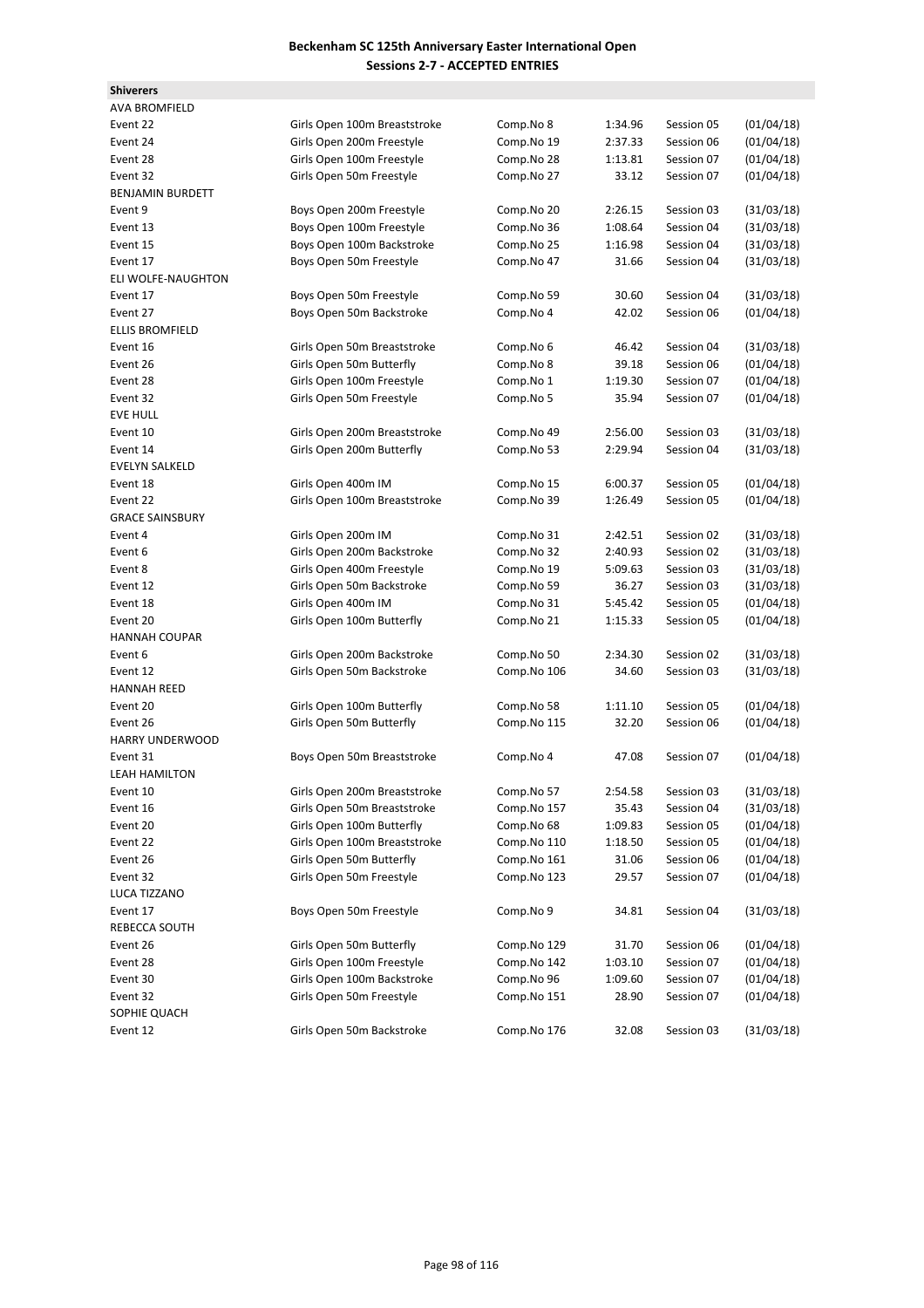**SouthCroydon**

| <b>AMY DAVIES</b>             |                             |             |         |            |            |
|-------------------------------|-----------------------------|-------------|---------|------------|------------|
| Event 4                       | Girls Open 200m IM          | Comp.No 97  | 2:23.50 | Session 02 | (31/03/18) |
| Event 8                       | Girls Open 400m Freestyle   | Comp.No 88  | 4:26.76 | Session 03 | (31/03/18) |
| Event 12                      | Girls Open 50m Backstroke   | Comp.No 174 | 32.30   | Session 03 | (31/03/18) |
| Event 24                      | Girls Open 200m Freestyle   | Comp.No 102 | 2:06.26 | Session 06 | (01/04/18) |
| Event 28                      | Girls Open 100m Freestyle   | Comp.No 202 | 58.60   | Session 07 | (01/04/18) |
| Event 32                      | Girls Open 50m Freestyle    | Comp.No 193 | 27.54   | Session 07 | (01/04/18) |
| <b>BRANDON-NILES VENCATAC</b> |                             |             |         |            |            |
| Event 17                      | Boys Open 50m Freestyle     | Comp.No 95  | 28.50   | Session 04 | (31/03/18) |
| Event 27                      | Boys Open 50m Backstroke    | Comp.No 90  | 32.40   | Session 06 | (01/04/18) |
| <b>CHRISTOPHER FINCH</b>      |                             |             |         |            |            |
| Event 7                       | Boys Open 100m Breaststroke | Comp.No 85  | 1:14.10 | Session 02 | (31/03/18) |
| Event 25                      | Boys Open 200m Breaststroke | Comp.No 46  | 2:47.00 | Session 06 | (01/04/18) |
| Event 31                      | Boys Open 50m Breaststroke  | Comp.No 101 | 34.30   | Session 07 | (01/04/18) |
| <b>ELLA CORBY</b>             |                             |             |         |            |            |
| Event 6                       | Girls Open 200m Backstroke  | Comp.No 83  | 2:25.50 | Session 02 | (31/03/18) |
| Event 8                       | Girls Open 400m Freestyle   | Comp.No 81  | 4:32.28 | Session 03 | (31/03/18) |
| Event 24                      | Girls Open 200m Freestyle   | Comp.No 92  | 2:09.41 | Session 06 | (01/04/18) |
| Event 28                      | Girls Open 100m Freestyle   | Comp.No 183 | 1:00.49 | Session 07 | (01/04/18) |
| Event 30                      | Girls Open 100m Backstroke  | Comp.No 109 | 1:07.90 | Session 07 | (01/04/18) |
| <b>KATARZYNA TITTERTON</b>    |                             |             |         |            |            |
| Event 8                       | Girls Open 400m Freestyle   | Comp.No 17  | 5:14.12 | Session 03 | (31/03/18) |
| Event 12                      | Girls Open 50m Backstroke   | Comp.No 118 | 34.20   | Session 03 | (31/03/18) |
| Event 28                      | Girls Open 100m Freestyle   | Comp.No 74  | 1:06.60 | Session 07 | (01/04/18) |
| Event 30                      | Girls Open 100m Backstroke  | Comp.No 56  | 1:13.50 | Session 07 | (01/04/18) |
| Event 32                      | Girls Open 50m Freestyle    | Comp.No 83  | 30.40   | Session 07 | (01/04/18) |
| <b>SAFIA OPIE</b>             |                             |             |         |            |            |
| Event 28                      | Girls Open 100m Freestyle   | Comp.No 29  | 1:12.90 | Session 07 | (01/04/18) |
| Event 32                      | Girls Open 50m Freestyle    | Comp.No 29  | 33.10   | Session 07 | (01/04/18) |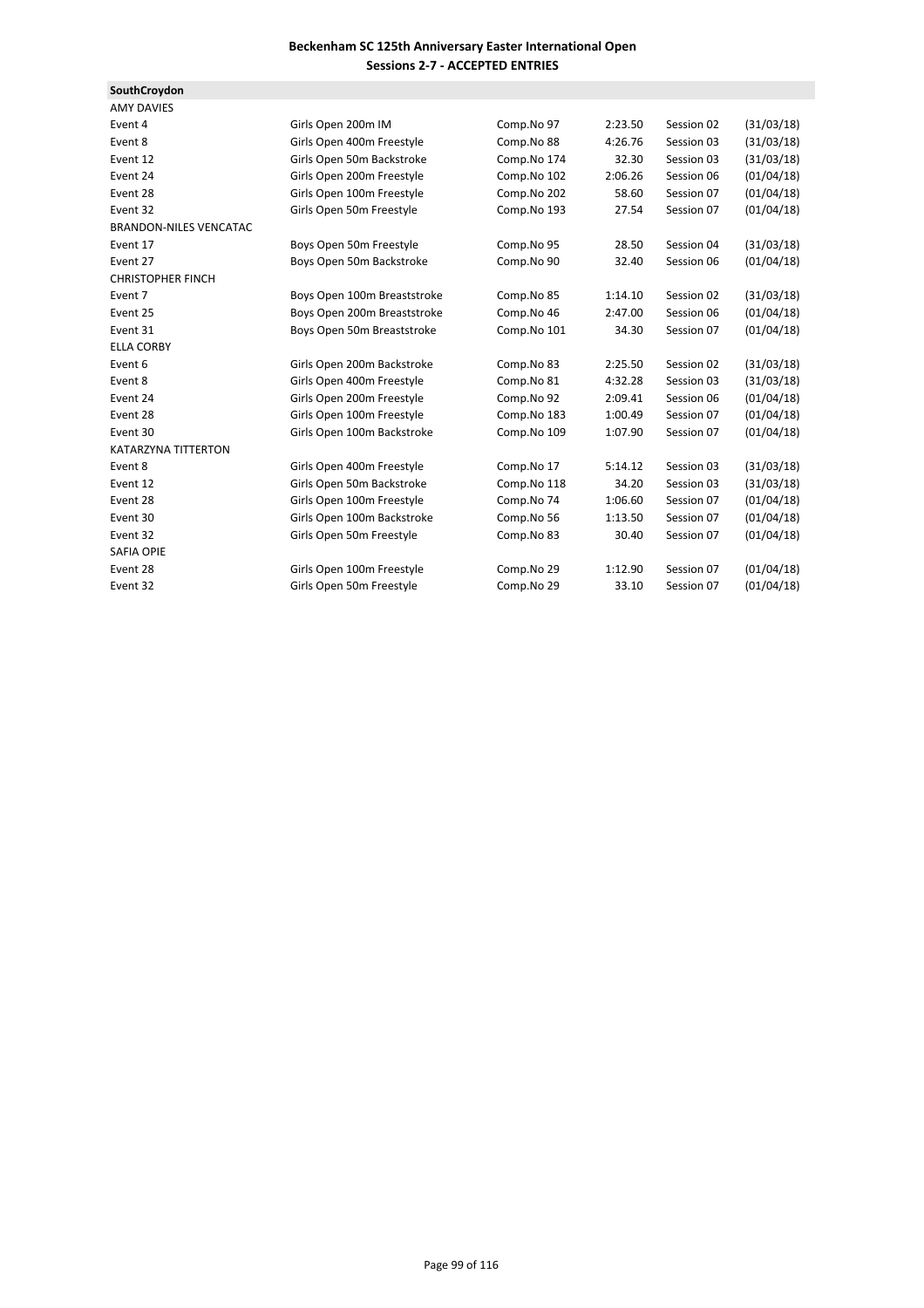| <b>Southwark</b>       |                              |             |         |            |            |
|------------------------|------------------------------|-------------|---------|------------|------------|
| <b>TATIANA KINSLER</b> |                              |             |         |            |            |
| Event 10               | Girls Open 200m Breaststroke | Comp.No 36  | 2:59.70 | Session 03 | (31/03/18) |
| Event 16               | Girls Open 50m Breaststroke  | Comp.No 121 | 37.53   | Session 04 | (31/03/18) |
| Event 22               | Girls Open 100m Breaststroke | Comp.No 74  | 1:22.66 | Session 05 | (01/04/18) |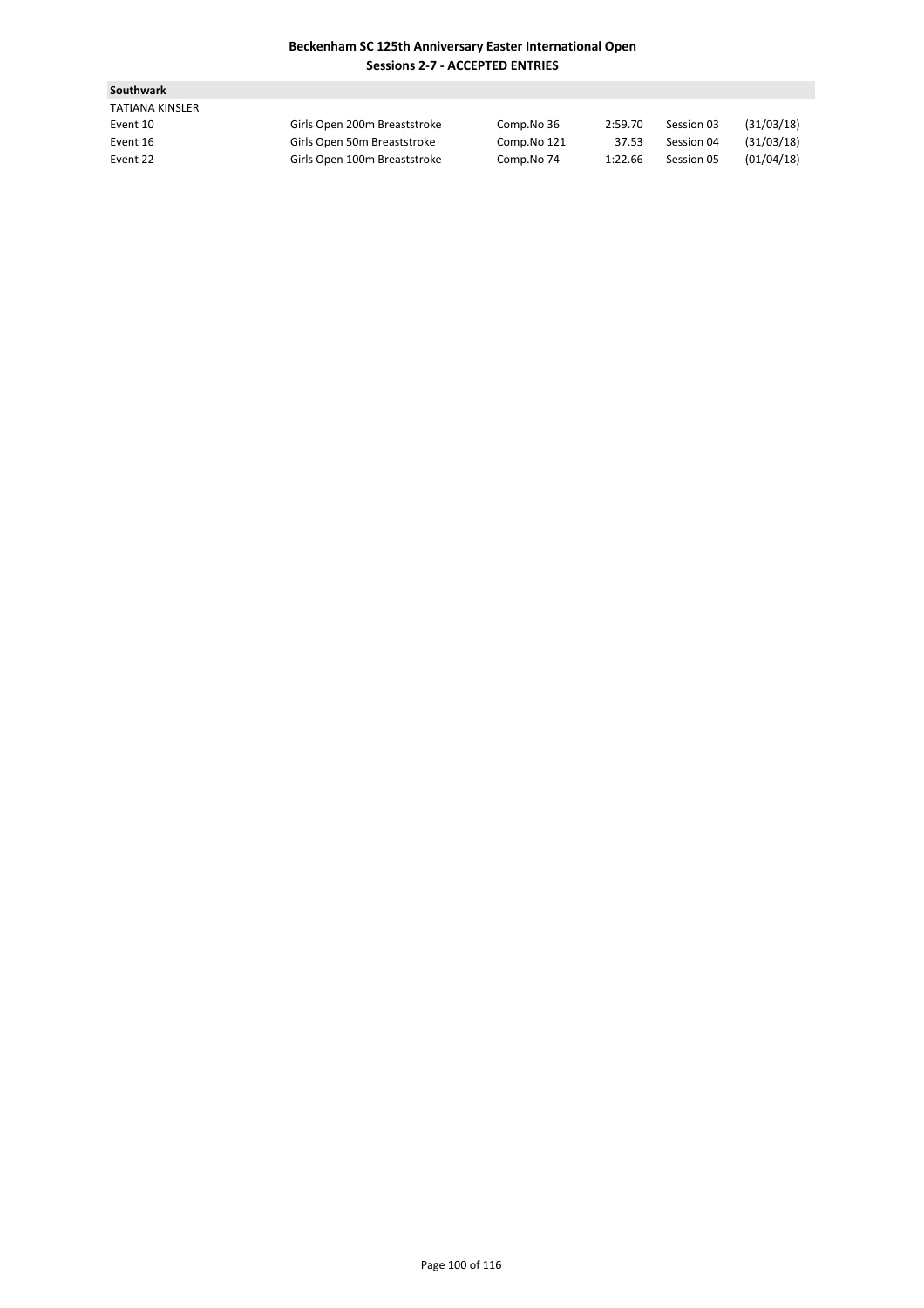**Teddington**

ALEXANDRA BARRETT Event 12 Girls Open 50m Backstroke Comp.No 98 34.80 Session 03 (31/03/18) Event 20 Girls Open 100m Butterfly Comp.No 13 1:17.60 Session 05 (01/04/18) Event 26 Girls Open 50m Butterfly Comp.No 81 33.40 Session 06 (01/04/18) Event 28 Girls Open 100m Freestyle Comp.No 48 1:09.40 Session 07 (01/04/18) Event 32 **Girls Open 50m Freestyle** Comp.No 50 31.75 Session 07 (01/04/18) AMY TRAN Event 4 Girls Open 200m IM Comp.No 17 2:54.70 Session 02 (31/03/18) Event 6 Girls Open 200m Backstroke Comp.No 16 2:49.00 Session 02 (31/03/18) Event 10 Girls Open 200m Breaststroke Comp.No 17 3:06.90 Session 03 (31/03/18) Event 12 **Girls Open 50m Backstroke Comp.No 40** 37.00 Session 03 (31/03/18) Event 16 Girls Open 50m Breaststroke Comp.No 68 40.40 Session 04 (31/03/18) Event 22 Girls Open 100m Breaststroke Comp.No 23 1:29.20 Session 05 (01/04/18) Event 26 Girls Open 50m Butterfly Comp.No 27 37.20 Session 06 (01/04/18) Event 28 Girls Open 100m Freestyle Comp.No 32 1:12.40 Session 07 (01/04/18) Event 30 **Girls Open 100m Backstroke** Comp.No 19 1:20.90 Session 07 (01/04/18) Event 32 Girls Open 50m Freestyle Comp.No 25 33.30 Session 07 (01/04/18) **AVA SHAW** Event 6 Girls Open 200m Backstroke Comp.No 18 2:48.30 Session 02 (31/03/18) Event 10 Girls Open 200m Breaststroke Comp.No 14 3:09.50 Session 03 (31/03/18) Event 12 Girls Open 50m Backstroke Comp.No 42 36.90 Session 03 (31/03/18) Event 16 Girls Open 50m Breaststroke Comp.No 35 41.70 Session 04 (31/03/18) Event 22 Girls Open 100m Breaststroke Comp.No 15 1:33.10 Session 05 (01/04/18) Event 24 Girls Open 200m Freestyle Comp.No 20 2:36.40 Session 06 (01/04/18) Event 28 Girls Open 100m Freestyle Comp.No 37 1:10.80 Session 07 (01/04/18) Event 30 Girls Open 100m Backstroke Comp.No 37 1:17.30 Session 07 (01/04/18) Event 32 **Girls Open 50m Freestyle** Comp.No 48 31.90 Session 07 (01/04/18) **BENJAMIN CATLING** Event 23 Boys Open 400m Freestyle Comp.No 14 5:18.50 Session 06 (01/04/18) **EDWARD HUNT** Event 3 Boys Open 400m IM Comp.No 80 4:49.02 Session 02 (31/03/18) Event 7 **Event 7** Boys Open 100m Breaststroke Comp.No 95 1:12.84 Session 02 (31/03/18) Event 9 Boys Open 200m Freestyle Comp.No 54 2:07.09 Session 03 (31/03/18) Event 11 Boys Open 50m Butterfly Comp.No 99 29.66 Session 03 (31/03/18) Event 19 Boys Open 200m IM Comp.No 74 2:19.18 Session 05 (01/04/18) Event 21 Boys Open 200m Backstroke Comp.No 78 2:22.40 Session 05 (01/04/18) Event 23 Boys Open 400m Freestyle Comp.No 82 4:26.80 Session 06 (01/04/18) Event 25 Boys Open 200m Breaststroke Comp.No 80 2:34.80 Session 06 (01/04/18) Event 29 Boys Open 200m Butterfly Comp.No 20 2:27.70 Session 07 (01/04/18) ELIJAH ZAWADA Event 7 **Boys Open 100m Breaststroke** Comp.No 80 1:14.39 Session 02 (31/03/18) Event 25 Boys Open 200m Breaststroke Comp.No 48 2:46.68 Session 06 (01/04/18) Event 31 Boys Open 50m Breaststroke Comp.No 125 32.90 Session 07 (01/04/18) ELLA WALTON Event 8 Girls Open 400m Freestyle Comp.No 49 4:46.03 Session 03 (31/03/18) EMMA BHUGUN Event 12 Girls Open 50m Backstroke Comp.No 36 37.30 Session 03 (31/03/18) Event 16 Girls Open 50m Breaststroke Comp.No 36 41.70 Session 04 (31/03/18) Event 26 Girls Open 50m Butterfly Comp.No 46 35.80 Session 06 (01/04/18) Event 32 Girls Open 50m Freestyle Comp.No 63 31.40 Session 07 (01/04/18) **HARRY YOUNG** Event 17 Boys Open 50m Freestyle Comp.No 110 28.07 Session 04 (31/03/18) Event 27 Boys Open 50m Backstroke Comp.No 86 32.50 Session 06 (01/04/18) HELEN MARCHANT Event 12 Girls Open 50m Backstroke Comp.No 132 33.70 Session 03 (31/03/18) ISABEL HYDE Event 4 Girls Open 200m IM Comp.No 22 2:49.50 Session 02 (31/03/18) Event 6 Girls Open 200m Backstroke Comp.No 19 2:47.20 Session 02 (31/03/18) Event 10 Girls Open 200m Breaststroke Comp.No 25 3:05.20 Session 03 (31/03/18) Event 12 Girls Open 50m Backstroke Comp.No 91 35.10 Session 03 (31/03/18) Event 14 Girls Open 200m Butterfly Comp.No 4 2:58.00 Session 04 (31/03/18) Event 16 Girls Open 50m Breaststroke Comp.No 57 40.70 Session 04 (31/03/18) Event 18 Girls Open 400m IM Comp.No 13 6:01.40 Session 05 (01/04/18) Event 22 Girls Open 100m Breaststroke Comp.No 31 1:28.10 Session 05 (01/04/18) Event 24 Girls Open 200m Freestyle Comp.No 23 2:33.30 Session 06 (01/04/18) Event 26 Girls Open 50m Butterfly Comp.No 75 33.60 Session 06 (01/04/18) Event 30 Girls Open 100m Backstroke Comp.No 32 1:18.20 Session 07 (01/04/18)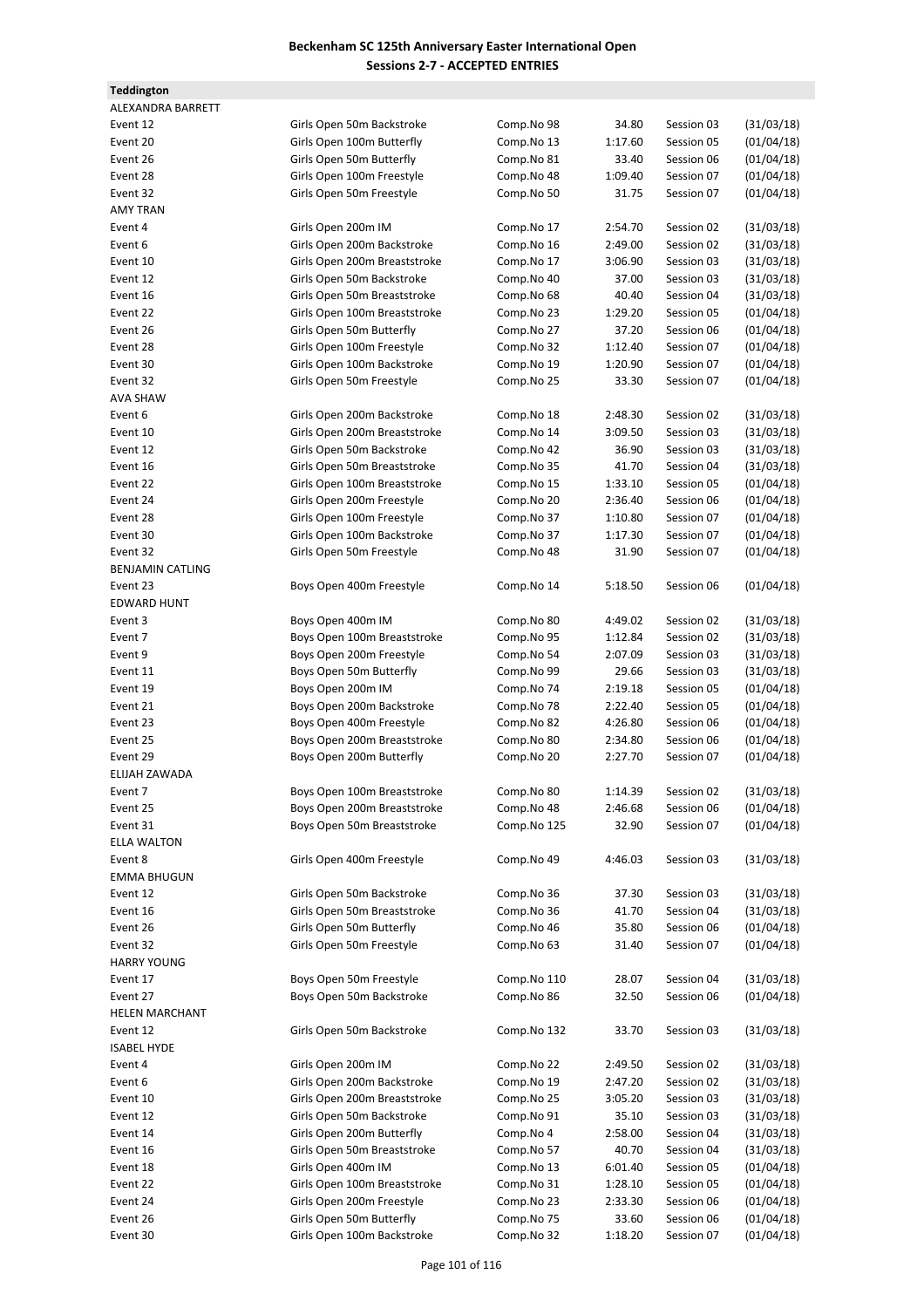| Event 32               |                              | Comp.No 40  | 32.20   | Session 07 | (01/04/18) |
|------------------------|------------------------------|-------------|---------|------------|------------|
|                        | Girls Open 50m Freestyle     |             |         |            |            |
| <b>LORENZO PARKER</b>  |                              |             |         |            |            |
| Event 7                | Boys Open 100m Breaststroke  | Comp.No 17  | 1:26.10 | Session 02 | (31/03/18) |
| Event 25               | Boys Open 200m Breaststroke  | Comp.No 20  | 3:07.10 | Session 06 | (01/04/18) |
| <b>LUCY WARDROP</b>    |                              |             |         |            |            |
| Event 28               | Girls Open 100m Freestyle    | Comp.No 39  | 1:10.40 | Session 07 | (01/04/18) |
| <b>MADELEINE PAYNE</b> |                              |             |         |            |            |
|                        |                              |             |         |            |            |
| Event 10               | Girls Open 200m Breaststroke | Comp.No 46  | 2:56.50 | Session 03 | (31/03/18) |
| Event 16               | Girls Open 50m Breaststroke  | Comp.No 160 | 35.19   | Session 04 | (31/03/18) |
| Event 22               | Girls Open 100m Breaststroke | Comp.No 111 | 1:18.48 | Session 05 | (01/04/18) |
| <b>MADISON EMMENT</b>  |                              |             |         |            |            |
| Event 8                | Girls Open 400m Freestyle    | Comp.No 3   | 5:52.30 | Session 03 | (31/03/18) |
| Event 10               |                              |             |         |            |            |
|                        | Girls Open 200m Breaststroke | Comp.No 3   | 3:28.10 | Session 03 | (31/03/18) |
| Event 12               | Girls Open 50m Backstroke    | Comp.No 11  | 41.00   | Session 03 | (31/03/18) |
| Event 28               | Girls Open 100m Freestyle    | Comp.No 8   | 1:17.70 | Session 07 | (01/04/18) |
| Event 30               | Girls Open 100m Backstroke   | Comp.No 6   | 1:27.40 | Session 07 | (01/04/18) |
| Event 32               | Girls Open 50m Freestyle     | Comp.No 14  | 34.90   | Session 07 | (01/04/18) |
| <b>MATTHEW HALL</b>    |                              |             |         |            |            |
|                        |                              |             |         |            |            |
| Event 5                | Boys Open 100m Butterfly     | Comp.No 49  | 1:06.66 | Session 02 | (31/03/18) |
| Event 17               | Boys Open 50m Freestyle      | Comp.No 122 | 27.80   | Session 04 | (31/03/18) |
| <b>ORLA HARVEY</b>     |                              |             |         |            |            |
| Event 26               | Girls Open 50m Butterfly     | Comp.No 78  | 33.50   | Session 06 | (01/04/18) |
| Event 28               | Girls Open 100m Freestyle    | Comp.No 78  | 1:06.21 | Session 07 | (01/04/18) |
| Event 32               | Girls Open 50m Freestyle     | Comp.No 101 | 29.95   | Session 07 | (01/04/18) |
|                        |                              |             |         |            |            |
| <b>OSKAR JONES</b>     |                              |             |         |            |            |
| Event 11               | Boys Open 50m Butterfly      | Comp.No 167 | 26.58   | Session 03 | (31/03/18) |
| Event 13               | Boys Open 100m Freestyle     | Comp.No 171 | 54.44   | Session 04 | (31/03/18) |
| Event 17               | Boys Open 50m Freestyle      | Comp.No 197 | 24.23   | Session 04 | (31/03/18) |
| <b>POPPY KREUZER</b>   |                              |             |         |            |            |
| Event 8                | Girls Open 400m Freestyle    | Comp.No 26  | 5:04.60 | Session 03 | (31/03/18) |
|                        |                              |             |         |            |            |
| Event 12               | Girls Open 50m Backstroke    | Comp.No 53  | 36.40   | Session 03 | (31/03/18) |
| Event 16               | Girls Open 50m Breaststroke  | Comp.No 41  | 41.38   | Session 04 | (31/03/18) |
| Event 18               | Girls Open 400m IM           | Comp.No 12  | 6:01.83 | Session 05 | (01/04/18) |
| Event 22               | Girls Open 100m Breaststroke | Comp.No 30  | 1:28.10 | Session 05 | (01/04/18) |
| Event 30               | Girls Open 100m Backstroke   | Comp.No 33  | 1:17.90 | Session 07 | (01/04/18) |
| Event 32               | Girls Open 50m Freestyle     | Comp.No 38  | 32.20   | Session 07 | (01/04/18) |
|                        |                              |             |         |            |            |
| RACHAEL HARRIS         |                              |             |         |            |            |
| Event 4                | Girls Open 200m IM           | Comp.No 37  | 2:39.48 | Session 02 | (31/03/18) |
| Event 6                | Girls Open 200m Backstroke   | Comp.No 37  | 2:38.50 | Session 02 | (31/03/18) |
| Event 8                | Girls Open 400m Freestyle    | Comp.No 28  | 5:04.20 | Session 03 | (31/03/18) |
| Event 12               | Girls Open 50m Backstroke    | Comp.No 97  | 34.80   | Session 03 | (31/03/18) |
| Event 14               | Girls Open 200m Butterfly    | Comp.No 18  | 2:42.26 | Session 04 | (31/03/18) |
|                        |                              |             |         |            |            |
| Event 16               | Girls Open 50m Breaststroke  | Comp.No 79  | 39.70   | Session 04 | (31/03/18) |
| Event 18               | Girls Open 400m IM           | Comp.No 44  | 5:34.50 | Session 05 | (01/04/18) |
| Event 20               | Girls Open 100m Butterfly    | Comp.No 52  | 1:11.70 | Session 05 | (01/04/18) |
| Event 24               | Girls Open 200m Freestyle    | Comp.No 35  | 2:25.80 | Session 06 | (01/04/18) |
| Event 26               | Girls Open 50m Butterfly     | Comp.No 102 | 32.90   | Session 06 | (01/04/18) |
| Event 30               | Girls Open 100m Backstroke   | Comp.No 55  | 1:13.90 | Session 07 | (01/04/18) |
|                        |                              |             |         |            |            |
| Event 32               | Girls Open 50m Freestyle     | Comp.No 49  | 31.90   | Session 07 | (01/04/18) |
| RHEA POAROS            |                              |             |         |            |            |
| Event 6                | Girls Open 200m Backstroke   | Comp.No 54  | 2:33.20 | Session 02 | (31/03/18) |
| Event 26               | Girls Open 50m Butterfly     | Comp.No 90  | 33.13   | Session 06 | (01/04/18) |
| Event 30               | Girls Open 100m Backstroke   | Comp.No 88  | 1:10.40 | Session 07 | (01/04/18) |
| SOFIA PARENTI          |                              |             |         |            |            |
|                        |                              |             |         |            |            |
| Event 16               | Girls Open 50m Breaststroke  | Comp.No 31  | 42.00   | Session 04 | (31/03/18) |
| <b>TEO BAINBRIDGE</b>  |                              |             |         |            |            |
| Event 3                | Boys Open 400m IM            | Comp.No 58  | 5:02.30 | Session 02 | (31/03/18) |
| Event 7                | Boys Open 100m Breaststroke  | Comp.No 66  | 1:16.06 | Session 02 | (31/03/18) |
| Event 31               | Boys Open 50m Breaststroke   | Comp.No 99  | 34.33   | Session 07 | (01/04/18) |
| THALIA POAROS          |                              |             |         |            |            |
|                        |                              |             |         |            |            |
| Event 8                | Girls Open 400m Freestyle    | Comp.No 76  | 4:35.51 | Session 03 | (31/03/18) |
| Event 14               | Girls Open 200m Butterfly    | Comp.No 64  | 2:27.59 | Session 04 | (31/03/18) |
| Event 20               | Girls Open 100m Butterfly    | Comp.No 101 | 1:06.75 | Session 05 | (01/04/18) |
| THEA BALLINGER-FINCH   |                              |             |         |            |            |
| Event 6                | Girls Open 200m Backstroke   | Comp.No 27  | 2:43.00 | Session 02 | (31/03/18) |
| Event 12               | Girls Open 50m Backstroke    | Comp.No 102 | 34.70   | Session 03 | (31/03/18) |
|                        | Girls Open 200m Butterfly    |             |         |            |            |
| Event 14               |                              | Comp.No 1   | 3:01.10 | Session 04 | (31/03/18) |
| Event 20               | Girls Open 100m Butterfly    | Comp.No 15  | 1:17.20 | Session 05 | (01/04/18) |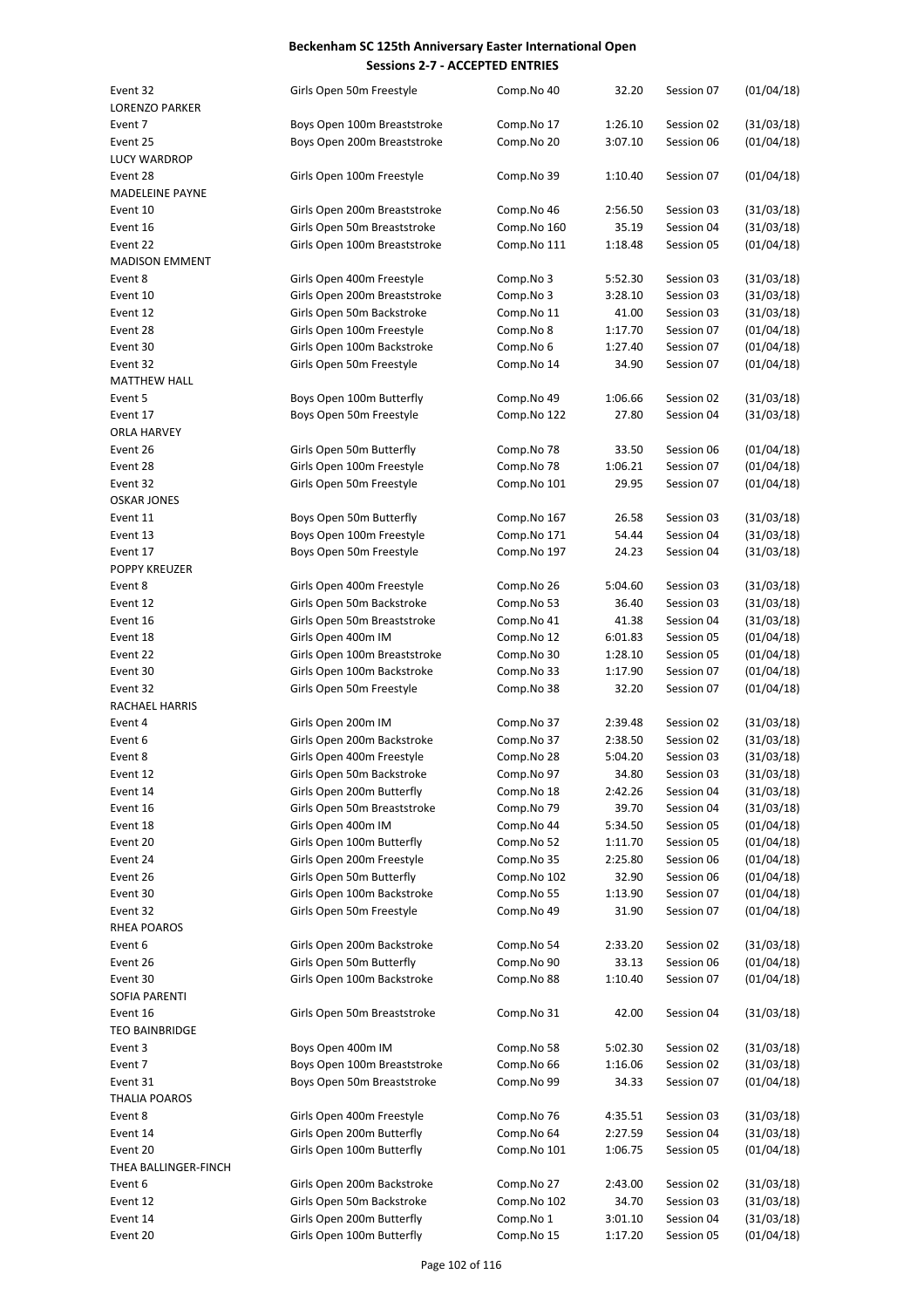| Event 24        | Girls Open 200m Freestyle  | Comp.No 32 | 2:27.20 | Session 06 | (01/04/18) |
|-----------------|----------------------------|------------|---------|------------|------------|
| Event 26        | Girls Open 50m Butterfly   | Comp.No 92 | 33.10   | Session 06 | (01/04/18) |
| Event 28        | Girls Open 100m Freestyle  | Comp.No 75 | 1:06.40 | Session 07 | (01/04/18) |
| Event 30        | Girls Open 100m Backstroke | Comp.No 43 | 1:16.70 | Session 07 | (01/04/18) |
| Event 32        | Girls Open 50m Freestyle   | Comp.No 76 | 30.60   | Session 07 | (01/04/18) |
| <b>TOM PARK</b> |                            |            |         |            |            |
| Event 5         | Boys Open 100m Butterfly   | Comp.No 89 | 1:01.75 | Session 02 | (31/03/18) |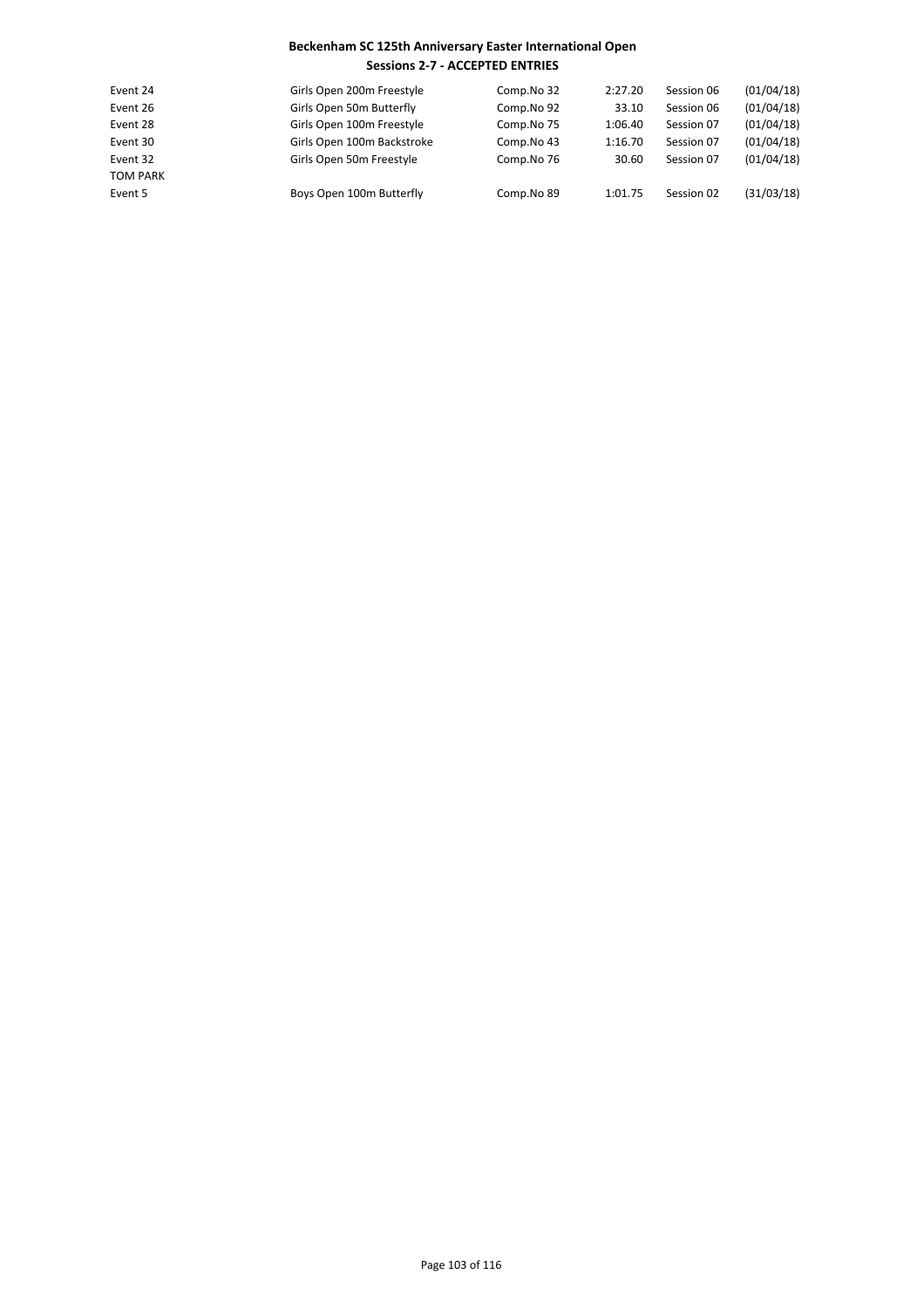**Thanet Swim**

| <b>ALANA WRIGHT</b>     |                              |             |         |            |            |
|-------------------------|------------------------------|-------------|---------|------------|------------|
| Event 16                | Girls Open 50m Breaststroke  | Comp.No 76  | 39.90   | Session 04 | (31/03/18) |
| Event 22                | Girls Open 100m Breaststroke | Comp.No 22  | 1:29.40 | Session 05 | (01/04/18) |
| Event 24                | Girls Open 200m Freestyle    | Comp.No 40  | 2:23.89 | Session 06 | (01/04/18) |
| Event 28                | Girls Open 100m Freestyle    | Comp.No 64  | 1:07.84 | Session 07 | (01/04/18) |
| <b>ALEXANDER BOYD</b>   |                              |             |         |            |            |
| Event 5                 | Boys Open 100m Butterfly     | Comp.No 106 | 59.29   | Session 02 | (31/03/18) |
| Event 9                 | Boys Open 200m Freestyle     | Comp.No 85  | 1:59.28 | Session 03 | (31/03/18) |
| Event 11                | Boys Open 50m Butterfly      | Comp.No 151 | 27.25   | Session 03 | (31/03/18) |
| Event 13                | Boys Open 100m Freestyle     | Comp.No 165 | 54.85   | Session 04 | (31/03/18) |
| Event 21                | Boys Open 200m Backstroke    | Comp.No 101 | 2:15.90 | Session 05 | (01/04/18) |
| ALI SETTERFIELD         |                              |             |         |            |            |
| Event 9                 | Boys Open 200m Freestyle     | Comp.No 52  | 2:07.32 | Session 03 | (31/03/18) |
| Event 13                | Boys Open 100m Freestyle     | Comp.No 132 | 58.10   | Session 04 | (31/03/18) |
| <b>ANNABEL EVANS</b>    |                              |             |         |            |            |
| Event 18                | Girls Open 400m IM           | Comp.No 1   | 6:45.90 | Session 05 | (01/04/18) |
| Event 24                | Girls Open 200m Freestyle    | Comp.No 7   | 2:48.37 | Session 06 | (01/04/18) |
| <b>BEN MILLINGTON</b>   |                              |             |         |            |            |
| Event 9                 | Boys Open 200m Freestyle     | Comp.No 44  | 2:12.00 | Session 03 | (31/03/18) |
| Event 13                | Boys Open 100m Freestyle     | Comp.No 87  | 1:01.20 | Session 04 | (31/03/18) |
| Event 15                | Boys Open 100m Backstroke    | Comp.No 41  | 1:11.60 | Session 04 | (31/03/18) |
| Event 17                | Boys Open 50m Freestyle      | Comp.No 79  | 29.10   | Session 04 | (31/03/18) |
| <b>BETH WILLIAMS</b>    |                              |             |         |            |            |
| Event 10                | Girls Open 200m Breaststroke | Comp.No 97  | 2:39.04 | Session 03 | (31/03/18) |
| Event 16                | Girls Open 50m Breaststroke  | Comp.No 171 | 34.02   | Session 04 | (31/03/18) |
| Event 22                | Girls Open 100m Breaststroke | Comp.No 136 | 1:13.60 | Session 05 | (01/04/18) |
| <b>CHARLEY LANGFORD</b> |                              |             |         |            |            |
| Event 3                 | Boys Open 400m IM            | Comp.No 60  | 5:01.20 | Session 02 | (31/03/18) |
| Event 9                 | Boys Open 200m Freestyle     | Comp.No 82  | 1:59.90 | Session 03 | (31/03/18) |
| Event 11                |                              |             | 29.40   | Session 03 | (31/03/18) |
|                         | Boys Open 50m Butterfly      | Comp.No 108 |         | Session 04 | (31/03/18) |
| Event 13                | Boys Open 100m Freestyle     | Comp.No 141 | 57.03   |            |            |
| Event 17                | Boys Open 50m Freestyle      | Comp.No 153 | 26.60   | Session 04 | (31/03/18) |
| Event 21                | Boys Open 200m Backstroke    | Comp.No 82  | 2:20.70 | Session 05 | (01/04/18) |
| Event 27                | Boys Open 50m Backstroke     | Comp.No 119 | 30.20   | Session 06 | (01/04/18) |
| Event 29                | Boys Open 200m Butterfly     | Comp.No 38  | 2:20.36 | Session 07 | (01/04/18) |
| <b>CONOR WRIGHT</b>     |                              |             |         |            |            |
| Event 3                 | Boys Open 400m IM            | Comp.No 50  | 5:07.30 | Session 02 | (31/03/18) |
| Event 7                 | Boys Open 100m Breaststroke  | Comp.No 90  | 1:13.60 | Session 02 | (31/03/18) |
| Event 15                | Boys Open 100m Backstroke    | Comp.No 53  | 1:09.30 | Session 04 | (31/03/18) |
| Event 19                | Boys Open 200m IM            | Comp.No 52  | 2:25.40 | Session 05 | (01/04/18) |
| Event 25                | Boys Open 200m Breaststroke  | Comp.No 67  | 2:39.60 | Session 06 | (01/04/18) |
| Event 31                | Boys Open 50m Breaststroke   | Comp.No 89  | 35.20   | Session 07 | (01/04/18) |
| DAISY ANDERSON          |                              |             |         |            |            |
| Event 6                 | Girls Open 200m Backstroke   | Comp.No 101 | 2:18.09 | Session 02 | (31/03/18) |
| Event 12                | Girls Open 50m Backstroke    | Comp.No 189 | 30.99   | Session 03 | (31/03/18) |
| Event 26                | Girls Open 50m Butterfly     | Comp.No 200 | 28.74   | Session 06 | (01/04/18) |
| Event 30                | Girls Open 100m Backstroke   | Comp.No 123 | 1:05.66 | Session 07 | (01/04/18) |
| <b>HALLE BROUGHTON</b>  |                              |             |         |            |            |
| Event 4                 | Girls Open 200m IM           | Comp.No 49  | 2:35.80 | Session 02 | (31/03/18) |
| Event 12                | Girls Open 50m Backstroke    | Comp.No 141 | 33.40   | Session 03 | (31/03/18) |
| Event 20                | Girls Open 100m Butterfly    | Comp.No 73  | 1:09.00 | Session 05 | (01/04/18) |
| Event 24                | Girls Open 200m Freestyle    | Comp.No 65  | 2:15.10 | Session 06 | (01/04/18) |
| Event 26                | Girls Open 50m Butterfly     | Comp.No 162 | 31.05   | Session 06 | (01/04/18) |
| Event 28                | Girls Open 100m Freestyle    | Comp.No 161 | 1:02.25 | Session 07 | (01/04/18) |
| Event 32                | Girls Open 50m Freestyle     | Comp.No 169 | 28.50   | Session 07 | (01/04/18) |
| <b>HANNAH DENNY</b>     |                              |             |         |            |            |
| Event 20                | Girls Open 100m Butterfly    | Comp.No 112 | 1:03.83 | Session 05 | (01/04/18) |
| Event 26                | Girls Open 50m Butterfly     | Comp.No 201 | 28.72   | Session 06 | (01/04/18) |
| Event 28                | Girls Open 100m Freestyle    | Comp.No 191 | 59.60   | Session 07 | (01/04/18) |
| Event 32                | Girls Open 50m Freestyle     | Comp.No 183 | 27.84   | Session 07 | (01/04/18) |
| <b>JASMINE PILCHER</b>  |                              |             |         |            |            |
| Event 4                 | Girls Open 200m IM           | Comp.No 29  | 2:43.90 | Session 02 | (31/03/18) |
| Event 14                | Girls Open 200m Butterfly    | Comp.No 10  | 2:48.60 | Session 04 | (31/03/18) |
| Event 20                | Girls Open 100m Butterfly    | Comp.No 20  | 1:15.70 | Session 05 | (01/04/18) |
| Event 28                | Girls Open 100m Freestyle    | Comp.No 63  | 1:07.90 | Session 07 | (01/04/18) |
| Event 32                | Girls Open 50m Freestyle     | Comp.No 57  | 31.50   | Session 07 | (01/04/18) |
| <b>KATIE LATHAM</b>     |                              |             |         |            |            |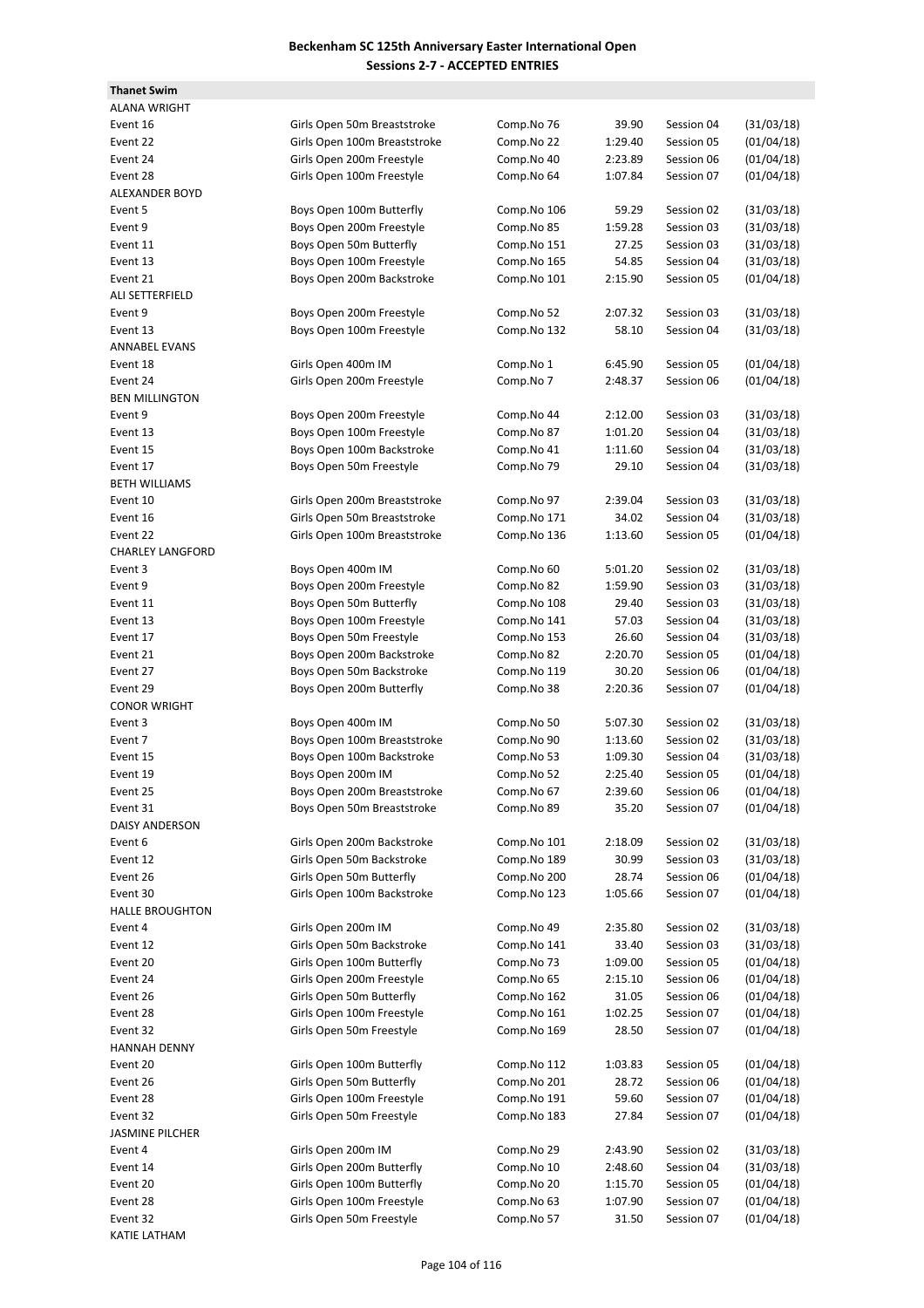| Event 4                 | Girls Open 200m IM          | Comp.No 62  | 2:32.30 | Session 02 | (31/03/18) |
|-------------------------|-----------------------------|-------------|---------|------------|------------|
| Event 20                | Girls Open 100m Butterfly   | Comp.No 93  | 1:07.70 | Session 05 | (01/04/18) |
| Event 24                | Girls Open 200m Freestyle   | Comp.No 100 | 2:06.70 | Session 06 | (01/04/18) |
| KIERAN DALE             |                             |             |         |            |            |
| Event 3                 | Boys Open 400m IM           | Comp.No 84  | 4:43.90 | Session 02 | (31/03/18) |
| Event 9                 | Boys Open 200m Freestyle    | Comp.No 67  | 2:03.80 | Session 03 | (31/03/18) |
| Event 19                | Boys Open 200m IM           | Comp.No 90  | 2:14.01 | Session 05 | (01/04/18) |
| Event 23                | Boys Open 400m Freestyle    | Comp.No 107 | 4:14.25 | Session 06 | (01/04/18) |
| Event 29                | Boys Open 200m Butterfly    | Comp.No 53  | 2:13.30 | Session 07 | (01/04/18) |
| LIAM HAMP               |                             |             |         |            |            |
| Event 5                 | Boys Open 100m Butterfly    | Comp.No 23  | 1:11.96 | Session 02 | (31/03/18) |
| Event 11                | Boys Open 50m Butterfly     | Comp.No 53  | 33.16   | Session 03 | (31/03/18) |
| Event 29                | Boys Open 200m Butterfly    | Comp.No 5   | 2:46.89 | Session 07 | (01/04/18) |
| LIAM PEARSHOUSE         |                             |             |         |            |            |
| Event 23                |                             |             |         |            |            |
|                         | Boys Open 400m Freestyle    | Comp.No 61  | 4:34.72 | Session 06 | (01/04/18) |
| Event 29                | Boys Open 200m Butterfly    | Comp.No 23  | 2:25.90 | Session 07 | (01/04/18) |
| <b>LUCY HICKMOTT</b>    |                             |             |         |            |            |
| Event 26                | Girls Open 50m Butterfly    | Comp.No 112 | 32.40   | Session 06 | (01/04/18) |
| Event 28                | Girls Open 100m Freestyle   | Comp.No 108 | 1:04.40 | Session 07 | (01/04/18) |
| Event 30                | Girls Open 100m Backstroke  | Comp.No 80  | 1:11.30 | Session 07 | (01/04/18) |
| Event 32                | Girls Open 50m Freestyle    | Comp.No 126 | 29.51   | Session 07 | (01/04/18) |
| LUKE FOWLE              |                             |             |         |            |            |
| Event 5                 | Boys Open 100m Butterfly    | Comp.No 73  | 1:04.20 | Session 02 | (31/03/18) |
| Event 7                 | Boys Open 100m Breaststroke | Comp.No 81  | 1:14.38 | Session 02 | (31/03/18) |
| Event 11                | Boys Open 50m Butterfly     | Comp.No 123 | 28.94   | Session 03 | (31/03/18) |
| Event 25                | Boys Open 200m Breaststroke | Comp.No 49  | 2:45.59 | Session 06 | (01/04/18) |
| Event 29                | Boys Open 200m Butterfly    | Comp.No 25  | 2:24.90 | Session 07 | (01/04/18) |
| Event 31                | Boys Open 50m Breaststroke  | Comp.No 95  | 34.60   | Session 07 | (01/04/18) |
| <b>MADDISON LAY</b>     |                             |             |         |            |            |
|                         |                             |             |         |            |            |
| Event 4                 | Girls Open 200m IM          | Comp.No 54  | 2:34.60 | Session 02 | (31/03/18) |
| Event 8                 | Girls Open 400m Freestyle   | Comp.No 72  | 4:38.80 | Session 03 | (31/03/18) |
| <b>MAISIE MACARTNEY</b> |                             |             |         |            |            |
| Event 8                 | Girls Open 400m Freestyle   | Comp.No 92  | 4:20.83 | Session 03 | (31/03/18) |
| Event 12                | Girls Open 50m Backstroke   | Comp.No 165 | 32.60   | Session 03 | (31/03/18) |
| Event 14                | Girls Open 200m Butterfly   | Comp.No 75  | 2:19.69 | Session 04 | (31/03/18) |
| Event 24                | Girls Open 200m Freestyle   | Comp.No 106 | 2:04.63 | Session 06 | (01/04/18) |
| Event 26                | Girls Open 50m Butterfly    | Comp.No 190 | 29.61   | Session 06 | (01/04/18) |
| Event 28                | Girls Open 100m Freestyle   | Comp.No 207 | 57.75   | Session 07 | (01/04/18) |
| Event 32                | Girls Open 50m Freestyle    | Comp.No 201 | 27.00   | Session 07 | (01/04/18) |
| <b>MARIA EVANS</b>      |                             |             |         |            |            |
| Event 18                | Girls Open 400m IM          | Comp.No 56  | 5:25.00 | Session 05 | (01/04/18) |
| MAX JAMESON             |                             |             |         |            |            |
| Event 5                 | Boys Open 100m Butterfly    | Comp.No 117 | 57.00   | Session 02 | (31/03/18) |
| Event 11                | Boys Open 50m Butterfly     | Comp.No 153 | 27.19   | Session 03 | (31/03/18) |
| Event 15                | Boys Open 100m Backstroke   | Comp.No 125 | 1:00.00 | Session 04 | (31/03/18) |
| Event 19                | Boys Open 200m IM           | Comp.No 99  | 2:08.81 | Session 05 | (01/04/18) |
| Event 21                | Boys Open 200m Backstroke   |             | 2:05.61 |            | (01/04/18) |
|                         |                             | Comp.No 119 |         | Session 05 |            |
| Event 27                | Boys Open 50m Backstroke    | Comp.No 154 | 28.50   | Session 06 | (01/04/18) |
| Event 29                | Boys Open 200m Butterfly    | Comp.No 66  | 2:03.23 | Session 07 | (01/04/18) |
| NICOLE PALMER-JONES     |                             |             |         |            |            |
| Event 20                | Girls Open 100m Butterfly   | Comp.No 51  | 1:12.00 | Session 05 | (01/04/18) |
| Event 24                | Girls Open 200m Freestyle   | Comp.No 58  | 2:16.60 | Session 06 | (01/04/18) |
| Event 26                | Girls Open 50m Butterfly    | Comp.No 100 | 32.91   | Session 06 | (01/04/18) |
| Event 28                | Girls Open 100m Freestyle   | Comp.No 125 | 1:03.70 | Session 07 | (01/04/18) |
| OLIVIA MILES            |                             |             |         |            |            |
| Event 24                | Girls Open 200m Freestyle   | Comp.No 85  | 2:11.22 | Session 06 | (01/04/18) |
| OSCAR MACARTNEY         |                             |             |         |            |            |
| Event 23                | Boys Open 400m Freestyle    | Comp.No 113 | 4:11.00 | Session 06 | (01/04/18) |
| <b>OSCAR MILES</b>      |                             |             |         |            |            |
| Event 23                | Boys Open 400m Freestyle    | Comp.No 55  | 4:38.60 | Session 06 | (01/04/18) |
| ROBYN MOON              |                             |             |         |            |            |
|                         |                             |             |         |            |            |
| Event 6                 | Girls Open 200m Backstroke  | Comp.No 95  | 2:22.40 | Session 02 | (31/03/18) |
| Event 12                | Girls Open 50m Backstroke   | Comp.No 190 | 30.93   | Session 03 | (31/03/18) |
| Event 24                | Girls Open 200m Freestyle   | Comp.No 95  | 2:08.72 | Session 06 | (01/04/18) |
| Event 30                | Girls Open 100m Backstroke  | Comp.No 126 | 1:05.31 | Session 07 | (01/04/18) |
| SASKIA MYBURGH          |                             |             |         |            |            |
| Event 4                 | Girls Open 200m IM          | Comp.No 12  | 3:05.30 | Session 02 | (31/03/18) |
| Event 12                | Girls Open 50m Backstroke   | Comp.No 23  | 39.20   | Session 03 | (31/03/18) |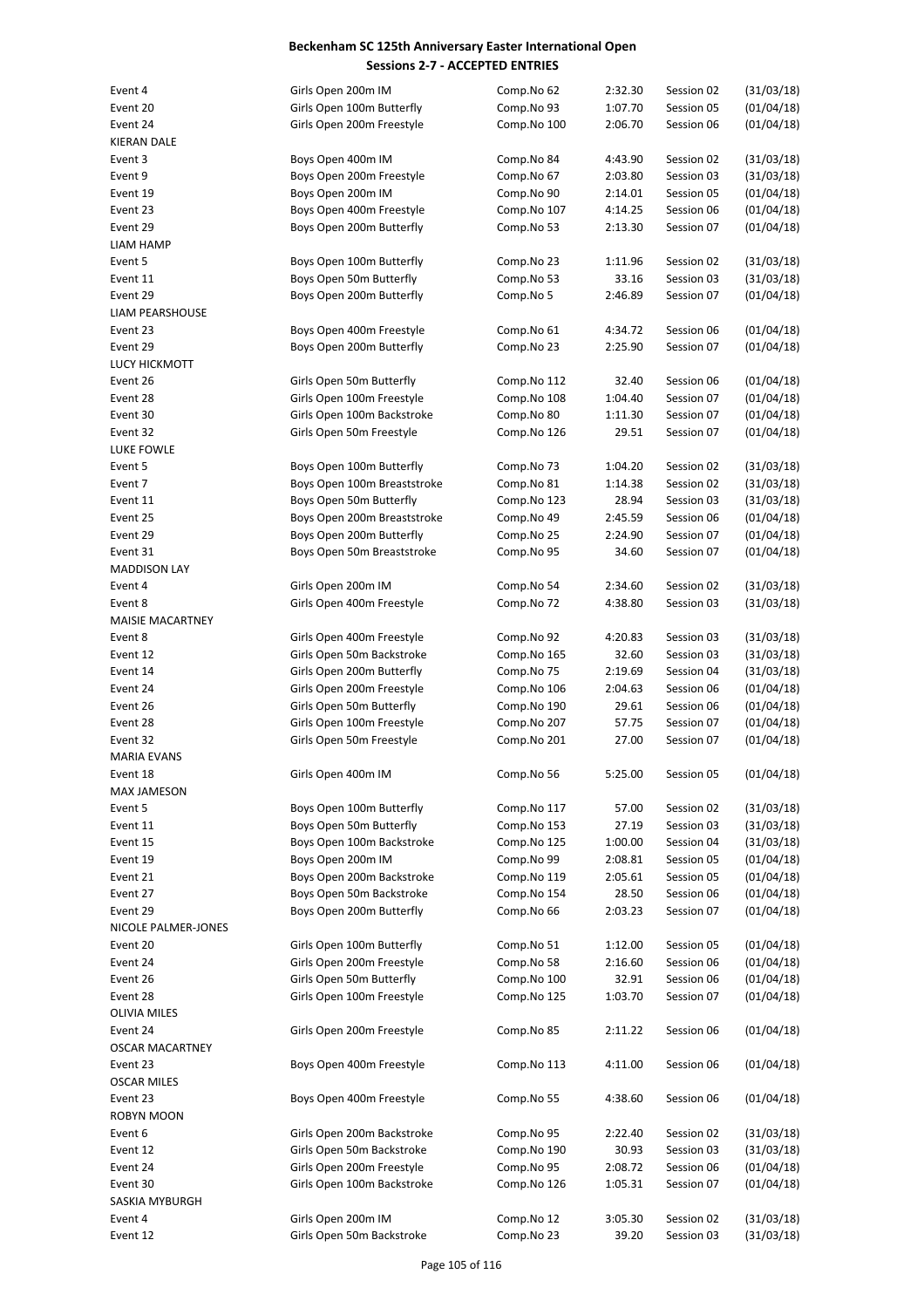| Event 16                 | Girls Open 50m Breaststroke | Comp.No 9   | 45.60   | Session 04 | (31/03/18) |
|--------------------------|-----------------------------|-------------|---------|------------|------------|
| Event 26                 | Girls Open 50m Butterfly    | Comp.No 26  | 37.20   | Session 06 | (01/04/18) |
| Event 28                 | Girls Open 100m Freestyle   | Comp.No 31  | 1:12.79 | Session 07 | (01/04/18) |
| Event 32                 | Girls Open 50m Freestyle    | Comp.No 15  | 34.30   | Session 07 | (01/04/18) |
| <b>SCARLETT LANGFORD</b> |                             |             |         |            |            |
| Event 8                  | Girls Open 400m Freestyle   | Comp.No 21  | 5:08.60 | Session 03 | (31/03/18) |
| Event 12                 | Girls Open 50m Backstroke   | Comp.No 69  | 35.90   | Session 03 | (31/03/18) |
| Event 16                 | Girls Open 50m Breaststroke | Comp.No 75  | 40.00   | Session 04 | (31/03/18) |
| Event 28                 | Girls Open 100m Freestyle   | Comp.No 56  | 1:08.72 | Session 07 | (01/04/18) |
| Event 30                 | Girls Open 100m Backstroke  | Comp.No 34  | 1:17.50 | Session 07 | (01/04/18) |
| <b>TAMZIN MYBURGH</b>    |                             |             |         |            |            |
| Event 6                  | Girls Open 200m Backstroke  | Comp.No 88  | 2:24.80 | Session 02 | (31/03/18) |
| Event 18                 | Girls Open 400m IM          | Comp.No 88  | 5:10.90 | Session 05 | (01/04/18) |
| Event 30                 | Girls Open 100m Backstroke  | Comp.No 117 | 1:07.40 | Session 07 | (01/04/18) |
| <b>TOBY COOK</b>         |                             |             |         |            |            |
| Event 7                  | Boys Open 100m Breaststroke | Comp.No 21  | 1:23.90 | Session 02 | (31/03/18) |
| Event 11                 | Boys Open 50m Butterfly     | Comp.No 45  | 33.60   | Session 03 | (31/03/18) |
| Event 15                 | Boys Open 100m Backstroke   | Comp.No 32  | 1:13.70 | Session 04 | (31/03/18) |
| Event 21                 | Boys Open 200m Backstroke   | Comp.No 44  | 2:36.40 | Session 05 | (01/04/18) |
| Event 31                 | Boys Open 50m Breaststroke  | Comp.No 47  | 38.60   | Session 07 | (01/04/18) |
| <b>WILLIAM REEVES</b>    |                             |             |         |            |            |
| Event 3                  | Boys Open 400m IM           | Comp.No 30  | 5:24.00 | Session 02 | (31/03/18) |
| Event 9                  | Boys Open 200m Freestyle    | Comp.No 42  | 2:13.30 | Session 03 | (31/03/18) |
| Event 19                 | Boys Open 200m IM           | Comp.No 43  | 2:31.60 | Session 05 | (01/04/18) |
| Event 25                 | Boys Open 200m Breaststroke | Comp.No 30  | 2:56.70 | Session 06 | (01/04/18) |
|                          |                             |             |         |            |            |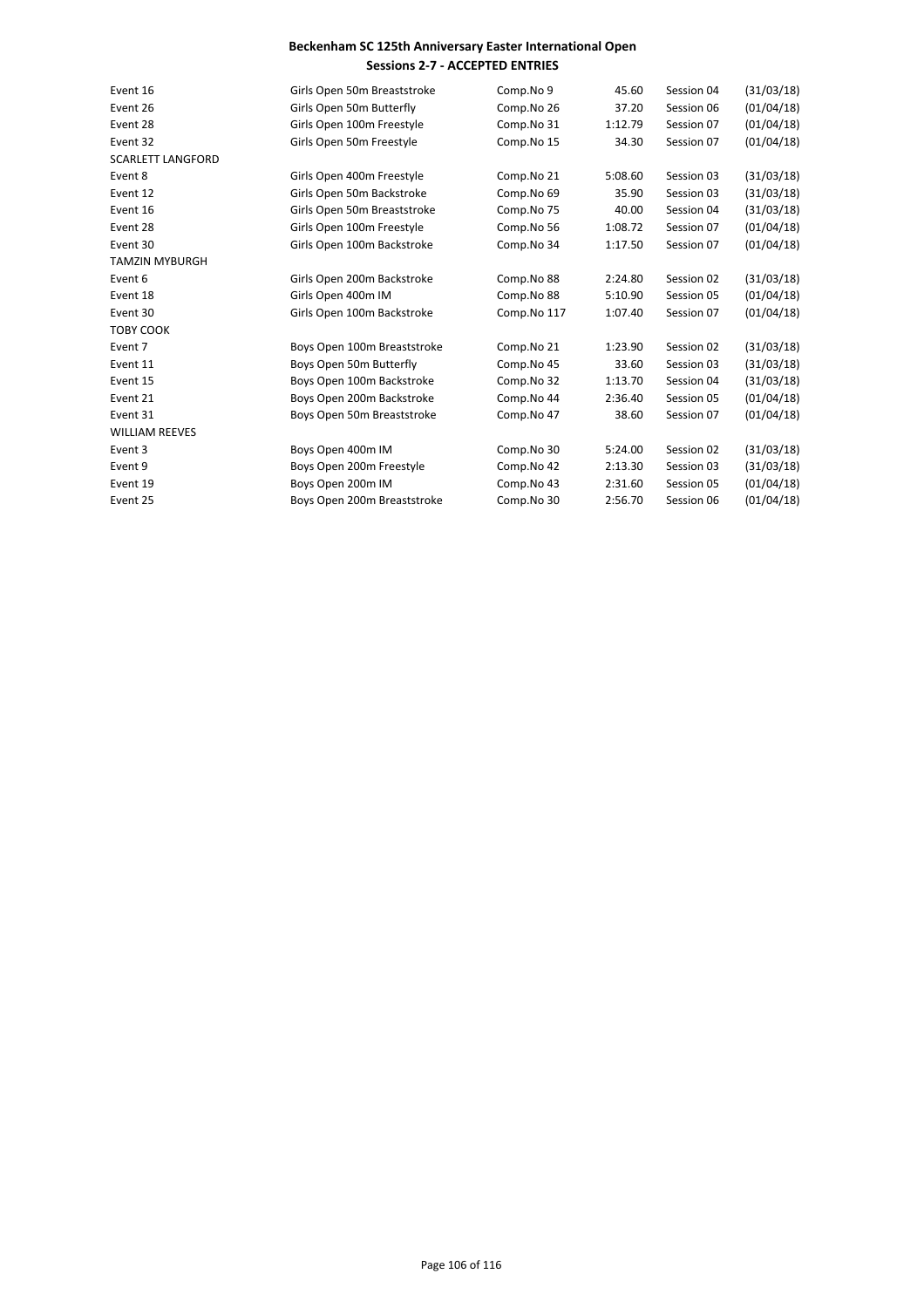| <b>Tonbridge</b>           |                             |             |         |            |            |
|----------------------------|-----------------------------|-------------|---------|------------|------------|
| <b>BRANDON HARRIS</b>      |                             |             |         |            |            |
| Event 19                   | Boys Open 200m IM           | Comp.No 59  | 2:22.60 | Session 05 | (01/04/18) |
| Event 25                   | Boys Open 200m Breaststroke | Comp.No 56  | 2:41.60 | Session 06 | (01/04/18) |
| Event 27                   | Boys Open 50m Backstroke    | Comp.No 131 | 29.80   | Session 06 | (01/04/18) |
| <b>MIA DEVEY</b>           |                             |             |         |            |            |
| Event 16                   | Girls Open 50m Breaststroke | Comp.No 33  | 41.80   | Session 04 | (31/03/18) |
| <b>NOEMIE THOMSON</b>      |                             |             |         |            |            |
| Event 16                   | Girls Open 50m Breaststroke | Comp.No 72  | 40.20   | Session 04 | (31/03/18) |
| <b>OLIVER ISAACS</b>       |                             |             |         |            |            |
| Event 19                   | Boys Open 200m IM           | Comp.No 42  | 2:32.98 | Session 05 | (01/04/18) |
| Event 25                   | Boys Open 200m Breaststroke | Comp.No 52  | 2:43.47 | Session 06 | (01/04/18) |
| Event 31                   | Boys Open 50m Breaststroke  | Comp.No 82  | 35.57   | Session 07 | (01/04/18) |
| <b>RUBEN COWLEY ANTELO</b> |                             |             |         |            |            |
| Event 11                   | Boys Open 50m Butterfly     | Comp.No 4   | 39.40   | Session 03 | (31/03/18) |
| Event 13                   | Boys Open 100m Freestyle    | Comp.No 1   | 1:18.20 | Session 04 | (31/03/18) |
| Event 17                   | Boys Open 50m Freestyle     | Comp.No 13  | 34.50   | Session 04 | (31/03/18) |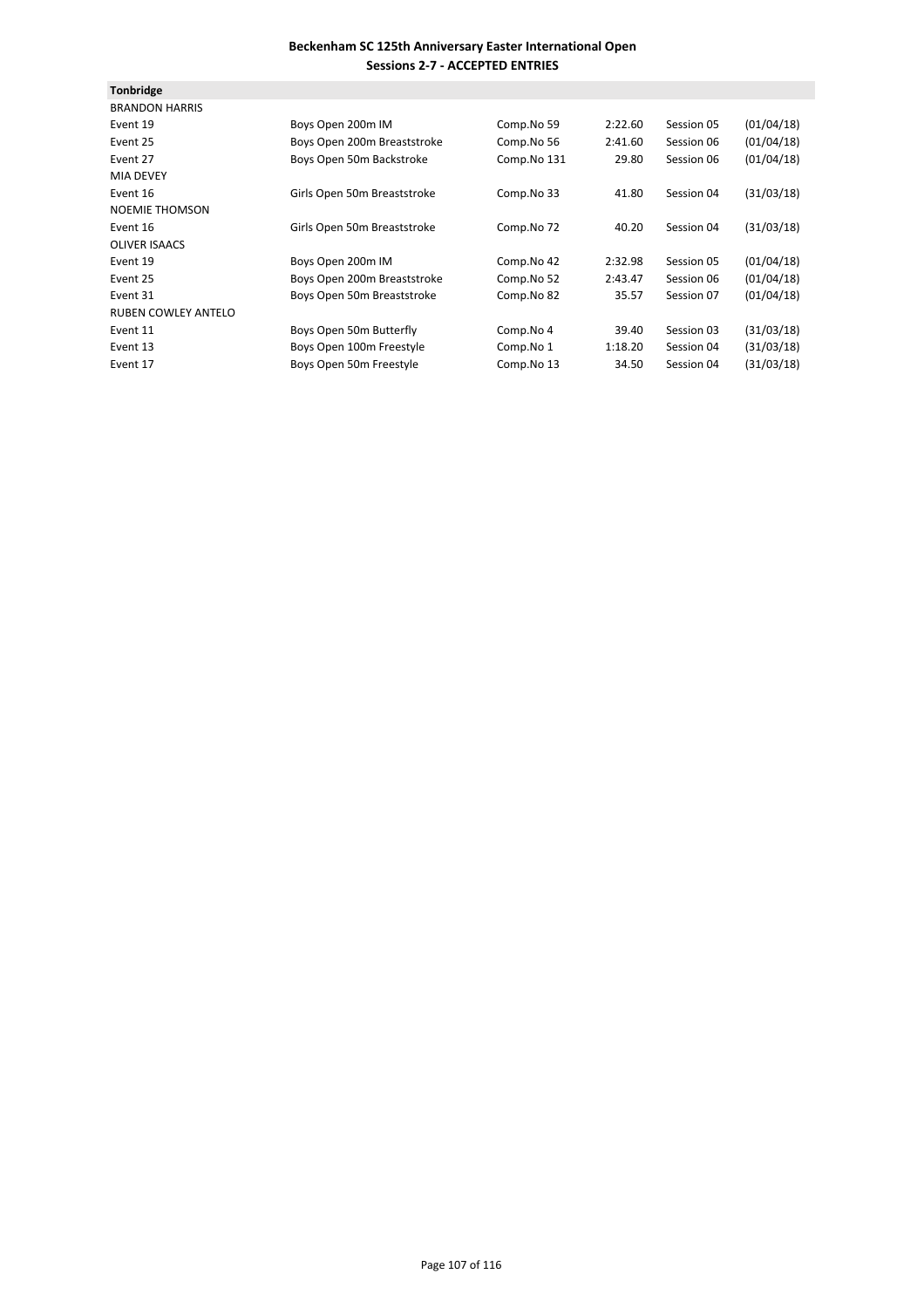**West Suffolk**

BETHANY SAMPHER Event 20 Girls Open 100m Butterfly Comp.No 88 1:07.90 Session 05 (01/04/18) Event 26 Girls Open 50m Butterfly Comp.No 185 29.83 Session 06 (01/04/18) **BRIANNA RUARK** Event 26 Girls Open 50m Butterfly Comp.No 91 33.10 Session 06 (01/04/18) CERYS WILLIAMS Event 10 Girls Open 200m Breaststroke Comp.No 38 2:58.70 Session 03 (31/03/18) Event 12 Girls Open 50m Backstroke Comp.No 113 34.40 Session 03 (31/03/18) Event 14 Girls Open 200m Butterfly Comp.No 20 2:41.90 Session 04 (31/03/18) Event 18 Girls Open 400m IM Comp.No 49 5:30.20 Session 05 (01/04/18) Event 22 Girls Open 100m Breaststroke Comp.No 78 1:22.50 Session 05 (01/04/18) Event 26 Girls Open 50m Butterfly Comp.No 101 32.90 Session 06 (01/04/18) Event 28 Girls Open 100m Freestyle Comp.No 88 1:05.60 Session 07 (01/04/18) Event 30 Girls Open 100m Backstroke Comp.No 57 1:13.30 Session 07 (01/04/18) Event 32 **Girls Open 50m Freestyle** Comp.No 78 30.46 Session 07 (01/04/18) CHARLOTTE HUDSON Event 4 Girls Open 200m IM Comp.No 43 2:37.20 Session 02 (31/03/18) Event 10 Girls Open 200m Breaststroke Comp.No 42 2:56.90 Session 03 (31/03/18) Event 12 Girls Open 50m Backstroke Comp.No 104 34.60 Session 03 (31/03/18) Event 16 Girls Open 50m Breaststroke Comp.No 119 37.70 Session 04 (31/03/18) Event 20 Girls Open 100m Butterfly Comp.No 40 1:13.02 Session 05 (01/04/18) Event 22 Girls Open 100m Breaststroke Comp.No 76 1:22.60 Session 05 (01/04/18) Event 26 Girls Open 50m Butterfly Comp.No 122 31.85 Session 06 (01/04/18) Event 28 Girls Open 100m Freestyle Comp.No 120 1:03.90 Session 07 (01/04/18) Event 32 **Girls Open 50m Freestyle** Comp.No 129 29.40 Session 07 (01/04/18) **CHARLOTTE WHITE** Event 4 Girls Open 200m IM Comp.No 38 2:38.50 Session 02 (31/03/18) Event 10 Girls Open 200m Breaststroke Comp.No 73 2:48.70 Session 03 (31/03/18) Event 16 Girls Open 50m Breaststroke Comp.No 120 37.62 Session 04 (31/03/18) Event 18 Girls Open 400m IM Comp.No 47 5:31.60 Session 05 (01/04/18) Event 22 Girls Open 100m Breaststroke Comp.No 97 1:20.25 Session 05 (01/04/18) **CIARAN RICHES** Event 5 Boys Open 100m Butterfly Comp.No 83 1:02.61 Session 02 (31/03/18) Event 9 Boys Open 200m Freestyle Comp.No 50 2:08.00 Session 03 (31/03/18) Event 11 Boys Open 50m Butterfly Comp.No 131 28.30 Session 03 (31/03/18) Event 13 Boys Open 100m Freestyle Comp.No 127 58.44 Session 04 (31/03/18) Event 15 Boys Open 100m Backstroke Comp.No 67 1:07.20 Session 04 (31/03/18) Event 17 Boys Open 50m Freestyle Comp.No 131 27.60 Session 04 (31/03/18) CONNOR GILLINGHAM Event 5 6000 Boys Open 100m Butterfly Comp.No 40 1:08.00 Session 02 (31/03/18) Event 11 Boys Open 50m Butterfly Comp.No 117 29.09 Session 03 (31/03/18) Event 13 Boys Open 100m Freestyle Comp.No 86 1:01.21 Session 04 (31/03/18) Event 15 Boys Open 100m Backstroke Comp.No 60 1:07.90 Session 04 (31/03/18) Event 17 Boys Open 50m Freestyle Comp.No 134 27.43 Session 04 (31/03/18) Event 27 Boys Open 50m Backstroke Comp.No 122 30.16 Session 06 (01/04/18) Event 31 Boys Open 50m Breaststroke Comp.No 54 37.60 Session 07 (01/04/18) EDWARD MERHAN Event 7 **Boys Open 100m Breaststroke** Comp.No 59 1:17.10 Session 02 (31/03/18) Event 11 Boys Open 50m Butterfly Comp.No 68 31.80 Session 03 (31/03/18) Event 15 Boys Open 100m Backstroke Comp.No 58 1:08.60 Session 04 (31/03/18) Event 17 Boys Open 50m Freestyle Comp.No 68 29.80 Session 04 (31/03/18) Event 19 Boys Open 200m IM Comp.No 38 2:33.90 Session 05 (01/04/18) Event 21 Boys Open 200m Backstroke Comp.No 48 2:33.60 Session 05 (01/04/18) Event 25 Boys Open 200m Breaststroke Comp.No 45 2:47.70 Session 06 (01/04/18) Event 27 Boys Open 50m Backstroke Comp.No 84 32.60 Session 06 (01/04/18) Event 31 Boys Open 50m Breaststroke Comp.No 90 35.00 Session 07 (01/04/18) ELLA HALE Event 4 Girls Open 200m IM Comp.No 77 2:29.81 Session 02 (31/03/18) Event 18 Girls Open 400m IM Comp.No 67 5:20.60 Session 05 (01/04/18) Event 20 Girls Open 100m Butterfly Comp.No 76 1:08.65 Session 05 (01/04/18) Event 24 Girls Open 200m Freestyle Comp.No 62 2:15.50 Session 06 (01/04/18) Event 26 Girls Open 50m Butterfly Comp.No 171 30.32 Session 06 (01/04/18) Event 28 Girls Open 100m Freestyle Comp.No 158 1:02.31 Session 07 (01/04/18) Event 32 **Girls Open 50m Freestyle** Comp.No 172 28.36 Session 07 (01/04/18) HANNAH O'CONNOR Event 6 Girls Open 200m Backstroke Comp.No 53 2:33.50 Session 02 (31/03/18) Event 12 Girls Open 50m Backstroke Comp.No 156 33.00 Session 03 (31/03/18)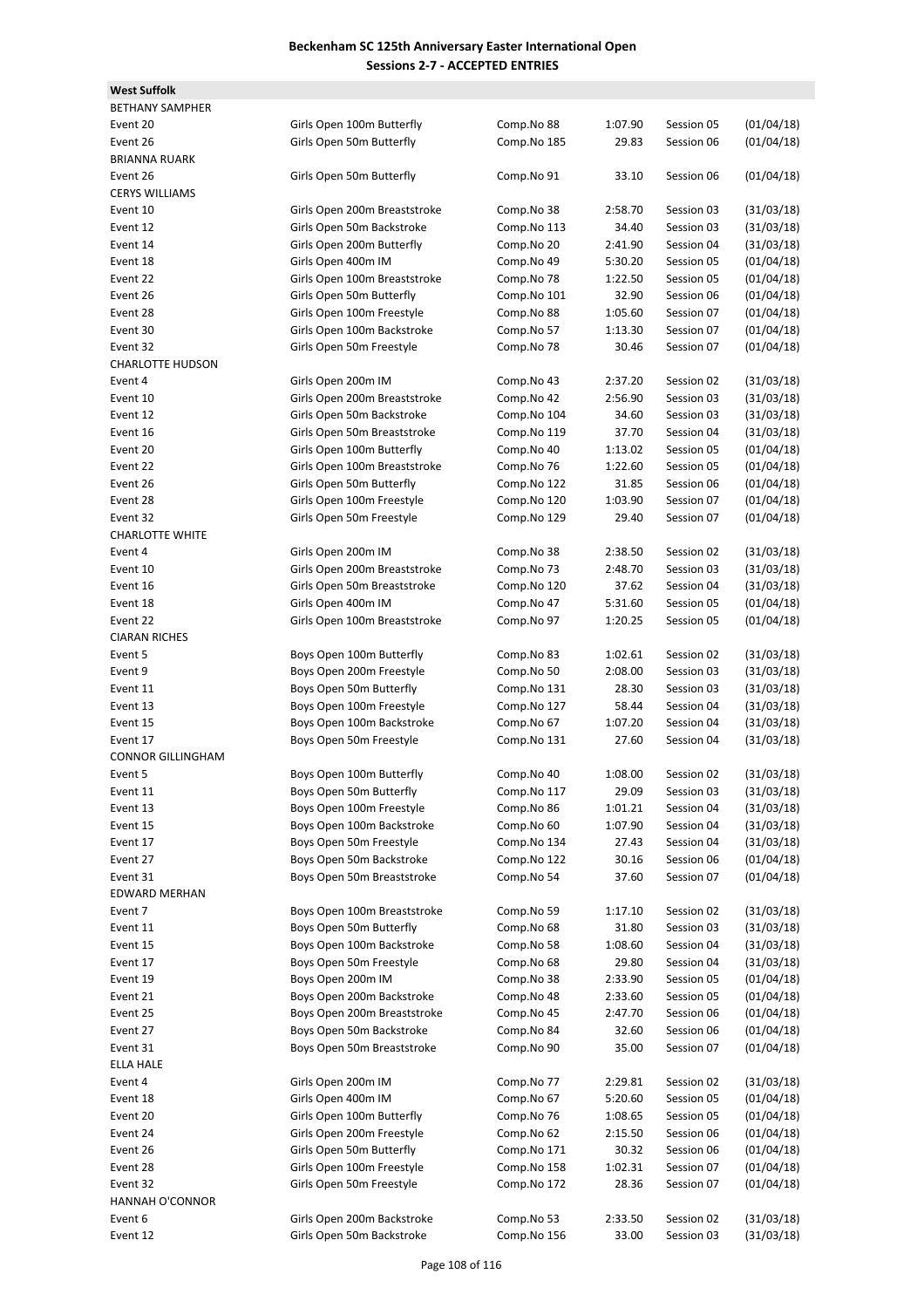| Event 28            | Girls Open 100m Freestyle                               | Comp.No 101              | 1:04.80            | Session 07               | (01/04/18)               |
|---------------------|---------------------------------------------------------|--------------------------|--------------------|--------------------------|--------------------------|
| Event 30            | Girls Open 100m Backstroke                              | Comp.No 92               | 1:09.90            | Session 07               | (01/04/18)               |
| Event 32            | Girls Open 50m Freestyle                                | Comp.No 100              | 29.97              | Session 07               | (01/04/18)               |
| <b>HENRY KING</b>   |                                                         |                          |                    |                          |                          |
| Event 7             | Boys Open 100m Breaststroke                             | Comp.No 93               | 1:13.30            | Session 02               | (31/03/18)               |
| Event 15            | Boys Open 100m Backstroke                               | Comp.No 56               | 1:08.90            | Session 04               | (31/03/18)               |
| Event 25            | Boys Open 200m Breaststroke                             | Comp.No 66               | 2:39.70            | Session 06               | (01/04/18)               |
| Event 27            | Boys Open 50m Backstroke                                | Comp.No 88               | 32.40              | Session 06               | (01/04/18)               |
| Event 31            | Boys Open 50m Breaststroke                              | Comp.No 92               | 34.90              | Session 07               | (01/04/18)               |
| <b>JACK BOWYER</b>  |                                                         |                          |                    |                          |                          |
| Event 5             | Boys Open 100m Butterfly                                | Comp.No 111              | 58.66              | Session 02               | (31/03/18)               |
| Event 7             | Boys Open 100m Breaststroke                             | Comp.No 79               | 1:14.40            | Session 02               | (31/03/18)               |
| Event 11            | Boys Open 50m Butterfly                                 | Comp.No 165              | 26.73              | Session 03               | (31/03/18)               |
| Event 15            | Boys Open 100m Backstroke                               | Comp.No 113              | 1:02.11            | Session 04               | (31/03/18)               |
| JAMES O'CONNOR      |                                                         |                          |                    |                          |                          |
| Event 13            | Boys Open 100m Freestyle                                | Comp.No 39               | 1:08.50            | Session 04               | (31/03/18)               |
| Event 17            | Boys Open 50m Freestyle                                 | Comp.No 58               | 31.00              | Session 04               | (31/03/18)               |
| Event 23            | Boys Open 400m Freestyle                                | Comp.No 22               | 5:09.20            | Session 06               | (01/04/18)               |
| LILY GENNER         |                                                         |                          |                    |                          |                          |
| Event 14            | Girls Open 200m Butterfly                               | Comp.No 25               | 2:40.70            | Session 04               | (31/03/18)               |
| Event 20            | Girls Open 100m Butterfly                               | Comp.No 44               | 1:12.60            | Session 05               | (01/04/18)               |
| Event 26            | Girls Open 50m Butterfly                                | Comp.No 140              | 31.51              | Session 06               | (01/04/18)               |
| Event 28            | Girls Open 100m Freestyle                               | Comp.No 96               | 1:05.20            | Session 07               | (01/04/18)               |
| Event 32            | Girls Open 50m Freestyle                                | Comp.No 135              | 29.26              | Session 07               | (01/04/18)               |
| LUCA CLARKE         |                                                         |                          |                    |                          |                          |
| Event 5             | Boys Open 100m Butterfly                                | Comp.No 42               | 1:07.70            | Session 02               | (31/03/18)               |
| Event 7             | Boys Open 100m Breaststroke                             | Comp.No 49               | 1:18.70            | Session 02               | (31/03/18)               |
| Event 31            | Boys Open 50m Breaststroke                              | Comp.No 77               | 35.76              | Session 07               | (01/04/18)               |
| LUCY HUDSON         |                                                         |                          |                    |                          |                          |
| Event 4             | Girls Open 200m IM                                      | Comp.No 42               | 2:37.30            | Session 02               | (31/03/18)               |
| Event 8             | Girls Open 400m Freestyle                               | Comp.No 35               | 4:56.20            | Session 03               | (31/03/18)               |
| Event 12            | Girls Open 50m Backstroke                               | Comp.No 119              | 34.17              | Session 03               | (31/03/18)               |
| Event 16            | Girls Open 50m Breaststroke                             | Comp.No 88               | 39.50              | Session 04               | (31/03/18)               |
| Event 24            | Girls Open 200m Freestyle                               | Comp.No 51               | 2:17.96            | Session 06               | (01/04/18)               |
| Event 26            | Girls Open 50m Butterfly                                | Comp.No 57               | 34.20              | Session 06               | (01/04/18)               |
| Event 30            | Girls Open 100m Backstroke                              | Comp.No 75               | 1:12.00            | Session 07               | (01/04/18)               |
| Event 32            | Girls Open 50m Freestyle                                | Comp.No 94               | 30.05              | Session 07               | (01/04/18)               |
| LUKA PAGE           |                                                         |                          |                    |                          |                          |
| Event 7<br>Event 9  | Boys Open 100m Breaststroke<br>Boys Open 200m Freestyle | Comp.No 11<br>Comp.No 8  | 1:32.60<br>2:34.20 | Session 02<br>Session 03 | (31/03/18)               |
| Event 13            | Boys Open 100m Freestyle                                | Comp.No 18               | 1:11.30            | Session 04               | (31/03/18)<br>(31/03/18) |
| Event 17            | Boys Open 50m Freestyle                                 |                          | 31.90              | Session 04               | (31/03/18)               |
| Event 31            | Boys Open 50m Breaststroke                              | Comp.No 42<br>Comp.No 20 | 43.10              | Session 07               | (01/04/18)               |
| MATTHEW WILLMOTT    |                                                         |                          |                    |                          |                          |
| Event 27            | Boys Open 50m Backstroke                                | Comp.No 58               | 34.50              | Session 06               | (01/04/18)               |
| MILLIE SMALL        |                                                         |                          |                    |                          |                          |
| Event 12            | Girls Open 50m Backstroke                               | Comp.No 114              | 34.40              | Session 03               | (31/03/18)               |
| Event 26            | Girls Open 50m Butterfly                                | Comp.No 116              | 32.10              | Session 06               | (01/04/18)               |
| Event 32            | Girls Open 50m Freestyle                                | Comp.No 137              | 29.20              | Session 07               | (01/04/18)               |
| MOLLY PEACOCK       |                                                         |                          |                    |                          |                          |
| Event 12            | Girls Open 50m Backstroke                               | Comp.No 131              | 33.70              | Session 03               | (31/03/18)               |
| <b>MYLES TURNER</b> |                                                         |                          |                    |                          |                          |
| Event 3             | Boys Open 400m IM                                       | Comp.No 85               | 4:42.90            | Session 02               | (31/03/18)               |
| Event 7             | Boys Open 100m Breaststroke                             | Comp.No 108              | 1:11.44            | Session 02               | (31/03/18)               |
| Event 9             | Boys Open 200m Freestyle                                | Comp.No 80               | 1:59.93            | Session 03               | (31/03/18)               |
| Event 15            | Boys Open 100m Backstroke                               | Comp.No 114              | 1:01.75            | Session 04               | (31/03/18)               |
| Event 19            | Boys Open 200m IM                                       | Comp.No 93               | 2:12.53            | Session 05               | (01/04/18)               |
| Event 21            | Boys Open 200m Backstroke                               | Comp.No 114              | 2:10.00            | Session 05               | (01/04/18)               |
| Event 23            | Boys Open 400m Freestyle                                | Comp.No 112              | 4:12.03            | Session 06               | (01/04/18)               |
| Event 25            | Boys Open 200m Breaststroke                             | Comp.No 87               | 2:31.70            | Session 06               | (01/04/18)               |
| Event 27            | Boys Open 50m Backstroke                                | Comp.No 135              | 29.64              | Session 06               | (01/04/18)               |
| NIAMH PERRY         |                                                         |                          |                    |                          |                          |
| Event 8             | Girls Open 400m Freestyle                               | Comp.No 69               | 4:39.86            | Session 03               | (31/03/18)               |
| Event 14            | Girls Open 200m Butterfly                               | Comp.No 55               | 2:29.60            | Session 04               | (31/03/18)               |
| Event 18            | Girls Open 400m IM                                      | Comp.No 84               | 5:13.90            | Session 05               | (01/04/18)               |
| Event 20            | Girls Open 100m Butterfly                               | Comp.No 79               | 1:08.50            | Session 05               | (01/04/18)               |
| Event 24            | Girls Open 200m Freestyle                               | Comp.No 82               | 2:12.49            | Session 06               | (01/04/18)               |
| Event 26            | Girls Open 50m Butterfly                                | Comp.No 121              | 31.87              | Session 06               | (01/04/18)               |
|                     |                                                         |                          |                    |                          |                          |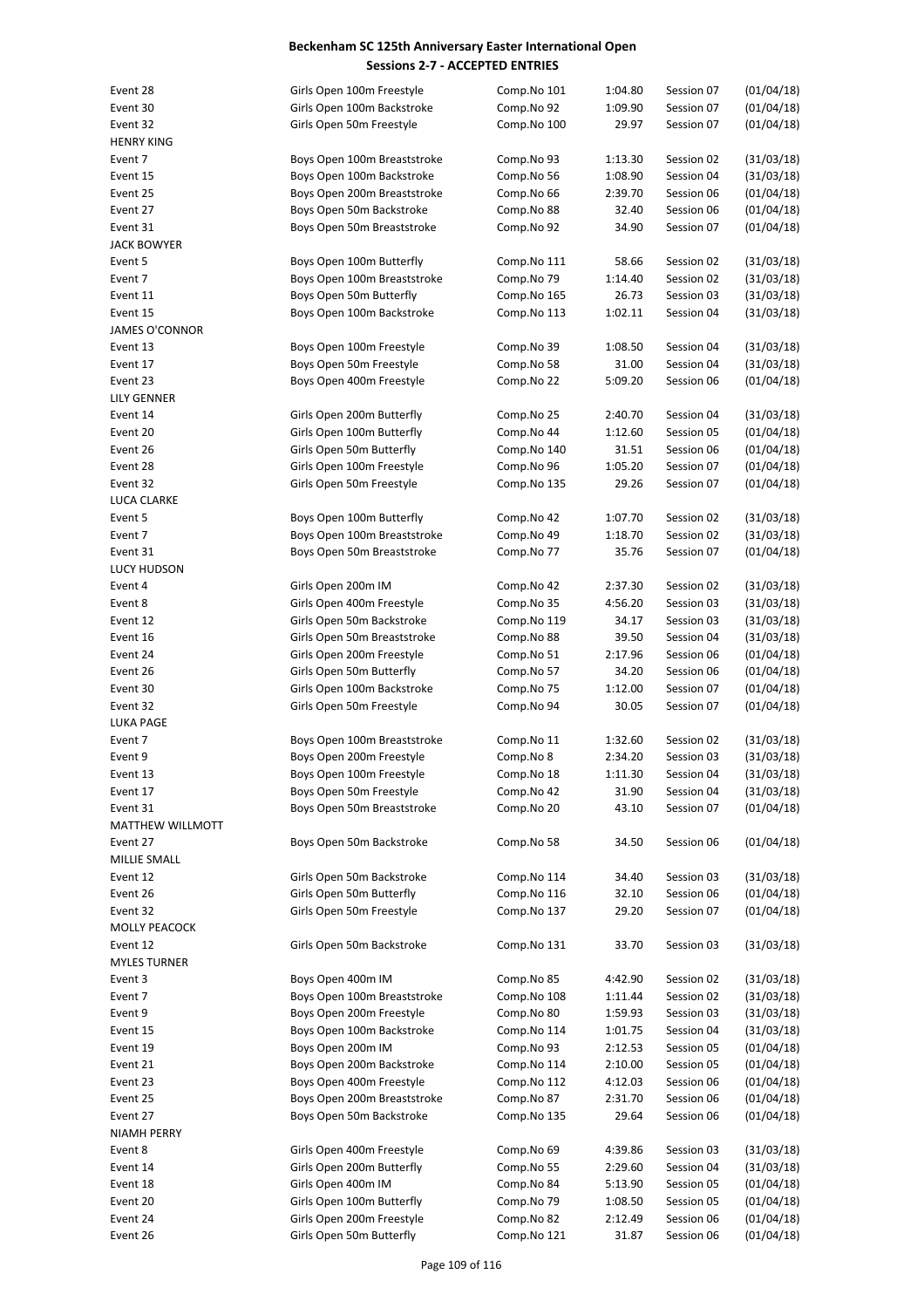| Event 32               |                             |             |         |            |            |
|------------------------|-----------------------------|-------------|---------|------------|------------|
|                        | Girls Open 50m Freestyle    | Comp.No 127 | 29.50   | Session 07 | (01/04/18) |
| <b>ROBBIE BRINDLEY</b> |                             |             |         |            |            |
| Event 27               | Boys Open 50m Backstroke    | Comp.No 78  | 33.10   | Session 06 | (01/04/18) |
| SAMUEL BULLINGHAM      |                             |             |         |            |            |
| Event 3                | Boys Open 400m IM           | Comp.No 40  | 5:16.44 | Session 02 | (31/03/18) |
| Event 5                | Boys Open 100m Butterfly    | Comp.No 44  | 1:07.18 | Session 02 | (31/03/18) |
| Event 7                | Boys Open 100m Breaststroke | Comp.No 64  | 1:16.19 | Session 02 | (31/03/18) |
| Event 11               | Boys Open 50m Butterfly     | Comp.No 78  | 30.45   | Session 03 | (31/03/18) |
| Event 13               | Boys Open 100m Freestyle    | Comp.No 85  | 1:01.22 | Session 04 | (31/03/18) |
| Event 31               | Boys Open 50m Breaststroke  | Comp.No 96  | 34.54   | Session 07 | (01/04/18) |
| <b>TAYLOR BOWEN</b>    |                             |             |         |            |            |
| Event 5                | Boys Open 100m Butterfly    | Comp.No 107 | 59.28   | Session 02 | (31/03/18) |
| Event 11               | Boys Open 50m Butterfly     | Comp.No 158 | 26.95   | Session 03 | (31/03/18) |
| Event 19               | Boys Open 200m IM           | Comp.No 82  | 2:16.23 | Session 05 | (01/04/18) |
| <b>THOMAS PAGE</b>     |                             |             |         |            |            |
| Event 5                | Boys Open 100m Butterfly    | Comp.No 25  | 1:11.10 | Session 02 | (31/03/18) |
| Event 11               | Boys Open 50m Butterfly     | Comp.No 73  | 30.99   | Session 03 | (31/03/18) |
| Event 13               | Boys Open 100m Freestyle    | Comp.No 75  | 1:02.36 | Session 04 | (31/03/18) |
| Event 17               | Boys Open 50m Freestyle     | Comp.No 115 | 28.00   | Session 04 | (31/03/18) |
| Event 31               | Boys Open 50m Breaststroke  | Comp.No 66  | 36.90   | Session 07 | (01/04/18) |
| YASMIN JOHNSON         |                             |             |         |            |            |
| Event 12               | Girls Open 50m Backstroke   | Comp.No 28  | 38.70   | Session 03 | (31/03/18) |
| Event 16               | Girls Open 50m Breaststroke | Comp.No 14  | 44.10   | Session 04 | (31/03/18) |
|                        |                             |             |         |            |            |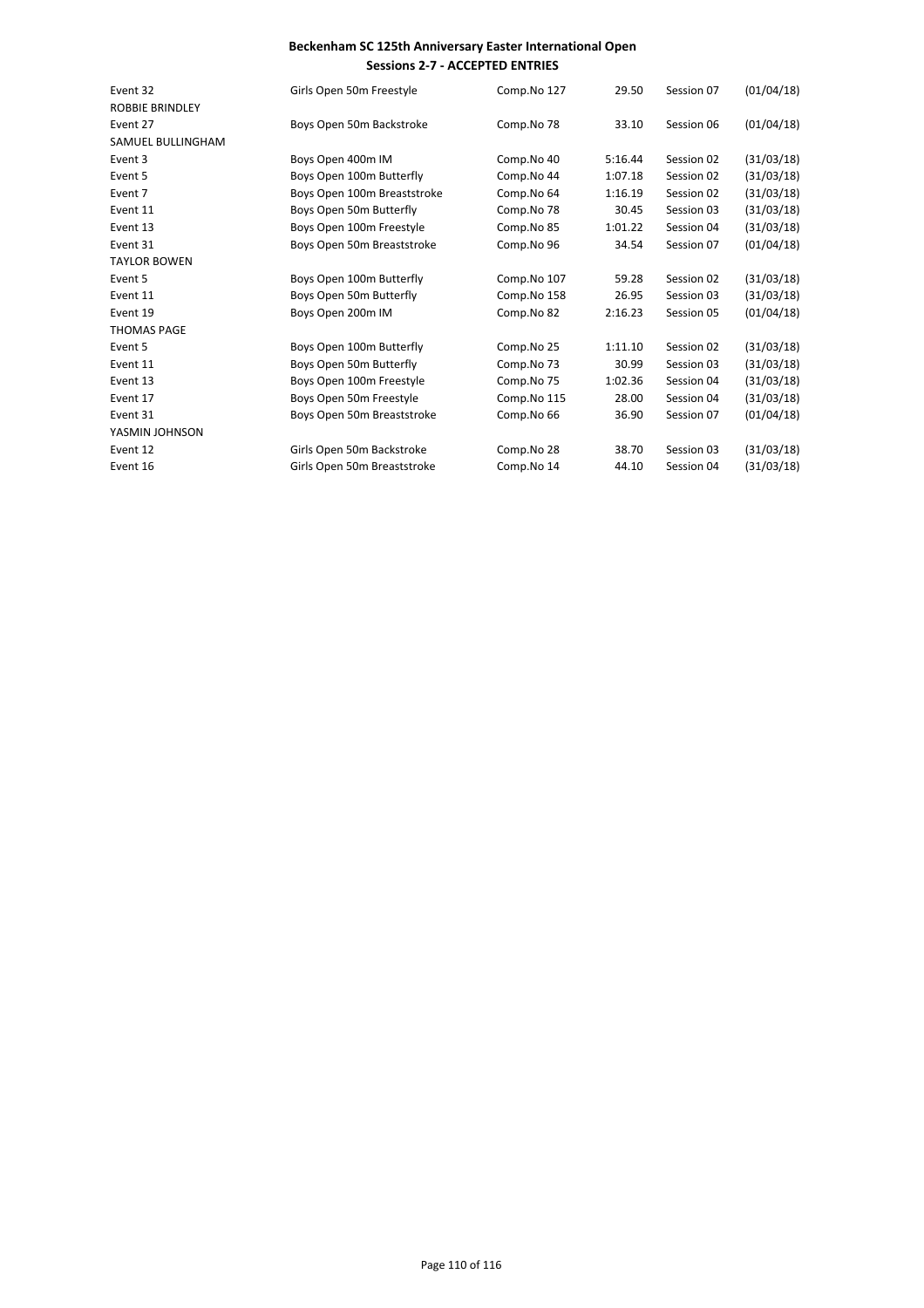**Windsor**

| <b>ALEXANDER MUFTI</b>   |                              |             |         |            |            |
|--------------------------|------------------------------|-------------|---------|------------|------------|
| Event 23                 | Boys Open 400m Freestyle     | Comp.No 15  | 5:15.75 | Session 06 | (01/04/18) |
| Event 27                 | Boys Open 50m Backstroke     | Comp.No 31  | 36.75   | Session 06 | (01/04/18) |
| Event 31                 | Boys Open 50m Breaststroke   | Comp.No 31  | 39.90   | Session 07 | (01/04/18) |
| <b>CHARLES RYCROFT</b>   |                              |             |         |            |            |
| Event 7                  | Boys Open 100m Breaststroke  | Comp.No 43  | 1:20.75 | Session 02 | (31/03/18) |
| Event 25                 | Boys Open 200m Breaststroke  | Comp.No 34  | 2:54.42 | Session 06 | (01/04/18) |
| Event 31                 | Boys Open 50m Breaststroke   | Comp.No 60  | 37.21   | Session 07 | (01/04/18) |
| <b>CLEMENT TOUSSAINT</b> |                              |             |         |            |            |
| Event 31                 | Boys Open 50m Breaststroke   | Comp.No 74  | 36.00   | Session 07 | (01/04/18) |
| <b>EDWIN IVANESCU</b>    |                              |             |         |            |            |
| Event 11                 | Boys Open 50m Butterfly      | Comp.No 22  | 35.50   | Session 03 | (31/03/18) |
| Event 15                 | Boys Open 100m Backstroke    | Comp.No 24  | 1:17.40 | Session 04 | (31/03/18) |
| Event 17                 | Boys Open 50m Freestyle      | Comp.No 45  | 31.80   | Session 04 | (31/03/18) |
| Event 21                 | Boys Open 200m Backstroke    | Comp.No 29  | 2:43.40 | Session 05 | (01/04/18) |
| Event 27                 | Boys Open 50m Backstroke     | Comp.No 43  | 35.40   | Session 06 | (01/04/18) |
| <b>EMMA HEPWORTH</b>     |                              |             |         |            |            |
| Event 8                  | Girls Open 400m Freestyle    | Comp.No 63  | 4:41.40 | Session 03 | (31/03/18) |
| Event 24                 | Girls Open 200m Freestyle    | Comp.No 68  | 2:14.70 | Session 06 | (01/04/18) |
| <b>JEREMY TOUSSAINT</b>  |                              |             |         |            |            |
| Event 7                  | Boys Open 100m Breaststroke  | Comp.No 86  | 1:14.10 | Session 02 | (31/03/18) |
| Event 25                 | Boys Open 200m Breaststroke  | Comp.No 60  | 2:40.80 | Session 06 | (01/04/18) |
| Event 31                 | Boys Open 50m Breaststroke   | Comp.No 110 | 33.89   | Session 07 | (01/04/18) |
| <b>KATIE FORD</b>        |                              |             |         |            |            |
| Event 28                 | Girls Open 100m Freestyle    | Comp.No 65  | 1:07.78 | Session 07 | (01/04/18) |
| Event 30                 | Girls Open 100m Backstroke   | Comp.No 24  | 1:19.60 | Session 07 | (01/04/18) |
| Event 32                 | Girls Open 50m Freestyle     | Comp.No 75  | 30.61   | Session 07 | (01/04/18) |
| <b>MADISON FETIGAN</b>   |                              |             |         |            |            |
| Event 28                 | Girls Open 100m Freestyle    | Comp.No 116 | 1:04.02 | Session 07 | (01/04/18) |
| Event 32                 | Girls Open 50m Freestyle     | Comp.No 163 | 28.73   | Session 07 | (01/04/18) |
|                          |                              |             |         |            |            |
| <b>MAX HOOGERS</b>       |                              |             |         |            |            |
| Event 25                 | Boys Open 200m Breaststroke  | Comp.No 75  | 2:36.30 | Session 06 | (01/04/18) |
| <b>MORITZ HOOGERS</b>    |                              |             |         |            |            |
| Event 15                 | Boys Open 100m Backstroke    | Comp.No 127 | 59.30   | Session 04 | (31/03/18) |
| Event 21                 | Boys Open 200m Backstroke    | Comp.No 115 | 2:09.60 | Session 05 | (01/04/18) |
| Event 27                 | Boys Open 50m Backstroke     | Comp.No 162 | 27.20   | Session 06 | (01/04/18) |
| <b>NATASHA RYCROFT</b>   |                              |             |         |            |            |
| Event 10                 | Girls Open 200m Breaststroke | Comp.No 7   | 3:21.60 | Session 03 | (31/03/18) |
| Event 16                 | Girls Open 50m Breaststroke  | Comp.No 60  | 40.69   | Session 04 | (31/03/18) |
| Event 22                 | Girls Open 100m Breaststroke | Comp.No 16  | 1:32.40 | Session 05 | (01/04/18) |
| Event 26                 | Girls Open 50m Butterfly     | Comp.No 25  | 37.20   | Session 06 | (01/04/18) |
| Event 32                 | Girls Open 50m Freestyle     | Comp.No 22  | 33.50   | Session 07 | (01/04/18) |
| PRIYA PALMER             |                              |             |         |            |            |
| Event 12                 | Girls Open 50m Backstroke    | Comp.No 76  | 35.60   | Session 03 | (31/03/18) |
| Event 26                 | Girls Open 50m Butterfly     | Comp.No 36  | 36.50   | Session 06 | (01/04/18) |
| Event 28                 | Girls Open 100m Freestyle    | Comp.No 38  | 1:10.45 | Session 07 | (01/04/18) |
| Event 30                 | Girls Open 100m Backstroke   | Comp.No 25  | 1:19.45 | Session 07 | (01/04/18) |
| Event 32                 | Girls Open 50m Freestyle     | Comp.No 60  | 31.48   | Session 07 | (01/04/18) |
| <b>RAMI ELIAS</b>        |                              |             |         |            |            |
| Event 3                  | Boys Open 400m IM            | Comp.No 53  | 5:03.98 | Session 02 | (31/03/18) |
| Event 15                 | Boys Open 100m Backstroke    | Comp.No 82  | 1:04.90 | Session 04 | (31/03/18) |
| RUEBEN WALSH             |                              |             |         |            |            |
| Event 3                  | Boys Open 400m IM            | Comp.No 47  | 5:08.80 | Session 02 | (31/03/18) |
| Event 7                  | Boys Open 100m Breaststroke  | Comp.No 68  | 1:16.00 | Session 02 | (31/03/18) |
| THOMAS WILLIAMS          |                              |             |         |            |            |
| Event 7                  | Boys Open 100m Breaststroke  | Comp.No 1   | 1:40.95 | Session 02 | (31/03/18) |
| Event 15                 | Boys Open 100m Backstroke    | Comp.No 2   | 1:29.60 | Session 04 | (31/03/18) |
| Event 17                 | Boys Open 50m Freestyle      | Comp.No 6   | 35.00   | Session 04 | (31/03/18) |
| Event 21                 | Boys Open 200m Backstroke    | Comp.No 3   | 3:08.90 | Session 05 | (01/04/18) |
| Event 25                 | Boys Open 200m Breaststroke  | Comp.No 5   | 3:32.70 | Session 06 | (01/04/18) |
| Event 27                 | Boys Open 50m Backstroke     | Comp.No 6   | 41.00   | Session 06 | (01/04/18) |
| Event 31                 | Boys Open 50m Breaststroke   | Comp.No 13  | 44.30   | Session 07 | (01/04/18) |
| <b>TOBY REDSHAW</b>      |                              |             |         |            |            |
| Event 23                 | Boys Open 400m Freestyle     | Comp.No 63  | 4:34.20 | Session 06 | (01/04/18) |
| Event 27                 | Boys Open 50m Backstroke     | Comp.No 109 | 31.14   | Session 06 | (01/04/18) |
|                          |                              |             |         |            |            |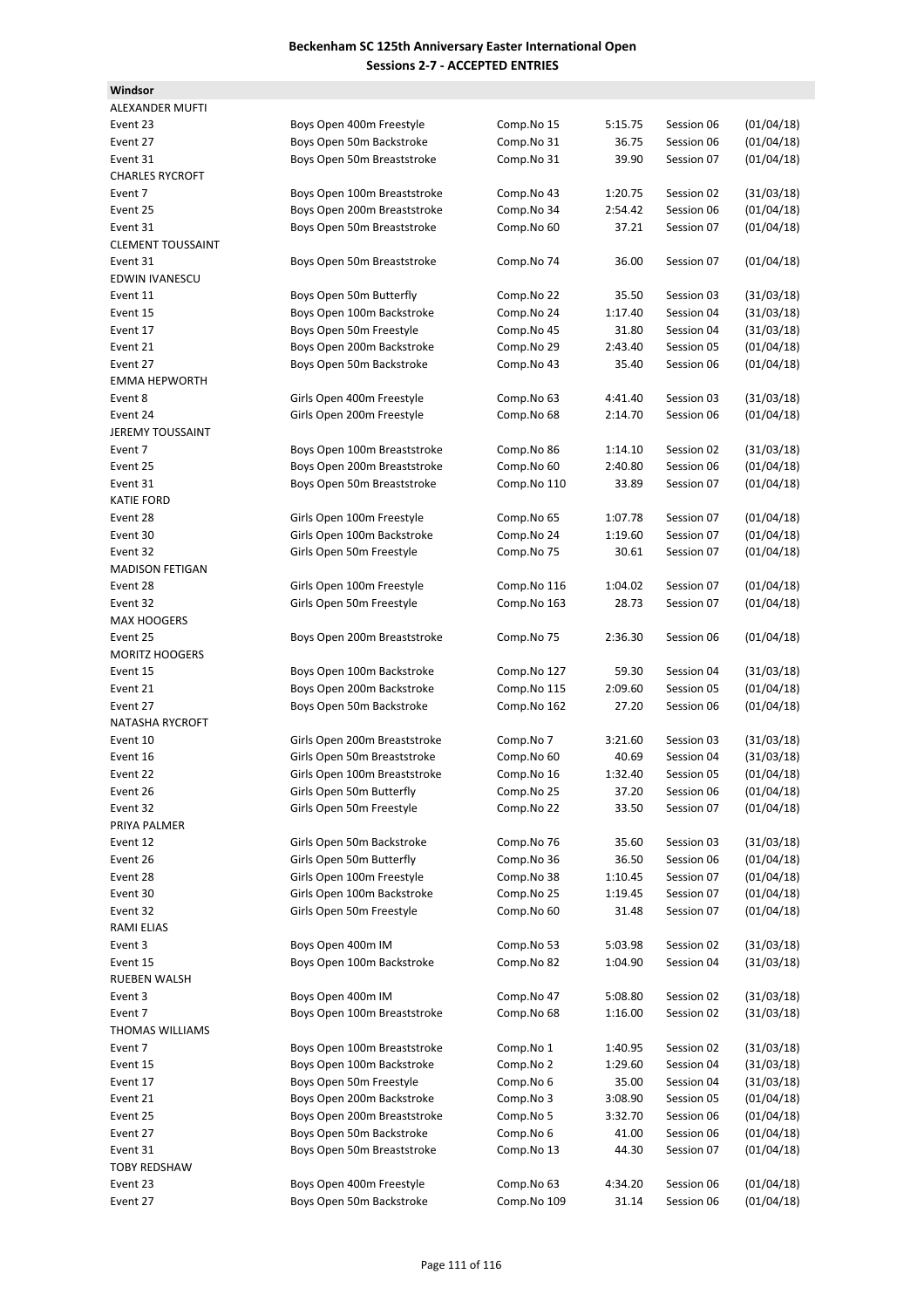**Wycombe Dist**

| AARON CHEUNG            |                              |             |         |            |            |
|-------------------------|------------------------------|-------------|---------|------------|------------|
| Event 7                 | Boys Open 100m Breaststroke  | Comp.No 53  | 1:18.00 | Session 02 | (31/03/18) |
| Event 17                | Boys Open 50m Freestyle      | Comp.No 70  | 29.70   | Session 04 | (31/03/18) |
| Event 25                | Boys Open 200m Breaststroke  | Comp.No 37  | 2:53.00 | Session 06 | (01/04/18) |
| Event 31                | Boys Open 50m Breaststroke   | Comp.No 76  | 35.80   | Session 07 | (01/04/18) |
| ADEL ZAKRZEWSKI         |                              |             |         |            |            |
| Event 24                | Girls Open 200m Freestyle    | Comp.No 87  | 2:10.50 | Session 06 | (01/04/18) |
| Event 26                | Girls Open 50m Butterfly     | Comp.No 123 | 31.80   | Session 06 | (01/04/18) |
| Event 28                | Girls Open 100m Freestyle    | Comp.No 176 | 1:01.20 | Session 07 | (01/04/18) |
| Event 30                | Girls Open 100m Backstroke   | Comp.No 100 | 1:08.90 | Session 07 | (01/04/18) |
| Event 32                | Girls Open 50m Freestyle     | Comp.No 152 | 28.90   | Session 07 | (01/04/18) |
| <b>ANDREW AU</b>        |                              |             |         |            |            |
| Event 7                 | Boys Open 100m Breaststroke  | Comp.No 123 | 1:09.90 | Session 02 | (31/03/18) |
| Event 25                | Boys Open 200m Breaststroke  | Comp.No 83  | 2:33.30 | Session 06 | (01/04/18) |
| Event 31                | Boys Open 50m Breaststroke   | Comp.No 135 | 32.22   | Session 07 | (01/04/18) |
| <b>ANNA OAKES</b>       |                              |             |         |            |            |
| Event 4                 | Girls Open 200m IM           | Comp.No 36  | 2:40.50 | Session 02 | (31/03/18) |
| Event 8                 | Girls Open 400m Freestyle    | Comp.No 30  | 4:59.70 | Session 03 | (31/03/18) |
| Event 10                | Girls Open 200m Breaststroke | Comp.No 34  | 2:59.70 | Session 03 | (31/03/18) |
| Event 12                | Girls Open 50m Backstroke    | Comp.No 71  | 35.80   | Session 03 | (31/03/18) |
| ANTHEA CHEUNG           |                              |             |         |            |            |
| Event 14                | Girls Open 200m Butterfly    | Comp.No 42  | 2:33.10 | Session 04 | (31/03/18) |
| Event 20                | Girls Open 100m Butterfly    | Comp.No 70  | 1:09.40 | Session 05 | (01/04/18) |
| Event 26                | Girls Open 50m Butterfly     | Comp.No 126 | 31.70   | Session 06 | (01/04/18) |
| Event 28                | Girls Open 100m Freestyle    | Comp.No 151 | 1:02.60 | Session 07 | (01/04/18) |
| Event 32                | Girls Open 50m Freestyle     | Comp.No 153 | 28.88   | Session 07 | (01/04/18) |
| AVANI GILL              |                              |             |         |            |            |
| Event 6                 | Girls Open 200m Backstroke   | Comp.No 92  | 2:23.20 | Session 02 | (31/03/18) |
| Event 8                 | Girls Open 400m Freestyle    | Comp.No 65  | 4:40.80 | Session 03 | (31/03/18) |
| Event 12                | Girls Open 50m Backstroke    | Comp.No 152 | 33.10   | Session 03 | (31/03/18) |
| Event 18                | Girls Open 400m IM           | Comp.No 55  | 5:26.90 | Session 05 | (01/04/18) |
| Event 20                | Girls Open 100m Butterfly    | Comp.No 67  | 1:09.89 | Session 05 | (01/04/18) |
| Event 30                | Girls Open 100m Backstroke   | Comp.No 105 | 1:08.30 | Session 07 | (01/04/18) |
| <b>CAMERON BROOKER</b>  |                              |             |         |            |            |
| Event 7                 | Boys Open 100m Breaststroke  | Comp.No 89  | 1:13.70 | Session 02 | (31/03/18) |
| Event 9                 | Boys Open 200m Freestyle     | Comp.No 75  | 2:01.40 | Session 03 |            |
| Event 11                |                              |             | 28.97   | Session 03 | (31/03/18) |
|                         | Boys Open 50m Butterfly      | Comp.No 122 |         |            | (31/03/18) |
| Event 13                | Boys Open 100m Freestyle     | Comp.No 143 | 56.90   | Session 04 | (31/03/18) |
| Event 17                | Boys Open 50m Freestyle      | Comp.No 156 | 26.40   | Session 04 | (31/03/18) |
| Event 19                | Boys Open 200m IM            | Comp.No 77  | 2:17.50 | Session 05 | (01/04/18) |
| Event 25                | Boys Open 200m Breaststroke  | Comp.No 64  | 2:40.27 | Session 06 | (01/04/18) |
| Event 27                | Boys Open 50m Backstroke     | Comp.No 147 | 29.10   | Session 06 | (01/04/18) |
| <b>CHRISTOPHER SIMS</b> |                              |             |         |            |            |
| Event 3                 | Boys Open 400m IM            | Comp.No 67  | 4:59.30 | Session 02 | (31/03/18) |
| Event 7                 | Boys Open 100m Breaststroke  | Comp.No 112 | 1:11.06 | Session 02 | (31/03/18) |
| Event 15                | Boys Open 100m Backstroke    | Comp.No 88  | 1:04.40 | Session 04 | (31/03/18) |
| Event 17                | Boys Open 50m Freestyle      | Comp.No 114 | 28.00   | Session 04 | (31/03/18) |
| Event 19                | Boys Open 200m IM            | Comp.No 70  | 2:20.60 | Session 05 | (01/04/18) |
| Event 21                | Boys Open 200m Backstroke    | Comp.No 83  | 2:20.20 | Session 05 | (01/04/18) |
| Event 25                | Boys Open 200m Breaststroke  | Comp.No 90  | 2:31.08 | Session 06 | (01/04/18) |
| Event 27                | Boys Open 50m Backstroke     | Comp.No 111 | 30.90   | Session 06 | (01/04/18) |
| Event 31                | Boys Open 50m Breaststroke   | Comp.No 112 | 33.50   | Session 07 | (01/04/18) |
| DANIEL COX              |                              |             |         |            |            |
| Event 9                 | Boys Open 200m Freestyle     | Comp.No 39  | 2:14.40 | Session 03 | (31/03/18) |
| Event 23                | Boys Open 400m Freestyle     | Comp.No 57  | 4:37.10 | Session 06 | (01/04/18) |
| Event 31                | Boys Open 50m Breaststroke   | Comp.No 48  | 38.50   | Session 07 | (01/04/18) |
| DAVID EDDY              |                              |             |         |            |            |
| Event 7                 | Boys Open 100m Breaststroke  | Comp.No 46  | 1:20.00 | Session 02 | (31/03/18) |
| Event 11                | Boys Open 50m Butterfly      | Comp.No 64  | 31.90   | Session 03 | (31/03/18) |
| Event 25                | Boys Open 200m Breaststroke  | Comp.No 35  | 2:53.70 | Session 06 | (01/04/18) |
| Event 27                | Boys Open 50m Backstroke     | Comp.No 72  | 33.70   | Session 06 | (01/04/18) |
| Event 31                | Boys Open 50m Breaststroke   | Comp.No 68  | 36.60   | Session 07 | (01/04/18) |
| ELLA DYSON              |                              |             |         |            |            |
| Event 4                 | Girls Open 200m IM           | Comp.No 40  | 2:38.30 | Session 02 | (31/03/18) |
| Event 6                 | Girls Open 200m Backstroke   | Comp.No 62  | 2:30.55 | Session 02 | (31/03/18) |
| Event 8                 | Girls Open 400m Freestyle    | Comp.No 70  | 4:39.70 | Session 03 | (31/03/18) |
| Event 10                | Girls Open 200m Breaststroke | Comp.No 61  | 2:53.50 | Session 03 | (31/03/18) |
|                         |                              |             |         |            |            |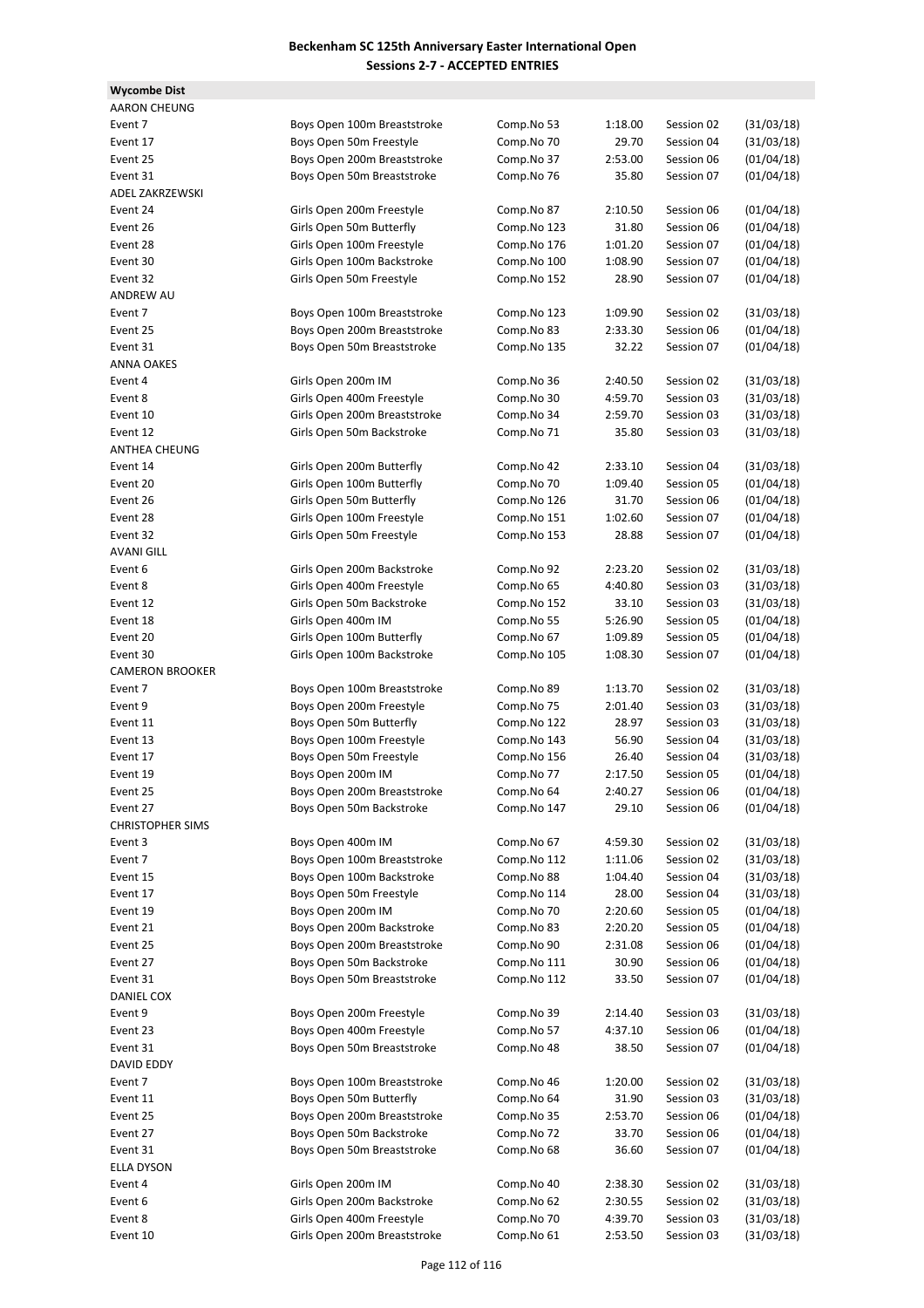| Event 18               | Girls Open 400m IM           | Comp.No 57  | 5:24.20 | Session 05 | (01/04/18) |
|------------------------|------------------------------|-------------|---------|------------|------------|
| Event 22               | Girls Open 100m Breaststroke | Comp.No 88  | 1:21.40 | Session 05 | (01/04/18) |
| Event 28               | Girls Open 100m Freestyle    | Comp.No 112 | 1:04.21 | Session 07 | (01/04/18) |
| Event 30               | Girls Open 100m Backstroke   | Comp.No 62  | 1:12.60 | Session 07 | (01/04/18) |
| Event 32               | Girls Open 50m Freestyle     | Comp.No 74  | 30.68   | Session 07 | (01/04/18) |
| <b>EMILIA SANSOME</b>  |                              |             |         |            |            |
|                        |                              |             |         |            |            |
| Event 4                | Girls Open 200m IM           | Comp.No 103 | 2:17.80 | Session 02 | (31/03/18) |
| Event 8                | Girls Open 400m Freestyle    | Comp.No 94  | 4:18.40 | Session 03 | (31/03/18) |
| Event 12               | Girls Open 50m Backstroke    | Comp.No 199 | 29.90   | Session 03 | (31/03/18) |
| <b>FRAZER SHAW</b>     |                              |             |         |            |            |
| Event 11               | Boys Open 50m Butterfly      | Comp.No 97  | 29.67   | Session 03 | (31/03/18) |
| Event 13               | Boys Open 100m Freestyle     | Comp.No 120 | 58.88   | Session 04 | (31/03/18) |
|                        |                              |             |         |            |            |
| Event 17               | Boys Open 50m Freestyle      | Comp.No 137 | 27.34   | Session 04 | (31/03/18) |
| Event 23               | Boys Open 400m Freestyle     | Comp.No 84  | 4:25.70 | Session 06 | (01/04/18) |
| Event 27               | Boys Open 50m Backstroke     | Comp.No 101 | 31.70   | Session 06 | (01/04/18) |
| <b>GEORGE MANN</b>     |                              |             |         |            |            |
| Event 3                | Boys Open 400m IM            | Comp.No 77  | 4:52.93 | Session 02 | (31/03/18) |
| Event 5                | Boys Open 100m Butterfly     | Comp.No 98  | 1:00.18 | Session 02 | (31/03/18) |
| Event 15               | Boys Open 100m Backstroke    | Comp.No 121 | 1:00.90 | Session 04 | (31/03/18) |
|                        |                              |             |         |            |            |
| Event 21               | Boys Open 200m Backstroke    | Comp.No 109 | 2:13.00 | Session 05 | (01/04/18) |
| Event 27               | Boys Open 50m Backstroke     | Comp.No 151 | 28.80   | Session 06 | (01/04/18) |
| Event 29               | Boys Open 200m Butterfly     | Comp.No 57  | 2:11.90 | Session 07 | (01/04/18) |
| <b>HARRIET PUGH</b>    |                              |             |         |            |            |
| Event 10               | Girls Open 200m Breaststroke | Comp.No 74  | 2:48.30 | Session 03 | (31/03/18) |
| Event 16               | Girls Open 50m Breaststroke  | Comp.No 142 | 36.50   | Session 04 | (31/03/18) |
| <b>IMOGEN SARGENT</b>  |                              |             |         |            |            |
|                        |                              |             |         |            |            |
| Event 12               | Girls Open 50m Backstroke    | Comp.No 75  | 35.63   | Session 03 | (31/03/18) |
| Event 16               | Girls Open 50m Breaststroke  | Comp.No 96  | 39.10   | Session 04 | (31/03/18) |
| Event 22               | Girls Open 100m Breaststroke | Comp.No 43  | 1:25.80 | Session 05 | (01/04/18) |
| Event 26               | Girls Open 50m Butterfly     | Comp.No 76  | 33.60   | Session 06 | (01/04/18) |
| Event 32               | Girls Open 50m Freestyle     | Comp.No 82  | 30.40   | Session 07 | (01/04/18) |
| INDIA CRAWSHAW         |                              |             |         |            |            |
|                        |                              |             |         |            |            |
| Event 10               | Girls Open 200m Breaststroke | Comp.No 54  | 2:55.50 | Session 03 | (31/03/18) |
| Event 16               | Girls Open 50m Breaststroke  | Comp.No 118 | 37.72   | Session 04 | (31/03/18) |
| <b>ISABELLE SHEA</b>   |                              |             |         |            |            |
| Event 4                | Girls Open 200m IM           | Comp.No 80  | 2:29.50 | Session 02 | (31/03/18) |
| Event 6                | Girls Open 200m Backstroke   | Comp.No 86  | 2:25.00 | Session 02 | (31/03/18) |
| Event 28               | Girls Open 100m Freestyle    | Comp.No 172 | 1:01.40 | Session 07 | (01/04/18) |
| Event 30               | Girls Open 100m Backstroke   | Comp.No 116 | 1:07.60 | Session 07 | (01/04/18) |
|                        |                              |             |         |            |            |
| <b>JAN POULTON</b>     |                              |             |         |            |            |
| Event 5                | Boys Open 100m Butterfly     | Comp.No 72  | 1:04.40 | Session 02 | (31/03/18) |
| Event 7                | Boys Open 100m Breaststroke  | Comp.No 55  | 1:17.80 | Session 02 | (31/03/18) |
| Event 9                | Boys Open 200m Freestyle     | Comp.No 49  | 2:09.40 | Session 03 | (31/03/18) |
| Event 15               | Boys Open 100m Backstroke    | Comp.No 105 | 1:03.00 | Session 04 | (31/03/18) |
| Event 17               | Boys Open 50m Freestyle      | Comp.No 127 | 27.80   | Session 04 | (31/03/18) |
|                        |                              |             |         |            |            |
| Event 19               | Boys Open 200m IM            | Comp.No 62  | 2:22.30 | Session 05 | (01/04/18) |
| Event 25               | Boys Open 200m Breaststroke  | Comp.No 47  | 2:46.90 | Session 06 | (01/04/18) |
| Event 27               | Boys Open 50m Backstroke     | Comp.No 132 | 29.77   | Session 06 | (01/04/18) |
| Event 31               | Boys Open 50m Breaststroke   | Comp.No 43  | 38.70   | Session 07 | (01/04/18) |
| JOSEPH HORSTEAD        |                              |             |         |            |            |
| Event 13               | Boys Open 100m Freestyle     | Comp.No 118 | 59.18   | Session 04 | (31/03/18) |
|                        | Boys Open 100m Backstroke    |             |         |            |            |
| Event 15               |                              | Comp.No 72  | 1:06.30 | Session 04 | (31/03/18) |
| Event 17               | Boys Open 50m Freestyle      | Comp.No 142 | 27.18   | Session 04 | (31/03/18) |
| Event 21               | Boys Open 200m Backstroke    | Comp.No 80  | 2:21.50 | Session 05 | (01/04/18) |
| Event 27               | Boys Open 50m Backstroke     | Comp.No 118 | 30.60   | Session 06 | (01/04/18) |
| <b>JOSHUA WILLIAMS</b> |                              |             |         |            |            |
| Event 9                | Boys Open 200m Freestyle     | Comp.No 95  | 1:58.00 | Session 03 | (31/03/18) |
| Event 11               | Boys Open 50m Butterfly      | Comp.No 138 | 27.67   | Session 03 | (31/03/18) |
|                        |                              |             |         |            |            |
| Event 13               | Boys Open 100m Freestyle     | Comp.No 149 | 56.30   | Session 04 | (31/03/18) |
| Event 15               | Boys Open 100m Backstroke    | Comp.No 102 | 1:03.22 | Session 04 | (31/03/18) |
| Event 17               | Boys Open 50m Freestyle      | Comp.No 163 | 26.09   | Session 04 | (31/03/18) |
| Event 19               | Boys Open 200m IM            | Comp.No 64  | 2:21.97 | Session 05 | (01/04/18) |
| Event 23               | Boys Open 400m Freestyle     | Comp.No 114 | 4:10.29 | Session 06 | (01/04/18) |
| Event 27               | Boys Open 50m Backstroke     | Comp.No 133 | 29.76   | Session 06 | (01/04/18) |
|                        |                              |             |         |            |            |
| Event 29               | Boys Open 200m Butterfly     | Comp.No 33  | 2:22.30 | Session 07 | (01/04/18) |
| KATE HAVERON JONES     |                              |             |         |            |            |
| Event 4                | Girls Open 200m IM           | Comp.No 60  | 2:33.10 | Session 02 | (31/03/18) |
| Event 8                | Girls Open 400m Freestyle    | Comp.No 75  | 4:35.70 | Session 03 | (31/03/18) |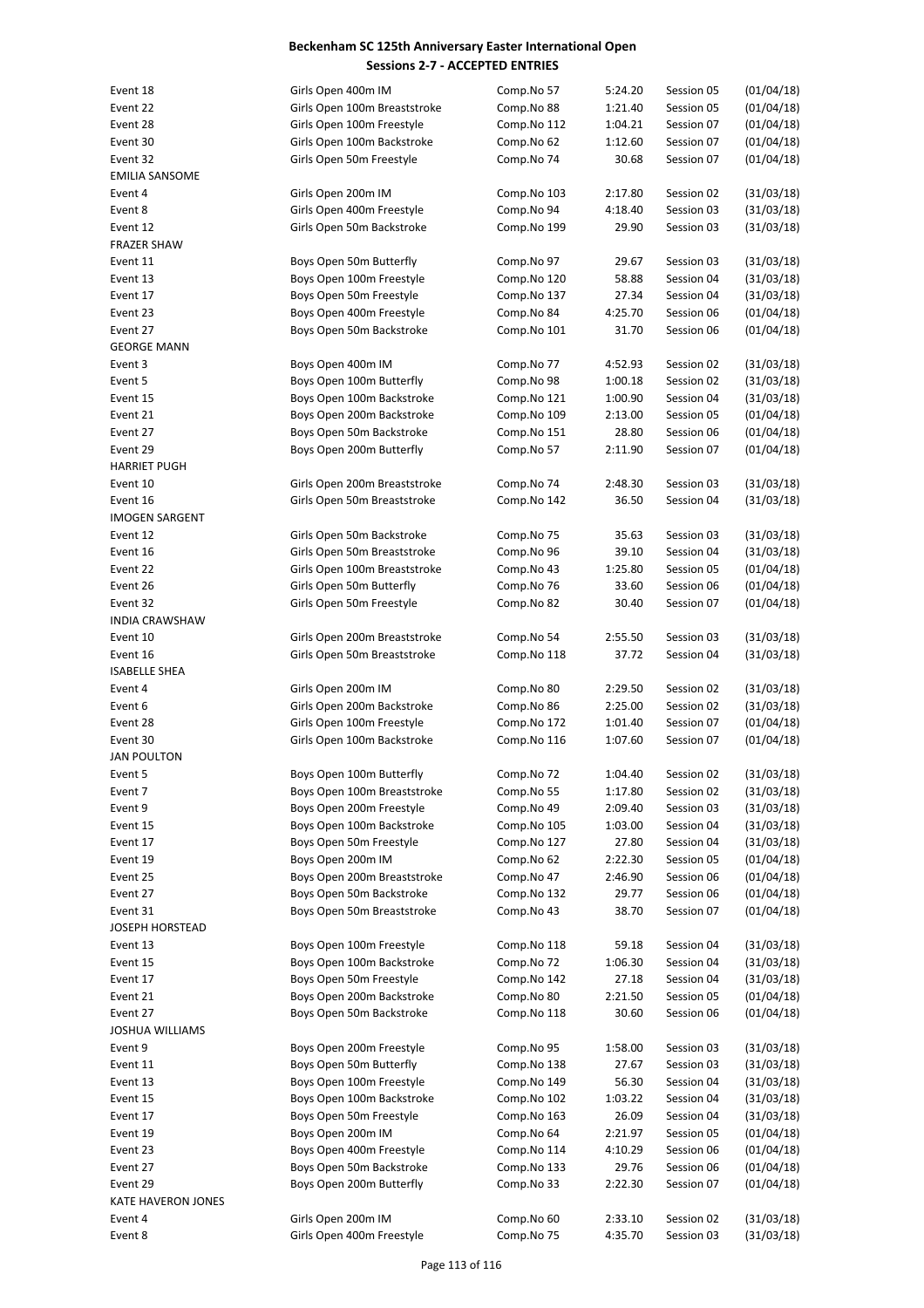| Event 10               | Girls Open 200m Breaststroke | Comp.No 52  | 2:55.70 | Session 03 | (31/03/18) |
|------------------------|------------------------------|-------------|---------|------------|------------|
| Event 18               | Girls Open 400m IM           | Comp.No 62  | 5:22.90 | Session 05 | (01/04/18) |
| Event 24               | Girls Open 200m Freestyle    | Comp.No 76  | 2:13.30 | Session 06 | (01/04/18) |
| Event 26               | Girls Open 50m Butterfly     | Comp.No 134 | 31.64   | Session 06 | (01/04/18) |
| Event 28               | Girls Open 100m Freestyle    | Comp.No 150 | 1:02.70 | Session 07 | (01/04/18) |
| Event 32               | Girls Open 50m Freestyle     | Comp.No 105 | 29.81   | Session 07 | (01/04/18) |
|                        |                              |             |         |            |            |
| <b>KATHRYN REID</b>    |                              |             |         |            |            |
| Event 10               | Girls Open 200m Breaststroke | Comp.No 37  | 2:59.60 | Session 03 | (31/03/18) |
| Event 16               | Girls Open 50m Breaststroke  | Comp.No 99  | 38.90   | Session 04 | (31/03/18) |
| Event 18               | Girls Open 400m IM           | Comp.No 29  | 5:47.70 | Session 05 | (01/04/18) |
| Event 22               | Girls Open 100m Breaststroke | Comp.No 69  | 1:23.50 | Session 05 | (01/04/18) |
| LAURA SHEA             |                              |             |         |            |            |
| Event 26               | Girls Open 50m Butterfly     | Comp.No 69  | 33.80   | Session 06 | (01/04/18) |
| Event 28               | Girls Open 100m Freestyle    | Comp.No 84  | 1:05.84 | Session 07 | (01/04/18) |
| Event 32               | Girls Open 50m Freestyle     | Comp.No 88  | 30.27   | Session 07 | (01/04/18) |
| <b>LAURA WILLIAMS</b>  |                              |             |         |            |            |
| Event 12               | Girls Open 50m Backstroke    | Comp.No 47  | 36.80   | Session 03 | (31/03/18) |
| Event 16               | Girls Open 50m Breaststroke  | Comp.No 63  | 40.60   | Session 04 | (31/03/18) |
| Event 32               | Girls Open 50m Freestyle     | Comp.No 97  | 30.01   | Session 07 | (01/04/18) |
|                        |                              |             |         |            |            |
| LEVI FRANCISCO SUMMERS |                              |             |         |            |            |
| Event 9                | Boys Open 200m Freestyle     | Comp.No 26  | 2:21.70 | Session 03 | (31/03/18) |
| Event 11               | Boys Open 50m Butterfly      | Comp.No 56  | 32.76   | Session 03 | (31/03/18) |
| Event 13               | Boys Open 100m Freestyle     | Comp.No 48  | 1:06.60 | Session 04 | (31/03/18) |
| Event 15               | Boys Open 100m Backstroke    | Comp.No 26  | 1:16.23 | Session 04 | (31/03/18) |
| Event 17               | Boys Open 50m Freestyle      | Comp.No 74  | 29.60   | Session 04 | (31/03/18) |
| Event 23               | Boys Open 400m Freestyle     | Comp.No 29  | 4:59.83 | Session 06 | (01/04/18) |
| Event 27               | Boys Open 50m Backstroke     | Comp.No 55  | 34.75   | Session 06 | (01/04/18) |
| LUCY WHEELER           |                              |             |         |            |            |
| Event 24               | Girls Open 200m Freestyle    | Comp.No 97  | 2:08.50 | Session 06 | (01/04/18) |
| Event 28               | Girls Open 100m Freestyle    | Comp.No 192 | 59.59   | Session 07 | (01/04/18) |
| Event 32               | Girls Open 50m Freestyle     | Comp.No 177 | 28.07   | Session 07 | (01/04/18) |
| LUKE POULTON           |                              |             |         |            |            |
| Event 3                | Boys Open 400m IM            | Comp.No 2   | 6:11.80 | Session 02 | (31/03/18) |
|                        |                              |             |         |            |            |
| Event 9                | Boys Open 200m Freestyle     | Comp.No 15  | 2:29.40 | Session 03 | (31/03/18) |
| Event 11               | Boys Open 50m Butterfly      | Comp.No 18  | 36.46   | Session 03 | (31/03/18) |
| Event 13               | Boys Open 100m Freestyle     | Comp.No 22  | 1:10.98 | Session 04 | (31/03/18) |
| Event 15               | Boys Open 100m Backstroke    | Comp.No 21  | 1:18.00 | Session 04 | (31/03/18) |
| Event 17               | Boys Open 50m Freestyle      | Comp.No 30  | 32.90   | Session 04 | (31/03/18) |
| Event 21               | Boys Open 200m Backstroke    | Comp.No 16  | 2:52.90 | Session 05 | (01/04/18) |
| Event 23               | Boys Open 400m Freestyle     | Comp.No 28  | 5:02.80 | Session 06 | (01/04/18) |
| Event 27               | Boys Open 50m Backstroke     | Comp.No 22  | 37.90   | Session 06 | (01/04/18) |
| Event 31               | Boys Open 50m Breaststroke   | Comp.No 18  | 43.40   | Session 07 | (01/04/18) |
| MAYA HOYLAND           |                              |             |         |            |            |
| Event 4                | Girls Open 200m IM           | Comp.No 74  | 2:30.60 | Session 02 | (31/03/18) |
| Event 6                | Girls Open 200m Backstroke   | Comp.No 96  | 2:21.90 | Session 02 | (31/03/18) |
| Event 12               | Girls Open 50m Backstroke    | Comp.No 193 | 30.80   | Session 03 | (31/03/18) |
| Event 28               | Girls Open 100m Freestyle    | Comp.No 182 | 1:00.50 | Session 07 | (01/04/18) |
| Event 30               | Girls Open 100m Backstroke   |             |         |            | (01/04/18) |
|                        |                              | Comp.No 125 | 1:05.40 | Session 07 |            |
| MEGAN DALEY            |                              |             |         |            |            |
| Event 4                | Girls Open 200m IM           | Comp.No 82  | 2:29.10 | Session 02 | (31/03/18) |
| Event 10               | Girls Open 200m Breaststroke | Comp.No 91  | 2:43.60 | Session 03 | (31/03/18) |
| Event 14               | Girls Open 200m Butterfly    | Comp.No 41  | 2:35.00 | Session 04 | (31/03/18) |
| Event 16               | Girls Open 50m Breaststroke  | Comp.No 168 | 34.42   | Session 04 | (31/03/18) |
| Event 18               | Girls Open 400m IM           | Comp.No 76  | 5:16.24 | Session 05 | (01/04/18) |
| Event 20               | Girls Open 100m Butterfly    | Comp.No 66  | 1:10.00 | Session 05 | (01/04/18) |
| Event 22               | Girls Open 100m Breaststroke | Comp.No 131 | 1:14.88 | Session 05 | (01/04/18) |
| Event 26               | Girls Open 50m Butterfly     | Comp.No 119 | 31.93   | Session 06 | (01/04/18) |
| Event 28               | Girls Open 100m Freestyle    | Comp.No 124 | 1:03.70 | Session 07 | (01/04/18) |
| Event 32               | Girls Open 50m Freestyle     | Comp.No 95  | 30.03   | Session 07 | (01/04/18) |
| <b>MERISSA BOOTH</b>   |                              |             |         |            |            |
|                        |                              |             |         |            |            |
| Event 8                | Girls Open 400m Freestyle    | Comp.No 48  | 4:46.10 | Session 03 | (31/03/18) |
| Event 10               | Girls Open 200m Breaststroke | Comp.No 43  | 2:56.80 | Session 03 | (31/03/18) |
| Event 14               | Girls Open 200m Butterfly    | Comp.No 38  | 2:36.10 | Session 04 | (31/03/18) |
| Event 18               | Girls Open 400m IM           | Comp.No 70  | 5:19.40 | Session 05 | (01/04/18) |
| Event 24               | Girls Open 200m Freestyle    | Comp.No 59  | 2:16.40 | Session 06 | (01/04/18) |
| Event 26               | Girls Open 50m Butterfly     | Comp.No 128 | 31.70   | Session 06 | (01/04/18) |
| Event 28               | Girls Open 100m Freestyle    | Comp.No 129 | 1:03.51 | Session 07 | (01/04/18) |
| NAVEESHA KARUNANAYAKA  |                              |             |         |            |            |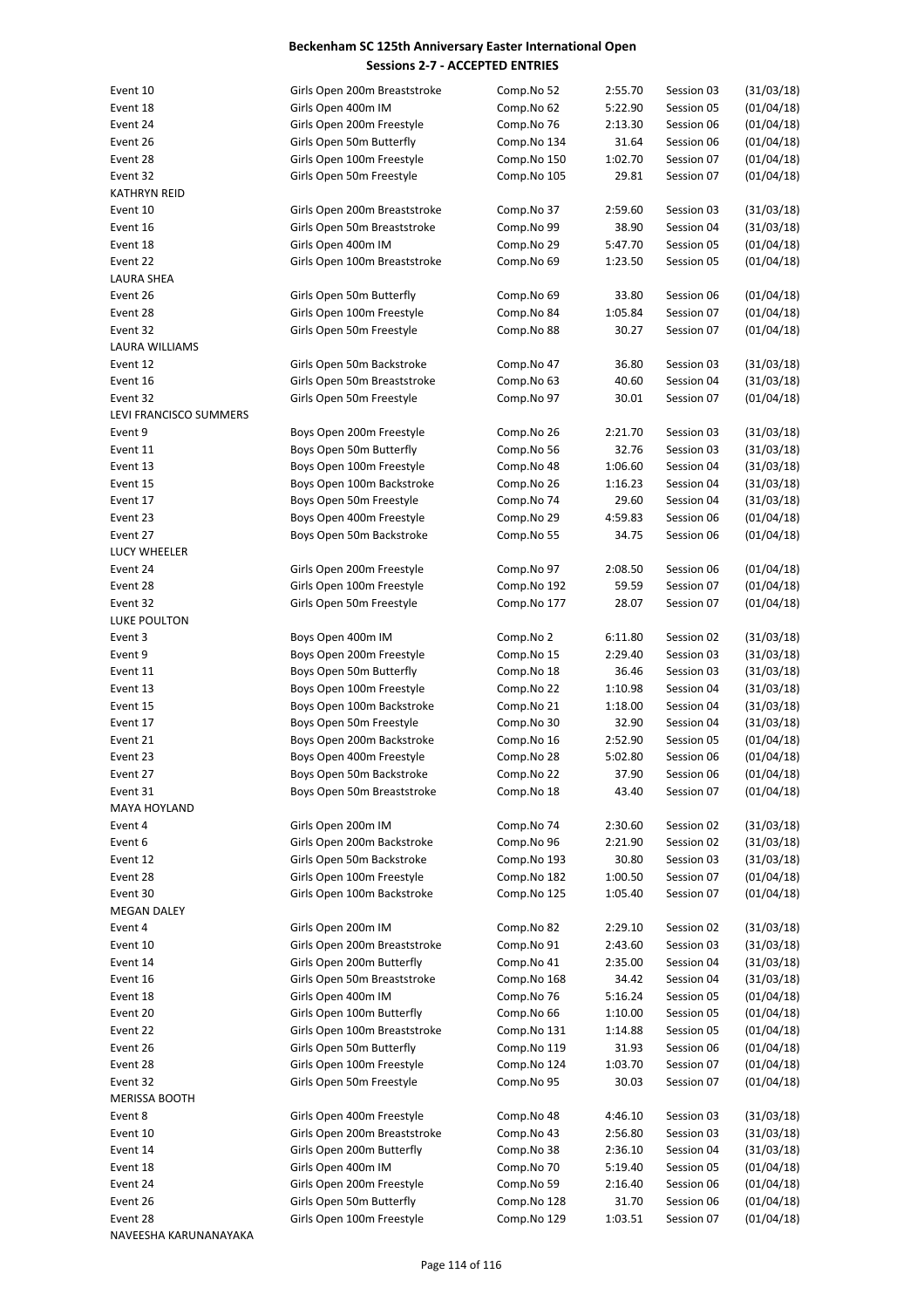| Event 12             | Girls Open 50m Backstroke    | Comp.No 164 | 32.67   | Session 03 | (31/03/18) |
|----------------------|------------------------------|-------------|---------|------------|------------|
| Event 30             | Girls Open 100m Backstroke   | Comp.No 76  | 1:11.75 | Session 07 | (01/04/18) |
| Event 32             | Girls Open 50m Freestyle     | Comp.No 115 | 29.71   | Session 07 | (01/04/18) |
| NICHOLAS REID        |                              |             |         |            |            |
| Event 3              | Boys Open 400m IM            | Comp.No 46  | 5:09.70 | Session 02 | (31/03/18) |
| Event 7              | Boys Open 100m Breaststroke  | Comp.No 74  | 1:14.90 | Session 02 | (31/03/18) |
| Event 25             | Boys Open 200m Breaststroke  | Comp.No 58  | 2:41.00 | Session 06 | (01/04/18) |
| Event 27             | Boys Open 50m Backstroke     | Comp.No 87  | 32.40   | Session 06 | (01/04/18) |
| Event 31             | Boys Open 50m Breaststroke   | Comp.No 87  | 35.30   | Session 07 | (01/04/18) |
| NICHOLAS SIMS        |                              |             |         |            |            |
| Event 3              | Boys Open 400m IM            | Comp.No 68  | 4:58.70 | Session 02 | (31/03/18) |
| Event 7              | Boys Open 100m Breaststroke  | Comp.No 91  | 1:13.40 | Session 02 | (31/03/18) |
| Event 15             | Boys Open 100m Backstroke    | Comp.No 108 | 1:02.60 | Session 04 | (31/03/18) |
| Event 21             | Boys Open 200m Backstroke    | Comp.No 91  | 2:17.80 | Session 05 | (01/04/18) |
| Event 27             | Boys Open 50m Backstroke     | Comp.No 141 | 29.40   | Session 06 | (01/04/18) |
| Event 31             | Boys Open 50m Breaststroke   | Comp.No 121 | 33.10   | Session 07 | (01/04/18) |
| <b>OLIVER INNESS</b> |                              |             |         |            |            |
| Event 3              | Boys Open 400m IM            | Comp.No 72  | 4:56.70 | Session 02 | (31/03/18) |
| Event 21             | Boys Open 200m Backstroke    | Comp.No 103 | 2:15.40 | Session 05 | (01/04/18) |
| Event 23             | Boys Open 400m Freestyle     | Comp.No 98  | 4:17.40 | Session 06 | (01/04/18) |
| Event 29             | Boys Open 200m Butterfly     | Comp.No 46  | 2:17.30 | Session 07 | (01/04/18) |
| RACHEL BROOKS        |                              |             |         |            |            |
| Event 8              | Girls Open 400m Freestyle    | Comp.No 22  | 5:07.70 | Session 03 | (31/03/18) |
| Event 22             | Girls Open 100m Breaststroke | Comp.No 139 | 1:05.80 | Session 05 | (01/04/18) |
| Event 24             | Girls Open 200m Freestyle    | Comp.No 39  | 2:24.29 | Session 06 | (01/04/18) |
| Event 28             | Girls Open 100m Freestyle    | Comp.No 85  | 1:05.80 | Session 07 | (01/04/18) |
| Event 32             | Girls Open 50m Freestyle     | Comp.No 67  | 31.19   | Session 07 | (01/04/18) |
| RACHEL CORNFORD      |                              |             |         |            |            |
| Event 4              | Girls Open 200m IM           | Comp.No 81  | 2:29.10 | Session 02 | (31/03/18) |
| Event 8              | Girls Open 400m Freestyle    | Comp.No 74  | 4:37.40 | Session 03 | (31/03/18) |
| Event 12             | Girls Open 50m Backstroke    | Comp.No 150 | 33.20   | Session 03 | (31/03/18) |
| Event 16             | Girls Open 50m Breaststroke  | Comp.No 148 | 36.20   | Session 04 | (31/03/18) |
| Event 18             |                              | Comp.No 89  |         | Session 05 | (01/04/18) |
|                      | Girls Open 400m IM           |             | 5:09.40 |            |            |
| Event 20             | Girls Open 100m Butterfly    | Comp.No 71  | 1:09.15 | Session 05 | (01/04/18) |
| Event 22             | Girls Open 100m Breaststroke | Comp.No 104 | 1:19.10 | Session 05 | (01/04/18) |
| Event 24             | Girls Open 200m Freestyle    | Comp.No 93  | 2:09.20 | Session 06 | (01/04/18) |
| Event 26             | Girls Open 50m Butterfly     | Comp.No 170 | 30.60   | Session 06 | (01/04/18) |
| Event 28             | Girls Open 100m Freestyle    | Comp.No 187 | 1:00.40 | Session 07 | (01/04/18) |
| Event 32             | Girls Open 50m Freestyle     | Comp.No 167 | 28.50   | Session 07 | (01/04/18) |
| RACHEL COX           |                              |             |         |            |            |
| Event 8              | Girls Open 400m Freestyle    | Comp.No 83  | 4:31.60 | Session 03 | (31/03/18) |
| Event 24             | Girls Open 200m Freestyle    | Comp.No 108 | 2:04.20 | Session 06 | (01/04/18) |
| Event 26             | Girls Open 50m Butterfly     | Comp.No 174 | 30.30   | Session 06 | (01/04/18) |
| Event 28             | Girls Open 100m Freestyle    | Comp.No 206 | 57.80   | Session 07 | (01/04/18) |
| Event 32             | Girls Open 50m Freestyle     | Comp.No 200 | 27.10   | Session 07 | (01/04/18) |
| REBECCA HAYWARD      |                              |             |         |            |            |
| Event 4              | Girls Open 200m IM           | Comp.No 27  | 2:45.20 | Session 02 | (31/03/18) |
| Event 6              | Girls Open 200m Backstroke   | Comp.No 49  | 2:34.91 | Session 02 | (31/03/18) |
| Event 8              | Girls Open 400m Freestyle    | Comp.No 29  | 5:00.20 | Session 03 | (31/03/18) |
| Event 12             | Girls Open 50m Backstroke    | Comp.No 87  | 35.20   | Session 03 | (31/03/18) |
| Event 14             | Girls Open 200m Butterfly    | Comp.No 6   | 2:54.00 | Session 04 | (31/03/18) |
| Event 18             | Girls Open 400m IM           | Comp.No 28  | 5:48.09 | Session 05 | (01/04/18) |
| Event 20             | Girls Open 100m Butterfly    | Comp.No 28  | 1:14.60 | Session 05 | (01/04/18) |
| Event 24             | Girls Open 200m Freestyle    | Comp.No 36  | 2:25.50 | Session 06 | (01/04/18) |
| Event 26             | Girls Open 50m Butterfly     | Comp.No 66  | 34.00   | Session 06 | (01/04/18) |
| Event 28             | Girls Open 100m Freestyle    | Comp.No 62  | 1:08.13 | Session 07 | (01/04/18) |
| Event 30             | Girls Open 100m Backstroke   | Comp.No 51  | 1:15.10 | Session 07 | (01/04/18) |
| Event 32             | Girls Open 50m Freestyle     | Comp.No 37  | 32.25   | Session 07 | (01/04/18) |
| SAMUEL TUCKER        |                              |             |         |            |            |
| Event 3              | Boys Open 400m IM            | Comp.No 69  | 4:58.20 | Session 02 | (31/03/18) |
| Event 5              | Boys Open 100m Butterfly     | Comp.No 84  | 1:02.50 | Session 02 | (31/03/18) |
| Event 7              | Boys Open 100m Breaststroke  | Comp.No 34  | 1:22.60 | Session 02 | (31/03/18) |
| Event 9              | Boys Open 200m Freestyle     | Comp.No 59  | 2:06.10 | Session 03 | (31/03/18) |
| Event 11             | Boys Open 50m Butterfly      | Comp.No 136 | 27.74   | Session 03 | (31/03/18) |
|                      |                              |             |         |            |            |
| Event 13             | Boys Open 100m Freestyle     | Comp.No 110 | 59.60   | Session 04 | (31/03/18) |
| Event 15             | Boys Open 100m Backstroke    | Comp.No 76  | 1:05.64 | Session 04 | (31/03/18) |
| Event 17             | Boys Open 50m Freestyle      | Comp.No 120 | 27.90   | Session 04 | (31/03/18) |
| Event 19             | Boys Open 200m IM            | Comp.No 60  | 2:22.57 | Session 05 | (01/04/18) |